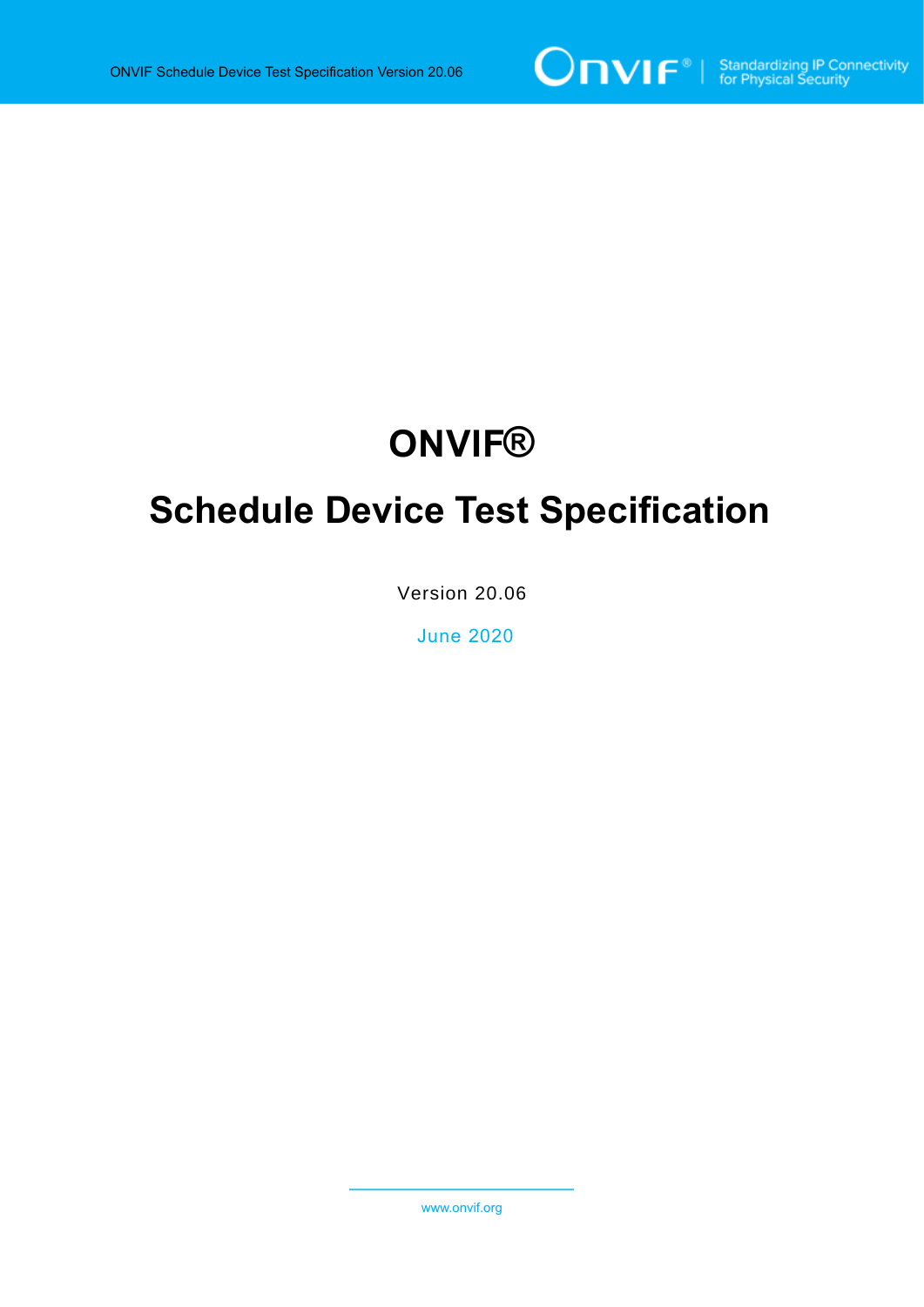#### © 2020 ONVIF, Inc. All rights reserved.

Recipients of this document may copy, distribute, publish, or display this document so long as this copyright notice, license and disclaimer are retained with all copies of the document. No license is granted to modify this document.

THIS DOCUMENT IS PROVIDED "AS IS," AND THE CORPORATION AND ITS MEMBERS AND THEIR AFFILIATES, MAKE NO REPRESENTATIONS OR WARRANTIES, EXPRESS OR IMPLIED, INCLUDING BUT NOT LIMITED TO, WARRANTIES OF MERCHANTABILITY, FITNESS FOR A PARTICULAR PURPOSE, NON-INFRINGEMENT, OR TITLE; THAT THE CONTENTS OF THIS DOCUMENT ARE SUITABLE FOR ANY PURPOSE; OR THAT THE IMPLEMENTATION OF SUCH CONTENTS WILL NOT INFRINGE ANY PATENTS, COPYRIGHTS, TRADEMARKS OR OTHER RIGHTS.

IN NO EVENT WILL THE CORPORATION OR ITS MEMBERS OR THEIR AFFILIATES BE LIABLE FOR ANY DIRECT, INDIRECT, SPECIAL, INCIDENTAL, PUNITIVE OR CONSEQUENTIAL DAMAGES, ARISING OUT OF OR RELATING TO ANY USE OR DISTRIBUTION OF THIS DOCUMENT, WHETHER OR NOT (1) THE CORPORATION, MEMBERS OR THEIR AFFILIATES HAVE BEEN ADVISED OF THE POSSIBILITY OF SUCH DAMAGES, OR (2) SUCH DAMAGES WERE REASONABLY FORESEEABLE, AND ARISING OUT OF OR RELATING TO ANY USE OR DISTRIBUTION OF THIS DOCUMENT. THE FOREGOING DISCLAIMER AND LIMITATION ON LIABILITY DO NOT APPLY TO, INVALIDATE, OR LIMIT REPRESENTATIONS AND WARRANTIES MADE BY THE MEMBERS AND THEIR RESPECTIVE AFFILIATES TO THE CORPORATION AND OTHER MEMBERS IN CERTAIN WRITTEN POLICIES OF THE CORPORATION.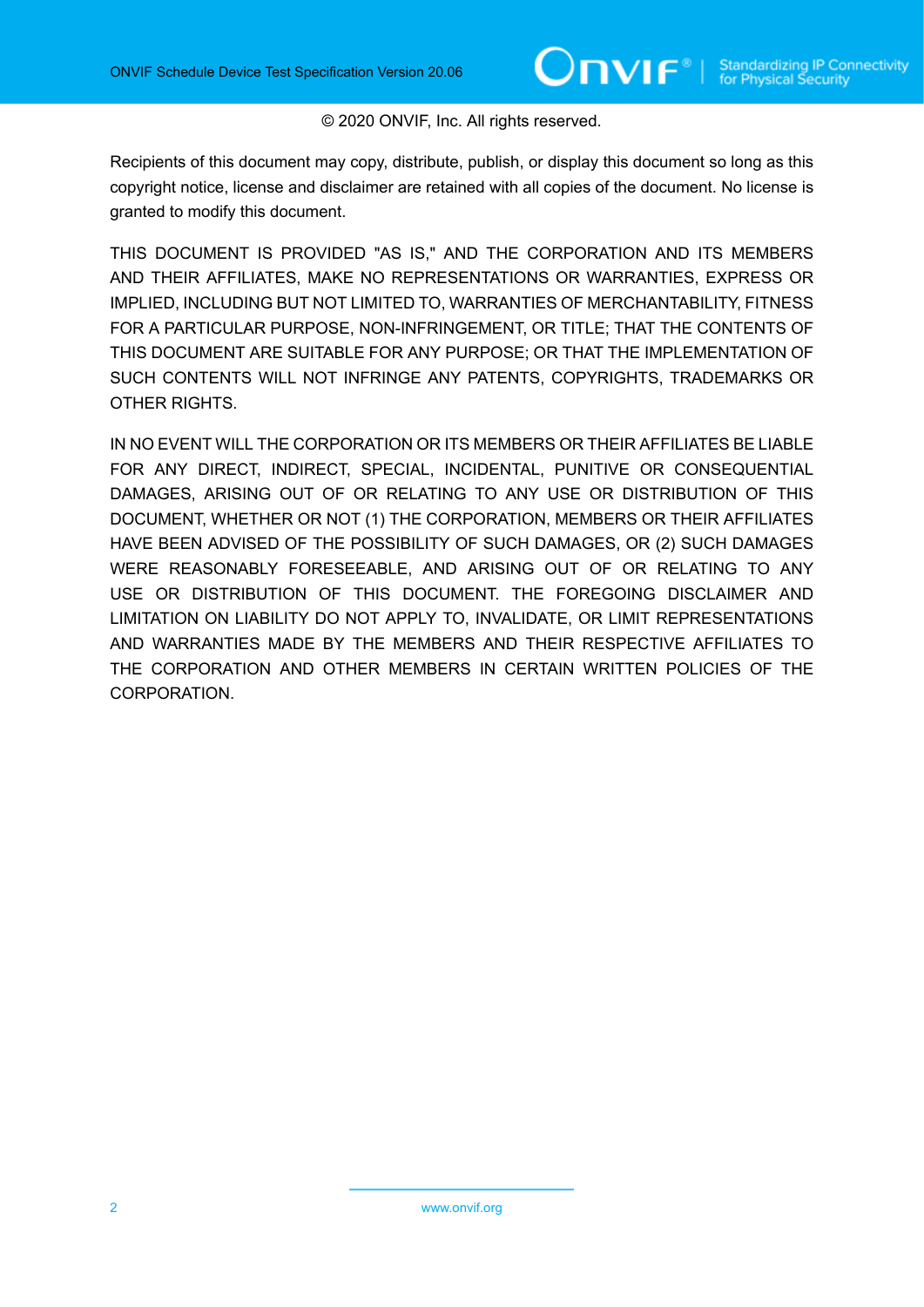

# REVISION HISTORY

| Vers. | Date         | <b>Description</b>                                                                                                        |
|-------|--------------|---------------------------------------------------------------------------------------------------------------------------|
| 15.06 |              | First issue of Schedule Test Specification                                                                                |
| 16.09 | Sep, 2016    | Annex A.7 was updated with changing of DTEND value                                                                        |
| 17.01 | Nov. 2016    | CREATE SCHEDULE - INVALID TIME RANGE INTERVAL: fault<br>code was changed                                                  |
| 17.06 | Feb 21, 2017 | CHANGE SCHEDULE STATE - CHANGE SPECIAL DAYS updated<br>according to #1136                                                 |
|       |              | CREATE SCHEDULE - NOT EMPTY SCHEDULE TOKEN updated<br>according to #1355                                                  |
|       |              | CREATE SPECIAL DAY GROUP - NOT EMPTY SPECIAL DAY<br>GROUP TOKEN updated according to #1356                                |
| 17.06 | Mar 27, 2017 | Current document name was changed from Schedule Test<br>Specification to Schedule Device Test Specification.              |
|       |              | The document formating were updated.                                                                                      |
| 18.06 | Jun 21, 2018 | Reformatting document using new template                                                                                  |
| 18.12 | Oct 1, 2018  | The following were updated in the scope of #1714:                                                                         |
|       |              | SCHEDULE-3-1-15 MODIFY SCHEDULE - INVALID TIME RANGE<br>INTERVAL (expected fault updated to env:Sender\ter:InvalidArgVal) |
| 18.12 | Oct 9, 2018  | The following were updated in the scope of #1670:                                                                         |
|       |              | Scope\Schedule (updated with SetSchedule)                                                                                 |
|       |              | Scope\Special Day Group (updated with SetSpecialDayGroup)                                                                 |
|       |              | Test Policy\Schedule (updated with SetSchedule)                                                                           |
|       |              | Test Policy\Special Day Group (updated with SetSpecialDayGroup)                                                           |
|       |              | SCHEDULE-3-1-17 SET NEW SCHEDULE (added)                                                                                  |
|       |              | SCHEDULE-3-1-18 SET SCHEDULE (added)                                                                                      |
|       |              | SCHEDULE-5-1-13 SET NEW SPECIAL DAY GROUP (added)                                                                         |
|       |              | SCHEDULE-5-1-14 SET SPECIAL DAY GROUP (added)                                                                             |
| 18.12 | Dec 21, 2018 | Switching Hub description in 'Network Configuration for DUT' section<br>was added according to #1737                      |
| 20.06 | May 13, 2020 | Pre-Requisite of the following test cases updated with adding of Pull-<br>Point Notification feature according to #1999:  |
|       |              | SCHEDULE-3-1-5 CREATE SCHEDULE                                                                                            |
|       |              | SCHEDULE-3-1-6 MODIFY SCHEDULE                                                                                            |
|       |              | SCHEDULE-3-1-7 DELETE SCHEDULE                                                                                            |
|       |              | SCHEDULE-3-1-17 SET NEW SCHEDULE                                                                                          |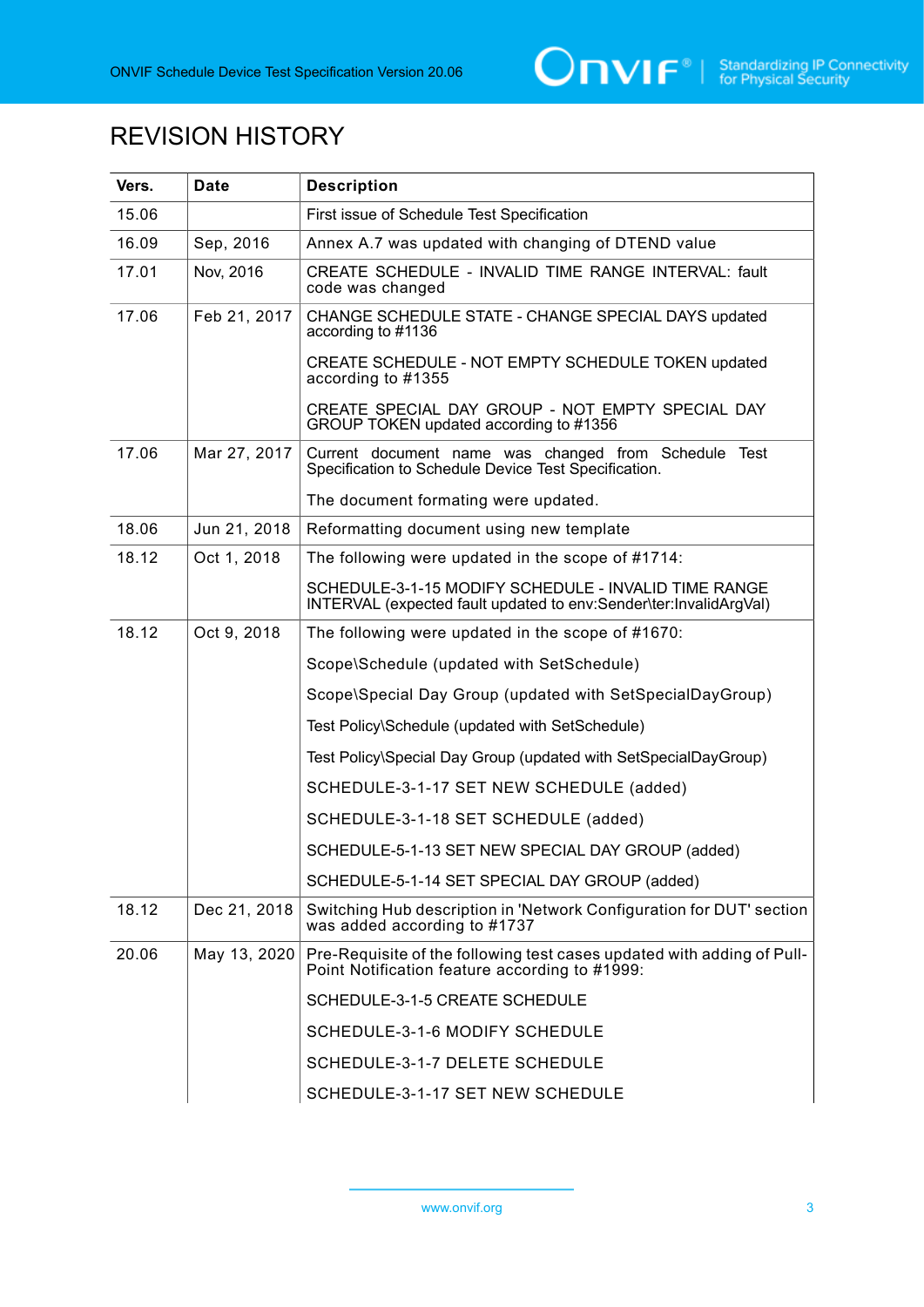# **ONVIF**<sup>®</sup> | Standardizing IP Connectivity

|       |              | SCHEDULE-3-1-18 SET SCHEDULE                                                                          |
|-------|--------------|-------------------------------------------------------------------------------------------------------|
|       |              | SCHEDULE-5-1-5 CREATE SPECIAL DAY GROUP                                                               |
|       |              | SCHEDULE-5-1-6 MODIFY SPECIAL DAY GROUP                                                               |
|       |              | SCHEDULE-5-1-7 DELETE SPECIAL DAY GROUP                                                               |
|       |              | SCHEDULE-5-1-13 SET NEW SPECIAL DAY GROUP                                                             |
|       |              | SCHEDULE-5-1-14 SET SPECIAL DAY GROUP                                                                 |
|       |              | SCHEDULE-6-1-2 CHANGE SCHEDULE STATE - CHANGE<br><b>STANDARD</b>                                      |
|       |              | SCHEDULE-6-1-3 CHANGE SCHEDULE STATE - CHANGE<br>SPECIAL DAYS                                         |
|       |              | SCHEDULE-7-1-1 SCHEDULE STATE ACTIVE<br><b>FVFNT</b><br>(PROPERTY EVENT)                              |
| 20.06 | May 18, 2020 | Pre-Requisite of the following test cases updated with adding of<br>Event Service according to #1999: |
|       |              | SCHEDULE-7-1-2 SCHEDULE CHANGED EVENT                                                                 |
|       |              | SCHEDULE-7-1-3 SCHEDULE REMOVED EVENT                                                                 |
|       |              | SCHEDULE-7-1-4 SPECIAL DAYS CHANGED EVENT                                                             |
|       |              | SCHEDULE-7-1-5 SPECIAL DAYS REMOVED EVENT                                                             |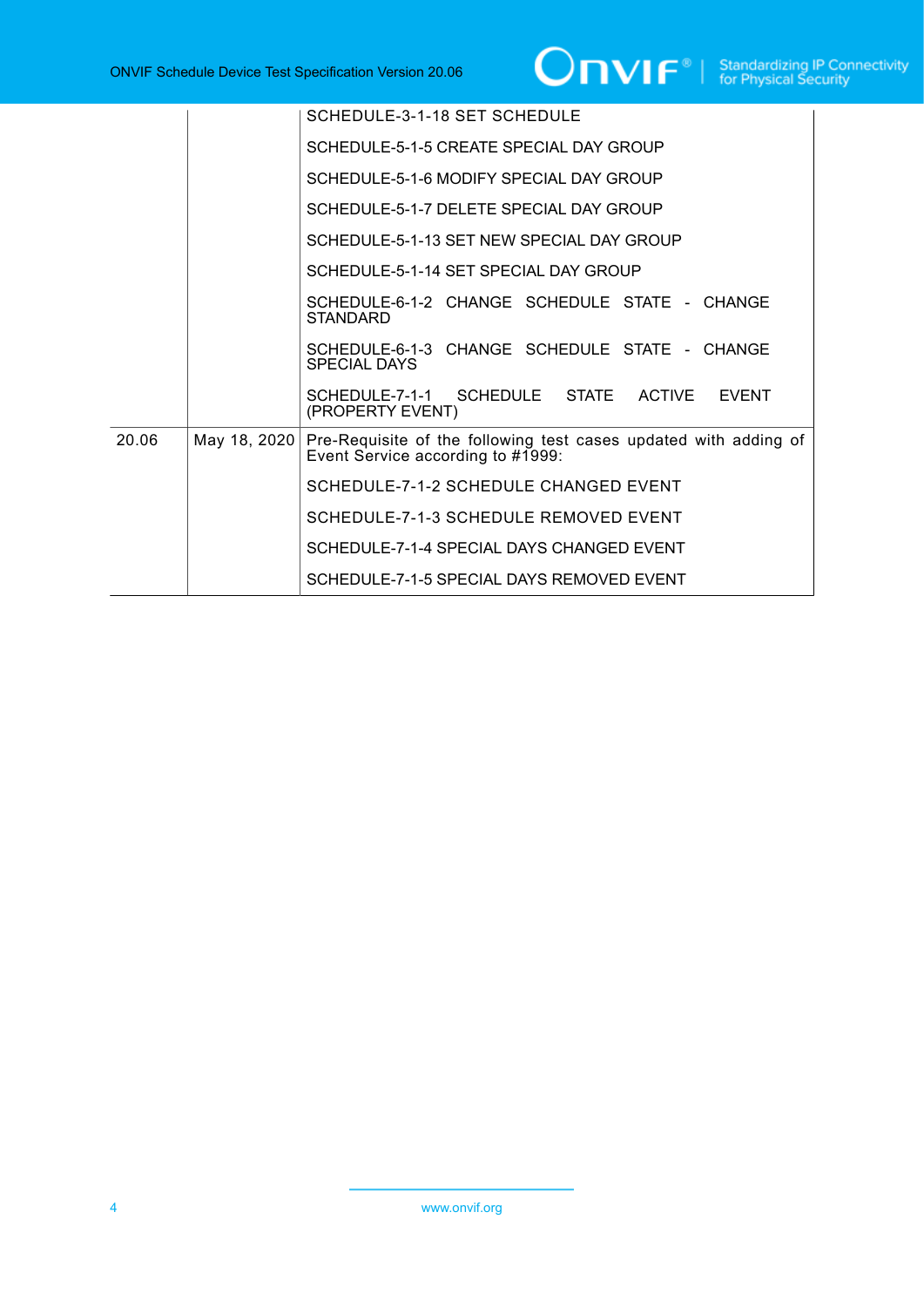#### **Table of Contents**

| $\mathbf{1}$     |     |       |                           |  |
|------------------|-----|-------|---------------------------|--|
|                  | 1.1 |       |                           |  |
|                  |     | 1.1.1 |                           |  |
|                  |     | 1.1.2 |                           |  |
|                  |     | 1.1.3 |                           |  |
|                  |     | 1.1.4 |                           |  |
|                  |     | 1.1.5 |                           |  |
|                  |     | 1.1.6 |                           |  |
|                  |     | 1.1.7 |                           |  |
|                  |     | 1.1.8 |                           |  |
| $\mathbf{2}$     |     |       |                           |  |
| 3                |     |       |                           |  |
|                  | 3.1 |       |                           |  |
|                  | 3.2 |       |                           |  |
|                  | 3.3 |       |                           |  |
| $\boldsymbol{4}$ |     |       |                           |  |
|                  | 4.1 |       |                           |  |
|                  |     | 4.1.1 |                           |  |
|                  | 4.2 |       |                           |  |
|                  | 4.3 |       |                           |  |
|                  |     | 4.3.1 |                           |  |
|                  |     |       | 4.3.2 Schedule Info<br>18 |  |
|                  |     | 4.3.3 |                           |  |
|                  |     | 4.3.4 |                           |  |
|                  |     | 4.3.5 |                           |  |
|                  |     | 4.3.6 |                           |  |
|                  |     | 4.3.7 |                           |  |
|                  |     | 4.3.8 |                           |  |
| 5                |     |       |                           |  |
|                  | 5.1 |       |                           |  |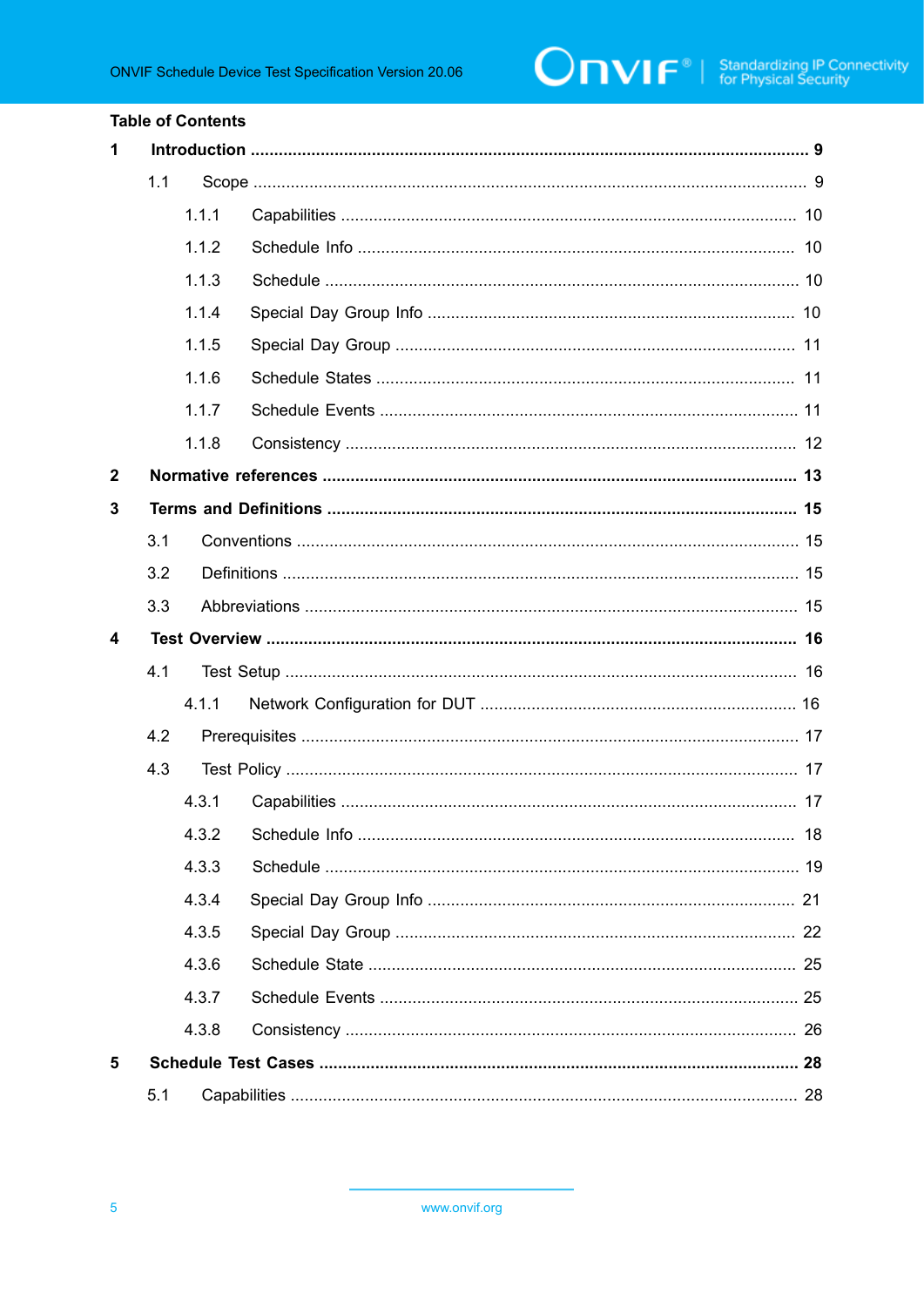|     | 5.1.1  |                                                           |  |
|-----|--------|-----------------------------------------------------------|--|
|     | 5.1.2  | <b>GET SERVICES AND GET SCHEDULE SERVICE CAPABILITIES</b> |  |
|     |        |                                                           |  |
| 5.2 |        |                                                           |  |
|     | 5.2.1  |                                                           |  |
|     | 5.2.2  |                                                           |  |
|     | 5.2.3  | GET SCHEDULE INFO LIST - START REFERENCE AND LIMIT  34    |  |
|     | 5.2.4  |                                                           |  |
|     | 5.2.5  |                                                           |  |
|     | 5.2.6  |                                                           |  |
| 5.3 |        |                                                           |  |
|     | 5.3.1  |                                                           |  |
|     | 5.3.2  |                                                           |  |
|     | 5.3.3  | GET SCHEDULE LIST - START REFERENCE AND LIMIT  46         |  |
|     | 5.3.4  |                                                           |  |
|     | 5.3.5  |                                                           |  |
|     | 5.3.6  |                                                           |  |
|     | 5.3.7  |                                                           |  |
|     | 5.3.8  |                                                           |  |
|     | 5.3.9  |                                                           |  |
|     | 5.3.10 | CREATE SCHEDULE - NOT EMPTY SCHEDULE TOKEN  66            |  |
|     | 5.3.11 | CREATE SCHEDULE - TOO MANY TIME PERIODS PER DAY  68       |  |
|     | 5.3.12 | CREATE SCHEDULE - INVALID TIME RANGE INTERVAL  70         |  |
|     | 5.3.13 |                                                           |  |
|     | 5.3.14 | MODIFY SCHEDULE - TOO MANY TIME PERIODS PER DAY  72       |  |
|     | 5.3.15 | MODIFY SCHEDULE - INVALID TIME RANGE INTERVAL  75         |  |
|     | 5.3.16 |                                                           |  |
|     | 5.3.17 |                                                           |  |
|     | 5.3.18 |                                                           |  |
| 5.4 |        |                                                           |  |
|     | 5.4.1  |                                                           |  |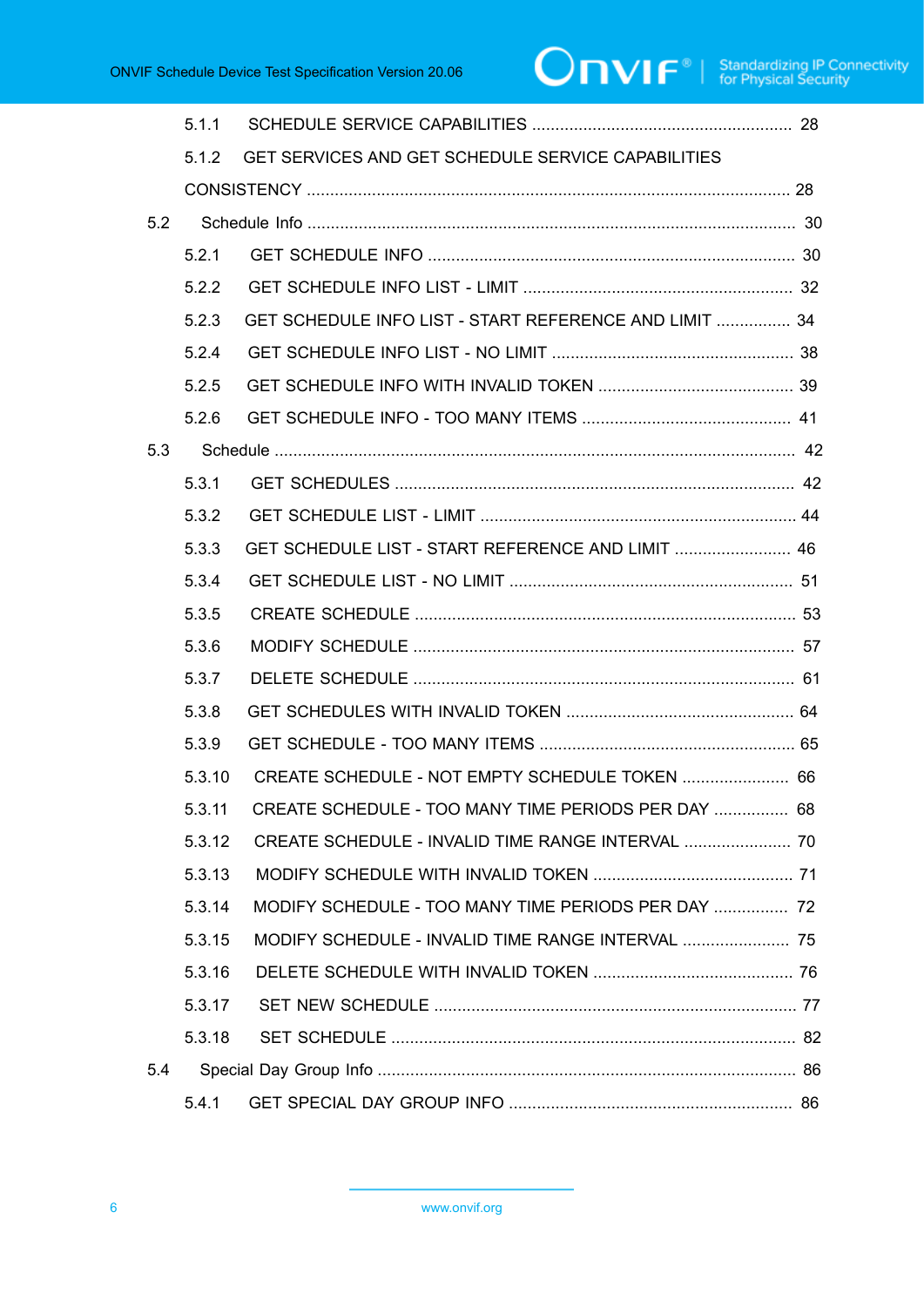|     | 5.4.2  |                                                             |  |
|-----|--------|-------------------------------------------------------------|--|
|     | 5.4.3  | GET SPECIAL DAY GROUP INFO LIST - START REFERENCE AND       |  |
|     |        |                                                             |  |
|     | 5.4.4  |                                                             |  |
|     | 5.4.5  |                                                             |  |
|     | 5.4.6  |                                                             |  |
| 5.5 |        |                                                             |  |
|     | 5.5.1  |                                                             |  |
|     | 5.5.2  |                                                             |  |
|     | 5.5.3  | GET SPECIAL DAY GROUP LIST - START REFERENCE AND LIMIT  101 |  |
|     | 5.5.4  |                                                             |  |
|     | 5.5.5  |                                                             |  |
|     | 5.5.6  |                                                             |  |
|     | 5.5.7  |                                                             |  |
|     | 5.5.8  | GET SPECIAL DAY GROUPS WITH INVALID TOKEN  119              |  |
|     | 5.5.9  | GET SPECIAL DAY GROUPS - TOO MANY ITEMS  121                |  |
|     | 5.5.10 | CREATE SPECIAL DAY GROUP - NOT EMPTY SPECIAL DAY GROUP      |  |
|     |        |                                                             |  |
|     | 5.5.11 | MODIFY SPECIAL DAY GROUP WITH INVALID TOKEN  123            |  |
|     | 5.5.12 | DELETE SPECIAL DAY GROUP WITH INVALID TOKEN  125            |  |
|     | 5.5.13 |                                                             |  |
|     |        |                                                             |  |
| 5.6 |        |                                                             |  |
|     | 5.6.1  |                                                             |  |
|     | 5.6.2  |                                                             |  |
|     | 5.6.3  | CHANGE SCHEDULE STATE - CHANGE SPECIAL DAYS  138            |  |
|     | 5.6.4  |                                                             |  |
| 5.7 |        |                                                             |  |
|     | 5.7.1  | SCHEDULE STATE ACTIVE EVENT (PROPERTY EVENT)  144           |  |
|     | 5.7.2  |                                                             |  |
|     | 5.7.3  |                                                             |  |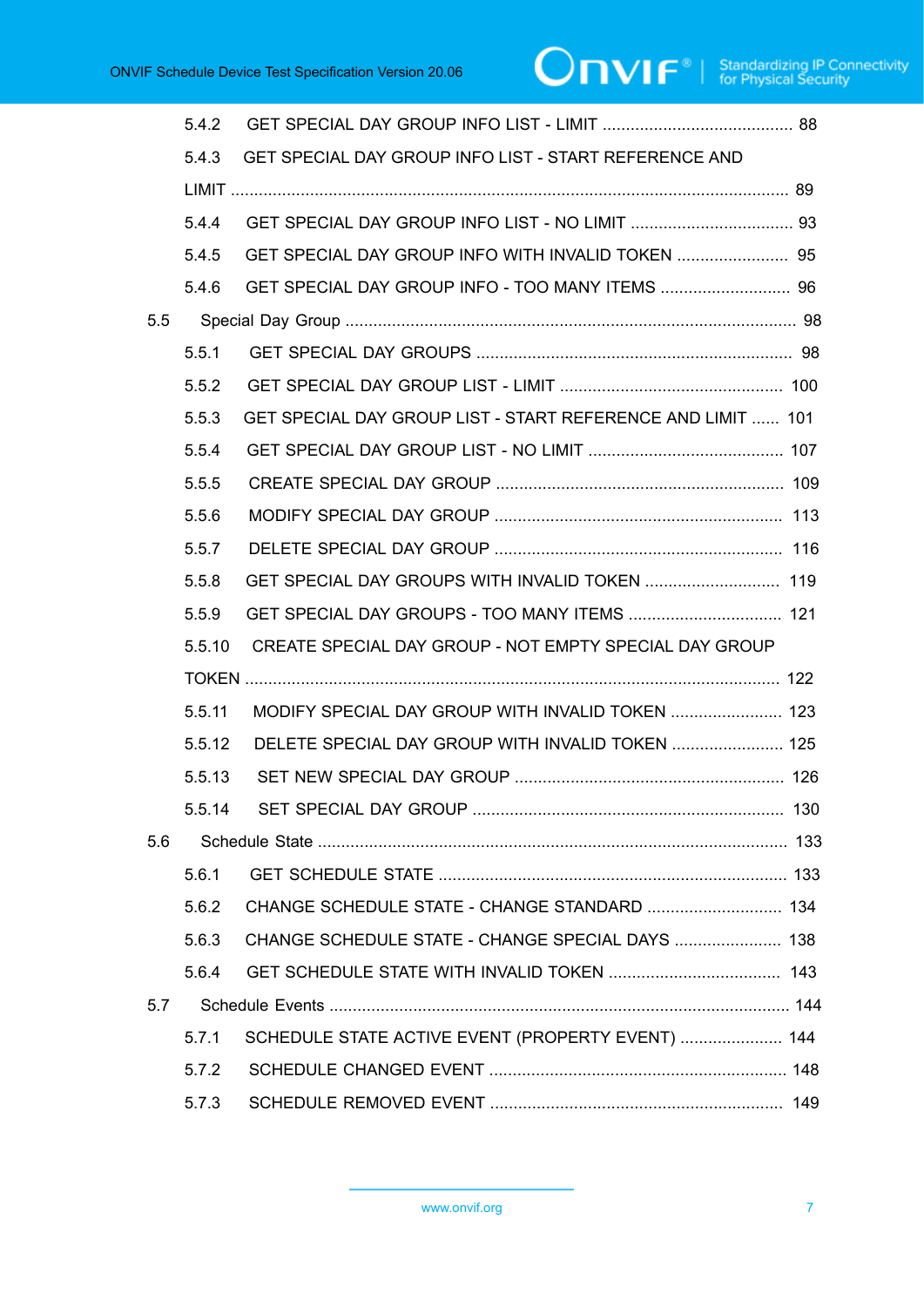# $\boxed{\color{red} \bigcap \mathbf{VIF}^{\text{@}} \mid \; \substack{\text{Standardizing IP Connectivity} \\ \text{for Physical Security}}}$

|   |      | 5.7.4 |                                                                               |  |
|---|------|-------|-------------------------------------------------------------------------------|--|
|   |      | 5.7.5 |                                                                               |  |
|   | 5.8  |       |                                                                               |  |
|   |      | 5.8.1 | GET SCHEDULE AND GET SPECIAL DAY GROUP INFO LIST                              |  |
|   |      |       |                                                                               |  |
| A |      |       |                                                                               |  |
|   | A.1  |       |                                                                               |  |
|   | A.2  |       |                                                                               |  |
|   | A.3  |       |                                                                               |  |
|   | A.4  |       |                                                                               |  |
|   | A.5  |       |                                                                               |  |
|   | A.6  |       |                                                                               |  |
|   | A.7  |       |                                                                               |  |
|   | A.8  |       |                                                                               |  |
|   | A.9  |       |                                                                               |  |
|   | A.10 |       |                                                                               |  |
|   | A.11 |       |                                                                               |  |
|   | A.12 |       |                                                                               |  |
|   | A.13 |       |                                                                               |  |
|   | A.14 |       |                                                                               |  |
|   | A.15 |       |                                                                               |  |
|   |      |       | A.16 Generate iCalenrad value for Special Day Group with required Special Day |  |
|   |      |       |                                                                               |  |
|   | A.17 |       | Generate iCalendar value for Schedule with required number of time periods    |  |
|   |      |       |                                                                               |  |
|   | A.18 |       |                                                                               |  |
|   | A.19 |       |                                                                               |  |
|   | A.20 |       |                                                                               |  |
|   | A.21 |       |                                                                               |  |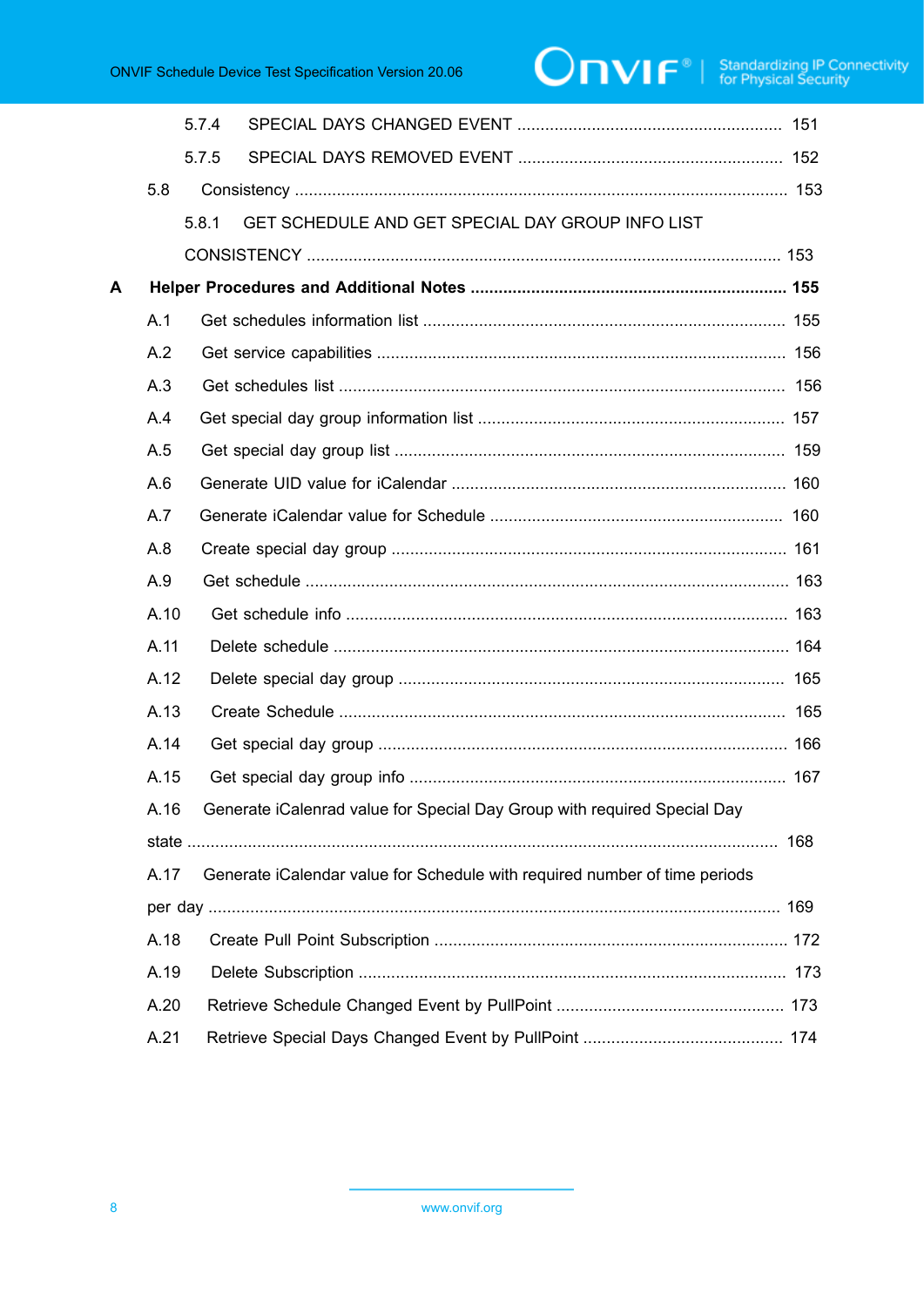## <span id="page-8-0"></span>**1 Introduction**

The goal of the ONVIF test specification set is to make it possible to realize fully interoperable IP physical security implementation from different vendors. The set of ONVIF test specification describes the test cases need to verify the [ONVIF Network Interface Specs] and [ONVIF Conformance] requirements. In addition, the test cases are to be basic inputs for some Profile specification requirements. It also describes the test framework, test setup, pre-requisites, test policies needed for the execution of the described test cases.

This ONVIF Schedule Test Specification acts as a supplementary document to the [ONVIF Network Interface Specs], illustrating test cases need to be executed and passed. In addition, this specification acts as an input document to the development of test tool that will be used to test the ONVIF device implementation conformance towards ONVIF standard. This test tool is referred as ONVIF Client hereafter.

## <span id="page-8-1"></span>1.1 Scope

This ONVIF Schedule Test Specification defines and regulates the conformance testing procedure for the ONVIF conformant devices. Conformance testing is meant to be functional black-box testing. The objective of this specification is to provide test cases to test individual requirements of ONVIF devices according to the ONVIF Schedule Service, which is defined in [ONVIF Schedule Service].

The principal intended purposes are:

- 1. Provide self-assessment tool for implementations.
- 2. Provide comprehensive test suite coverage for [ONVIF Network Interface Specs].

This specification **does not** address the following:

- 1. Product use cases and non-functional (performance and regression) testing.
- 2. SOAP Implementation Interoperability test i.e. Web Services Interoperability Basic Profile version 2.0 (WS-I BP2.0).
- 3. Network protocol implementation Conformance test for HTTPS, HTTP, RTP and RTSP protocols.
- 4. Wi-Fi Conformance test

The set of ONVIF Test Specification will not cover the complete set of requirements as defined in [ONVIF Network Interface Specs]; instead it will cover its subset.

This ONVIF Schedule Test Specification covers the ONVIF Schedule Service, which is a functional block of [ONVIF Network Interface Specs]. The following section gives a brief overview of each functional block and its scope.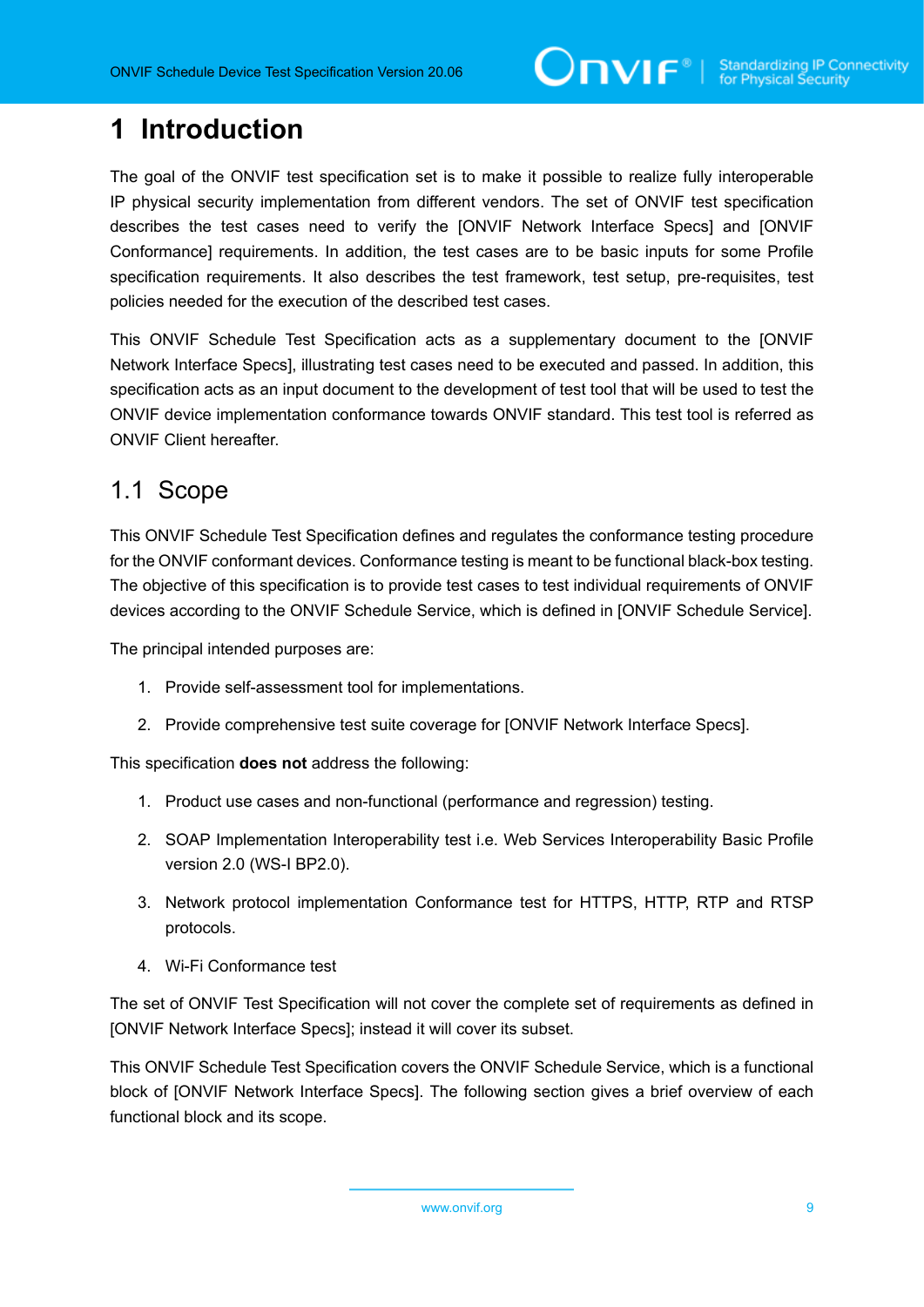## <span id="page-9-0"></span>1.1.1 Capabilities

The Capabilities section covers the test cases needed for getting capabilities from an ONVIF device.

The scope of this specification section is to cover the following functions:

- Getting Schedule service address with GetServices command via Device service
- Getting capabilities with GetServiceCapabilities command
- Getting capabilities with GetServices command via Device service

#### <span id="page-9-1"></span>1.1.2 Schedule Info

The Schedule Info section covers the test cases needed for getting schedule list and information from an ONVIF device.

The scope of this specification section is to cover the following functions:

- Getting Schedule service address with GetServices command via Device service
- Getting capabilities with GetServiceCapabilities command
- Getting capabilities with GetServices command via Device service

#### <span id="page-9-2"></span>1.1.3 Schedule

The Schedule section covers the test cases needed for getting schedule from an ONVIF device.

The scope of this specification section is to cover the following functions:

- Getting schedule with GetSchedules command
- Getting schedule list with GetScheduleList command
- Creating schedule with CreateSchedule command
- Modifying schedule with ModifySchedule command
- Deleting schedule with DeleteSchedule command
- Creating and modifying schedule with SetSchedule command

## <span id="page-9-3"></span>1.1.4 Special Day Group Info

The Special Day Group Info section covers the test cases needed for getting Special Day Group list and information from an ONVIF device.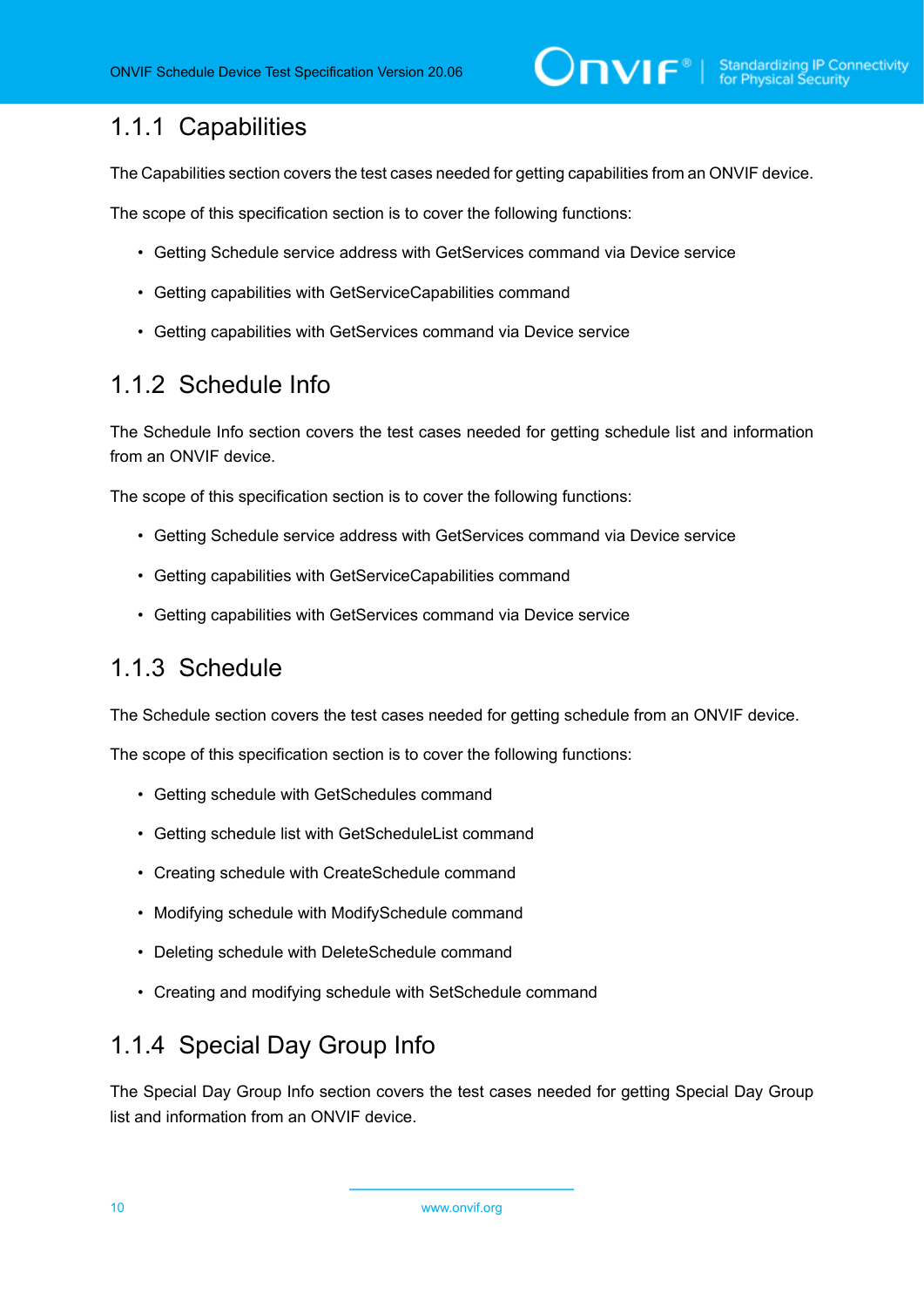The scope of this specification section is to cover the following functions:

- Getting SpecialDayGroup information with GetSpecialDayGroupInfo command
- Getting SpecialDayGroup information list with GetSpecialDayGroupInfoList command

## <span id="page-10-0"></span>1.1.5 Special Day Group

The Special Day Group section covers the test cases needed for getting Special Day Group from an ONVIF device.

The scope of this specification section is to cover the following functions:

- Getting special day group with GetSpecialDayGroups command
- Getting special day group list with GetSpecialDayGroupList command
- Creating special day group with CreateSpecialDayGroup command
- Modifying special day group with ModifySpecialDayGroup command
- Deleting special day group with DeleteSpecialDayGroup command
- <span id="page-10-1"></span>• Creating and modifying special day group with SetSpecialDayGroup command

#### 1.1.6 Schedule States

The Schedule States section covers the test cases needed for getting schedule states from an ONVIF device.

The scope of this specification section is to cover the following functions:

- Getting schedule states with GetScheduleStates command
- <span id="page-10-2"></span>• Changing schedule states

#### 1.1.7 Schedule Events

The Schedule Events section covers the test cases needed for for checking specified events format.

The scope of this specification section is to cover the following functions:

- Getting event properties with GetEventProperties command
- Changing schedule states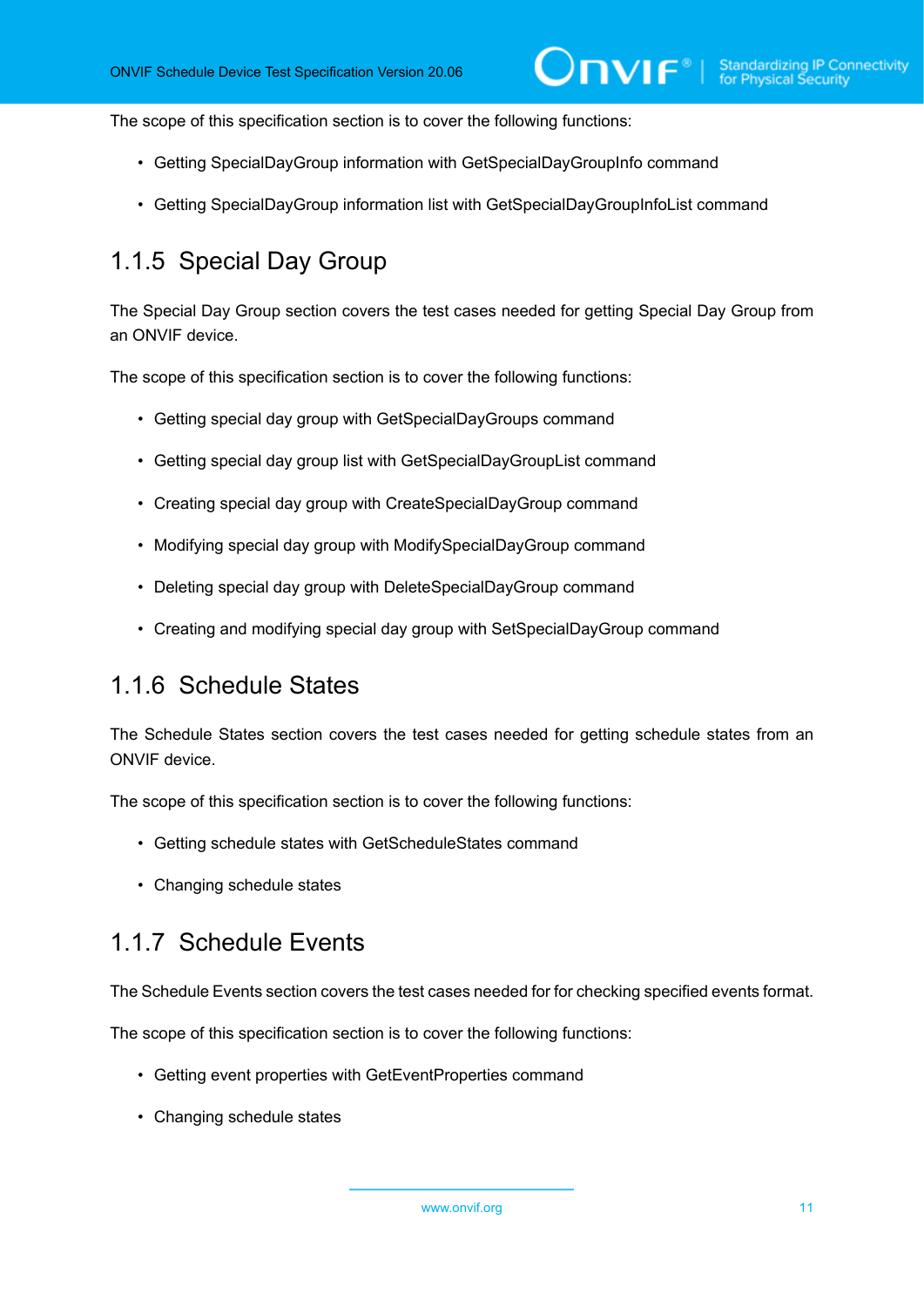## <span id="page-11-0"></span>1.1.8 Consistency

Consistency test cases cover verification of consistency between different entities and commands.

Consistency between the following entities is covered by the following test case:

• Schedule and Special Day Info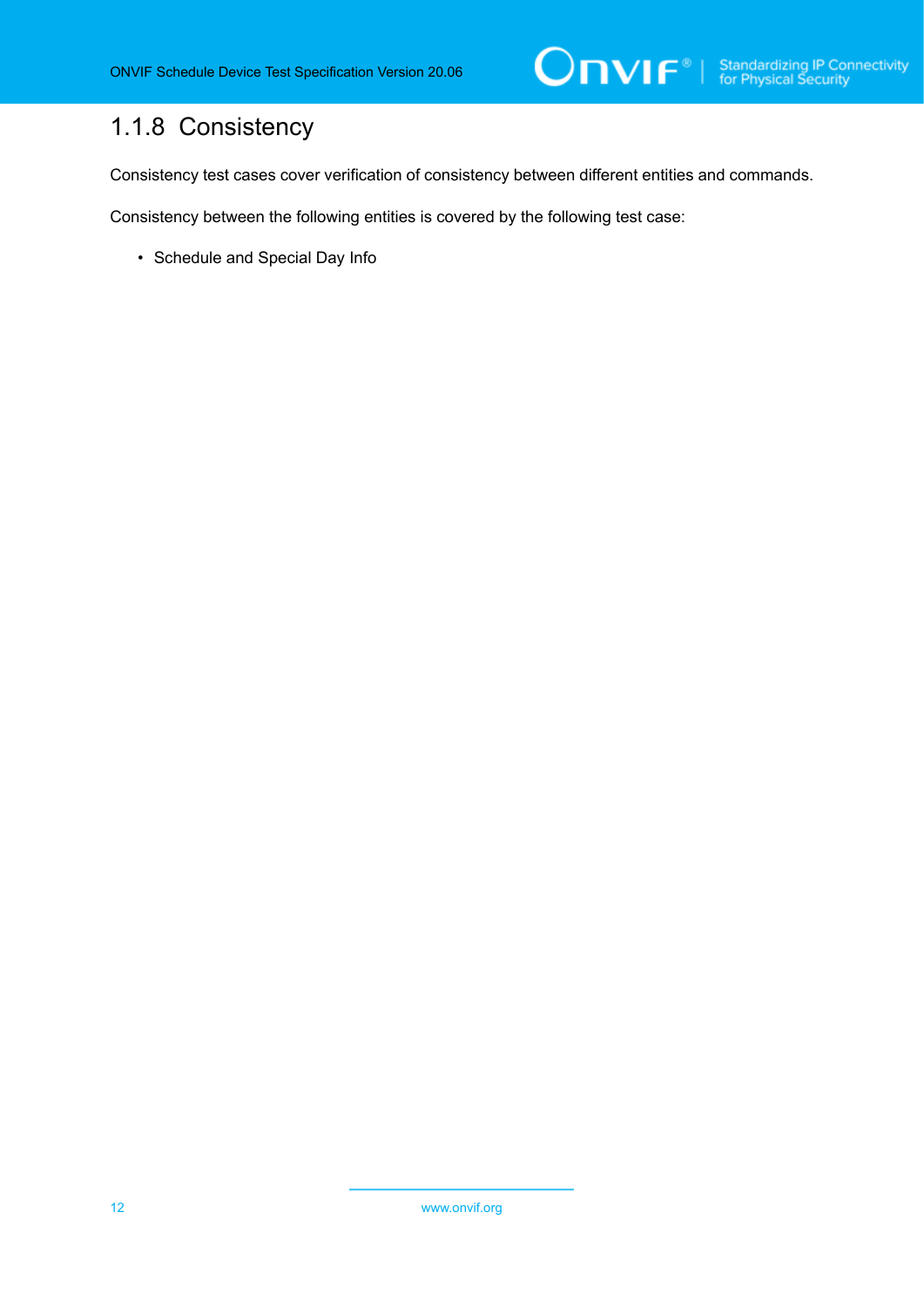## <span id="page-12-0"></span>**2 Normative references**

• [ONVIF Conformance] ONVIF Conformance Process Specification:

<https://www.onvif.org/profiles/conformance/>

• [ONVIF Profile Policy] ONVIF Profile Policy:

<https://www.onvif.org/profiles/>

• [ONVIF Network Interface Specs] ONVIF Network Interface Specification documents:

<https://www.onvif.org/profiles/specifications/>

• [ONVIF Core Specs] ONVIF Core Specification:

<https://www.onvif.org/profiles/specifications/>

• [ONVIF Schedule Spec] ONVIF Schedule Specification:

<https://www.onvif.org/profiles/specifications/>

• [ONVIF Base Test] ONVIF Base Device Test Specification:

<https://www.onvif.org/profiles/conformance/device-test/>

• [ISO/IEC Directives, Part 2] ISO/IEC Directives, Part 2, Annex H:

<http://www.iso.org/directives>

• [ISO 16484-5] ISO 16484-5:2014-09 Annex P:

<https://www.iso.org/obp/ui/#!iso:std:63753:en>

• [SOAP 1.2, Part 1] W3C SOAP 1.2, Part 1, Messaging Framework:

<http://www.w3.org/TR/soap12-part1/>

• [XML-Schema, Part 1] W3C XML Schema Part 1: Structures Second Edition:

<http://www.w3.org/TR/xmlschema-1/>

• [XML-Schema, Part 2] W3C XML Schema Part 2: Datatypes Second Edition:

<http://www.w3.org/TR/xmlschema-2/>

• [WS-Security] "Web Services Security: SOAP Message Security 1.1 (WS-Security 2004)", OASIS Standard, February 2006.: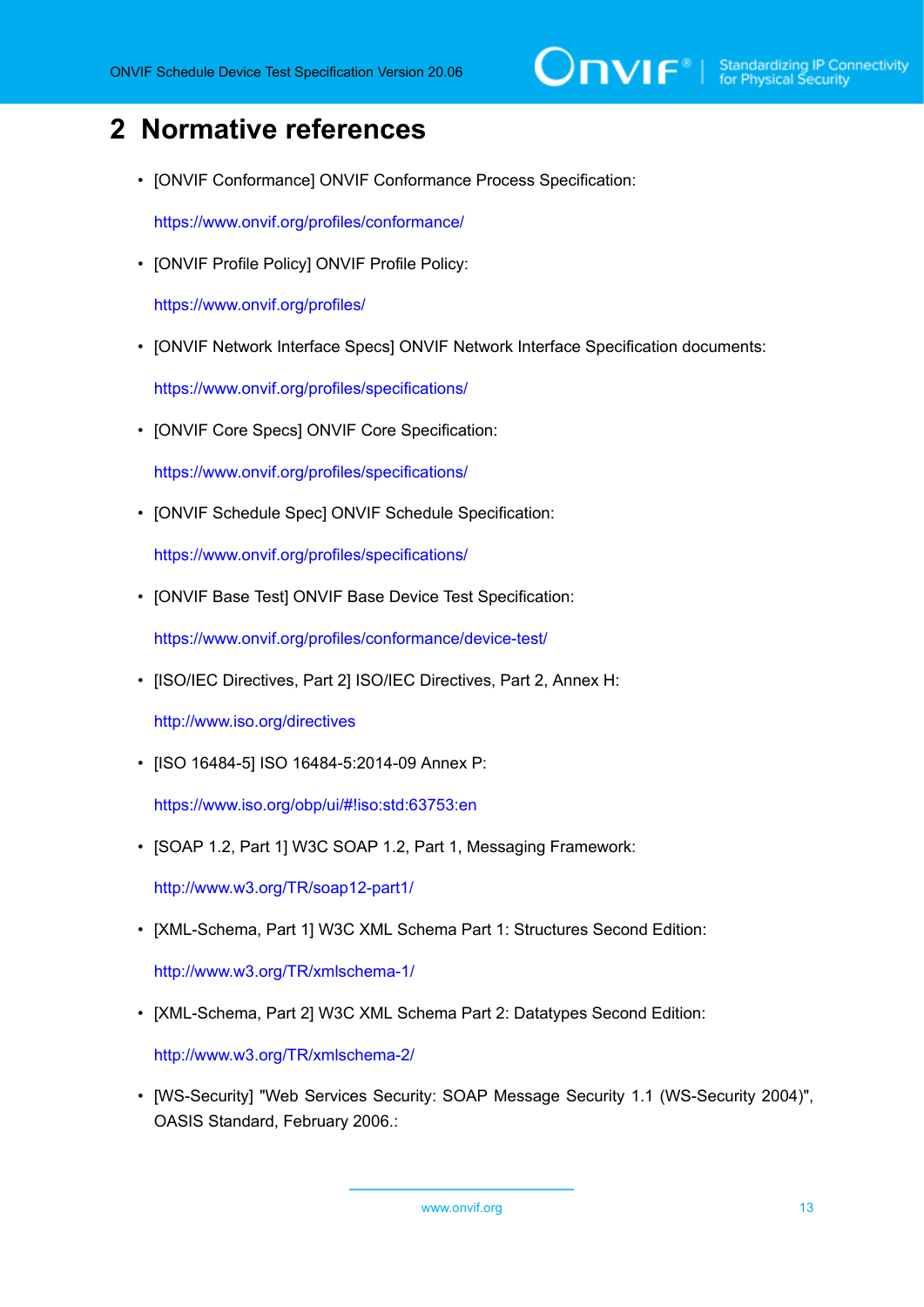[http://www.oasis-open.org/committees/download.php/16790/wss-v1.1-spec-os-](http://www.oasis-open.org/committees/download.php/16790/wss-v1.1-spec-os-SOAPMessageSecurity.pdf)[SOAPMessageSecurity.pdf](http://www.oasis-open.org/committees/download.php/16790/wss-v1.1-spec-os-SOAPMessageSecurity.pdf)

• [RFC 2445] "Internet Calendaring and Scheduling Core Object Specification (iCalendar)", F. Dawson, D. Stenerson, November 1998.:

<https://www.ietf.org/rfc/rfc2445.txt>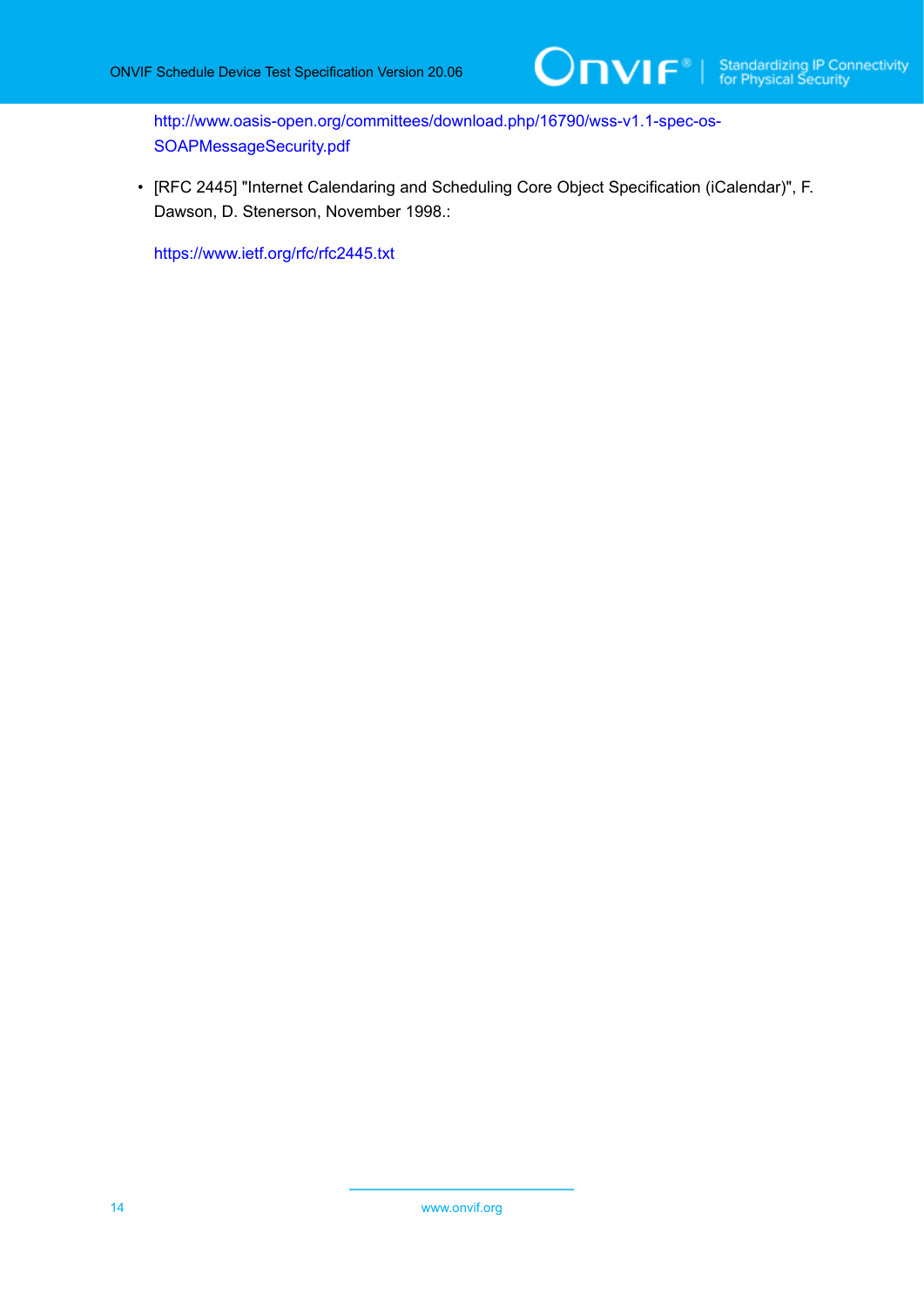$\bigcirc$   $\bigcap$   $\bigvee$   $\bigcap$   $\bigcirc$   $\bigcirc$   $\bigcirc$   $\bigcirc$   $\bigcirc$   $\bigcirc$   $\bigcirc$   $\bigcirc$   $\bigcirc$   $\bigcirc$   $\bigcirc$   $\bigcirc$   $\bigcirc$   $\bigcirc$   $\bigcirc$   $\bigcirc$   $\bigcirc$   $\bigcirc$   $\bigcirc$   $\bigcirc$   $\bigcirc$   $\bigcirc$   $\bigcirc$   $\bigcirc$   $\bigcirc$   $\bigcirc$   $\bigcirc$   $\bigcirc$   $\bigcirc$   $\bigcirc$   $\bigcirc$   $\bigcirc$   $\bigcirc$ 

# <span id="page-14-0"></span>**3 Terms and Definitions**

## <span id="page-14-1"></span>3.1 Conventions

The key words "shall", "shall not", "should", "should not", "may", "need not", "can", "cannot" in this specification are to be interpreted as described in [ISO/IEC Directives Part 2].

## <span id="page-14-2"></span>3.2 Definitions

This section defines terms that are specific to the ONVIF Schedule Service and tests. For a list of applicable general terms and definitions, please see [ONVIF Base Test].

| iCalendar                    | An industry standard format for exchanging scheduling and<br>activity-recording information electronically.                        |
|------------------------------|------------------------------------------------------------------------------------------------------------------------------------|
| <b>Schedule</b>              | A set of time periods, e.g. working hours (weekdays from 8 AM to<br>6 PM). It may also include one or more Special Days Schedules. |
| <b>Special Days</b>          | A set of dates that require the regular Schedule to be overridden,<br>e.g. holidays, half-days or working Sundays.                 |
| <b>Special Days Schedule</b> | A schedule that defines time periods for a Special Day List.                                                                       |
| <b>Time Period</b>           | A time period has a start time and an end time, e.g. 8 AM to 6 PM.                                                                 |
| vEvent                       | A component in iCalendar, specifying the properties of an event.                                                                   |

## <span id="page-14-3"></span>3.3 Abbreviations

This section describes abbreviations used in this document.

| <b>DUT</b> Device Under Test               |
|--------------------------------------------|
| <b>HTTP</b> Hypertext Transfer Protocol    |
| <b>PACS</b> Physical Access Control System |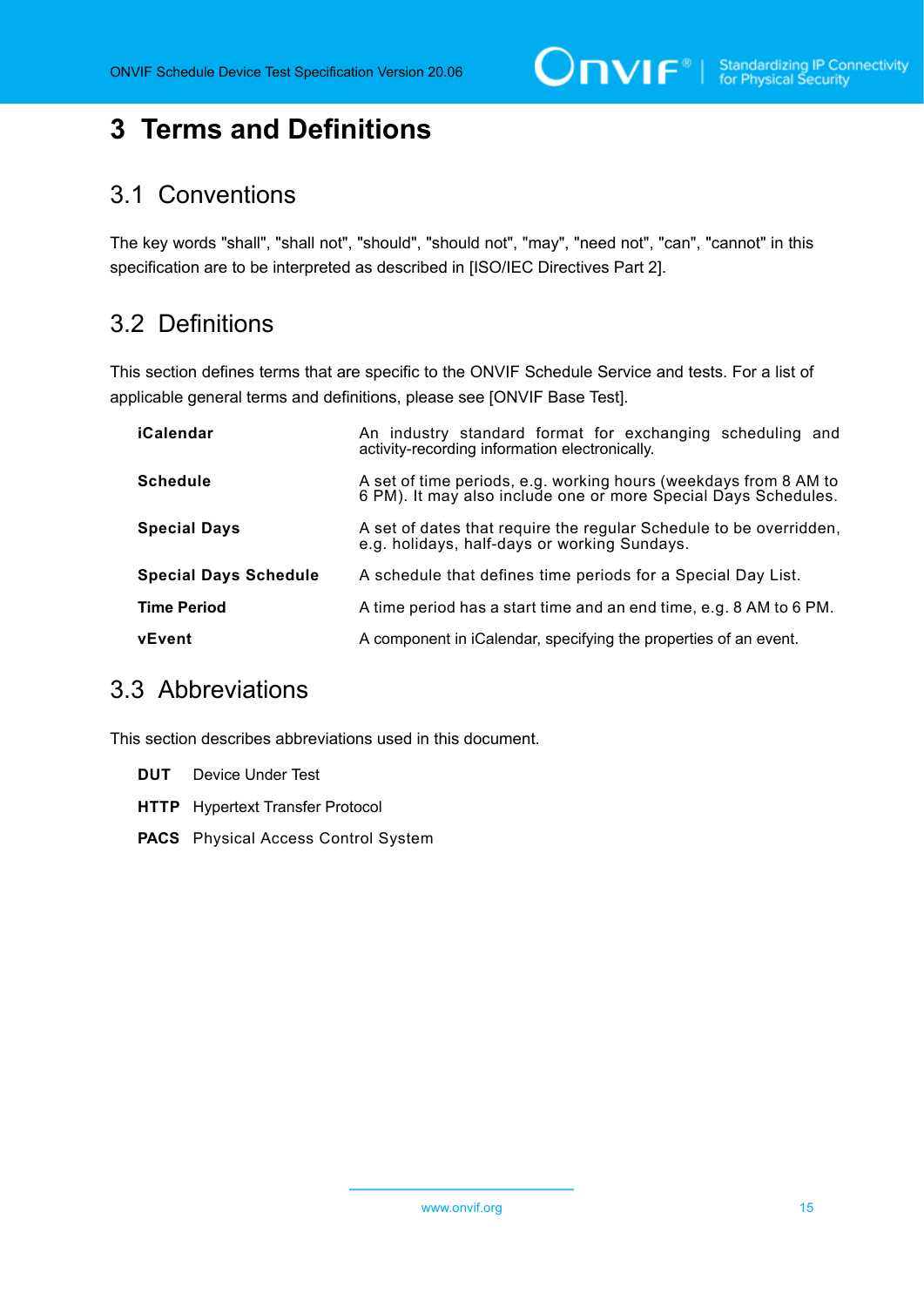## <span id="page-15-0"></span>**4 Test Overview**

This section provides information the test setup procedure and required prerequisites, and the test policies that should be followed for test case execution.

## <span id="page-15-1"></span>4.1 Test Setup

## <span id="page-15-2"></span>4.1.1 Network Configuration for DUT

The generic test configuration for the execution of test cases defined in this document is as shown below (Figure 4.1).

Based on the individual test case requirements, some of the entities in the below setup may not be needed for the execution of those corresponding test cases.





**DUT:** ONVIF device to be tested. Hereafter, this is referred to as DUT (Device Under Test).

**ONVIF Client (Test Tool):** Tests are executed by this system and it controls the behavior of the DUT. It handles both expected and unexpected behavior.

**HTTP Proxy:** provides facilitation in case of RTP and RTSP tunneling over HTTP.

**Wireless Access Point:** provides wireless connectivity to the devices that support wireless connection.

16 www.onvif.org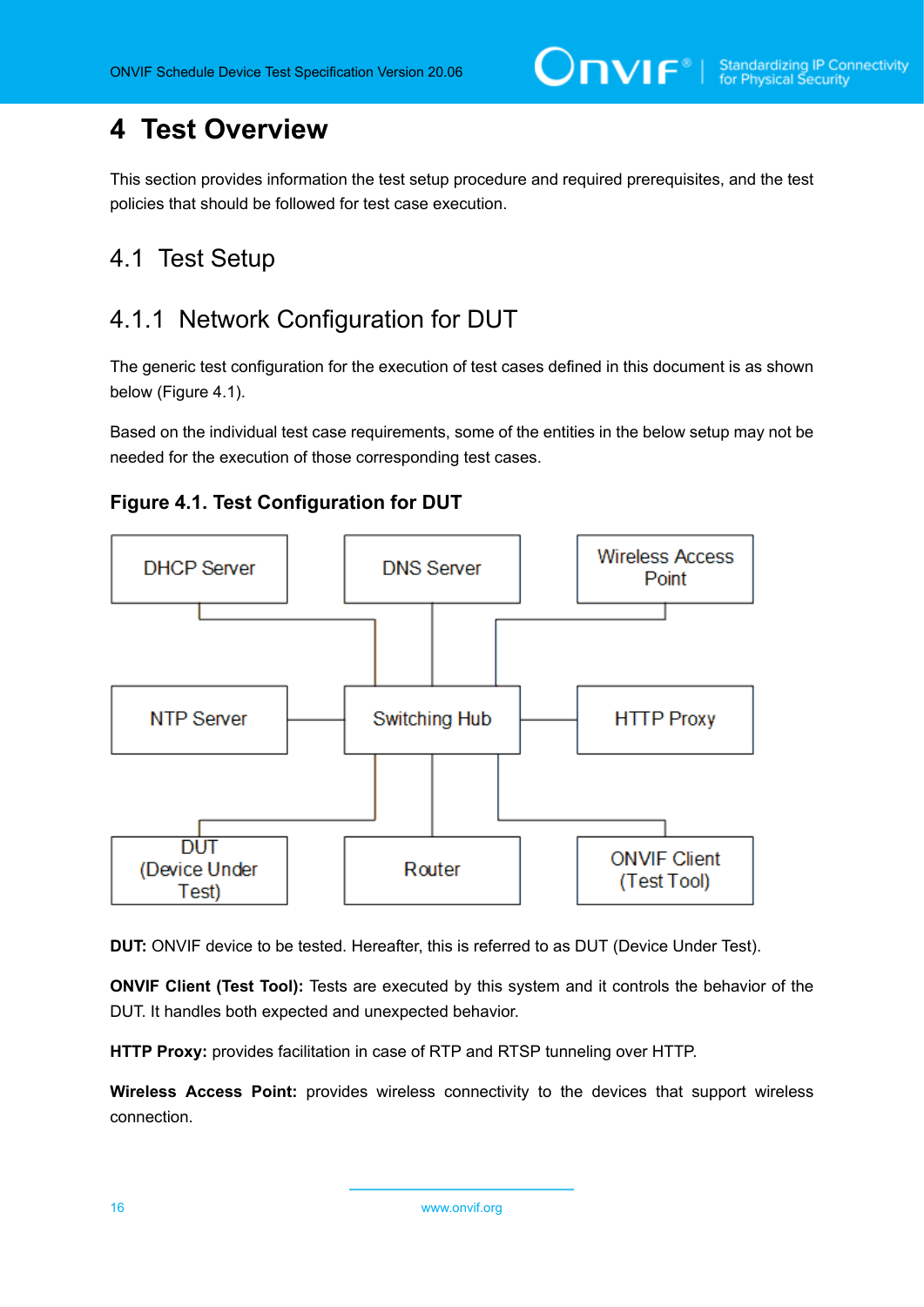**DNS Server:** provides DNS related information to the connected devices.

**DHCP Server:** provides IPv4 Address to the connected devices.

**NTP Server:** provides time synchronization between ONVIF Client and DUT.

**Switching Hub:** provides network connectivity among all the test equipments in the test environment. All devices should be connected to the Switching Hub. When running multiple test instances in parallel on the same network, the Switching Hub should be configured to use filtering in order to avoid multicast traffic being flooded to all ports, because this may affect test stability.

<span id="page-16-0"></span>**Router:** provides router advertisements for IPv6 configuration.

### 4.2 Prerequisites

The pre-requisites for executing the test cases described in this Test Specification are:

- The DUT shall be configured with an IPv4 address.
- The DUT shall be IP reachable in the test configuration.
- The DUT shall be able to be discovered by the Test Tool.
- The DUT shall be configured with the time, i.e. manual configuration of UTC time and if NTP is supported by DUT, then NTP time shall be synchronized with NTP Server.

### <span id="page-16-1"></span>4.3 Test Policy

This section describes the test policies specific to the test case execution of each functional block.

<span id="page-16-2"></span>The DUT shall adhere to the test policies defined in this section.

#### 4.3.1 Capabilities

The test policies specific to the test case execution of Capabilities functional block:

- DUT shall give the Schedule Service entry point by GetServices command, if DUT supports this service. Otherwise, these test cases will be skipped.
- DUT shall support the following commands:
	- GetServices
	- GetServiceCapabilities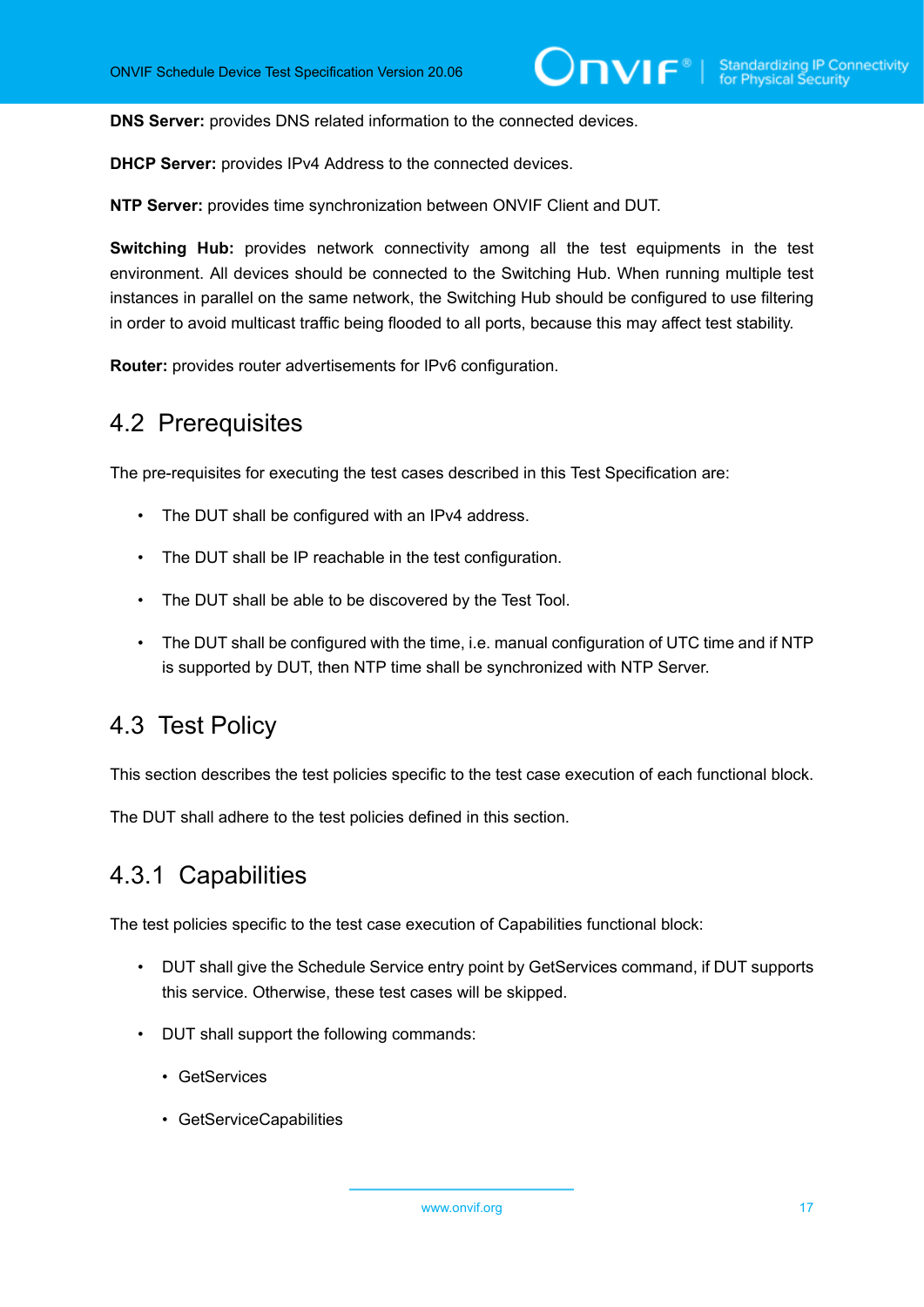- The following tests are performed
	- Getting capabilities with GetServiceCapabilities command
	- Getting capabilities with GetServices command

<span id="page-17-0"></span>Please refer to [Section 5.1](#page-27-1) for abilities Test Cases.

### 4.3.2 Schedule Info

The test policies specific to the test case execution of Schedule Info functional block:

- DUT shall give the Schedule Service entry point by GetServices command, if DUT supports this service. Otherwise, these test cases will be skipped.
- DUT shall support the following commands:
	- GetServices
	- GetServiceCapabilities
	- GetScheduleInfo
	- GetScheduleInfoList
- DUT shall not return more items in GetScheduleInfo and GetScheduleInfoList responses than specified in service capabilities by MaxLimit.
- DUT shall not return more items in GetScheduleInfoList response than specified by Limit parameter in a request.
- DUT shall not return items with the same tokens in GetScheduleInfoList responses for one schedule info list resieving.
- DUT shall not return more ScheduleInfo items in GetScheduleInfoList responses than specified in service capabilities by MaxSchedules.
- DUT shall not return any fault if GetScheduleInfo was invoked for non-exciting Schedule token. Such tokens shall be ignored.
- DUT shall return SOAP 1.2 fault message (InvalidArgs/TooManyItems) if more items than MaxLimit was requested by GetScheduleInfo command.
- The following tests are performed
	- Getting schedule info with GetScheduleInfo command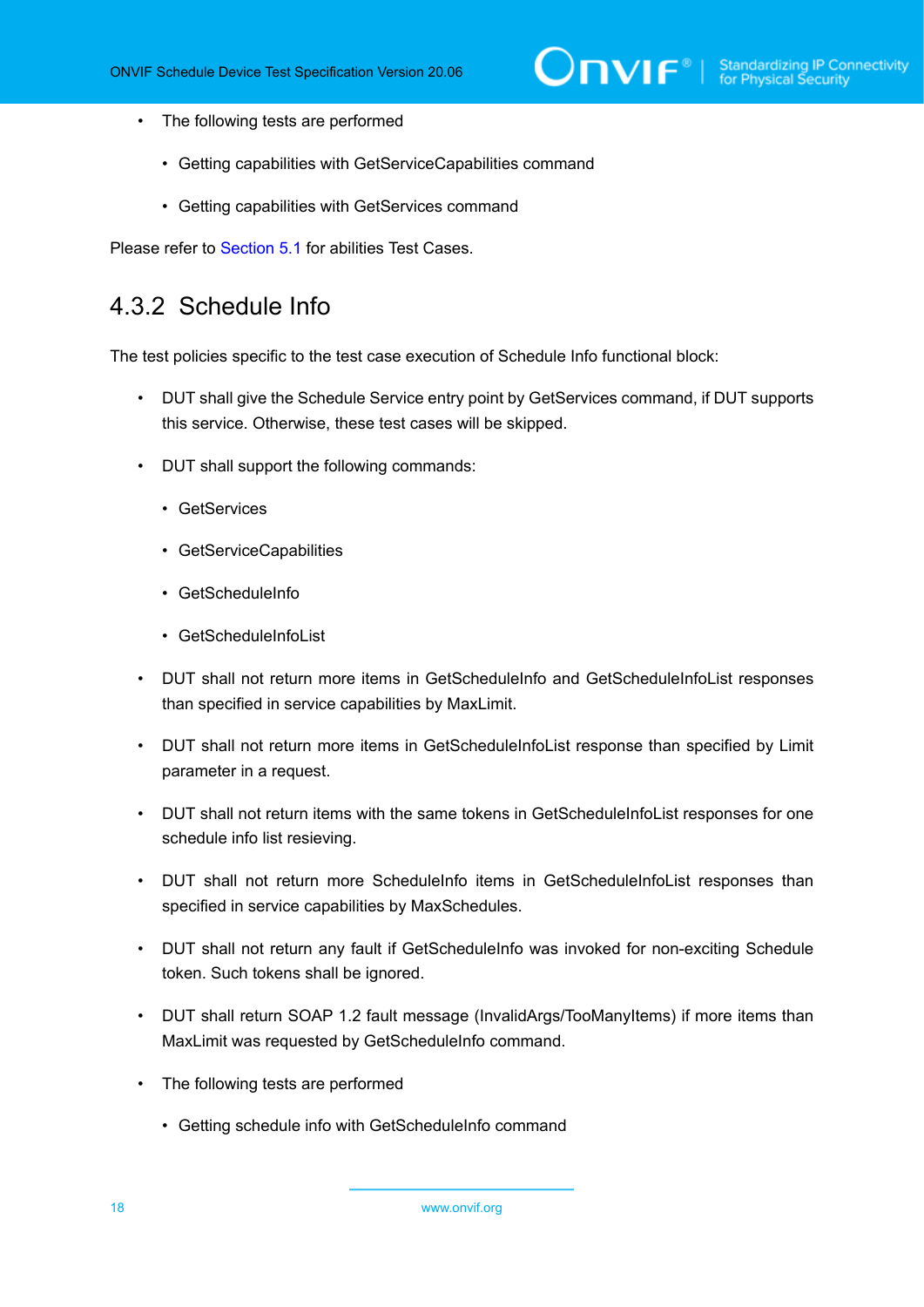- Getting schedule info list with GetScheduleInfoList command with using different Limit and NextReference values
- Getting schedule info with invalid schedule token
- Getting schedule info with number of requested items is greater than MaxLimit

<span id="page-18-0"></span>Please refer to [Section 5.2](#page-29-0) for Schedule Info Test Cases.

#### 4.3.3 Schedule

The test policies specific to the test case execution of Schedule functional block:

- DUT shall give the Schedule Service entry point by GetServices command, if DUT supports this service. Otherwise, these test cases will be skipped.
- DUT shall support the following commands:
	- GetSchedules
	- GetScheduleList
	- GetScheduleInfoList
	- CreateSchedule
	- ModifySchedule
	- DeleteSchedule
- If DUT supports Client Supplied Token as indicated by Capabilities.ClientSuppliedTokenSupported = true, DUT shall support the following commands:
	- SetSchedule
- DUT shall return only requested items in GetSchedules response that specified in GetSchedules request.
- DUT shall return all requested items in GetSchedules response that specified in GetSchedules request.
- DUT shall not return more items in GetSchedules responses than specified in service capabilities by MaxLimit.
- DUT shall return the same information in GetSchedules responses and in GetScheduleInfoList responses for the items with the same token.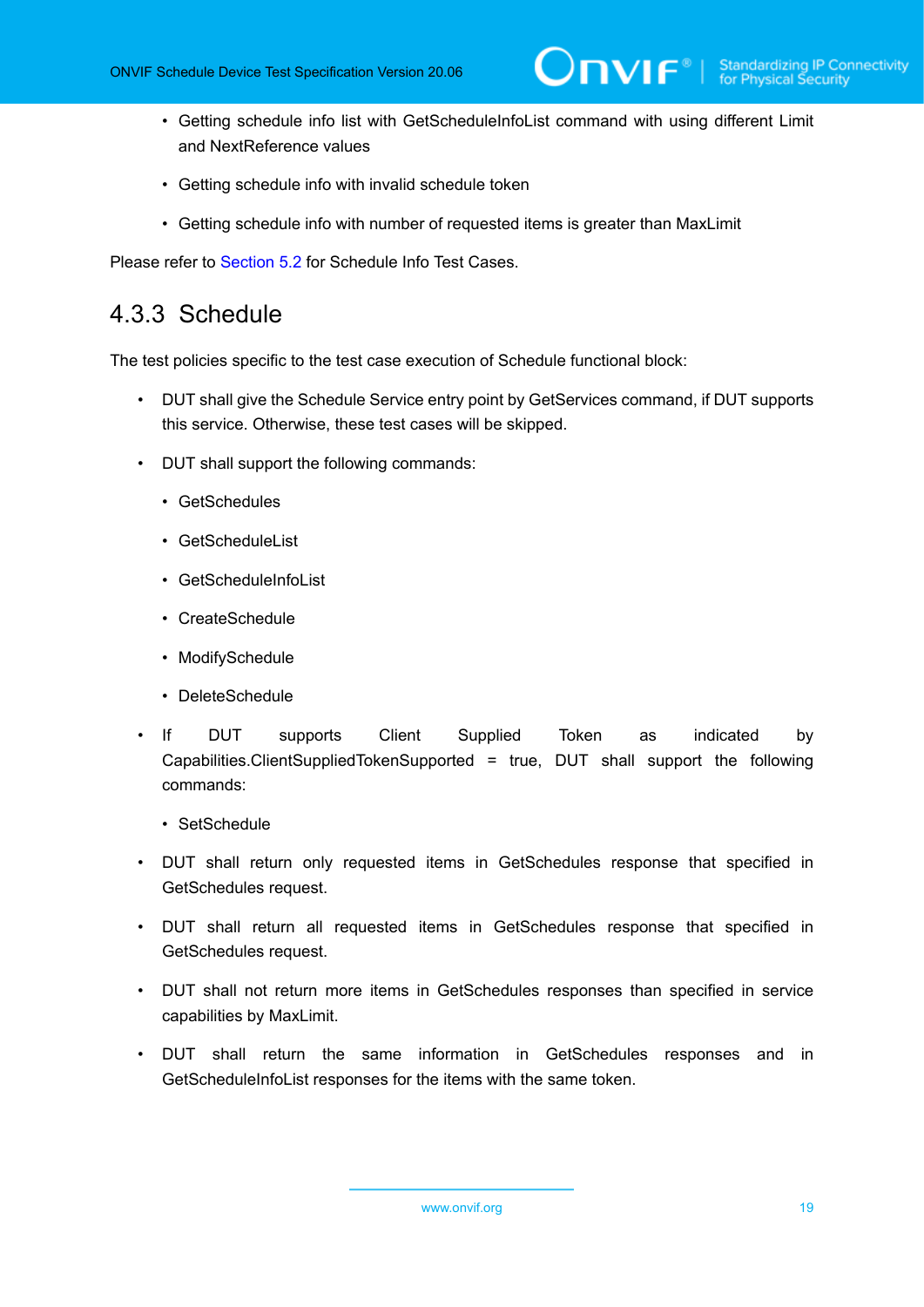- DUT shall not return more items in GetScheduleList response than specified by Limit parameter in a request.
- DUT shall not return items with the same tokens in GetScheduleList responses for one schedule list resieving.
- DUT shall return the same information in GetSchedules responses and in GetScheduleList responses for the items with the same token.
- DUT shall return the same information in GetScheduleList responses and in GetScheduleInfoList responses for the items with the same token.
- DUT shall return the schedules in GetScheduleList responses and in GetScheduleInfoList responses.
- DUT shall return SOAP 1.2 fault message (InvalidArgs/TooManyItems) if more items than MaxLimit was requested by GetSchedules command.
- The DUT shall support creating of schedule using CreateSchedule command.
- The DUT shall support modifying of schedule using ModifySchedule command.
- The DUT shall support deleting of schedule.
- If DUT supports Client Supplied Token as indicated by Capabilities.ClientSuppliedTokenSupported = true, creating and modifying of schedule using SetSchedule command.
- DUT shall return SOAP 1.2 fault message (InvalidArgs) if schedule token is specified in CreateSchedule request.
- DUT should return SOAP 1.2 fault message (InvalidArgVal/NotFound) if ModifySchedule or DeleteSchedule command was invoked for non-exciting schedule token.
- The following tests are performed
	- Getting schedule with GetSchedule command and test that it includes the same information with GetScheduleInfoList command
	- Getting schedule info list with GetScheduleList command with using different Limit and NextReference values and test that it includes the same information with GetScheduleInfoList command
	- Creating schedule with CreateSchedule command with empty token and test that corresponding notification message is received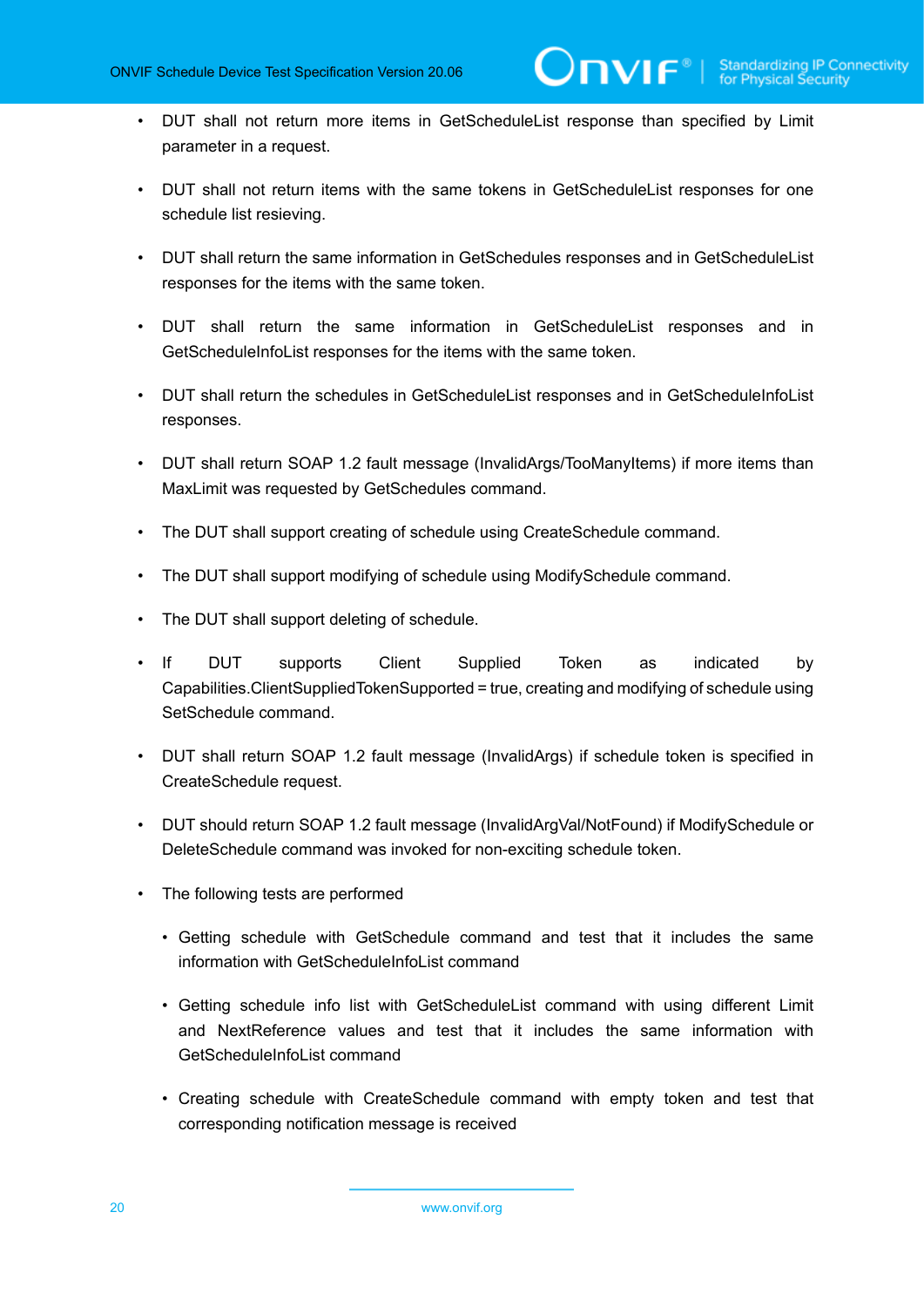• Modifying schedule with ModifySchedule command and test that corresponding notification message is received

 $\overline{\mathsf{DVIF}^*}$  )

- Deleting schedule with DeleteSchedule command and test that corresponding notification message is received
- Getting schedules with invalid schedule token
- Getting schedules with number of requested items is greater than MaxLimit
- Creating schedule with CreateSchedule command with specified token
- Modifying schedule with ModifySchedule command with invalid token
- Deleting schedule with DeleteSchedule command with invalid token
- If DUT supports Client Supplied Token as indicated by Capabilities.ClientSuppliedTokenSupported = true:
	- Creating schedule with SetSchedule command with empty token and test that corresponding notification message is received
	- Modifying schedule with SetSchedule command and test that corresponding notification message is received

<span id="page-20-0"></span>Please refer to [Section 5.3](#page-41-0) for Schedule Test Cases.

## 4.3.4 Special Day Group Info

The test policies specific to the test case execution of SpecialDayGroup Info Info functional block:

- DUT shall give the Schedule Service entry point by GetServices command, if DUT supports this service. Otherwise, these test cases will be skipped.
- DUT shall support the following commands:
	- GetServices
	- GetServiceCapabilities
- If DUT supports Special Days as indicated by the Capabilities.SpecialDaysSupported, then DUT shall support the following commands:
	- GetSpecialDayGroupInfo
	- GetSpecialDayGroupInfoList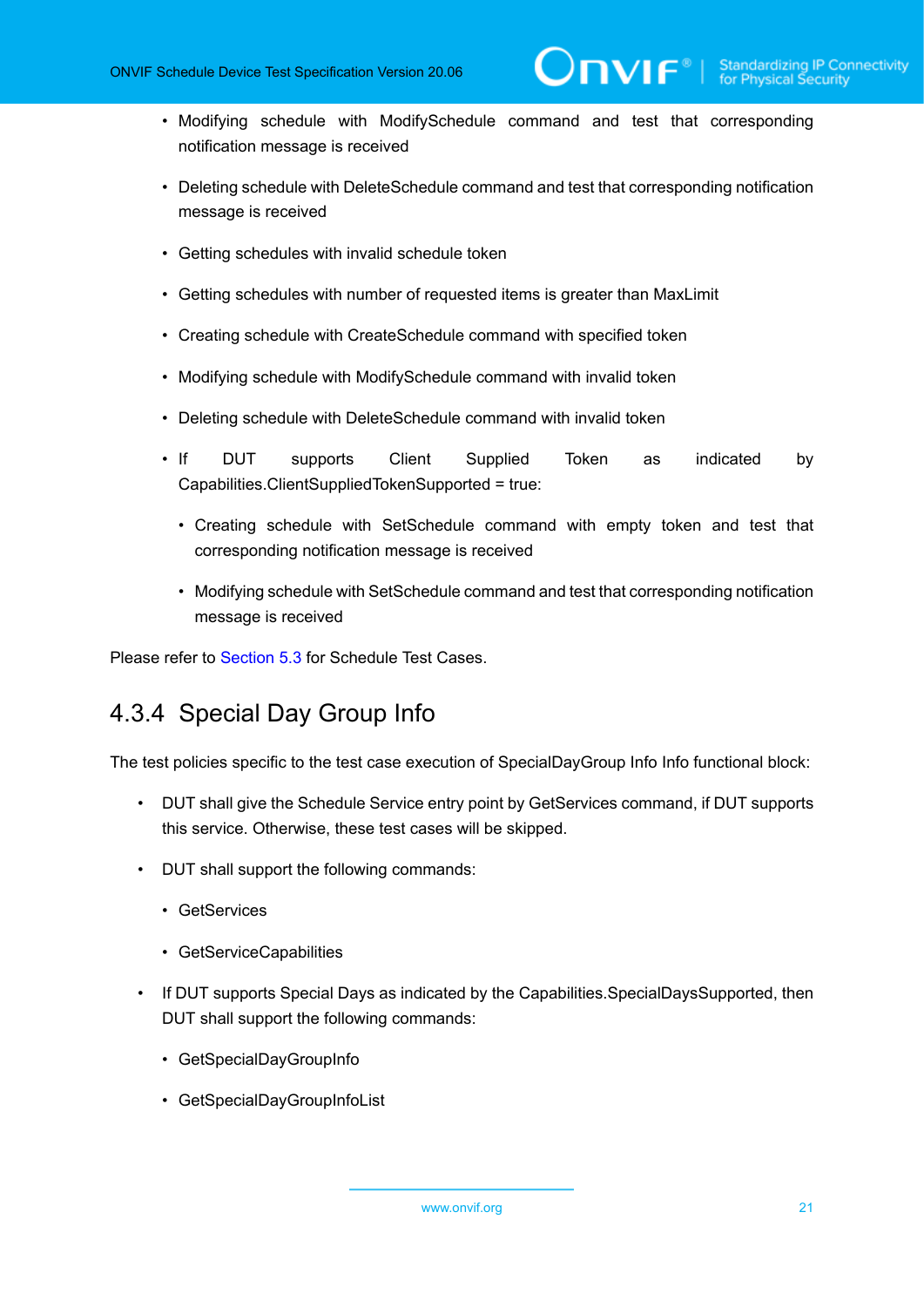- DUT shall not return more items in GetSpecialDayGroupInfo and GetSpecialDayGroupInfoList responses than specified in service capabilities by MaxLimit.
- DUT shall not return more items in GetSpecialDayGroupInfoList response than specified by Limit parameter in a request.
- DUT shall not return items with the same tokens in GetSpecialDayGroupInfoList responses for one special day group info list resieving.
- DUT shall not return more SpecialDayGroupInfo items in GetSpecialDayGroupInfoList responses than specified in service capabilities by MaxSpecialDayGroups.
- DUT shall not return any fault if GetSpecialDayGroupInfo was invoked for non-exciting SpecialDayGroup token. Such tokens shall be ignored.
- DUT shall return SOAP 1.2 fault message (InvalidArgs/TooManyItems) if more items than MaxLimit was requested by GetSpecialDayGroupInfo command.
- The following tests are performed if DUT supports Special Days:
	- Getting special day group info with GetSpecialDayGroupInfo command
	- Getting special day group info list with GetSpecialDayGroupInfoList command with using different Limit and NextReference values
	- Getting special day group info with invalid special day group token
	- Getting special day group info with number of requested items is greater than MaxLimit

<span id="page-21-0"></span>Please refer to [Section 5.4](#page-85-0) for Special Day Group Info Test Cases.

## 4.3.5 Special Day Group

The test policies specific to the test case execution of Special Day Group functional block:

- DUT shall give the Schedule Service entry point by GetServices command, if DUT supports this service. Otherwise, these test cases will be skipped.
- DUT shall support the following commands:
	- GetServices
	- GetServiceCapabilities
- If DUT supports Special Days as indicated by the Capabilities.SpecialDaysSupported, then DUT shall support the following commands:
	- GetSpecialDayGroups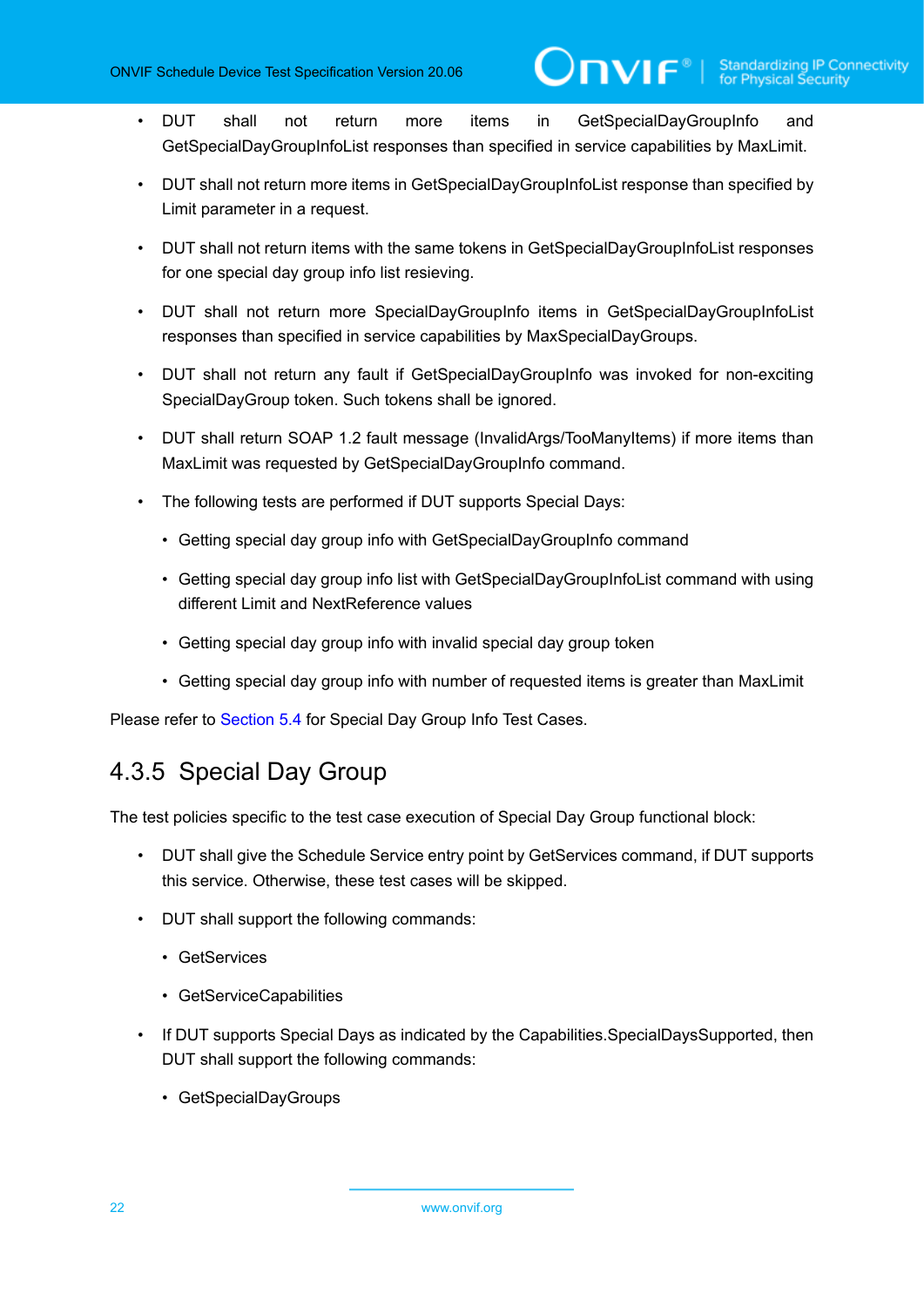- GetSpecialDayGroupList
- GetSpecialDayGroupInfoList
- CreateSpecialDayGroup
- ModifySpecialDayGroup
- DeleteSpecialDayGroup
- If DUT supports Client Supplied Token as indicated by Capabilities.ClientSuppliedTokenSupported = true, the DUT shall support the following commands:
	- SetSpecialDayGroup
- DUT shall return only requested items in GetSpecialDayGroups response that specified in GetSpecialDayGroups request.
- DUT shall return all requested items in GetSpecialDayGroups response that specified in GetSpecialDayGroups request.
- DUT shall not return more items in GetSpecialDayGroups responses than specified in service capabilities by MaxLimit.
- DUT shall return the same information in GetSpecialDayGroups responses and in GetSpecialDayGroupInfoList responses for the items with the same token.
- DUT shall not return more items in GetSpecialDayGroupList response than specified by Limit parameter in a request.
- DUT shall not return items with the same tokens in GetSpecialDayGroupList responses for one special day group list resieving.
- DUT shall return the same information in GetSpecialDayGroups responses and in GetSpecialDayGroupList responses for the items with the same token.
- DUT shall return the same information in GetSpecialDayGroupList responses and in GetSpecialDayGroupInfoList responses for the items with the same token.
- DUT shall return the special day groups in GetSpecialDayGroupList responses and in GetSpecialDayGroupInfoList responses.
- The DUT shall support creating of special day group.
- The DUT shall support modifying of special day group.

www.onvif.org 23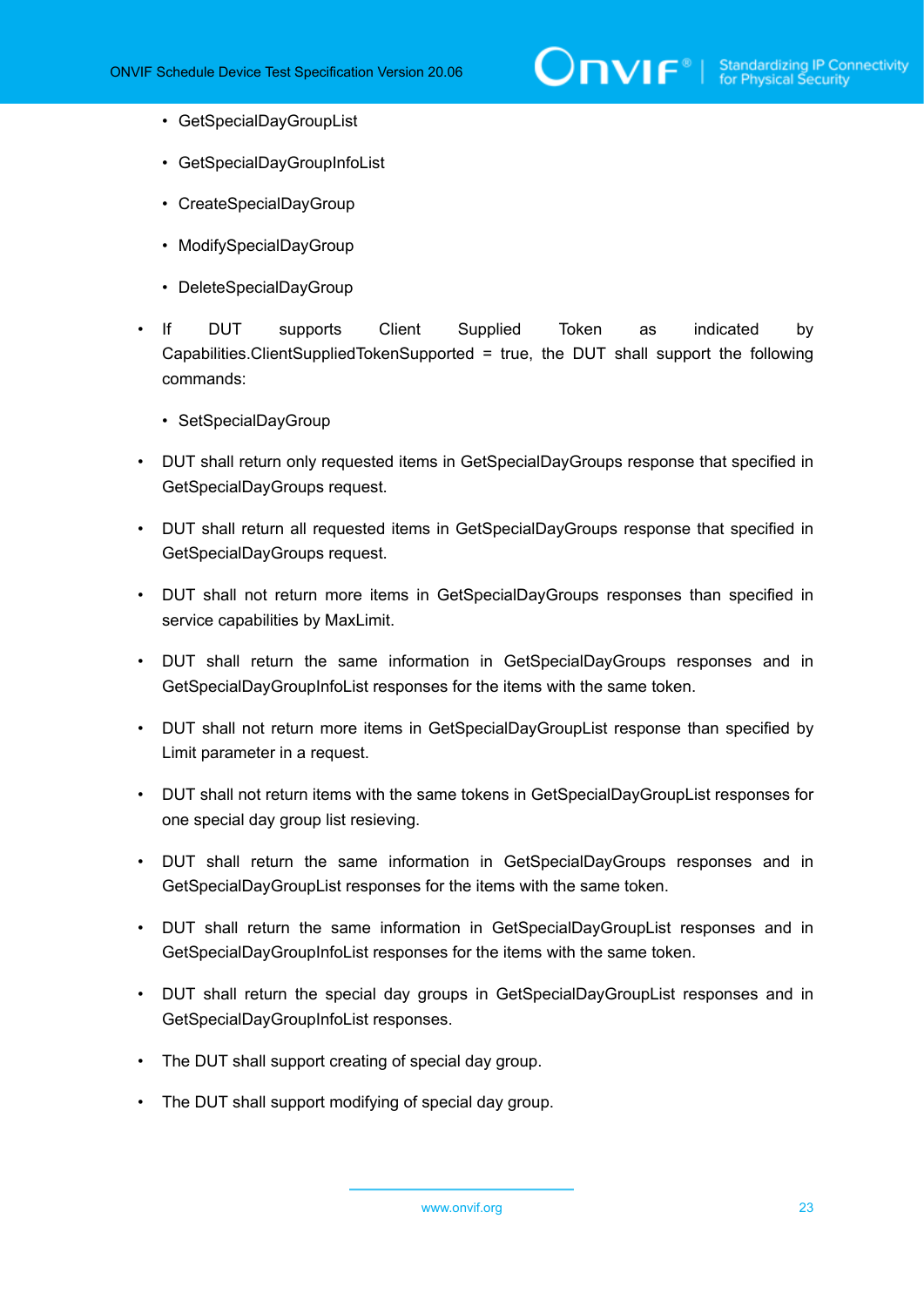- The DUT shall support deleting of special day group.
- If DUT supports Client Supplied Token as indicated by Capabilities.ClientSuppliedTokenSupported = true, the DUT shall support creating and modifying of special day group using SetSpecialDayGroup command.
- DUT shall return SOAP 1.2 fault message (InvalidArgs) if special day group token is specified in CreateSpecialDayGroup request.
- DUT should return SOAP 1.2 fault message (InvalidArgVal/NotFound) if ModifySpecialDayGroup or DeleteSpecialDayGroup command was invoked for non-exciting special day group token.
- The following tests are performed if DUT supports Special Days:
	- Getting special day group with GetSpecialDayGroups command and test that it includes the same information with GetSpecialDayGroupInfoList command
	- Getting special day group info list with GetSpecialDayGroupList command with using different Limit and NextReference values and test that it includes the same information with GetSpecialDayGroupInfoList command
	- Creating special day group with CreateSpecialDayGroup command with empty token and test that corresponding notification message is received
	- Modifying special day group with ModifySpecialDayGroup command and test that corresponding notification message is received
	- Deleting special day group with DeleteSpecialDayGroup command and test that corresponding notification message is received
	- Getting special day groups with invalid special day group token
	- Getting special day groups with number of requested items is greater than MaxLimit
	- Creating special day group with CreateSpecialDayGroup command with specified token
	- Modifying special day group with ModifySpecialDayGroup command with invalid token
	- Deleting special day group with DeleteSpecialDayGroup command with invalid token
	- If DUT supports Client Supplied Token as indicated by Capabilities.ClientSuppliedTokenSupported = true:
		- Creating special day group with SetSpecialDayGroup command with empty token and test that corresponding notification message is received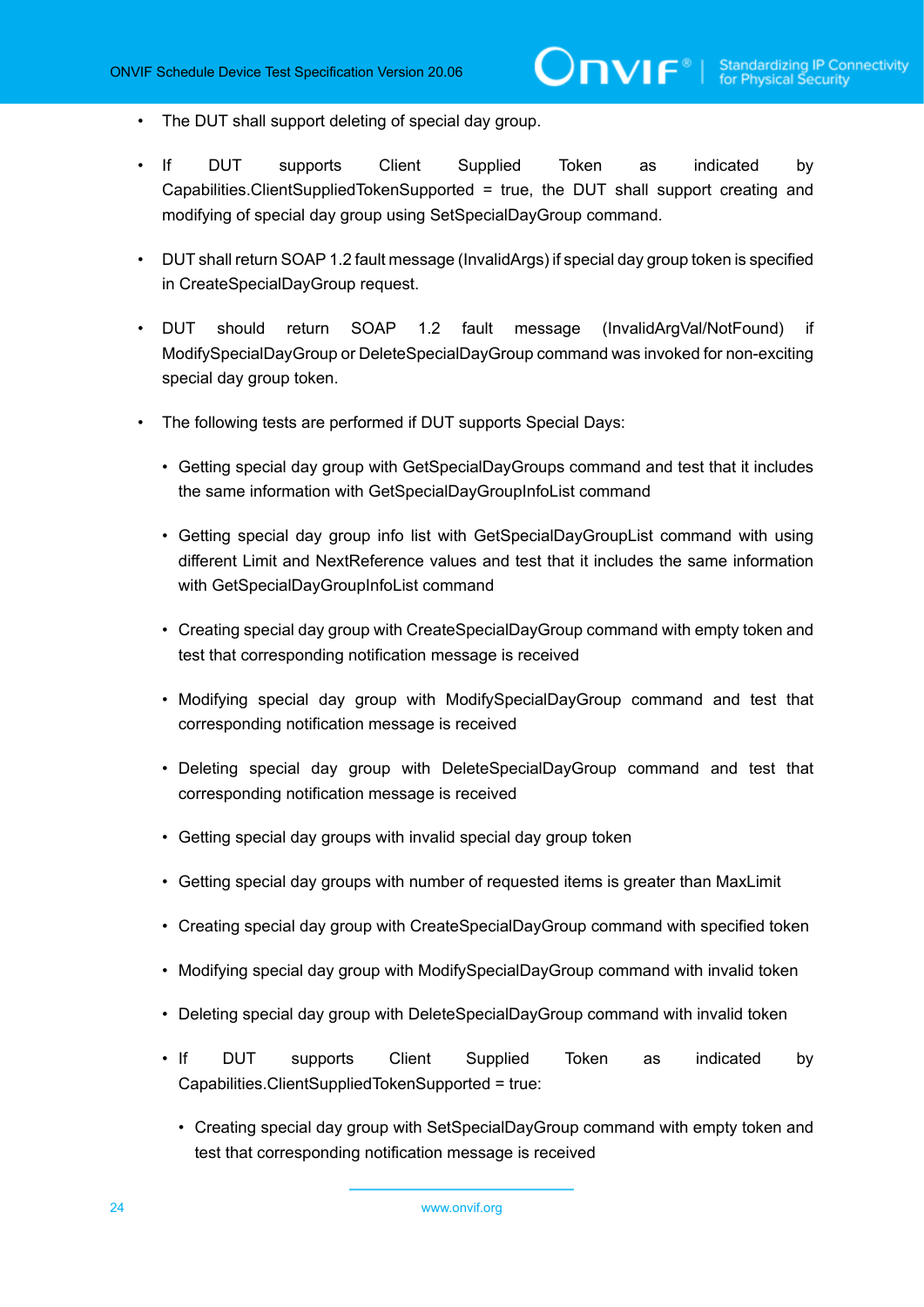• Modifying special day group with SetSpecialDayGroup command and test that corresponding notification message is received

<span id="page-24-0"></span>Please refer to [Section 5.5](#page-97-0) for Special Day Group Test Cases.

## 4.3.6 Schedule State

The test policies specific to the test case execution of Schedule functional block:

- DUT shall give the Schedule Service entry point by GetServices command, if DUT supports this service. Otherwise, these test cases will be skipped.
- DUT shall support the following command:
	- GetServices
- If DUT supports ReportingSupported as indicated by the Capabilities.StateReportingSupported, then DUT shall support the following command:
	- GetScheduleState
- The following tests are performed if DUT supports State Reporting:
	- Getting schedule state with GetScheduleState command
	- Changing schedule states with changing if iCalendar values in schedule
	- Changing schedule states with changing if iCalendar values in special dey group

<span id="page-24-1"></span>Please refer to [Section 5.6](#page-132-0) for Schedule State Test Cases.

## 4.3.7 Schedule Events

The test policies specific to the test case execution of Schedule Events functional block:

- DUT shall give the Schedule Service and Event Service entry points by GetServices command, if DUT supports this service. Otherwise, these test cases will be skipped.
- DUT shall support the following commands:
	- GetServices
	- GetEventProperties
- DUT shall support Pull Point Subscription and Topic Expression filter.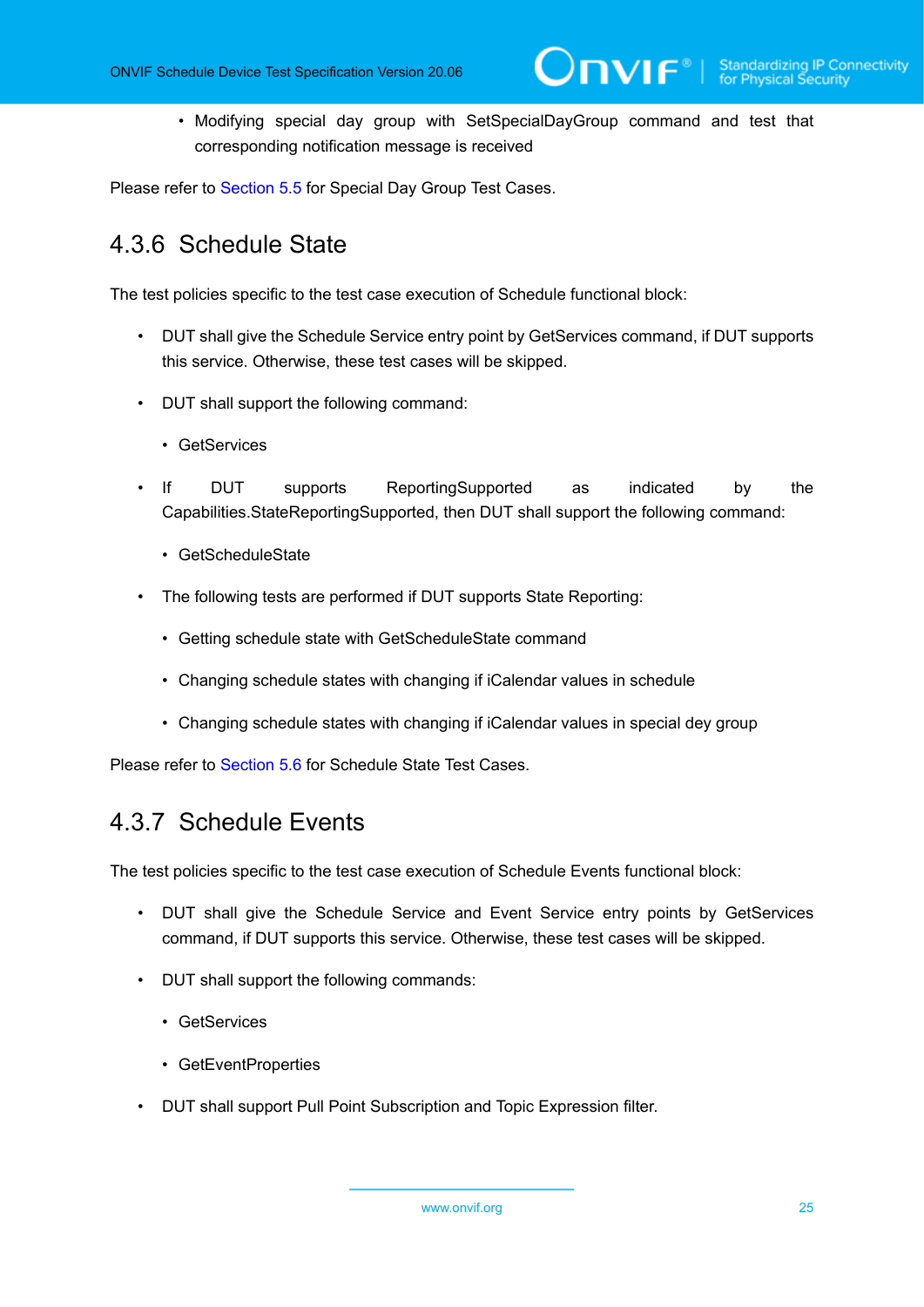$\mathsf{J}\mathsf{IVIF}^*$  i

- DUT shall generate property events with initial state after subscription was done.
- DUT shall generate property events with current state after corresponding properties were changed.
- If DUT supports ReportingSupported as indicated by the Capabilities.StateReportingSupported, then DUT shall support the following event:
	- tns1:Schedule/State/Active
- DUT shall supports the following events:
	- tns1:Configuration/Schedule/Changed
	- tns1:Configuration/Schedule/Removed
- If DUT supports Special Days as indicated by the Capabilities.SpecialDaysSupported, then DUT shall support the following events:
	- tns1:Configuration/SpecialDays/Changed
	- tns1:Configuration/SpecialDays/Removed
- The following tests are performed
	- Getting event properties with GetEventProperties command

<span id="page-25-0"></span>Please refer to [Section 5.7](#page-143-0) for Schedule Events Test Cases.

## 4.3.8 Consistency

The test policies specific to the test case execution of Consistency functional block:

- DUT shall give the Schedule Service by GetServices command, if DUT supports this service. Otherwise, these test cases will be skipped.
- DUT shall support the following commands:
	- GetServices
	- GetSpecialDayGroupInfo
	- GetSchedules
- The following tests are performed
	- Schedule and Special Day Group Info Consistency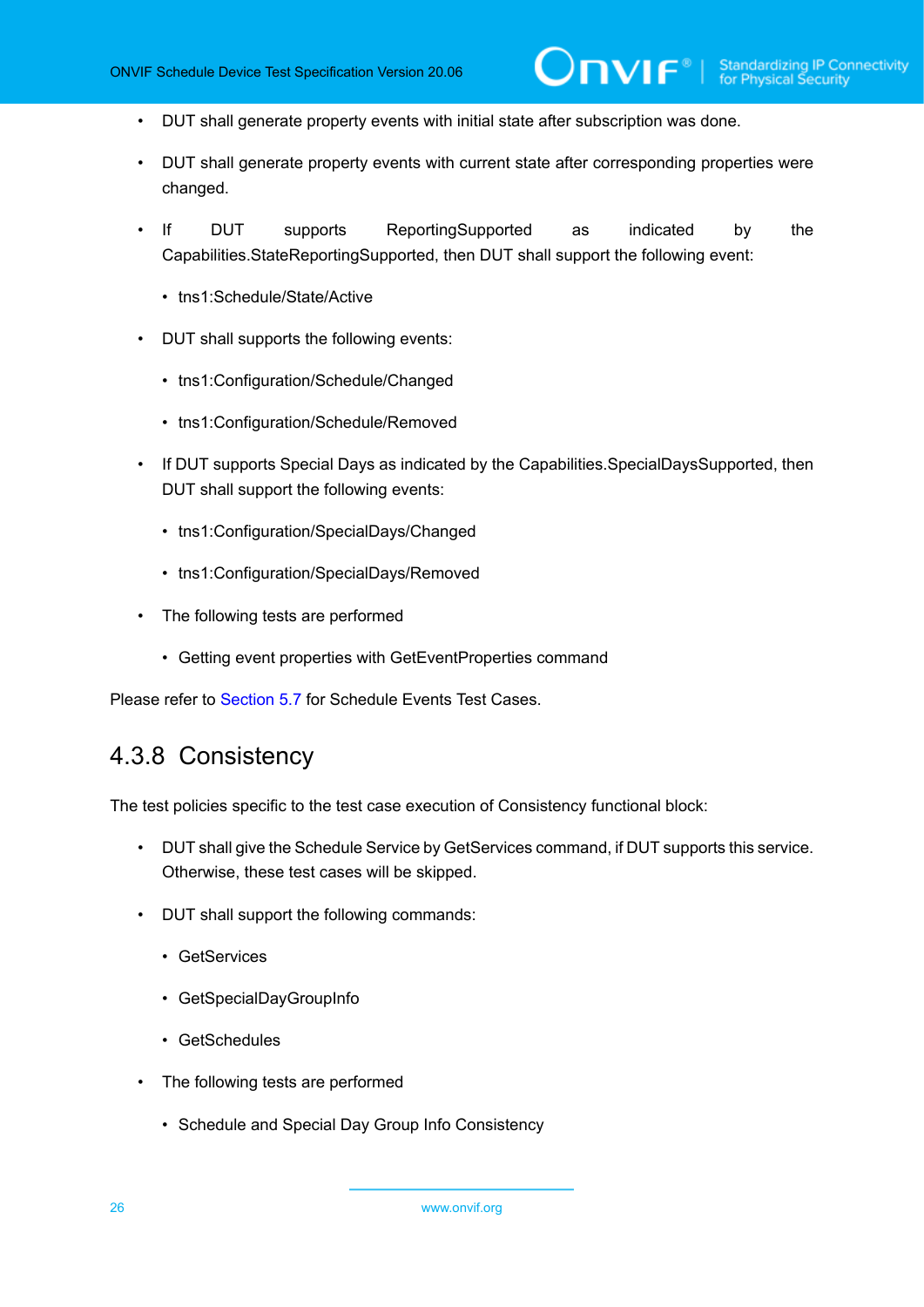

Please refer to [Section 5.8](#page-152-0) for Consistency Test Cases.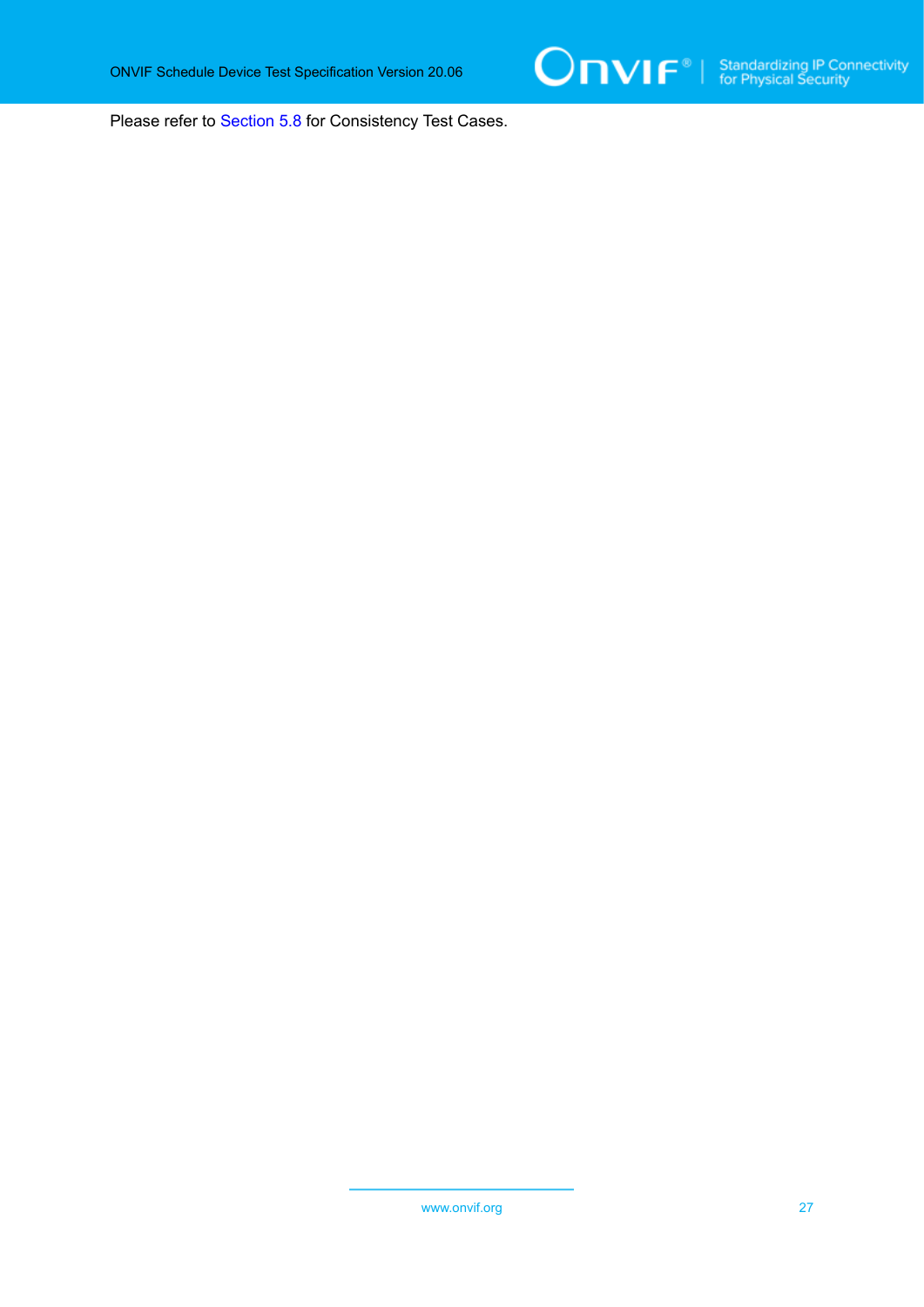# <span id="page-27-0"></span>**5 Schedule Test Cases**

## <span id="page-27-1"></span>5.1 Capabilities

## <span id="page-27-2"></span>5.1.1 SCHEDULE SERVICE CAPABILITIES

#### **Test Case ID:** SCHEDULE-1-1-1

**Specification Coverage:** ServiceCapabilities (ONVIF Schedule Service Specification), GetServiceCapabilities command (ONVIF Schedule Service Specification)

**Feature Under Test:** GetServiceCapabilities (for Schedule Service)

**WSDL Reference:** schedule.wsdl

**Test Purpose:** To verify DUT Schedule Service Capabilities.

**Pre-Requisite:** Schedule Service is received from the DUT

**Test Configuration:** ONVIF Client and DUT

#### **Test Procedure:**

- 1. Start an ONVIF Client.
- 2. Start the DUT.
- 3. ONVIF Client invokes **GetServiceCapabilities**.
- 4. The DUT responds with a **GetServiceCapabilitiesResponse** message with parameters
	- Capabilities =: *cap*

#### **Procedure Result:**

#### **PASS –**

• The DUT passed all assertions.

#### **FAIL –**

• The DUT did not send GetServiceCapabilitiesResponse message.

# <span id="page-27-3"></span>5.1.2 GET SERVICES AND GET SCHEDULE SERVICE CAPABILITIES CONSISTENCY

**Test Case ID:** SCHEDULE-1-1-2

28 www.onvif.org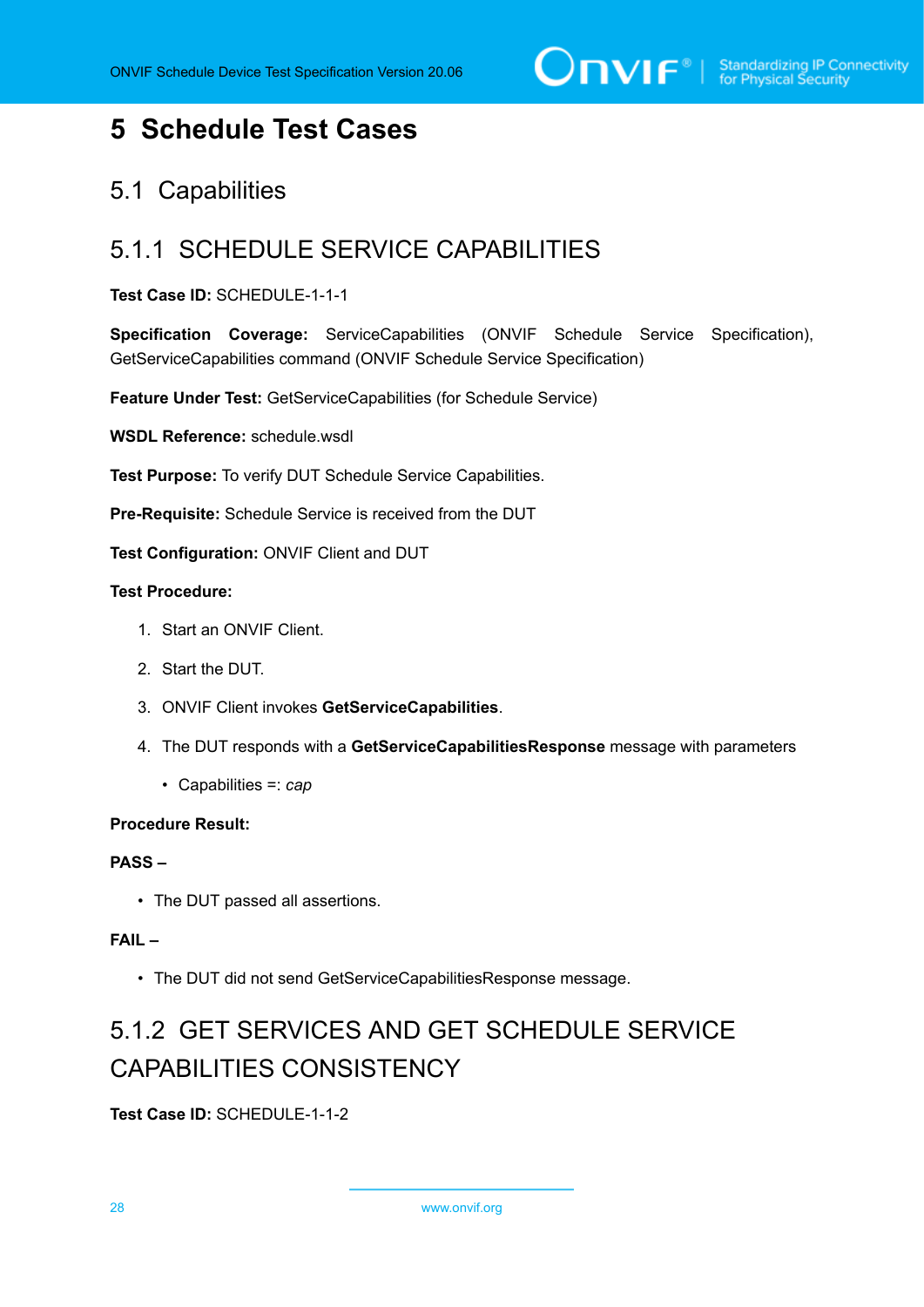**Specification Coverage:** Capability exchange (ONVIF Core Specification), ServiceCapabilities (ONVIF Schedule Service Specification), GetServiceCapabilities command (ONVIF Schedule Service Specification)

 $\mathsf{D}\mathbf{N}\mathsf{I}\mathsf{F}^\ast$ l

**Feature Under Test:** GetServices, GetServiceCapabilities (for Schedule Service)

**WSDL Reference:** devicemgmt.wsdl, schedule.wsdl

**Test Purpose:** To verify Get Services and Schedule Service Capabilities consistency.

**Pre-Requisite:** None.

**Test Configuration:** ONVIF Client and DUT

#### **Test Procedure:**

- 1. Start an ONVIF Client.
- 2. Start the DUT.
- 3. ONVIF Client invokes **GetServices** request with parameters
	- IncludeCapability := true
- 4. The DUT responds with a GetServicesResponse message with parameters
	- Services list =: *servicesList*
- 5. ONVIF Client selects Service with Service.Namespace = "http://www.onvif.org/ver10/ schedule/wsdl":
	- Services list [Namespace = "http://www.onvif.org/ver10/schedule/wsdl"] =: *scheduleService*
- 6. ONVIF Client invokes **GetServiceCapabilities**.
- 7. The DUT responds with a **GetServiceCapabilitiesResponse** message with parameters
	- Capabilities =: *cap*
- 8. If *cap* differs from scheduleService.Capabilities.Capabilities, FAIL the test.

#### **Procedure Result:**

#### **PASS –**

• The DUT passed all assertions.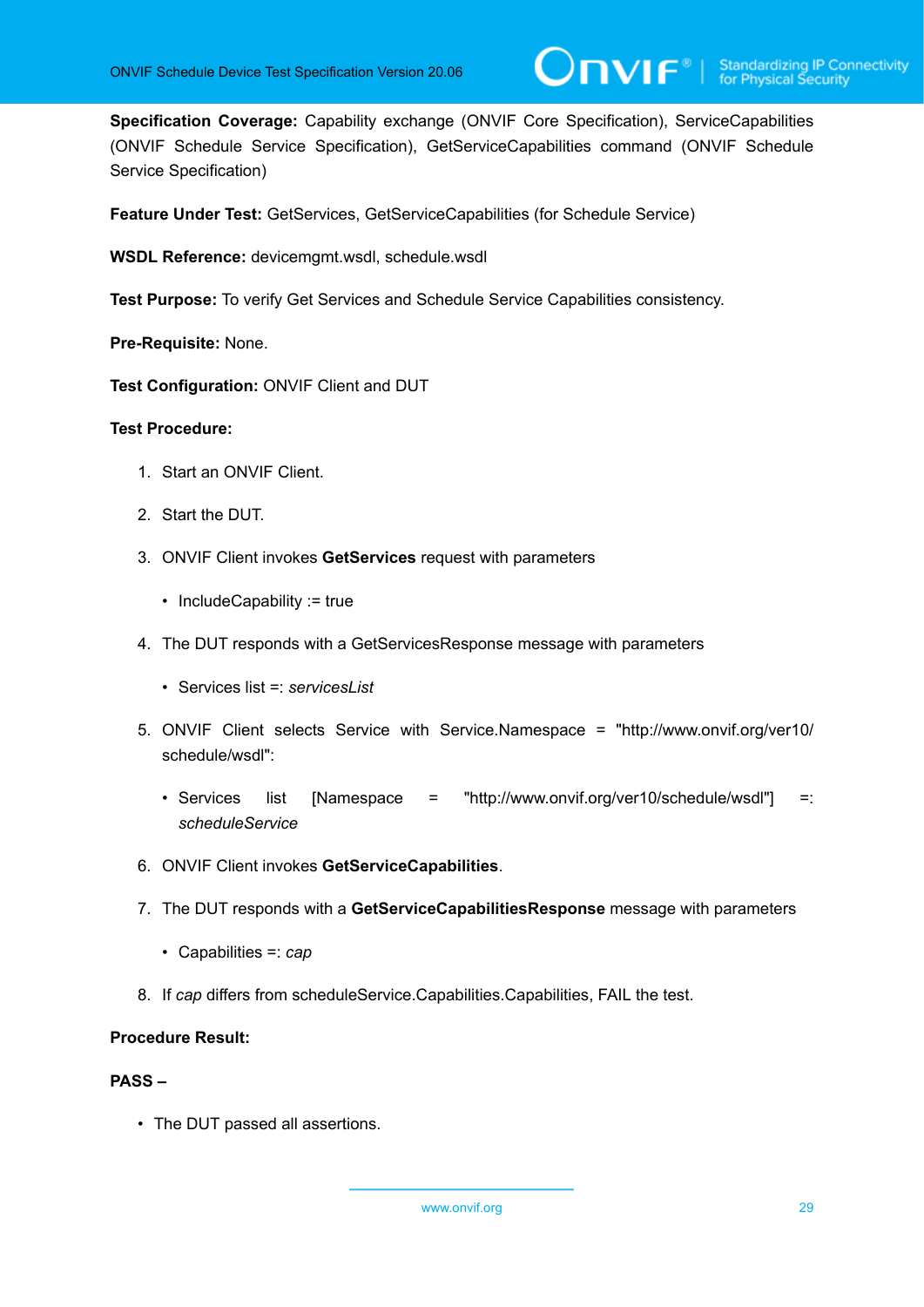#### **FAIL –**

- The DUT did not send GetServicesResponse message.
- The DUT did not send GetServiceCapabilitiesResponse message.

**Note:** The following fields are compared at step 8:

- MaxLimit
- MaxSchedules
- MaxTimePeriodsPerDay
- MaxSpecialDayGroups
- MaxSpecialDaysInSpecialDayGroup
- MaxSpecialDaysSchedules
- ExtendedRecurrenceSupported
- SpecialDaysSupported
- StateReportingSupported

#### <span id="page-29-1"></span><span id="page-29-0"></span>5.2 Schedule Info

## 5.2.1 GET SCHEDULE INFO

**Test Case ID:** SCHEDULE-2-1-1

**Specification Coverage:** ScheduleInfo (ONVIF Schedule Service Specification), Get Schedule Info command (ONVIF Schedule Service Specification)

**Feature Under Test:** GetScheduleInfo

**WSDL Reference:** schedule.wsdl

**Test Purpose:** To verify Get Schedule Info.

**Pre-Requisite:** Schedule Service is received from the DUT.

**Test Configuration:** ONVIF Client and DUT

**Test Sequence:**

30 www.onvif.org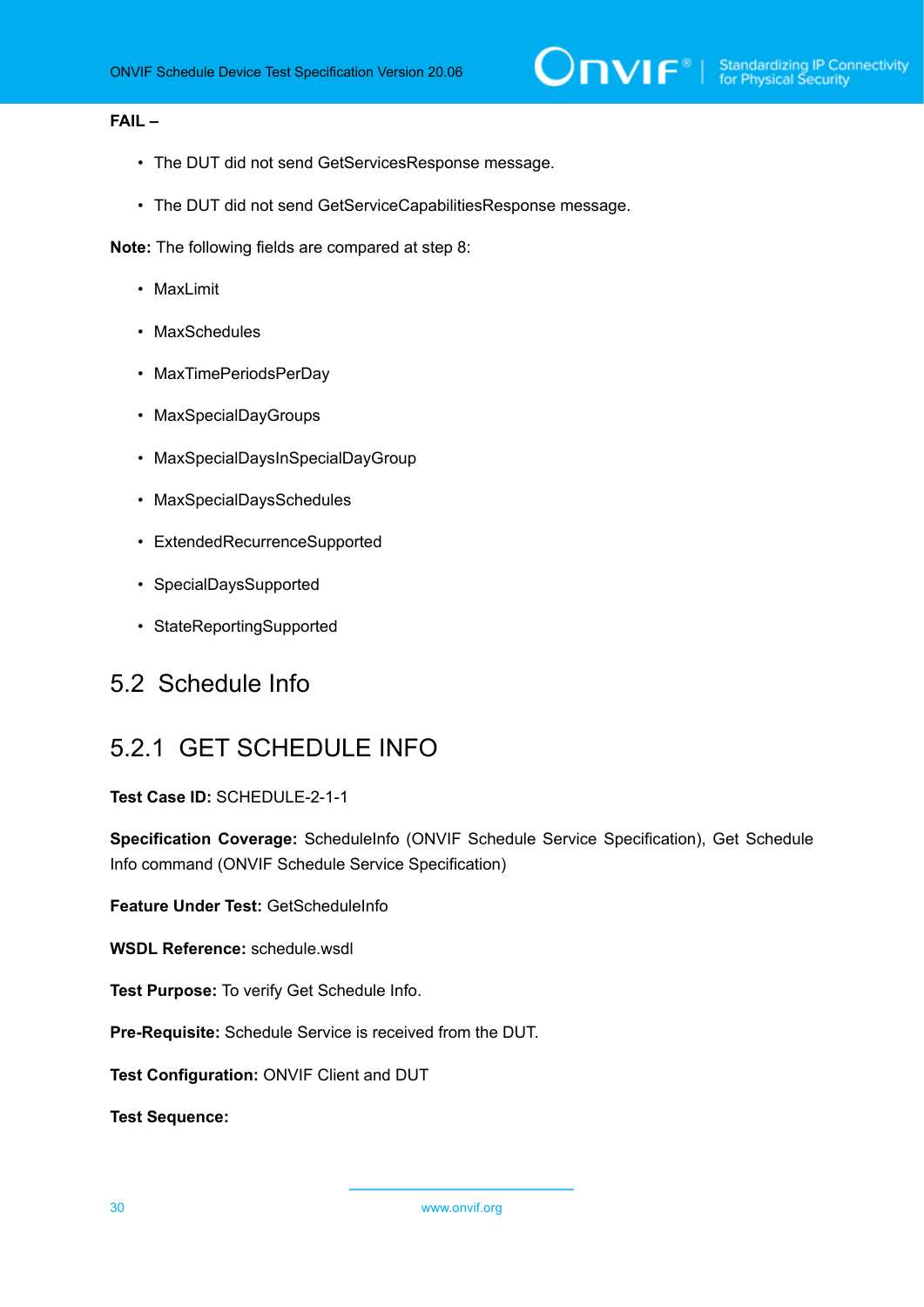- 1. Start an ONVIF Client.
- 2. Start the DUT.
- 3. ONVIF Client retrieves a complete list of schedule info (out *scheduleInfoCompleteList*) by following the procedure mentioned in [Annex A.1](#page-154-1).
- 4. If *scheduleInfoCompleteList* is empty, skip other steps.
- 5. ONVIF Client gets the service capabilities (out *cap*) by following the procedure mentioned in [Annex A.2.](#page-155-0)
- 6. Set the following:
	- *tokenList* := [subset of *scheduleInfoCompleteList*.token values with items number equal to *cap*.MaxLimit]
- 7. ONVIF client invokes **GetScheduleInfo** request with parameters
	- Token list := *tokenList*
- 8. The DUT responds with **GetScheduleInfoResponse** message with parameters
	- ScheduleInfo list =: *scheduleInfoList1*
- 9. If *scheduleInfoList1* does not contain ScheduleInfo item for each token from *tokenList*, FAIL the test and skip other steps.
- 10.If *scheduleInfoList1* contains at least two ScheduleInfo items with equal token, FAIL the test and skip other steps.
- 11. If *scheduleInfoList1* contains other ScheduleInfo items than listed in *tokenList*, FAIL the test and skip other steps.
- 12.For each ScheduleInfo.token *token* from *scheduleInfoCompleteList* repeat the following steps:
	- 12.1. ONVIF client invokes **GetScheduleInfo** request with parameters
		- Token[0] := *token*
	- 12.2. The DUT responds with **GetScheduleInfoResponse** message with parameters
		- ScheduleInfo list =: *scheduleInfoList2*
	- 12.3. If *scheduleInfoList2* does not contain only one ScheduleInfo item with token equal to *token*, FAIL the test and skip other steps.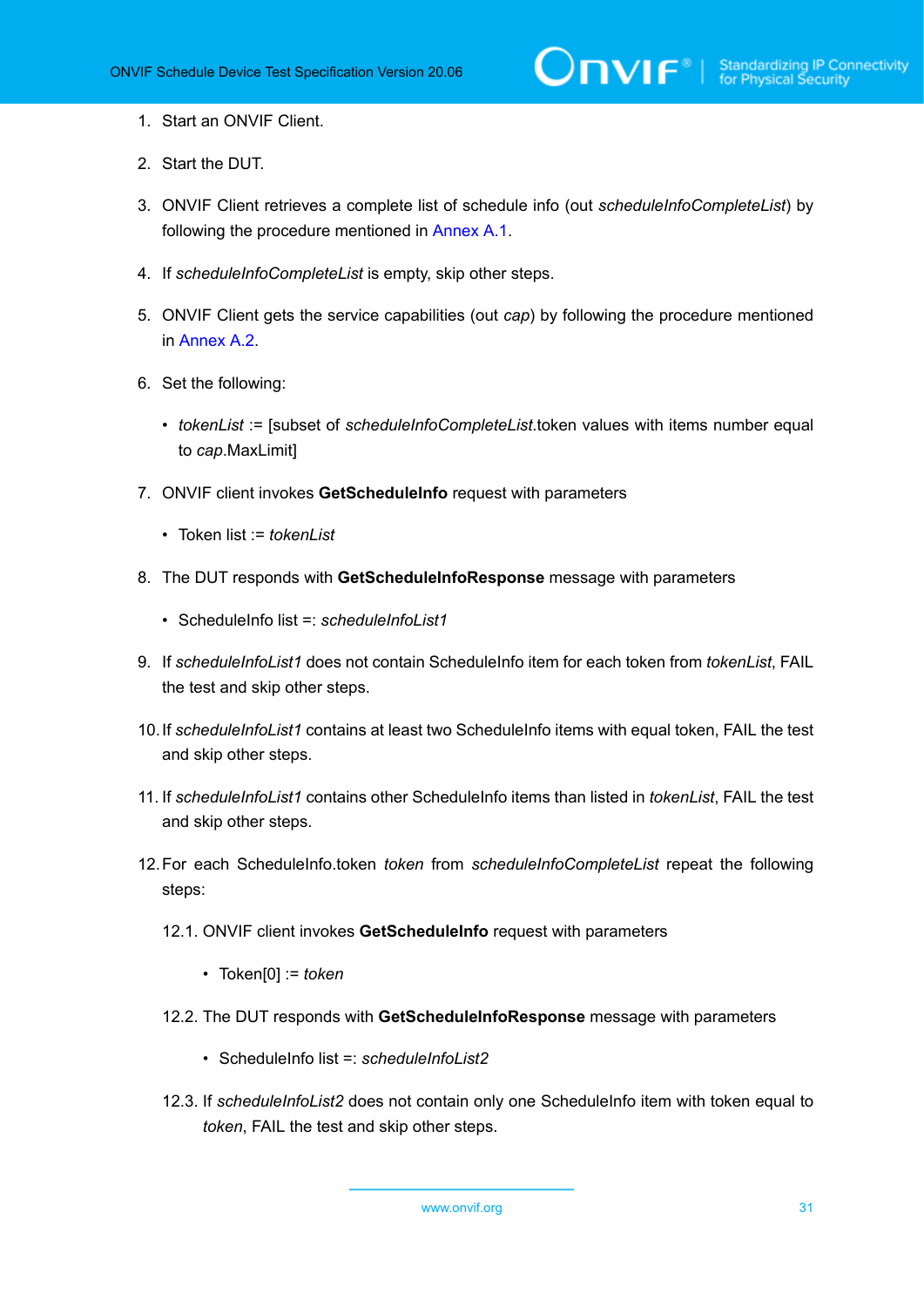12.4. If *scheduleInfoList2*[0] item is not equal to *scheduleInfoCompleteList*[token = *token*] item, FAIL the test and skip other steps.

#### **Test Result:**

#### **PASS –**

• The DUT passed all assertions.

#### **FAIL –**

• The DUT did not send **GetScheduleInfoResponse** message.

**Note:** If number of items in *scheduleInfoCompleteList* is less than *cap*.MaxLimit, then all *scheduleInfoCompleteList*.Token items shall be used for the step 6.

**Note:** The following fields are compared at step 12.4:

- ScheduleInfo:
	- token
	- Name
	- Description

## <span id="page-31-0"></span>5.2.2 GET SCHEDULE INFO LIST - LIMIT

#### **Test Case ID:** SCHEDULE-2-1-2

**Specification Coverage:** ScheduleInfo (ONVIF Schedule Service Specification), GetScheduleInfoList command (ONVIF Schedule Service Specification)

**Feature Under Test:** GetScheduleInfoList

**WSDL Reference:** schedule.wsdl

**Test Purpose:** To verify Get Schedule Info List using Limit.

**Pre-Requisite:** Schedule Service is received from the DUT.

**Test Configuration:** ONVIF Client and DUT

#### **Test Sequence:**

1. Start an ONVIF Client.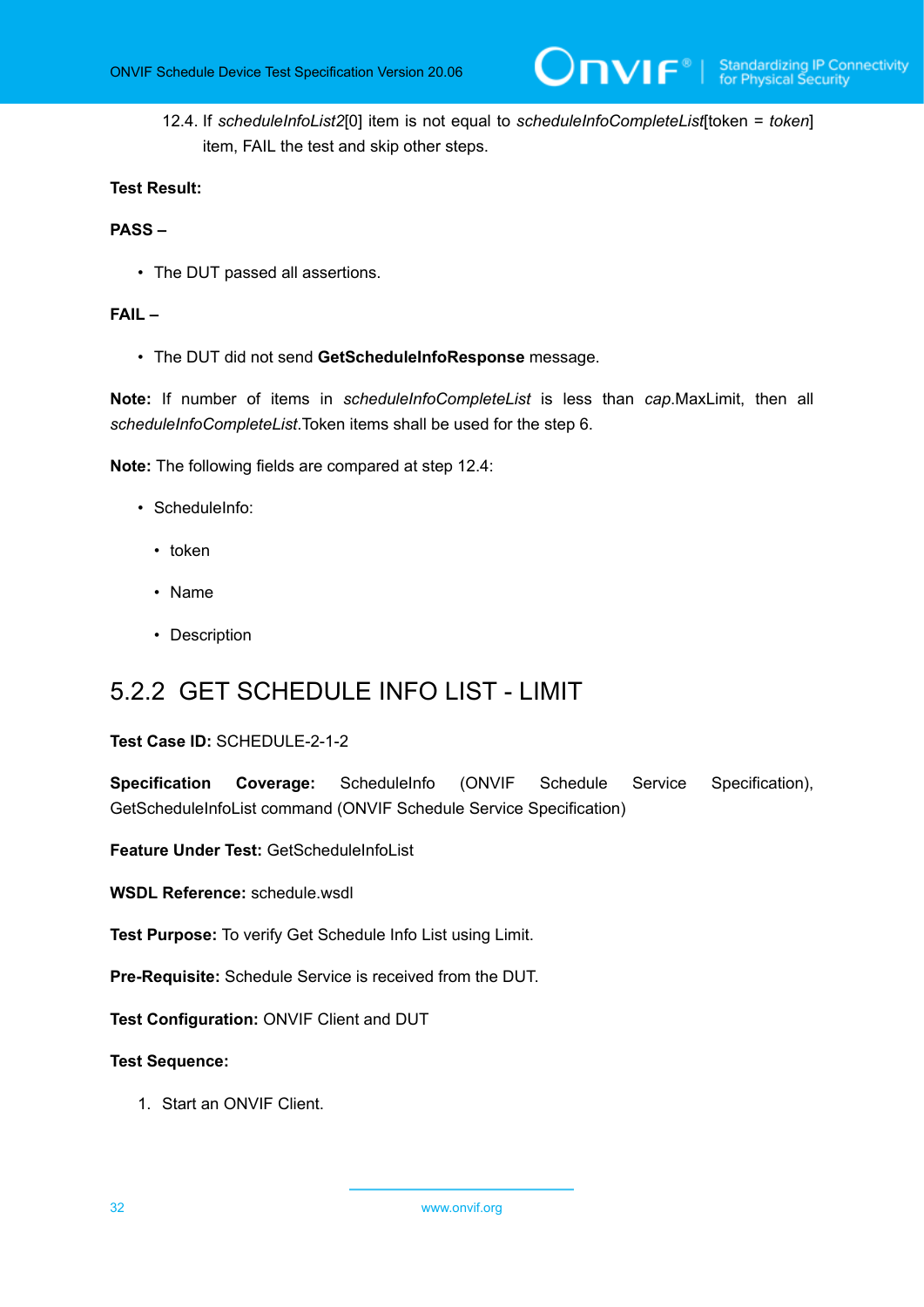- 2. Start the DUT.
- 3. ONVIF Client gets the service capabilities (out *cap*) by following the procedure mentioned in [Annex A.2.](#page-155-0)
- 4. ONVIF client invokes **GetScheduleInfoList** request with parameters
	- $\cdot$  Limit :=1
	- StartReference skipped
- 5. The DUT responds with **GetScheduleInfoListResponse** message with parameters
	- NextStartReference =: *nextStartReference*
	- ScheduleInfo list =: *scheduleInfoList1*
- 6. If *scheduleInfoList1* contains more ScheduleInfo items than 1, FAIL the test and skip other steps.
- 7. If *cap*.MaxLimit is equal to 1, skip other steps.
- 8. ONVIF client invokes **GetScheduleInfoList** request with parameters
	- Limit := *cap*.MaxLimit
	- StartReference skipped
- 9. The DUT responds with **GetScheduleInfoListResponse** message with parameters
	- NextStartReference =: *nextStartReference*
	- ScheduleInfo list =: *scheduleInfoList2*
- 10.If *scheduleInfoList2* contains more ScheduleInfo items than *cap*.MaxLimit, FAIL the test and skip other steps.
- 11. If *cap*.MaxLimit is equal to 2, skip other steps.
- 12.Set the following:
	- *limit* := [number between 1 and *cap*.MaxLimit]
- 13.ONVIF client invokes **GetScheduleInfoList** request with parameters
	- Limit := *limit*
	- StartReference skipped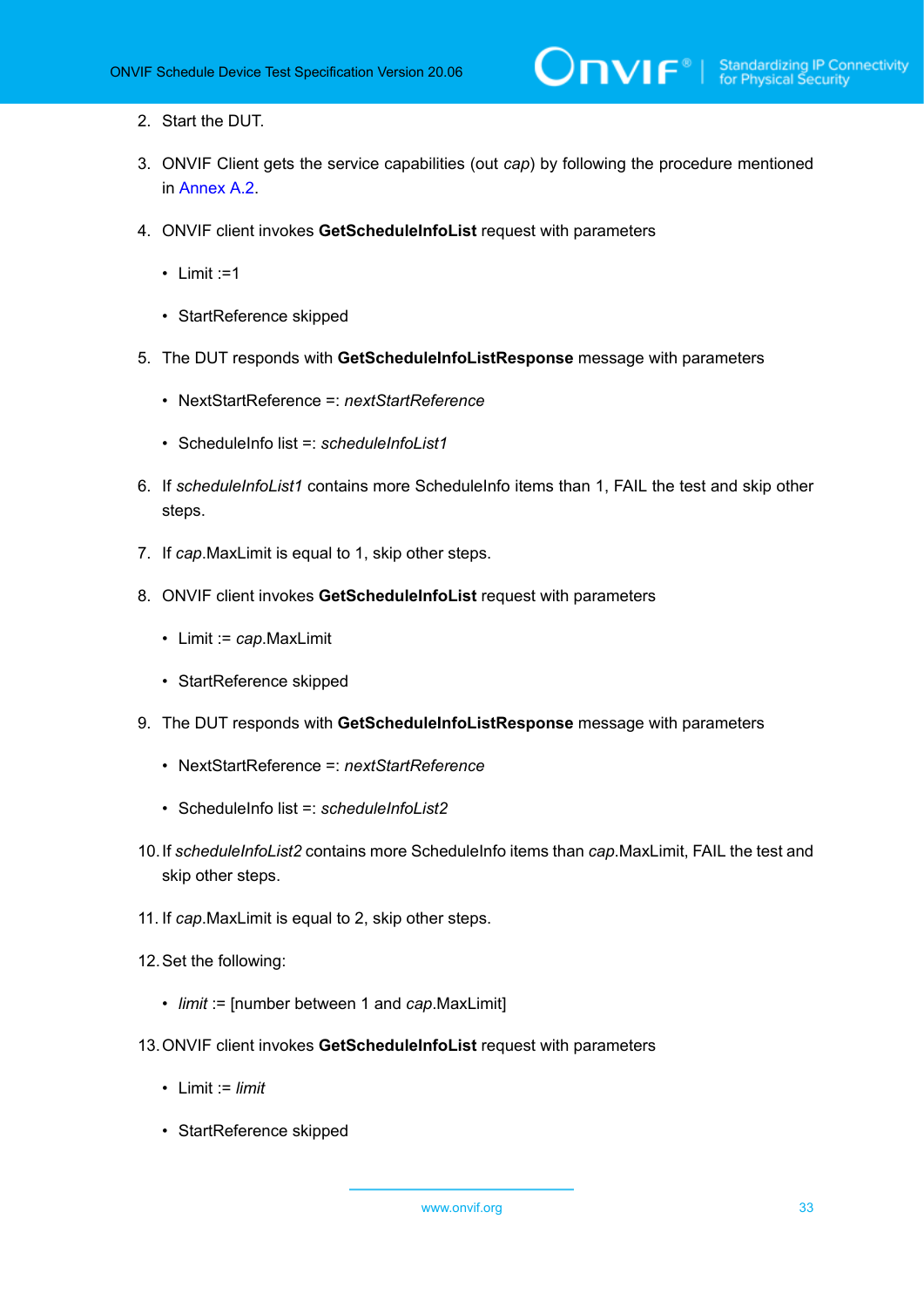$\mathsf{D}\mathbf{N}\mathsf{I}\mathsf{F}^\ast$ l

#### 14.The DUT responds with **GetScheduleInfoListResponse** message with parameters

- NextStartReference =: *nextStartReference*
- ScheduleInfo list =: *scheduleInfoList3*
- 15.If *scheduleInfoList3* contains more ScheduleInfo items than *limit*, FAIL the test and skip other steps.

#### **Test Result:**

#### **PASS –**

• The DUT passed all assertions.

#### **FAIL –**

• The DUT did not send **GetScheduleInfoListResponse** message.

# <span id="page-33-0"></span>5.2.3 GET SCHEDULE INFO LIST - START REFERENCE AND LIMIT

#### **Test Case ID:** SCHEDULE-2-1-3

**Specification Coverage:** ScheduleInfo (ONVIF Schedule Service Specification), GetScheduleInfoList command (ONVIF Schedule Service Specification)

**Feature Under Test:** GetScheduleInfoList

**WSDL Reference:** schedule.wsdl

**Test Purpose:** To verify Get Schedule Info List using StartReference and Limit.

**Pre-Requisite:** Schedule Service is received from the DUT.

**Test Configuration:** ONVIF Client and DUT

#### **Test Sequence:**

- 1. Start an ONVIF Client.
- 2. Start the DUT.
- 3. ONVIF Client gets the service capabilities (out *cap*) by following the procedure mentioned in [Annex A.2.](#page-155-0)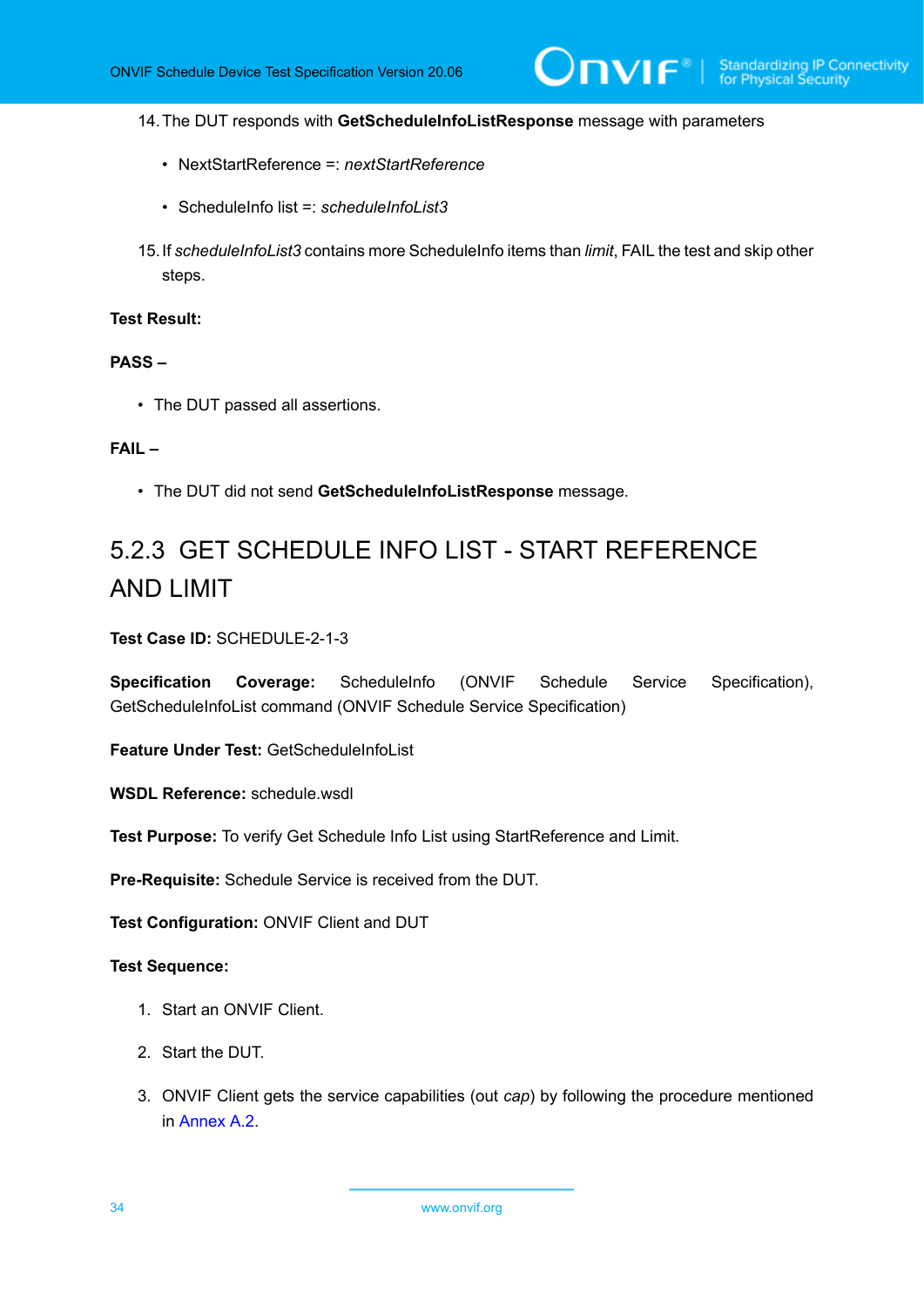- 4. ONVIF client invokes **GetScheduleInfoList** request with parameters
	- Limit := *cap*.MaxLimit
	- StartReference skipped
- 5. The DUT responds with **GetScheduleInfoListResponse** message with parameters
	- NextStartReference =: *nextStartReference*
	- ScheduleInfo list =: *scheduleInfoCompleteList1*
- 6. If *scheduleInfoCompleteList1* contains more ScheduleInfo items than *cap*.MaxLimit, FAIL the test and skip other steps.
- 7. Until *nextStartReference* is not null, repeat the following steps:
	- 7.1. ONVIF client invokes **GetScheduleInfoList** request with parameters
		- Limit := *cap*.MaxLimit
		- StartReference := *nextStartReference*
	- 7.2. The DUT responds with **GetScheduleInfoListResponse** message with parameters
		- NextStartReference =: *nextStartReference*
		- ScheduleInfo list =: *scheduleInfoListPart*
	- 7.3. If *scheduleInfoListPart* contains more ScheduleInfo items than *cap*.MaxLimit, FAIL the test and skip other steps.
	- 7.4. Set the following:
		- *scheduleInfoCompleteList1* := *scheduleInfoCompleteList1* + *scheduleInfoListPart*
- 8. If *scheduleInfoCompleteList1* contains at least two ScheduleInfo item with equal token, FAIL the test and skip other steps.
- 9. If *cap*.MaxLimit is equal to 1, skip other steps.
- 10.ONVIF client invokes **GetScheduleInfoList** request with parameters
	- Limit  $:= 1$
	- StartReference skipped
- 11. The DUT responds with **GetScheduleInfoListResponse** message with parameters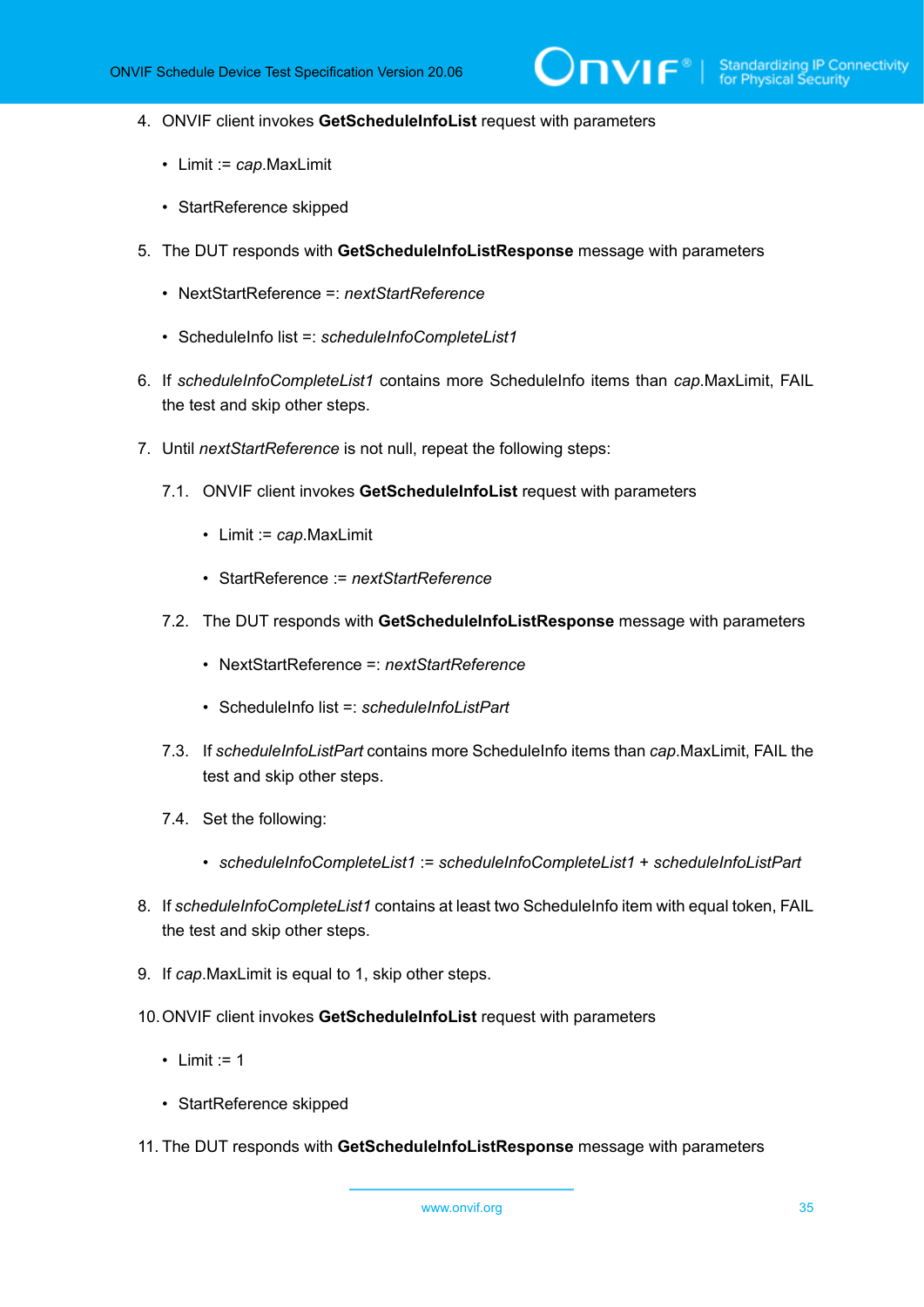- NextStartReference =: *nextStartReference*
- ScheduleInfo list =: *scheduleInfoCompleteList2*
- 12.If *scheduleInfoCompleteList2* contains more ScheduleInfo items than 1, FAIL the test and skip other steps.
- 13.Until *nextStartReference* is not null, repeat the following steps:
	- 13.1. ONVIF client invokes **GetScheduleInfoList** request with parameters
		- Limit  $:= 1$
		- StartReference := *nextStartReference*
	- 13.2. The DUT responds with **GetScheduleInfoListResponse** message with parameters
		- NextStartReference =: *nextStartReference*
		- ScheduleInfo list =: *scheduleInfoListPart*
	- 13.3. If *scheduleInfoListPart* contains more ScheduleInfo items than 1, FAIL the test and skip other steps.
	- 13.4. Set the following:
		- *scheduleInfoCompleteList2* := *scheduleInfoCompleteList2* + *scheduleInfoListPart*
- 14.If *scheduleInfoCompleteList2* contains at least two ScheduleInfo item with equal token, FAIL the test and skip other steps.
- 15.If *scheduleInfoCompleteList2* does not contain all schedules from *scheduleInfoCompleteList1*, FAIL the test and skip other steps.
- 16.If *scheduleInfoCompleteList2* contains schedules other than schedules from *scheduleInfoCompleteList1*, FAIL the test and skip other steps.
- 17.If *cap*.MaxLimit is equal to 2, skip other steps.
- 18.Set the following:
	- *limit* := [number between 1 and *cap*.MaxLimit]
- 19.ONVIF client invokes **GetScheduleInfoList** request with parameters
	- Limit := *limit*
	- StartReference skipped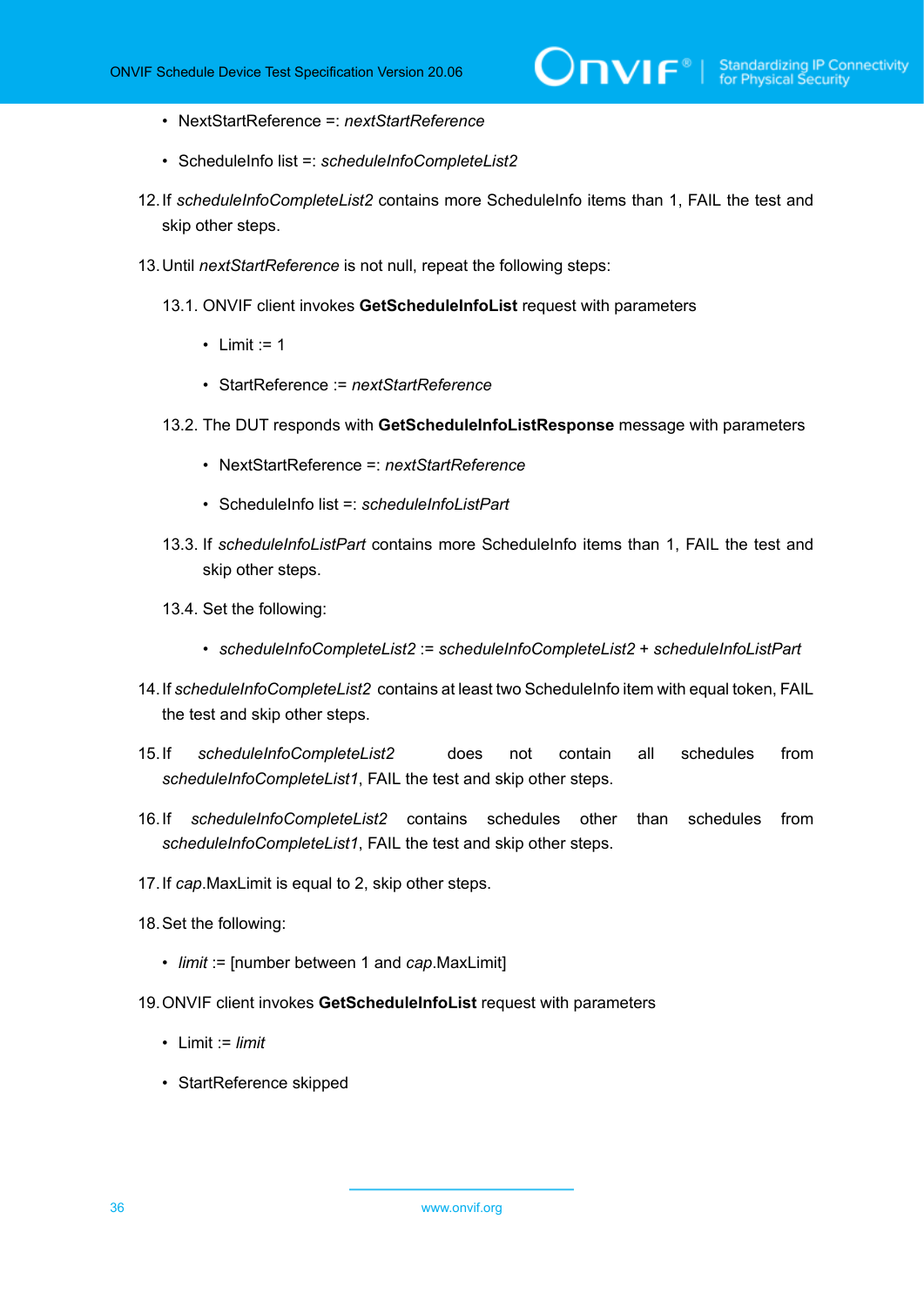$\mathsf{D}\mathbf{n}\mathsf{V}$ lf $^\circ$ l

#### 20.The DUT responds with **GetScheduleInfoListResponse** message with parameters

- NextStartReference =: *nextStartReference*
- ScheduleInfo list =: *scheduleInfoCompleteList3*
- 21.If *scheduleInfoCompleteList3* contains more ScheduleInfo items than *limit*, FAIL the test and skip other steps.
- 22.Until *nextStartReference is not null, repeat the following steps:*
	- 22.1. ONVIF client invokes **GetScheduleInfoList** request with parameters
		- Limit := *limit*
		- StartReference := *nextStartReference*
	- 22.2. The DUT responds with **GetScheduleInfoListResponse** message with parameters
		- NextStartReference =: *nextStartReference*
		- ScheduleInfo list =: *scheduleInfoListPart*
	- 22.3. If *scheduleInfoListPart* contains more ScheduleInfo items than *limit*, FAIL the test and skip other steps.
	- 22.4. Set the following:
		- *scheduleInfoCompleteList3* := *scheduleInfoCompleteList3* + *scheduleInfoListPart*
- 23.If *scheduleInfoCompleteList3* contains at least two ScheduleInfo item with equal token, FAIL the test and skip other steps.
- 24.If *scheduleInfoCompleteList3* does not contain all schedules from *scheduleInfoCompleteList1*, FAIL the test and skip other steps.
- 25.If *scheduleInfoCompleteList3* contains schedules other than schedules from *scheduleInfoCompleteList1*, FAIL the test and skip other steps.

# **Test Result:**

## **PASS –**

• The DUT passed all assertions.

# **FAIL –**

• The DUT did not send **GetScheduleInfoListResponse** message.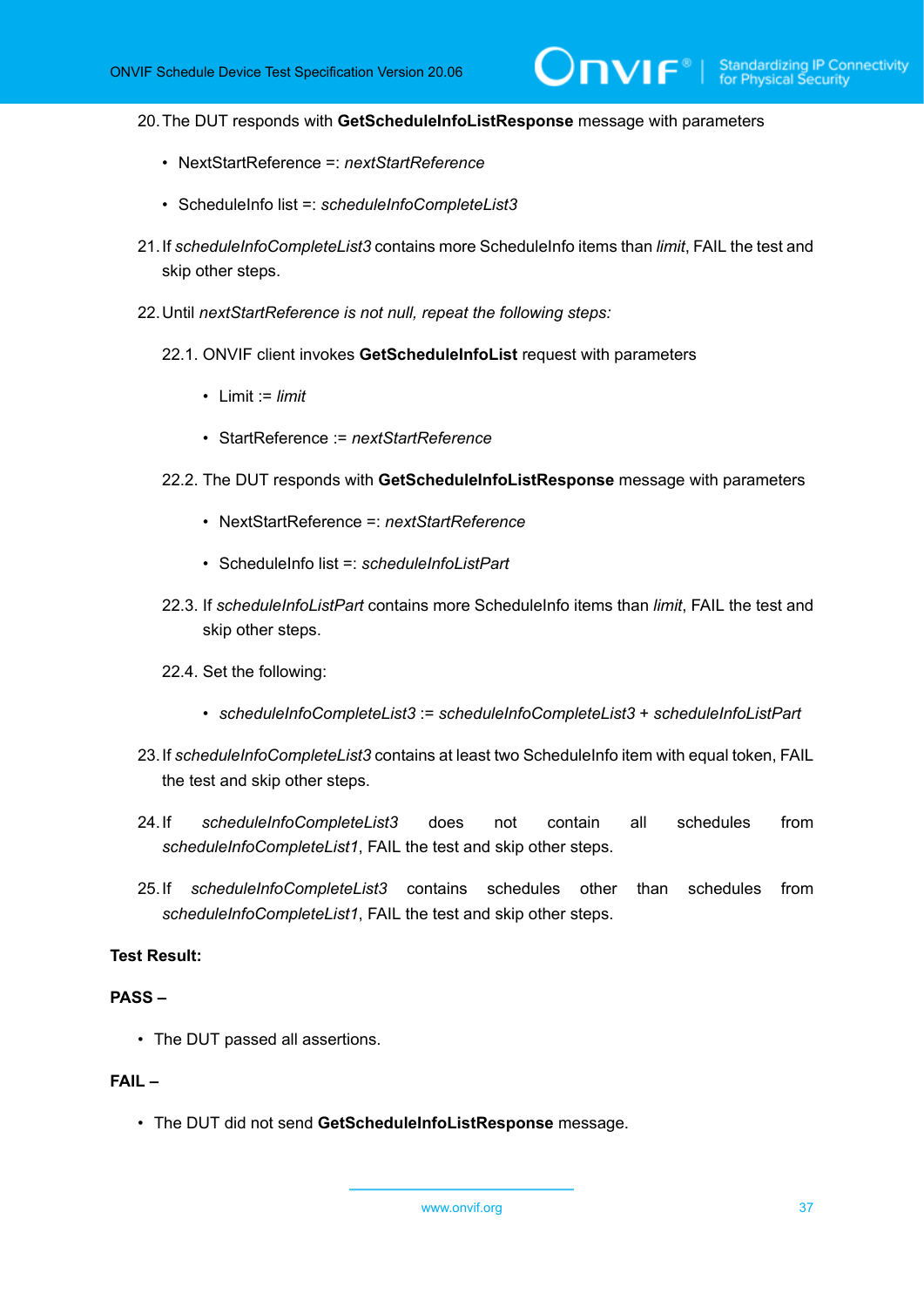# 5.2.4 GET SCHEDULE INFO LIST - NO LIMIT

# **Test Case ID:** SCHEDULE-2-1-4

**Specification Coverage:** ScheduleInfo (ONVIF Schedule Service Specification), GetScheduleInfoList command (ONVIF Schedule Service Specification)

**Feature Under Test:** GetScheduleInfoList

**WSDL Reference:** schedule.wsdl

**Test Purpose:** To verify Get Schedule Info List without using Limit.

**Pre-Requisite:** Schedule Service is received from the DUT.

**Test Configuration:** ONVIF Client and DUT

- 1. Start an ONVIF Client.
- 2. Start the DUT.
- 3. ONVIF Client gets the service capabilities (out *cap*) by following the procedure mentioned in [Annex A.2.](#page-155-0)
- 4. ONVIF client invokes **GetScheduleInfoList** request with parameters
	- Limit skipped
	- StartReference skipped
- 5. The DUT responds with **GetScheduleInfoListResponse** message with parameters
	- NextStartReference =: *nextStartReference*
	- ScheduleInfo list =: *scheduleInfoCompleteList*
- 6. If *scheduleInfoCompleteList* contains more ScheduleInfo items than *cap*.MaxLimit, FAIL the test and skip other steps.
- 7. Until *nextStartReference* is not null, repeat the following steps:
	- 7.1. ONVIF client invokes **GetScheduleInfoList** request with parameters
		- Limit skipped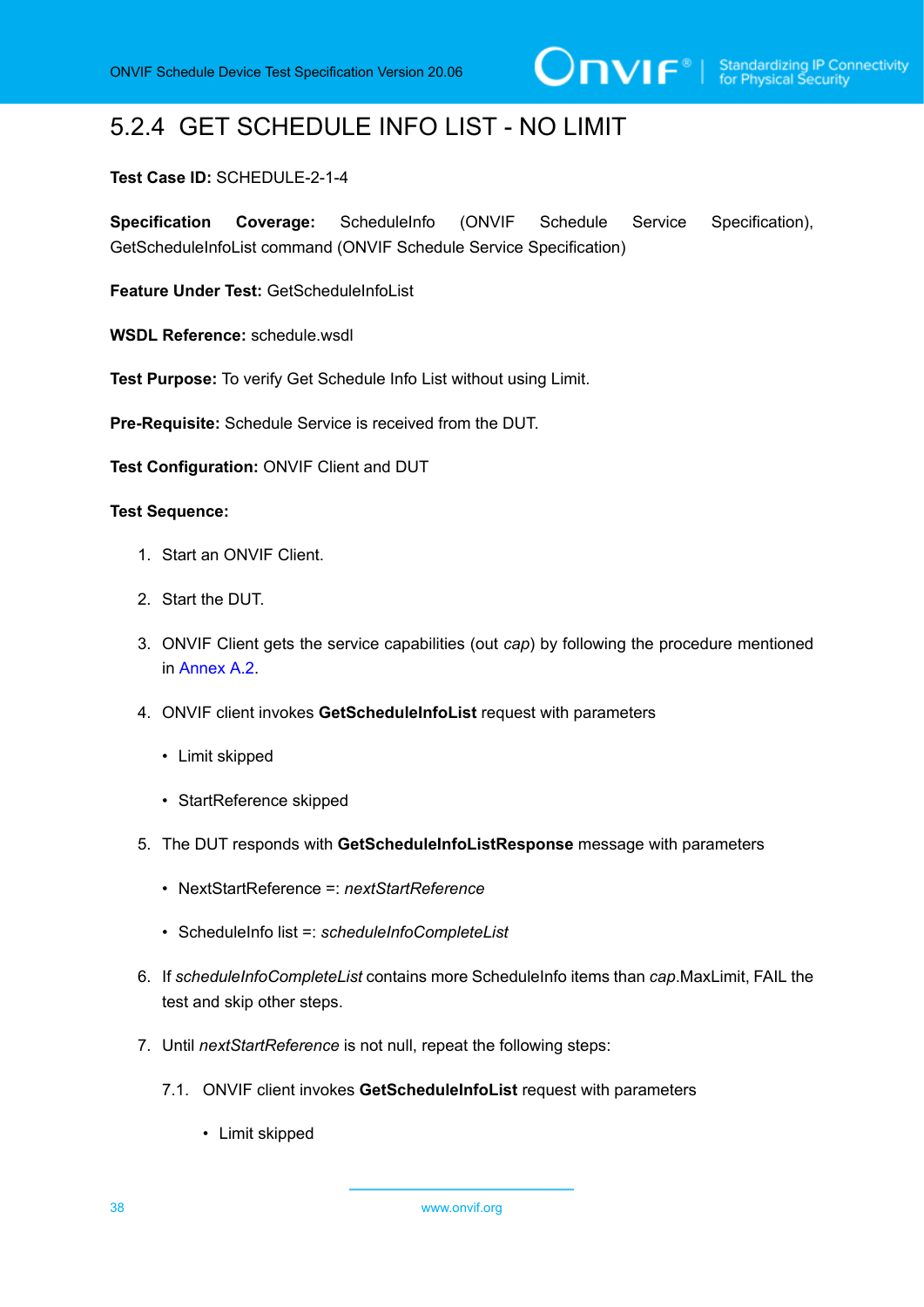- StartReference := *nextStartReference*
- 7.2. The DUT responds with **GetScheduleInfoListResponse** message with parameters
	- NextStartReference =: *nextStartReference*
	- ScheduleInfo list =: *scheduleInfoListPart*
- 7.3. If *scheduleInfoListPart* contains more ScheduleInfo items than *cap*.MaxLimit, FAIL the test and skip other steps.
- 7.4. Set the following:
	- *scheduleInfoCompleteList* := *scheduleInfoCompleteList* + *scheduleInfoListPart*
- 8. If *scheduleInfoCompleteList* contains at least two ScheduleInfo item with equal token, FAIL the test and skip other steps.
- 9. If *scheduleInfoCompleteList* contains more ScheduleInfo items than *cap*.MaxSchedules, FAIL the test and skip other steps.

#### **PASS –**

• The DUT passed all assertions.

#### **FAIL –**

• The DUT did not send **GetScheduleInfoListResponse** message.

# 5.2.5 GET SCHEDULE INFO WITH INVALID TOKEN

**Test Case ID:** SCHEDULE-2-1-5

**Specification Coverage:** ScheduleInfo (ONVIF Schedule Service Specification), Get Schedule Info command (ONVIF Schedule Service Specification)

**Feature Under Test:** GetScheduleInfo

**WSDL Reference:** schedule.wsdl

**Test Purpose:** To verify Get Schedule Info with invalid token.

**Pre-Requisite:** Schedule Service is received from the DUT.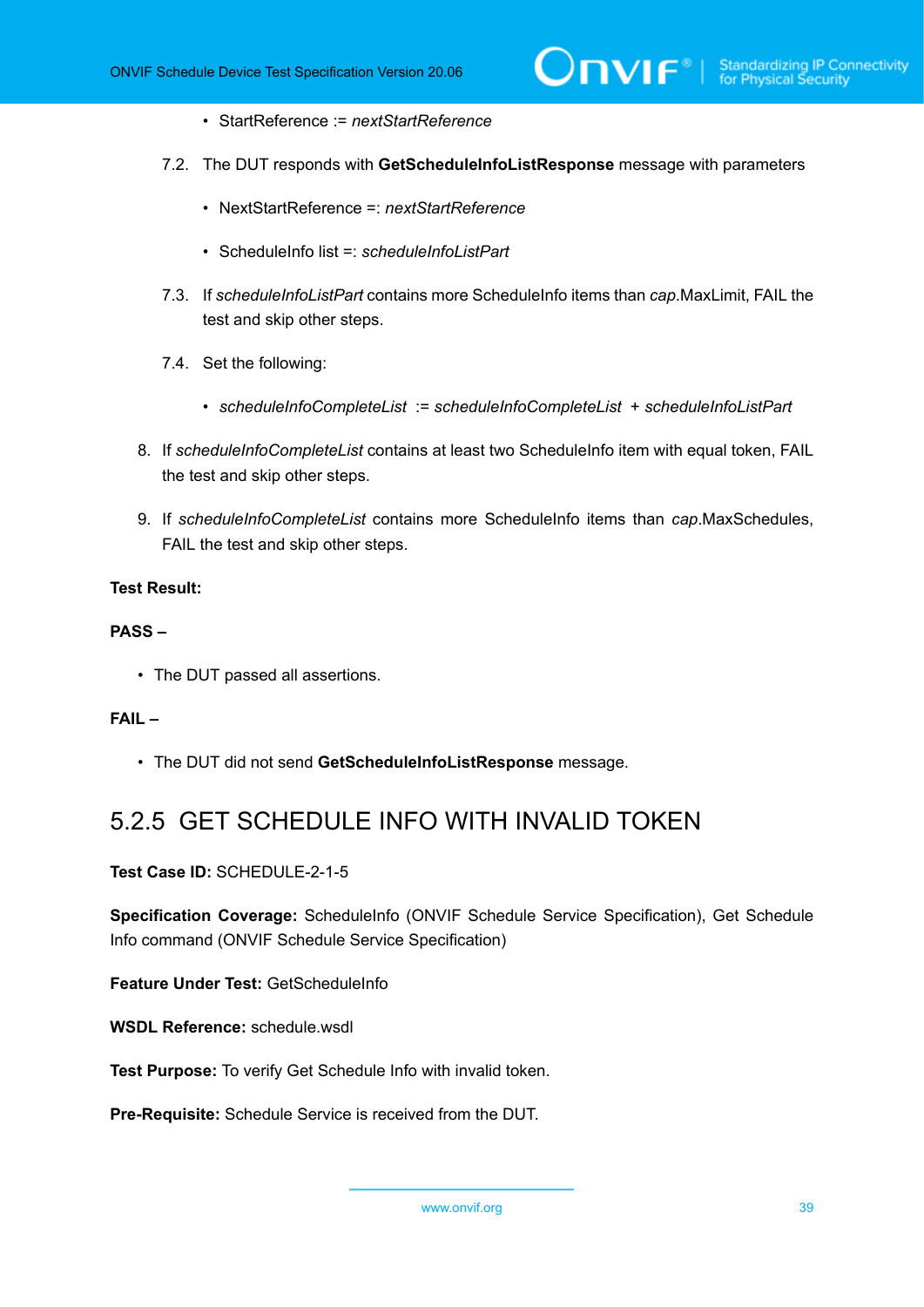$\sum_{\text{IVIF}^{\circledast}}$  | Standardizing IP Connectivity

#### **Test Configuration:** ONVIF Client and DUT

- 1. Start an ONVIF Client.
- 2. Start the DUT.
- 3. ONVIF Client retrieves a complete list of schedule info (out *scheduleInfoCompleteList*) by following the procedure mentioned in [Annex A.1](#page-154-0).
- 4. Set the following:
	- *invalidToken* := value not equal to any *scheduleInfoCompleteList*.token
- 5. ONVIF client invokes **GetScheduleInfo** request with parameters
	- Token list := *invalidToken*
- 6. The DUT responds with **GetScheduleInfoResponse** message with parameters
	- ScheduleInfo list =: *scheduleInfoList*
- 7. If *scheduleInfoList* is not empty, FAIL the test.
- 8. If *scheduleInfoCompleteList* is empty, skip other steps.
- 9. ONVIF Client gets the service capabilities (out *cap*) by following the procedure mentioned in [Annex A.2.](#page-155-0)
- 10.If *cap*.MaxLimit is less than 2, skip other steps.
- 11. ONVIF client invokes **GetScheduleInfo** request with parameters
	- Token[0]:= *invalidToken*
	- Token[1]:= *scheduleInfoCompleteList*[0].token
- 12.The DUT responds with **GetScheduleInfoResponse** message with parameters
	- ScheduleInfo list =: *scheduleInfoList*
- 13.If *scheduleInfoList* is empty, FAIL the test.
- 14.If *scheduleInfoList* contains more than one item, FAIL the test.
- 15.If *scheduleInfoList*[0].token is not equal to *scheduleInfoCompleteList*[0].token, FAIL the test.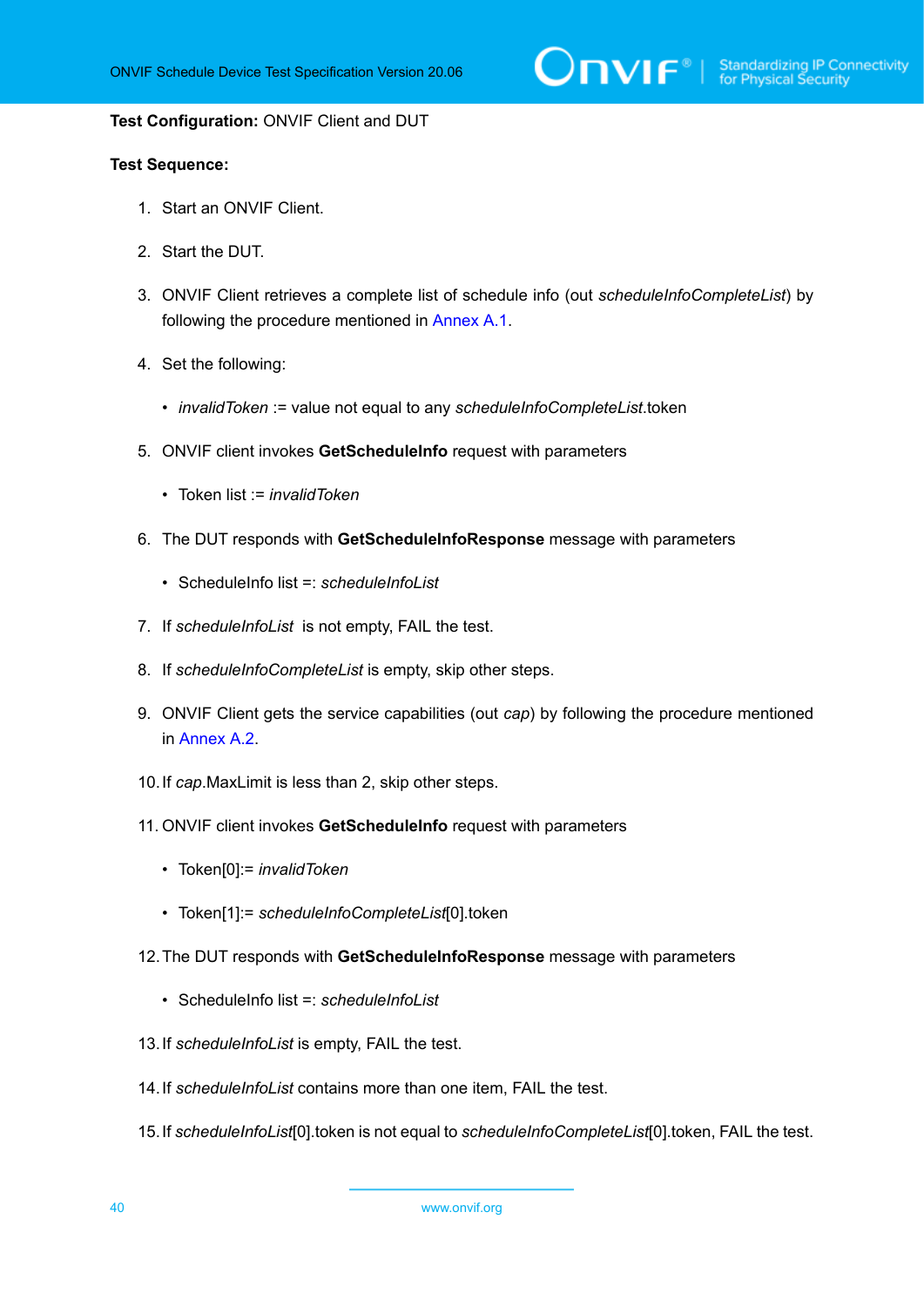$\sum_{\text{IVIF}^{\circledast}}$  | Standardizing IP Connectivity

## **Test Result:**

### **PASS –**

• The DUT passed all assertions.

## **FAIL –**

• The DUT did not send **GetScheduleInfoResponse** message.

# 5.2.6 GET SCHEDULE INFO - TOO MANY ITEMS

### **Test Case ID:** SCHEDULE-2-1-6

Specification Coverage: ScheduleInfo (ONVIF Schedule Service Specification), Get Schedule Info command (ONVIF Schedule Service Specification)

**Feature Under Test:** GetScheduleInfo

**WSDL Reference:** schedule.wsdl

**Test Purpose:** To verify Get Schedule Info in case there are more items than MaxLimit in request.

**Pre-Requisite:** Schedule Service is received from the DUT.

**Test Configuration:** ONVIF Client and DUT

- 1. Start an ONVIF Client.
- 2. Start the DUT.
- 3. ONVIF Client retrieves a complete list of schedule info (out *scheduleInfoCompleteList*) by following the procedure mentioned in [Annex A.1](#page-154-0).
- 4. ONVIF Client gets the service capabilities (out *cap*) by following the procedure mentioned in [Annex A.2.](#page-155-0)
- 5. If *scheduleInfoCompleteList*.token items number is less than *cap*.MaxLimit or equal to *cap*.MaxLimit, skip other steps.
- 6. Set the following:
	- *tokenList* := [subset of *scheduleInfoCompleteList*.token values with items number equal to *cap*.MaxLimit + 1]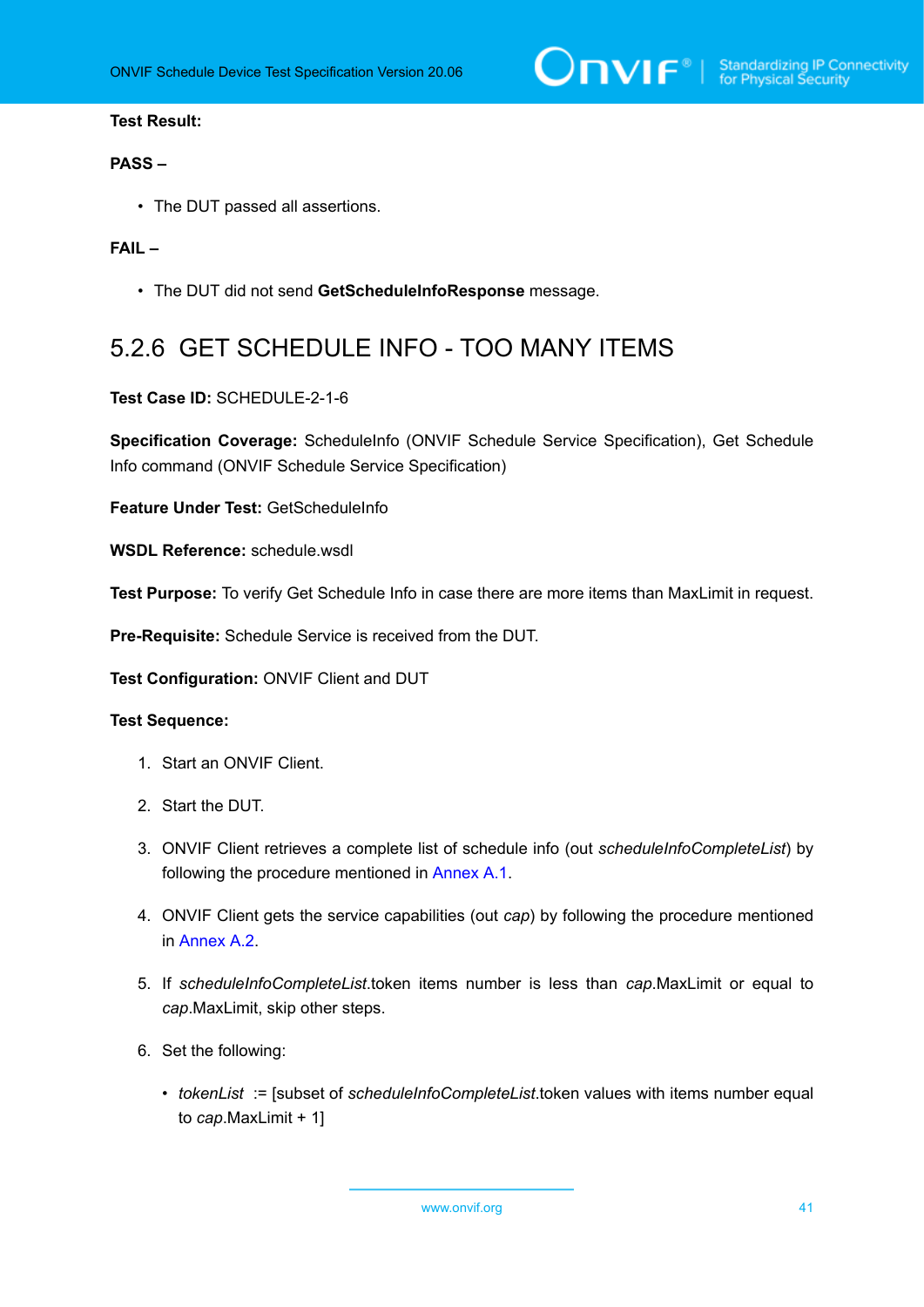- 7. ONVIF client invokes **GetScheduleInfo** request with parameters
	- Token list := *tokenList*
- 8. The DUT returns **env:Sender\ter:InvalidArgs\ter:TooManyItems** SOAP 1.2 fault.

## **PASS –**

• The DUT passed all assertions.

#### **FAIL –**

• The DUT did not send **env:Sender\ter:InvalidArgs\ter:TooManyItems** SOAP 1.2 fault.

# 5.3 Schedule

# 5.3.1 GET SCHEDULES

**Test Case ID:** SCHEDULE-3-1-1

**Specification Coverage:** Schedule (ONVIF Schedule Service Specification), GetSchedules command (ONVIF Schedule Service Specification)

**Feature Under Test:** GetSchedules

**WSDL Reference:** schedule.wsdl

**Test Purpose:** To verify Get Schedule.

**Pre-Requisite:** Schedule Service is received from the DUT.

**Test Configuration:** ONVIF Client and DUT

- 1. Start an ONVIF Client.
- 2. Start the DUT.
- 3. ONVIF Client retrieves a complete list of schedules (out *scheduleCompleteList*) by following the procedure mentioned in [Annex A.3.](#page-155-1)
- 4. If *scheduleCompleteList* is empty, skip other steps.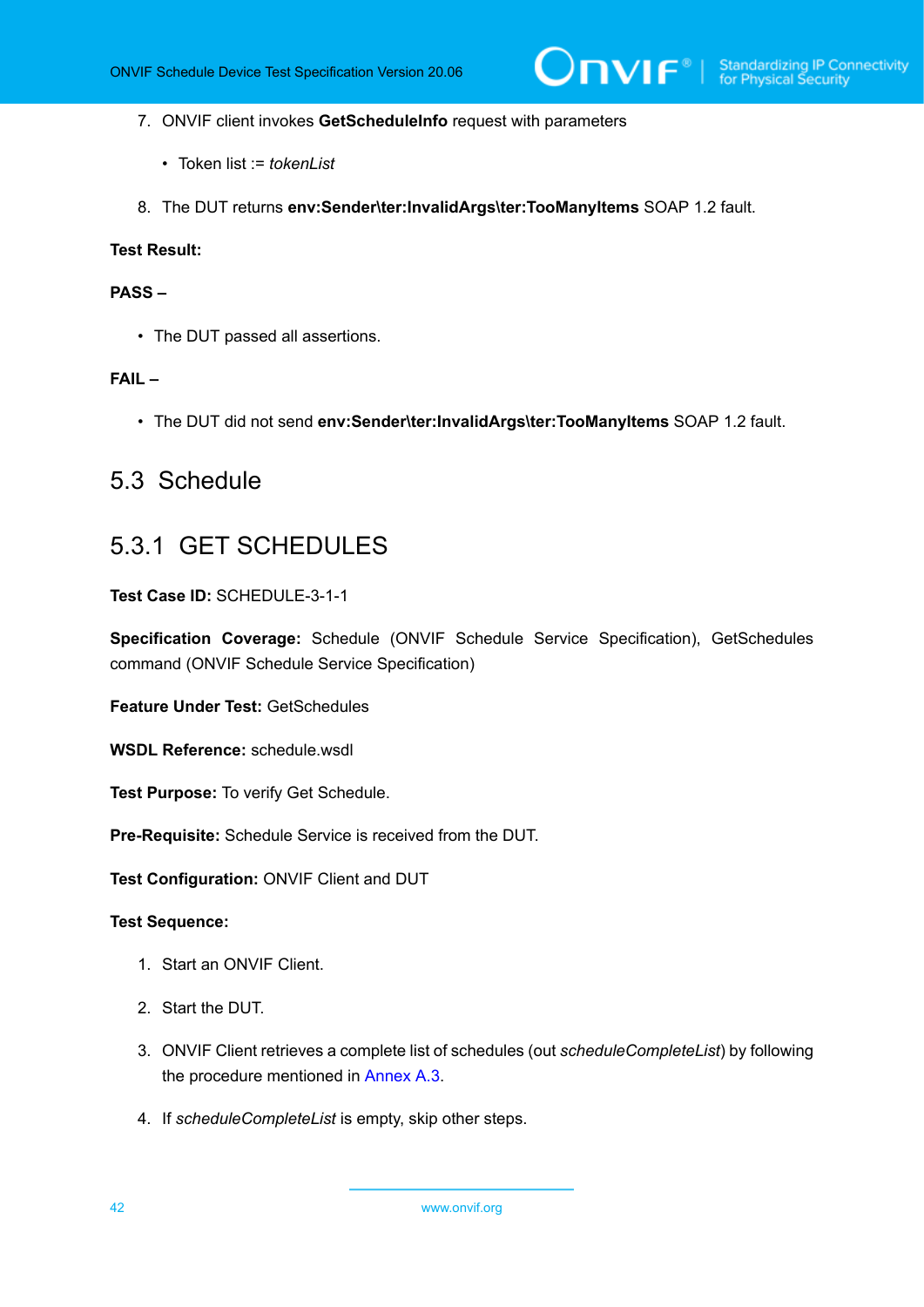5. ONVIF Client gets the service capabilities (out *cap*) by following the procedure mentioned in [Annex A.2.](#page-155-0)

 $\mathsf{D}\mathsf{VIF}^*$ 

- 6. Set the following:
	- *tokenList* := [subset of *scheduleCompleteList*.token values with items number equal to *cap*.MaxLimit]
- 7. ONVIF client invokes **GetSchedules** request with parameters
	- Token list := *tokenList*
- 8. The DUT responds with **GetScheduleResponse** message with parameters
	- Schedule list =: *scheduleList1*
- 9. If *scheduleList1* does not contain Schedule item for each token from *tokenList*, FAIL the test and skip other steps.
- 10.If *scheduleList1* contains at least two Schedule items with equal token, FAIL the test and skip other steps.
- 11. If *scheduleList1* contains other Schedule items than listed in *tokenList*, FAIL the test and skip other steps.
- 12.For each Schedule.token *token* from *scheduleCompleteList* repeat the following steps:
	- 12.1. ONVIF client invokes **GetSchedules** request with parameters
		- Token[0] := *token*
	- 12.2. The DUT responds with **GetSchedulesResponse** message with parameters
		- Schedule list =: *scheduleList2*
	- 12.3. If *scheduleList2* does not contain only one Schedule item with token equal to *token*, FAIL the test and skip other steps.
	- 12.4. If *scheduleList2*[0] item does not have equal field values to *scheduleCompleteList*[token = *token*] item, FAIL the test and skip other steps.

# **Test Result:**

# **PASS –**

• The DUT passed all assertions.

# **FAIL –**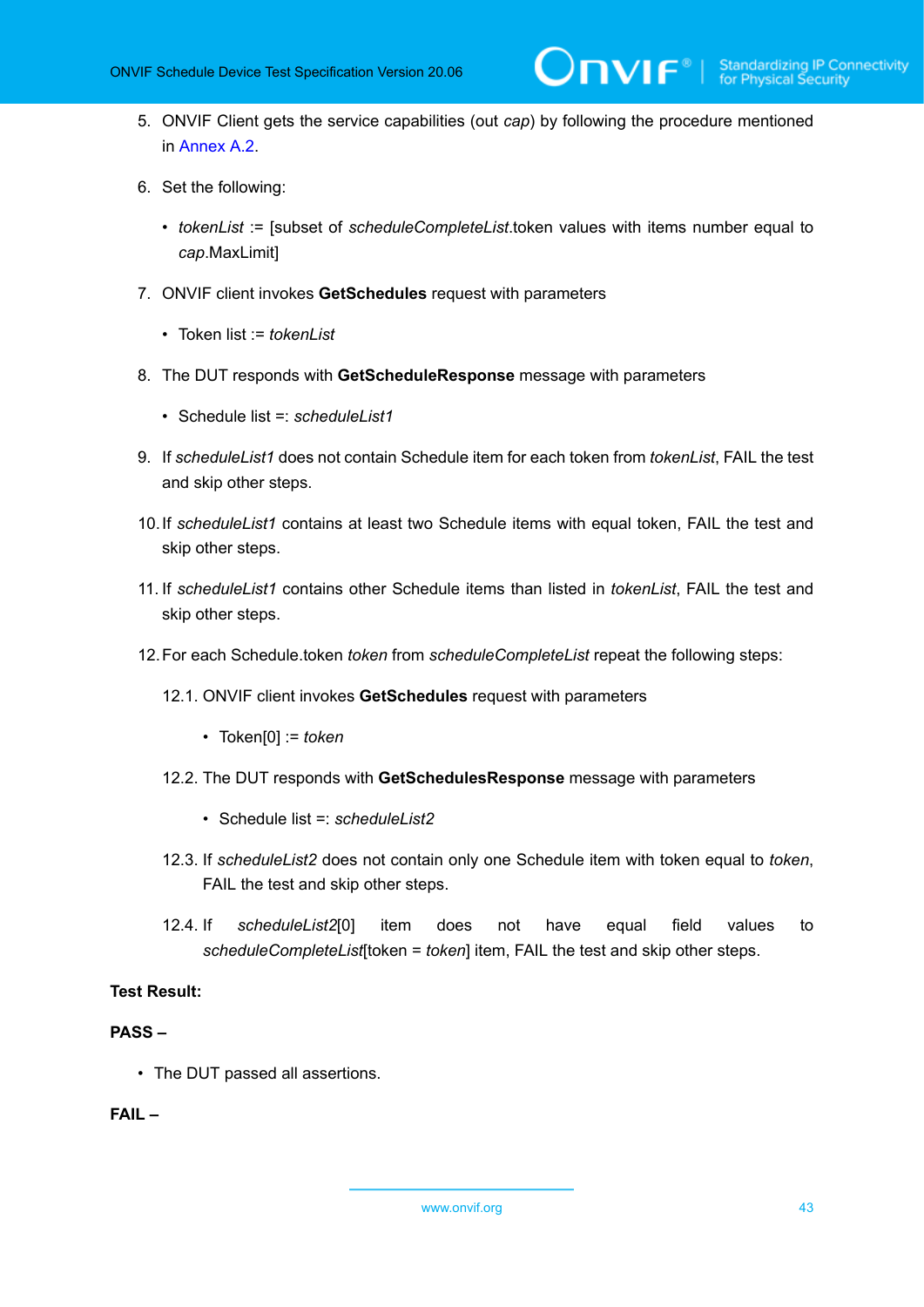• The DUT did not send **GetSchedulesResponse** message.

**Note:** If number of items in *scheduleCompleteList* is less than *cap*.MaxLimit, then all *scheduleCompleteList*.Token items shall be used for the step 6.

**Note:** The following fields are compared at step 12.4:

- Schedule:
	- token
	- Name
	- Description
	- Standart
	- SpecialDays
		- GroupToken
		- TimeRange
			- From
			- Until

# 5.3.2 GET SCHEDULE LIST - LIMIT

**Test Case ID:** SCHEDULE-3-1-2

**Specification Coverage:** Schedule (ONVIF Schedule Service Specification), GetScheduleList command (ONVIF Schedule Service Specification)

**Feature Under Test:** GetScheduleList

**WSDL Reference:** schedule.wsdl

**Test Purpose:** To verify Get Schedule List using Limit.

**Pre-Requisite:** Schedule Service is received from the DUT.

**Test Configuration:** ONVIF Client and DUT

**Test Sequence:**

1. Start an ONVIF Client.

44 www.onvif.org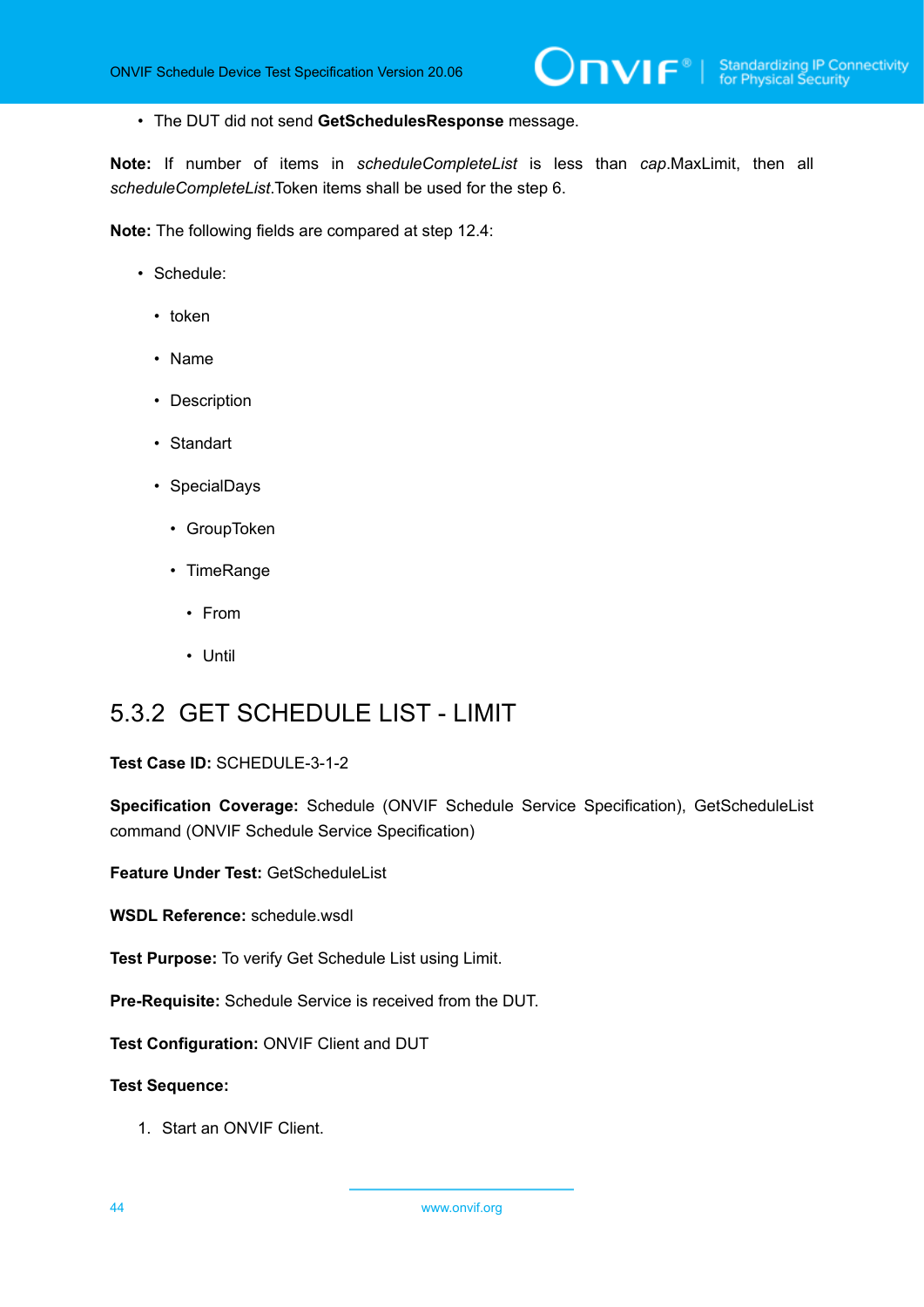- 2. Start the DUT.
- 3. ONVIF Client gets the service capabilities (out *cap*) by following the procedure mentioned in [Annex A.2.](#page-155-0)
- 4. ONVIF client invokes **GetScheduleList** request with parameters
	- $\cdot$  Limit :=1
	- StartReference skipped
- 5. The DUT responds with **GetScheduleListResponse** message with parameters
	- NextStartReference =: *nextStartReference*
	- Schedule list =: *scheduleList1*
- 6. If *scheduleList1* contains more Schedule items than 1, FAIL the test and skip other steps.
- 7. If *cap*.MaxLimit is equal to 1, skip other steps.
- 8. ONVIF client invokes **GetScheduleList** request with parameters
	- Limit := *cap*.MaxLimit
	- StartReference skipped
- 9. The DUT responds with **GetScheduleListResponse** message with parameters
	- NextStartReference =: *nextStartReference*
	- Schedule list =: *scheduleList2*
- 10.If *scheduleList2* contains more Schedule items than *cap*.MaxLimit, FAIL the test and skip other steps.
- 11. If *cap*.MaxLimit is equal to 2, skip other steps.
- 12.Set the following:
	- *limit* := [number between 1 and *cap*.MaxLimit]
- 13.ONVIF client invokes **GetScheduleList** request with parameters
	- Limit := *limit*
	- StartReference skipped
- 14.The DUT responds with **GetScheduleListResponse** message with parameters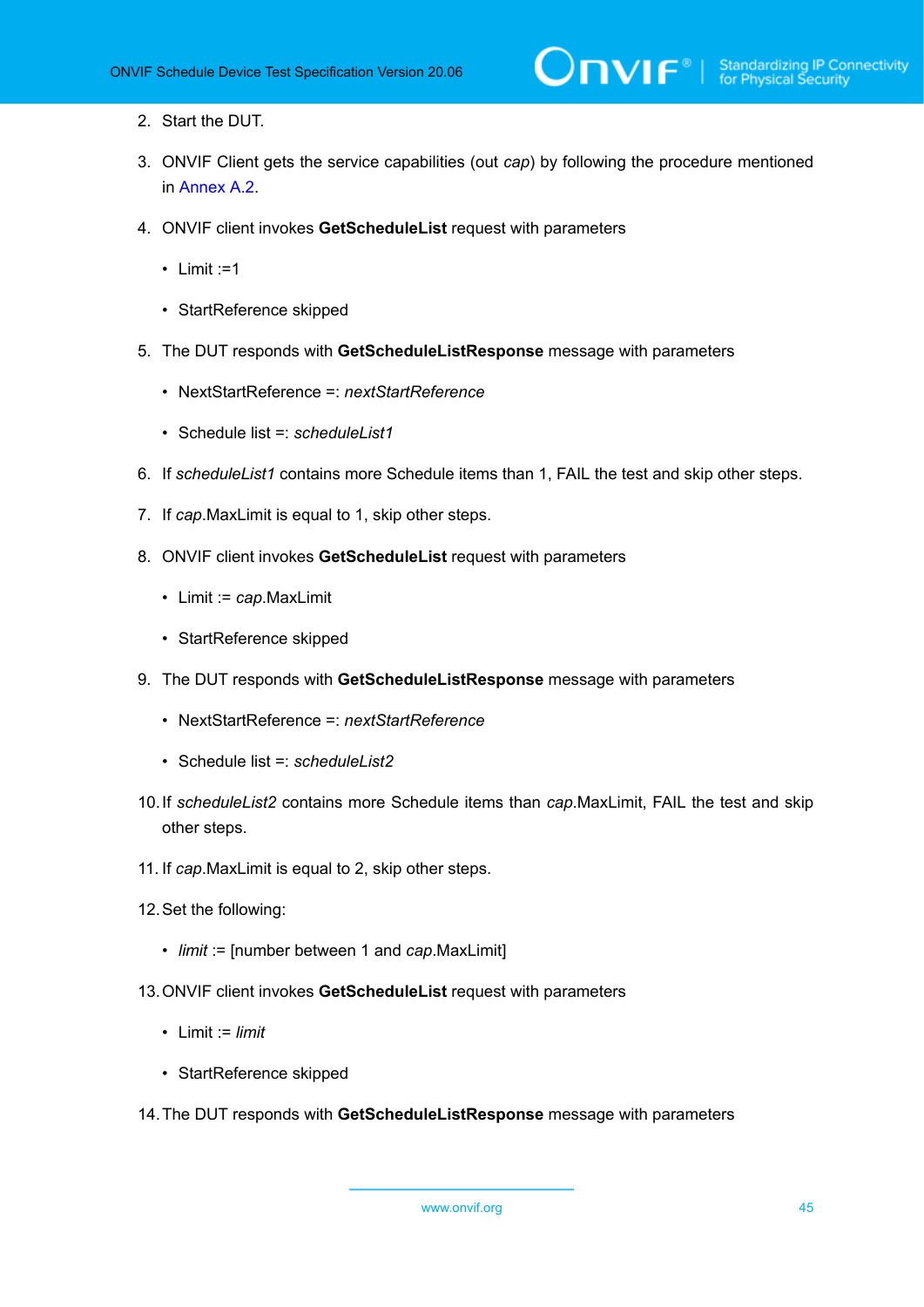- NextStartReference =: *nextStartReference*
- Schedule list =: *scheduleList3*
- 15.If *scheduleList3* contains more Schedule items than *limit*, FAIL the test and skip other steps.

# **PASS –**

• The DUT passed all assertions.

### **FAIL –**

• The DUT did not send **GetScheduleListResponse** message.

# 5.3.3 GET SCHEDULE LIST - START REFERENCE AND LIMIT

**Test Case ID:** SCHEDULE-3-1-3

**Specification Coverage:** ScheduleInfo (ONVIF Schedule Service Specification), Schedule (ONVIF Schedule Service Specification), GetScheduleList command (ONVIF Schedule Service Specification)

**Feature Under Test:** GetScheduleList

**WSDL Reference:** schedule.wsdl

**Test Purpose:** To verify Get Schedule List using StartReference and Limit.

**Pre-Requisite:** Schedule Service is received from the DUT.

**Test Configuration:** ONVIF Client and DUT

- 1. Start an ONVIF Client.
- 2. Start the DUT.
- 3. ONVIF Client gets the service capabilities (out *cap*) by following the procedure mentioned in [Annex A.2.](#page-155-0)
- 4. ONVIF client invokes **GetScheduleList** request with parameters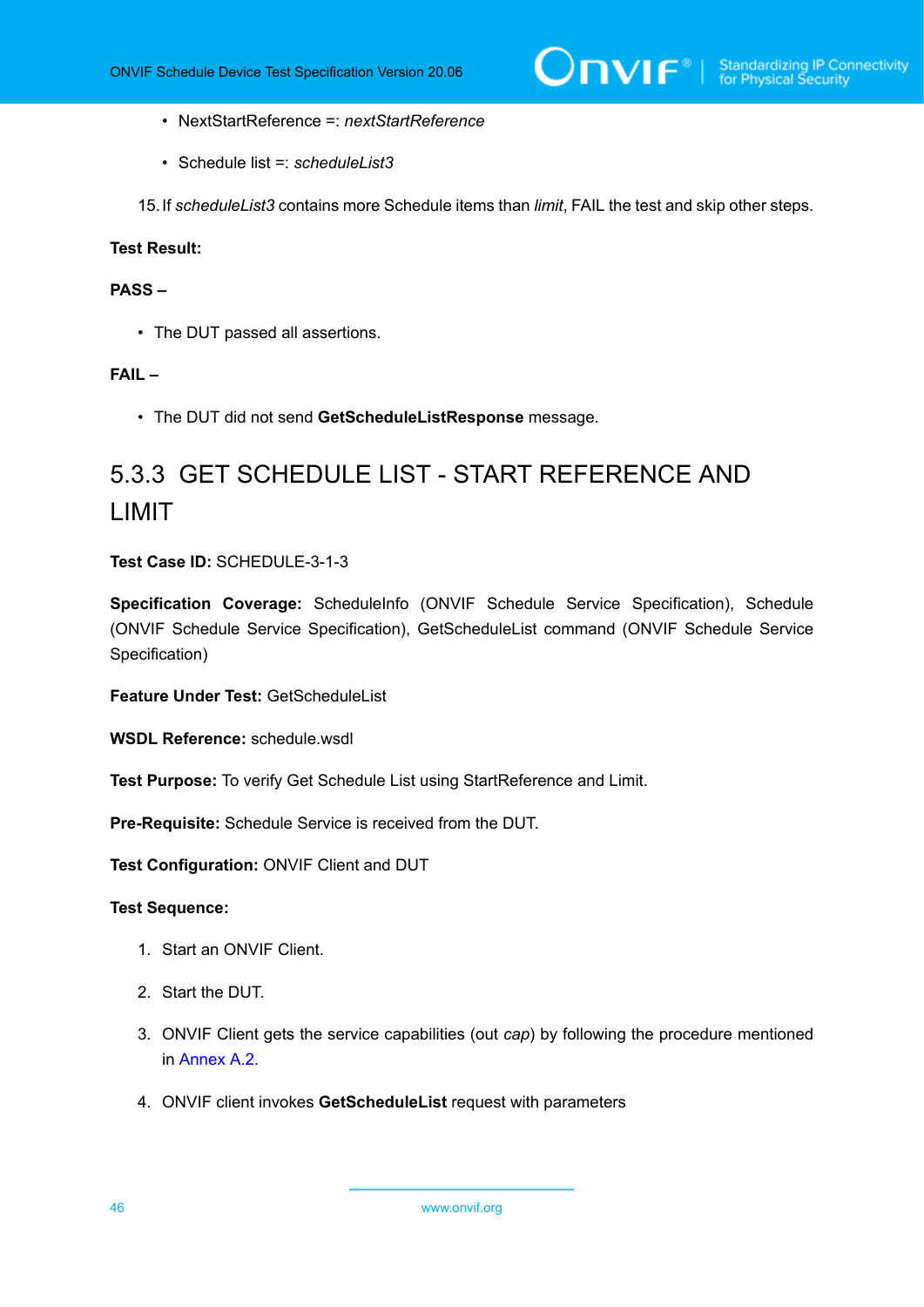- Limit := *cap*.MaxLimit
- StartReference skipped
- 5. The DUT responds with **GetScheduleListResponse** message with parameters
	- NextStartReference =: *nextStartReference*
	- Schedule list =: *scheduleCompleteList1*
- 6. If *scheduleCompleteList1* contains more Schedule items than *cap*.MaxLimit, FAIL the test and skip other steps.
- 7. Until *nextStartReference* is not null, repeat the following steps:
	- 7.1. ONVIF client invokes **GetScheduleList** request with parameters
		- Limit := *cap*.MaxLimit
		- StartReference := *nextStartReference*
	- 7.2. The DUT responds with **GetScheduleListResponse** message with parameters
		- NextStartReference =: *nextStartReference*
		- Schedule list =: *scheduleListPart*
	- 7.3. If *scheduleListPart* contains more Schedule items than *cap*.MaxLimit, FAIL the test and skip other steps.
	- 7.4. Set the following:
		- *scheduleCompleteList1* := *scheduleCompleteList1* + *scheduleListPart*
- 8. If *scheduleCompleteList1* contains at least two Schedule item with equal token, FAIL the test and skip other steps.
- 9. If *cap*.MaxLimit is equal to 1, do the following steps:
	- 9.1. ONVIF Client retrieves a complete list of ScheduleInfo (out *scheduleInfoCompleteList*) by following the procedure mentioned in [Annex A.1.](#page-154-0)
	- 9.2. If *scheduleCompleteList1* does not contain all tokens from *scheduleInfoCompleteList*, FAIL the test and skip other steps.
	- 9.3. If *scheduleCompleteList1* contains tokens other than tokens from *scheduleInfoCompleteList*, FAIL the test and skip other steps.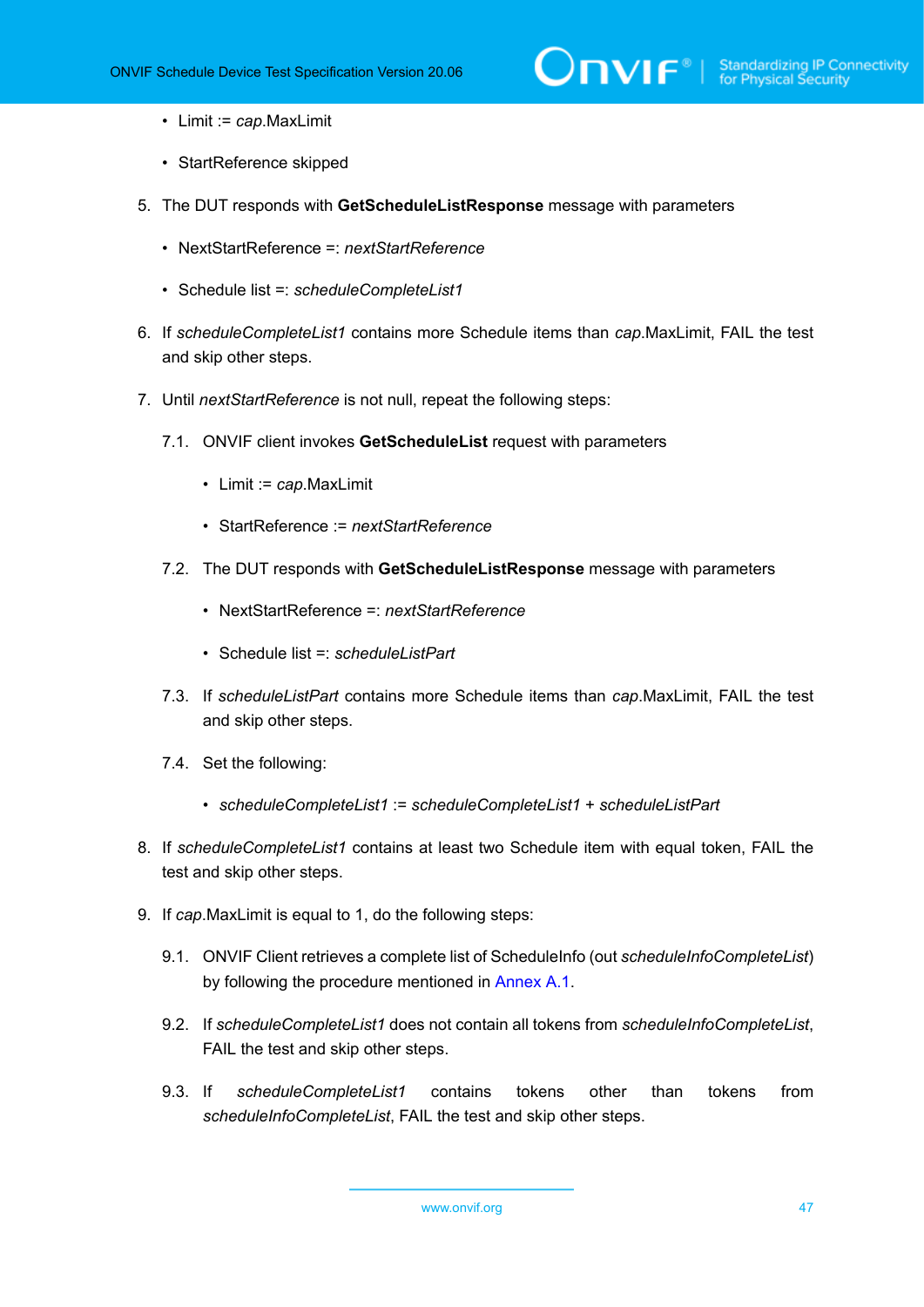- 9.4. For each ScheduleInfo.token *token* from *scheduleInfoCompleteList* repeat the following steps:
	- 9.4.1. If *scheduleCompleteList1*[token = *token*] item does not have equal field values to *scheduleInfoCompleteList*[token = *token*] item, FAIL the test and skip other steps.

 $\mathsf{D}\mathbf{n}\mathsf{V}\mathsf{I}\mathsf{F}^\circ$  :

- 9.5. Skip other steps.
- 10.ONVIF client invokes **GetScheduleList** request with parameters
	- Limit  $:= 1$
	- StartReference skipped
- 11. The DUT responds with **GetScheduleListResponse** message with parameters
	- NextStartReference =: *nextStartReference*
	- Schedule list =: *scheduleCompleteList2*
- 12.If *scheduleCompleteList2* contains more Schedule items than 1, FAIL the test and skip other steps.
- 13.Until *nextStartReference* is not null, repeat the following steps:
	- 13.1. ONVIF client invokes **GetScheduleList** request with parameters
		- Limit  $:= 1$
		- StartReference := *nextStartReference*
	- 13.2. The DUT responds with **GetScheduleListResponse** message with parameters
		- NextStartReference =: *nextStartReference*
		- Schedule list =: *scheduleListPart*
	- 13.3. If *scheduleListPart* contains more Schedule items than 1, FAIL the test and skip other steps.
	- 13.4. Set the following:
		- *scheduleCompleteList2* := *scheduleCompleteList2* + *scheduleListPart*
- 14.If *scheduleCompleteList2* contains at least two Schedule item with equal token, FAIL the test and skip other steps.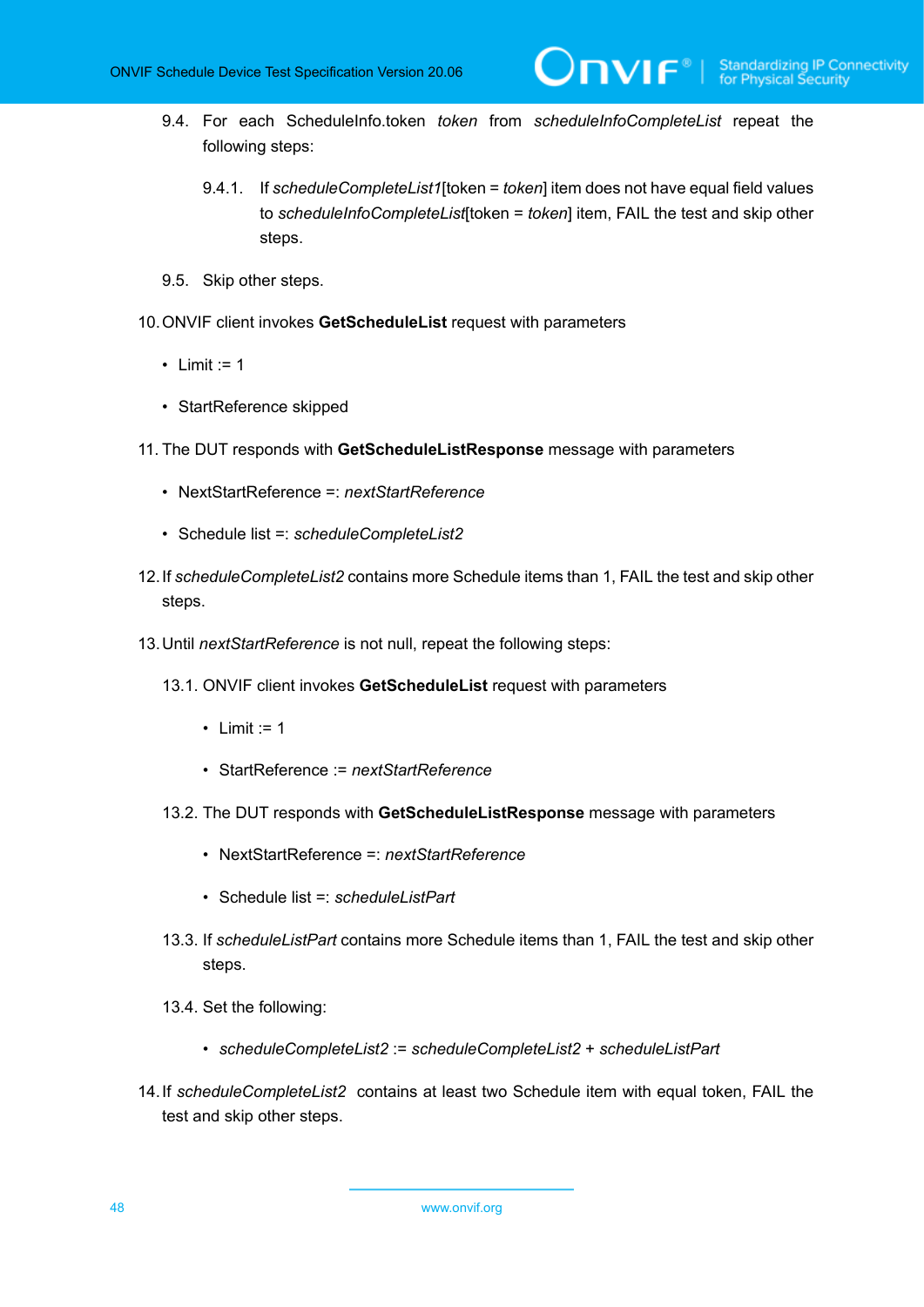15.If *scheduleCompleteList2* does not contain all schedules from *scheduleCompleteList1*, FAIL the test and skip other steps.

 $\mathsf{D}\mathbf{N}\mathsf{I}\mathsf{F}^\ast$ l

- 16.If *scheduleCompleteList2* contains schedules other than schedules from *scheduleCompleteList1*, FAIL the test and skip other steps.
- 17.If *cap*.MaxLimit is equal to 2 do the following steps:
	- 17.1. ONVIF Client retrieves a complete list of ScheduleInfo (out *scheduleInfoCompleteList*) by following the procedure mentioned in [Annex A.1.](#page-154-0)
	- 17.2. If *scheduleCompleteList2* does not contain all tokens from *scheduleInfoCompleteList*, FAIL the test and skip other steps.
	- 17.3. If *scheduleCompleteList2* contains tokens other than tokens from *scheduleInfoCompleteList*, FAIL the test and skip other steps.
	- 17.4. For each ScheduleInfo.token *token* from *scheduleInfoCompleteList* repeat the following steps:
		- 17.4.1. If *scheduleCompleteList2*[token = *token*] item does not have equal field values to *scheduleInfoCompleteList*[token = *token*] item, FAIL the test and skip other steps.
	- 17.5. Skip other steps.
- 18.Set the following:
	- *limit* := [number between 1 and *cap*.MaxLimit]
- 19.ONVIF client invokes **GetScheduleList** request with parameters
	- Limit := *limit*
	- StartReference skipped
- 20.The DUT responds with **GetScheduleListResponse** message with parameters
	- NextStartReference =: *nextStartReference*
	- Schedule list =: *scheduleCompleteList3*
- 21.If *scheduleCompleteList3* contains more Schedule items than *limit*, FAIL the test and skip other steps.
- 22.Until *nextStartReference* is not null, repeat the following steps:
	- 22.1. ONVIF client invokes **GetScheduleList** request with parameters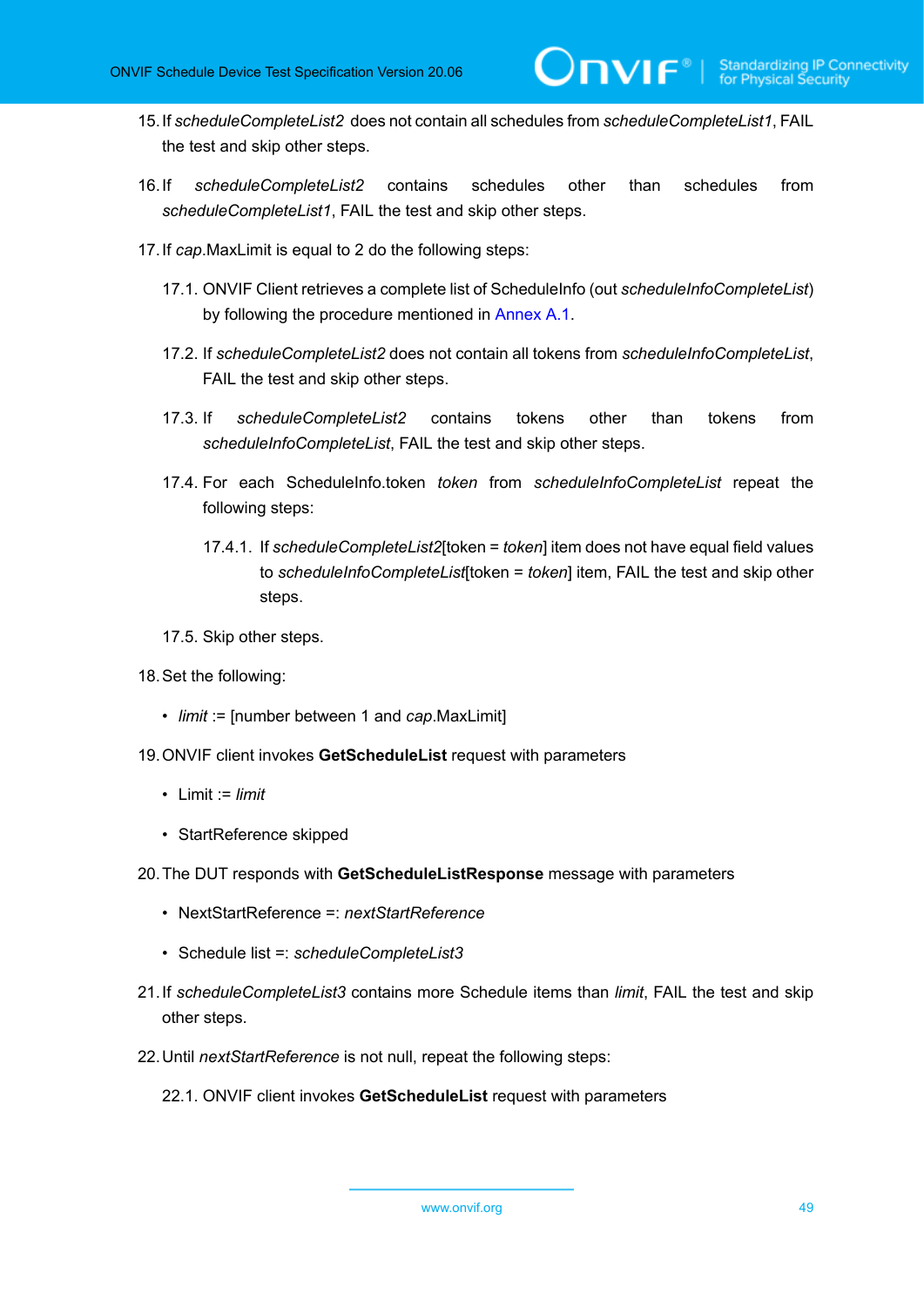- Limit := *limit*
- StartReference := *nextStartReference*
- 22.2. The DUT responds with **GetScheduleListResponse** message with parameters
	- NextStartReference =: *nextStartReference*
	- Schedule list =: *scheduleListPart*
- 22.3. If *scheduleListPart* contains more Schedule items than *limit*, FAIL the test and skip other steps.
- 22.4. Set the following:
	- *scheduleCompleteList3* := *scheduleCompleteList3* + *scheduleListPart*
- 23.If *scheduleCompleteList3* contains at least two Schedule item with equal token, FAIL the test and skip other steps.
- 24.If *scheduleCompleteList3* does not contain all schedules from *scheduleCompleteList1*, FAIL the test and skip other steps.
- 25.If *scheduleCompleteList3* contains schedules other than schedules from *scheduleCompleteList1*, FAIL the test and skip other steps.
- 26.ONVIF Client retrieves a complete list of ScheduleInfo (out *scheduleInfoCompleteList*) by following the procedure mentioned in [Annex A.1](#page-154-0).
- 27.If *scheduleCompleteList3* does not contain all tokens from *scheduleInfoCompleteList*, FAIL the test and skip other steps.
- 28.If *scheduleCompleteList3* contains tokens other than tokens from *scheduleInfoCompleteList*, FAIL the test and skip other steps.
- 29.For each ScheduleInfo.token *token* from *scheduleInfoCompleteList* repeat the following steps:
	- 29.1. If *scheduleCompleteList3*[token = *token*] item does not have equal field values to *scheduleInfoCompleteList*[token = *token*] item, FAIL the test and skip other steps.

### **PASS –**

• The DUT passed all assertions.

50 www.onvif.org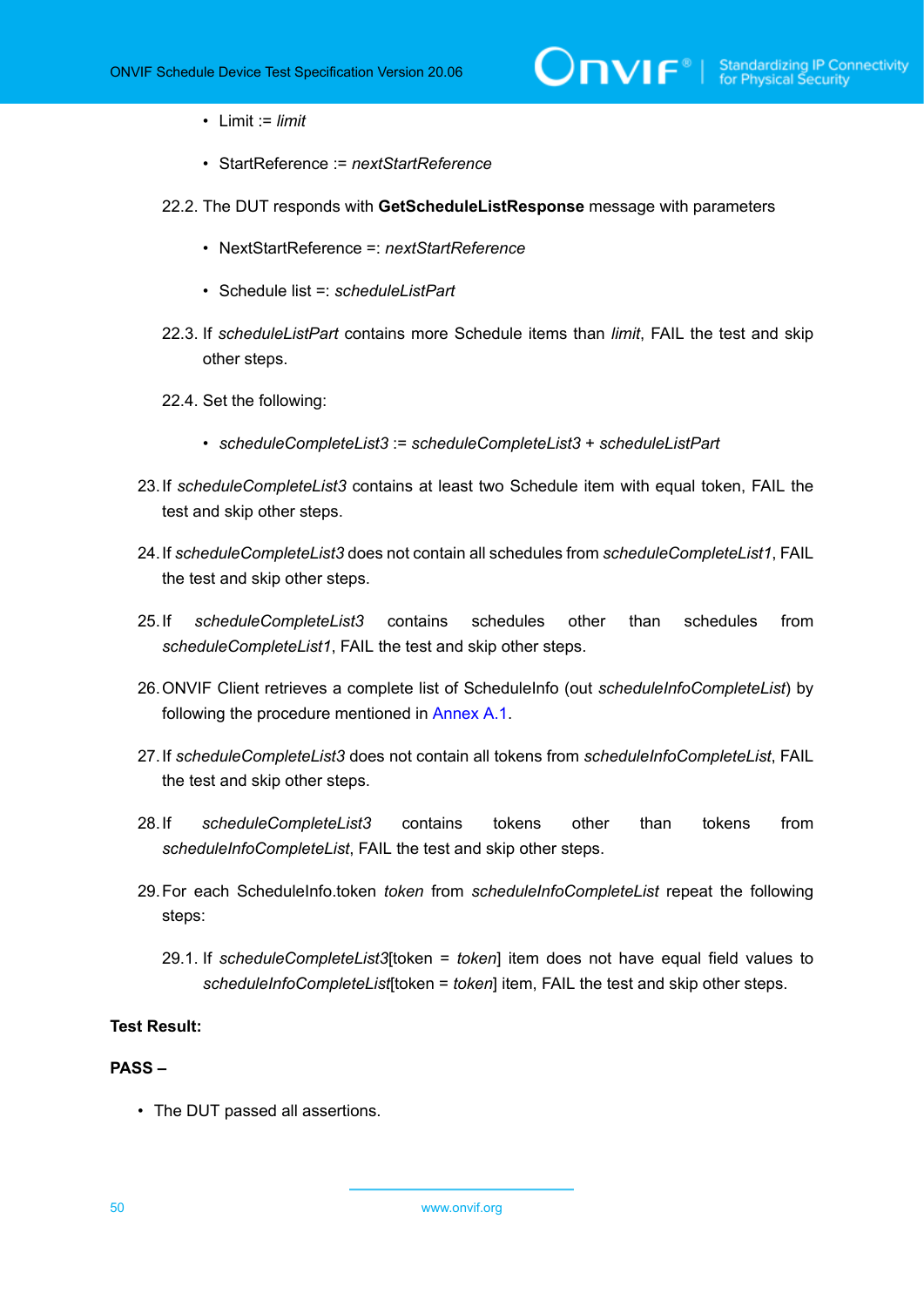# **FAIL –**

• The DUT did not send **GetScheduleListResponse** message.

**Note:** The following fields are compared at steps 9.4.1, 17.4.1, 29.1:

- ScheduleInfo:
	- token
	- Name
	- Description

# 5.3.4 GET SCHEDULE LIST - NO LIMIT

#### **Test Case ID:** SCHEDULE-3-1-4

**Specification Coverage:** ScheduleInfo (ONVIF Schedule Service Specification), Schedule (ONVIF Schedule Service Specification), GetScheduleList command (ONVIF Schedule Service Specification)

**Feature Under Test:** GetScheduleList

**WSDL Reference:** schedule.wsdl

**Test Purpose:** To verify Get Schedule List without using Limit.

**Pre-Requisite:** Schedule Service is received from the DUT.

**Test Configuration:** ONVIF Client and DUT

- 1. Start an ONVIF Client.
- 2. Start the DUT.
- 3. ONVIF Client gets the service capabilities (out *cap*) by following the procedure mentioned in [Annex A.2.](#page-155-0)
- 4. ONVIF client invokes **GetScheduleList** request with parameters
	- Limit skipped
	- StartReference skipped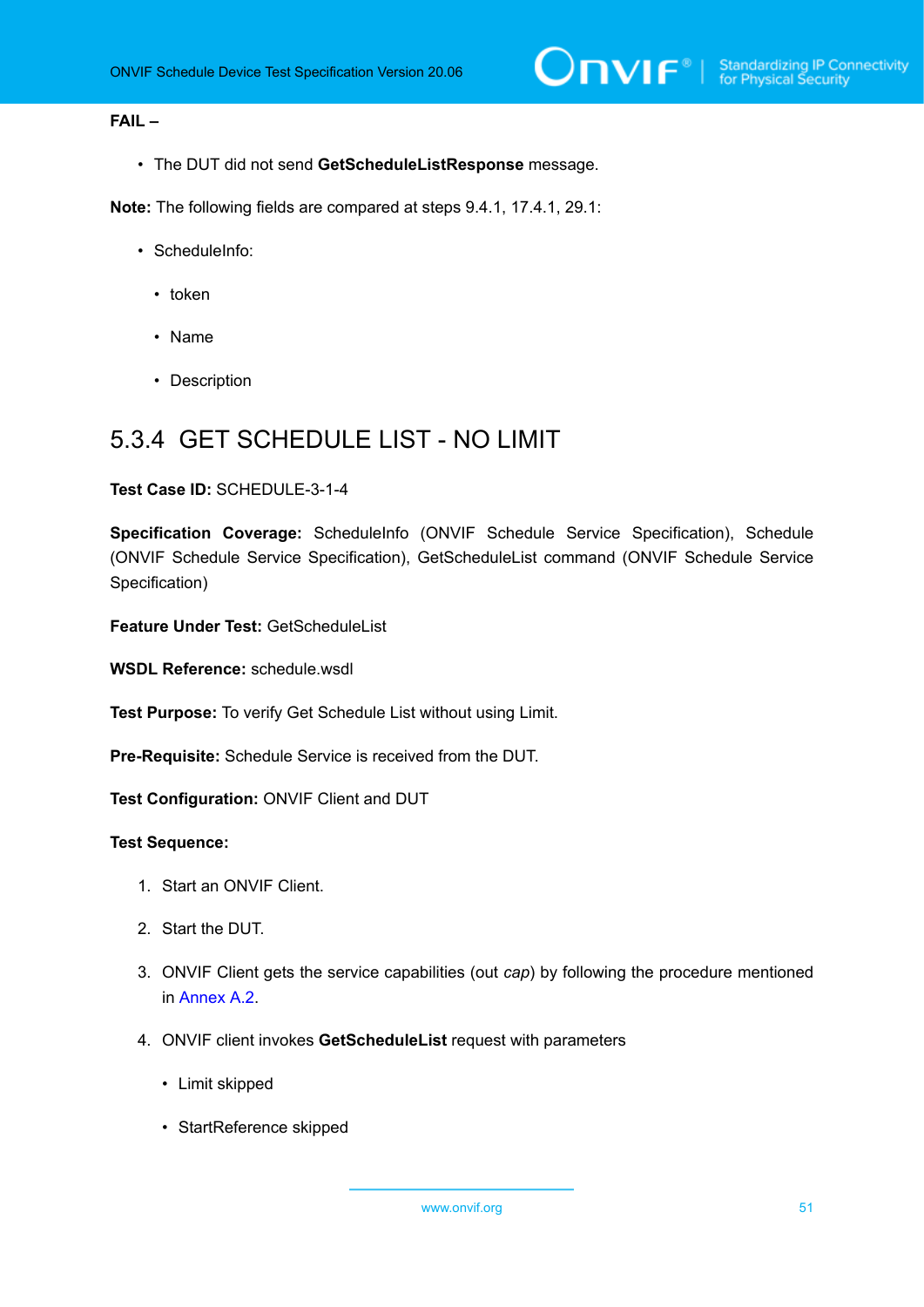$\mathsf{J}\mathsf{IVIF}^*$  :

- 5. The DUT responds with **GetScheduleListResponse** message with parameters
	- NextStartReference =: *nextStartReference*
	- Schedule list =: *scheduleCompleteList*
- 6. If *scheduleCompleteList* contains more Schedule items than *cap*.MaxLimit, FAIL the test and skip other steps.
- 7. Until *nextStartReference* is not null, repeat the following steps:
	- 7.1. ONVIF client invokes **GetScheduleList** request with parameters
		- Limit skipped
		- StartReference := *nextStartReference*
	- 7.2. The DUT responds with **GetScheduleListResponse** message with parameters
		- NextStartReference =: *nextStartReference*
		- Schedule list =: *scheduleListPart*
	- 7.3. If *scheduleListPart* contains more Schedule items than *cap*.MaxLimit, FAIL the test and skip other steps.
	- 7.4. Set the following:
		- *scheduleCompleteList* := *scheduleCompleteList* + *scheduleListPart*
- 8. If *scheduleCompleteList* contains at least two Schedule item with equal token, FAIL the test and skip other steps.
- 9. ONVIF Client retrieves a complete list of schedules (out *scheduleInfoCompleteList*) by following the procedure mentioned in [Annex A.1](#page-154-0).
- 10.If *scheduleCompleteList* does not contain all schedules from *scheduleInfoCompleteList*, FAIL the test and skip other steps.
- 11. If *scheduleCompleteList* contains schedules other than schedules from *scheduleInfoCompleteList*, FAIL the test and skip other steps.
- 12.For each ScheduleInfo.token *token* from *scheduleInfoCompleteList* repeat the following steps:
	- 12.1. If *scheduleCompleteList*[token = *token*] item does not have equal field values to *scheduleInfoCompleteList*[token = *token*] item, FAIL the test and skip other steps.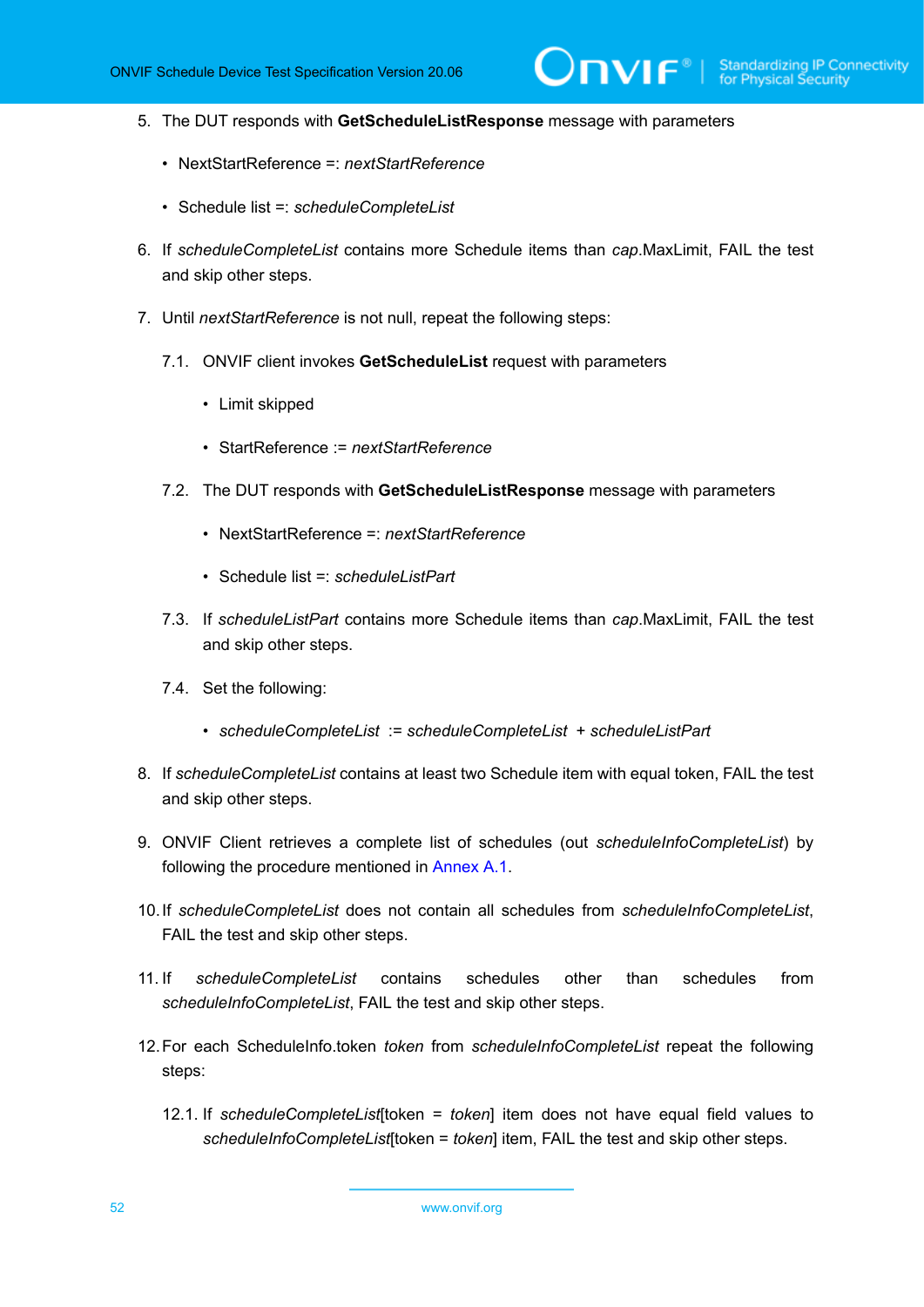# **PASS –**

• The DUT passed all assertions.

## **FAIL –**

• The DUT did not send **GetScheduleListResponse** message.

**Note:** The following fields are compared at step 12.1:

- ScheduleInfo:
	- token
	- Name
	- Description

# 5.3.5 CREATE SCHEDULE

### **Test Case ID:** SCHEDULE-3-1-5

**Specification Coverage:** ScheduleInfo (ONVIF Schedule Service Specification), Schedule (ONVIF Schedule Service Specification), CreateSchedule command (ONVIF Schedule Service Specification)

**Feature Under Test:** CreateSchedule

**WSDL Reference:** schedule.wsdl and event.wsdl

**Test Purpose:** To verify creation of schedule and generating of appropriate notifications.

**Pre-Requisite:** Schedule Service is received from the DUT. Event Service is received from the DUT. Device supports Pull-Point Notification feature. The DUT shall have enough free storage capacity for one additional Schedule. The DUT shall have enough free storage capacity for one additional SpecialDayGroup if Special Days is supported by the DUT.

**Test Configuration:** ONVIF Client and DUT

- 1. Start an ONVIF Client.
- 2. Start the DUT.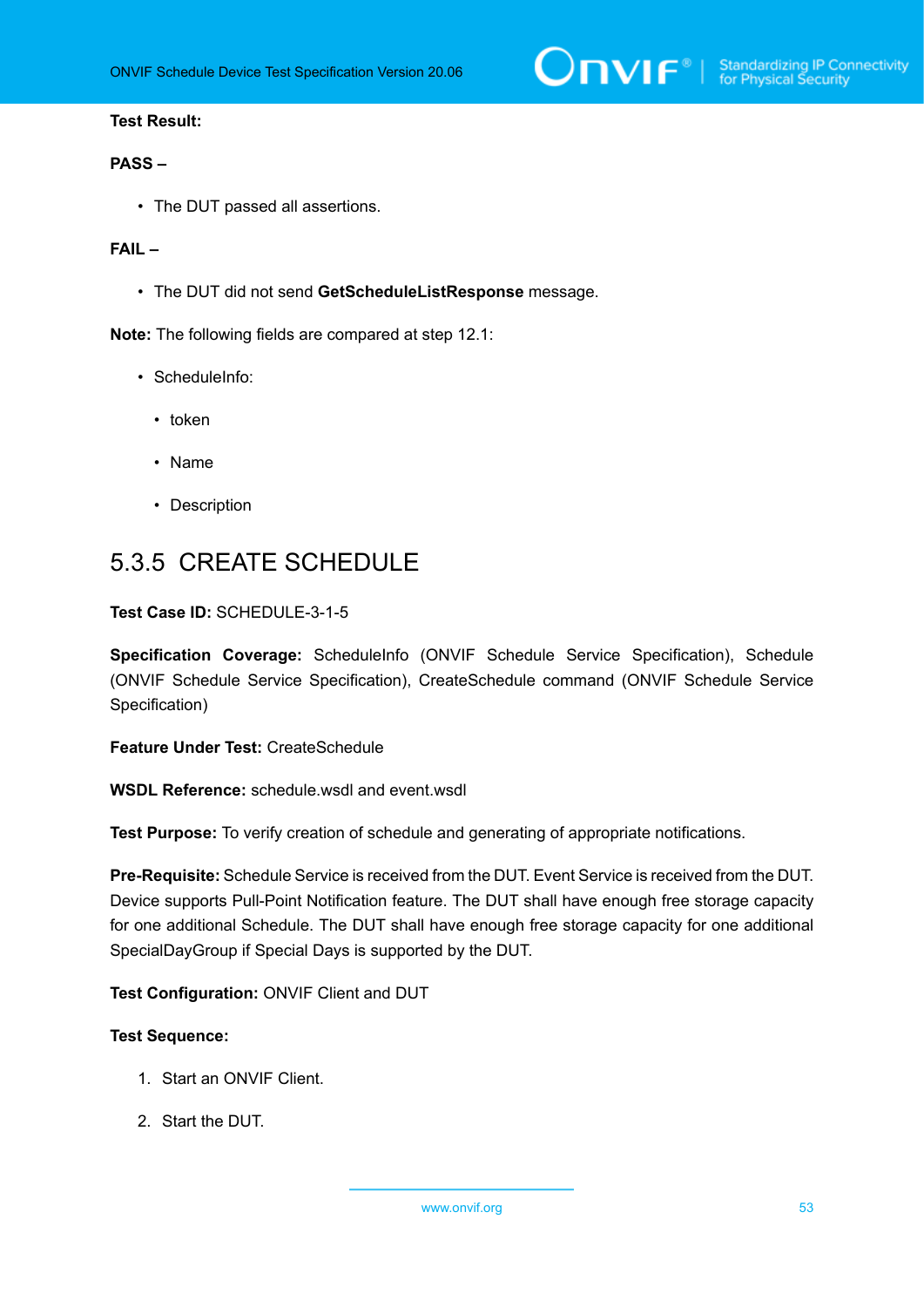- 3. ONVIF Client gets the service capabilities (out *cap*) by following the procedure mentioned in [Annex A.2.](#page-155-0)
- 4. ONVIF Client retrieves an initial complete list of schedules (out *scheduleCompleteList1*) by following the procedure mentioned in [Annex A.3](#page-155-1).
- 5. If *cap*.SpecialDaysSupported is equal to true, ONVIF Client creates SpecialDayGroup (out *specialDayGroupToken*) by following the procedure mentioned in [Annex A.8](#page-160-0).
- 6. ONVIF Client generates appropriate iCalendar value for the Schedule.Standard field (in *cap*, out *scheduleiCalendarValue*) by following the procedure mentioned in [Annex A.7.](#page-159-0)
- 7. ONVIF Client invokes **CreatePullPointSubscription** request with parameters
	- Filter.TopicExpression := "tns1:Configuration/Schedule/Changed"
- 8. The DUT responds with a **CreatePullPointSubscriptionResponse** message with parameters
	- SubscriptionReference =: *s*
	- CurrentTime =: *ct*
	- TerminationTime =: *tt*
- 9. ONVIF client invokes **CreateSchedule** request with parameters
	- Schedule.token := ""
	- Schedule.Description := "Test Description"
	- Schedule.Name := "Test Name"
	- Schedule.Standard := *scheduleiCalendarValue*
	- Schedule.SpecialDays skipped if *cap*.SpecialDaysSupported is equal to false
	- Schedule.SpecialDays.GroupToken := *specialDayGroupToken*
	- Schedule.SpecialDays.TimeRange.From := "22:00:00"
	- Schedule.SpecialDays.TimeRange.Until := "23:00:00"
- 10.The DUT responds with **CreateScheduleResponse** message with parameters
	- Token =: *scheduleToken*
- 11. Until t*imeout1* timeout expires, repeat the following steps: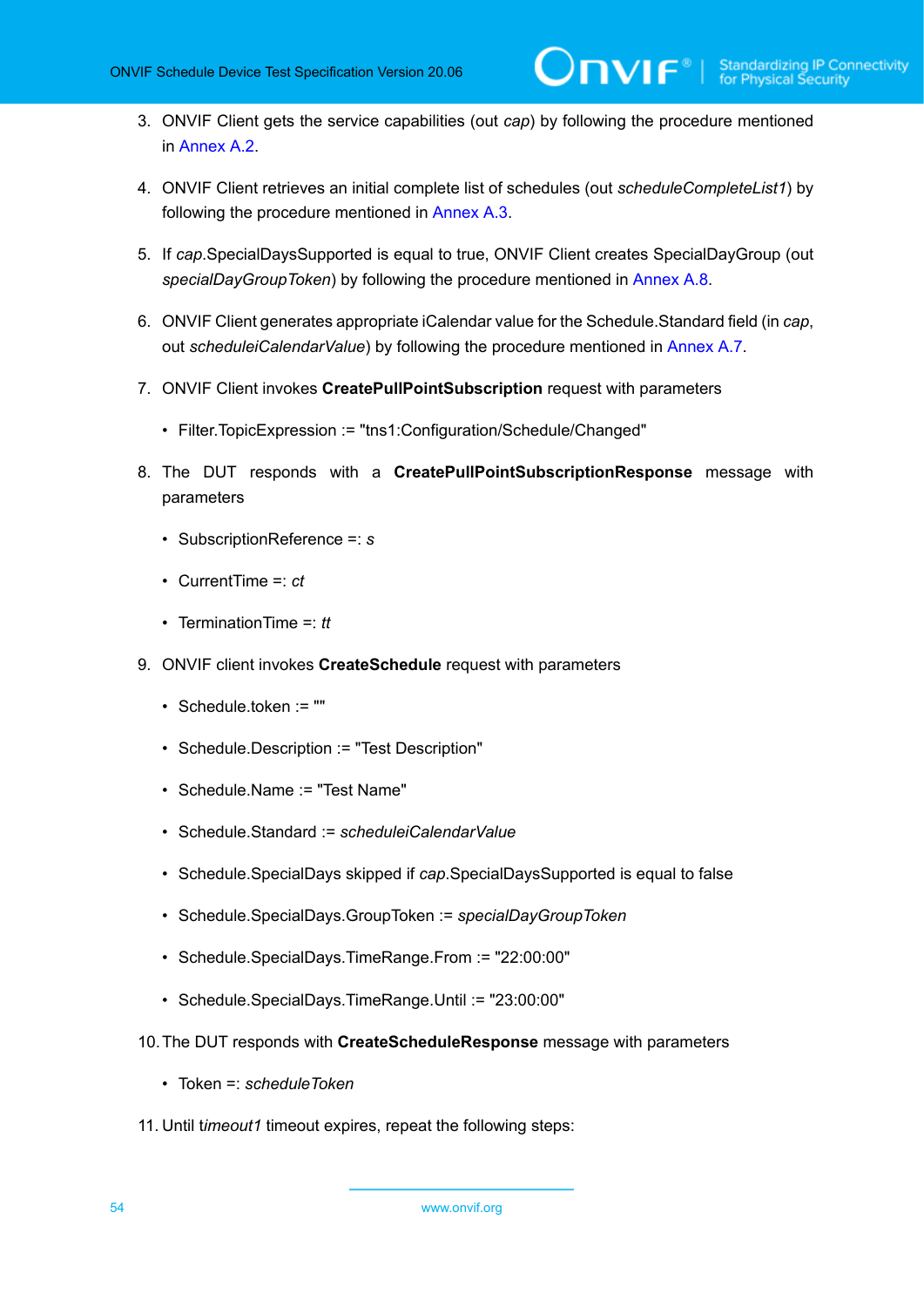- 11.1. ONVIF Client waits for time *t* := min{(*tt-ct*)/2, 1 second}.
- 11.2. ONVIF Client invokes **PullMessages** to the subscription endpoint *s* request with parameters
	- Timeout := PT60S
	- MessageLimit := 1
- 11.3. The DUT responds with **PullMessagesResponse** message with parameters
	- CurrentTime =: *ct*
	- TerminationTime =: *tt*
	- NotificationMessage =: *m*
- 11.4. If *m* is not null and the TopicExpression item in *m* is not equal to "tns1:Configuration/ Schedule/Changed", FAIL the test and go to the step 22.
- 11.5. If *m* is not null and does not contain Source.SimpleItem item with Name =: "ScheduleToken" and Value =: *scheduleToken*, FAIL the test and go to the step 22.
- 11.6. If *m* is not null and contains Source.SimpleItem item with Name =: "ScheduleToken" and Value =: *scheduleToken*, go to the step 13.
- 12.If *operationDelay* timeout expires for step 11 without Notification with ScheduleToken source simple item equal to *scheduleToken*, FAIL the test and go to the step 22.
- 13.ONVIF Client retrieves a schedule (in *scheduleToken*, out *scheduleList*) by following the procedure mentioned in [Annex A.9](#page-162-0).
- 14.If *scheduleList*[0] item does not have equal field values to values from step 9, FAIL the test and go step 22.
- 15.ONVIF Client retrieves a schedule info (in *scheduleToken*, out *scheduleInfoList*) by following the procedure mentioned in [Annex A.10](#page-162-1).
- 16.If *scheduleInfoList*[0] item does not have equal field values to values from step 9, FAIL the test and go step 22.
- 17.ONVIF Client retrieves a complete schedule information list (out *scheduleInfoCompleteList*) by following the procedure mentioned in [Annex A.1](#page-154-0).
- 18.If *scheduleInfoCompleteList* does not have *scheduleInfo*[token = *scheduleToken*] item with equal field values to values from step 9, FAIL the test and go step 22.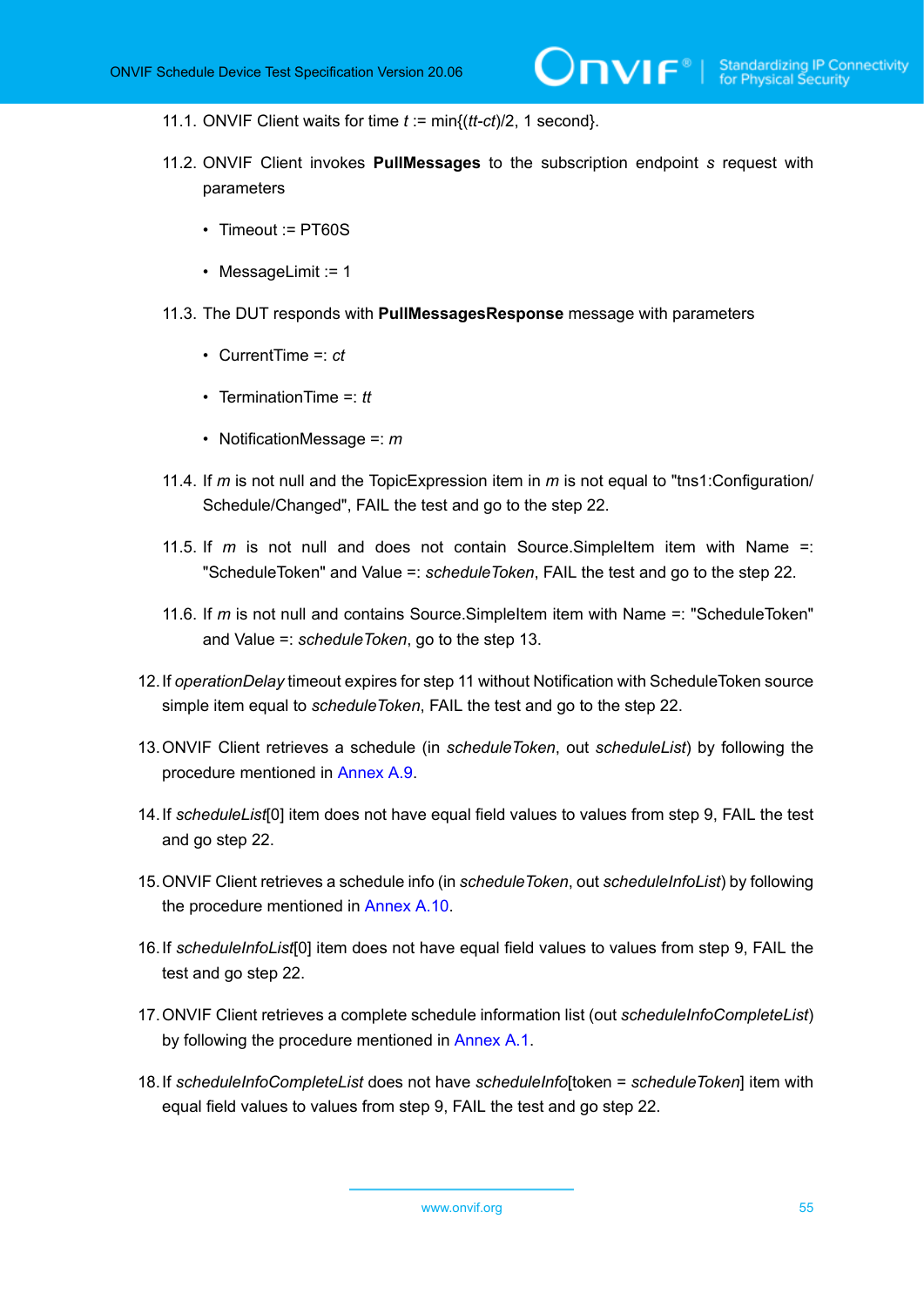- 19.ONVIF Client retrieves a complete list of schedules (out *scheduleCompleteList2*) by following the procedure mentioned in [Annex A.3](#page-155-1).
- 20.If *scheduleCompleteList2* does not have *schedule*[token = *scheduleToken*] item with equal field values to values from step 9, FAIL the test and go step 22.
- 21.For each Schedule.token (*token*) from *scheduleCompleteList1* do the following:
	- 21.1. If *scheduleCompleteList2* does not have *schedule*[token = *token*] item, FAIL the test and go step 22.
- 22.ONVIF Client deletes the Schedule (in *scheduleToken*) by following the procedure mentioned in [Annex](#page-163-0) A.11 to restore DUT configuration.
- 23.If SpecialDayGroup was created at step 4, ONVIF Client deletes the SpecialDayGroup (in *specialDayGroupToken*) by following the procedure mentioned in [Annex A.12](#page-164-0) to restore DUT configuration.
- 24.ONVIF Client sends an **Unsubscribe** to the subscription endpoint *s*.
- 25.The DUT responds with **UnsubscribeResponse** message.

#### **PASS –**

• The DUT passed all assertions.

### **FAIL –**

- The DUT did not send **CreatePullPointSubscriptionResponse** message.
- The DUT did not send **CreateScheduleResponse** message.
- The DUT did not send **PullMessagesResponse** message.
- The DUT did not send **UnsubscribeResponse** message.

**Note:** *operationDelay* will be taken from Operation Delay field of ONVIF Device Test Tool.

**Note:** The following fields are compared at steps 14, 20:

- Schedule:
	- token
	- Name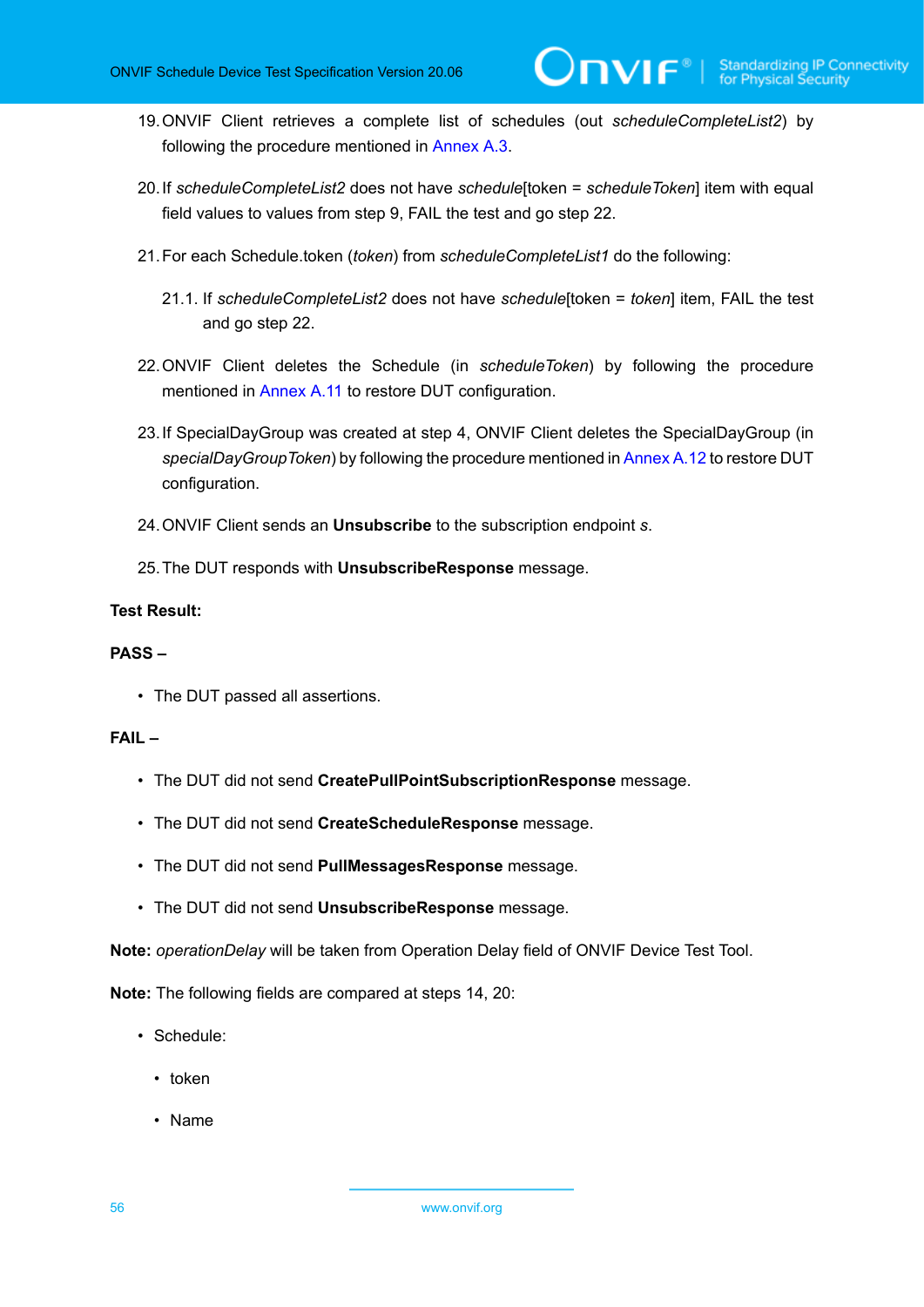

- Description
- Standard
	- GroupToken
	- TimeRange
		- From
		- Until

**Note:** The following fields are compared at step 16, 18:

- ScheduleInfo:
	- token
	- Name
	- Description

**Note:** For comparison Schedule.Standard field values the ONVIF Client compares all iCalendar fields each with other excluding UID field.

# 5.3.6 MODIFY SCHEDULE

**Test Case ID:** SCHEDULE-3-1-6

**Specification Coverage:** ScheduleInfo (ONVIF Schedule Service Specification), Schedule (ONVIF Schedule Service Specification), ModifySchedule command (ONVIF Schedule Service Specification)

**Feature Under Test:** ModifySchedule

**WSDL Reference:** schedule.wsdl and event.wsdl

**Test Purpose:** To verify modifiing of schedule and generating of apropriate notifications.

**Pre-Requisite:** Schedule Service is received from the DUT. Event Service is received from the DUT. Device supports Pull-Point Notification feature. The DUT shall have enough free storage capacity for one additional Schedule. The DUT shall have enough free storage capacity for one additional SpecialDayGroup if Special Days is supported by the DUT.

**Test Configuration:** ONVIF Client and DUT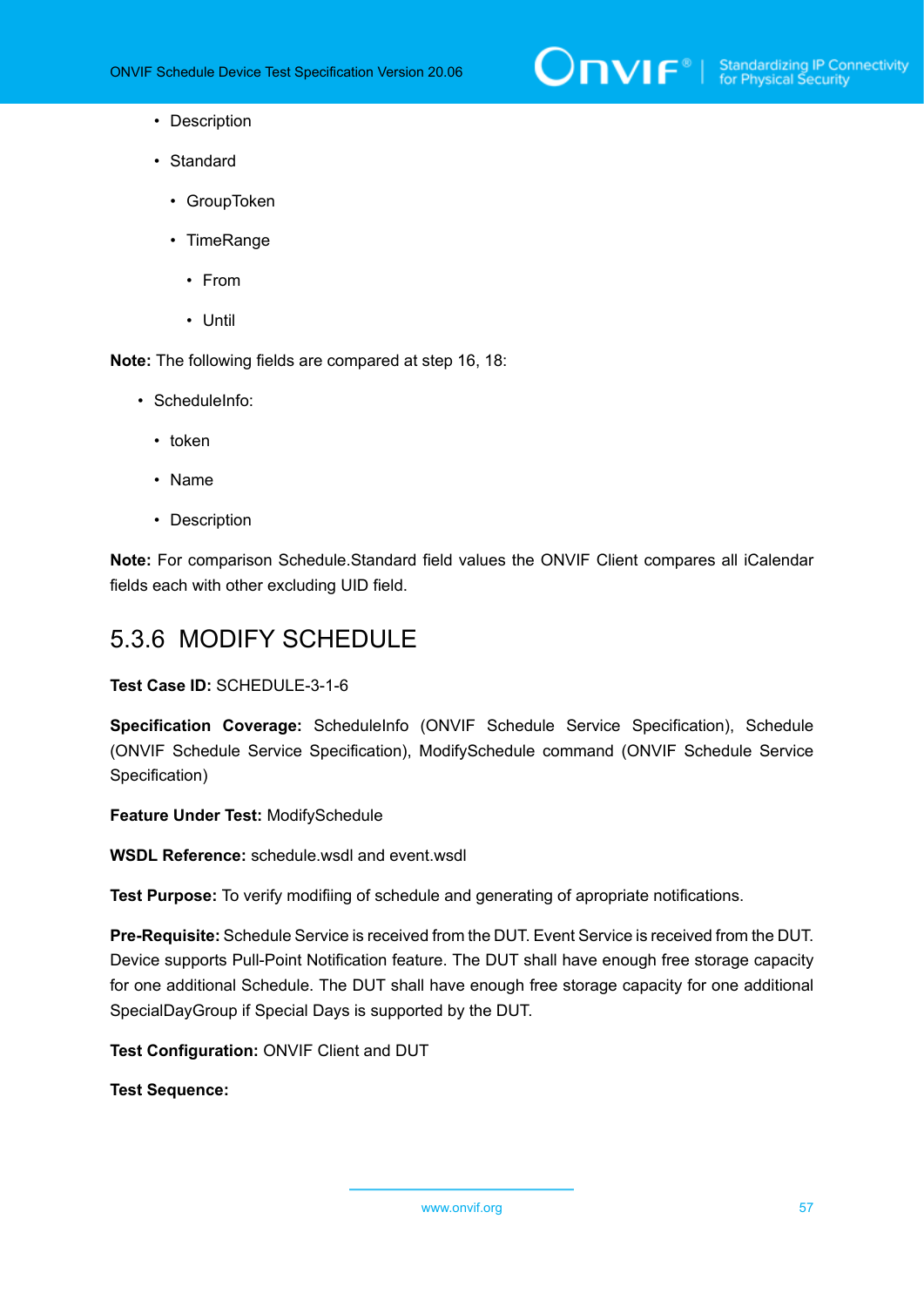- 1. Start an ONVIF Client.
- 2. Start the DUT.
- 3. ONVIF Client gets the service capabilities (out *cap*) by following the procedure mentioned in [Annex A.2.](#page-155-0)
- 4. ONVIF Client generates appropriate iCalendar value for the Schedule.Standard field (in *cap*, out *scheduleiCalendarValue*) by following the procedure mentioned in [Annex A.7.](#page-159-0)
- 5. If *cap*.SpecialDaysSupported is equal to true, ONVIF Client creates SpecialDayGroup (out *specialDayGroupToken*) by following the procedure mentioned in [Annex A.8](#page-160-0).
- 6. ONVIF Client creates Schedule with Schedule token (out *scheduleToken*), with iCalendar value of the Schedule.Standard field (in *scheduleiCalendarValue*) and with SpecialDayGroupToken (in *specialDayGroupToken*) if Special Days is supported by the DUT by following the procedure mentioned in [Annex A.13](#page-164-1).
- 7. Set the following:
	- *scheduleiCalendarValue* := *scheduleiCalendarValue* with changed <hour> in DTSTART and DTEND (increase hour values in 1)
- 8. ONVIF Client invokes **CreatePullPointSubscription** request with parameters
	- Filter.TopicExpression := "tns1:Configuration/Schedule/Changed"
- 9. The DUT responds with a **CreatePullPointSubscriptionResponse** message with parameters
	- SubscriptionReference =: *s*
	- CurrentTime =: *ct*
	- TerminationTime =: *tt*
- 10.ONVIF client invokes **ModifySchedule** request with parameters
	- Schedule.token := "*scheduleToken*"
	- Schedule.Name := "Test Name2"
	- Schedule.Description := "Test Description2"
	- Schedule.Standard := *scheduleiCalendarValue*
	- Schedule.SpecialDays skipped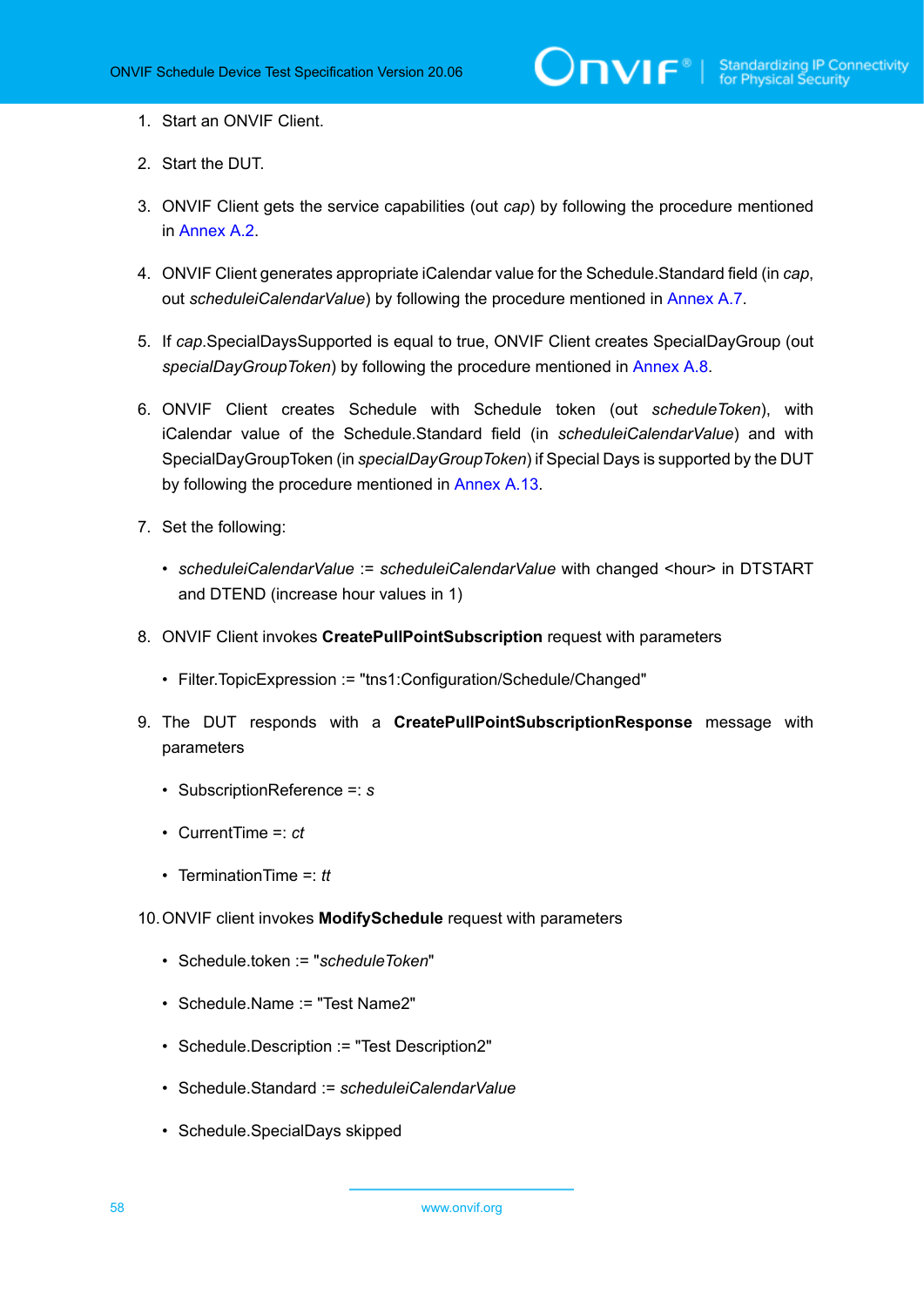- 11. The DUT responds with **ModifyScheduleResponse** message.
- 12.Until t*imeout1* timeout expires, repeat the following steps:
	- 12.1. ONVIF Client waits for time *t* := min{(*tt-ct*)/2, 1 second}.
	- 12.2. ONVIF Client invokes **PullMessages** to the subscription endpoint *s* request with parameters
		- Timeout := PT60S
		- MessageLimit := 1
	- 12.3. The DUT responds with **PullMessagesResponse** message with parameters
		- CurrentTime =: *ct*
		- TerminationTime =: *tt*
		- NotificationMessage =: *m*
	- 12.4. If *m* is not null and the TopicExpression item in *m* is not equal to "tns1:Configuration/ Schedule/Changed", FAIL the test and go to the step 23.
	- 12.5. If *m* is not null and does not contain Source.SimpleItem item with Name =: "ScheduleToken" and Value =: *scheduleToken*, FAIL the test and go to the step 23.
	- 12.6. If *m* is not null and contains Source.SimpleItem item with Name =: "ScheduleToken" and Value =: *scheduleToken*, go to the step 14.
- 13.If *operationDelay* timeout expires for step 12 without Notification with ScheduleToken source simple item equal to *scheduleToken*, FAIL the test and go to the step 23.
- 14.ONVIF Client retrieves a schedule (in *scheduleToken*, out *scheduleList*) by following the procedure mentioned in [Annex A.9](#page-162-0).
- 15.If *scheduleList*[0] item does not have equal field values to values from step 10, FAIL the test and go step 23.
- 16.ONVIF Client retrieves a schedule info (in *scheduleToken*, out *scheduleInfoList*) by following the procedure mentioned in [Annex A.10](#page-162-1).
- 17.If *scheduleInfoList*[0] item does not have equal field values to values from step 10, FAIL the test and go step 23.
- 18.ONVIF Client retrieves a complete schedule information list (out *scheduleInfoCompleteList*) by following the procedure mentioned in [Annex A.1](#page-154-0).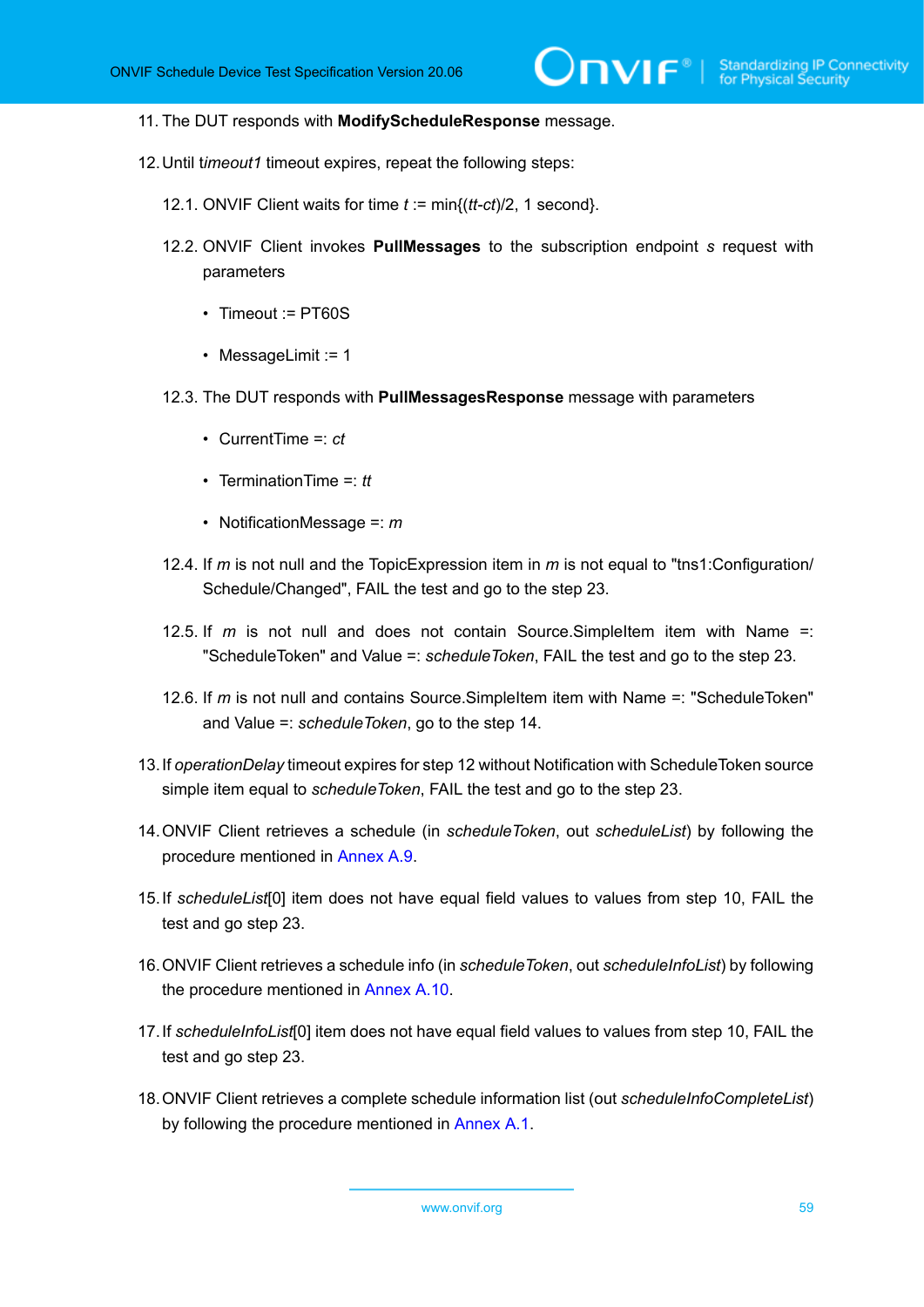- 19.If *scheduleInfoCompleteList* does not have *scheduleInfo*[token = *scheduleToken*] item with equal field values to values from step 10, FAIL the test and go step 23.
- 20.ONVIF Client retrieves a complete list of schedules (out *scheduleCompleteList*) by following the procedure mentioned in [Annex A.3.](#page-155-1)
- 21.If *scheduleCompleteList* does not have *schedule*[token = *scheduleToken*] item with equal field values to values from step 10, FAIL the test and go step 23.
- 22.ONVIF Client deletes the Schedule (in *scheduleToken*) by following the procedure mentioned in [Annex](#page-163-0) A.11 to restore DUT configuration.
- 23.If SpecialDayGroup was created at step 4, ONVIF Client deletes the SpecialDayGroup (in *specialDayGroupToken*) by following the procedure mentioned in [Annex A.12](#page-164-0) to restore DUT configuration.
- 24.ONVIF Client sends an **Unsubscribe** to the subscription endpoint *s*.
- 25.The DUT responds with **UnsubscribeResponse** message.

#### **PASS –**

• The DUT passed all assertions.

#### **FAIL –**

- The DUT did not send **CreatePullPointSubscriptionResponse** message.
- The DUT did not send **ModifyScheduleResponse** message.
- The DUT did not send **PullMessagesResponse** message.
- The DUT did not send **UnsubscribeResponse** message.

**Note:** *operationDelay* will be taken from Operation Delay field of ONVIF Device Test Tool.

**Note:** The following fields are compared at steps 12, 18:

- Schedule:
	- token
	- Name
	- Description
	- Standard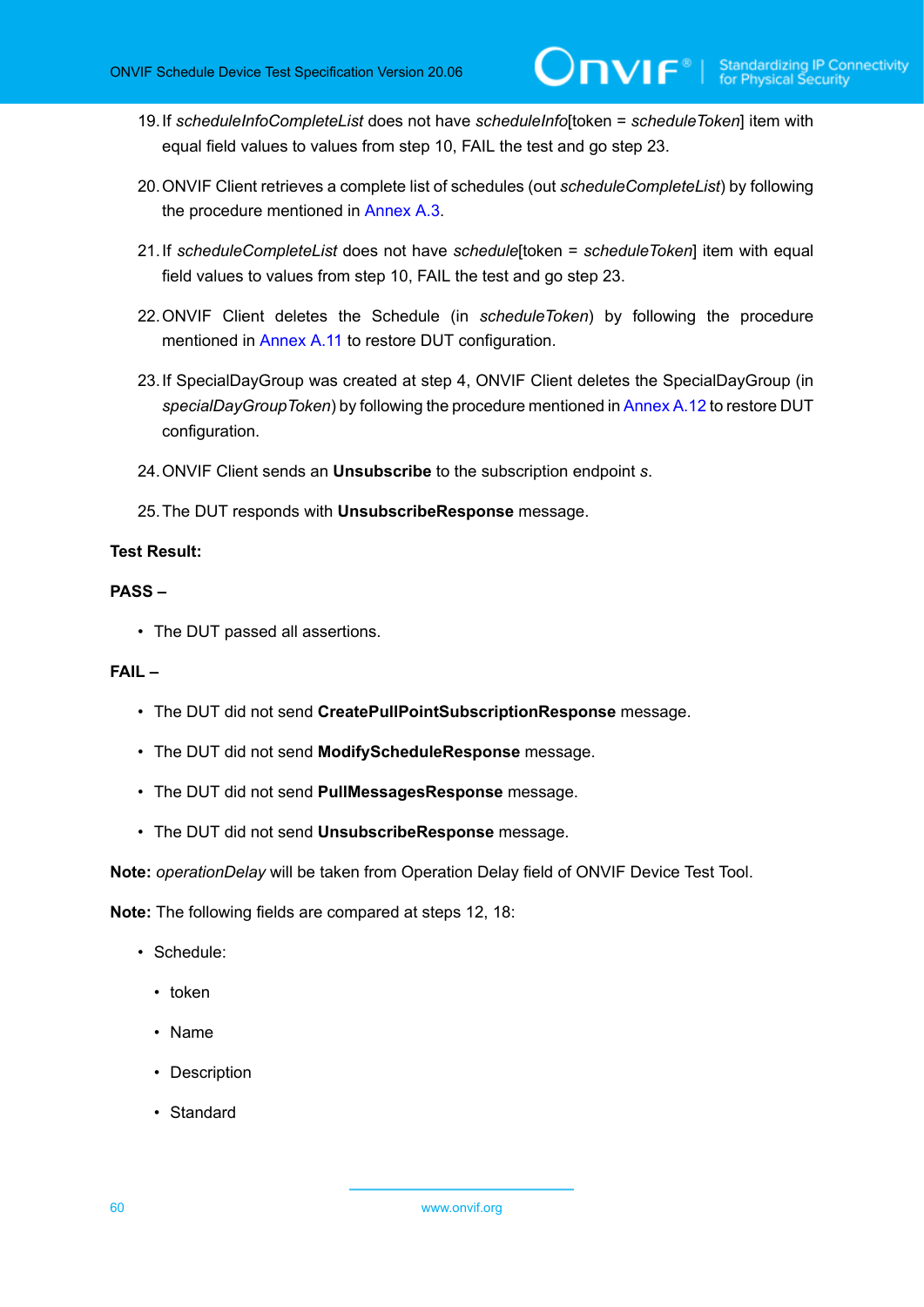

- GroupToken
- TimeRange
	- From
	- Until

**Note:** The following fields are compared at step 16, 18:

- ScheduleInfo:
	- token
	- Name
	- Description

**Note:** For comparison Schedule.Standard field values the ONVIF Client compares all iCalendar fields each with other excluding UID field.

# 5.3.7 DELETE SCHEDULE

# **Test Case ID:** SCHEDULE-3-1-7

**Specification Coverage:** ScheduleInfo (ONVIF Schedule Service Specification), Schedule (ONVIF Schedule Service Specification), DeleteSchedule command (ONVIF Schedule Service Specification)

**Feature Under Test:** DeleteSchedule

**WSDL Reference:** schedule.wsdl and event.wsdl

**Test Purpose:** To verify deleting of schedule and generating of apropriate notifications.

**Pre-Requisite:** Schedule Service is received from the DUT. Event Service is received from the DUT. Device supports Pull-Point Notification feature. The DUT shall have enough free storage capacity for one additional Schedule. The DUT shall have enough free storage capacity for one additional SpecialDayGroup if Special Days is supported by the DUT.

#### **Test Configuration:** ONVIF Client and DUT

- 1. Start an ONVIF Client.
- 2. Start the DUT.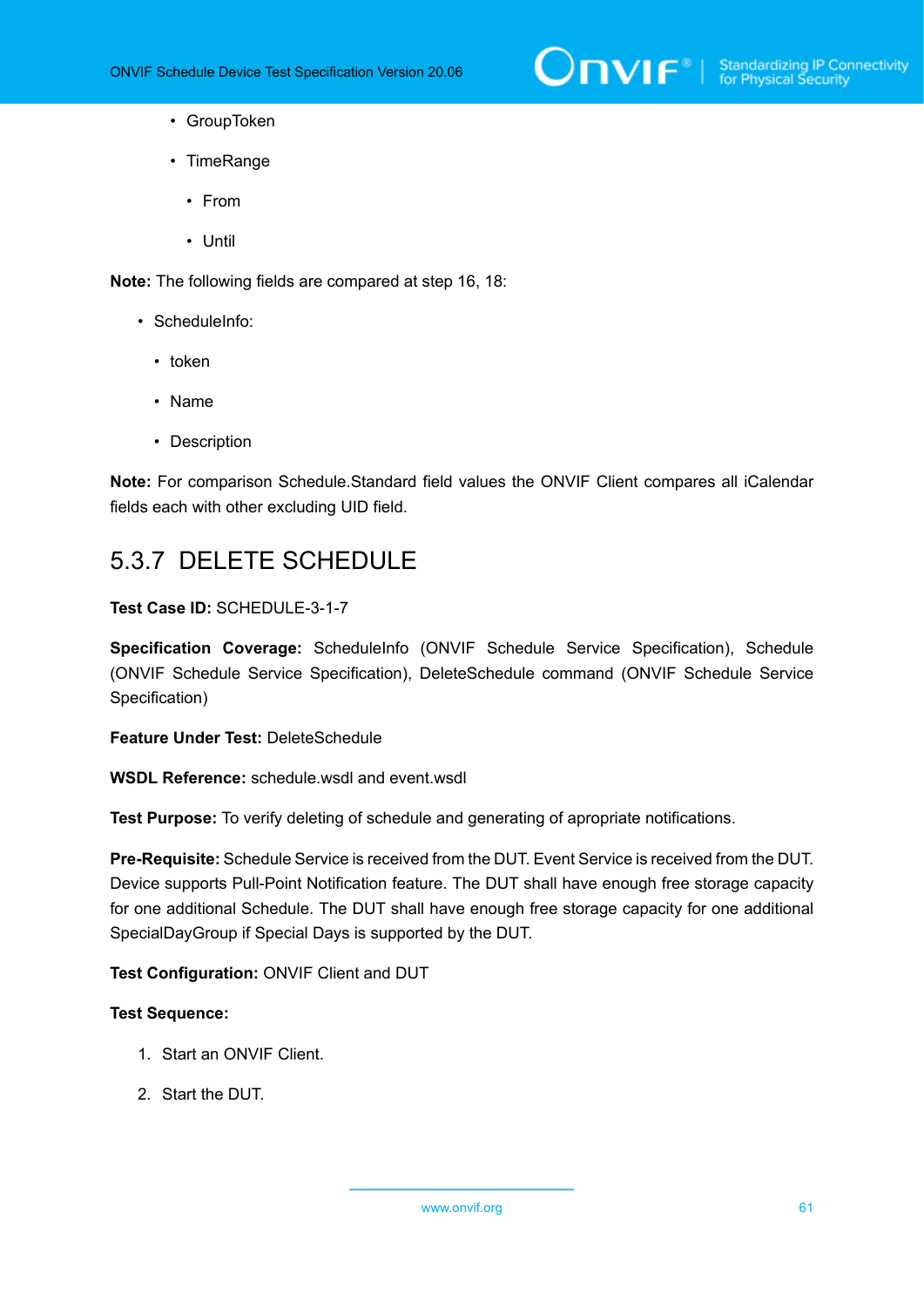- 3. ONVIF Client gets the service capabilities (out *cap*) by following the procedure mentioned in [Annex A.2.](#page-155-0)
- 4. ONVIF Client retrieves a complete list of schedules (out *scheduleCompleteList1*) by following the procedure mentioned in [Annex A.3](#page-155-1).
- 5. ONVIF Client generates appropriate iCalendar value for the Schedule.Standard field (in *cap*, out *scheduleiCalendarValue*) by following the procedure mentioned in [Annex A.7.](#page-159-0)
- 6. ONVIF Client creates Schedule with Schedule token (out *scheduleToken*), with iCalendar value of the Schedule.Standard field (in *scheduleiCalendarValue*)and with skipped SpecialDayGroup by following the procedure mentioned in [Annex A.13](#page-164-1).
- 7. ONVIF Client invokes **CreatePullPointSubscription** request with parameters
	- Filter.TopicExpression := "tns1:Configuration/Schedule/Removed"
- 8. The DUT responds with a **CreatePullPointSubscriptionResponse** message with parameters
	- SubscriptionReference =: *s*
	- CurrentTime =: *ct*
	- TerminationTime =: *tt*
- 9. ONVIF client invokes **DeleteSchedule** request with parameters
	- Schedule.token := "*scheduleToken*"
- 10.The DUT responds with **DeleteScheduleResponse** message.
- 11. Until t*imeout1* timeout expires, repeat the following steps:
	- 11.1. ONVIF Client waits for time *t* := min{(*tt-ct*)/2, 1 second}.
	- 11.2. ONVIF Client invokes **PullMessages** to the subscription endpoint *s* request with parameters
		- Timeout := PT60S
		- MessageLimit := 1
	- 11.3. The DUT responds with **PullMessagesResponse** message with parameters
		- CurrentTime =: *ct*
		- TerminationTime =: *tt*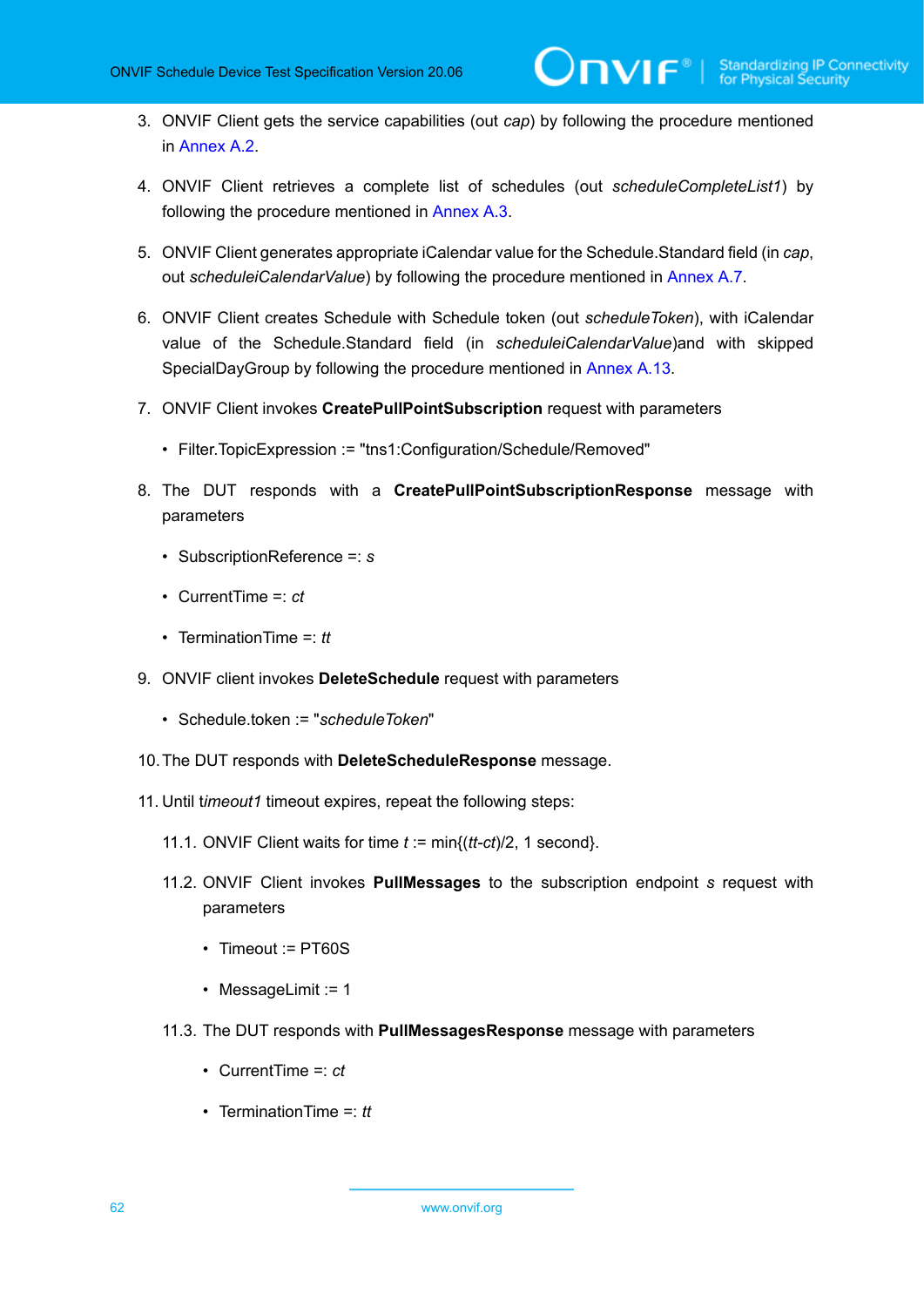- NotificationMessage =: *m*
- 11.4. If *m* is not null and the TopicExpression item in *m* is not equal to "tns1:Configuration/ Schedule/Removed", FAIL the test and go to the step 21.
- 11.5. If *m* is not null and does not contain Source.SimpleItem item with Name =: "ScheduleToken" and Value =: *scheduleToken*, FAIL the test and go to the step 21.
- 11.6. If *m* is not null and contains Source.SimpleItem item with Name =: "ScheduleToken" and Value =: *scheduleToken*, go to the step 12.
- 12.If *operationDelay* timeout expires for step 10 without Notification with ScheduleToken source simple item equal to *scheduleToken*, FAIL the test and go to the step 21.
- 13.ONVIF Client retrieves a schedule (in *scheduleToken*, out *scheduleList*) by following the procedure mentioned in [Annex A.9](#page-162-0).
- 14.If *scheduleList* is not empty, FAIL the test and go step 21.
- 15.ONVIF Client retrieves a schedule info (in *scheduleToken*, out *scheduleInfoList*) by following the procedure mentioned in [Annex A.10](#page-162-1).
- 16.If *scheduleInfoList* is not empty, FAIL the test and go step 21.
- 17.ONVIF Client retrieves a complete schedule information list (out *scheduleInfoCompleteList*) by following the procedure mentioned in [Annex A.1](#page-154-0).
- 18.If *scheduleInfoCompleteList* contains scheduleInfo.[token = *scheduleToken*] item, FAIL the test and go step 21.
- 19.ONVIF Client retrieves a complete list of schedules (out *scheduleCompleteList2*) by following the procedure mentioned in [Annex A.3](#page-155-1).
- 20.If *scheduleCompleteList2* contains schedule.[token = *scheduleToken*] item, FAIL the test and go step 20.
- 21.For each Schedule.token (*token*) from *scheduleCompleteList1* do the following:
	- 21.1. If *scheduleCompleteList2* does not have *schedule*[token = *token*] item, FAIL the test and go step 21.
- 22.ONVIF Client sends an **Unsubscribe** to the subscription endpoint *s*.
- 23.The DUT responds with **UnsubscribeResponse** message.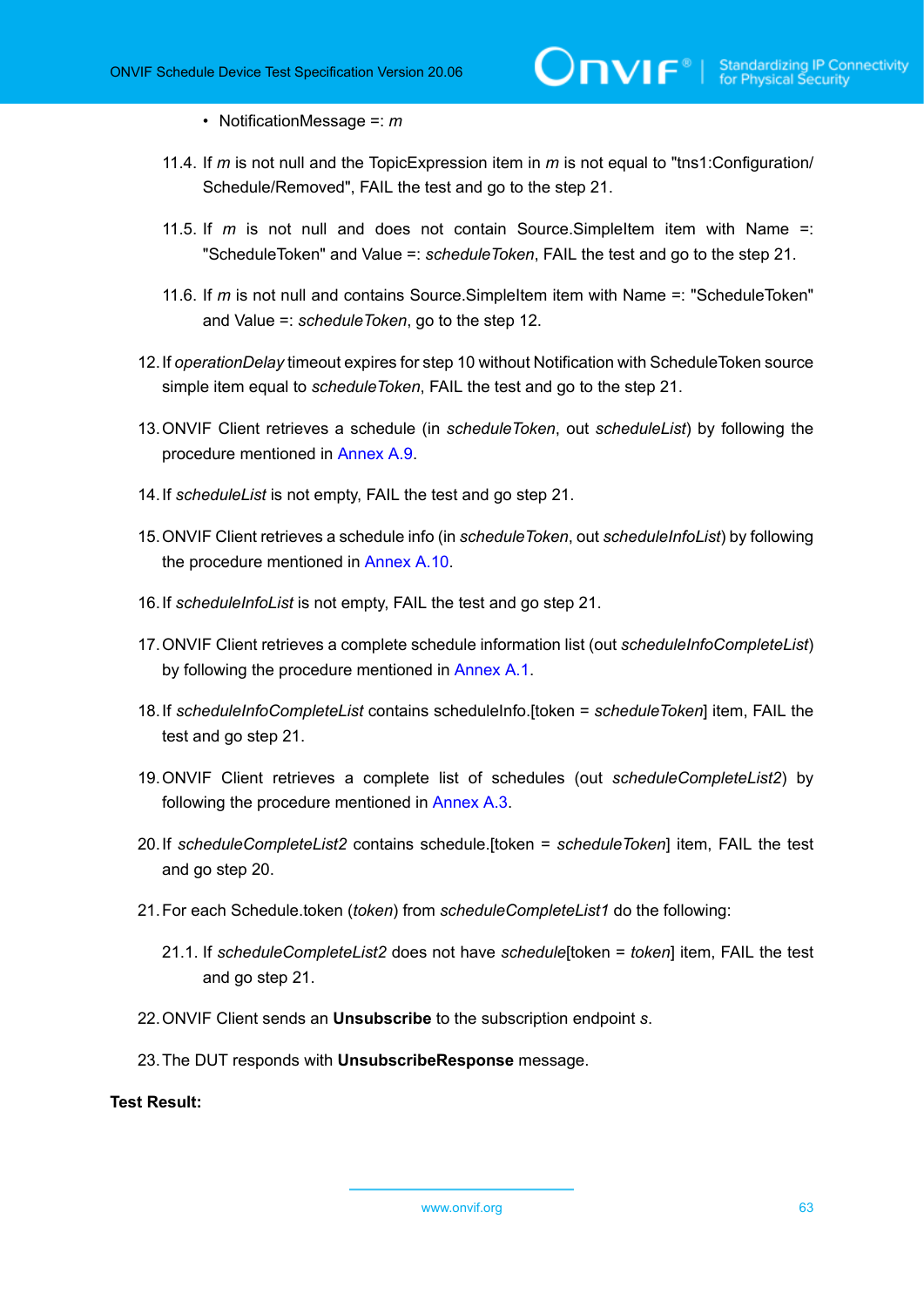# **PASS –**

• The DUT passed all assertions.

# **FAIL –**

- The DUT did not send **CreatePullPointSubscriptionResponse** message.
- The DUT did not send **DeleteScheduleResponse** message.
- The DUT did not send **PullMessagesResponse** message.
- The DUT did not send **UnsubscribeResponse** message.

**Note:** *operationDelay* will be taken from Operation Delay field of ONVIF Device Test Tool.

# 5.3.8 GET SCHEDULES WITH INVALID TOKEN

# **Test Case ID:** SCHEDULE-3-1-8

**Specification Coverage:** Schedule (ONVIF Schedule Service Specification), GetSchedules command (ONVIF Schedule Service Specification)

**Feature Under Test:** GetSchedules

**WSDL Reference:** schedule.wsdl

**Test Purpose:** To verify Get Schedule with invalid token.

**Pre-Requisite:** Schedule Service is received from the DUT.

**Test Configuration:** ONVIF Client and DUT

- 1. Start an ONVIF Client.
- 2. Start the DUT.
- 3. ONVIF Client retrieves a complete list of schedule info (out *scheduleInfoCompleteList*) by following the procedure mentioned in [Annex A.1](#page-154-0).
- 4. Set the following:
	- *invalidToken* := value not equal to any *scheduleInfoCompleteList*.token
- 5. ONVIF client invokes **GetSchedules** request with parameters
	- Token list := *invalidToken*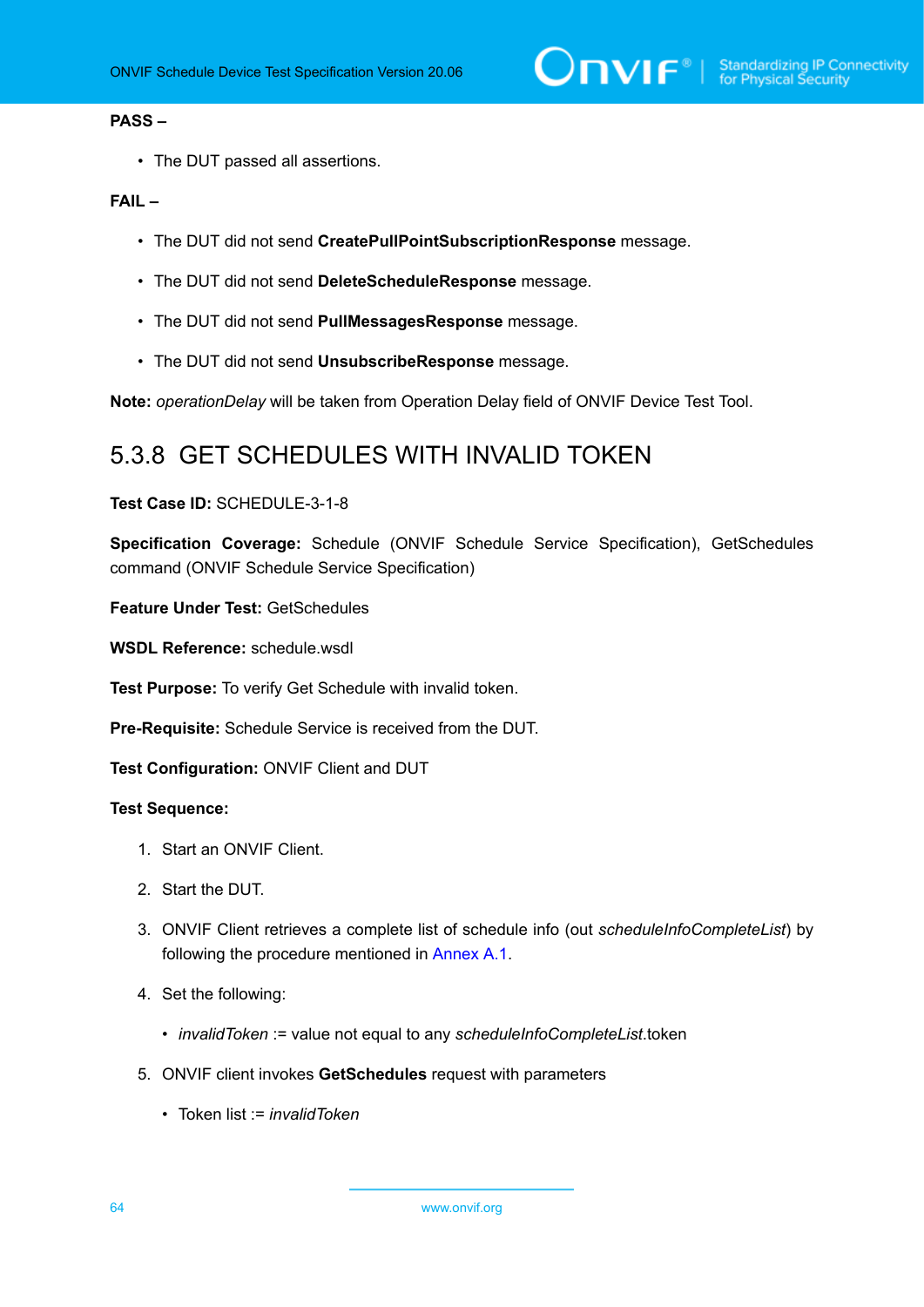- 6. The DUT responds with **GetSchedulesResponse** message with parameters
	- Schedule list =: *schedulesList*
- 7. If *schedulesList* is not empty, FAIL the test.
- 8. If *scheduleInfoCompleteList* is empty, skip other steps.
- 9. ONVIF Client gets the service capabilities (out *cap*) by following the procedure mentioned in [Annex A.2.](#page-155-0)
- 10.If *cap*.MaxLimit is less than 2, skip other steps.
- 11. ONVIF client invokes **GetScheduleInfo** request with parameters
	- Token[0]:= *invalidToken*
	- Token[1]:= *scheduleInfoCompleteList*[0].token
- 12.The DUT responds with **GetScheduleInfoResponse** message with parameters
	- ScheduleInfo list =: *schedulesList*
- 13.If *schedulesList* is empty, FAIL the test.
- 14.If *schedulesList* contains more than one item, FAIL the test.
- 15.If *schedulesList*[0].token is not equal to *scheduleInfoCompleteList*[0].token, FAIL the test.

## **PASS –**

• The DUT passed all assertions.

# **FAIL –**

• The DUT did not send **GetSchedulesResponse** message.

# 5.3.9 GET SCHEDULE - TOO MANY ITEMS

### **Test Case ID:** SCHEDULE-3-1-9

**Specification Coverage:** Schedule (ONVIF Schedule Service Specification), GetSchedules command (ONVIF Schedule Service Specification)

**Feature Under Test:** GetSchedules

**WSDL Reference:** schedule.wsdl

www.onvif.org 65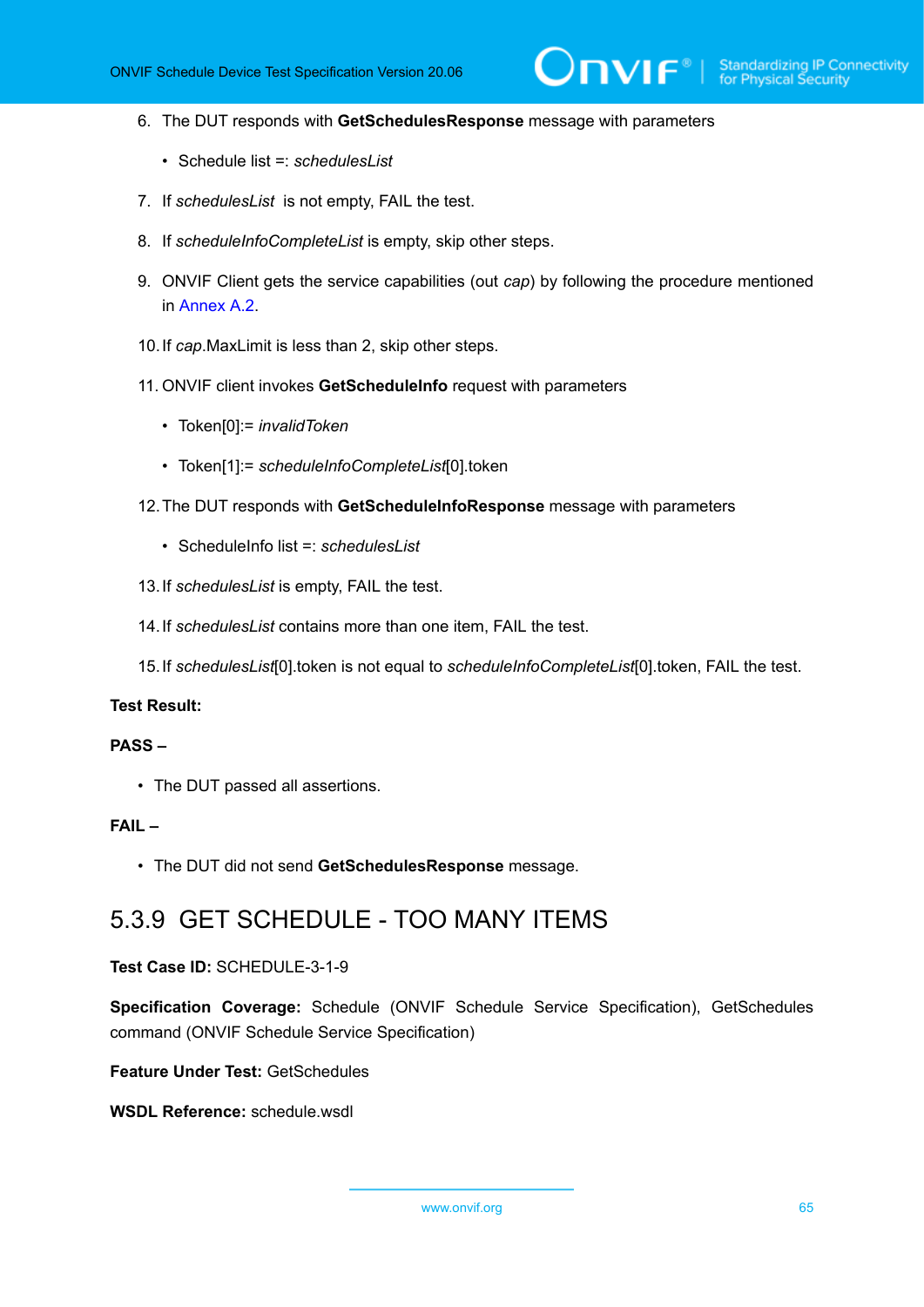**Test Purpose:** To verify Get Schedule in case there are more items than MaxLimit in request.

**Pre-Requisite:** Schedule Service is received from the DUT.

**Test Configuration:** ONVIF Client and DUT

#### **Test Sequence:**

- 1. Start an ONVIF Client.
- 2. Start the DUT.
- 3. ONVIF Client retrieves a complete list of schedules (out *scheduleCompleteList*) by following the procedure mentioned in [Annex A.3.](#page-155-1)
- 4. ONVIF Client gets the service capabilities (out *cap*) by following the procedure mentioned in [Annex A.2.](#page-155-0)
- 5. If *scheduleCompleteList*.token items number is less than *cap*.MaxLimit or equal to *cap*.MaxLimit, skip other steps.
- 6. Set the following:
	- *tokenList* := [subset of *scheduleInfoCompleteList*.token values with items number equal to *cap*.MaxLimit + 1]
- 7. ONVIF client invokes **GetSchedules** request with parameters
	- Token list := *tokenList*
- 8. The DUT returns **env:Sender\ter:InvalidArgs\ter:TooManyItems** SOAP 1.2 fault.

# **Test Result:**

# **PASS –**

• The DUT passed all assertions.

# **FAIL –**

• The DUT did not send **env:Sender\ter:InvalidArgs\ter:TooManyItems** SOAP 1.2 fault

# 5.3.10 CREATE SCHEDULE - NOT EMPTY SCHEDULE TOKEN

**Test Case ID:** SCHEDULE-3-1-10

66 www.onvif.org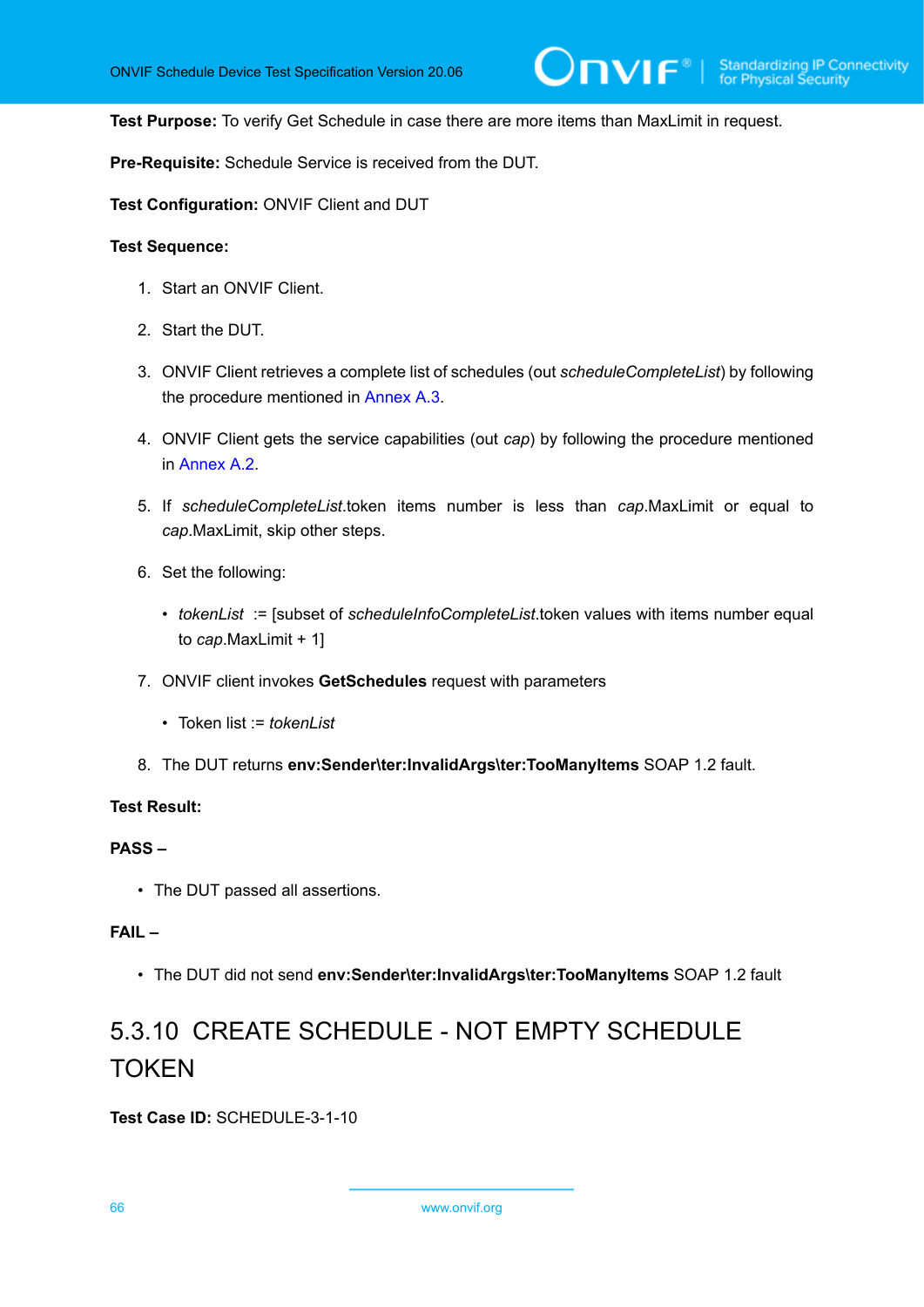**Specification Coverage:** CreateSchedule command (ONVIF Schedule Service Specification)

**Feature Under Test:** CreateSchedule

**WSDL Reference:** schedule.wsdl

**Test Purpose:** To verify Create Schedule with not empty token.

**Pre-Requisite:** Schedule Service is received from the DUT. The DUT shall have enough free storage capacity for one additional Schedule.

**Test Configuration:** ONVIF Client and DUT

# **Test Sequence:**

- 1. Start an ONVIF Client.
- 2. Start the DUT.
- 3. ONVIF Client gets the service capabilities (out *cap*) by following the procedure mentioned in [Annex A.2.](#page-155-0)
- 4. ONVIF Client generates appropriate iCalendar value for the Schedule.Standard field (in *cap*, out *scheduleiCalendarValue*) by following the procedure mentioned in [Annex A.7.](#page-159-0)
- 5. ONVIF client invokes **CreateSchedule** request with parameters
	- Schedule.token := "ScheduleToken"
	- Schedule.Description := "Test Description"
	- Schedule.Name := "Test Name"
	- Schedule.Standard := *scheduleiCalendarValue*
	- Schedule.SpecialDays skipped
- 6. The DUT returns **env:Sender\ter:InvalidArgVal** SOAP 1.2 fault.

# **Test Result:**

# **PASS –**

• The DUT passed all assertions.

# **FAIL –**

• The DUT did not send **env:Sender\ter:InvalidArgVal** SOAP 1.2 fault.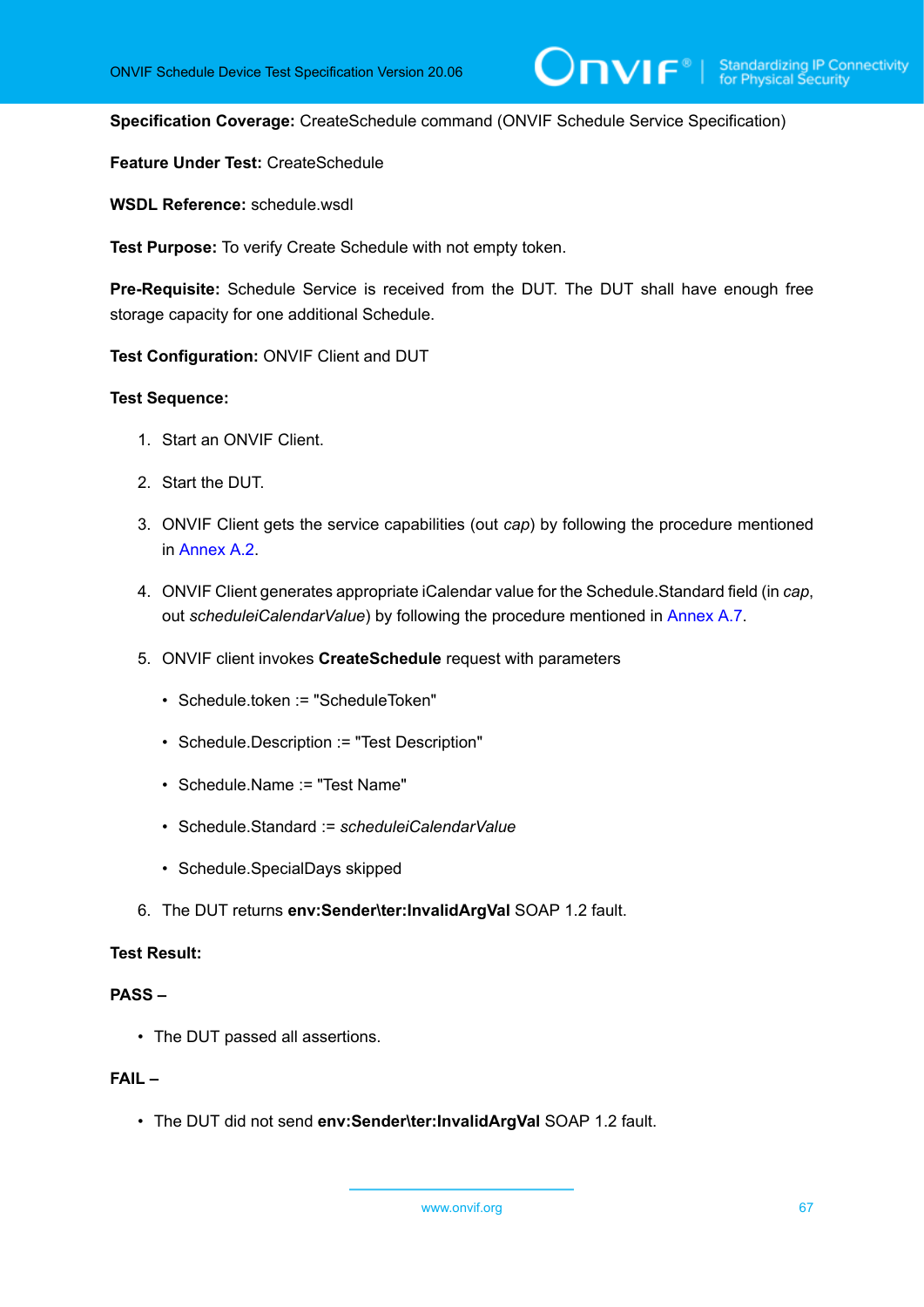# 5.3.11 CREATE SCHEDULE - TOO MANY TIME PERIODS PER DAY

**Test Case ID:** SCHEDULE-3-1-11

**Specification Coverage:** CreateSchedule command (ONVIF Schedule Service Specification)

**Feature Under Test:** CreateSchedule

WSDL Reference: schedule wsdl.

**Test Purpose:** To verify Create Schedule with maximum number of time periods per day and with to many time periods per day.

**Pre-Requisite:** Schedule Service is received from the DUT. The DUT shall have enough free storage capacity for one additional Schedule.

**Test Configuration:** ONVIF Client and DUT

- 1. Start an ONVIF Client.
- 2. Start the DUT.
- 3. ONVIF Client gets the service capabilities (out *cap*) by following the procedure mentioned in [Annex A.2.](#page-155-0)
- 4. If MaxTimePeriodsPerDay is equal to one, go to step 10.
- 5. Set the following:
	- numberPeriodsPerDay := *cap*.MaxTimePeriodsPerDay
- 6. ONVIF Client generates appropriate iCalendar value for the Schedule.Standard field (in *cap*, out *scheduleiCalendarValue*) with maximum number of time periods per day (in *numberPeriodsPerDay*) by following the procedure mentioned in [Annex A.17.](#page-168-0)
- 7. ONVIF client invokes **CreateSchedule** request with parameters
	- Schedule.token := ""
	- Schedule.Description := "Test Description"
	- Schedule.Name := "Test Name"
	- Schedule.Standard := *scheduleiCalendarValue*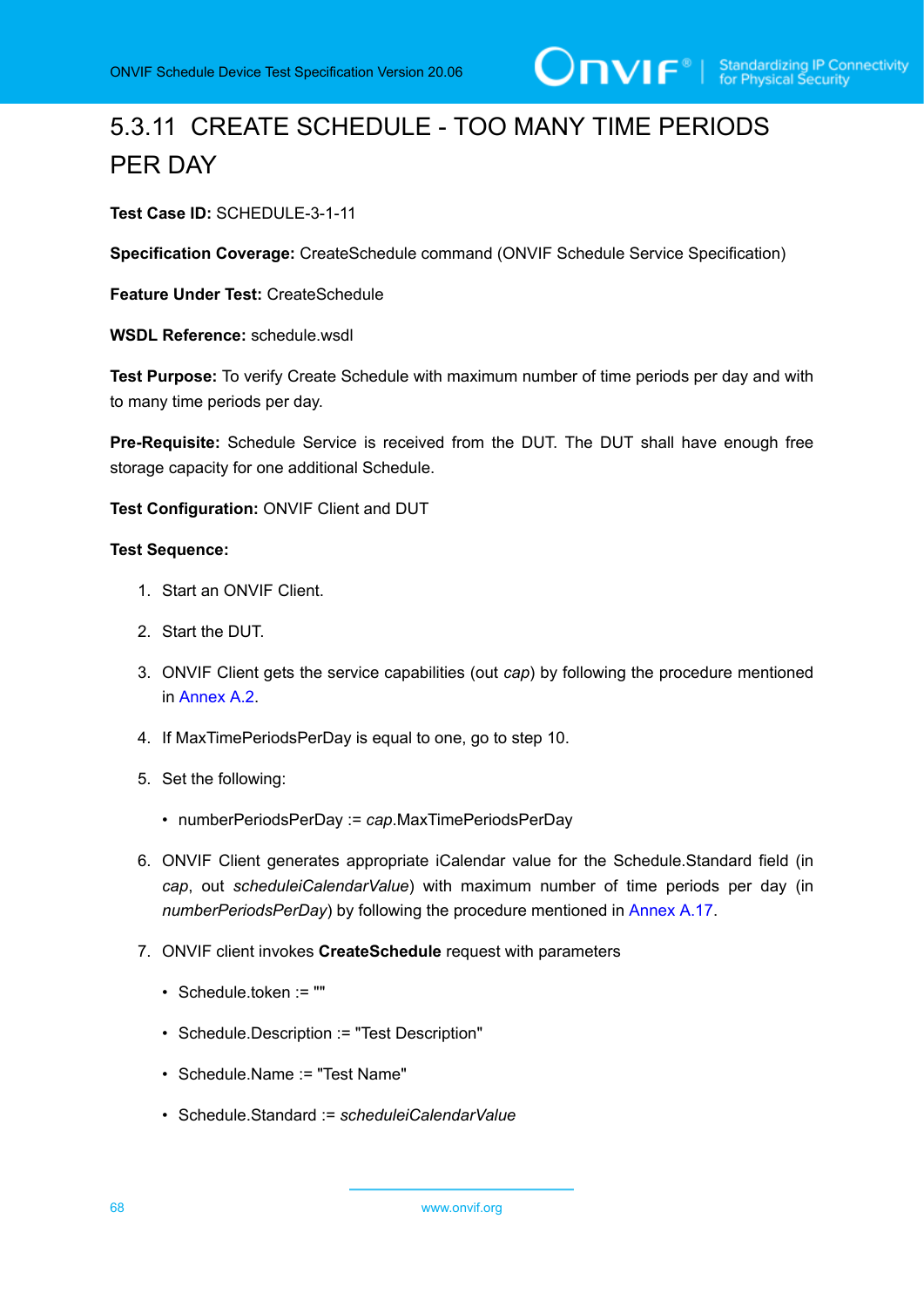- Schedule.SpecialDays skipped
- 8. The DUT responds with **CreateScheduleResponse** message with parameters
	- Token =: *scheduleTok*en
- 9. ONVIF Client deletes the Schedule (in *scheduleToken*) by following the procedure mentioned in [Annex](#page-163-0) A.11 to restore DUT configuration.
- 10.If *cap*.MaxTimePeriodsPerDay value is more than 720, skip other steps.
- 11. Set the following:
	- *numberPeriodsPerDay* := *cap*.MaxTimePeriodsPerDay + 1
- 12.ONVIF Client generates appropriate iCalendar value for the Schedule.Standard field (in *cap*, out *scheduleiCalendarValue*) with too many number of time periods per day (in numberPeriodsPerDay) by following the procedure mentioned in [Annex A.17.](#page-168-0)
- 13.ONVIF client invokes **CreateSchedule** request with parameters
	- Schedule.token := ""
	- Schedule.Description := "Test Description"
	- Schedule.Name := "Test Name"
	- Schedule.Standard := *scheduleiCalendarValue*
	- Schedule.SpecialDays skipped
- 14.The DUT returns **env:Sender\ter: CapabilityViolated\ter:MaxTimePeriodsPerDay** SOAP 1.2 fault.

#### **PASS –**

• The DUT passed all assertions.

#### **FAIL –**

- The DUT did not send **CreateScheduleResponse** to schedule creation with maximum number of time periods per day
- The DUT did not send **env:Sender\ter: CapabilityViolated\ter:MaxTimePeriodsPerDay** SOAP 1.2 fault to schedule creation with too many time periods per day.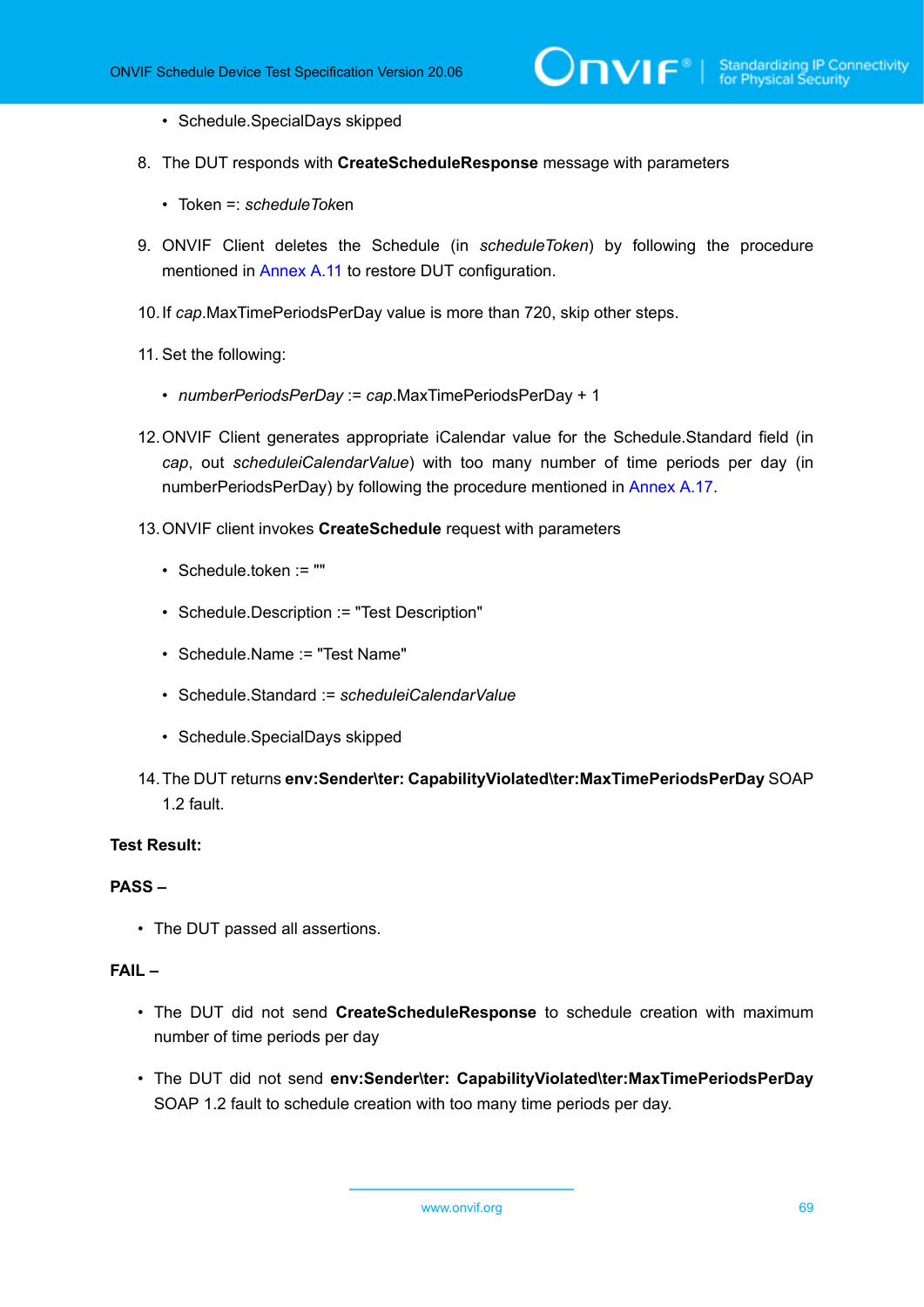**Note:** If the DUT sends other SOAP 1.2 fault message than specified, log WARNING message, and PASS the test.

# 5.3.12 CREATE SCHEDULE - INVALID TIME RANGE INTERVAL

**Test Case ID:** SCHEDULE-3-1-12

**Specification Coverage:** TimePeriod (ONVIF Schedule Service Specification), CreateSchedule command (ONVIF Schedule Service Specification)

**Feature Under Test:** CreateSchedule

**WSDL Reference:** schedule.wsdl

**Test Purpose:** To verify Create Schedule with time range interval where the end time is less than the start time.

**Pre-Requisite:** Schedule Service is received from the DUT. The DUT shall have enough free storage capacity for one additional Schedule. Special Days is supported by the DUT as indicated by the Capabilities.SpecialDaysSupported. The DUT shall have enough free storage capacity for one additional SpecialDayGroup.

# **Test Configuration:** ONVIF Client and DUT

- 1. Start an ONVIF Client.
- 2. Start the DUT.
- 3. ONVIF Client gets the service capabilities (out *cap*) by following the procedure mentioned in [Annex A.2.](#page-155-0)
- 4. ONVIF Client creates SpecialDayGroup (out *specialDayGroupToken*) by following the procedure mentioned in [Annex A.8](#page-160-0).
- 5. ONVIF Client generates appropriate iCalendar value for the Schedule.Standard field (in *cap*, out *scheduleiCalendarValue*) by following the procedure mentioned in [Annex A.7.](#page-159-0)
- 6. ONVIF client invokes **CreateSchedule** request with parameters
	- Schedule.token := ""
	- Schedule.Description := "Test Description"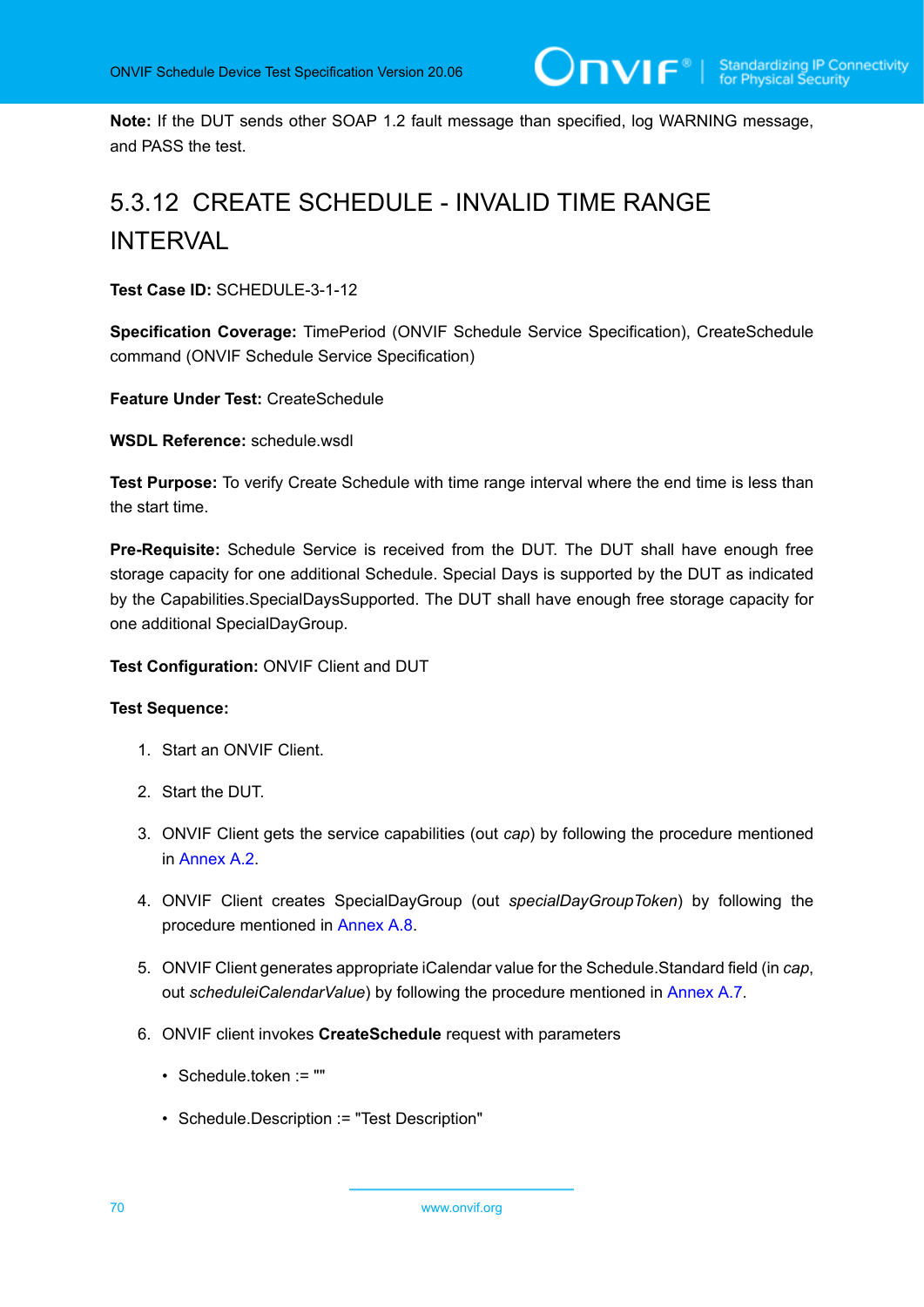- Schedule.Name := "Test Name"
- Schedule.Standard := *scheduleiCalendarValue*
- Schedule.SpecialDays.GroupToken := specialDayGroupToken
- Schedule.SpecialDays.TimeRange.From := "10:00:00"
- Schedule.SpecialDays.TimeRange.Until := "09:00:00"
- 7. The DUT returns **env:Sender\ter:InvalidArgVal** SOAP 1.2 fault.
- 8. ONVIF Client deletes the SpecialDayGroup (in *specialDayGroupToken*) by following the procedure mentioned in [Annex A.12](#page-164-0) to restore DUT configuration.

#### **PASS –**

• The DUT passed all assertions.

### **FAIL –**

• The DUT did not send **env:Sender\ter:InvalidArgVal** SOAP 1.2 fault.

**Note:** If the DUT sends other SOAP 1.2 fault message than specified, log WARNING message, and PASS the test.

# 5.3.13 MODIFY SCHEDULE WITH INVALID TOKEN

#### **Test Case ID:** SCHEDULE-3-1-13

**Specification Coverage:** ModifySchedule command (ONVIF Schedule Service Specification)

**Feature Under Test:** ModifySchedule

**WSDL Reference:** schedule wsdl

**Test Purpose:** To verify modifiing of schedule with invalid token.

**Pre-Requisite:** Schedule Service is received from the DUT.

**Test Configuration:** ONVIF Client and DUT

### **Test Sequence:**

1. Start an ONVIF Client.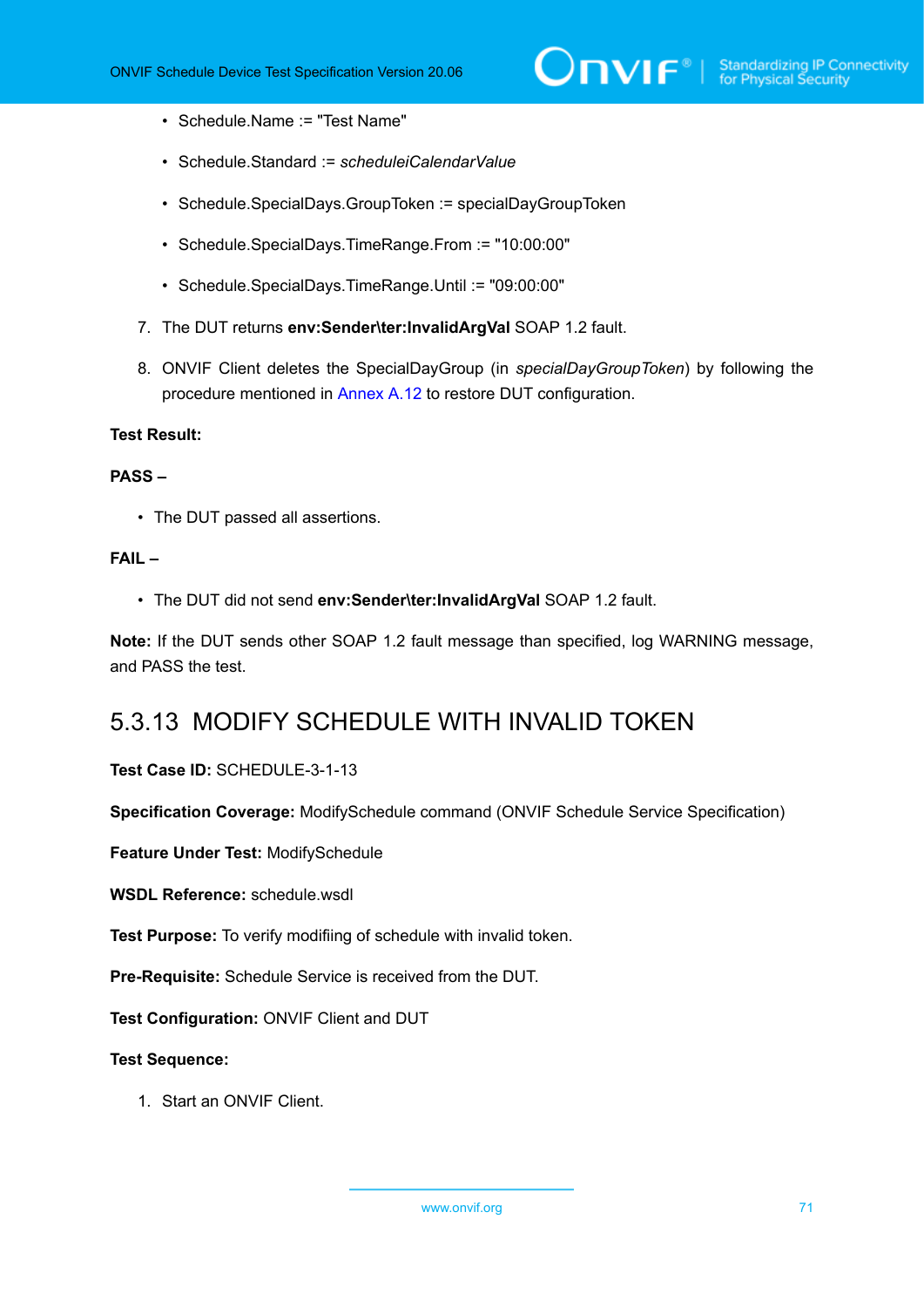- 2. Start the DUT.
- 3. ONVIF Client gets the service capabilities (out *cap*) by following the procedure mentioned in [Annex A.2.](#page-155-0)
- 4. ONVIF Client retrieves a complete list of schedule info (out *scheduleInfoCompleteList*) by following the procedure mentioned in [Annex A.1](#page-154-0).
- 5. ONVIF Client generates appropriate iCalendar value for the Schedule.Standard field (in *cap*, out *scheduleiCalendarValue*) by following the procedure mentioned in [Annex A.7.](#page-159-0)
- 6. Set the following:
	- *invalidToken* := value not equal to any *scheduleInfoCompleteList*.token
- 7. ONVIF client invokes **ModifySchedule** request with parameters
	- Schedule.token := *invalidToken*
	- Schedule.Name := "Test Name"
	- Schedule.Description := "Test Description"
	- Schedule.Standard := *scheduleiCalendarValue*
	- Schedule.SpecialDays skipped
- 8. The DUT returns **env:Sender\ter:InvalidArgVal\ter:NotFound** SOAP 1.2 fault.

# **PASS –**

• The DUT passed all assertions.

# **FAIL –**

• The DUT did not send **env:Sender\ter:InvalidArgVal\ter:NotFound** SOAP 1.2 fault

**Note:** If the DUT sends other SOAP 1.2 fault message than specified, log WARNING message, and PASS the test.

# 5.3.14 MODIFY SCHEDULE - TOO MANY TIME PERIODS PER DAY

**Test Case ID:** SCHEDULE-3-1-14

72 www.onvif.org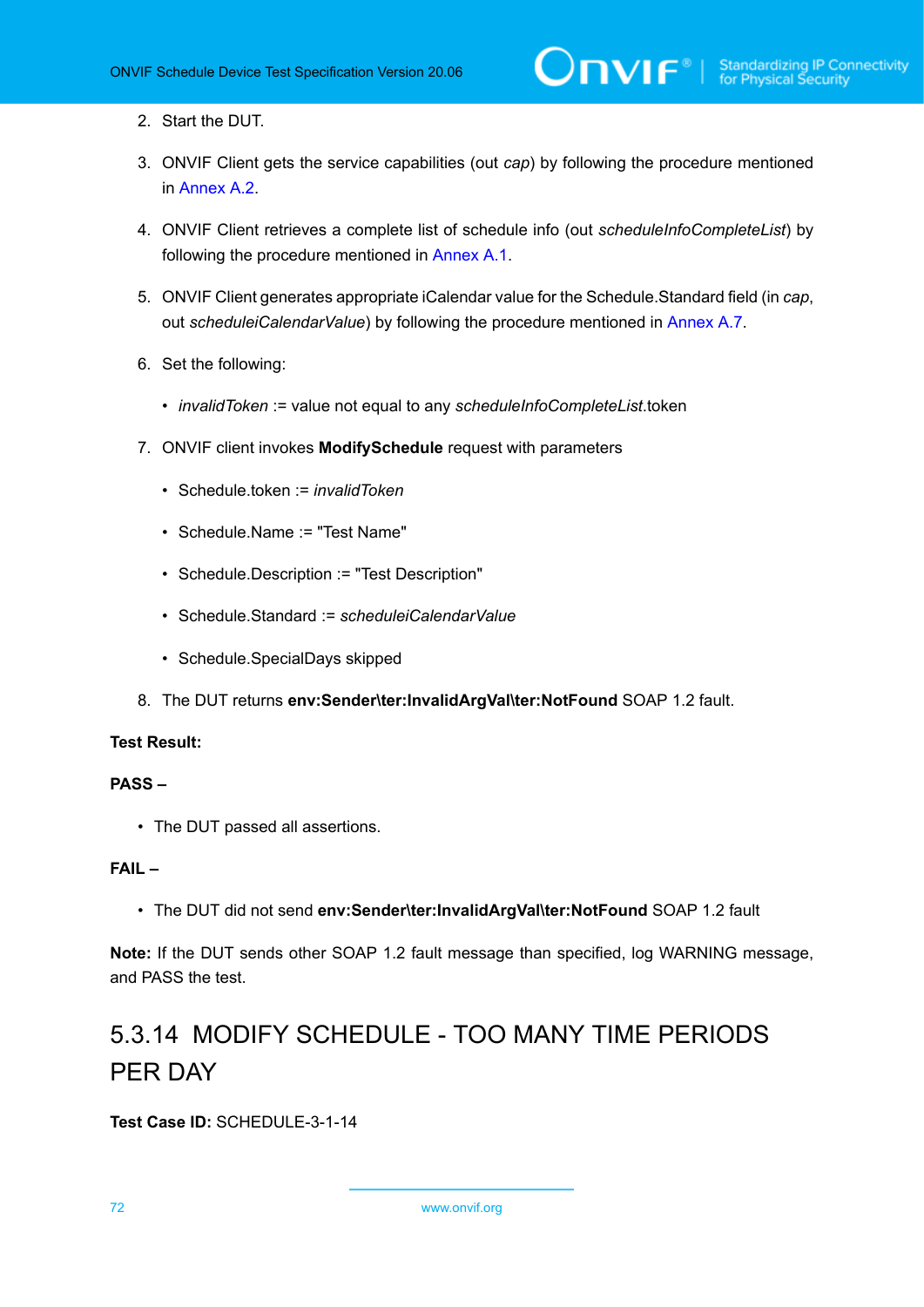**Specification Coverage:** ModifySchedule command (ONVIF Schedule Service Specification)

**Feature Under Test:** ModifySchedule

**WSDL Reference:** schedule.wsdl

**Test Purpose:** To verify Modify Schedule with maximum number of time periods per day and with to many time periods per day.

**Pre-Requisite:** Schedule Service is received from the DUT. The DUT shall have enough free storage capacity for one additional Schedule.

**Test Configuration:** ONVIF Client and DUT

- 1. Start an ONVIF Client.
- 2. Start the DUT.
- 3. ONVIF Client gets the service capabilities (out *cap*) by following the procedure mentioned in [Annex A.2.](#page-155-0)
- 4. ONVIF Client generates appropriate iCalendar value for the Schedule.Standard field (in *cap*, out *scheduleiCalendarValue*) by following the procedure mentioned in [Annex A.7.](#page-159-0)
- 5. ONVIF Client creates Schedule with Schedule token (out *scheduleToken*), with iCalendar value of the Schedule.Standard field (in *scheduleiCalendarValue*) and with skipped SpecialDayGroup element by following the procedure mentioned in [Annex A.13.](#page-164-0)
- 6. If MaxTimePeriodsPerDay is equal to one, go to step 11.
- 7. Set the following:
	- *numberPeriodsPerDay* := *cap*.MaxTimePeriodsPerDay
- 8. ONVIF Client generates appropriate iCalendar value for the Schedule.Standard field (in *cap*, out *scheduleiCalendarValue*) with maximum number of time periods per day (in *numberPeriodsPerDay*) by following the procedure mentioned in [Annex A.17.](#page-168-0)
- 9. ONVIF client invokes **ModifySchedule** request with parameters
	- Schedule.token := *scheduleToken*
	- Schedule.Description := "Test Description"
	- Schedule.Name := "Test Name"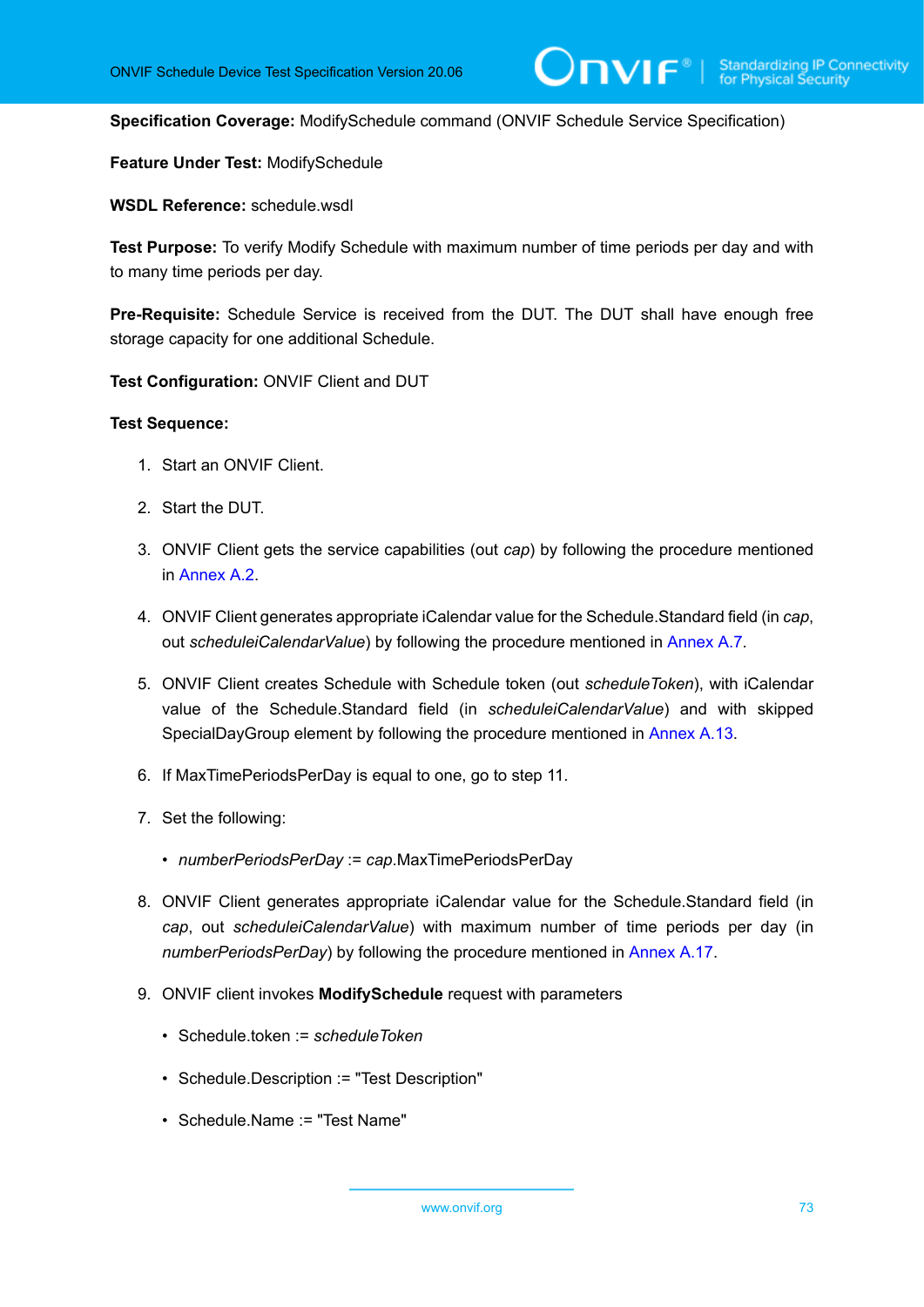- Schedule.Standard := *scheduleiCalendarValue*
- Schedule.SpecialDays skipped
- 10.The DUT responds with **ModifyScheduleResponse** message
- 11. If *cap*.MaxTimePeriodsPerDay value is more than 720, go to step 16.
- 12.Set the following:
	- *numberPeriodsPerDay* := *cap*.MaxTimePeriodsPerDay + 1
- 13.ONVIF Client generates appropriate iCalendar value for the Schedule.Standard field (in *cap*, out *scheduleiCalendarValue*) with too many number of time periods per day (in *numberPeriodsPerDay*) by following the procedure mentioned in [Annex A.17.](#page-168-0)
- 14.ONVIF client invokes **ModifySchedule** request with parameters
	- Schedule.token := *scheduleToken*
	- Schedule.Description := "Test Description"
	- Schedule.Name := "Test Name"
	- Schedule.Standard := *scheduleiCalendarValue*
	- Schedule.SpecialDays skipped
- 15.The DUT returns **env:Sender\ter: CapabilityViolated\ter:MaxTimePeriodsPerDay** SOAP 1.2 fault.
- 16.ONVIF Client deletes the Schedule (in *scheduleToken*) by following the procedure mentioned in [Annex](#page-163-0) A.11 to restore DUT configuration.

#### **PASS –**

• The DUT passed all assertions.

#### **FAIL –**

- The DUT did not send **ModifyScheduleResponse** to schedule modifying with maximum number of time periods per day
- The DUT did not send **env:Sender\ter: CapabilityViolated\ter:MaxTimePeriodsPerDay** SOAP 1.2 fault to schedule modifying with too many time periods per day.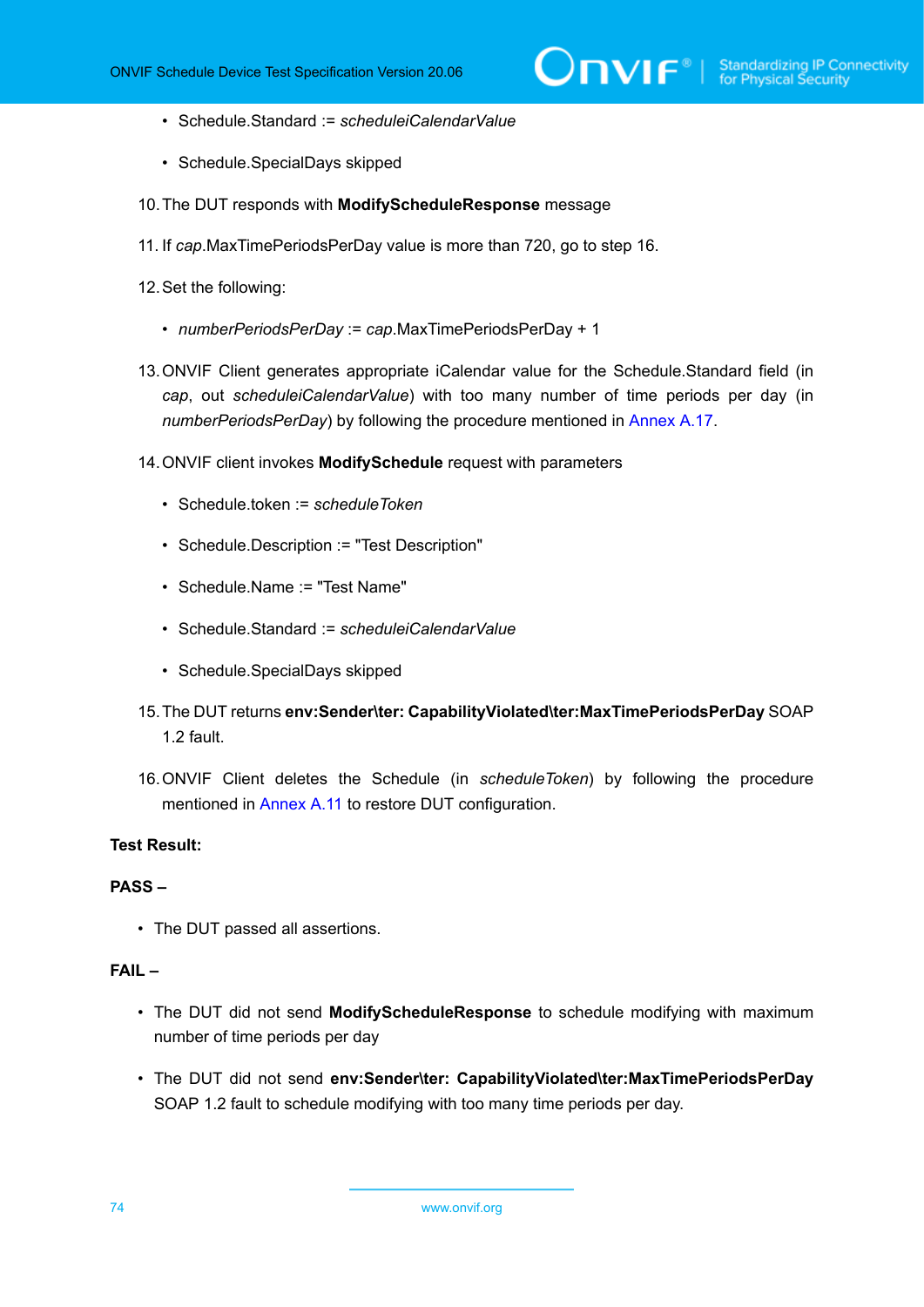**Note:** If the DUT sends other SOAP 1.2 fault message than specified, log WARNING message, and PASS the test.

# 5.3.15 MODIFY SCHEDULE - INVALID TIME RANGE INTERVAL

**Test Case ID:** SCHEDULE-3-1-15

**Specification Coverage:** TimePeriod (ONVIF Schedule Service Specification), ModifySchedule command (ONVIF Schedule Service Specification)

**Feature Under Test:** ModifySchedule

**WSDL Reference:** schedule.wsdl

**Test Purpose:** To verify Modify Schedule with time range interval where the end time is less than the start time.

**Pre-Requisite:** Schedule Service is received from the DUT. The DUT shall have enough free storage capacity for one additional Schedule. Special Days is supported by the DUT as indicated by the Capabilities.SpecialDaysSupported. The DUT shall have enough free storage capacity for one additional SpecialDayGroup.

#### **Test Configuration:** ONVIF Client and DUT

- 1. Start an ONVIF Client.
- 2. Start the DUT.
- 3. ONVIF Client gets the service capabilities (out *cap*) by following the procedure mentioned in [Annex A.2.](#page-155-0)
- 4. ONVIF Client creates SpecialDayGroup (out *specialDayGroupToken*) by following the procedure mentioned in [Annex A.8](#page-160-0).
- 5. ONVIF Client generates appropriate iCalendar value for the Schedule.Standard field (in *cap*, out *scheduleiCalendarValue*) by following the procedure mentioned in [Annex A.7.](#page-159-0)
- 6. ONVIF Client creates Schedule with Schedule token (out *scheduleToken*), with iCalendar value of the Schedule.Standard field (in *scheduleiCalendarValue*) and with SpecialDayGroupToken (in *specialDayGroupToken*) by following the procedure mentioned in [Annex A.13.](#page-164-0)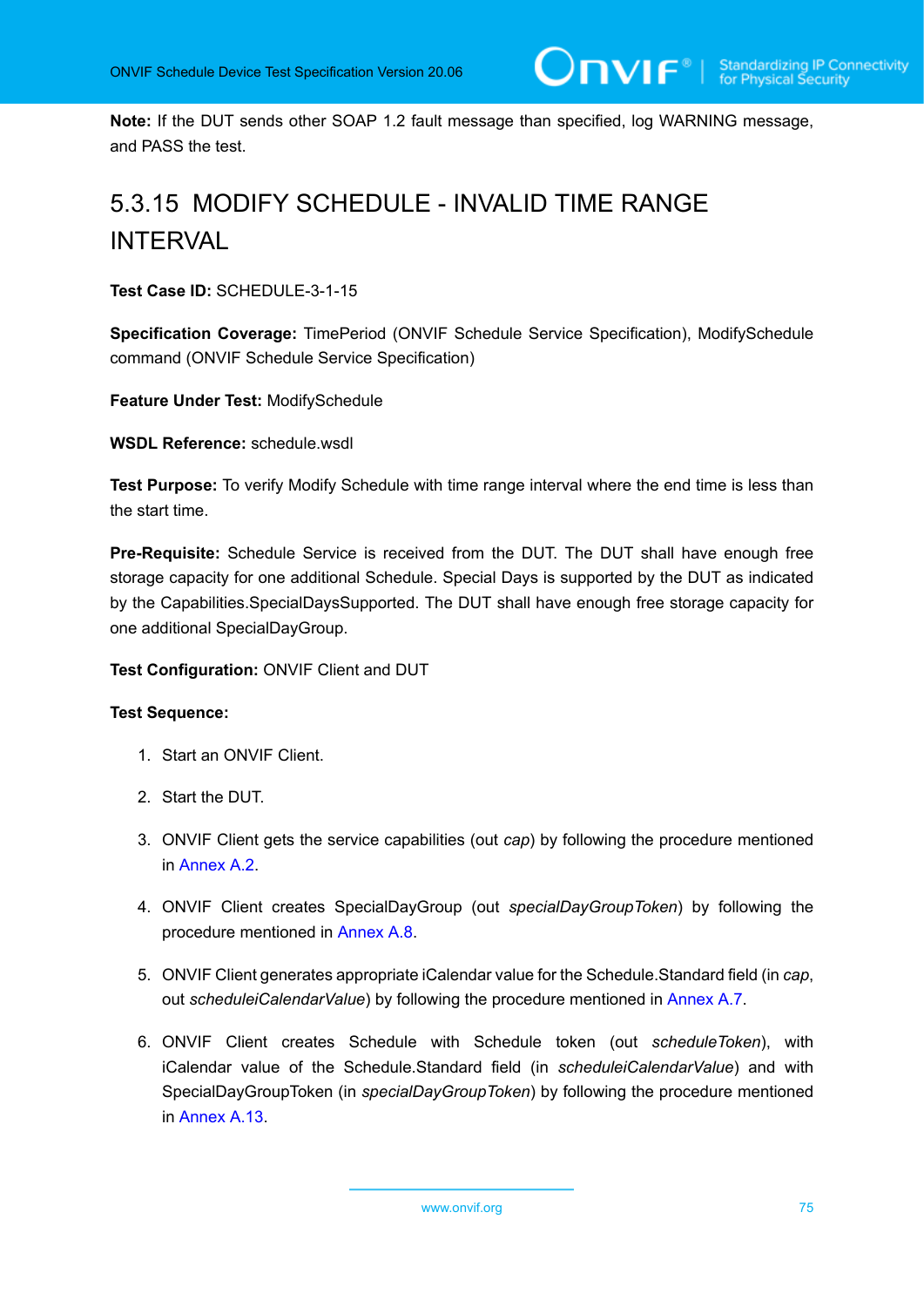- 7. ONVIF client invokes **ModifySchedule** request with parameters
	- Schedule.token := *scheduleToken*
	- Schedule.Description := "Test Description"
	- Schedule.Name := "Test Name"
	- Schedule.Standard := *scheduleiCalendarValue*
	- Schedule.SpecialDays.GroupToken := *specialDayGroupToken*
	- Schedule.SpecialDays.TimeRange.From := "10:00:00"
	- Schedule.SpecialDays.TimeRange.Until := "09:00:00"
- 8. The DUT returns **env:Sender\ter:InvalidArgVal** SOAP 1.2 fault.
- 9. ONVIF Client deletes the Schedule (in *scheduleToken*) by following the procedure mentioned in [Annex](#page-163-0) A.11 to restore DUT configuration.
- 10.ONVIF Client deletes the SpecialDayGroup (in *specialDayGroupToken*) by following the procedure mentioned in [Annex A.12](#page-164-1) to restore DUT configuration.

#### **PASS –**

• The DUT passed all assertions.

#### **FAIL –**

• The DUT did not send **env:Sender\ter:InvalidArgVal** SOAP 1.2 fault.

**Note:** If the DUT sends other SOAP 1.2 fault message than specified, log WARNING message, and PASS the test.

## 5.3.16 DELETE SCHEDULE WITH INVALID TOKEN

**Test Case ID:** SCHEDULE-3-1-16

**Specification Coverage:** DeleteSchedule command (ONVIF Schedule Service Specification)

**Feature Under Test:** DeleteSchedule

**WSDL Reference:** schedule.wsdl

**Test Purpose:** To verify deleting of schedule with invalid token.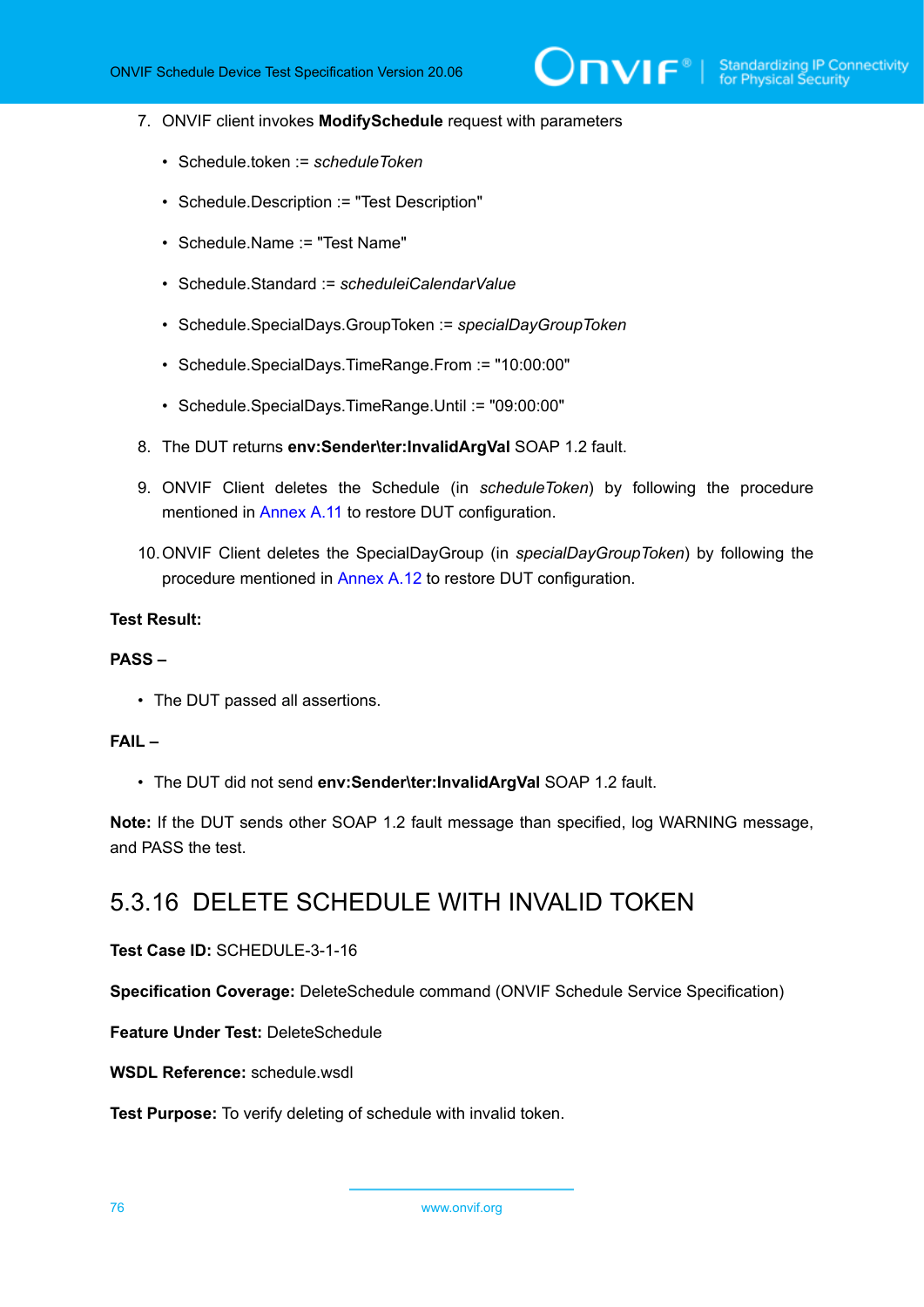#### **Pre-Requisite:** Schedule Service is received from the DUT.

#### **Test Configuration:** ONVIF Client and DUT

#### **Test Sequence:**

- 1. Start an ONVIF Client.
- 2. Start the DUT.
- 3. ONVIF Client retrieves a complete list of schedule info (out *scheduleInfoCompleteList*) by following the procedure mentioned in [Annex A.1](#page-154-0).
- 4. Set the following:
	- *invalidToken* := value not equal to any *scheduleInfoCompleteList*.token
- 5. ONVIF Client invokes **DeleteSchedule** request with parameters
	- Token := *invalidToken*
- 6. The DUT returns **env:Sender\ter:InvalidArgVal\ter:ReferenceNotFound** SOAP 1.2 fault.

#### **Test Result:**

#### **PASS –**

• The DUT passed all assertions.

#### **FAIL –**

• The DUT did not send **env:Sender\ter:InvalidArgVal\ter:ReferenceNotFound** SOAP 1.2 fault.

**Note:** If the DUT sends other SOAP 1.2 fault message than specified, log WARNING message, and PASS the test.

### 5.3.17 SET NEW SCHEDULE

**Test Case ID:** SCHEDULE-3-1-17

**Specification Coverage:** ScheduleInfo (ONVIF Schedule Service Specification), Schedule (ONVIF Schedule Service Specification), SetSchedule command (ONVIF Schedule Service Specification)

**Feature Under Test:** SetSchedule, tns1:Configuration/Schedule/Changed

**WSDL Reference:** schedule.wsdl and event.wsdl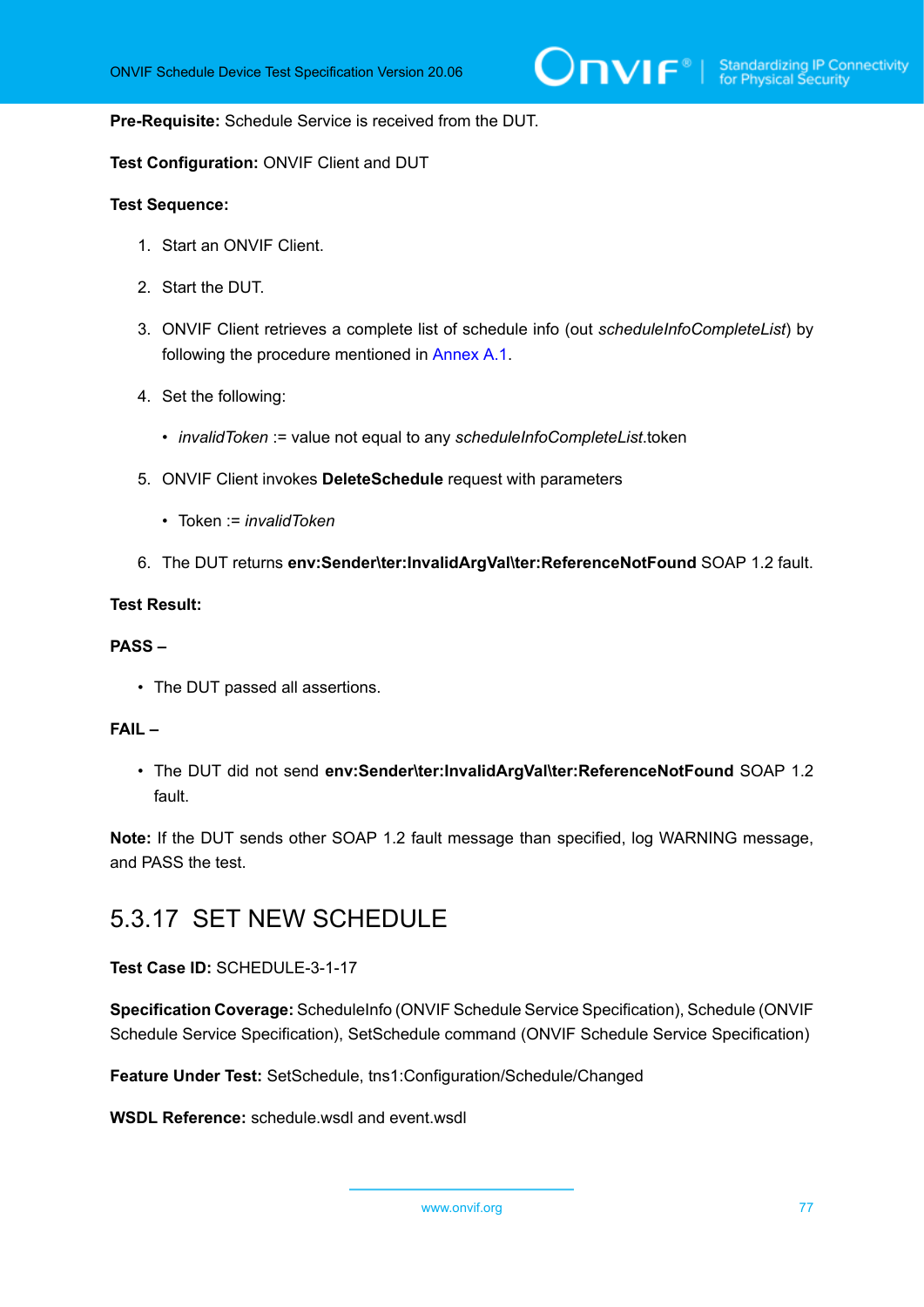**Test Purpose:** To verify creation of schedule using SetSchedule command and generating of appropriate notifications.

**Pre-Requisite:** Schedule Service is received from the DUT. Event Service is received from the DUT. Device supports Pull-Point Notification feature. Client Supplied Token is supported by the DUT. The DUT shall have enough free storage capacity for one additional Schedule. The DUT shall have enough free storage capacity for one additional SpecialDayGroup, if Special Days is supported by the DUT.

**Test Configuration:** ONVIF Client and DUT

- 1. Start an ONVIF Client.
- 2. Start the DUT.
- 3. ONVIF Client retrieves Schedule Service Capabilities by following the procedure mentioned in [Annex A.2](#page-155-0) with the following input and output parameters
	- out *cap* Schedule Service capabilities
- 4. ONVIF Client retrieves complete list of schedules by following the procedure mentioned in [Annex A.3](#page-155-1) with the following input and output parameters
	- out *initialScheduleCompleteList* schedule complete list
- 5. If *cap*.SpecialDaysSupported = true:
	- 5.1. ONVIF Client creates special day group by following the procedure mentioned in [Annex A.8](#page-160-0) with the following input and output parameters
		- out *specialDayGroupToken* token of new special day group
- 6. ONVIF Client generates appropriate iCalendar value for the Schedule.Standard field by following the procedure mentioned in [Annex A.7](#page-159-0) with the following input and output parameters
	- in *cap* Schedule Service capabilities
	- out *scheduleiCalendarValue* iCalendar value for the Schedule.Standard field
- 7. Set *scheduleToken* := token that differs from tokens listed in *initialScheduleCompleteList*.
- 8. ONVIF Client creates PullPoint subscription for the specified topic by following the procedure mentioned in [Annex A.18](#page-171-0) with the following input and output parameters
	- in **tns1:Configuration/Schedule/Changed** Notification Topic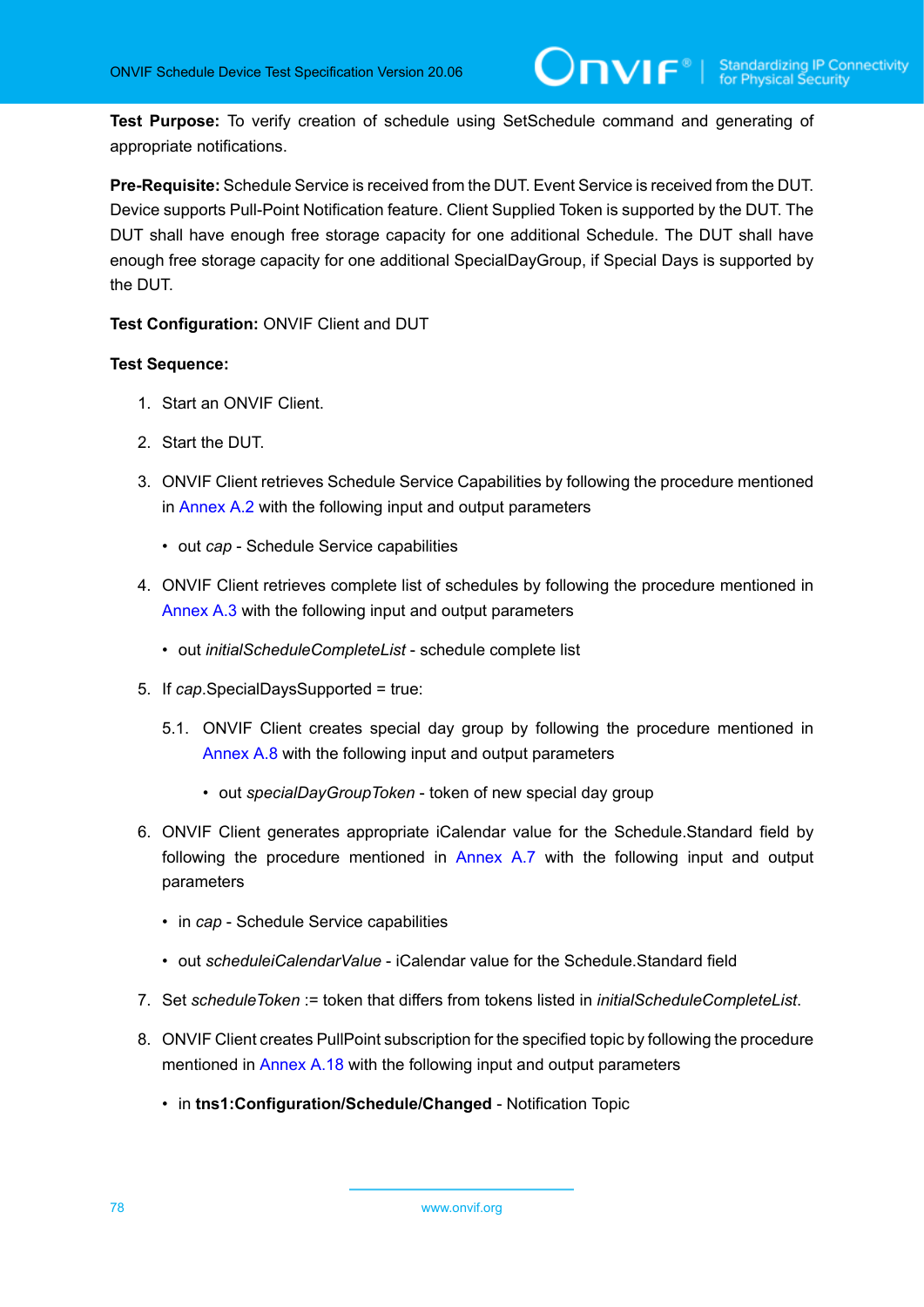

- out *s* Subscription reference
- out *currentTime* current time for the DUT
- out *terminationTime* Subscription termination time
- 9. Set *schedule* :=
	- Schedule.token := *scheduleToken*
	- Schedule.Description := "Test Description"
	- Schedule.Name := "Test Name"
	- Schedule.Standard := *scheduleiCalendarValue*
	- If *cap*.SpecialDaysSupported = true:
		- Schedule.SpecialDays.GroupToken := *specialDayGroupToken*
		- Schedule.SpecialDays.TimeRange.From := "22:00:00"
		- Schedule.SpecialDays.TimeRange.Until := "23:00:00"

otherwise:

- Schedule.SpecialDays is skipped
- 10.ONVIF client invokes **SetSchedule** request with parameters
	- Schedule := *schedule*
- 11. The DUT responds with **SetScheduleResponse** message.
- 12.ONVIF Client retrieves and checks **tns1:Configuration/Schedule/Changed** event for the specified Schedule token by following the procedure mentioned in [Annex A.20](#page-172-0) with the following input and output parameters
	- in *s* Subscription reference
	- in *currentTime* current time for the DUT
	- in *terminationTime* subscription termination time
	- in *scheduleToken* Schedule token
- 13.ONVIF Client deletes PullPoint subscription by following the procedure mentioned in [Annex](#page-172-1) [A.19](#page-172-1) with the following input and output parameters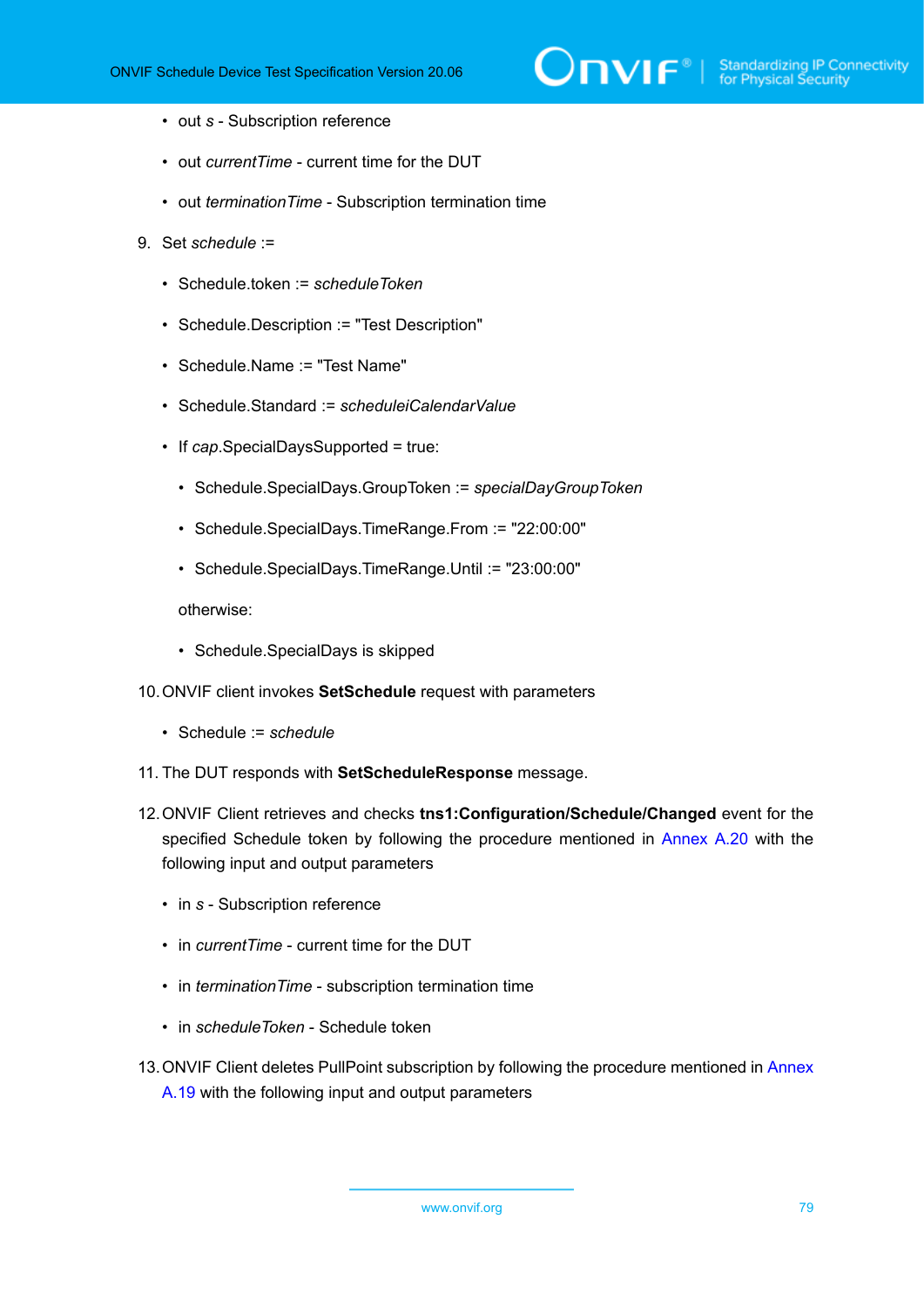- in *s* Subscription reference
- 14.ONVIF Client retrieves a schedule by following the procedure mentioned in [Annex A.9](#page-162-0) with the following input and output parameters
	- in *scheduleToken* schedule token
	- out *scheduleList* the list of schedules
- <span id="page-79-0"></span>15.If *scheduleList*[0] item does not have equal to *schedule*, FAIL the test, restore the DUT state, and skip other steps.
- 16.ONVIF Client retrieves a schedule info by following the procedure mentioned in [Annex A.10](#page-162-1) with the following input and output parameters
	- in *scheduleToken* schedule token
	- out *scheduleInfoList* the list of schedules info
- <span id="page-79-2"></span>17.If *scheduleInfoList*[0] item does not have equal fields with *schedule*, FAIL the test, restore the DUT state, and skip other steps.
- 18.ONVIF Client retrieves complete list of schedules info by following the procedure mentioned in [Annex A.1](#page-154-0) with the following input and output parameters
	- out *scheduleInfoCompleteList* schedule info complete list
- <span id="page-79-3"></span>19.If *scheduleInfoCompleteList* does not have ScheduleInfo[token = *scheduleToken*] item with equal fields with *schedule*, FAIL the test, restore the DUT state, and skip other steps.
- 20.ONVIF Client retrieves complete list of schedules by following the procedure mentioned in [Annex A.3](#page-155-1) with the following input and output parameters
	- out *scheduleCompleteList* schedule complete list
- <span id="page-79-1"></span>21.If *scheduleCompleteList* does not have Schedule[token = *scheduleToken*] item with equal fields with *schedule*, FAIL the test, restore the DUT state, and skip other steps.
- 22.For each Schedule.token (*token*) from *initialScheduleCompleteList* do the following:
	- 22.1. If *scheduleCompleteList* does not have Schedule[token = *token*] item, FAIL the test, restore the DUT state, and skip other steps.
- 23. ONVIF Client deletes the Schedule by following the procedure mentioned in [Annex](#page-163-0) A.11 with the following input and output parameters
	- in *scheduleToken* schedule token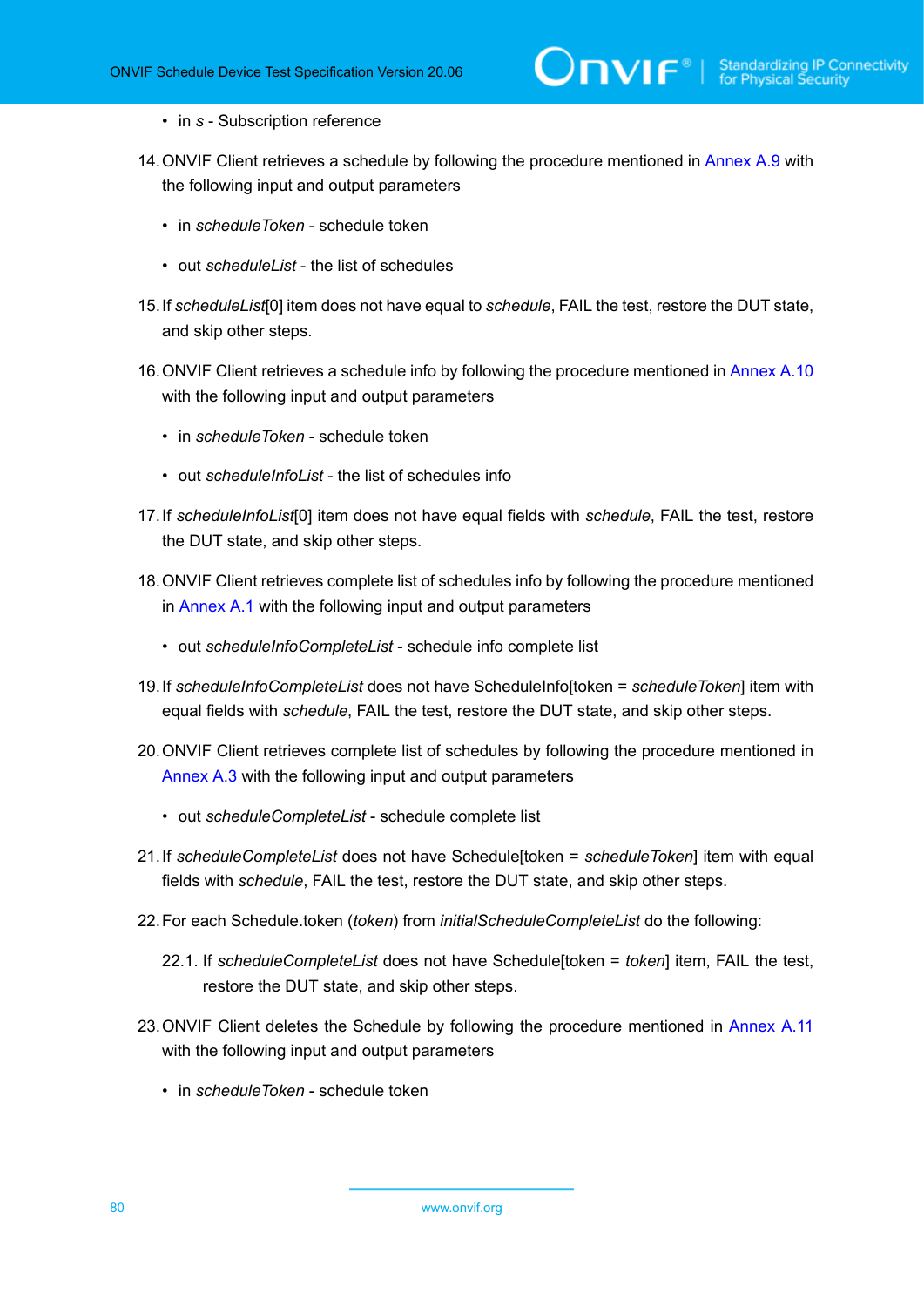#### 24.If *cap*.SpecialDaysSupported = true:

- 24.1. ONVIF Client deletes special day group by following the procedure mentioned in [Annex](#page-164-1) [A.12](#page-164-1) with the following input and output parameters
	- in *specialDayGroupToken* special day group token

#### **Test Result:**

#### **PASS –**

• The DUT passed all assertions.

#### **FAIL –**

• The DUT did not send **SetScheduleResponse** message.

**Note:** The following fields are compared at steps [15](#page-79-0) and [21:](#page-79-1)

- Schedule:
	- token
	- Name
	- Description
	- Standard (ONVIF Client compares all iCalendar fields each with other excluding UID field)
	- SpecialDays
		- GroupToken
		- TimeRange
			- From
			- Until

**Note:** The following fields are compared at step [17](#page-79-2) and [19](#page-79-3):

- ScheduleInfo:
	- token
	- Name
	- Description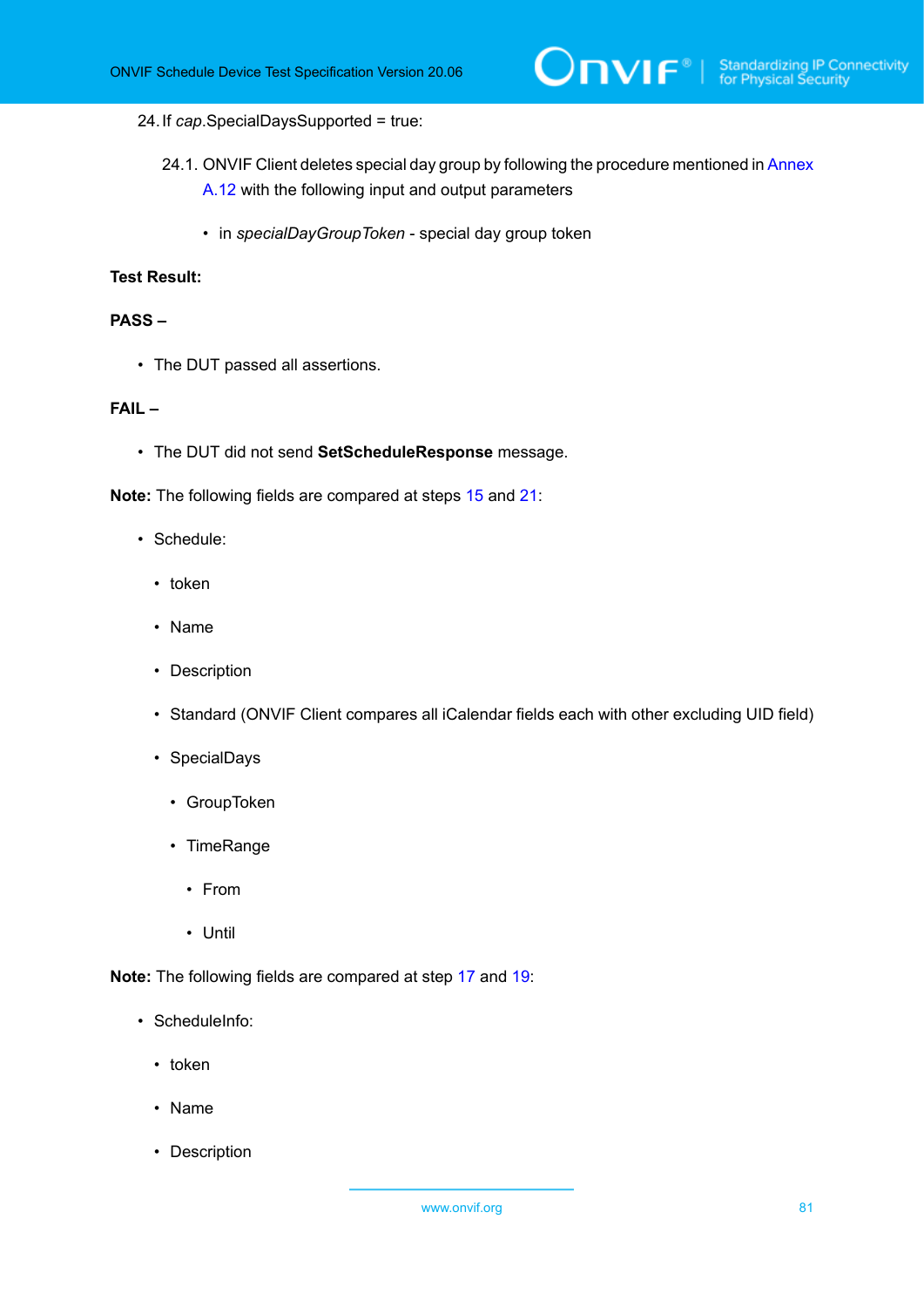# 5.3.18 SET SCHEDULE

#### **Test Case ID:** SCHEDULE-3-1-18

**Specification Coverage:** ScheduleInfo (ONVIF Schedule Service Specification), Schedule (ONVIF Schedule Service Specification), SetSchedule command (ONVIF Schedule Service Specification)

**Feature Under Test:** SetSchedule, tns1:Configuration/Schedule/Changed

**WSDL Reference:** schedule.wsdl and event.wsdl

**Test Purpose:** To verify modifiing of schedule using SetSchedule command and generating of apropriate notifications.

**Pre-Requisite:** Schedule Service is received from the DUT. Event Service is received from the DUT. Device supports Pull-Point Notification feature. Client Supplied Token is supported by the DUT. The DUT shall have enough free storage capacity for one additional Schedule. The DUT shall have enough free storage capacity for one additional SpecialDayGroup if Special Days is supported by the DUT.

**Test Configuration:** ONVIF Client and DUT

- 1. Start an ONVIF Client.
- 2. Start the DUT.
- 3. ONVIF Client retrieves Schedule Service Capabilities by following the procedure mentioned in [Annex A.2](#page-155-0) with the following input and output parameters
	- out *cap* Schedule Service capabilities
- 4. ONVIF Client generates appropriate iCalendar value for the Schedule.Standard field by following the procedure mentioned in [Annex A.7](#page-159-0) with the following input and output parameters
	- in *cap* Schedule Service capabilities
	- out *scheduleiCalendarValue* iCalendar value for the Schedule.Standard field
- 5. If *cap*.SpecialDaysSupported = true:
	- 5.1. ONVIF Client creates special day group by following the procedure mentioned in [Annex A.8](#page-160-0) with the following input and output parameters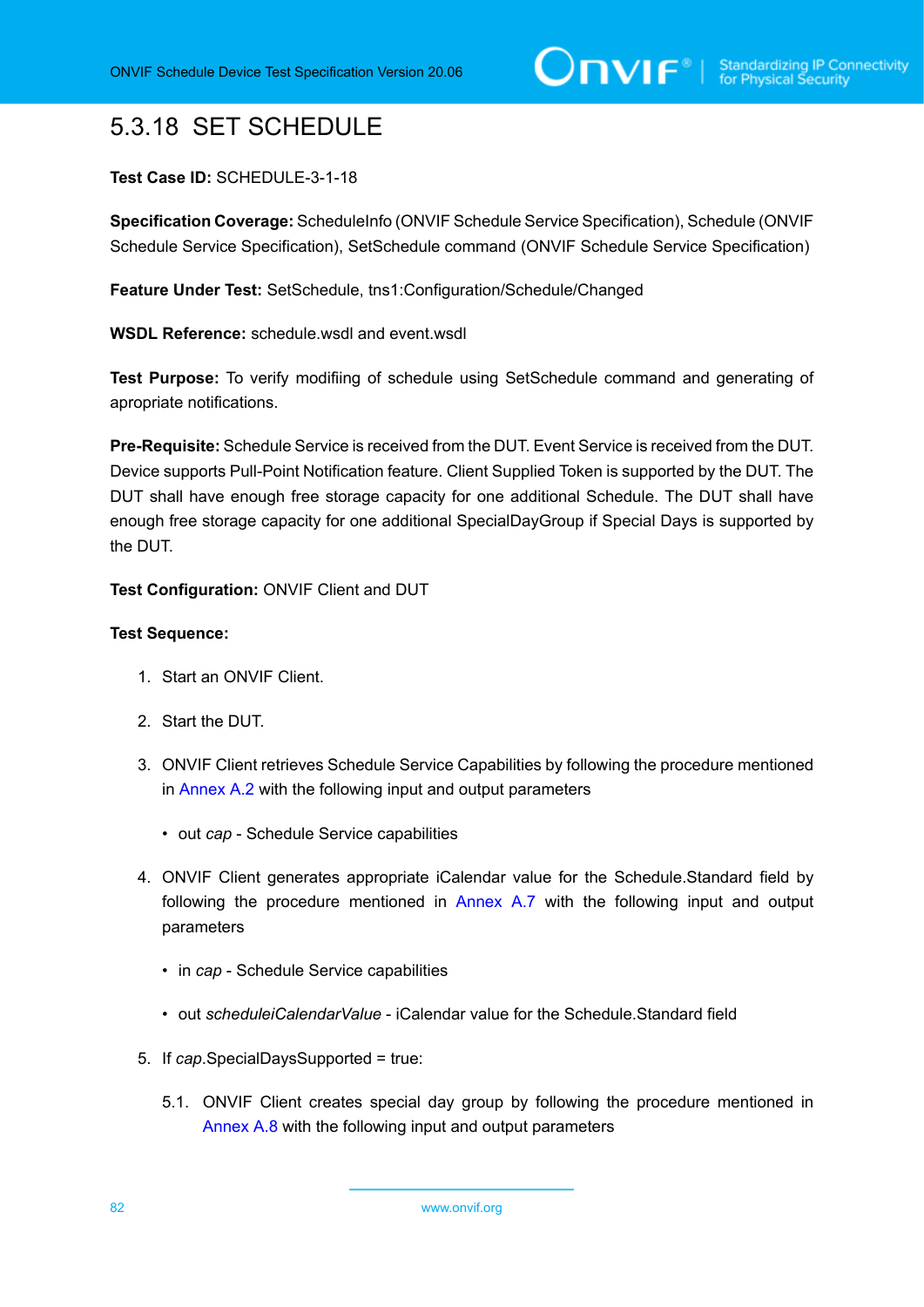- out *specialDayGroupToken* token of new special day group
- 6. ONVIF Client creates schedule by following the procedure mentioned in [Annex A.13](#page-164-0) with the following input and output parameters
	- out *scheduleToken* token of new schedule
	- in *scheduleiCalendarValue* iCalendar value for the Schedule.Standard field
	- in *specialDayGroupToken* special day group token
- 7. Set *scheduleiCalendarValue* := *scheduleiCalendarValue* with changed "hour" in DTSTART and DTEND (increase hour values by 1)
- 8. ONVIF Client creates PullPoint subscription for the specified topic by following the procedure mentioned in [Annex A.18](#page-171-0) with the following input and output parameters
	- in **tns1:Configuration/Schedule/Changed** Notification Topic
	- out *s* Subscription reference
	- out *currentTime* current time for the DUT
	- out *terminationTime* Subscription termination time
- 9. Set *schedule* :=
	- Schedule.token := *scheduleToken*
	- Schedule.Description := "Test Description2"
	- Schedule.Name := "Test Name2"
	- Schedule.Standard := *scheduleiCalendarValue*
	- Schedule.SpecialDays is skipped
- 10.The DUT responds with **SetScheduleResponse** message.
- 11. ONVIF Client retrieves and checks **tns1:Configuration/Schedule/Changed** event for the specified Schedule token by following the procedure mentioned in [Annex A.20](#page-172-0) with the following input and output parameters
	- in *s* Subscription reference
	- in *currentTime* current time for the DUT
	- in *terminationTime* subscription termination time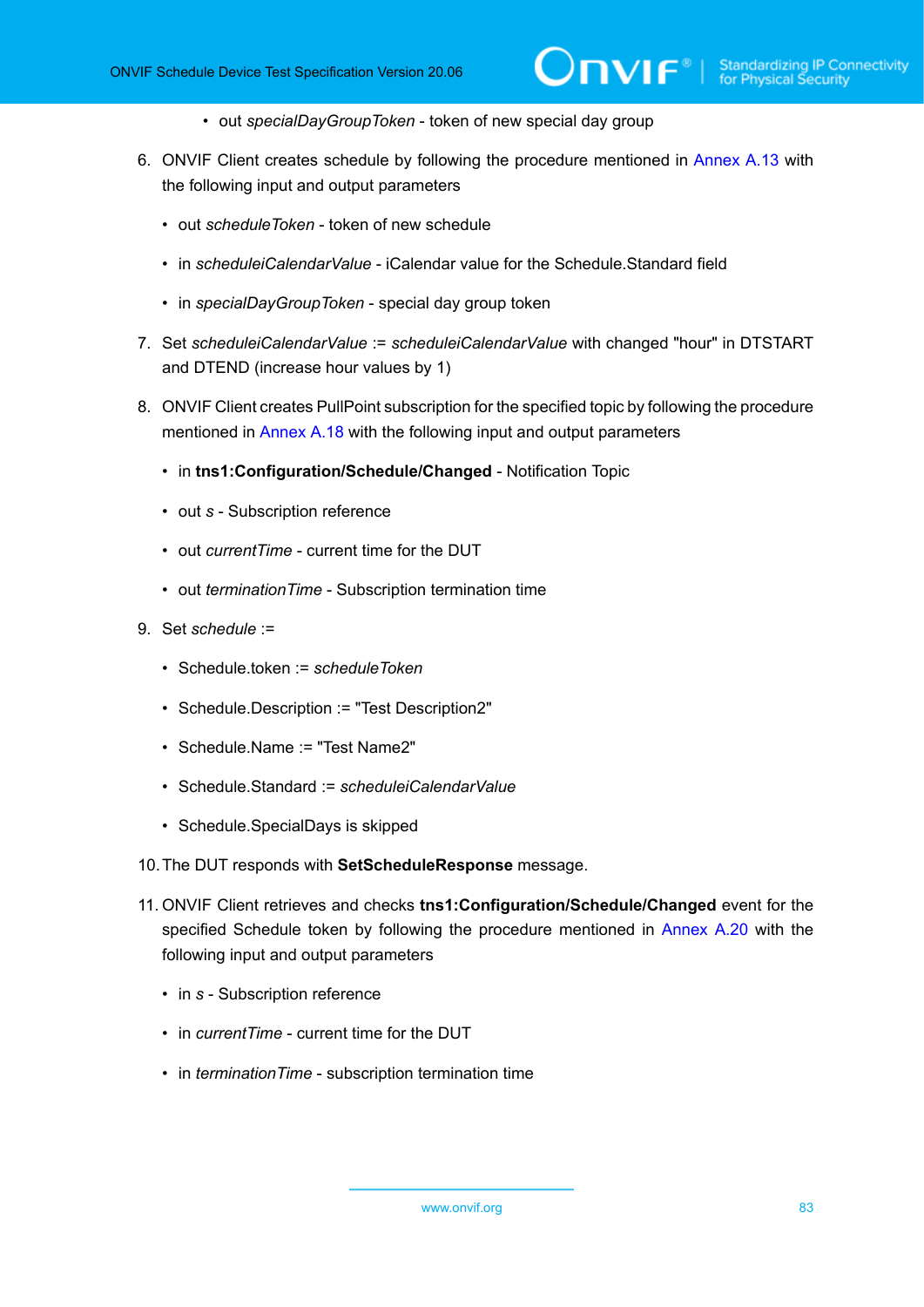- in *scheduleToken* Schedule token
- 12. ONVIF Client deletes PullPoint subscription by following the procedure mentioned in [Annex](#page-172-1) [A.19](#page-172-1) with the following input and output parameters
	- in *s* Subscription reference
- 13. ONVIF Client retrieves a schedule by following the procedure mentioned in [Annex A.9](#page-162-0) with the following input and output parameters
	- in *scheduleToken* schedule token
	- out *scheduleList* the list of schedules
- <span id="page-83-0"></span>14.If *scheduleList*[0] item does not have equal to *schedule*, FAIL the test, restore the DUT state, and skip other steps.
- 15.ONVIF Client retrieves a schedule info by following the procedure mentioned in [Annex A.10](#page-162-1) with the following input and output parameters
	- in *scheduleToken* schedule token
	- out *scheduleInfoList* the list of schedules info
- <span id="page-83-2"></span>16.If *scheduleInfoList*[0] item does not have equal fields with *schedule*, FAIL the test, restore the DUT state, and skip other steps.
- 17.ONVIF Client retrieves complete list of schedules info by following the procedure mentioned in [Annex A.1](#page-154-0) with the following input and output parameters
	- out *scheduleInfoCompleteList* schedule info complete list
- <span id="page-83-3"></span>18.If *scheduleInfoCompleteList* does not have ScheduleInfo[token = *scheduleToken*] item with equal fields with *schedule*, FAIL the test, restore the DUT state, and skip other steps.
- 19.ONVIF Client retrieves complete list of schedules by following the procedure mentioned in [Annex A.3](#page-155-1) with the following input and output parameters
	- out *scheduleCompleteList* schedule complete list
- <span id="page-83-1"></span>20.If *scheduleCompleteList* does not have Schedule[token = *scheduleToken*] item with equal fields with *schedule*, FAIL the test, restore the DUT state, and skip other steps.
- 21.ONVIF Client deletes the Schedule by following the procedure mentioned in [Annex](#page-163-0) A.11 with the following input and output parameters
	- in *scheduleToken* schedule token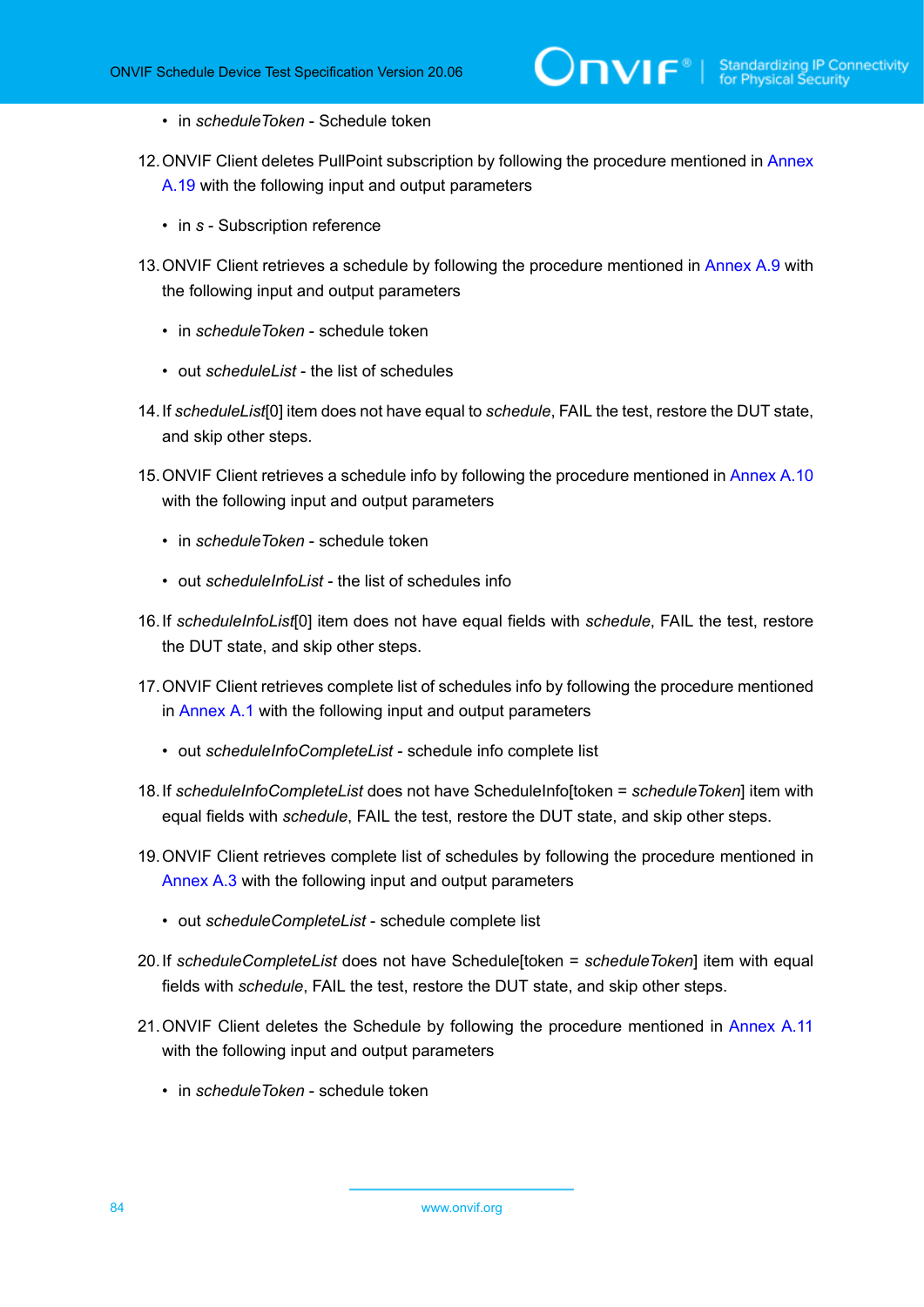#### 22.If *cap*.SpecialDaysSupported = true:

- 22.1. ONVIF Client deletes special day group by following the procedure mentioned in [Annex](#page-164-1) [A.12](#page-164-1) with the following input and output parameters
	- in *specialDayGroupToken* special day group token

#### **Test Result:**

#### **PASS –**

• The DUT passed all assertions.

#### **FAIL –**

• The DUT did not send **SetScheduleResponse** message.

**Note:** The following fields are compared at steps [14](#page-83-0) and [20:](#page-83-1)

- Schedule:
	- token
	- Name
	- Description
	- Standard (ONVIF Client compares all iCalendar fields each with other excluding UID field)
	- SpecialDays
		- GroupToken
		- TimeRange
			- From
			- Until

**Note:** The following fields are compared at step [16](#page-83-2) and [18](#page-83-3):

- ScheduleInfo:
	- token
	- Name
	- Description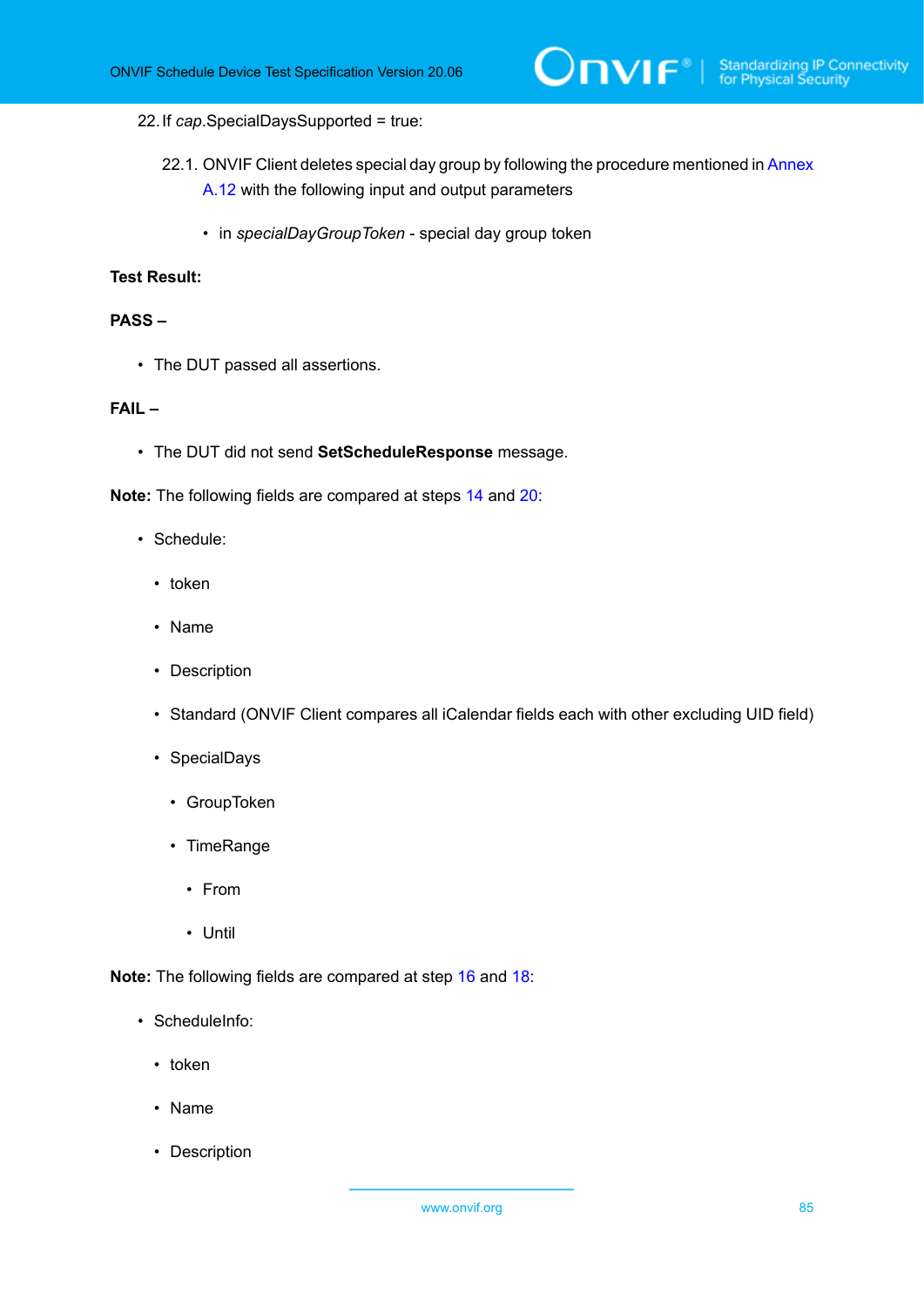## 5.4 Special Day Group Info

## 5.4.1 GET SPECIAL DAY GROUP INFO

#### **Test Case ID:** SCHEDULE-4-1-1

**Specification Coverage:** SpecialDayGroupInfo (ONVIF Schedule Service Specification), GetSpecialDayGroupInfo command (ONVIF Schedule Service Specification)

**Feature Under Test:** GetSpecialDayGroupInfo

**WSDL Reference:** schedule.wsdl

**Test Purpose:** To verify Get Specia Day Group Info.

**Pre-Requisite:** Schedule Service is received from the DUT. Special Days is supported by the DUT as indicated by the Capabilities.SpecialDaysSupported.

**Test Configuration:** ONVIF Client and DUT

- 1. Start an ONVIF Client.
- 2. Start the DUT.
- 3. ONVIF Client retrieves a complete list of special day group information (out *specialDayGroupInfoCompleteList*) by following the procedure mentioned in [Annex A.4.](#page-156-0)
- 4. If *specialDayGroupInfoCompleteList* is empty, skip other steps.
- 5. ONVIF Client gets the service capabilities (out *cap*) by following the procedure mentioned in [Annex A.2.](#page-155-0)
- 6. Set the following:
	- *tokenList* := [subset of *specialDayGroupInfoCompleteList*.token values with items number equal to *cap*.MaxLimit]
- 7. ONVIF client invokes **GetSpecialDayGroupInfo** request with parameters
	- Token list := *tokenList*
- 8. The DUT responds with **GetSpecialDayGroupInfoResponse** message with parameters
	- SpecialDayGroupInfo list =: *specialDayGroupInfoList1*
- 9. If *specialDayGroupInfoList1* does not contain SpecialDayGroupInfo item for each token from *tokenList*, FAIL the test and skip other steps.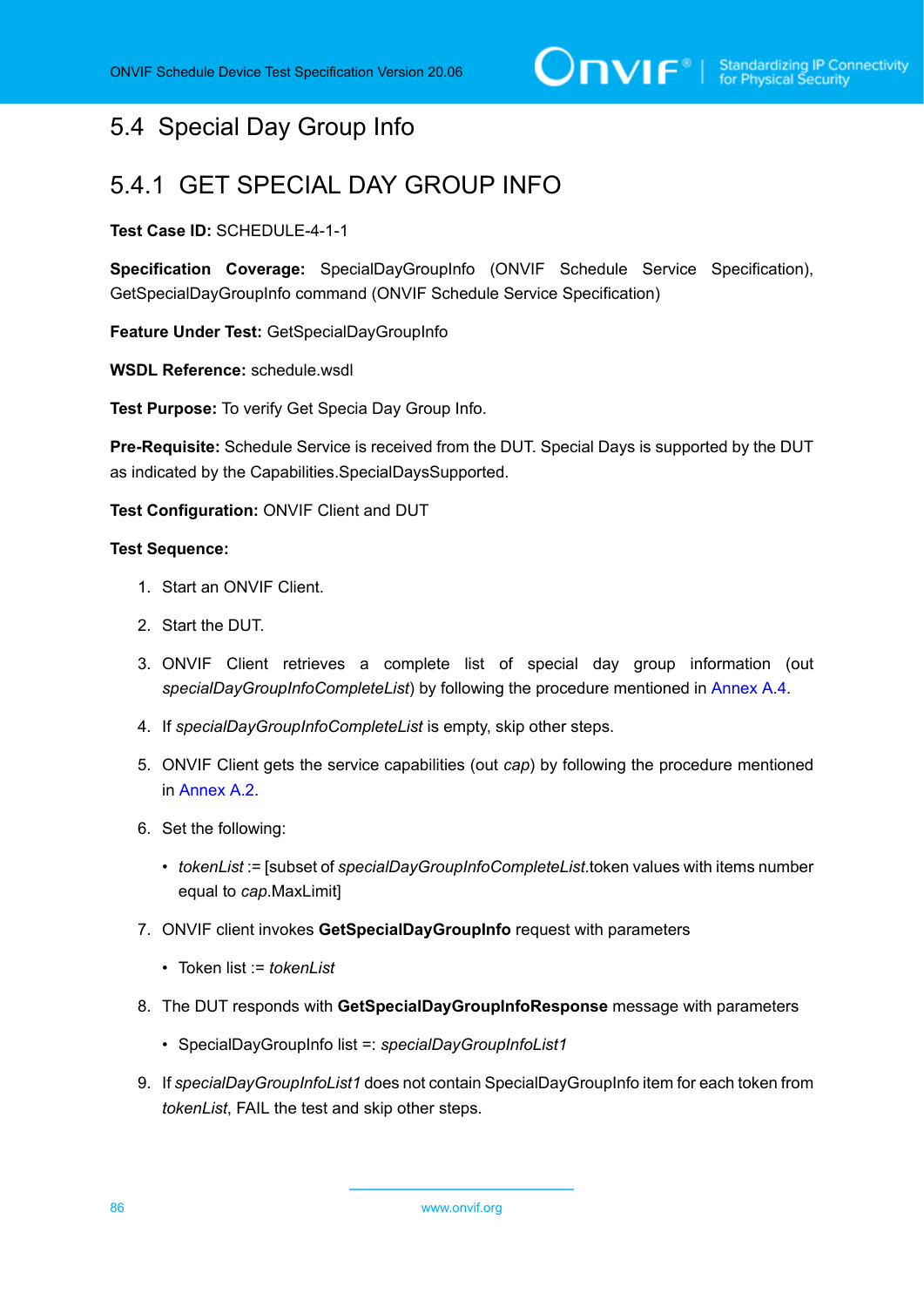10.If *specialDayGroupInfoList1* contains at least two SpecialDayGroupInfo items with equal token, FAIL the test and skip other steps.

 $\mathsf{D}\mathsf{VIF}^*$ 

- 11. If *specialDayGroupInfoList1* contains other SpecialDayGroupInfo items than listed in *tokenList*, FAIL the test and skip other steps.
- 12.For each SpecialDayGroupInfo.token *token* from *specialDayGroupInfoCompleteList* repeat the following steps:
	- 12.1. ONVIF client invokes **GetSpecialDayGroupInfo** request with parameters
		- Token[0] := *token*
	- 12.2. The DUT responds with **GetSpecialDayGroupInfoResponse** message with parameters
		- SpecialDayGroupInfo list =: *specialDayGroupInfoList2*
	- 12.3. If *specialDayGroupInfoList2* does not contain only one SpecialDayGroupInfo item with token equal to *token*, FAIL the test and skip other steps.
	- 12.4. If *specialDayGroupInfoList2*[0] item is not equal to *specialDayGroupInfoCompleteList*[token = *token*] item, FAIL the test and skip other steps.

#### **Test Result:**

#### **PASS –**

• The DUT passed all assertions.

#### **FAIL –**

• The DUT did not send **GetSpecialDayGroupInfoResponse** message.

**Note:** If number of items in *specialDayGroupInfoCompleteList* is less than *cap*.MaxLimit, then all *specialDayGroupInfoCompleteList*.Token items shall be used for the step 6.

**Note:** The following fields are compared at step 12.4:

- SpecialDayGroupInfo:
	- token
	- Name
	- Description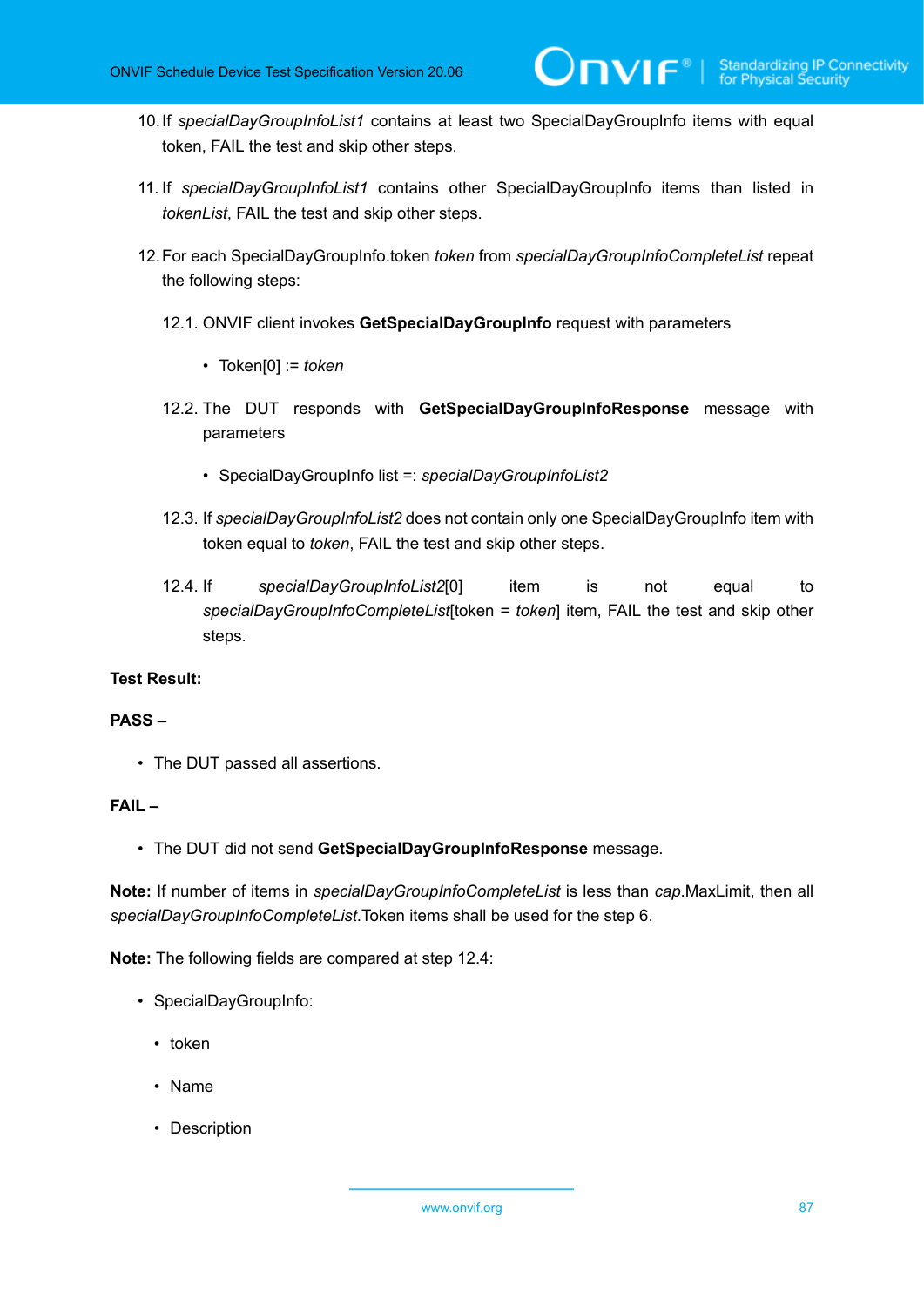# 5.4.2 GET SPECIAL DAY GROUP INFO LIST - LIMIT

#### **Test Case ID:** SCHEDULE-4-1-2

**Specification Coverage:** SpecialDayGroupInfo (ONVIF Schedule Service Specification), GetSpecialDayGroupInfoList command (ONVIF Schedule Service Specification)

**Feature Under Test:** GetSpecialDayGroupInfoList

**WSDL Reference:** schedule.wsdl

**Test Purpose:** To verify Get Special Day Group Info List using Limit.

**Pre-Requisite:** Schedule Service is received from the DUT. Special Days is supported by the DUT as indicated by the Capabilities.SpecialDaysSupported.

**Test Configuration:** ONVIF Client and DUT

- 1. Start an ONVIF Client.
- 2. Start the DUT.
- 3. ONVIF Client gets the service capabilities (out *cap*) by following the procedure mentioned in [Annex A.2.](#page-155-0)
- 4. ONVIF client invokes **GetSpecialDayGroupInfoList** request with parameters
	- Limit :=1
	- StartReference skipped
- 5. The DUT responds with **GetSpecialDayGroupInfoListResponse** message with parameters
	- NextStartReference =: *nextStartReference*
	- SpecialDayGroupInfo list =: *specialDayGroupInfoList1*
- 6. If *specialDayGroupInfoList1* contains more SpecialDayGroupInfo items than 1, FAIL the test and skip other steps.
- 7. If *cap*.MaxLimit is equal to 1, skip other steps.
- 8. ONVIF client invokes **GetSpecialDayGroupInfoList** request with parameters
	- Limit := *cap*.MaxLimit
	- StartReference skipped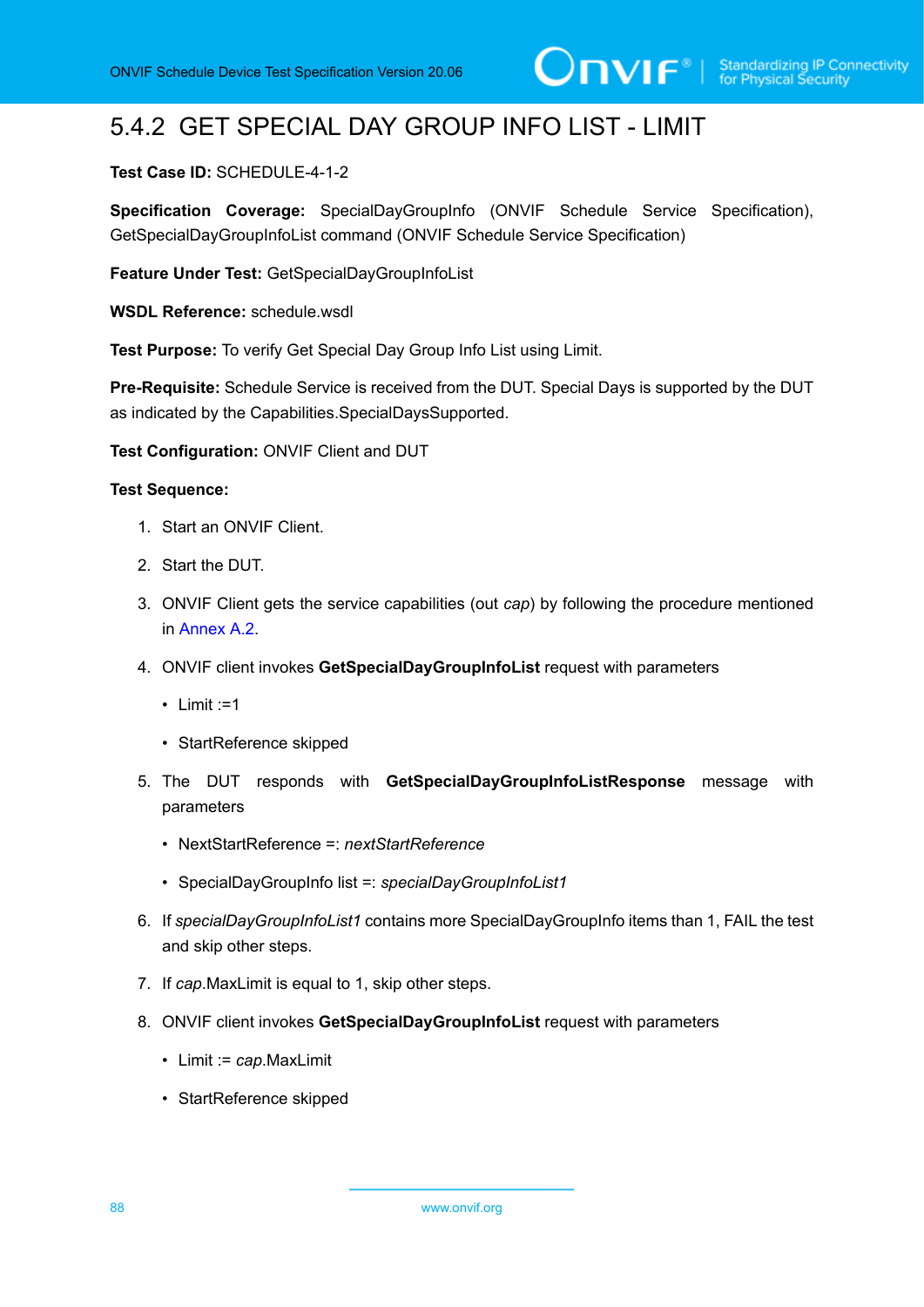9. The DUT responds with **GetSpecialDayGroupInfoListResponse** message with parameters

 $\mathsf{D}\mathbf{N}\mathsf{I}\mathsf{F}^*$ l

- NextStartReference =: *nextStartReference*
- SpecialDayGroupInfo list =: *specialDayGroupInfoList2*
- 10.If *specialDayGroupInfoList2* contains more SpecialDayGroupInfo items than *cap*.MaxLimit, FAIL the test and skip other steps.
- 11. If *cap*.MaxLimit is equal to 2, skip other steps.
- 12.Set the following:
	- *limit* := [number between 1 and *cap*.MaxLimit]
- 13.ONVIF client invokes **GetSpecialDayGroupInfoList** request with parameters
	- Limit := *limit*
	- StartReference skipped
- 14.The DUT responds with **GetSpecialDayGroupInfoListResponse** message with parameters
	- NextStartReference =: *nextStartReference*
	- SpecialDayGroupInfo list =: *specialDayGroupInfoList3*
- 15.If *specialDayGroupInfoList3* contains more SpecialDayGroupInfo items than *limit*, FAIL the test and skip other steps.

#### **Test Result:**

#### **PASS –**

• The DUT passed all assertions.

#### **FAIL –**

• The DUT did not send **GetSpecialDayGroupInfoListResponse** message.

# 5.4.3 GET SPECIAL DAY GROUP INFO LIST - START REFERENCE AND LIMIT

**Test Case ID:** SCHEDULE-4-1-3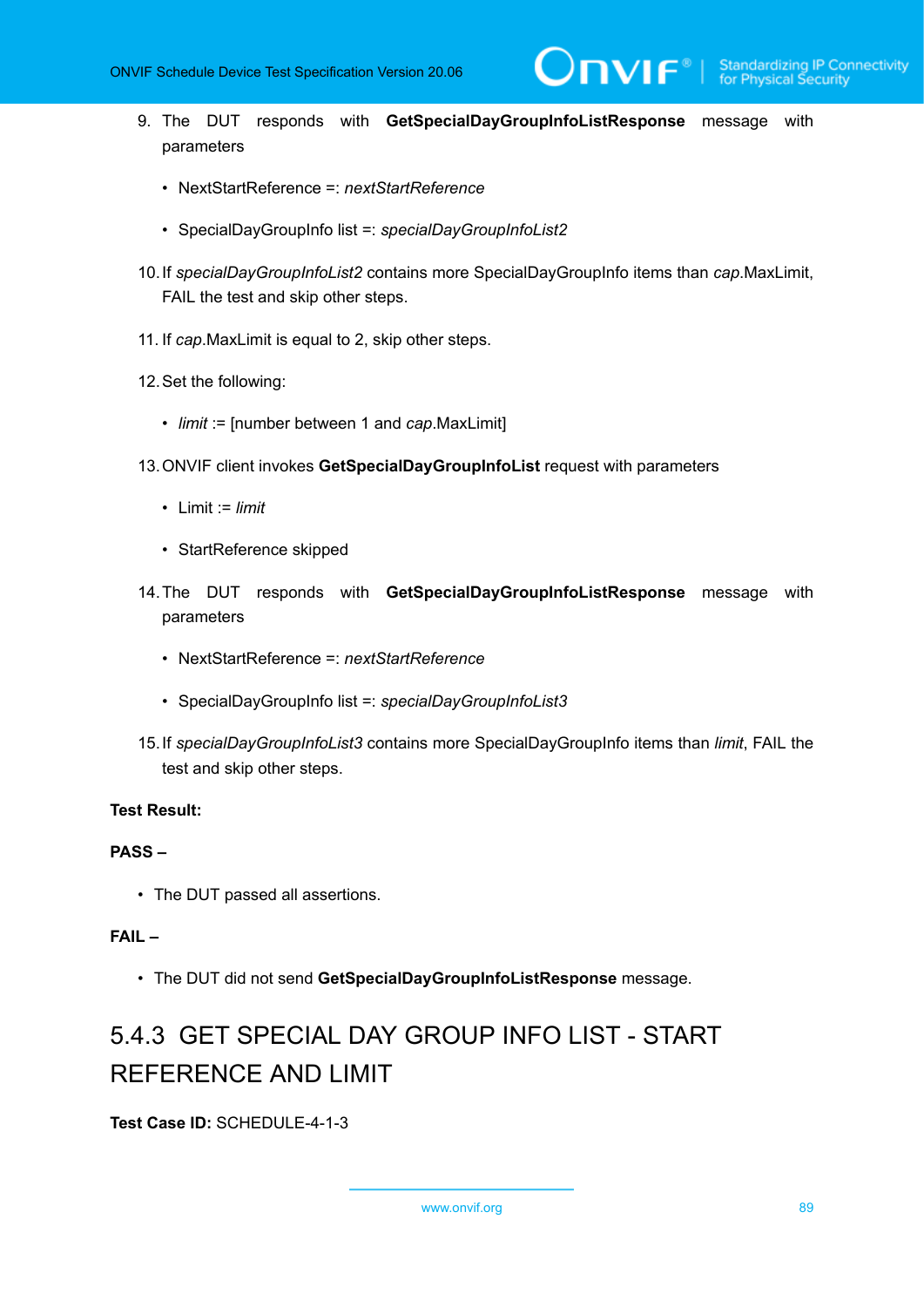**Specification Coverage:** SpecialDayGroupInfo (ONVIF Schedule Service Specification), GetSpecialDayGroupInfoList command (ONVIF Schedule Service Specification)

**Feature Under Test:** GetSpecialDayGroupInfoList

**WSDL Reference:** schedule.wsdl

**Test Purpose:** To verify Get Special Day Group Info List using StartReference and Limit.

**Pre-Requisite:** Schedule Service is received from the DUT. Special Days is supported by the DUT as indicated by the Capabilities.SpecialDaysSupported.

**Test Configuration:** ONVIF Client and DUT

- 1. Start an ONVIF Client.
- 2. Start the DUT.
- 3. ONVIF Client gets the service capabilities (out *cap*) by following the procedure mentioned in [Annex A.2.](#page-155-0)
- 4. ONVIF client invokes **GetSpecialDayGroupInfoList** request with parameters
	- Limit := *cap*.MaxLimit
	- StartReference skipped
- 5. The DUT responds with **GetSpecialDayGroupInfoListResponse** message with parameters
	- NextStartReference =: *nextStartReference*
	- SpecialDayGroupInfo list =: *SpecialDayGroupInfoCompleteList1*
- 6. If *SpecialDayGroupInfoCompleteList1* contains more SpecialDayGroupInfo items than *cap*.MaxLimit, FAIL the test and skip other steps.
- 7. Until *nextStartReference* is not null, repeat the following steps:
	- 7.1. ONVIF client invokes **GetSpecialDayGroupInfoList** request with parameters
		- Limit := *cap*.MaxLimit
		- StartReference := *nextStartReference*
	- 7.2. The DUT responds with **GetSpecialDayGroupInfoListResponse** message with parameters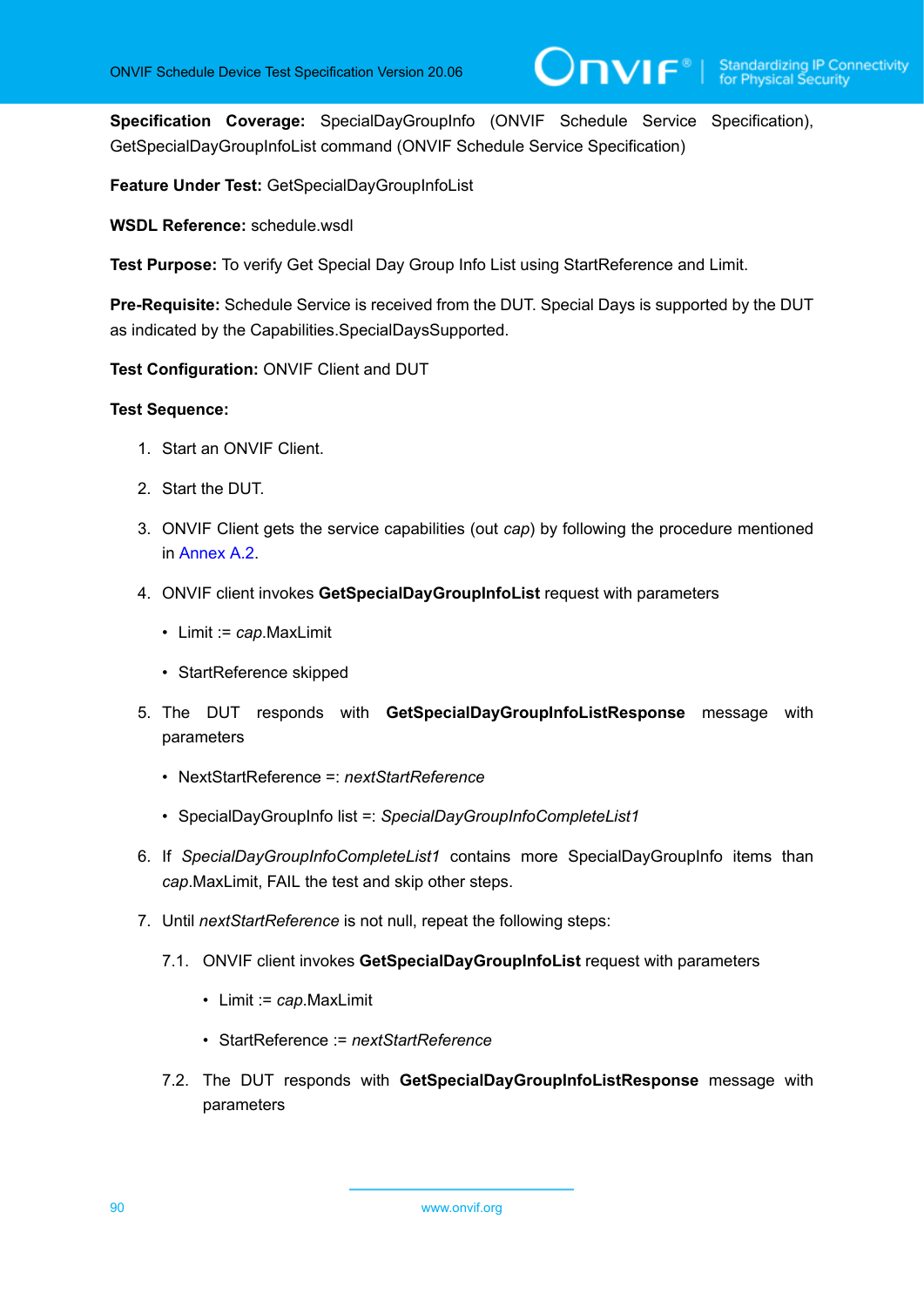- NextStartReference =: *nextStartReference*
- SpecialDayGroupInfo list =: *SpecialDayGroupInfoListPart*
- 7.3. If *SpecialDayGroupInfoListPart* contains more SpecialDayGroupInfo items than *cap*.MaxLimit, FAIL the test and skip other steps.
- 7.4. Set the following:
	- *SpecialDayGroupInfoCompleteList1* := *SpecialDayGroupInfoCompleteList1* + *SpecialDayGroupInfoListPart*
- 8. If *SpecialDayGroupInfoCompleteList1* contains at least two SpecialDayGroupInfo item with equal token, FAIL the test and skip other steps.
- 9. If *cap*.MaxLimit is equal to 1, skip other steps.
- 10.ONVIF client invokes **GetSpecialDayGroupInfoList** request with parameters
	- Limit  $:= 1$
	- StartReference skipped
- 11. The DUT responds with **GetSpecialDayGroupInfoListResponse** message with parameters
	- NextStartReference =: *nextStartReference*
	- SpecialDayGroupInfo list =: *SpecialDayGroupInfoCompleteList2*
- 12.If *SpecialDayGroupInfoCompleteList2* contains more SpecialDayGroupInfo items than 1, FAIL the test and skip other steps.
- 13.Until *nextStartReference* is not null, repeat the following steps:
	- 13.1. ONVIF client invokes **GetSpecialDayGroupInfoList** request with parameters
		- Limit  $:= 1$
		- StartReference := *nextStartReference*
	- 13.2. The DUT responds with **GetSpecialDayGroupInfoListResponse** message with parameters
		- NextStartReference =: *nextStartReference*
		- SpecialDayGroupInfo list =: *SpecialDayGroupInfoListPart*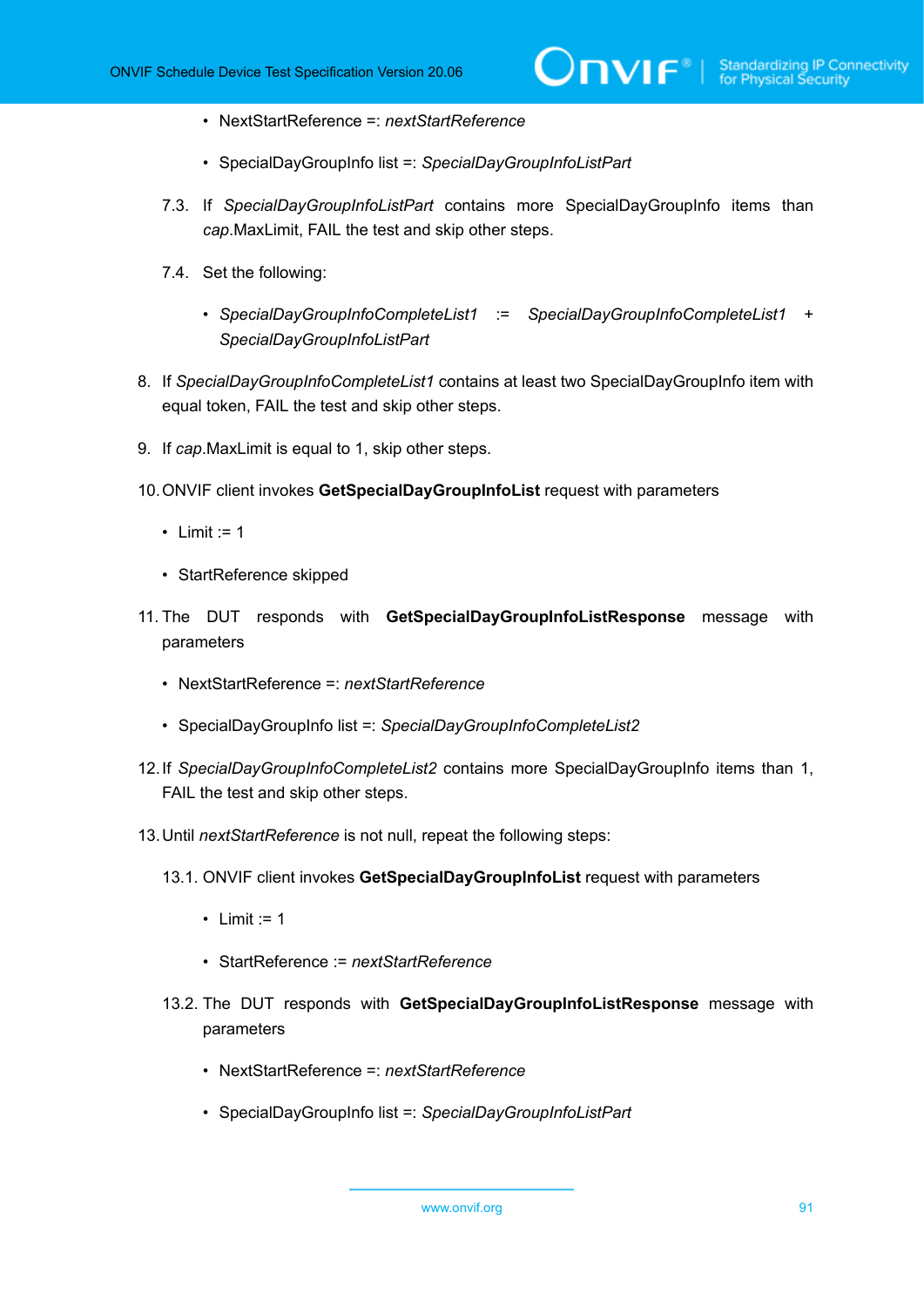- 13.3. If *SpecialDayGroupInfoListPart* contains more SpecialDayGroupInfo items than 1, FAIL the test and skip other steps.
- 13.4. Set the following:
	- *SpecialDayGroupInfoCompleteList2* := *SpecialDayGroupInfoCompleteList2* + *SpecialDayGroupInfoListPart*
- 14.If *SpecialDayGroupInfoCompleteList2* contains at least two SpecialDayGroupInfo item with equal token, FAIL the test and skip other steps.
- 15.If *SpecialDayGroupInfoCompleteList2* does not contain all SpecialDayGroupInfo items from *SpecialDayGroupInfoCompleteList1*, FAIL the test and skip other steps.
- 16.If *SpecialDayGroupInfoCompleteList2* contains SpecialDayGroupInfo item other than SpecialDayGroupInfo items from *SpecialDayGroupInfoCompleteList1*, FAIL the test and skip other steps.
- 17.If *cap*.MaxLimit is equal to 2, skip other steps.
- 18.Set the following:
	- *limit* := [number between 1 and *cap*.MaxLimit]
- 19.ONVIF client invokes **GetSpecialDayGroupInfoList** request with parameters
	- Limit := *limit*
	- StartReference skipped
- 20.The DUT responds with **GetSpecialDayGroupInfoListResponse** message with parameters
	- NextStartReference =: *nextStartReference*
	- SpecialDayGroupInfo list =: *SpecialDayGroupInfoCompleteList3*
- 21.If *SpecialDayGroupInfoCompleteList3* contains more SpecialDayGroupInfo items than *limit*, FAIL the test and skip other steps.
- 22.Until *nextStartReference is not null, repeat the following steps:*
	- 22.1. ONVIF client invokes **GetSpecialDayGroupInfoList** request with parameters
		- Limit := *limit*
		- StartReference := *nextStartReference*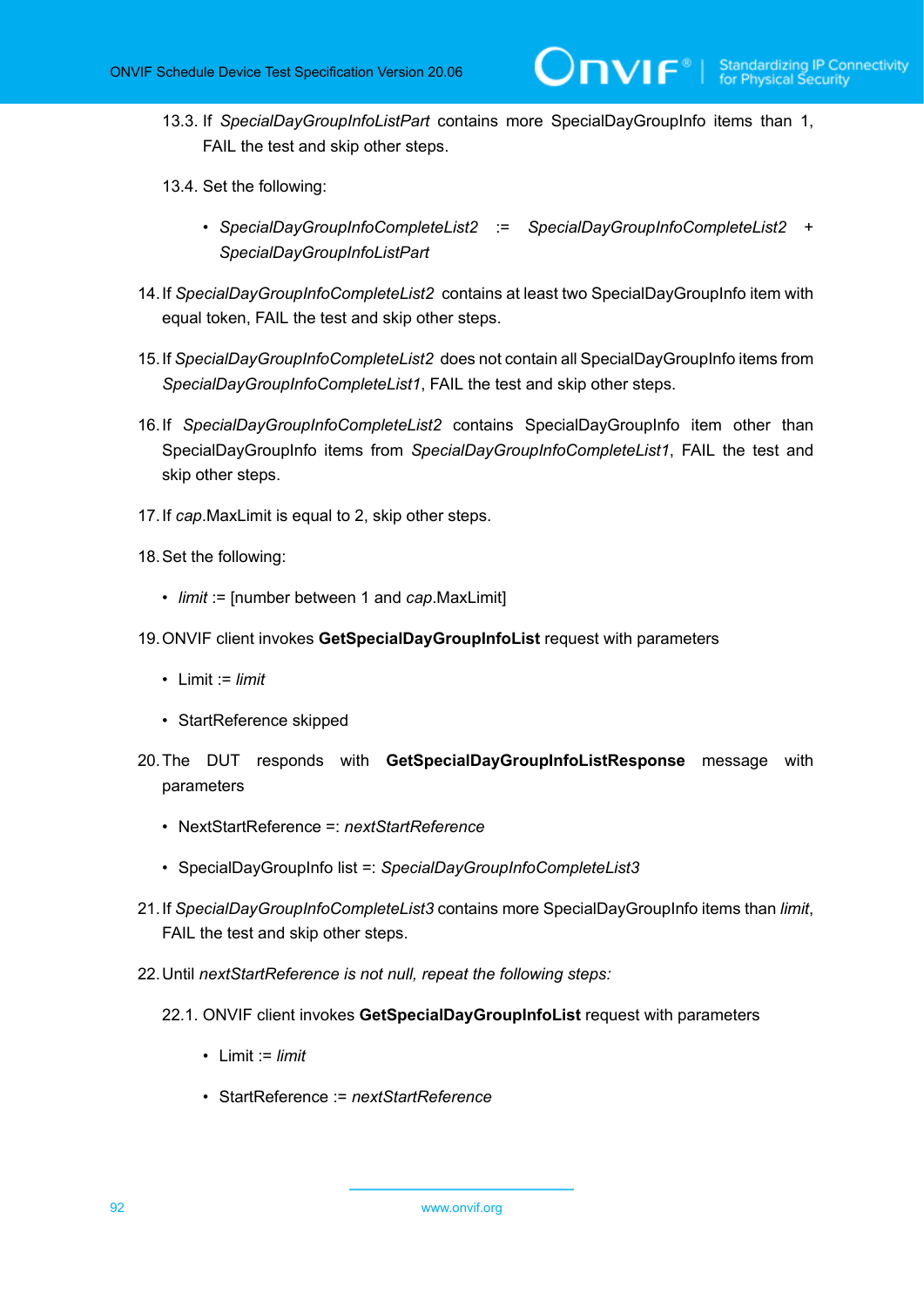- 22.2. The DUT responds with **GetSpecialDayGroupInfoListResponse** message with parameters
	- NextStartReference =: *nextStartReference*
	- SpecialDayGroupInfo list =: *SpecialDayGroupInfoListPart*
- 22.3. If *SpecialDayGroupInfoListPart* contains more SpecialDayGroupInfo items than *limit*, FAIL the test and skip other steps.
- 22.4. Set the following:
	- *SpecialDayGroupInfoCompleteList3* := *SpecialDayGroupInfoCompleteList3* + *SpecialDayGroupInfoListPart*
- 23.If *SpecialDayGroupInfoCompleteList3* contains at least two SpecialDayGroupInfo item with equal token, FAIL the test and skip other steps.
- 24.If *SpecialDayGroupInfoCompleteList3* does not contain all SpecialDayGroupInfo items from *SpecialDayGroupInfoCompleteList1*, FAIL the test and skip other steps.
- 25.If *SpecialDayGroupInfoCompleteList3* contains SpecialDayGroupInfo item other than SpecialDayGroupInfo items from *SpecialDayGroupInfoCompleteList1*, FAIL the test and skip other steps.

#### **PASS –**

• The DUT passed all assertions.

#### **FAIL –**

• The DUT did not send **GetSpecialDayGroupInfoListResponse** message.

### 5.4.4 GET SPECIAL DAY GROUP INFO LIST - NO LIMIT

**Test Case ID:** SCHEDULE-4-1-4

**Specification Coverage:** SpecialDayGroupInfo (ONVIF Schedule Service Specification), GetSpecialDayGroupInfoList command (ONVIF Schedule Service Specification)

**Feature Under Test:** GetSpecialDayGroupInfoList

**WSDL Reference:** schedule.wsdl

**Test Purpose:** To verify Get Special Day Group Info List without using Limit.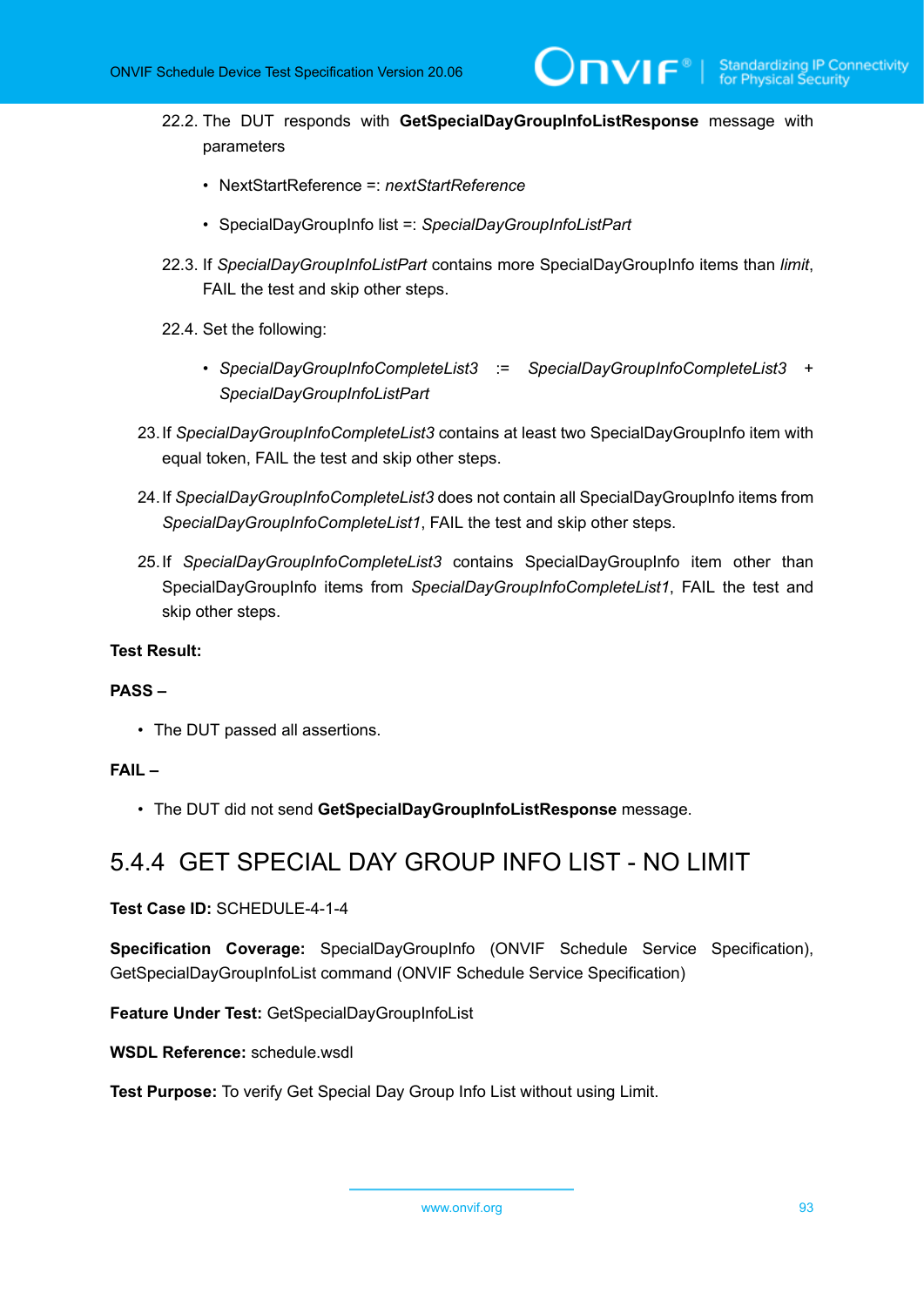**Pre-Requisite:** Schedule Service is received from the DUT. Special Days is supported by the DUT as indicated by the Capabilities.SpecialDaysSupported.

**Test Configuration:** ONVIF Client and DUT

- 1. Start an ONVIF Client.
- 2. Start the DUT.
- 3. ONVIF Client gets the service capabilities (out *cap*) by following the procedure mentioned in [Annex A.2.](#page-155-0)
- 4. ONVIF client invokes **GetSpecialDayGroupInfoList** request with parameters
	- Limit skipped
	- StartReference skipped
- 5. The DUT responds with **GetSpecialDayGroupInfoListResponse** message with parameters
	- NextStartReference =: *nextStartReference*
	- SpecialDayGroupInfo list =: *SpecialDayGroupInfoCompleteList*
- 6. If *SpecialDayGroupInfoCompleteList* contains more SpecialDayGroupInfo items than *cap*.MaxLimit, FAIL the test and skip other steps.
- 7. Until *nextStartReference* is not null, repeat the following steps:
	- 7.1. ONVIF client invokes **GetSpecialDayGroupInfoList** request with parameters
		- Limit skipped
		- StartReference := *nextStartReference*
	- 7.2. The DUT responds with **GetSpecialDayGroupInfoListResponse** message with parameters
		- NextStartReference =: *nextStartReference*
		- SpecialDayGroupInfo list =: *SpecialDayGroupInfoListPart*
	- 7.3. If *SpecialDayGroupInfoListPart* contains more SpecialDayGroupInfo items than *cap*.MaxLimit, FAIL the test and skip other steps.
	- 7.4. Set the following: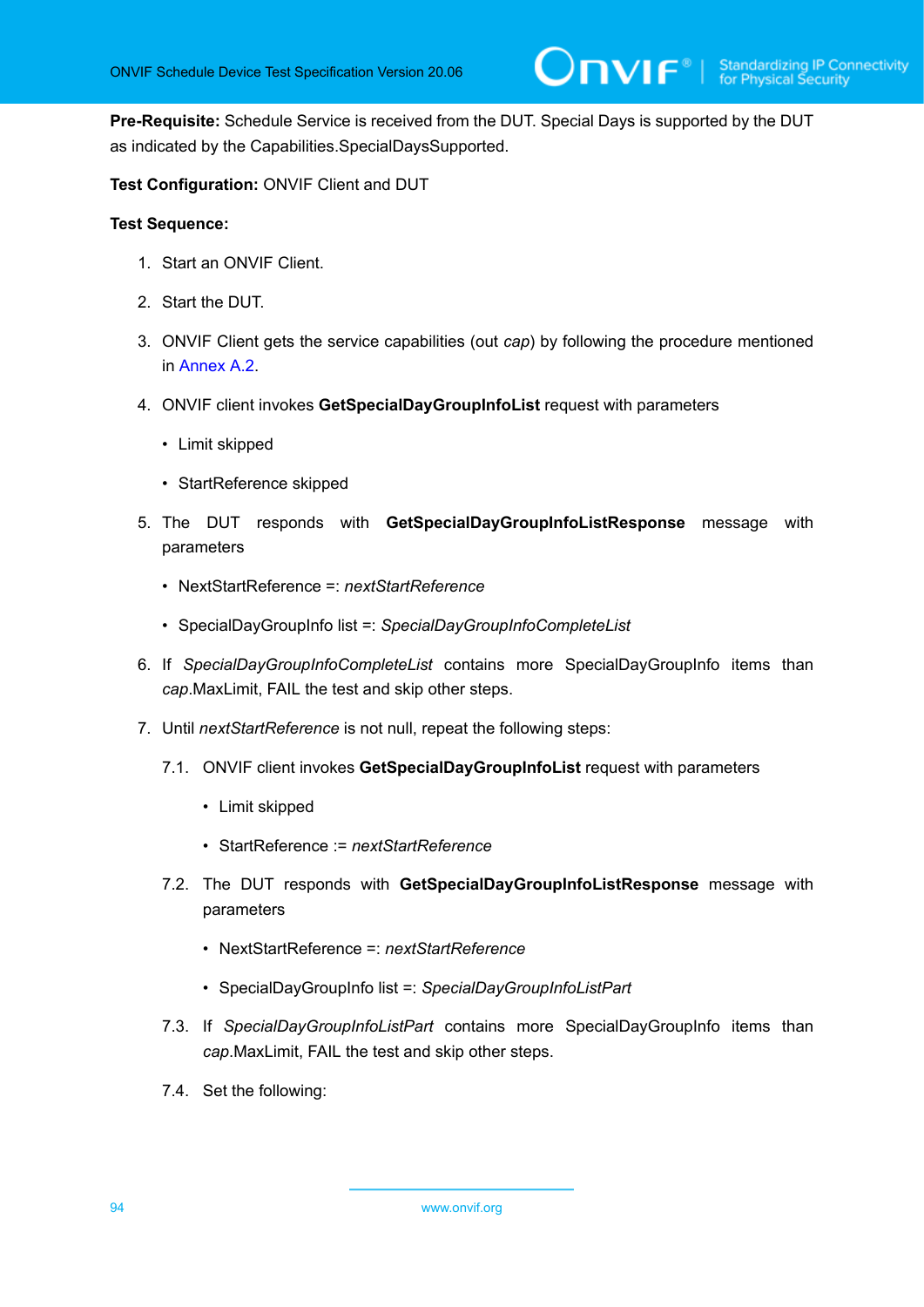- *SpecialDayGroupInfoCompleteList* := *SpecialDayGroupInfoCompleteList* + *SpecialDayGroupInfoListPart*
- 8. If *SpecialDayGroupInfoCompleteList* contains at least two SpecialDayGroupInfo item with equal token, FAIL the test and skip other steps.
- 9. If *SpecialDayGroupInfoCompleteList* contains more SpecialDayGroupInfo items than *cap*.MaxSpecialDayGroups, FAIL the test and skip other steps.

#### **PASS –**

• The DUT passed all assertions.

#### **FAIL –**

• The DUT did not send **GetSpecialDayGroupInfoListResponse** message.

# 5.4.5 GET SPECIAL DAY GROUP INFO WITH INVALID **TOKEN**

**Test Case ID:** SCHEDULE-4-1-5

**ONVIF Core Specification Coverage:** SpecialDayGroupInfo (ONVIF Schedule Service Specification), GetSpecialDayGroupInfo command (ONVIF Schedule Service Specification)

**Feature Under Test:** GetSpecialDayGroupInfo

**WSDL Reference:** schedule.wsdl

**Test Purpose:** To verify Get Special Day Group Info with invalid token.

**Pre-Requisite:** Schedule Service is received from the DUT. Special Days is supported by the DUT as indicated by the Capabilities.SpecialDaysSupported.

**Test Configuration:** ONVIF Client and DUT

- 1. Start an ONVIF Client.
- 2. Start the DUT.
- 3. ONVIF Client retrieves a complete list of special day group information (out *specialDayGroupInfoCompleteList*) by following the procedure mentioned in [Annex A.4.](#page-156-0)
- 4. Set the following: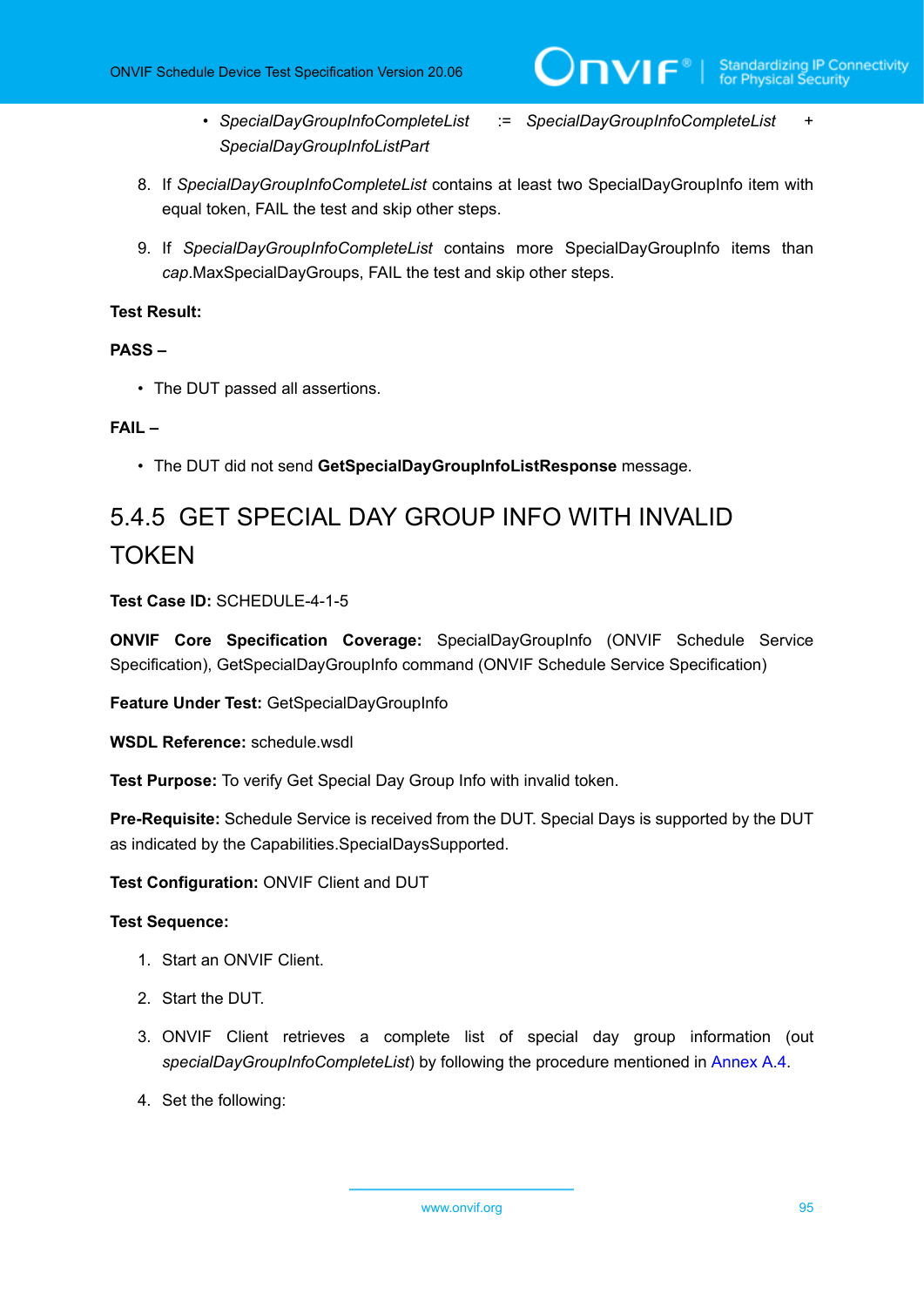• *invalidToken* := value not equal to any *SpecialDayGroupInfoCompleteList*.token

 $\mathsf{D}\mathbf{N}\mathsf{I}\mathsf{F}^\ast$ 

- 5. ONVIF client invokes **GetSpecialDayGroupInfo** request with parameters
	- Token list := *invalidToken*
- 6. The DUT responds with **GetSpecialDayGroupInfoResponse** message with parameters
	- SpecialDayGroupInfo list =: *SpecialDayGroupInfoList*
- 7. If *SpecialDayGroupInfoList* is not empty, FAIL the test.
- 8. If *SpecialDayGroupInfoCompleteList* is empty, skip other steps.
- 9. ONVIF Client gets the service capabilities (out *cap*) by following the procedure mentioned in Annex A 2
- 10.If *cap*.MaxLimit is less than 2, skip other steps.
- 11. ONVIF client invokes **GetSpecialDayGroupInfo** request with parameters
	- Token[0]:= *invalidToken*
	- Token[1]:= *SpecialDayGroupInfoCompleteList*[0].token
- 12.The DUT responds with **GetSpecialDayGroupInfoResponse** message with parameters
	- SpecialDayGroupInfo list =: *SpecialDayGroupInfoList*
- 13.If *SpecialDayGroupInfoList* is empty, FAIL the test.
- 14.If *SpecialDayGroupInfoList* contains more than one item, FAIL the test.
- 15.If *SpecialDayGroupInfoList*[0].token does not equal to *SpecialDayGroupInfoCompleteList*[0].token, FAIL the test.

#### **Test Result:**

#### **PASS –**

• The DUT passed all assertions.

#### **FAIL –**

• The DUT did not send **GetSpecialDayGroupInfoResponse** message.

### 5.4.6 GET SPECIAL DAY GROUP INFO - TOO MANY ITEMS

#### **Test Case ID:** SCHEDULE-4-1-6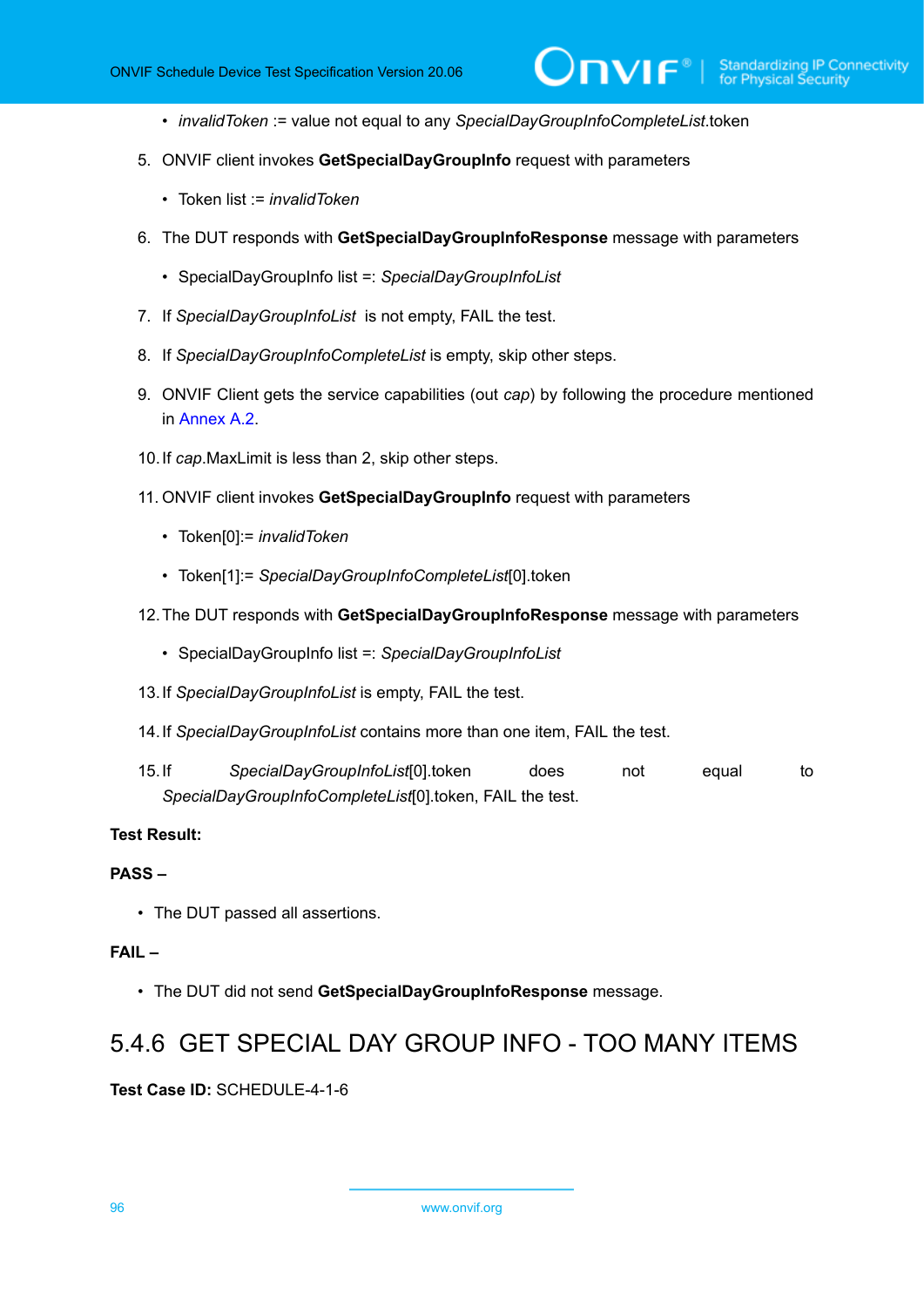**Specification Coverage:** SpecialDayGroupInfo (ONVIF Schedule Service Specification), GetSpecialDayGroupInfo command (ONVIF Schedule Service Specification)

**Feature Under Test:** GetSpecialDayGroupInfo

**WSDL Reference:** schedule.wsdl

**Test Purpose:** To verify Get Special Day Group Info in case there are more items than MaxLimit in request.

**Pre-Requisite:** Schedule Service is received from the DUT. Special Days is supported by the DUT as indicated by the Capabilities.SpecialDaysSupported.

**Test Configuration:** ONVIF Client and DUT

#### **Test Sequence:**

- 1. Start an ONVIF Client.
- 2. Start the DUT.
- 3. ONVIF Client retrieves a complete list of special day group information (out *specialDayGroupInfoCompleteList*) by following the procedure mentioned in [Annex A.4.](#page-156-0)
- 4. ONVIF Client gets the service capabilities (out *cap*) by following the procedure mentioned in [Annex A.2.](#page-155-0)
- 5. If *SpecialDayGroupInfoCompleteList*.token items number is less than *cap*.MaxLimit or equal to *cap*.MaxLimit, skip other steps.
- 6. Set the following:
	- *tokenList* := [subset of *SpecialDayGroupInfoCompleteList*.token values with items number equal to *cap*.MaxLimit + 1]
- 7. ONVIF client invokes **GetSpecialDayGroupInfo** request with parameters
	- Token list := *tokenl ist*
- 8. The DUT returns **env:Sender\ter:InvalidArgs\ter:TooManyItems** SOAP 1.2 fault.

#### **Test Result:**

#### **PASS –**

• The DUT passed all assertions.

#### **FAIL –**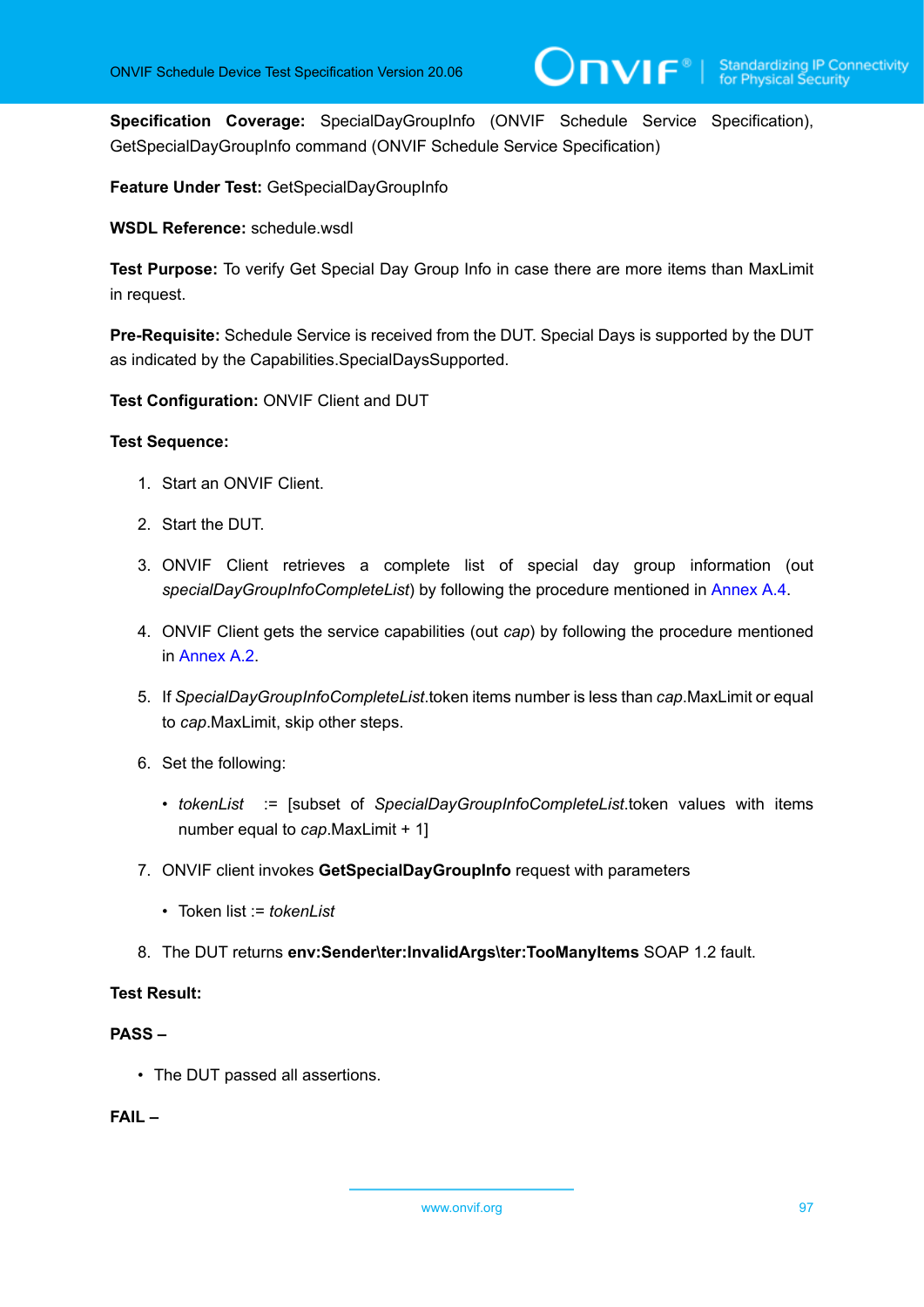• The DUT did not send **env:Sender\ter:InvalidArgs\ter:TooManyItems** SOAP 1.2 fault.

### 5.5 Special Day Group

### 5.5.1 GET SPECIAL DAY GROUPS

**Test Case ID:** SCHEDULE-5-1-1

**Specification Coverage:** SpecialDayGroup (ONVIF Schedule Service Specification), GetSpecialDayGroups command (ONVIF Schedule Service Specification)

**Feature Under Test:** GetSpecialDayGroups

**WSDL Reference:** schedule.wsdl

**Test Purpose:** To verify Get Special Day Groups.

**Pre-Requisite:** Schedule Service is received from the DUT. Special Days is supported by the DUT as indicated by the Capabilities.SpecialDaysSupported.

**Test Configuration:** ONVIF Client and DUT

- 1. Start an ONVIF Client.
- 2. Start the DUT.
- 3. ONVIF Client retrieves a complete list of Special Day Groups (out *specialDayGroupCompleteList*) by following the procedure mentioned in [Annex A.5](#page-158-0).
- 4. If *specialDayGroupCompleteList* is empty, skip other steps.
- 5. ONVIF Client gets the service capabilities (out *cap*) by following the procedure mentioned in [Annex A.2.](#page-155-0)
- 6. Set the following:
	- *tokenList* := [subset of *specialDayGroupCompleteList*.token values with items number equal to *cap*.MaxLimit]
- 7. ONVIF client invokes **GetSpecialDayGroup** request with parameters
	- Token list := *tokenList*
- 8. The DUT responds with **GetSpecialDayGroupResponse** message with parameters
	- SpecialDayGroup list =: *specialDayGroupList1*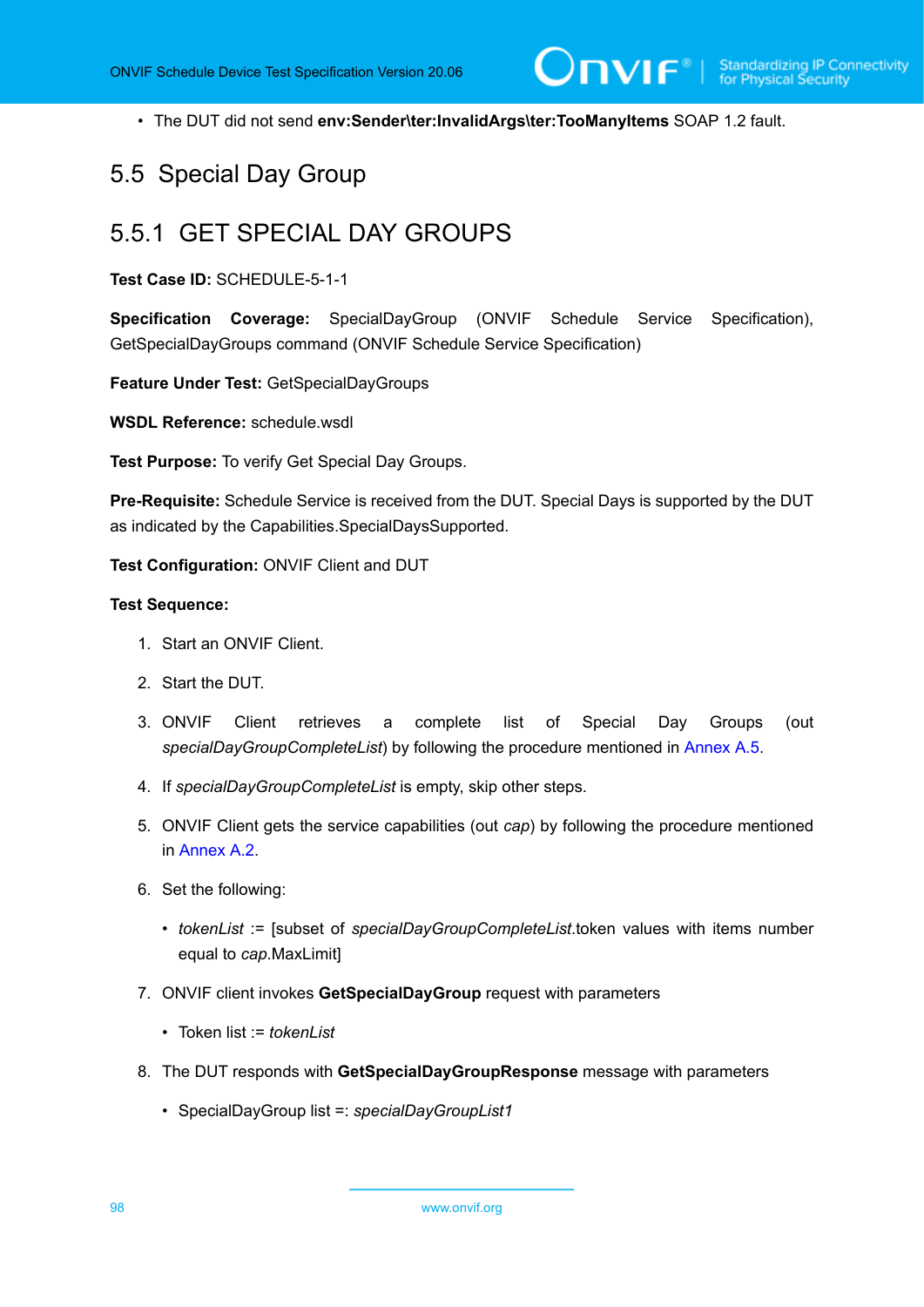- 9. If *specialDayGroupList1* does not contain SpecialDayGroup item for each token from *tokenList*, FAIL the test and skip other steps.
- 10.If *specialDayGroupList1* contains at least two SpecialDayGroup items with equal token, FAIL the test and skip other steps.
- 11. If *specialDayGroupList1* contains other SpecialDayGroup items than listed in *tokenList*, FAIL the test and skip other steps.
- 12.For each SpecialDayGroup.token *token* from *specialDayGroupCompleteList* repeat the following steps:
	- 12.1. ONVIF client invokes **GetSpecialDayGroup** request with parameters
		- Token[0] := *token*
	- 12.2. The DUT responds with **GetSpecialDayGroupResponse** message with parameters
		- SpecialDayGroup list =: *specialDayGroupList2*
	- 12.3. If *specialDayGroupList2* does not contain only one SpecialDayGroup item with token equal to *token*, FAIL the test and skip other steps.
	- 12.4. If *specialDayGroupList2*[0] item is not equal to *specialDayGroupCompleteList*[token = *token*] item, FAIL the test and skip other steps.

#### **PASS –**

• The DUT passed all assertions.

#### **FAIL –**

• The DUT did not send **GetSpecialDayGroupResponse** message.

**Note:** If number of items in *specialDayGroupCompleteList* is less than *cap*.MaxLimit, then all *specialDayGroupCompleteList*.Token items shall be used for the step 6.

**Note:** The following fields are compared at step 12.4:

- SpecialDayGroup:
	- token
	- Name
	- Description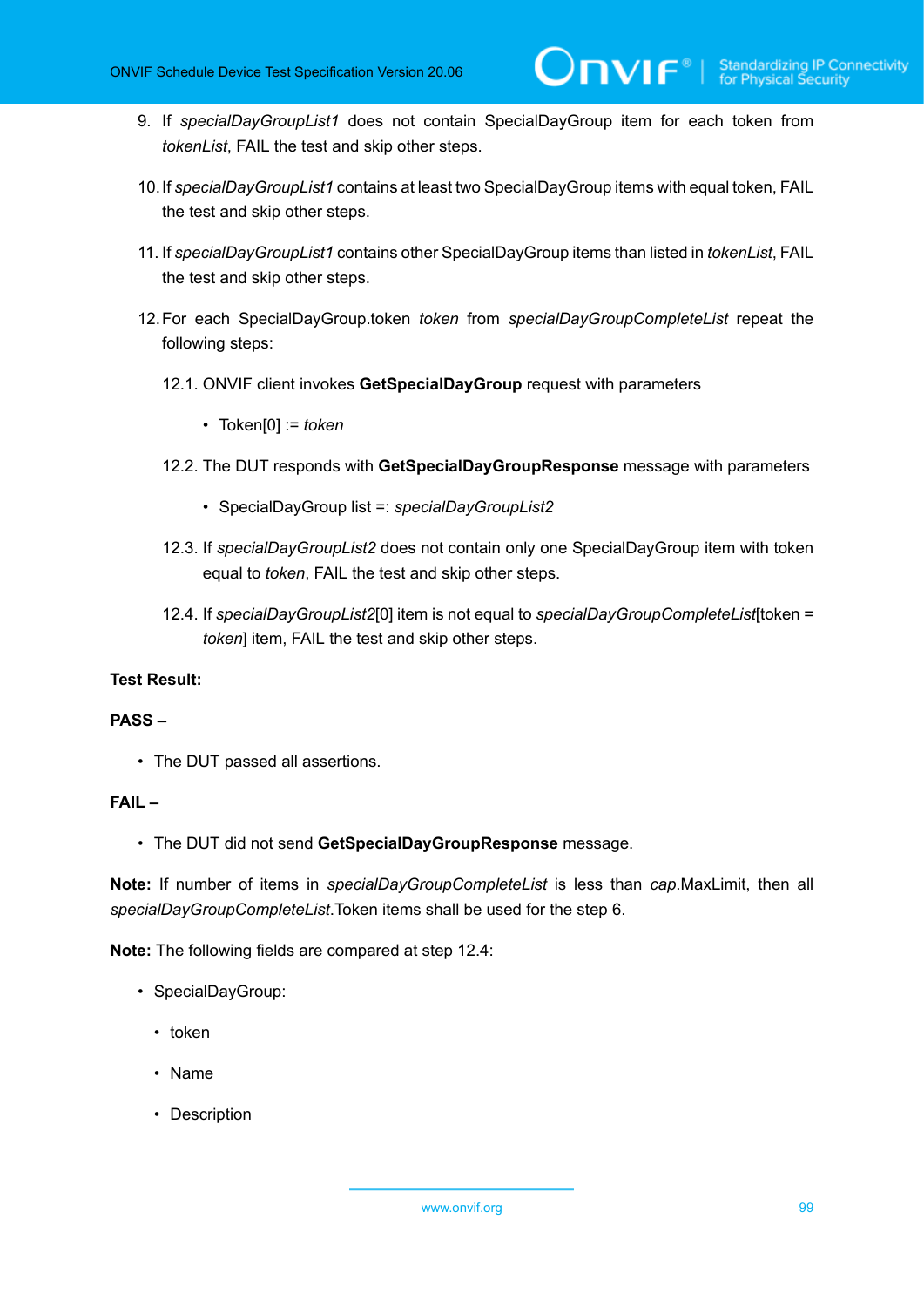# 5.5.2 GET SPECIAL DAY GROUP LIST - LIMIT

#### **Test Case ID:** SCHEDULE-5-1-2

**Specification Coverage:** SpecialDayGroup (ONVIF Schedule Service Specification), GetSpecialDayGroupList command (ONVIF Schedule Service Specification)

**Feature Under Test:** GetSpecialDayGroupList

**WSDL Reference:** schedule.wsdl

**Test Purpose:** To verify Get SpecialDayGroup List using Limit.

**Pre-Requisite:** Schedule Service is received from the DUT. Special Days is supported by the DUT as indicated by the Capabilities.SpecialDaysSupported.

**Test Configuration:** ONVIF Client and DUT

#### **Test Sequence:**

- 1. Start an ONVIF Client.
- 2. Start the DUT.
- 3. ONVIF Client gets the service capabilities (out *cap*) by following the procedure mentioned in [Annex A.2.](#page-155-0)
- 4. ONVIF client invokes **GetSpecialDayGroupList** request with parameters
	- $\cdot$  Limit :=1
	- StartReference skipped
- 5. The DUT responds with **GetSpecialDayGroupListResponse** message with parameters
	- NextStartReference =: *nextStartReference*
	- SpecialDayGroup list =: *specialDayGroupList1*
- 6. If *specialDayGroupList1* contains more SpecialDayGroup items than 1, FAIL the test and skip other steps.
- 7. If *cap*.MaxLimit is equal to 1, skip other steps.
- 8. ONVIF client invokes **GetSpecialDayGroupList** request with parameters
	- Limit := *cap*.MaxLimit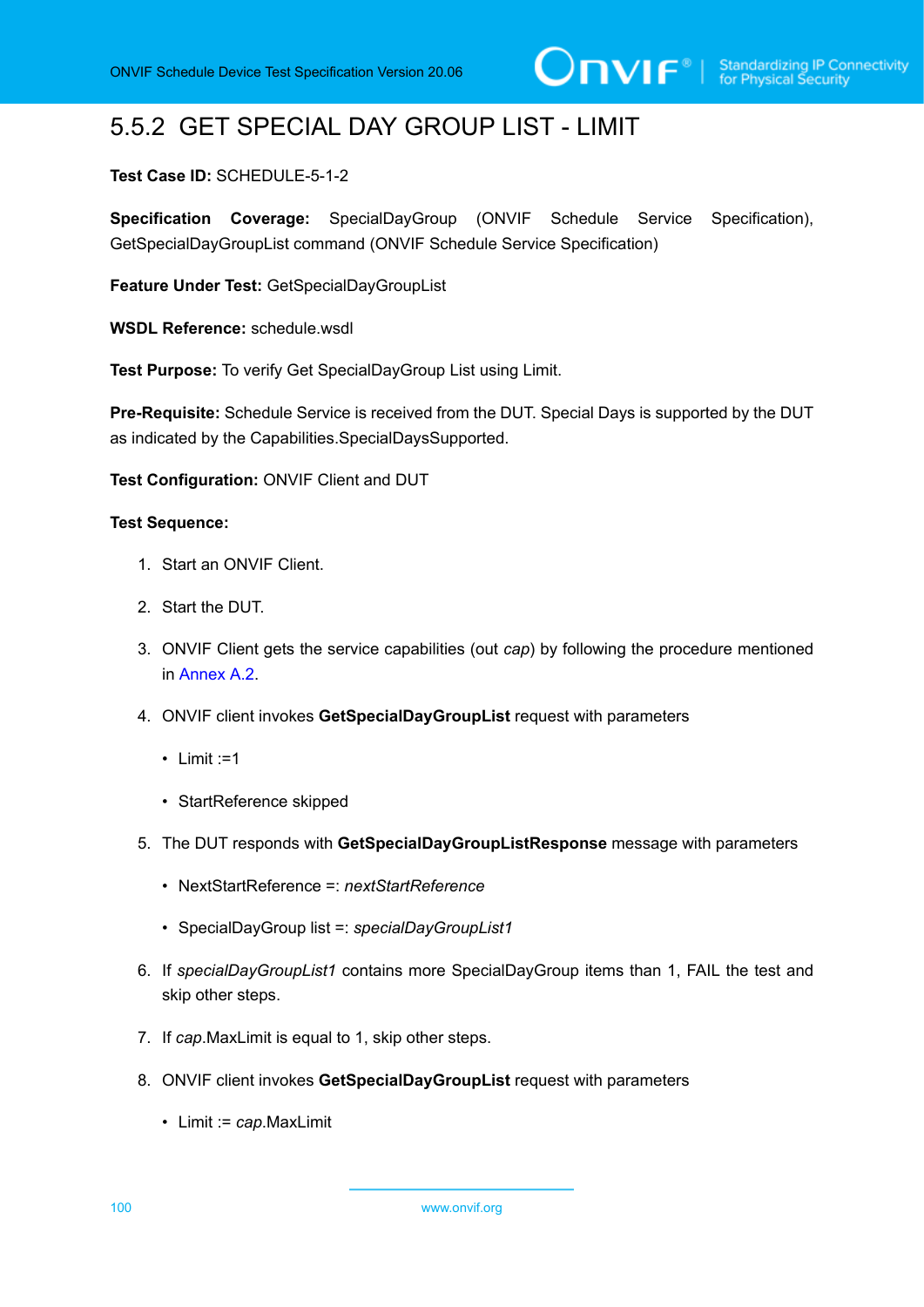- StartReference skipped
- 9. The DUT responds with **GetSpecialDayGroupListResponse** message with parameters
	- NextStartReference =: *nextStartReference*
	- SpecialDayGroup list =: *specialDayGroupList2*
- 10.If *specialDayGroupList2* contains more SpecialDayGroup items than *cap*.MaxLimit, FAIL the test and skip other steps.
- 11. If *cap*.MaxLimit is equal to 2, skip other steps.
- 12.Set the following:
	- *limit* := [number between 1 and *cap*.MaxLimit]
- 13.ONVIF client invokes **GetSpecialDayGroupList** request with parameters
	- Limit := *limit*
	- StartReference skipped
- 14.The DUT responds with **GetSpecialDayGroupListResponse** message with parameters
	- NextStartReference =: *nextStartReference*
	- SpecialDayGroup list =: *specialDayGroupList3*
- 15.If *specialDayGroupList3* contains more SpecialDayGroup items than *limit*, FAIL the test and skip other steps.

#### **PASS –**

• The DUT passed all assertions.

#### **FAIL –**

• The DUT did not send **GetSpecialDayGroupListResponse** message.

# 5.5.3 GET SPECIAL DAY GROUP LIST - START REFERENCE AND LIMIT

**Test Case ID:** SCHEDULE-5-1-3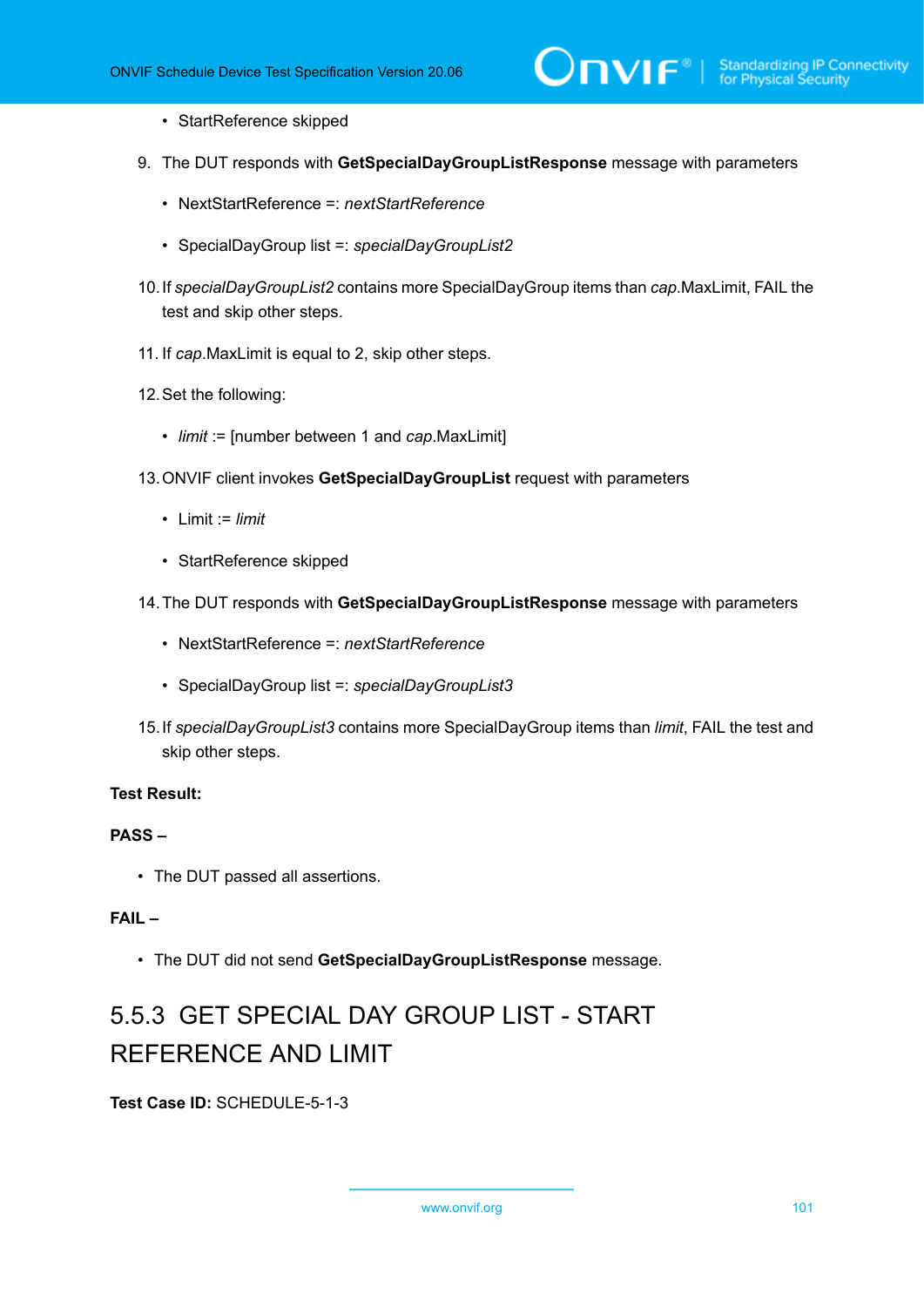**Specification Coverage:** SpecialDayGroup (ONVIF Schedule Service Specification), GetSpecialDayGroupList command (ONVIF Schedule Service Specification)

**Feature Under Test:** GetSpecialDayGroupList

**WSDL Reference:** schedule.wsdl

**Test Purpose:** To verify Get SpecialDayGroup List using StartReference and Limit.

**Pre-Requisite:** Schedule Service is received from the DUT. Special Days is supported by the DUT as indicated by the Capabilities.SpecialDaysSupported.

**Test Configuration:** ONVIF Client and DUT

#### **Test Sequence:**

- 1. Start an ONVIF Client.
- 2. Start the DUT.
- 3. ONVIF Client gets the service capabilities (out *cap*) by following the procedure mentioned in [Annex A.2.](#page-155-0)
- 4. ONVIF client invokes **GetSpecialDayGroupList** request with parameters
	- Limit := *cap*.MaxLimit
	- StartReference skipped
- 5. The DUT responds with **GetSpecialDayGroupListResponse** message with parameters
	- NextStartReference =: *nextStartReference*
	- SpecialDayGroup list =: *SpecialDayGroupCompleteList1*
- 6. If *SpecialDayGroupCompleteList1* contains more SpecialDayGroup items than *cap*.MaxLimit, FAIL the test and skip other steps.
- 7. Until *nextStartReference* is not null, repeat the following steps:
	- 7.1. ONVIF client invokes **GetSpecialDayGroupList** request with parameters
		- Limit := *cap*.MaxLimit
		- StartReference := *nextStartReference*
	- 7.2. The DUT responds with **GetSpecialDayGroupListResponse** message with parameters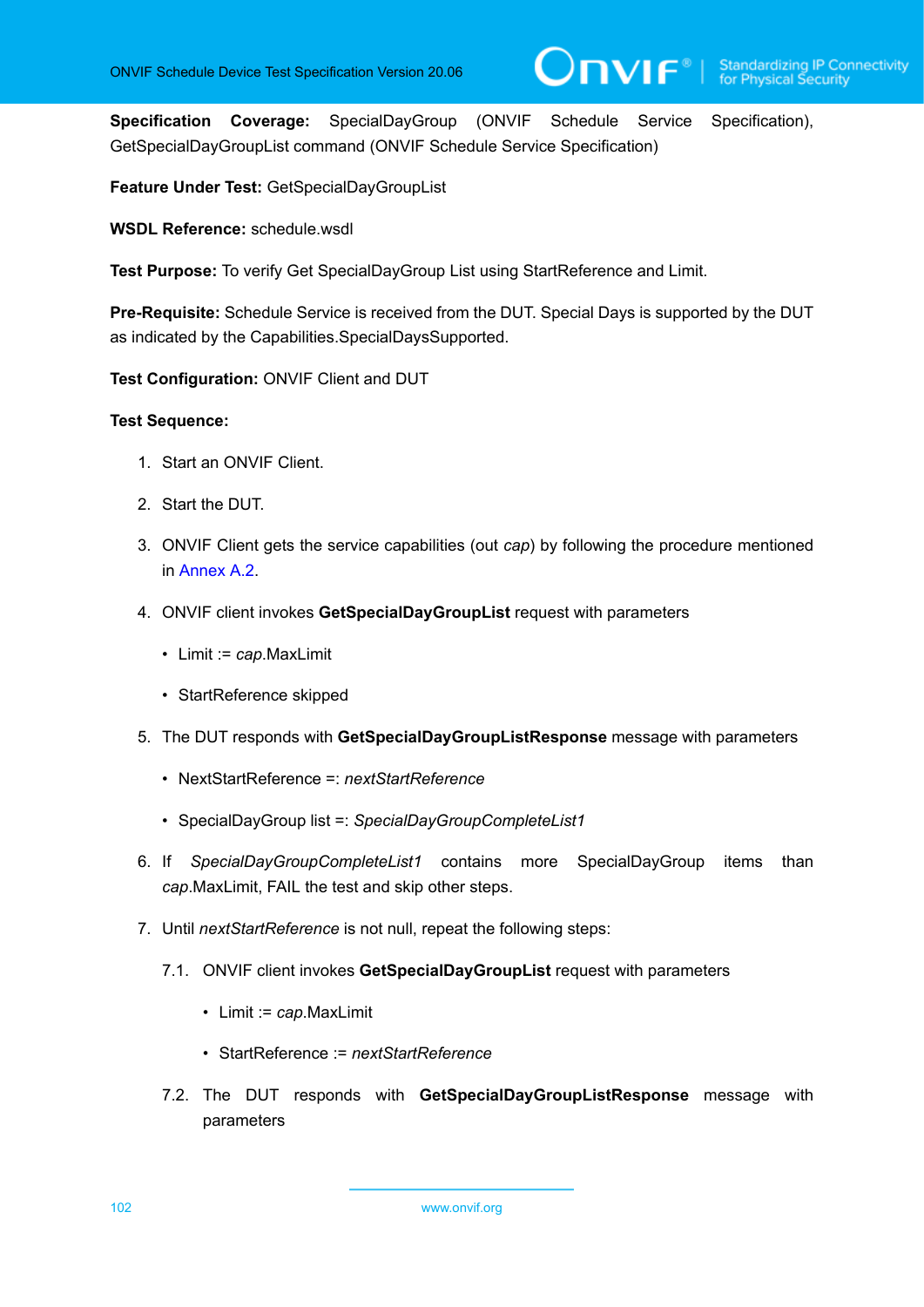- NextStartReference =: *nextStartReference*
- SpecialDayGroup list =: *SpecialDayGroupListPart*
- 7.3. If *SpecialDayGroupListPart* contains more SpecialDayGroup items than *cap*.MaxLimit, FAIL the test and skip other steps.
- 7.4. Set the following:
	- *SpecialDayGroupCompleteList1* := *SpecialDayGroupCompleteList1* + *SpecialDayGroupListPart*
- 8. If *SpecialDayGroupCompleteList1* contains at least two SpecialDayGroup item with equal token, FAIL the test and skip other steps.
- 9. If *cap*.MaxLimit is equal to 1, do the following steps:
	- 9.1. ONVIF Client retrieves a complete list of SpecialDayGroupInfo (out specialDayGroupInfoCompleteList) by following the procedure mentioned in [Annex](#page-156-0) [A.4](#page-156-0).
	- 9.2. If *specialDayGroupCompleteList1* does not contain all tokens from *specialDayGroupInfoCompleteList*, FAIL the test and skip other steps.
	- 9.3. If *specialDayGroupCompleteList1* contains tokens other than tokens from *specialDayGroupInfoCompleteList*, FAIL the test and skip other steps.
	- 9.4. For each SpecialDayGroupInfo.token *token* from *specialDayGroupInfoCompleteList* repeat the following steps:
		- 9.4.1. If *specialDayGroupCompleteList1*[token = *token*] item does not have equal field values to *specialDayGroupInfoCompleteList*[token = *token*] item, FAIL the test and skip other steps.
	- 9.5. Skip other steps.
- 10.ONVIF client invokes **GetSpecialDayGroupList** request with parameters
	- Limit  $:= 1$
	- StartReference skipped
- 11. The DUT responds with **GetSpecialDayGroupListResponse** message with parameters
	- NextStartReference =: *nextStartReference*
	- SpecialDayGroup list =: *SpecialDayGroupCompleteList2*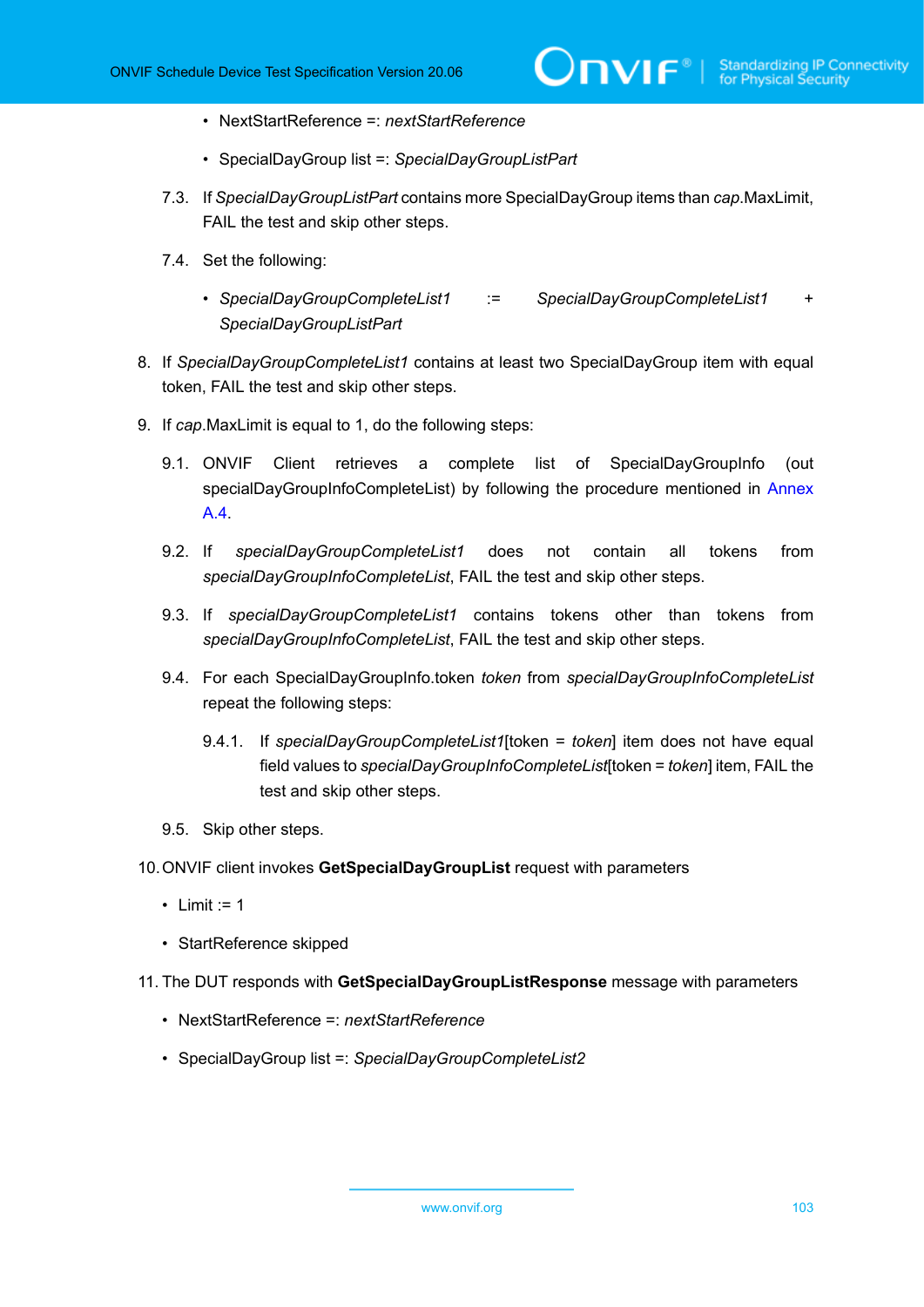- 12.If *SpecialDayGroupCompleteList2* contains more SpecialDayGroup items than 1, FAIL the test and skip other steps.
- 13.Until *nextStartReference* is not null, repeat the following steps:
	- 13.1. ONVIF client invokes **GetSpecialDayGroupList** request with parameters
		- Limit  $:= 1$
		- StartReference := *nextStartReference*
	- 13.2. The DUT responds with **GetSpecialDayGroupListResponse** message with parameters
		- NextStartReference =: *nextStartReference*
		- SpecialDayGroup list =: *SpecialDayGroupListPart*
	- 13.3. If *SpecialDayGroupListPart* contains more SpecialDayGroup items than 1, FAIL the test and skip other steps.
	- 13.4. Set the following:
		- *SpecialDayGroupCompleteList2* := *SpecialDayGroupCompleteList2* + *SpecialDayGroupListPart*
- 14.If *SpecialDayGroupCompleteList2* contains at least two SpecialDayGroup item with equal token, FAIL the test and skip other steps.
- 15.If *SpecialDayGroupCompleteList2* does not contain all SpecialDayGroup items from *SpecialDayGroupCompleteList1*, FAIL the test and skip other steps.
- 16.If *SpecialDayGroupCompleteList2* contains SpecialDayGroup item other than SpecialDayGroup items from *SpecialDayGroupCompleteList1*, FAIL the test and skip other steps.
- 17.If *cap*.MaxLimit is equal to 2, do the following steps:
	- 17.1. ONVIF Client retrieves a complete list of SpecialDayGroupInfo (out *specialDayGroupInfoCompleteList*) by following the procedure mentioned in [Annex](#page-156-0) [A.4](#page-156-0).
	- 17.2. If *specialDayGroupCompleteList2* does not contain all tokens from *specialDayGroupInfoCompleteList*, FAIL the test and skip other steps.
	- 17.3. If *specialDayGroupCompleteList2* contains tokens other than tokens from *specialDayGroupInfoCompleteList*, FAIL the test and skip other steps.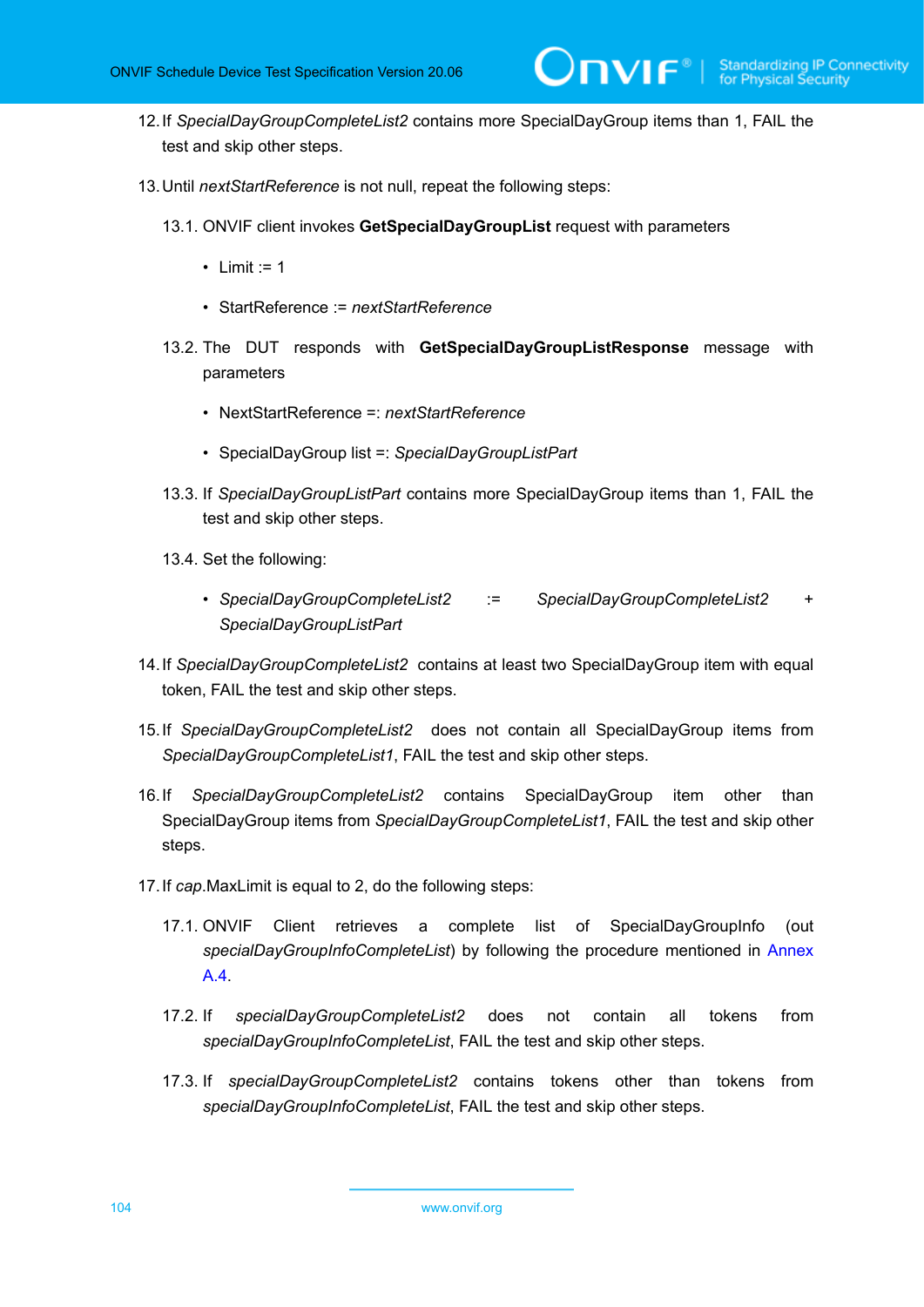- 17.4. For each SpecialDayGroupInfo.token *token* from *specialDayGroupInfoCompleteList* repeat the following steps:
	- 17.4.1. If *specialDayGroupCompleteList2*[token = *token*] item does not have equal field values to *specialDayGroupInfoCompleteList*[token = *token*] item, FAIL the test and skip other steps.

 $\partial$ DVIF $^{\circ}$ l

- 17.5. Skip other steps.
- 18.Set the following:
	- *limit* := [number between 1 and *cap*.MaxLimit]
- 19.ONVIF client invokes **GetSpecialDayGroupList** request with parameters
	- Limit := *limit*
	- StartReference skipped
- 20.The DUT responds with **GetSpecialDayGroupListResponse** message with parameters
	- NextStartReference =: *nextStartReference*
	- SpecialDayGroup list =: *SpecialDayGroupCompleteList3*
- 21.If *SpecialDayGroupCompleteList3* contains more SpecialDayGroup items than *limit*, FAIL the test and skip other steps.
- 22.Until *nextStartReference is not null, repeat the following steps:*
	- 22.1. ONVIF client invokes **GetSpecialDayGroupList** request with parameters
		- Limit := *limit*
		- StartReference := *nextStartReference*
	- 22.2. The DUT responds with **GetSpecialDayGroupListResponse** message with parameters
		- NextStartReference =: *nextStartReference*
		- SpecialDayGroup list =: *SpecialDayGroupListPart*
	- 22.3. If *SpecialDayGroupListPart* contains more SpecialDayGroup items than *limit*, FAIL the test and skip other steps.
	- 22.4. Set the following: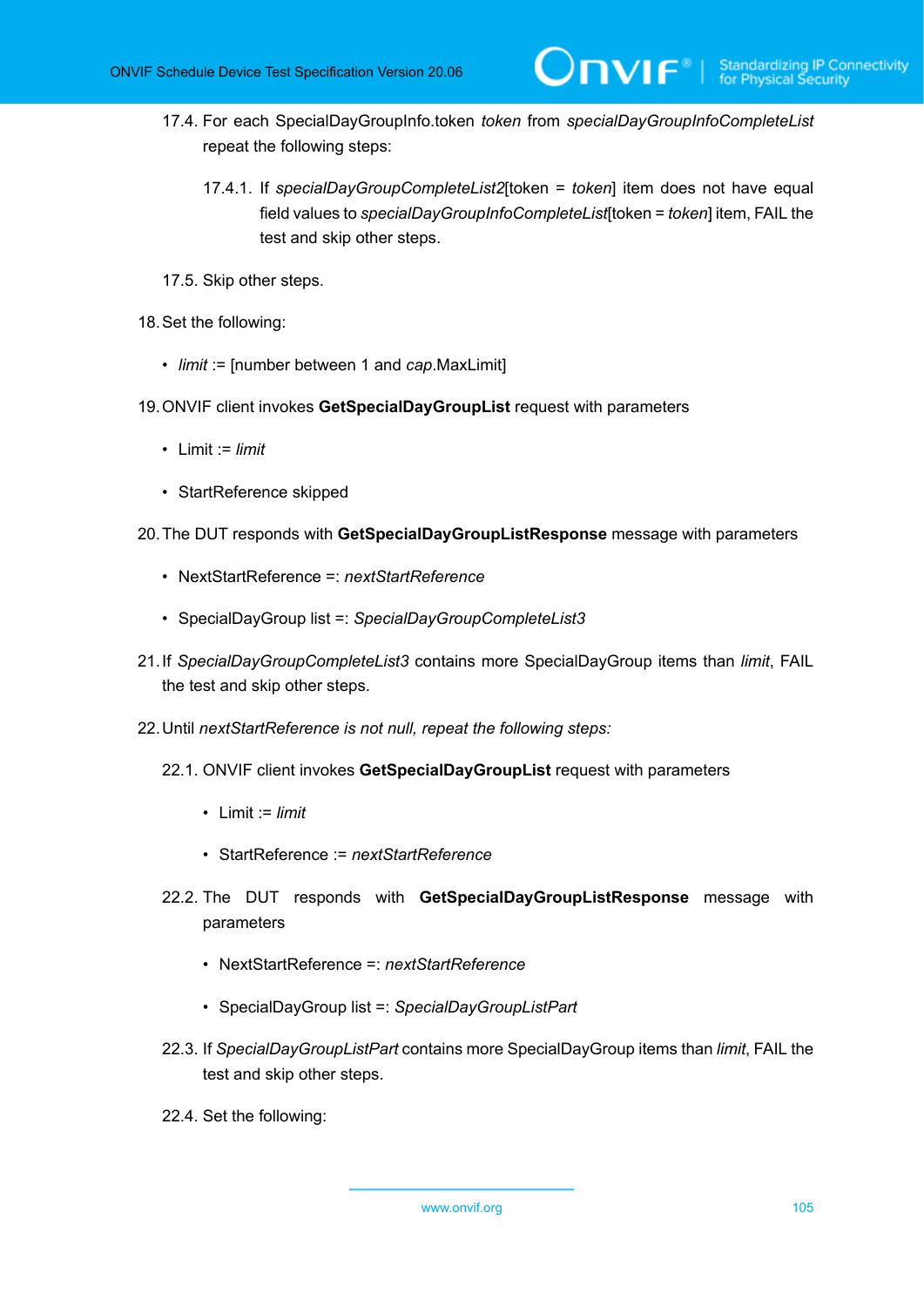• *SpecialDayGroupCompleteList3* := *SpecialDayGroupCompleteList3* + *SpecialDayGroupListPart*

 $\mathbf{V}$ 

- 23.If *SpecialDayGroupCompleteList3* contains at least two SpecialDayGroup item with equal token, FAIL the test and skip other steps.
- 24.If *SpecialDayGroupCompleteList3* does not contain all SpecialDayGroup items from *SpecialDayGroupCompleteList1*, FAIL the test and skip other steps.
- 25.If *SpecialDayGroupCompleteList3* contains SpecialDayGroup item other than SpecialDayGroup items from *SpecialDayGroupCompleteList1*, FAIL the test and skip other steps.
- 26.ONVIF Client retrieves a complete list of SpecialDayGroupInfo (out *specialDayGroupInfoCompleteList*) by following the procedure mentioned in [Annex A.4.](#page-156-0)
- 27.If *specialDayGroupCompleteList3* does not contain all tokens from *specialDayGroupInfoCompleteList*, FAIL the test and skip other steps.
- 28.If *specialDayGroupCompleteList2* contains tokens other than tokens from *specialDayGroupInfoCompleteList*, FAIL the test and skip other steps.
- 29.For each SpecialDayGroupInfo.token *token* from *specialDayGroupInfoCompleteList* repeat the following steps:
	- 29.1. If *specialDayGroupCompleteList3*[token = *token*] item does not have equal field values to *specialDayGroupInfoCompleteList*[token = *token*] item, FAIL the test and skip other steps.

#### **Test Result:**

#### **PASS –**

• The DUT passed all assertions.

#### **FAIL –**

• The DUT did not send **GetSpecialDayGroupListResponse** message.

**Note:** The following fields are compared at steps 9.4.1, 17.4.1, 29.1:

- SpecialDayGroupInfo:
	- token
	- Name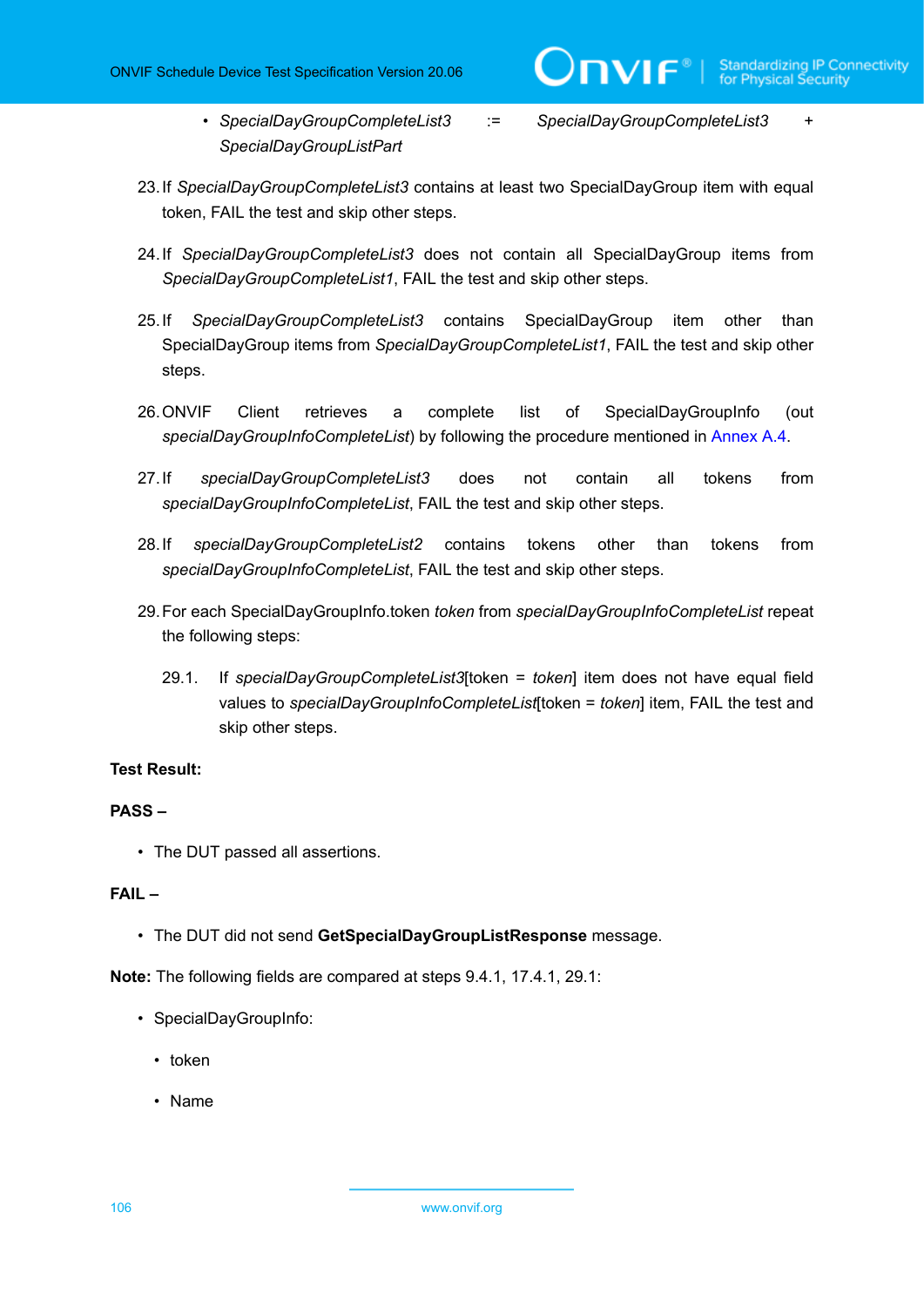• Description

## 5.5.4 GET SPECIAL DAY GROUP LIST - NO LIMIT

**Test Case ID:** SCHEDULE-5-1-4

**Specification Coverage:** SpecialDayGroup (ONVIF Schedule Service Specification), GetSpecialDayGroupList command (ONVIF Schedule Service Specification)

**Feature Under Test:** GetSpecialDayGroupList

**WSDL Reference:** schedule.wsdl

**Test Purpose:** To verify Get SpecialDayGroup List without using Limit.

**Pre-Requisite:** Schedule Service is received from the DUT. Special Days is supported by the DUT as indicated by the Capabilities.SpecialDaysSupported.

**Test Configuration:** ONVIF Client and DUT

- 1. Start an ONVIF Client.
- 2. Start the DUT.
- 3. ONVIF Client gets the service capabilities (out *cap*) by following the procedure mentioned in [Annex A.2.](#page-155-0)
- 4. ONVIF client invokes **GetSpecialDayGroupList** request with parameters
	- Limit skipped
	- StartReference skipped
- 5. The DUT responds with **GetSpecialDayGroupListResponse** message with parameters
	- NextStartReference =: *nextStartReference*
	- SpecialDayGroup list =: *SpecialDayGroupCompleteList*
- 6. If *SpecialDayGroupCompleteList* contains more SpecialDayGroup items than *cap*.MaxLimit, FAIL the test and skip other steps.
- 7. Until *nextStartReference* is not null, repeat the following steps:
	- 7.1. ONVIF client invokes **GetSpecialDayGroupList** request with parameters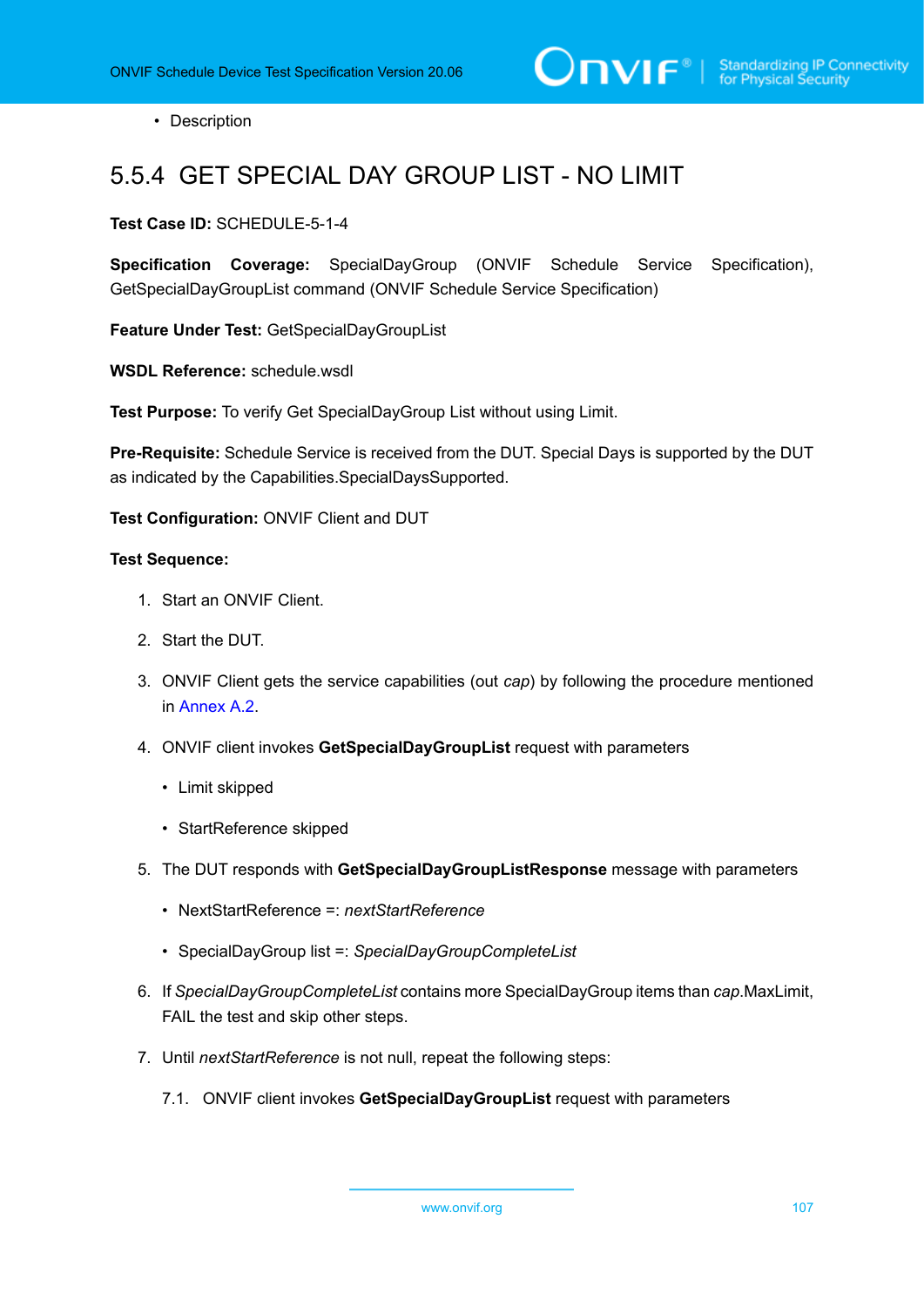- Limit skipped
- StartReference := *nextStartReference*
- 7.2. The DUT responds with **GetSpecialDayGroupListResponse** message with parameters
	- NextStartReference =: *nextStartReference*
	- SpecialDayGroup list =: *SpecialDayGroupListPart*
- 7.3. If *SpecialDayGroupListPart* contains more SpecialDayGroup items than *cap*.MaxLimit, FAIL the test and skip other steps.
- 7.4. Set the following:
	- *SpecialDayGroupCompleteList* := *SpecialDayGroupCompleteList* + *SpecialDayGroupListPart*
- 8. If *SpecialDayGroupCompleteList* contains at least two SpecialDayGroup item with equal token, FAIL the test.
- 9. ONVIF Client retrieves a complete list of SpecialDayGroupInfo (out *specialDayGroupInfoCompleteList*) by following the procedure mentioned in [Annex A.4.](#page-156-0)
- 10.If *specialDayGroupCompleteList* does not contain all tokens from *specialDayGroupInfoCompleteList*, FAIL the test and skip other steps.
- 11. If *specialDayGroupCompleteList* contains tokens other than tokens from *specialDayGroupInfoCompleteList*, FAIL the test and skip other steps.
- 12.For each SpecialDayGroupInfo.token *token* from *specialDayGroupInfoCompleteList* repeat the following steps:
	- 12.1. If *specialDayGroupCompleteList*[token = *token*] item does not have equal field values to *specialDayGroupInfoCompleteList*[token = *token*] item, FAIL the test and skip other steps.

#### **PASS –**

• The DUT passed all assertions.

#### **FAIL –**

• The DUT did not send **GetSpecialDayGroupListResponse** message.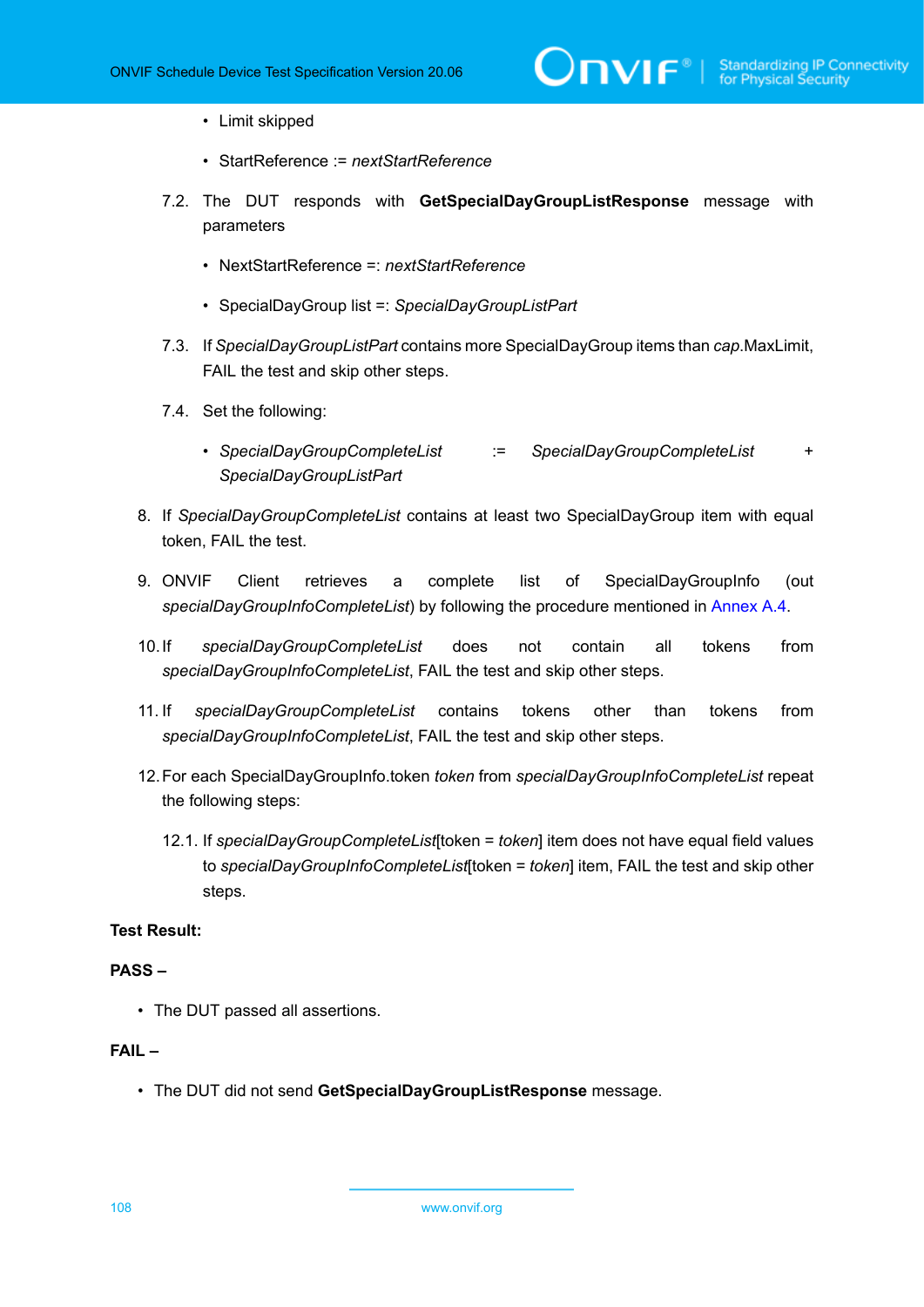**Note:** The following fields are compared at steps 12.1:

- SpecialDayGroupInfo:
	- token
	- Name
	- Description

# 5.5.5 CREATE SPECIAL DAY GROUP

### **Test Case ID:** SCHEDULE-5-1-5

**Specification Coverage:** SpecialDayGroup (ONVIF Schedule Service Specification), CreateSpecialDayGroup command (ONVIF Schedule Service Specification)

**Feature Under Test:** CreateSpecialDayGroup

**WSDL Reference:** schedule.wsdl and event.wsdl

**Test Purpose:** To verify creation of special day group and generating of appropriate notifications.

**Pre-Requisite:** Schedule Service is received from the DUT. Event Service is received from the DUT. Device supports Pull-Point Notification feature. Special Days is supported by the DUT as indicated by the Capabilities.SpecialDaysSupported. The DUT shall have enough free storage capacity for one additional SpecialDayGroup.

**Test Configuration:** ONVIF Client and DUT

#### **Test Sequence:**

- 1. Start an ONVIF Client.
- 2. Start the DUT.
- 3. ONVIF Client retrieves an initial complete list of SpecialDaysGroup (out *specialDayGroupCompleteList1*) by following the procedure mentioned in [Annex A.5](#page-158-0).
- 4. ONVIF Client generates Unique Identifier value for UID field in iCalendar (out *uid*) by following the procedure mentioned in [Annex A.6](#page-159-0).
- 5. Set the following:
	- *days* := "BEGIN:VCALENDAR

BEGIN:VEVENT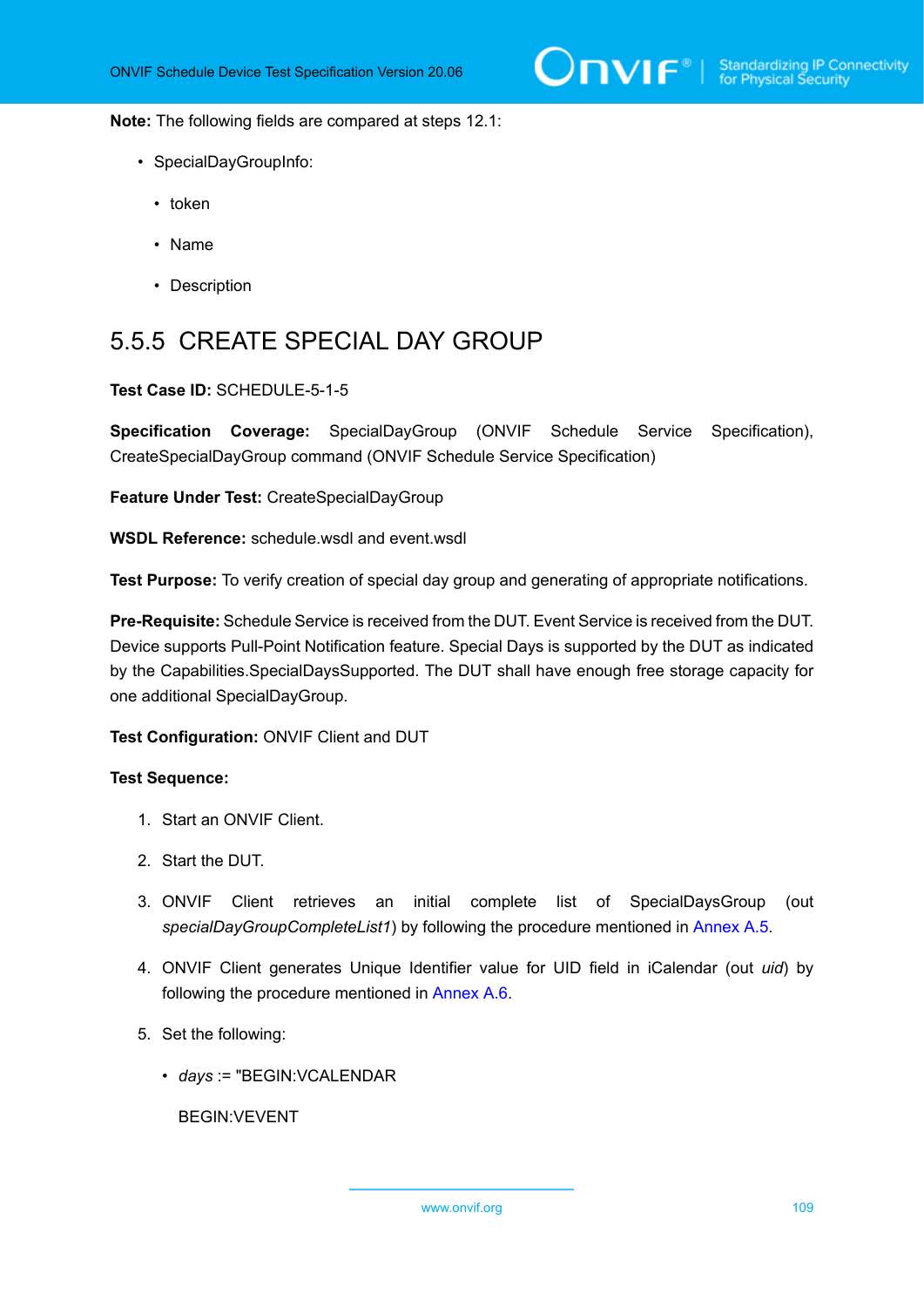SUMMARY:Test special days

DTSTART:<current year><current month><current day>T000000

DTEND:<the date of the next day>T000000

UID:*uid*

END:VEVENT

END:VCALENDAR"

- 6. ONVIF Client invokes **CreatePullPointSubscription** request with parameters
	- Filter.TopicExpression := "tns1:Configuration/SpecialDays/Changed"
- 7. The DUT responds with a **CreatePullPointSubscriptionResponse** message with parameters
	- SubscriptionReference =: *s*
	- CurrentTime =: *ct*
	- TerminationTime =: *tt*
- 8. ONVIF client invokes **CreateSpecialDayGroup** request with parameters
	- SpecialDayGroup.token := ""
	- SpecialDayGroup.Name := "Test SpecialDayGroup Name"
	- SpecialDayGroup.Description := "Test SpecialDayGroup Description"
	- SpecialDayGroup.Days := *days*
- 9. The DUT responds with **CreateSpecialDayGroupResponse** message with parameters
	- Token =: *SpecialDayGroupToken*
- 10.Until t*imeout1* timeout expires, repeat the following steps:
	- 10.1. ONVIF Client waits for time *t* := min{(*tt-ct*)/2, 1 second}.
	- 10.2. ONVIF Client invokes **PullMessages** to the subscription endpoint *s* request with parameters
		- Timeout := PT60S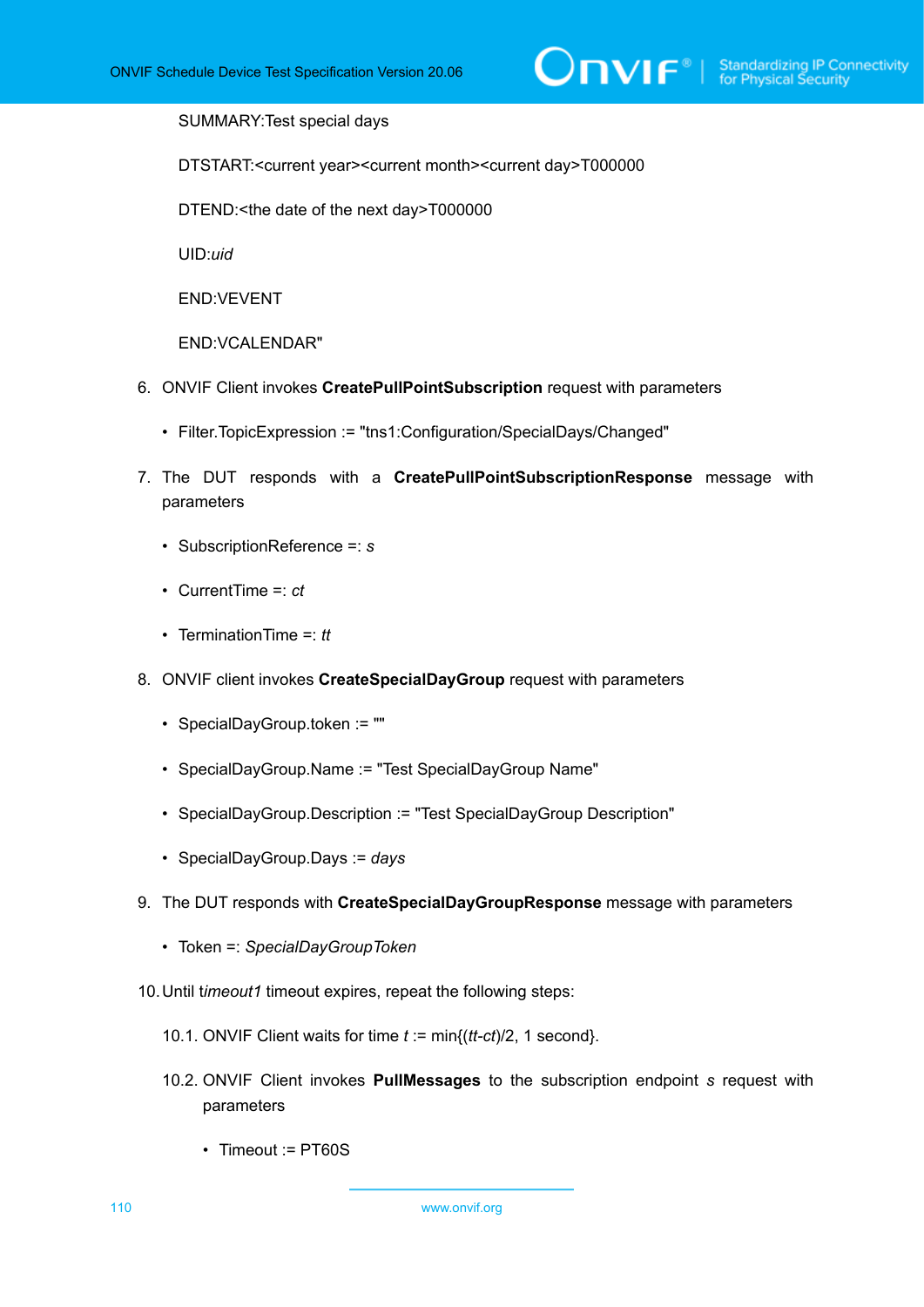$\mathsf{J}\mathsf{D}\mathsf{V}\mathsf{I}\mathsf{F}^\circ$  :

#### • MessageLimit := 1

- 10.3. The DUT responds with **PullMessagesResponse** message with parameters
	- CurrentTime =: *ct*
	- TerminationTime =: *tt*
	- NotificationMessage =: *m*
- 10.4. If *m* is not null and the TopicExpression item in *m* is not equal to "tns1:Configuration/ SpecialDays/Changed", FAIL the test and go to the step 21.
- 10.5. If *m* is not null and does not contain Source.SimpleItem item with Name =: "SpecialDaysToken" and Value =: *SpecialDayGroupToken*, FAIL the test and go to the step 21.
- 10.6. If *m* is not null and contains Source.SimpleItem item with Name =: "SpecialDayGroupToken" and Value =: *SpecialDayGroupToken*, go to the step 12.
- 11. If *operationDelay* timeout expires for step 10 without Notification with SpecialDaysToken source simple item equal to *specialDayGroupToken*, FAIL the test and go to the step 21.
- 12.ONVIF Client retrieves a SpecialDayGroup (in *specialDayGroupToken*, out *specialDayGroupList*) by following the procedure mentioned in [Annex A.14](#page-165-0).
- 13.If *specialDayGroupList*[0] item does not have equal field values to values from step 8, FAIL the test and go step 21.
- 14.ONVIF Client retrieves a SpecialDayGroup info (in *specialDayGroupToken*, out *specialDayGroupInfoList*) by following the procedure mentioned in [Annex A.15.](#page-166-0)
- 15.If *specialDayGroupInfoList*[0] item does not have equal field values to values from step 8, FAIL the test and go step 21.
- 16.ONVIF Client retrieves a complete SpecialDayGroup information list (out *specialDayGroupInfoCompleteList*) by following the procedure mentioned in [Annex A.4.](#page-156-0)
- 17.If *specialDayGroupInfoCompleteList* does not have specialDayGroupInfo[token = *specialDayGroupToken*] item with equal field values to values from step 8, FAIL the test and go step 21.
- 18.ONVIF Client retrieves a complete list of SpecialDayGroups (out *specialDayGroupCompleteList2*) by following the procedure mentioned in [Annex A.5](#page-158-0).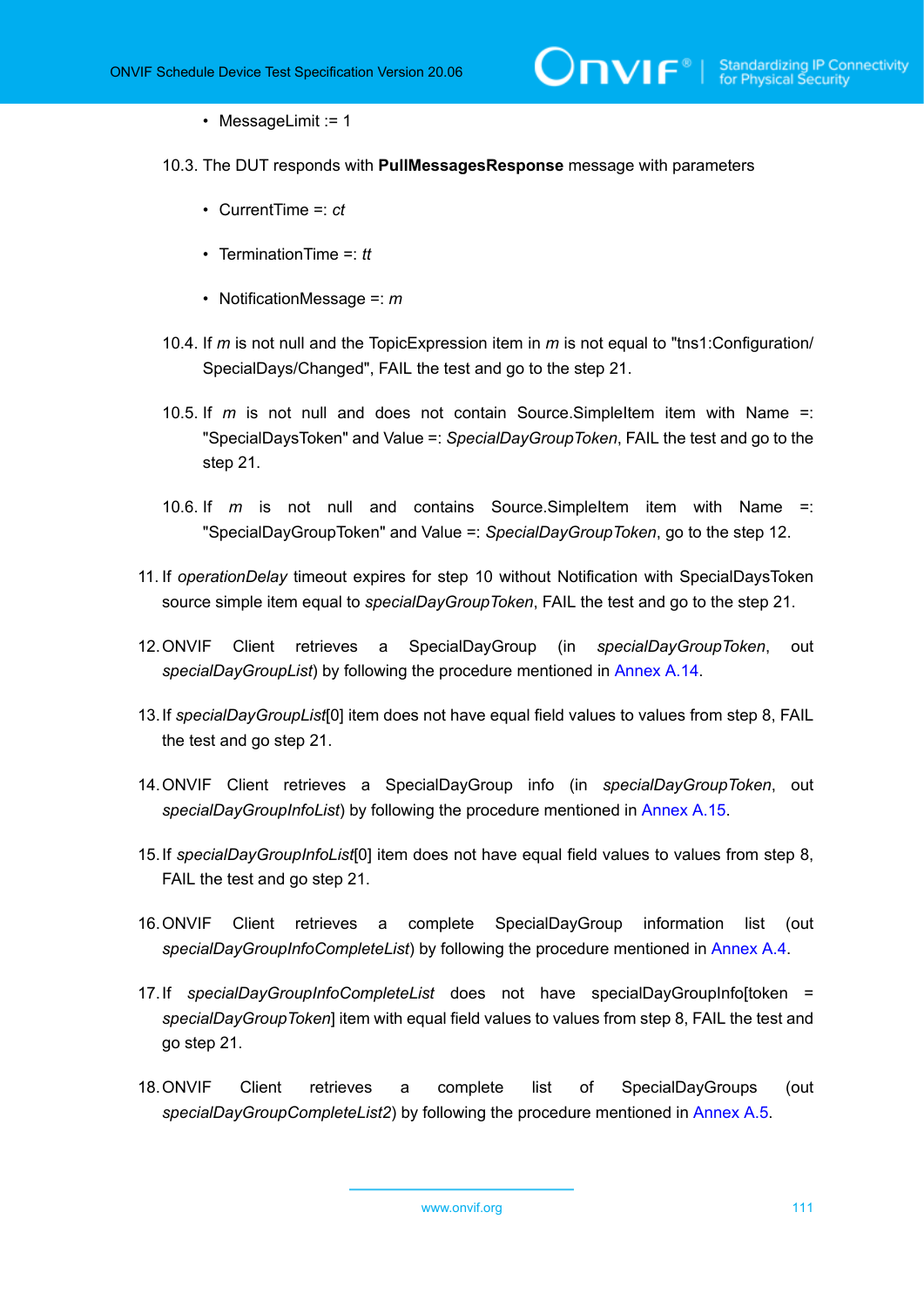**NVIF**®

- 19.If *specialDayGroupCompleteList2* does not have SpecialDayGroup[token *specialDayGroupToken*] item with equal field values to values from step 8, FAIL the test and go step 21.
- 20.For each SpecialDayGroup.token (*token*) from *specialDayGroupCompleteList1* do the following:
	- 20.1. If *specialDayGroupCompleteList2* does not have SpecialDayGroup[token = *token*] item, FAIL the test and go step 21.
- 21.ONVIF Client deletes the SpecialDayGroup (in *specialDayGroupToken*) by following the procedure mentioned in [Annex A.12](#page-164-0) to restore DUT configuration.
- 22.ONVIF Client sends an **Unsubscribe** to the subscription endpoint *s*.
- 23.The DUT responds with **UnsubscribeResponse** message.

# **Test Result:**

#### **PASS –**

• The DUT passed all assertions.

#### **FAIL –**

- The DUT did not send **CreatePullPointSubscriptionResponse** message.
- The DUT did not send **CreateSpecialDayGroupResponse** message.
- The DUT did not send **PullMessagesResponse** message.
- The DUT did not send **UnsubscribeResponse** message.

**Note:** *operationDelay* will be taken from Operation Delay field of ONVIF Device Test Tool.

**Note:** The following fields are compared at steps 13, 19:

- SpecialDayGroup:
	- token
	- Name
	- Description
	- Days

**Note:** The following fields are compared at step 15, 17: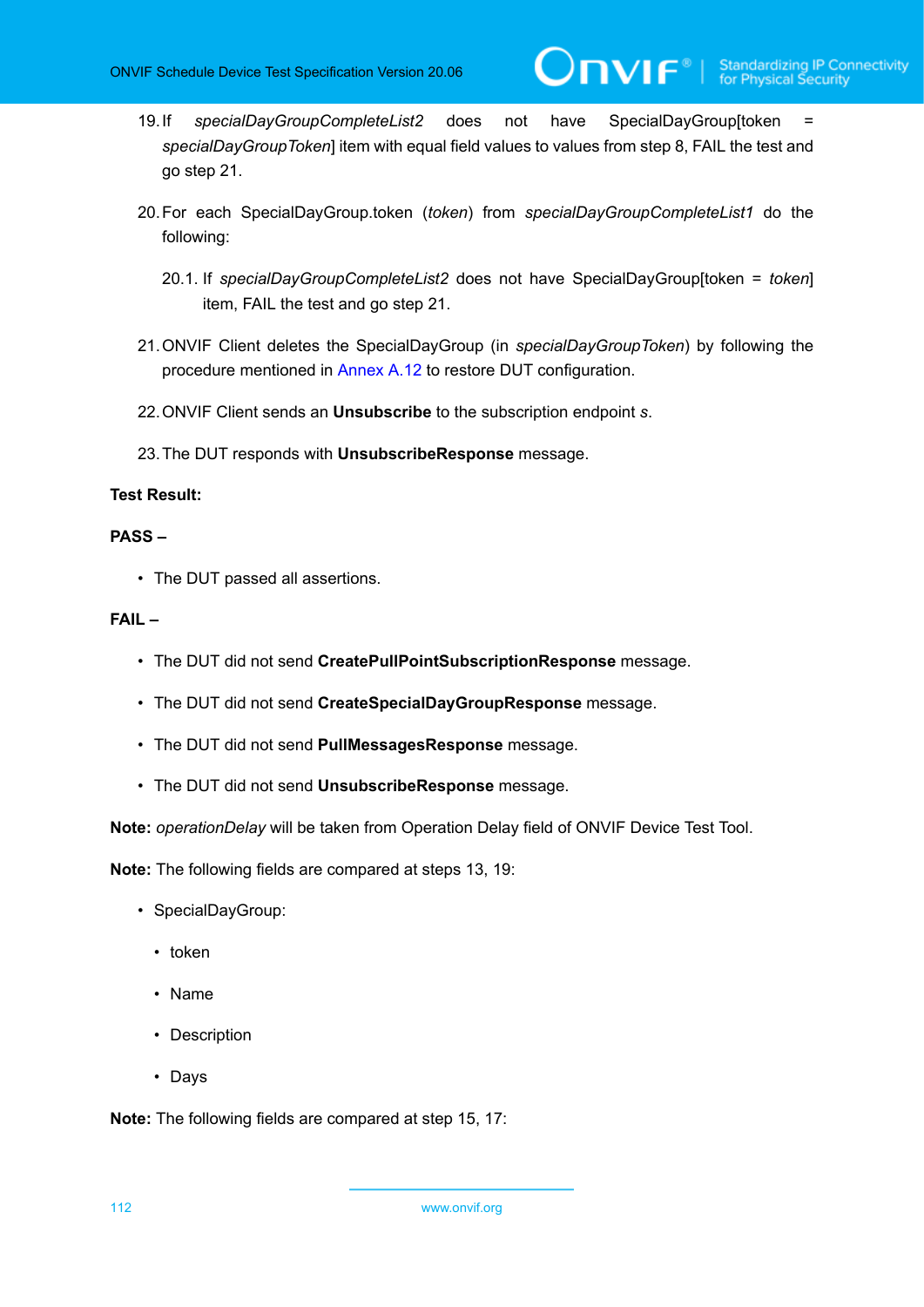

- SpecialDayGroupInfo:
	- token
	- Name
	- Description

**Note:** For comparison SpecialDayGroup.Days field values the ONVIF Client compares all iCalendar fields each with other excluding UID field.

# 5.5.6 MODIFY SPECIAL DAY GROUP

#### **Test Case ID:** SCHEDULE-5-1-6

**Specification Coverage:** SpecialDayGroup (ONVIF Schedule Service Specification), ModifySpecialDayGroup command (ONVIF Schedule Service Specification)

**Feature Under Test:** ModifySpecialDayGroup

**WSDL Reference:** schedule.wsdl and event.wsdl

**Test Purpose:** To verify modifiing of special day group and generating of apropriate notifications.

**Pre-Requisite:** Schedule Service is received from the DUT. Event Service is received from the DUT. Device supports Pull-Point Notification feature. Special Days is supported by the DUT as indicated by the Capabilities.SpecialDaysSupported. The DUT shall have enough free storage capacity for one additional SpecialDayGroup.

**Test Configuration:** ONVIF Client and DUT

- 1. Start an ONVIF Client.
- 2. Start the DUT.
- 3. ONVIF Client creates SpecialDayGroup (out *specialDayGroupToken*) with iCalendar value of Days field (out *days*) by following the procedure mentioned in [Annex A.8](#page-160-0).
- 4. Set the following:
	- *days* := *days* with changed <day> value in DTSTART field (increase day value in one day) and with changed <day> value in DTEND field (increase day value in one day)
- 5. ONVIF Client invokes **CreatePullPointSubscription** request with parameters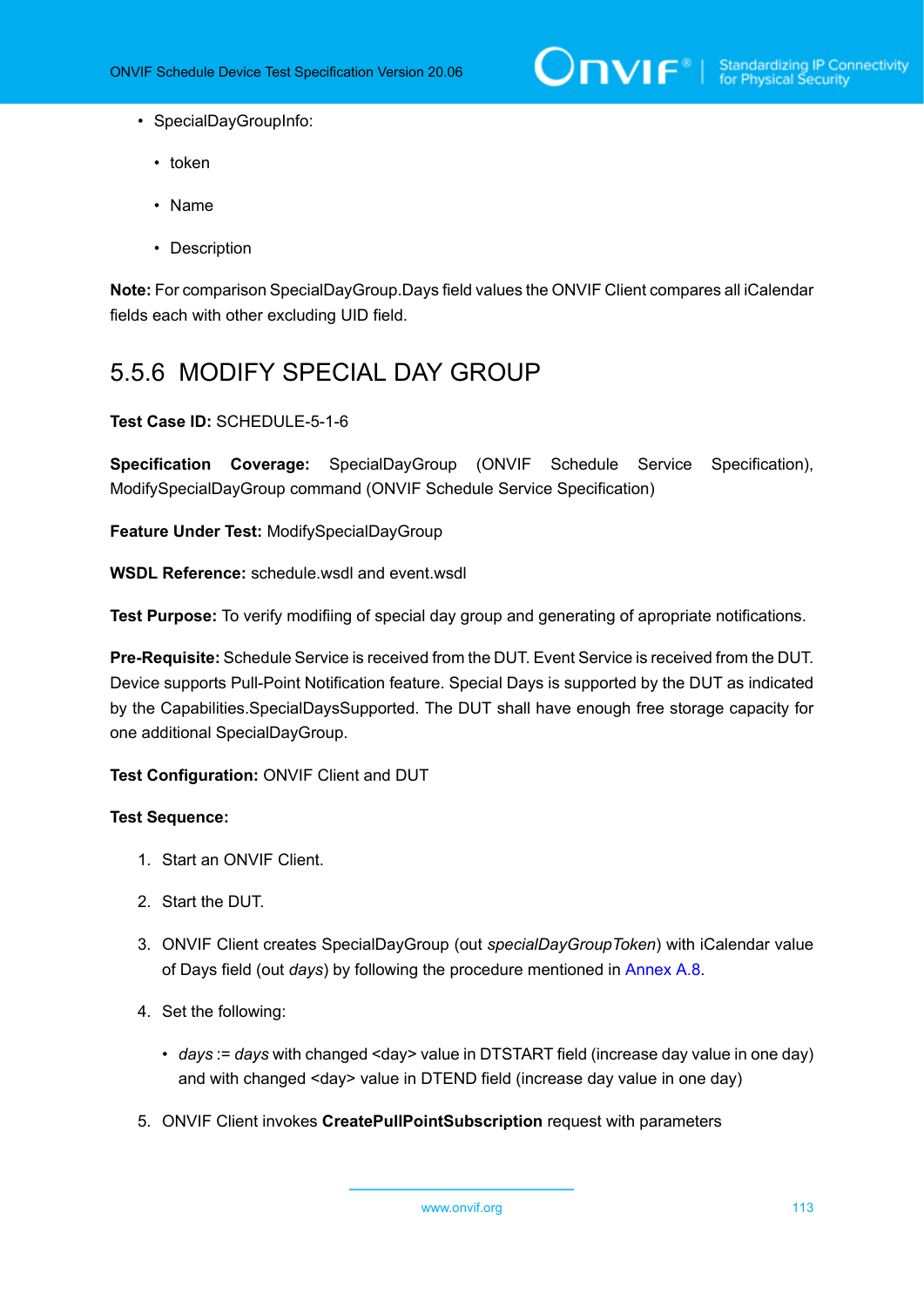- Filter.TopicExpression := "tns1:Configuration/SpecialDays/Changed"
- 6. The DUT responds with a **CreatePullPointSubscriptionResponse** message with parameters
	- SubscriptionReference =: *s*
	- CurrentTime =: *ct*
	- TerminationTime =: *tt*
- 7. ONVIF client invokes **ModifySpecialDayGroup** request with parameters
	- SpecialDayGroup.token := "*SpecialDayGroupToken*"
	- SpecialDayGroup.Name := "Test SpecialDayGroup Name2"
	- SpecialDayGroup.Description := "Test SpecialDayGroup Description2"
	- SpecialDayGroup.Days := *days*
- 8. The DUT responds with **ModifySpecialDayGroupResponse** message.
- 9. Until t*imeout1* timeout expires, repeat the following steps:
	- 9.1. ONVIF Client waits for time *t* := min{(*tt-ct*)/2, 1 second}.
	- 9.2. ONVIF Client invokes **PullMessages** to the subscription endpoint *s* request with parameters
		- Timeout := PT60S
		- MessageLimit := 1
	- 9.3. The DUT responds with **PullMessagesResponse** message with parameters
		- CurrentTime =: *ct*
		- TerminationTime =: *tt*
		- NotificationMessage =: *m*
	- 9.4. If *m* is not null and the TopicExpression item in *m* is not equal to "tns1:Configuration/ SpecialDays/Changed", FAIL the test and go to the step 19.
	- 9.5. If *m* is not null and does not contain Source.SimpleItem item with Name =: "SpecialDaysToken" and Value =: *specialDayGroupToken*, FAIL the test and go to the step 19.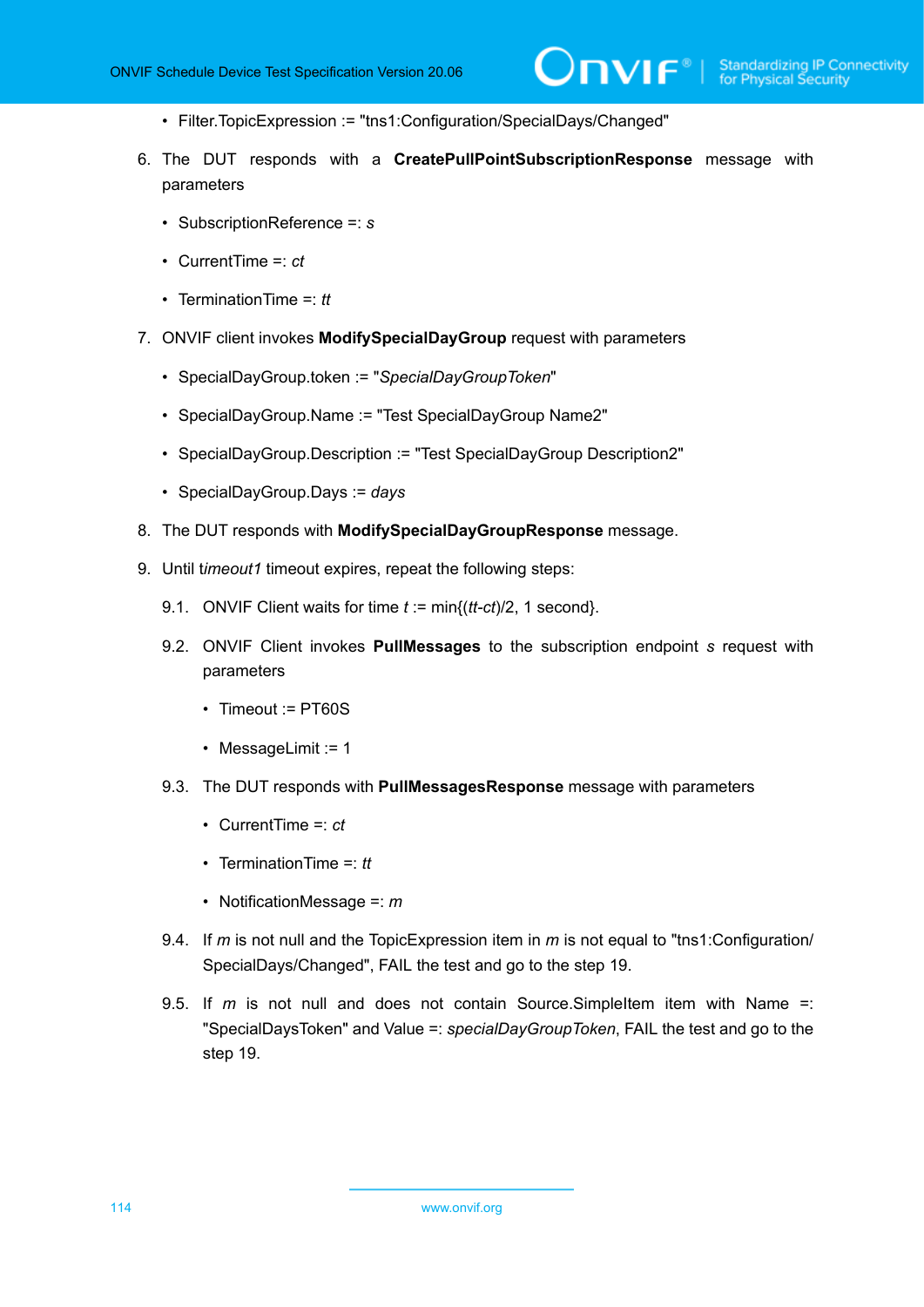9.6. If *m* is not null and contains Source.SimpleItem item with Name =: "SpecialDaysToken" and Value =: *specialDayGroupToken*, go to the step 11.

 $\mathsf{D}\mathbf{n}\mathsf{v}\mathsf{I}\mathsf{f}^\ast$ l

- 10.If *operationDelay* timeout expires for step 9 without Notification with SpecialDaysToken source simple item equal to *specialDayGroupToken*, FAIL the test and go to the step 19.
- 11. ONVIF Client retrieves a SpecialDayGroup (in *SpecialDayGroupToken*, out *SpecialDayGroupList*) by following the procedure mentioned in [Annex A.14](#page-165-0).
- 12.If *SpecialDayGroupList*[0] item does not have equal field values to values from step 7, FAIL the test and go step 19.
- 13.ONVIF Client retrieves a SpecialDayGroup info (in *specialDayGroupToken*, out *specialDayGroupInfoList*) by following the procedure mentioned in [Annex A.15.](#page-166-0)
- 14.If *SpecialDayGroupInfoList*[0] item does not have equal field values to values from step 7, FAIL the test and go step 19.
- 15.ONVIF Client retrieves a complete SpecialDayGroup information list (out *specialDayGroupInfoCompleteList*) by following the procedure mentioned in [Annex A.4.](#page-156-0)
- 16.If *specialDayGroupInfoCompleteList* does not have *specialDayGroupInfo*.[token = *specialDayGroupToken*] item with equal field values to values from step 7, FAIL the test and go step 19.
- 17.ONVIF Client retrieves a complete list of SpecialDayGroups (out *specialDayGroupCompleteList*) by following the procedure mentioned in [Annex A.5](#page-158-0).
- 18.If *specialDayGroupCompleteList* does not have *specialDayGroup*.[token = *specialDayGroupToken*] item with equal field values to values from step 7, FAIL the test and go step 19.
- 19.ONVIF Client deletes the SpecialDayGroup (in *specialDayGroupToken*) by following the procedure mentioned in [Annex A.12](#page-164-0) to restore DUT configuration.
- 20.ONVIF Client sends an **Unsubscribe** to the subscription endpoint *s*.
- 21.The DUT responds with **UnsubscribeResponse** message.

# **Test Result:**

# **PASS –**

• The DUT passed all assertions.

## **FAIL –**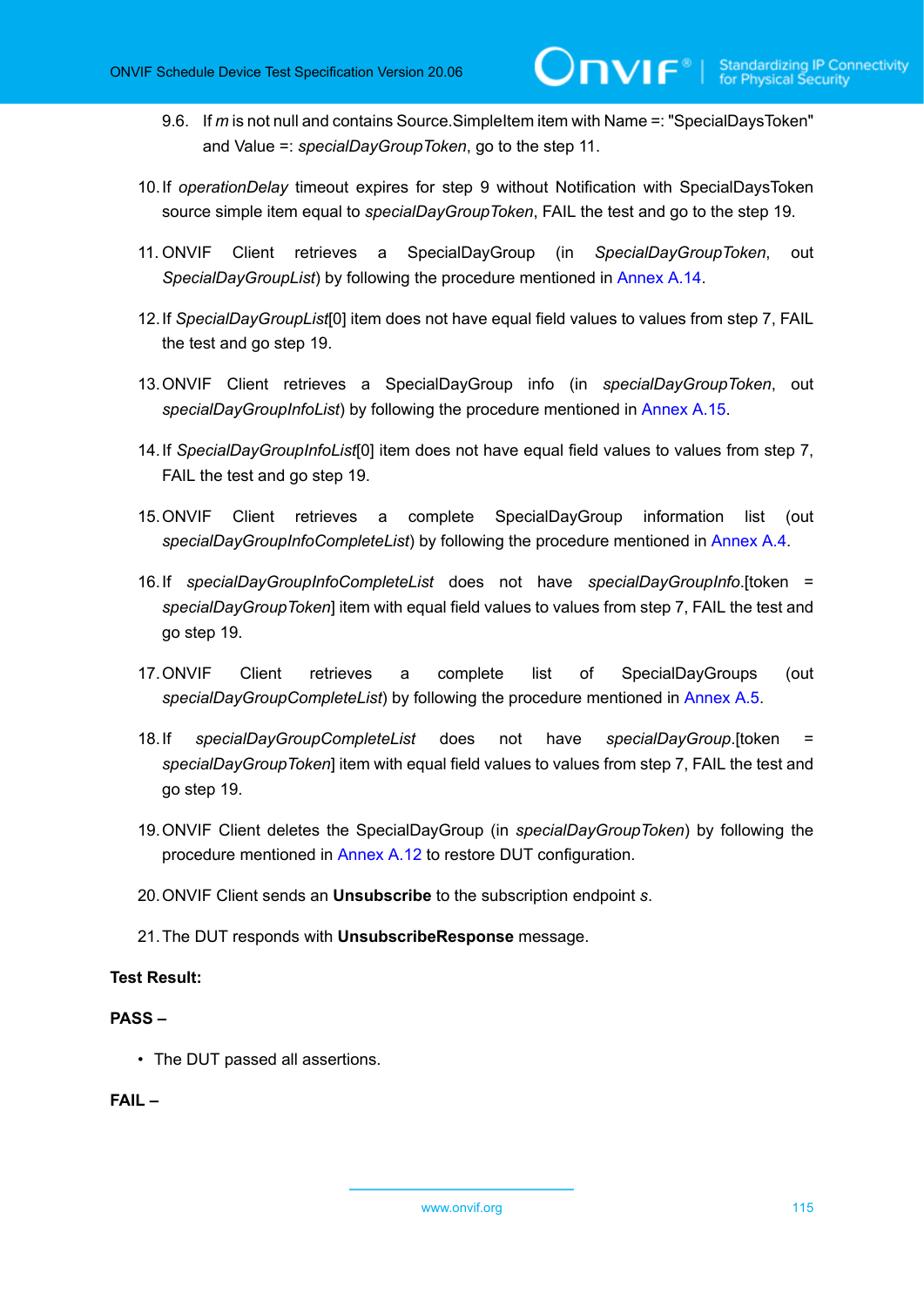- The DUT did not send **CreatePullPointSubscriptionResponse** message.
- The DUT did not send **ModifySpecialDayGroupResponse** message.
- The DUT did not send **PullMessagesResponse** message.
- The DUT did not send **UnsubscribeResponse** message.

**Note:** *operationDelay* will be taken from Operation Delay field of ONVIF Device Test Tool.

**Note:** The following fields are compared at steps 12, 18:

- SpecialDayGroup:
	- token
	- Name
	- Description
	- Days

**Note:** The following fields are compared at step 14, 16:

- SpecialDayGroup:
	- token
	- Name
	- Description

**Note:** For comparison SpecialDayGroup.Days field values the ONVIF Client compares all iCalendar fields each with other excluding UID field.

# 5.5.7 DELETE SPECIAL DAY GROUP

**Test Case ID:** SCHEDULE-5-1-7

**Specification Coverage:** SpecialDayGroup (ONVIF Schedule Service Specification), DeleteSpecialDayGroup command (ONVIF Schedule Service Specification)

**Feature Under Test:** DeleteSpecialDayGroup

**WSDL Reference:** schedule.wsdl and event.wsdl

**Test Purpose:** To verify deleting of special day group and generating of apropriate notifications.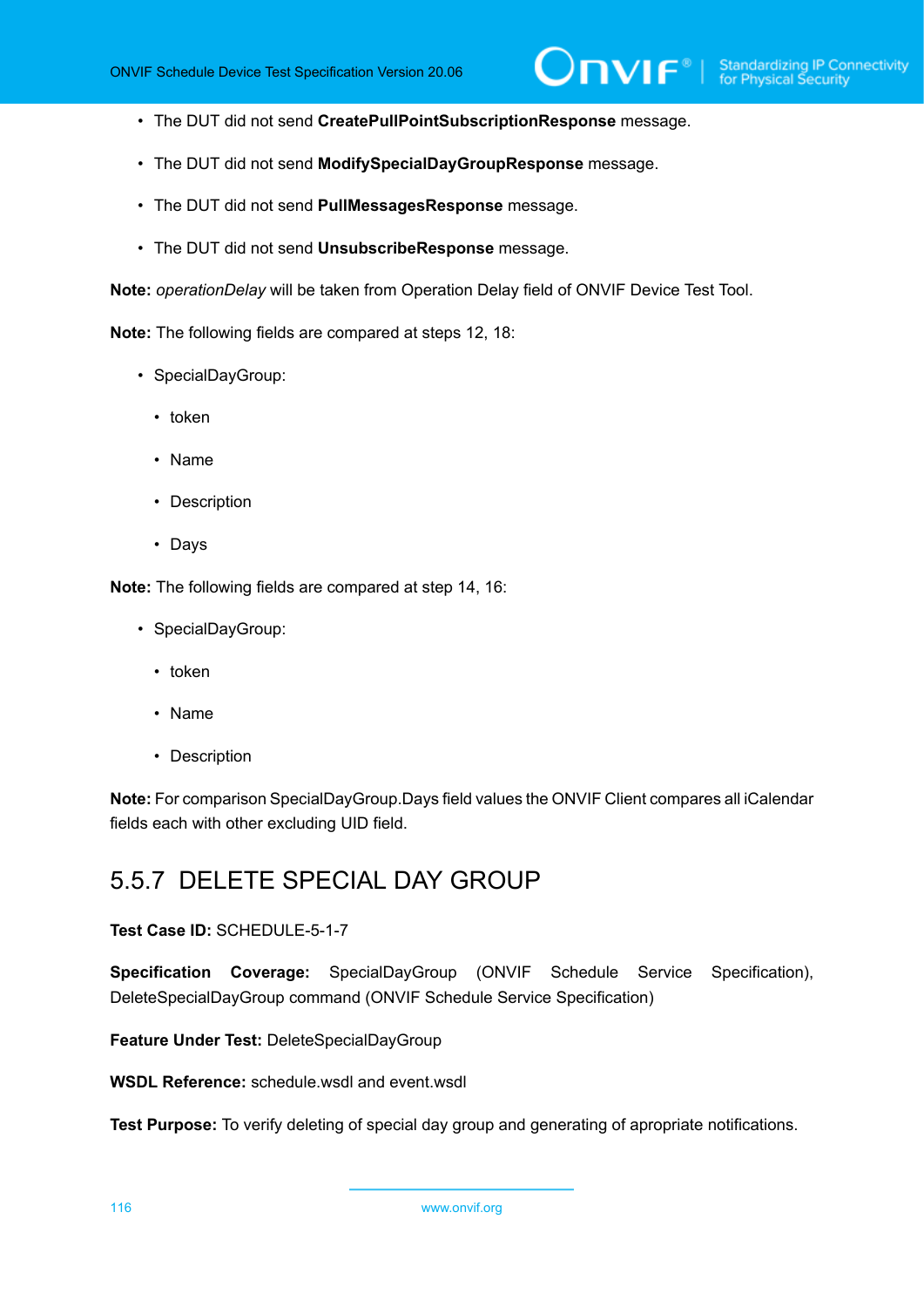**Pre-Requisite:** Schedule Service is received from the DUT. Event Service is received from the DUT. Device supports Pull-Point Notification feature. Special Days is supported by the DUT as indicated by the Capabilities.SpecialDaysSupported. The DUT shall have enough free storage capacity for one additional SpecialDayGroup.

# **Test Configuration:** ONVIF Client and DUT

- 1. Start an ONVIF Client.
- 2. Start the DUT.
- 3. ONVIF Client retrieves an initial complete list of SpecialDaysGroup (out *specialDayGroupsCompleteList1*) by following the procedure mentioned in [Annex A.5.](#page-158-0)
- 4. ONVIF Client creats SpecialDayGroup (out specialDayGroupToken) by following the procedure mentioned in [Annex A.8](#page-160-0).
- 5. ONVIF Client invokes **CreatePullPointSubscription** request with parameters
	- Filter.TopicExpression := "tns1:Configuration/SpecialDays/Removed"
- 6. The DUT responds with a **CreatePullPointSubscriptionResponse** message with parameters
	- SubscriptionReference =: *s*
	- CurrentTime =: *ct*
	- TerminationTime =: *tt*
- 7. ONVIF client invokes **DeleteSpecialDayGroup** request with parameters
	- Token := "*specialDayGroupToken*"
- 8. The DUT responds with **DeleteSpecialDayGroupResponse** message.
- 9. Until t*imeout1* timeout expires, repeat the following steps:
	- 9.1. ONVIF Client waits for time *t* := min{(*tt-ct*)/2, 1 second}.
	- 9.2. ONVIF Client invokes **PullMessages** to the subscription endpoint *s* request with parameters
		- Timeout := PT60S
		- MessageLimit := 1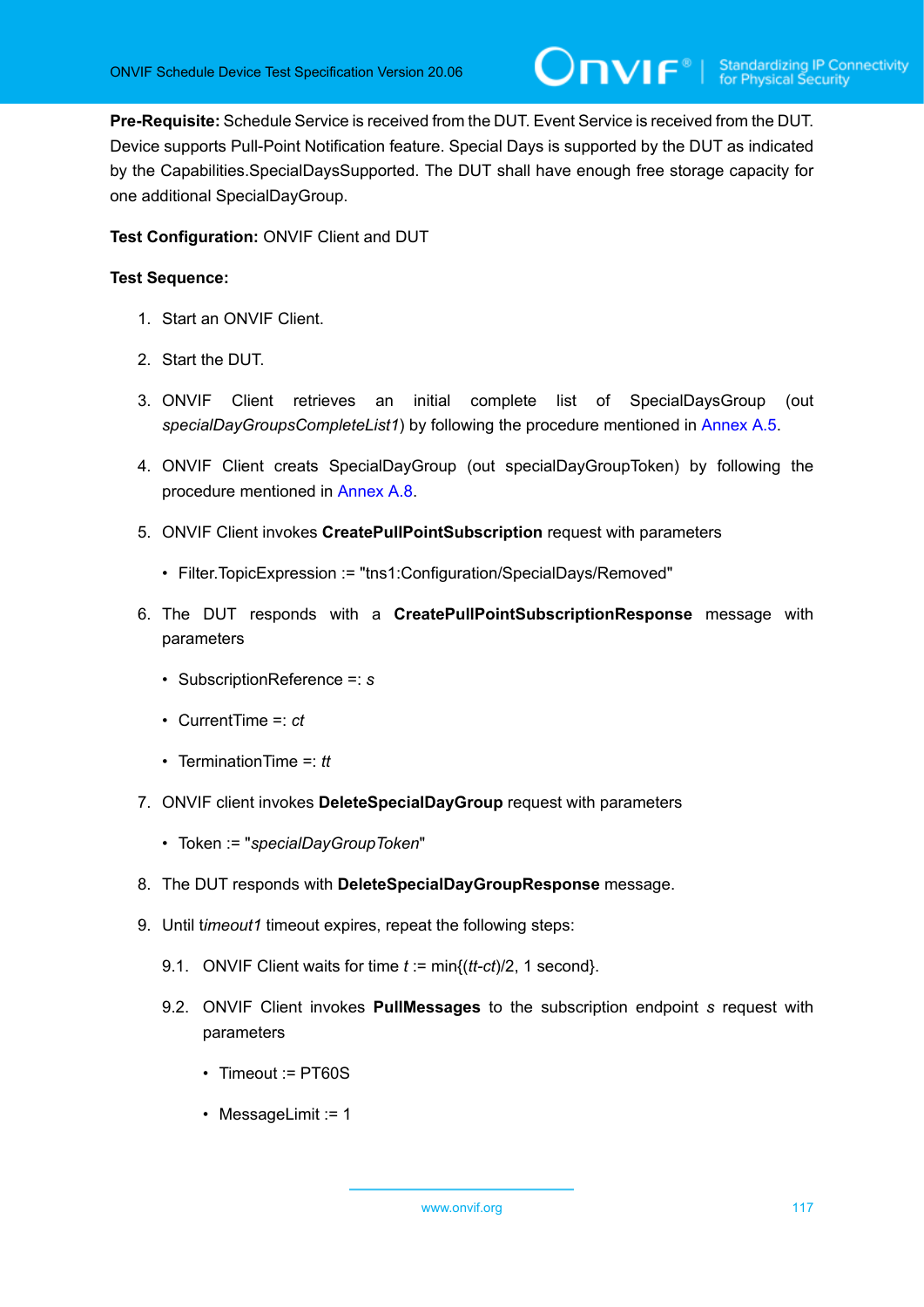$IVIF^*$ 

- 9.3. The DUT responds with **PullMessagesResponse** message with parameters
	- CurrentTime =: *ct*
	- TerminationTime =: *tt*
	- NotificationMessage =: *m*
- 9.4. If *m* is not null and the TopicExpression item in *m* is not equal to "tns1:Configuration/ SpecialDays/Removed", FAIL the test and go to the step 20.
- 9.5. If *m* is not null and does not contain Source.SimpleItem item with Name =: "SpecialDaysToken" and Value =: *specialDayGroupToken*, FAIL the test and go to the step 20.
- 9.6. If *m* is not null and contains Source.SimpleItem item with Name =: "SpecialDaysToken" and Value =: *SpecialDayGroupToken*, go to the step 11.
- 10.If *operationDelay* timeout expires for step 9 without Notification with SpecialDaysToken source simple item equal to *specialDayGroupToken*, FAIL the test and go to the step 20.
- 11. ONVIF Client retrieves a SpecialDayGroup (in *specialDayGroupToken*, out *specialDayGroupList*) by following the procedure mentioned in [Annex A.14](#page-165-0).
- 12.If *specialDayGroupList* is not empty, FAIL the test and go step 20.
- 13.ONVIF Client retrieves a SpecialDayGroup info (in *specialDayGroupToken*, out *specialDayG*roupInfoList) by following the procedure mentioned in [Annex A.15.](#page-166-0)
- 14.If *SpecialDayGroupInfoList* is not empty, FAIL the test and go step 20.
- 15.ONVIF Client retrieves a complete SpecialDayGroup information list (out *specialDayGroupInfoCompleteList*) by following the procedure mentioned in [Annex A.4.](#page-156-0)
- 16.If *specialDayGroupInfoCompleteList* contains *specialDayGroupInfo*.[token = *specialDayGroupToken*] item, FAIL the test and go step 20.
- 17.ONVIF Client retrieves a complete list of SpecialDayGroups (out *specialDayGroupCompleteList2*) by following the procedure mentioned in [Annex A.5](#page-158-0).
- 18.If *SpecialDayGroupCompleteList2* contains SpecialDayGroup.[token = *SpecialDayGroupToken*] item, FAIL the test and go step 20.
- 19.For each SpecialDayGroup.token (*token*) from *SpecialDayGroupCompleteList1* do the following: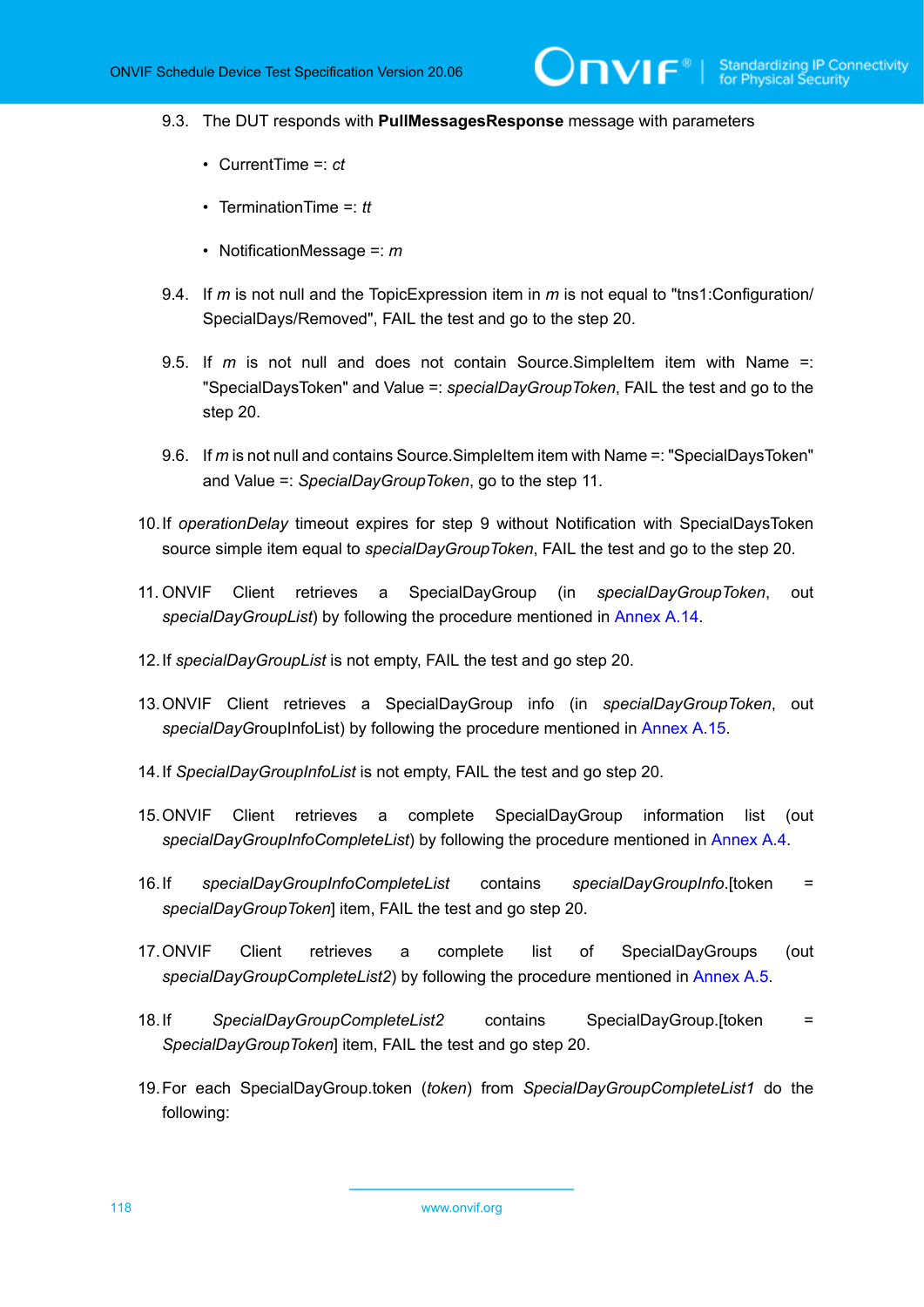- 19.1. If *SpecialDayGroupCompleteList2* does not have *SpecialDayGroup*[token = *token*] item, FAIL the test and go step 20.
- 20.ONVIF Client sends an **Unsubscribe** to the subscription endpoint *s*.
- 21.The DUT responds with **UnsubscribeResponse** message.

# **Test Result:**

# **PASS –**

• The DUT passed all assertions.

# **FAIL –**

- The DUT did not send **CreatePullPointSubscriptionResponse** message.
- The DUT did not send **DeleteSpecialDayGroupResponse** message.
- The DUT did not send **PullMessagesResponse** message.
- The DUT did not send **UnsubscribeResponse** message.

**Note:** *operationDelay* will be taken from Operation Delay field of ONVIF Device Test Tool.

# 5.5.8 GET SPECIAL DAY GROUPS WITH INVALID TOKEN

**Test Case ID:** SCHEDULE-5-1-8

**ONVIF Core Specification Coverage:** SpecialDayGroup (ONVIF Schedule Service Specification), GetSpecialDayGroups command (ONVIF Schedule Service Specification)

**Feature Under Test:** GetSpecialDayGroups

**WSDL Reference:** schedule.wsdl

**Test Purpose:** To verify Get Special Day Groups with invalid token.

**Pre-Requisite:** Schedule Service is received from the DUT. Special Days is supported by the DUT as indicated by the Capabilities.SpecialDaysSupported.

**Test Configuration:** ONVIF Client and DUT

- 1. Start an ONVIF Client.
- 2. Start the DUT.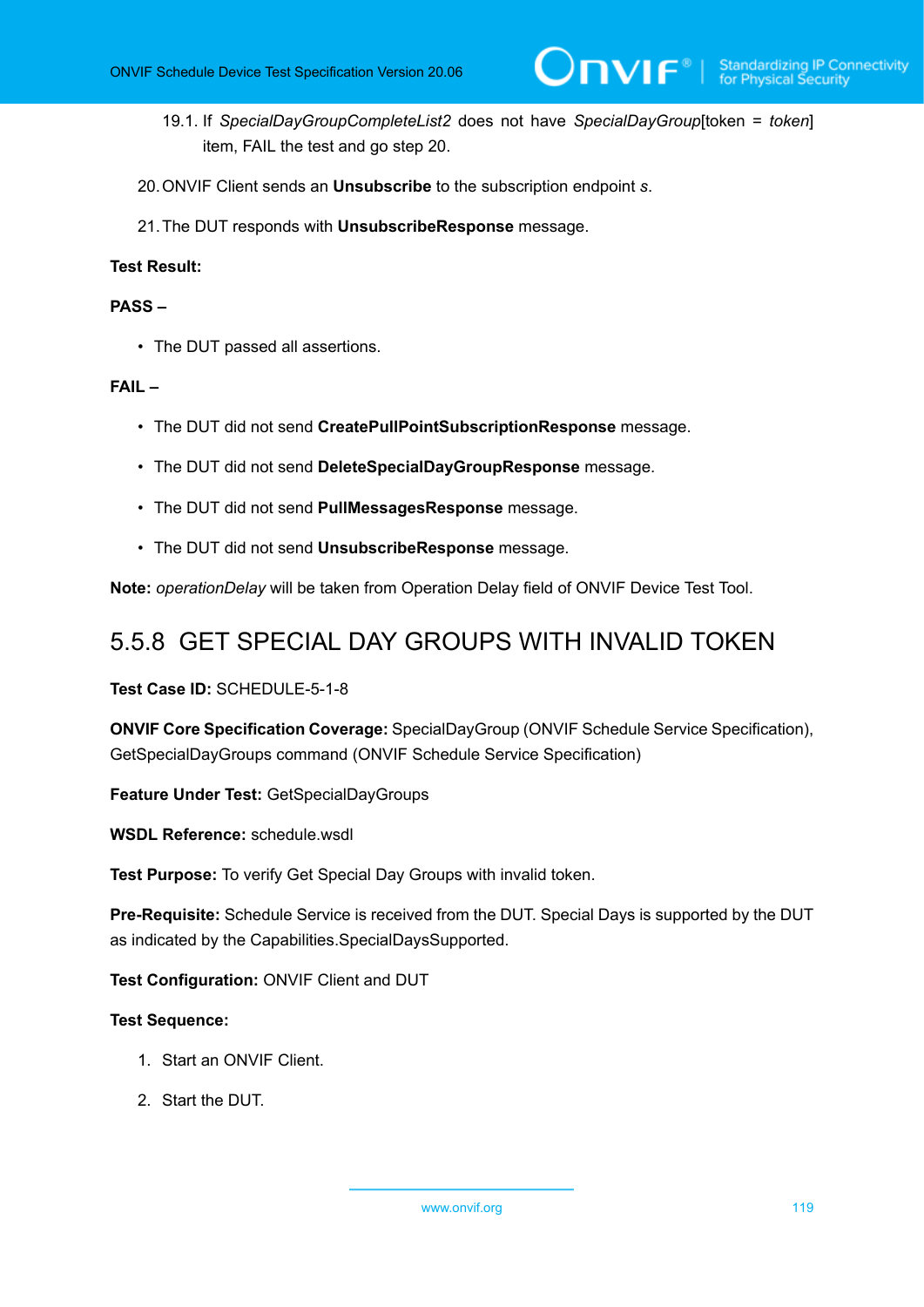- 3. ONVIF Client retrieves a complete list of special day group information (out *specialDayGroupInfoCompleteList*) by following the procedure mentioned in [Annex A.4.](#page-156-0)
- 4. Set the following:
	- *invalidToken* := value not equal to any *specialDayGroupInfoCompleteList*.token
- 5. ONVIF client invokes **GetSpecialDayGroups** request with parameters
	- Token list := *invalidToken*
- 6. The DUT responds with **GetSpecialDayGroupsResponse** message with parameters
	- SpecialDayGroup list =: *SpecialDayGroupList*
- 7. If *SpecialDayGroupList* is not empty, FAIL the test.
- 8. If *specialDayGroupInfoCompleteList* is empty, skip other steps.
- 9. ONVIF Client gets the service capabilities (out *cap*) by following the procedure mentioned in [Annex A.2.](#page-155-0)
- 10.If *cap*.MaxLimit is less than 2, skip other steps.
- 11. ONVIF client invokes **GetSpecialDayGroups** request with parameters
	- Token[0]:= *invalidToken*
	- Token[1]:= *SpecialDayGroupCompleteList*[0].token
- 12.The DUT responds with **GetSpecialDayGroupsResponse** message with parameters
	- SpecialDayGroup list =: *SpecialDayGroupList*
- 13.If *SpecialDayGroupList* is empty, FAIL the test.
- 14.If *SpecialDayGroupList* contains more than one item, FAIL the test.
- 15.If *SpecialDayGroupList*[0].token does not equal to *SpecialDayGroupCompleteList*[0].token, FAIL the test.

# **Test Result:**

#### **PASS –**

• The DUT passed all assertions.

### **FAIL –**

• The DUT did not send **GetSpecialDayGroupsResponse** message.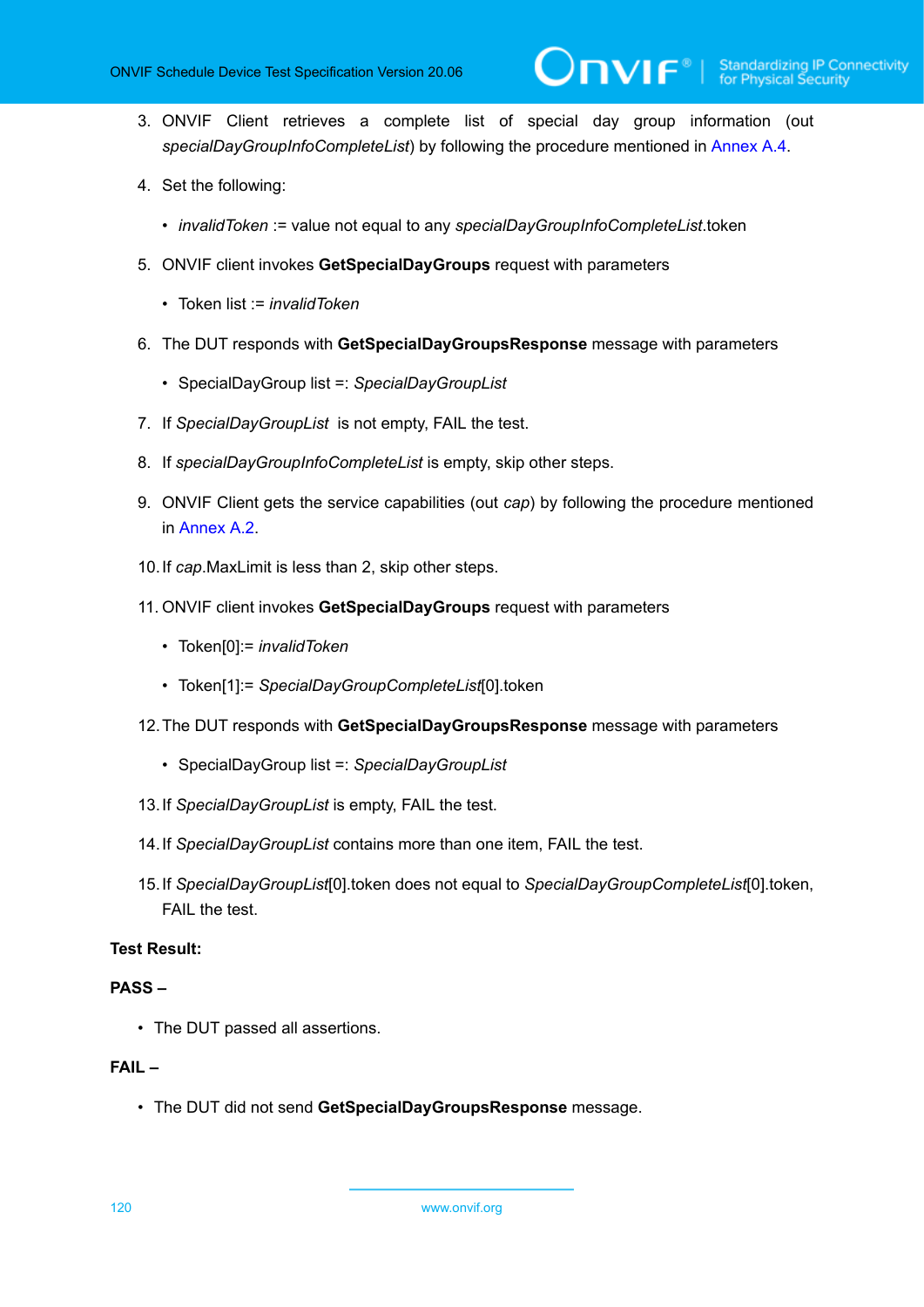# 5.5.9 GET SPECIAL DAY GROUPS - TOO MANY ITEMS

## **Test Case ID:** SCHEDULE-5-1-9

**Specification Coverage:** SpecialDayGroups (ONVIF Schedule Service Specification), GetSpecialDayGroups command (ONVIF Schedule Service Specification)

**Feature Under Test:** GetSpecialDayGroups

WSDL Reference: schedule wsdl

**Test Purpose:** To verify Get Special Day Groups in case there are more items than MaxLimit in request.

**Pre-Requisite:** Schedule Service is received from the DUT. Special Days is supported by the DUT as indicated by the Capabilities.SpecialDaysSupported.

**Test Configuration:** ONVIF Client and DUT

#### **Test Sequence:**

- 1. Start an ONVIF Client.
- 2. Start the DUT.
- 3. ONVIF Client retrieves a complete list of special day group information (out *specialDayGroupInfoCompleteList*) by following the procedure mentioned in [Annex A.4.](#page-156-0)
- 4. ONVIF Client gets the service capabilities (out *cap*) by following the procedure mentioned in [Annex A.2.](#page-155-0)
- 5. If *specialDayGroupInfoCompleteList*.token items number is less than *cap*.MaxLimit or equal to *cap*.MaxLimit, skip other steps.
- 6. Set the following:
	- *tokenList* := [subset of *SpecialDayGroupCompleteList*.token values with items number equal to *cap*.MaxLimit + 1]
- 7. ONVIF client invokes **GetSpecialDayGroup** request with parameters
	- Token list := *tokenList*
- 8. The DUT returns **env:Sender\ter:InvalidArgs\ter:TooManyItems** SOAP 1.2 fault.

### **Test Result:**

**PASS –**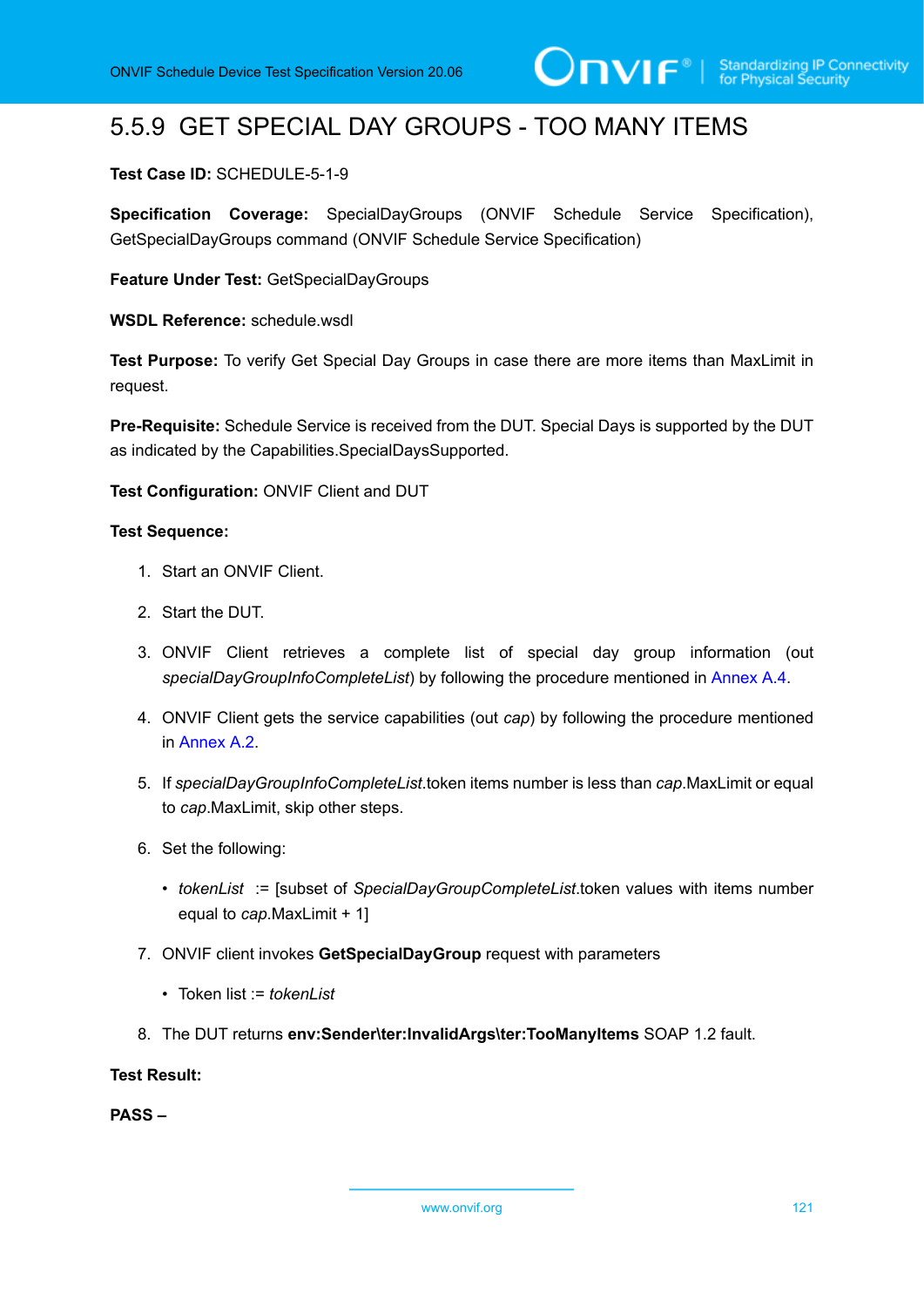• The DUT passed all assertions.

# **FAIL –**

• The DUT did not send **env:Sender\ter:InvalidArgs\ter:TooManyItems** SOAP 1.2 fault.

# 5.5.10 CREATE SPECIAL DAY GROUP - NOT EMPTY SPECIAL DAY GROUP TOKEN

**Test Case ID:** SCHEDULE-5-1-10

**Specification Coverage:** SpecialDayGroup (ONVIF Schedule Service Specification), CreateSpecialDayGroup command (ONVIF Schedule Service Specification)

**Feature Under Test:** CreateSpecialDayGroup

**WSDL Reference:** schedule.wsdl

**Test Purpose:** To verify creation of special day group with not empty token.

**Pre-Requisite:** Schedule Service is received from the DUT. Special Days is supported by the DUT as indicated by the Capabilities.SpecialDaysSupported. The DUT shall have enough free storage capacity for one additional SpecialDayGroup.

## **Test Configuration:** ONVIF Client and DUT

#### **Test Sequence:**

- 1. Start an ONVIF Client.
- 2. Start the DUT.
- 3. ONVIF Client generates Unique Identifier value for UID field in iCalendar (out *uid*) by following the procedure mentioned in [Annex A.6](#page-159-0).
- 4. Set the following:
	- *days* := "BEGIN:VCALENDAR

BEGIN:VEVENT

SUMMARY:Test special days

DTSTART:<current year><current month><current day>T000000

DTEND:<the date of the next day>T000000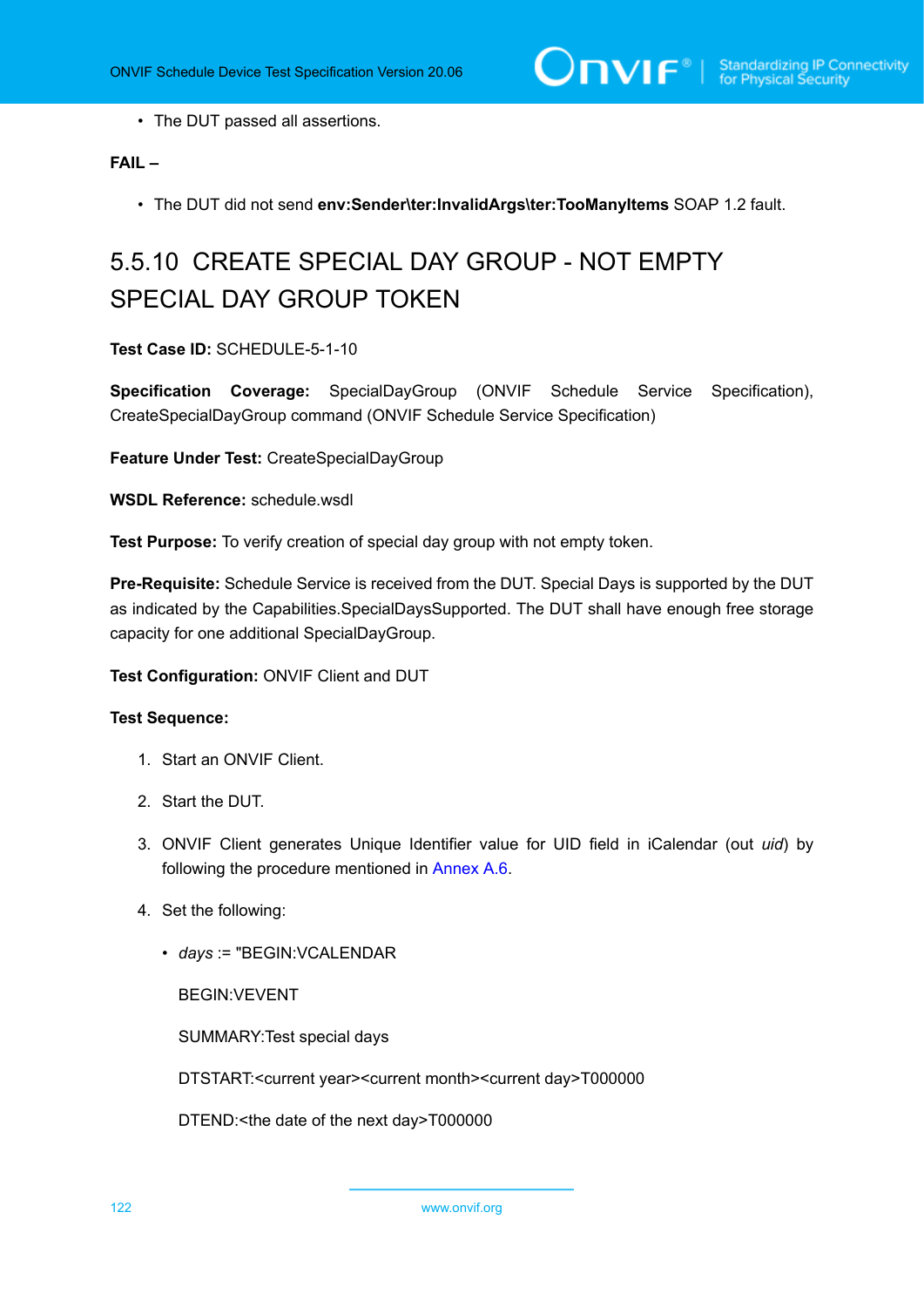

UID:*uid*

END:VEVENT

END:VCALENDAR"

- 5. ONVIF client invokes **CreateSpecialDayGroup** request with parameters
	- SpecialDayGroup.token := "SpecialDayGroupToken"
	- SpecialDayGroup.Name := "Test SpecialDayGroup Name"
	- SpecialDayGroup.Description := "Test SpecialDayGroup Description"
	- SpecialDayGroup.Days := *days*
- 6. The DUT returns **env:Sender\ter:InvalidArgVal** SOAP 1.2 fault.

### **Test Result:**

#### **PASS –**

• The DUT passed all assertions.

#### **FAIL –**

• The DUT did not send **env:Sender\ter:InvalidArgVal** SOAP 1.2 fault.

# 5.5.11 MODIFY SPECIAL DAY GROUP WITH INVALID TOKEN

**Test Case ID:** SCHEDULE-5-1-11

**Specification Coverage:** ModifySpecialDayGroup command (ONVIF Schedule Service Specification)

**Feature Under Test:** ModifySpecialDayGroup

**WSDL Reference:** schedule.wsdl

**Test Purpose:** To verify modifiing of special day group with invalid token.

**Pre-Requisite:** Schedule Service is received from the DUT. Special Days is supported by the DUT as indicated by the Capabilities.SpecialDaysSupported.

**Test Configuration:** ONVIF Client and DUT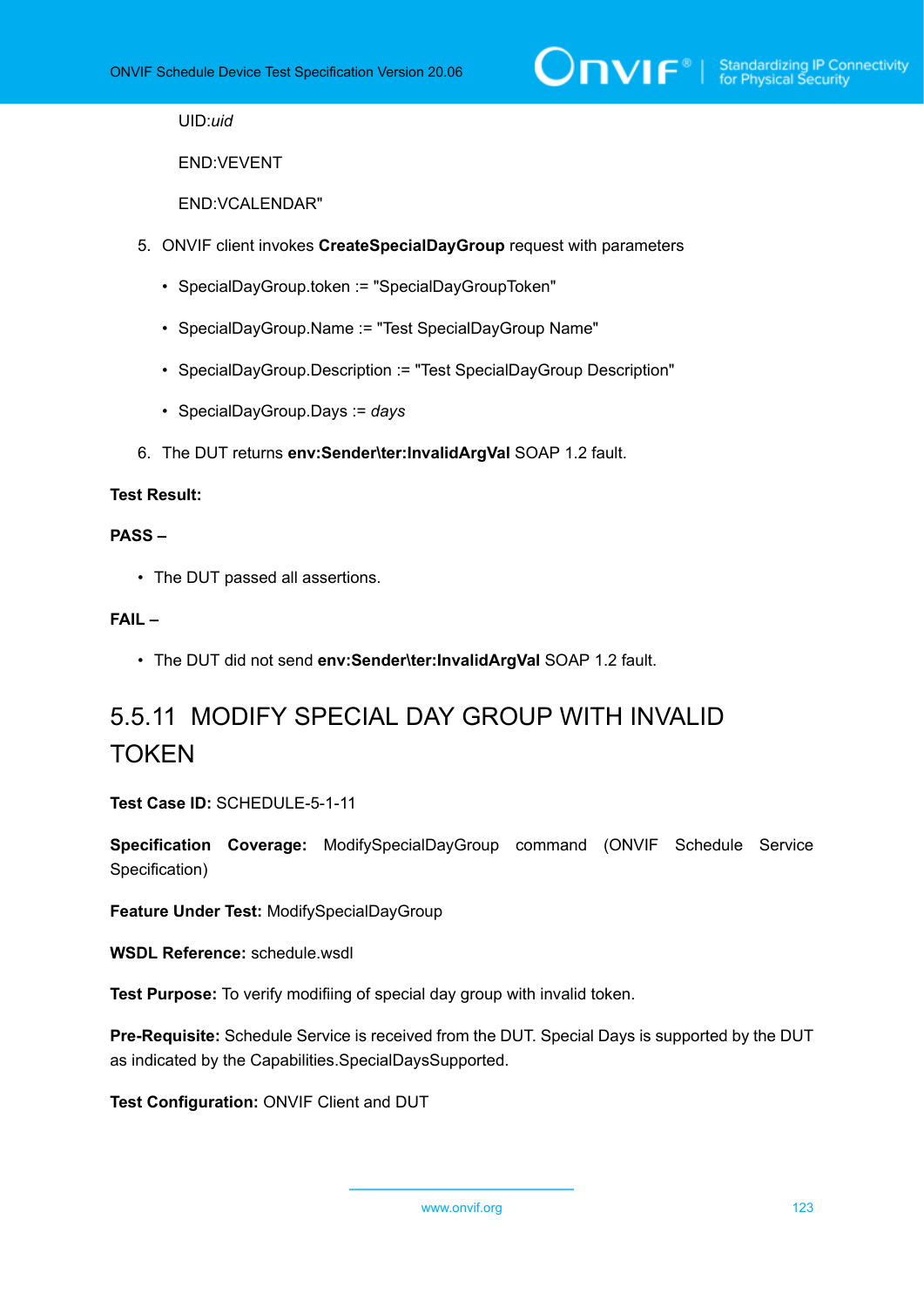#### **Test Sequence:**

- 1. Start an ONVIF Client.
- 2. Start the DUT.
- 3. ONVIF Client retrieves a complete list of special day group information (out *specialDayGroupInfoCompleteList*) by following the procedure mentioned in [Annex A.4.](#page-156-0)
- 4. ONVIF Client generates Unique Identifier value for UID field in iCalendar (out *uid*) by following the procedure mentioned in [Annex A.6](#page-159-0).
- 5. Set the following:
	- *days* := "BEGIN:VCALENDAR

BEGIN:VEVENT

SUMMARY:Test special days

DTSTART:<current year><current month><current day>T000000

DTEND:<the date of the next day>T000000

UID:*uid*

END:VEVENT

END:VCALENDAR"

- 6. Set the following:
	- *invalidToken* := value not equal to any *specialDayGroupInfoCompleteList*.token
- 7. ONVIF client invokes **ModifySpecialDayGroup** request with parameters
	- SpecialDayGroup.token := *invalidToken*
	- SpecialDayGroup.Name := "Test SpecialDayGroup Name"
	- SpecialDayGroup.Description := "Test SpecialDayGroup Description"
	- SpecialDayGroup.Days := *days*
- 8. The DUT returns **env:Sender\ter:InvalidArgVal\ter:NotFound** SOAP 1.2 fault.

**Test Result:**

**PASS –**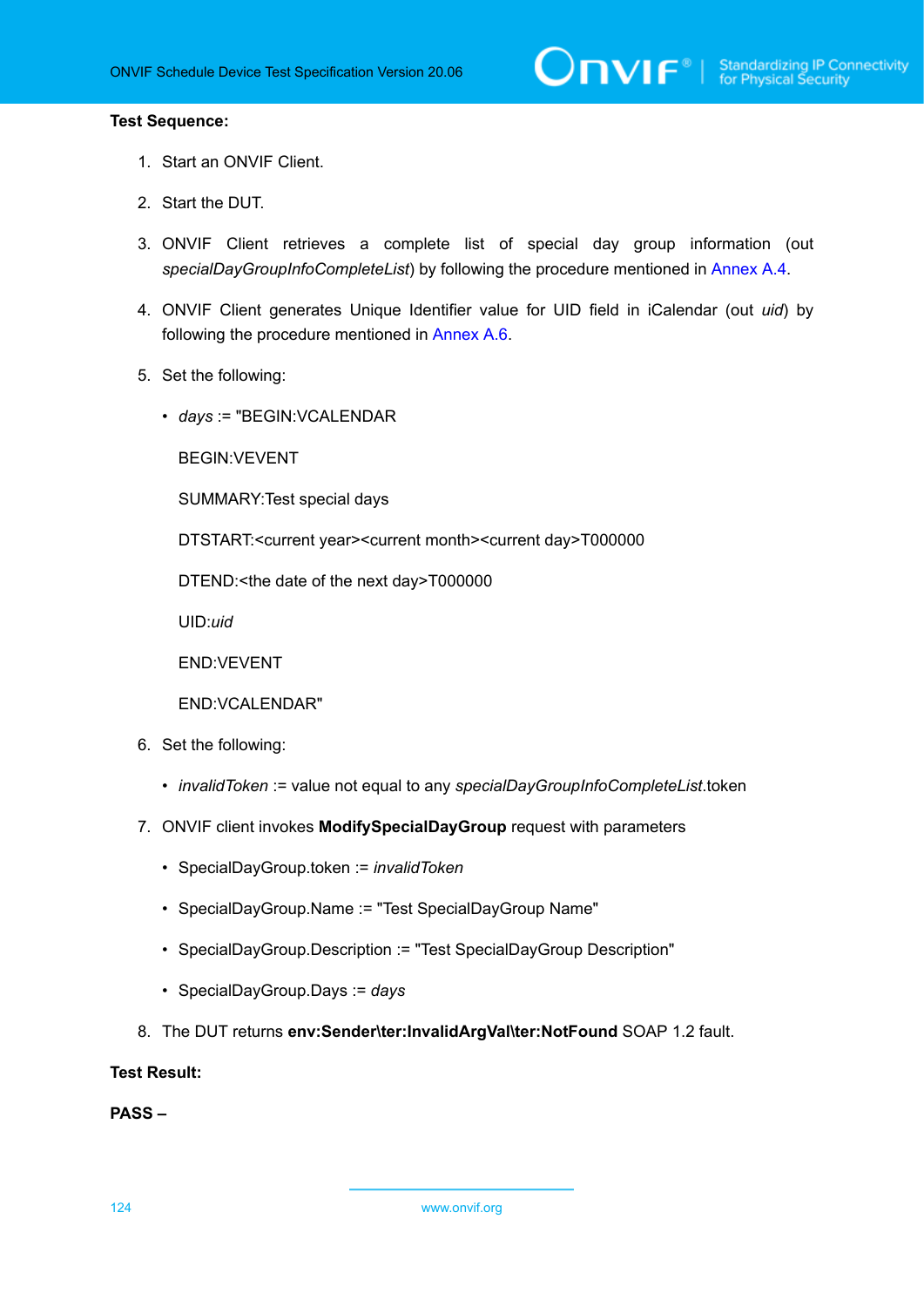• The DUT passed all assertions.

# **FAIL –**

• The DUT did not send **env:Sender\ter:InvalidArgVal\ter:NotFound** SOAP 1.2 fault

**Note:** If the DUT sends other SOAP 1.2 fault message than specified, log WARNING message, and PASS the test.

# 5.5.12 DELETE SPECIAL DAY GROUP WITH INVALID **TOKEN**

**Test Case ID:** SCHEDULE-5-1-12

**Specification Coverage:** DeleteSpecialDayGroup command (ONVIF Schedule Service Specification)

**Feature Under Test:** DeleteSpecialDayGroup

**WSDL Reference:** schedule.wsdl

**Test Purpose:** To verify deleting of special day group with invalid token.

**Pre-Requisite:** Schedule Service is received from the DUT. Special Days is supported by the DUT as indicated by the Capabilities.SpecialDaysSupported.

**Test Configuration:** ONVIF Client and DUT

#### **Test Sequence:**

- 1. Start an ONVIF Client.
- 2. Start the DUT.
- 3. ONVIF Client retrieves a complete list of special day group information (out *specialDayGroupInfoCompleteList*) by following the procedure mentioned in [Annex A.4.](#page-156-0)
- 4. Set the following:
	- *invalidToken* := value not equal to any *specialDayGroupInfoCompleteList*.token
- 5. ONVIF Client invokes **DeleteSpecialDayGroup** request with parameters
	- Token := *invalidToken*
- 6. The DUT returns **env:Sender\ter:InvalidArgVal\ter:NotFound** SOAP 1.2 fault.

# **Test Result:**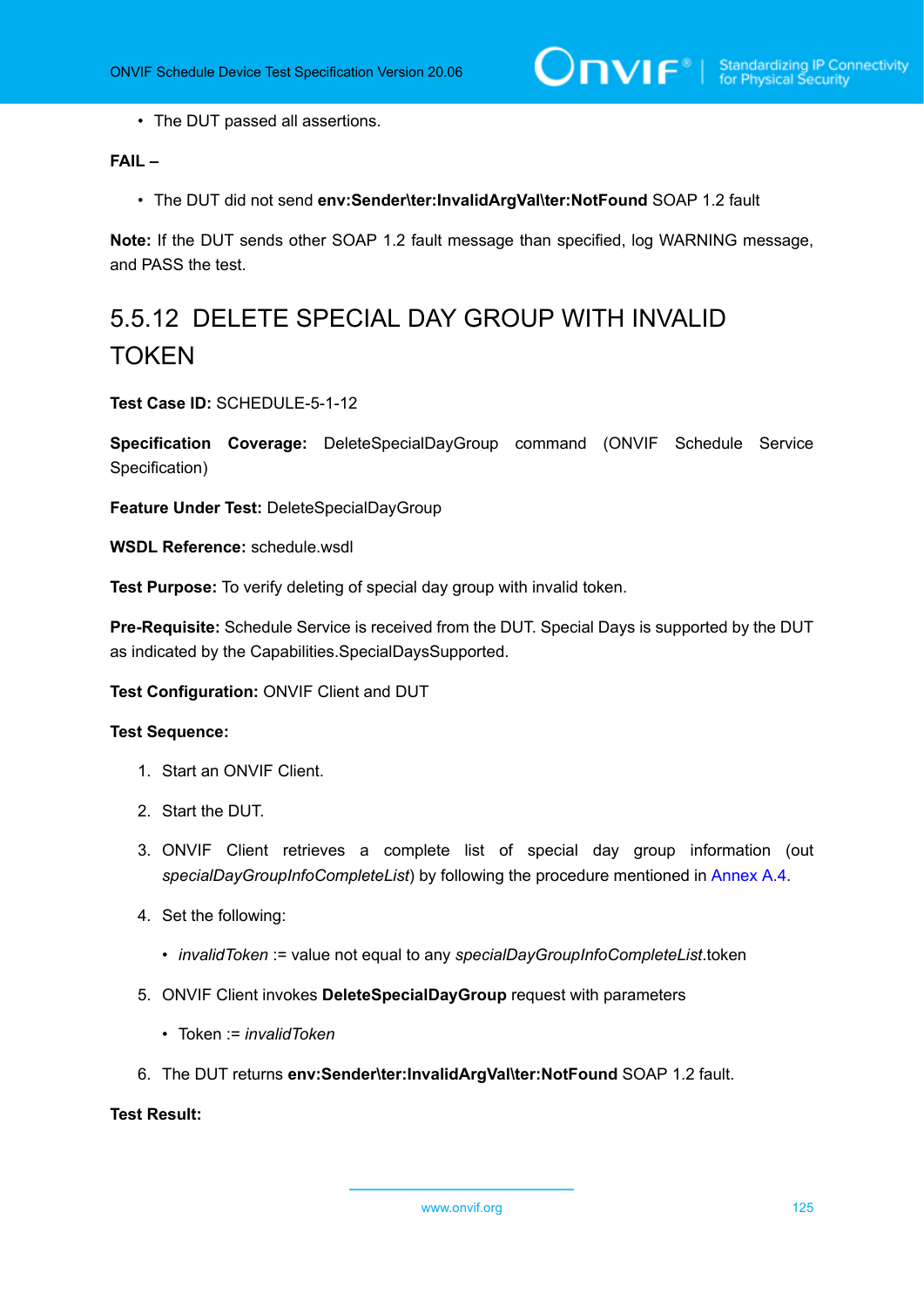#### **PASS –**

• The DUT passed all assertions.

### **FAIL –**

• The DUT did not send **env:Sender\ter:InvalidArgVal\ter:NotFound** SOAP 1.2 fault

**Note:** If the DUT sends other SOAP 1.2 fault message than specified, log WARNING message, and PASS the test.

# 5.5.13 SET NEW SPECIAL DAY GROUP

#### **Test Case ID:** SCHEDULE-5-1-13

**Specification Coverage:** SpecialDayGroup (ONVIF Schedule Service Specification), SetSpecialDayGroup command (ONVIF Schedule Service Specification)

**Feature Under Test:** SetSpecialDayGroup, tns1:Configuration/SpecialDays/Changed

**WSDL Reference:** schedule wsdl and event wsdl

**Test Purpose:** To verify creation of special day group using SetSpecialDayGroup command and generating of appropriate notifications.

**Pre-Requisite:** Schedule Service is received from the DUT. Event Service is received from the DUT. Device supports Pull-Point Notification feature. Special Days is supported by the DUT as indicated by the Capabilities.SpecialDaysSupported. Client Supplied Token is supported by the DUT. The DUT shall have enough free storage capacity for one additional SpecialDayGroup.

## **Test Configuration:** ONVIF Client and DUT

- 1. Start an ONVIF Client.
- 2. Start the DUT.
- 3. ONVIF Client retrieves complete list of special day groups by following the procedure mentioned in [Annex A.5](#page-158-0) with the following input and output parameters
	- out *initialSpecialDayGroupCompleteList* special day group list
- 4. ONVIF Client generates unique identifier value for UID field of iCalendar by following the procedure mentioned in [Annex A.6](#page-159-0) with the following input and output parameters
	- out *uid* unique identifier value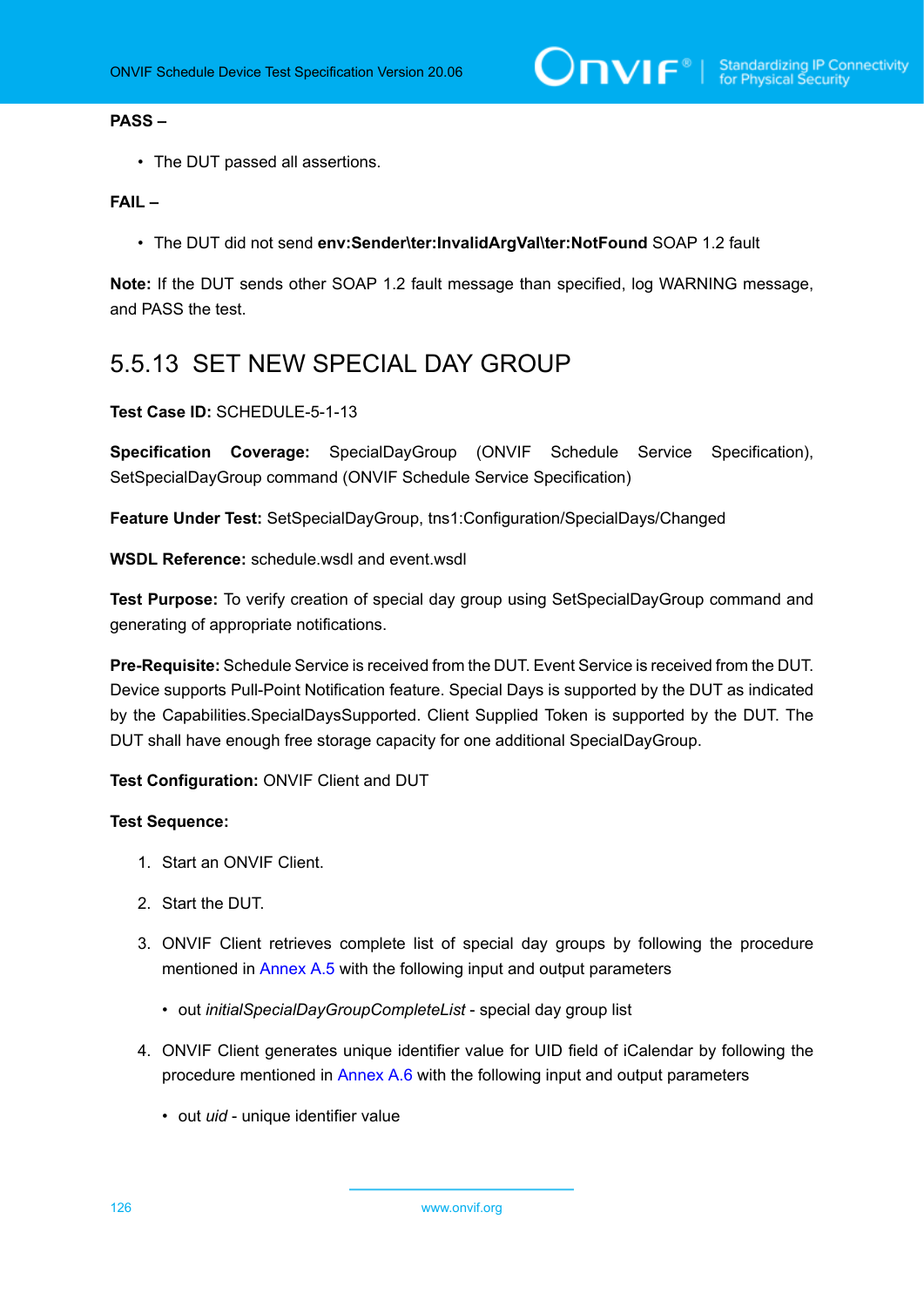

- 5. Set *days* :=
	- "BEGIN:VCALENDAR

BEGIN:VEVENT

SUMMARY:Test special days

DTSTART:<current year><current month><current day>T000000

DTEND:<the date of the next day>T000000

UID:*uid*

END:VEVENT

END:VCALENDAR"

- 6. Set *specialDayGroupToken* := token that differs from tokens listed in *initialSpecialDayGroupCompleteList*.
- 7. ONVIF Client creates PullPoint subscription for the specified topic by following the procedure mentioned in [Annex A.18](#page-171-0) with the following input and output parameters
	- in **tns1:Configuration/SpecialDays/Changed** Notification Topic
	- out *s* Subscription reference
	- out *currentTime* current time for the DUT
	- out *terminationTime* Subscription termination time
- 8. Set *specialDayGroup* :=
	- SpecialDayGroup.token := *specialDayGroupToken*
	- SpecialDayGroup.Name := "Test SpecialDayGroup Name"
	- SpecialDayGroup.Description := "Test SpecialDayGroup Description"
	- SpecialDayGroup.Days := *days*
	- SpecialDayGroup.Extension is skipped
- 9. ONVIF client invokes **SetSpecialDayGroup** request with parameters
	- SpecialDayGroup := *specialDayGroup*
- 10.The DUT responds with **SetSpecialDayGroupResponse** message.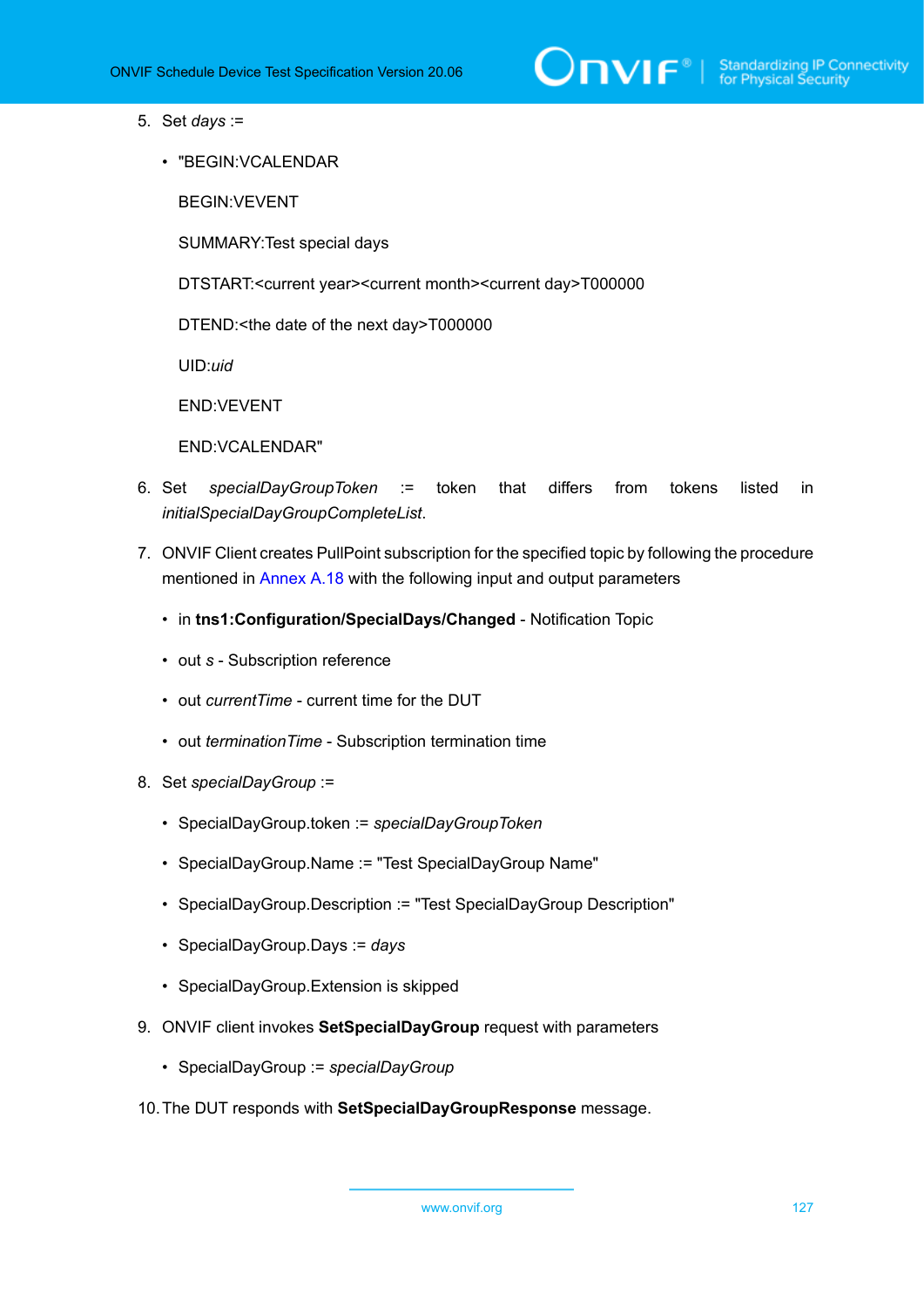- 11. ONVIF Client retrieves and checks **tns1:Configuration/SpecialDays/Changed** event for the specified Special Days Group token by following the procedure mentioned in [Annex A.21](#page-173-0) with the following input and output parameters
	- in *s* Subscription reference
	- in *currentTime* current time for the DUT
	- in *terminationTime* subscription termination time
	- in *specialDayGroupToken* special day group token
- 12. ONVIF Client deletes PullPoint subscription by following the procedure mentioned in [Annex](#page-172-0) [A.19](#page-172-0) with the following input and output parameters
	- in *s* Subscription reference
- 13. ONVIF Client retrieves a special day group by following the procedure mentioned in [Annex](#page-165-0) [A.14](#page-165-0) with the following input and output parameters
	- in *specialDayGroupToken* special day group token
	- out *specialDayGroupList* the list of special day groups
- <span id="page-127-0"></span>14.If *specialDayGroupList*[0] item does not have equal to *specialDayGroup*, FAIL the test, restore the DUT state, and skip other steps.
- 15.ONVIF Client retrieves a special day group info by following the procedure mentioned in [Annex A.15](#page-166-0) with the following input and output parameters
	- in *specialDayGroupToken* special day group token
	- out *specialDayGroupInfoList* the list of special day groups info
- <span id="page-127-1"></span>16.If *specialDayGroupInfoList*[0] item does not have equal fields with *specialDayGroup*, FAIL the test, restore the DUT state, and skip other steps.
- 17.ONVIF Client retrieves complete list of special day groups info by following the procedure mentioned in [Annex A.4](#page-156-0) with the following input and output parameters
	- out *specialDayGroupInfoCompleteList* special day group info complete list
- <span id="page-127-2"></span>18.If *specialDayGroupInfoCompleteList* does not have SpecialDayGroupInfo[token = *specialDayGroupToken*] item with equal fields with *specialDayGroup*, FAIL the test, restore the DUT state, and skip other steps.
- 19.ONVIF Client retrieves complete list of special day groups by following the procedure mentioned in [Annex A.5](#page-158-0) with the following input and output parameters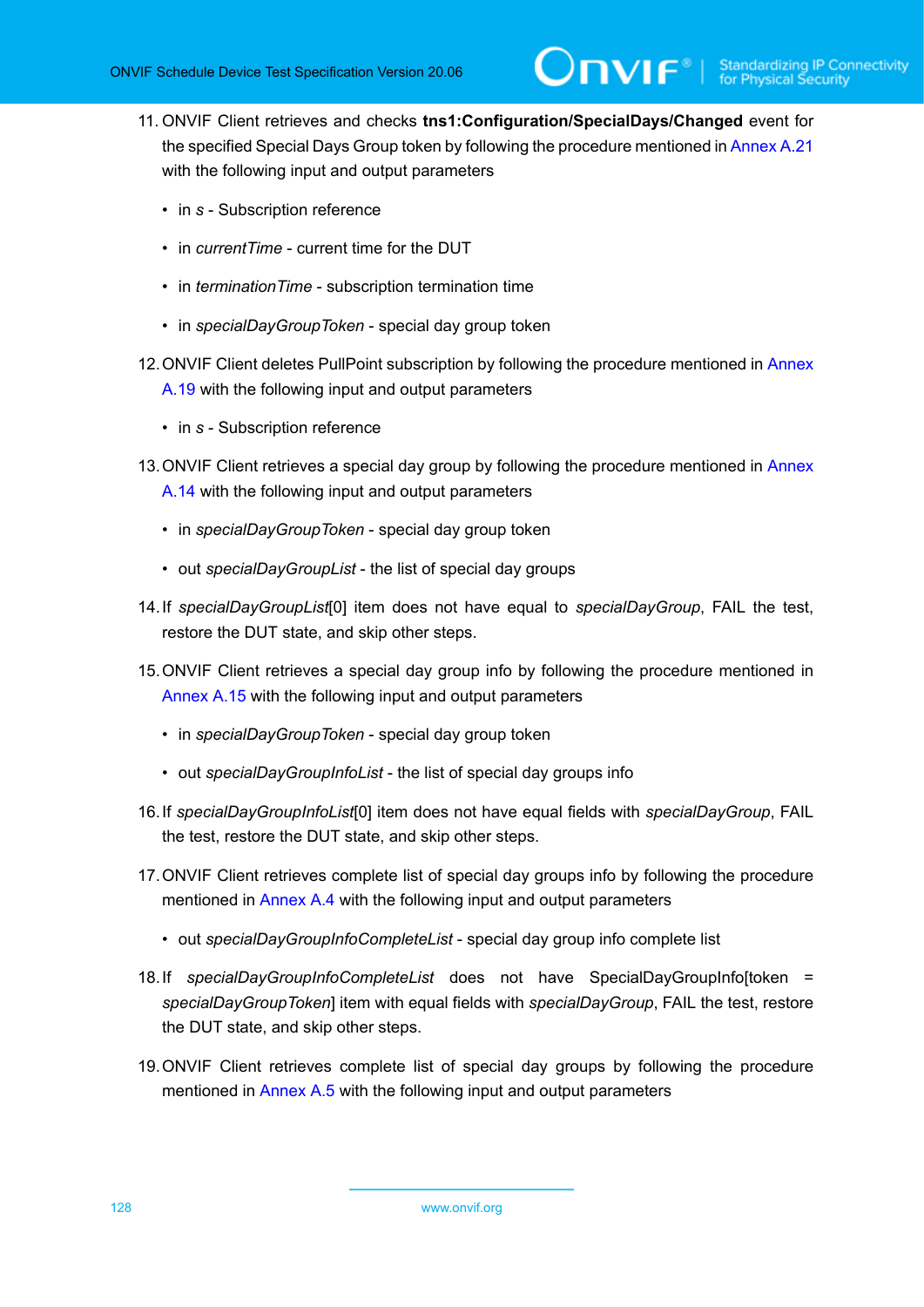- out *specialDayGroupCompleteList* special day group complete list
- <span id="page-128-0"></span>20.If *specialDayGroupCompleteList* does not have SpecialDayGroup[token = *specialDayGroupToken*] item with equal fields with *specialDayGroup*, FAIL the test, restore the DUT state, and skip other steps.
- 21.For each SpecialDayGroup.token (*token*) from *initialSpecialDayGroupCompleteList* do the following:
	- 21.1. If *specialDayGroupCompleteList* does not have SpecialDayGroup[token = *token*] item, FAIL the test, restore the DUT state, and skip other steps.
- 22.ONVIF Client deletes special day group by following the procedure mentioned in [Annex A.12](#page-164-0) with the following input and output parameters
	- in *specialDayGroupToken* special day group token

### **Test Result:**

# **PASS –**

• The DUT passed all assertions.

# **FAIL –**

• The DUT did not send **SetSpecialDayGroupResponse** message.

**Note:** The following fields are compared at steps [14](#page-127-0) and [20:](#page-128-0)

- SpecialDayGroup:
	- token
	- Name
	- Description
	- Days (the ONVIF Client compares all iCalendar fields each with other excluding UID field)

**Note:** The following fields are compared at steps [16](#page-127-1) and [18:](#page-127-2)

- SpecialDayGroupInfo:
	- token
	- Name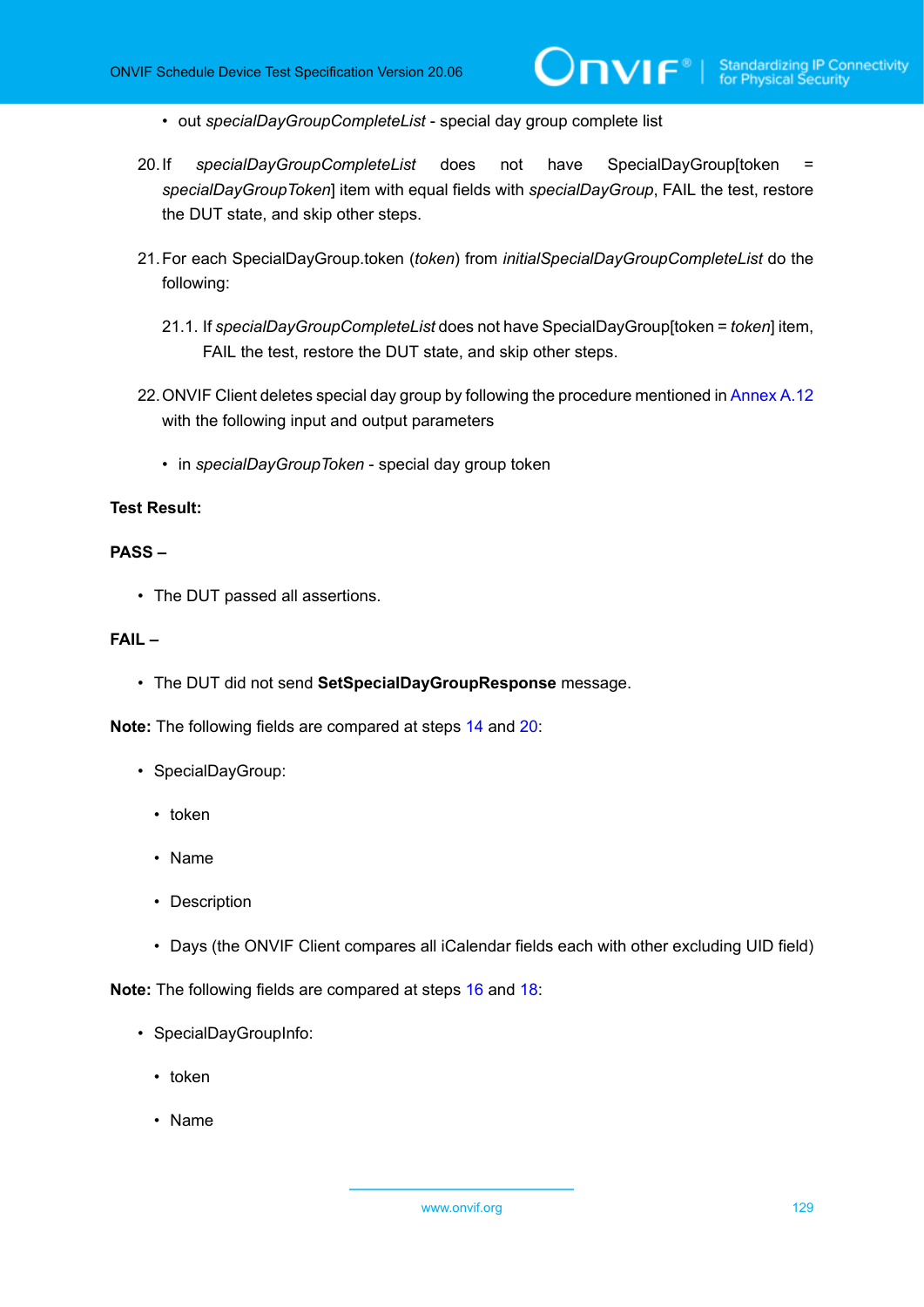• Description

# 5.5.14 SET SPECIAL DAY GROUP

**Test Case ID:** SCHEDULE-5-1-14

**Specification Coverage:** SpecialDayGroup (ONVIF Schedule Service Specification), SetSpecialDayGroup command (ONVIF Schedule Service Specification)

**Feature Under Test:** SetSpecialDayGroup, tns1:Configuration/SpecialDays/Changed

**WSDL Reference:** schedule.wsdl and event.wsdl

**Test Purpose:** To verify modifiing of special day group using SetSpecialDayGroup and generating of apropriate notifications.

**Pre-Requisite:** Schedule Service is received from the DUT. Event Service is received from the DUT. Device supports Pull-Point Notification feature. Special Days is supported by the DUT as indicated by the Capabilities.SpecialDaysSupported. Client Supplied Token is supported by the DUT. The DUT shall have enough free storage capacity for one additional SpecialDayGroup.

**Test Configuration:** ONVIF Client and DUT

#### **Test Sequence:**

- 1. Start an ONVIF Client.
- 2. Start the DUT.
- 3. ONVIF Client creates unique special day group by following the procedure mentioned in [Annex A.8](#page-160-0) with the following input and output parameters
	- out *specialDayGroupToken* token of new special day group
	- out *days* iCalendar value of Days field
- 4. Set *days* := *days* with changed "day" value in DTSTART field (increase day value by one day) and with changed "day" value in DTEND field (increase day value by one day).
- 5. ONVIF Client creates PullPoint subscription for the specified topic by following the procedure mentioned in [Annex A.18](#page-171-0) with the following input and output parameters
	- in **tns1:Configuration/SpecialDays/Changed** Notification Topic
	- out *s* Subscription reference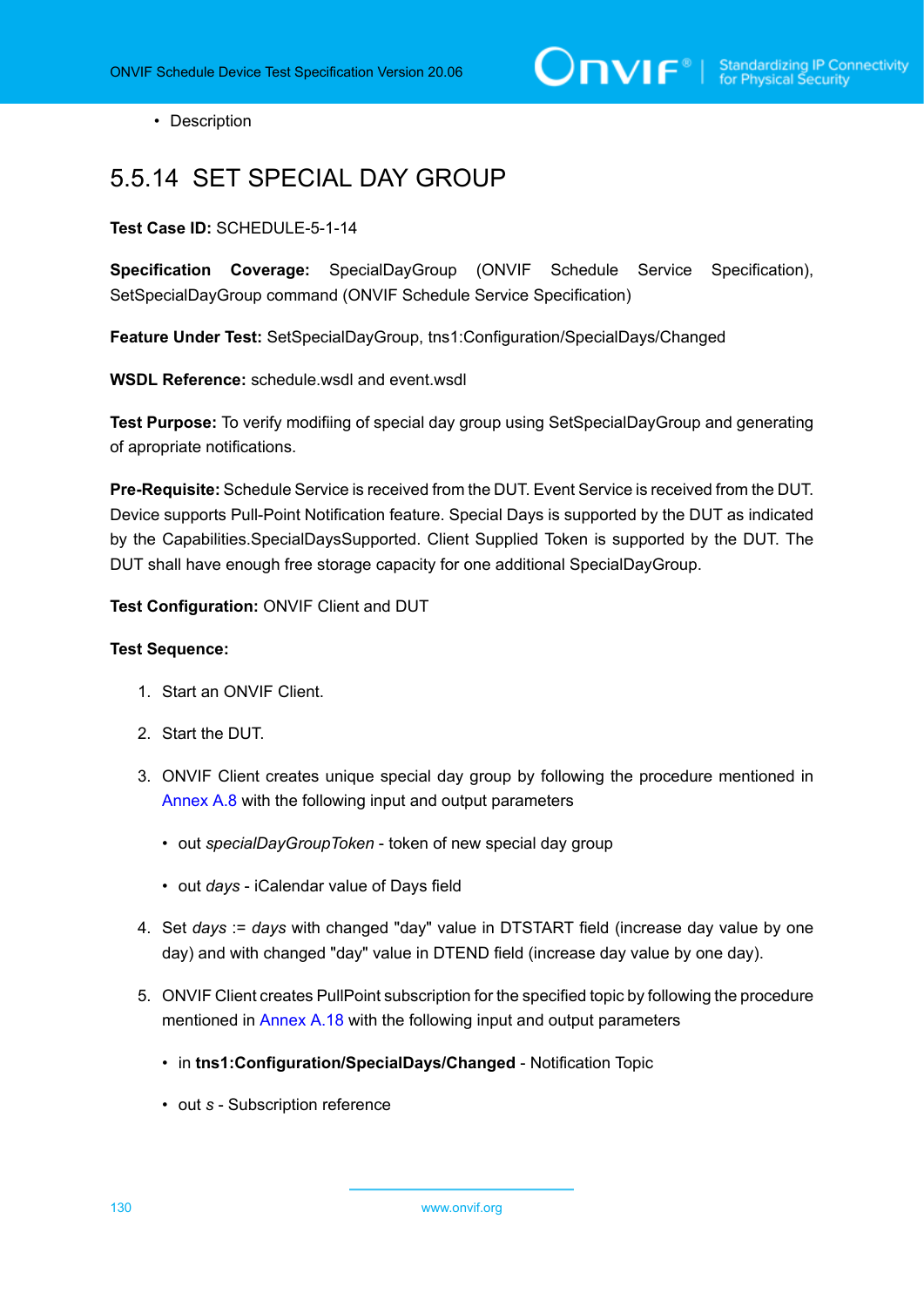- out *currentTime* current time for the DUT
- out *terminationTime* Subscription termination time
- 6. Set *specialDayGroup* :=
	- SpecialDayGroup.token := *specialDayGroupToken*
	- SpecialDayGroup.Name := "Test SpecialDayGroup Name2"
	- SpecialDayGroup.Description := "Test SpecialDayGroup Description2"
	- SpecialDayGroup.Days := *days*
	- SpecialDayGroup.Extension is skipped
- 7. ONVIF client invokes **SetSpecialDayGroup** request with parameters
	- SpecialDayGroup := *specialDayGroup*
- 8. The DUT responds with **SetSpecialDayGroupResponse** message.
- 9. ONVIF Client retrieves and checks **tns1:Configuration/SpecialDays/Changed** event for the specified Special Days Group token by following the procedure mentioned in [Annex A.21](#page-173-0) with the following input and output parameters
	- in *s* Subscription reference
	- in *currentTime* current time for the DUT
	- in *terminationTime* subscription termination time
	- in *specialDayGroupToken* special day group token
- 10. ONVIF Client deletes PullPoint subscription by following the procedure mentioned in [Annex](#page-172-0) [A.19](#page-172-0) with the following input and output parameters
	- in *s* Subscription reference
- 11. ONVIF Client retrieves a special day group by following the procedure mentioned in [Annex](#page-165-0) [A.14](#page-165-0) with the following input and output parameters
	- in *specialDayGroupToken* special day group token
	- out *specialDayGroupList* the list of special day groups
- <span id="page-130-0"></span>12.If *specialDayGroupList*[0] item does not have equal to *specialDayGroup*, FAIL the test, restore the DUT state, and skip other steps.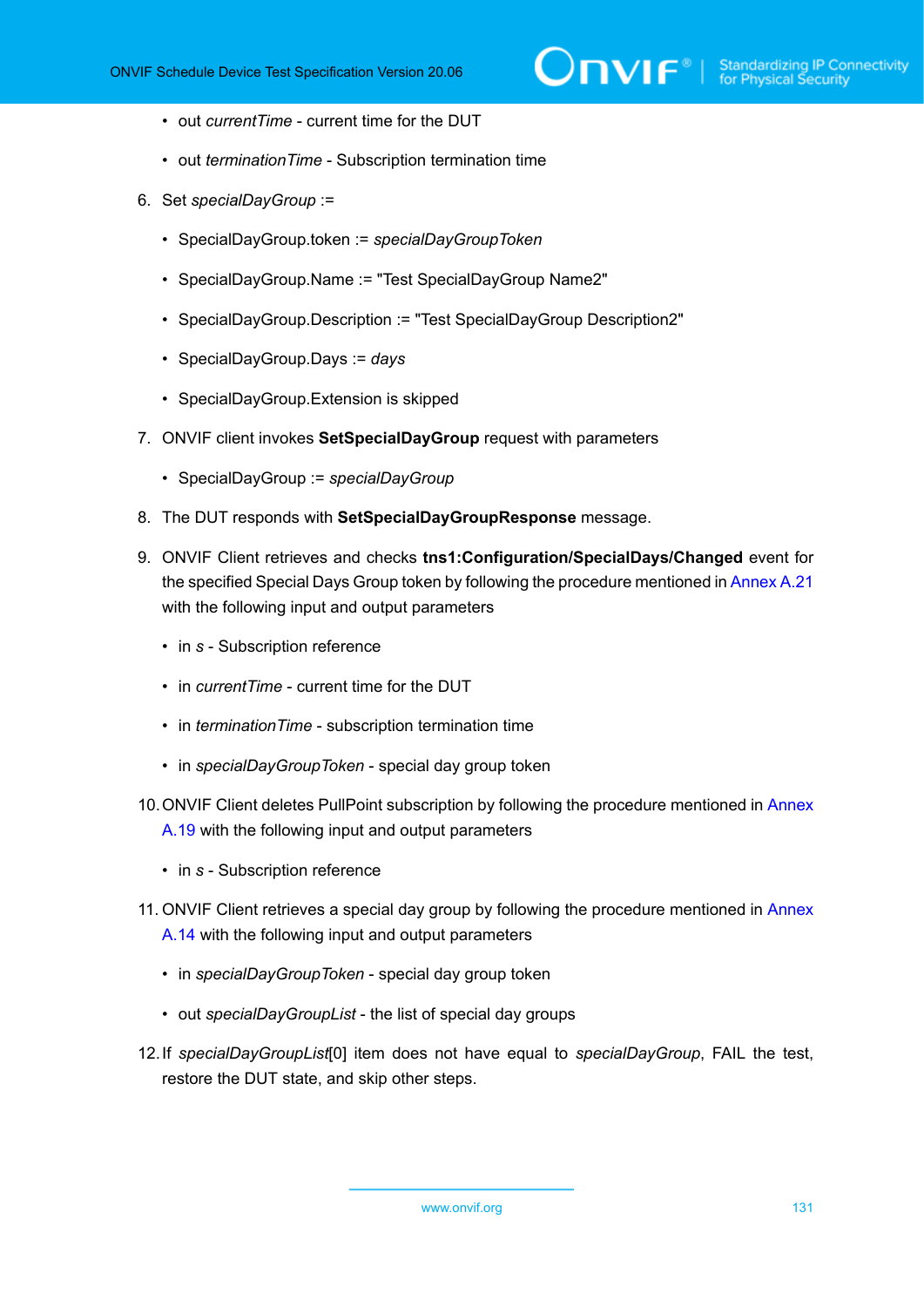- 13.ONVIF Client retrieves a special day group info by following the procedure mentioned in [Annex A.15](#page-166-0) with the following input and output parameters
	- in *specialDayGroupToken* special day group token
	- out *specialDayGroupInfoList* the list of special day groups info
- <span id="page-131-1"></span>14.If *specialDayGroupInfoList*[0] item does not have equal fields with *specialDayGroup*, FAIL the test, restore the DUT state, and skip other steps.
- 15.ONVIF Client retrieves complete list of special day groups info by following the procedure mentioned in [Annex A.4](#page-156-0) with the following input and output parameters
	- out *specialDayGroupInfoCompleteList* special day group info complete list
- <span id="page-131-2"></span>16.If *specialDayGroupInfoCompleteList* does not have SpecialDayGroupInfo[token = *specialDayGroupToken*] item with equal fields with *specialDayGroup*, FAIL the test, restore the DUT state, and skip other steps.
- 17.ONVIF Client retrieves complete list of special day groups by following the procedure mentioned in [Annex A.5](#page-158-0) with the following input and output parameters
	- out *specialDayGroupCompleteList* special day group complete list
- <span id="page-131-0"></span>18.If *specialDayGroupCompleteList* does not have SpecialDayGroup[token = *specialDayGroupToken*] item with equal fields with *specialDayGroup*, FAIL the test, restore the DUT state, and skip other steps.
- 19.ONVIF Client deletes special day group by following the procedure mentioned in [Annex A.12](#page-164-0) with the following input and output parameters
	- in *specialDayGroupToken* special day group token

## **Test Result:**

## **PASS –**

• The DUT passed all assertions.

## **FAIL –**

• The DUT did not send **SetSpecialDayGroupResponse** message.

**Note:** The following fields are compared at steps [12](#page-130-0) and [18:](#page-131-0)

- SpecialDayGroup:
	- token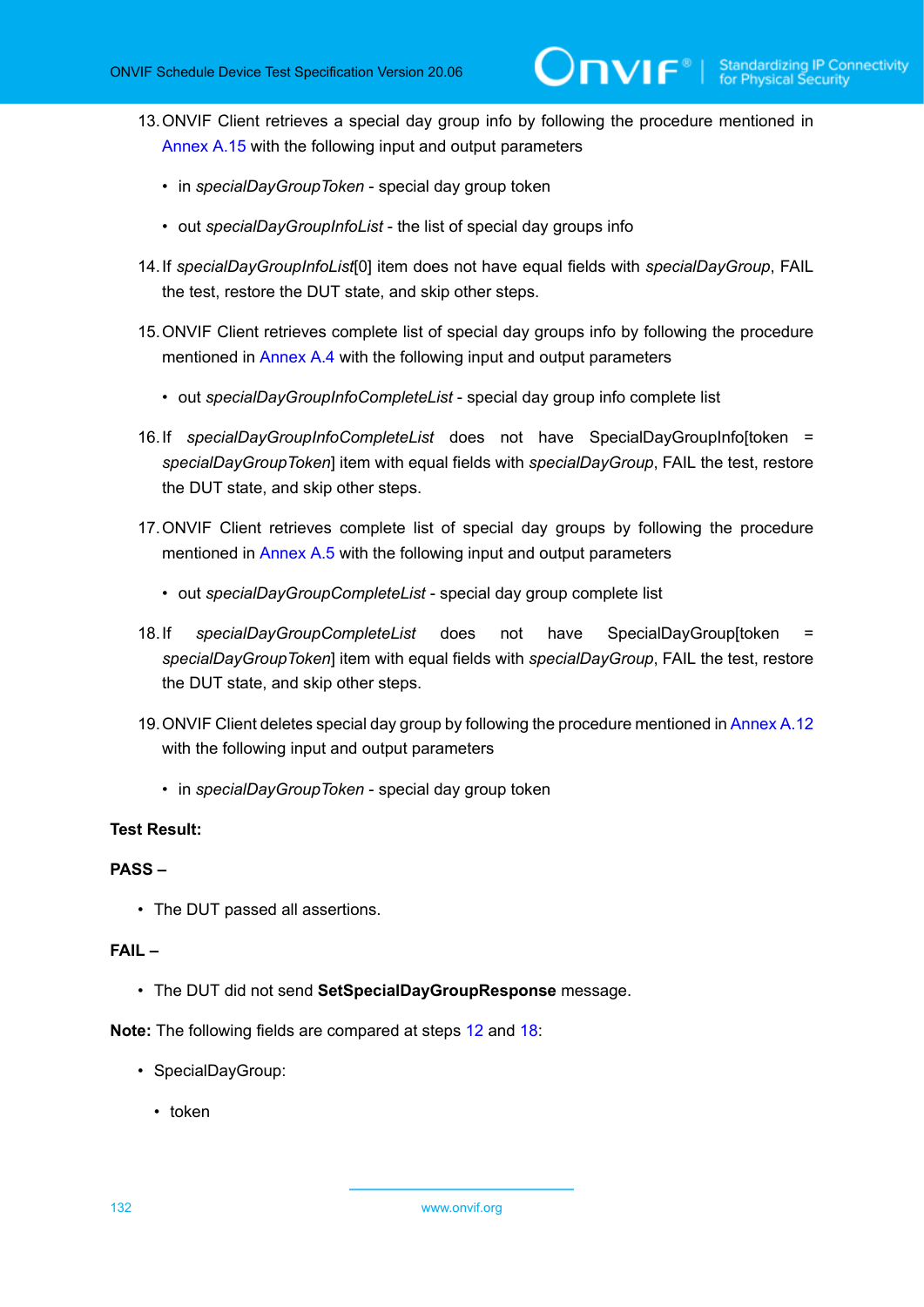- Name
- Description
- Days (the ONVIF Client compares all iCalendar fields each with other excluding UID field)

**Note:** The following fields are compared at steps [14](#page-131-1) and [16:](#page-131-2)

- SpecialDayGroupInfo:
	- token
	- Name
	- Description

# 5.6 Schedule State

# 5.6.1 GET SCHEDULE STATE

# **Test Case ID:** SCHEDULE-6-1-1

**Specification Coverage:** ScheduleState (ONVIF Schedule Service Specification), Get ScheduleState command (ONVIF Schedule Service Specification)

**Feature Under Test:** GetScheduleState

**WSDL Reference:** schedule.wsdl

**Test Purpose:** To verify Get Schedule State.

**Pre-Requisite:** Schedule Service is received from the DUT. State Reporting is supported by the DUT as indicated by the Capabilities.StateReportingSupported.

**Test Configuration:** ONVIF Client and DUT

- 1. Start an ONVIF Client.
- 2. Start the DUT.
- 3. ONVIF Client retrieves a complete Schedule list (out *scheduleCompleteList*) by following the procedure mentioned in [Annex A.3.](#page-155-1)
- 4. If *scheduleCompleteList* is empty, skip other steps.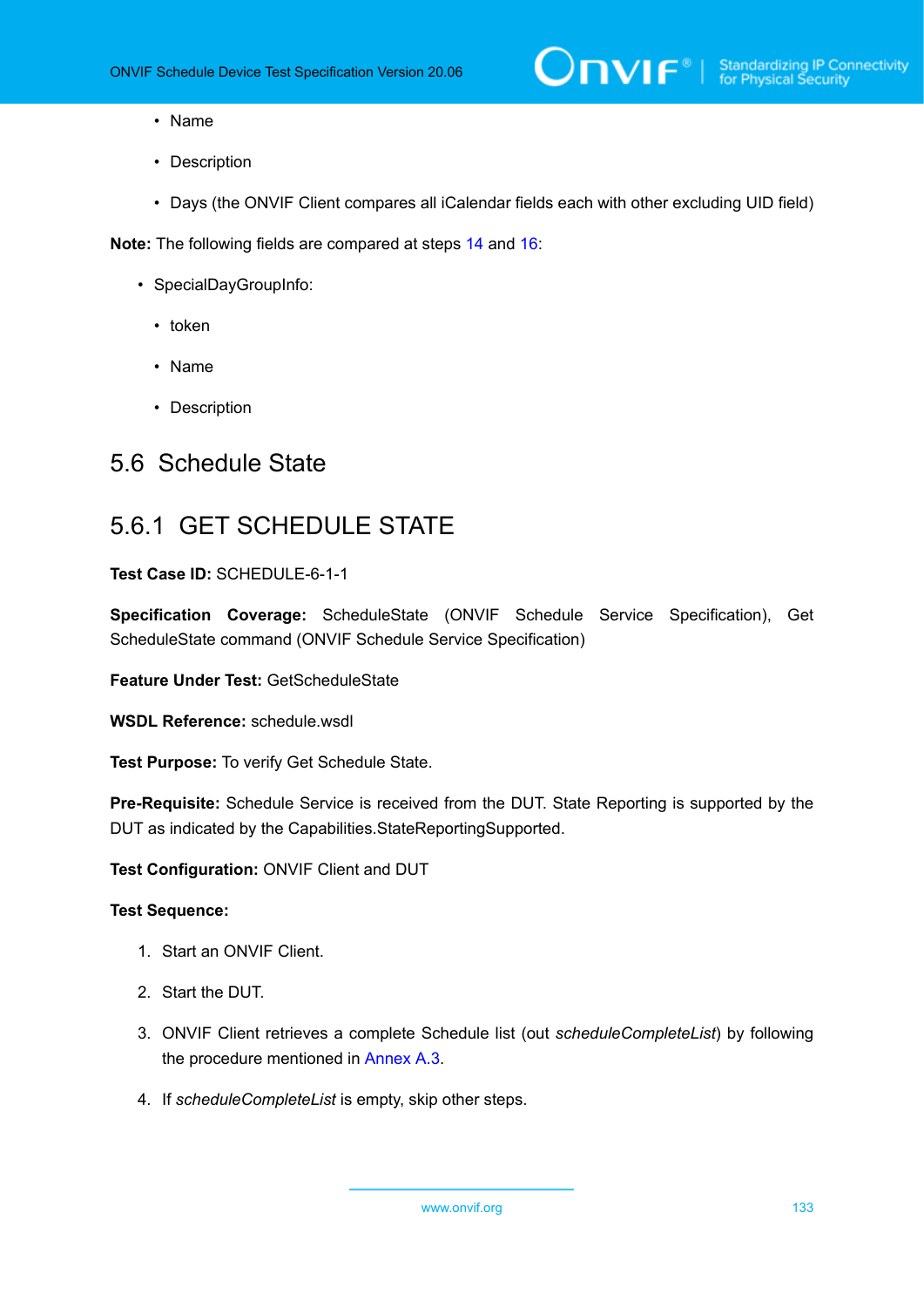5. For each Schedule.token *scheduleToken* from *scheduleCompleteList* repeat the following steps:

 $\bm{\mathsf{J}}$ nvif $^*$ l

- 5.1. ONVIF client invokes **GetScheduleState** request with parameters
	- Token := *scheduleToken*
- 5.2. The DUT responds with **GetScheduleStateResponse** message with parameters
	- ScheduleState =: *scheduleState*
- 5.3. If Schedule[token = *scheduleToken*] item from *scheduleCompleteList* contains at least one SpecialDays item and *scheduleState* does not contain SpecialDays item, FAIL the test.
- 5.4. If Schedule[token = *scheduleToken*] item from *scheduleCompleteList* does not contain SpecialDays item and *scheduleState*.SpecialDays is equal to true, FAIL the test.

#### **Test Result:**

### **PASS –**

• The DUT passed all assertions.

# **FAIL –**

• The DUT did not send **GetScheduleStateResponse** message.

# 5.6.2 CHANGE SCHEDULE STATE - CHANGE STANDARD

## **Test Case ID:** SCHEDULE-6-1-2

**Specification Coverage:** ScheduleState (ONVIF Schedule Service Specification), Get ScheduleState command (ONVIF Schedule Service Specification)

**Feature Under Test:** GetScheduleState, tns1:Schedule/State/Active event

**WSDL Reference:** schedule.wsdl

**Test Purpose:** To verify Get Schedule State and tns1:Schedule/State/Active changed event generation when current time is within the boundaries of the schedule period.

**Pre-Requisite:** Schedule Service is received from the DUT. Event Service is received from the DUT. Device supports Pull-Point Notification feature. State Reporting is supported by the DUT as indicated by the Capabilities.StateReportingSupported. The DUT shall have enough free storage capacity for one additional Schedule.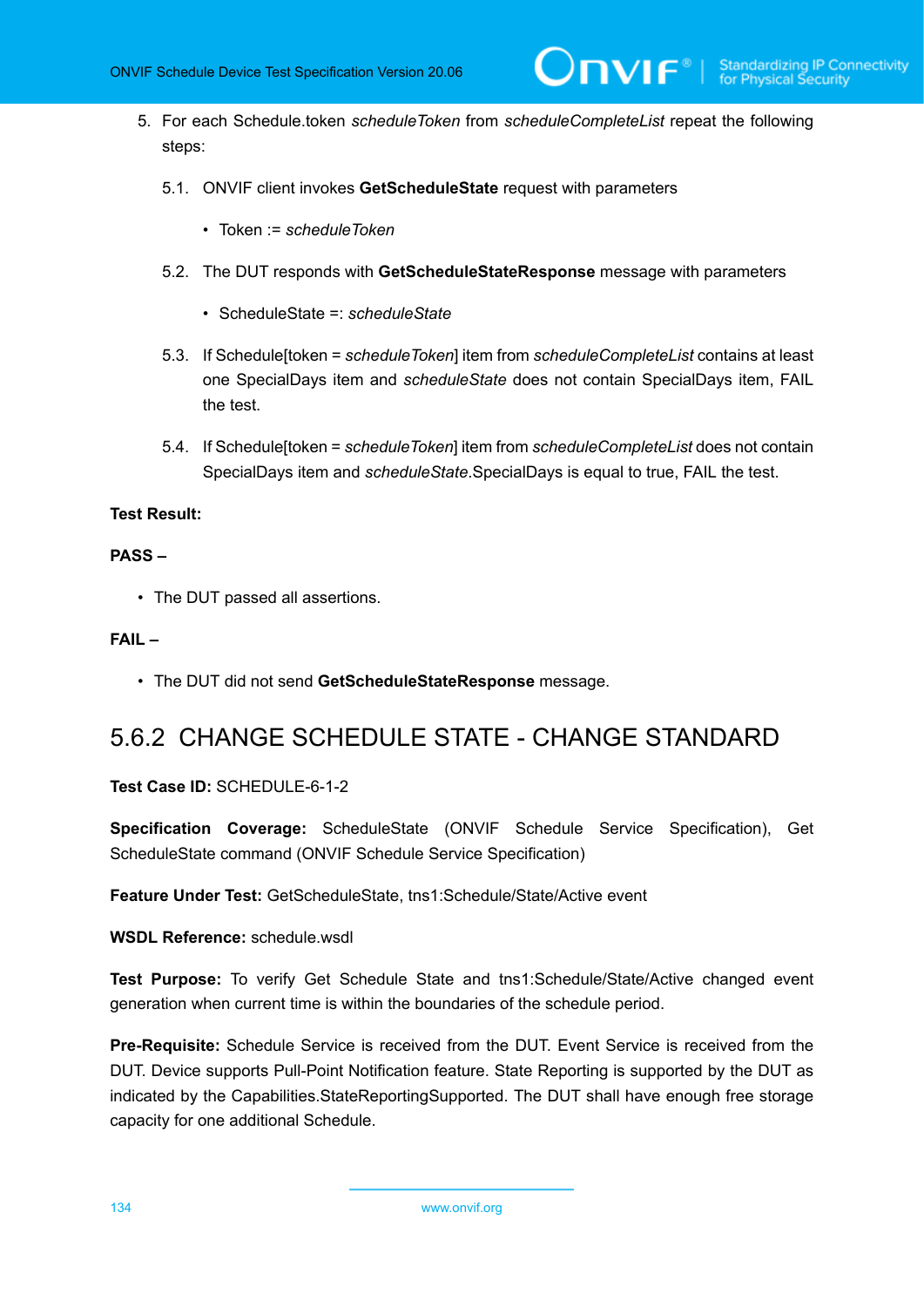#### **Test Configuration:** ONVIF Client and DUT

### **Test Sequence:**

- 1. Start an ONVIF Client.
- 2. Start the DUT.
- 3. ONVIF Client gets the service capabilities (out *cap*) by following the procedure mentioned in [Annex A.2.](#page-155-0)
- 4. ONVIF Client generates Unique Identifier value for UID field in iCalendar (out *uid*) by following the procedure mentioned in [Annex A.6](#page-159-0).
- 5. Set the following:
	- *delta* := max{(Message Timeout value, 10 seconds}.
- 6. If *cap*.ExtendedRecurrenceSupported is equal to true, set the following:
	- *scheduleiCalendarValue* := "BEGIN:VCALENDAR

BEGIN:VEVENT

SUMMARY:Test summary

DTSTART:<current year>< current month>< current day>T<current time + *delta*>

DTEND: DTSTART + 1 hour

RRULE:FREQ=DAILY

UID:*uid*

END:VEVENT

END:VCALENDAR"

- 7. If *cap*.ExtendedRecurrenceSupported is equal to false, set the following:
	- *scheduleiCalendarValue* := "BEGIN:VCALENDAR

BEGIN:VEVENT

SUMMARY: Test summary

DTSTART:1970<current month><current day>T<current time + *delta*>

DTEND: DTSTART + 1 hour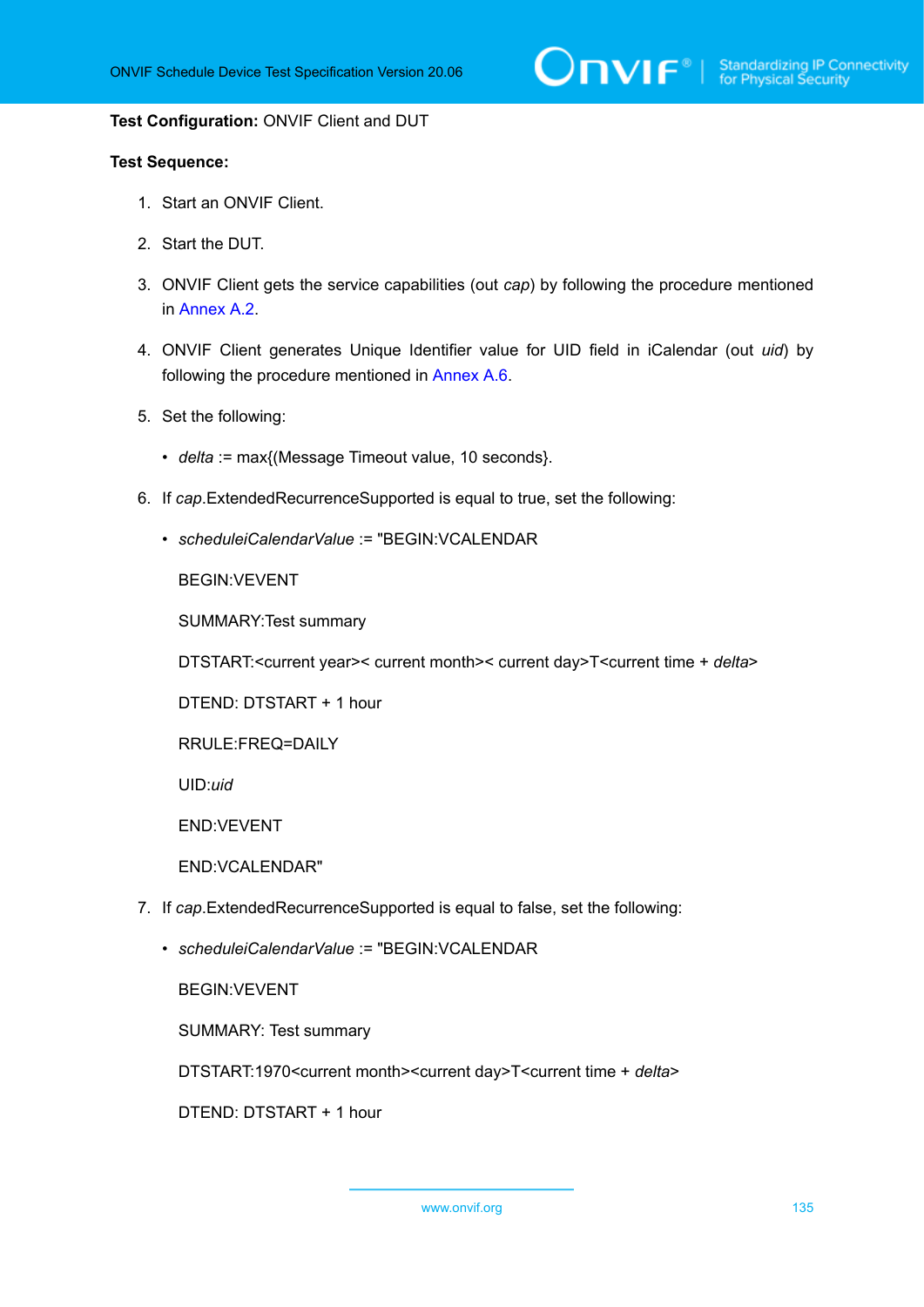RRULE:FREQ=WEEKLY;BYDAY=<current week day>,<next week day>

UID:*uid*

END:VEVENT

END:VCALENDAR"

- 8. ONVIF Client creates Schedule with Schedule token (out *scheduleToken*), with iCalendar value of the Schedule.Standard field (in *scheduleiCalendarValue*) and without SpecialDayGroup item by following the procedure mentioned in [Annex A.13](#page-164-1).
- 9. ONVIF Client invokes **CreatePullPointSubscription** request with parameters
	- Filter.TopicExpression := "tns1:Schedule/State/Active"
	- Filter.TopicExpression.@Dialect := "http://www.onvif.org/ver10/tev/topicExpression/ ConcreteSet"
- 10.The DUT responds with a **CreatePullPointSubscriptionResponse** message with parameters
	- SubscriptionReference =: *s*
	- CurrentTime =: *ct*
	- TerminationTime =: *tt*
- 11. Set the following:
	- *timeout* := max{(Operation Delay value, *delta* + 5 seconds}.
- 12.Until *timeout* timeout expires, repeat the following steps:
	- 12.1. ONVIF Client waits for time *t* := min{(*tt*-*ct*)/2, 1 second}.
	- 12.2. ONVIF Client invokes **PullMessages** to the subscription endpoint s with parameters
		- Timeout := PT60S
		- MessageLimit := 1
	- 12.3. The DUT responds with **PullMessagesResponse** message with parameters
		- CurrentTime =: *ct*
		- TerminationTime =: *tt*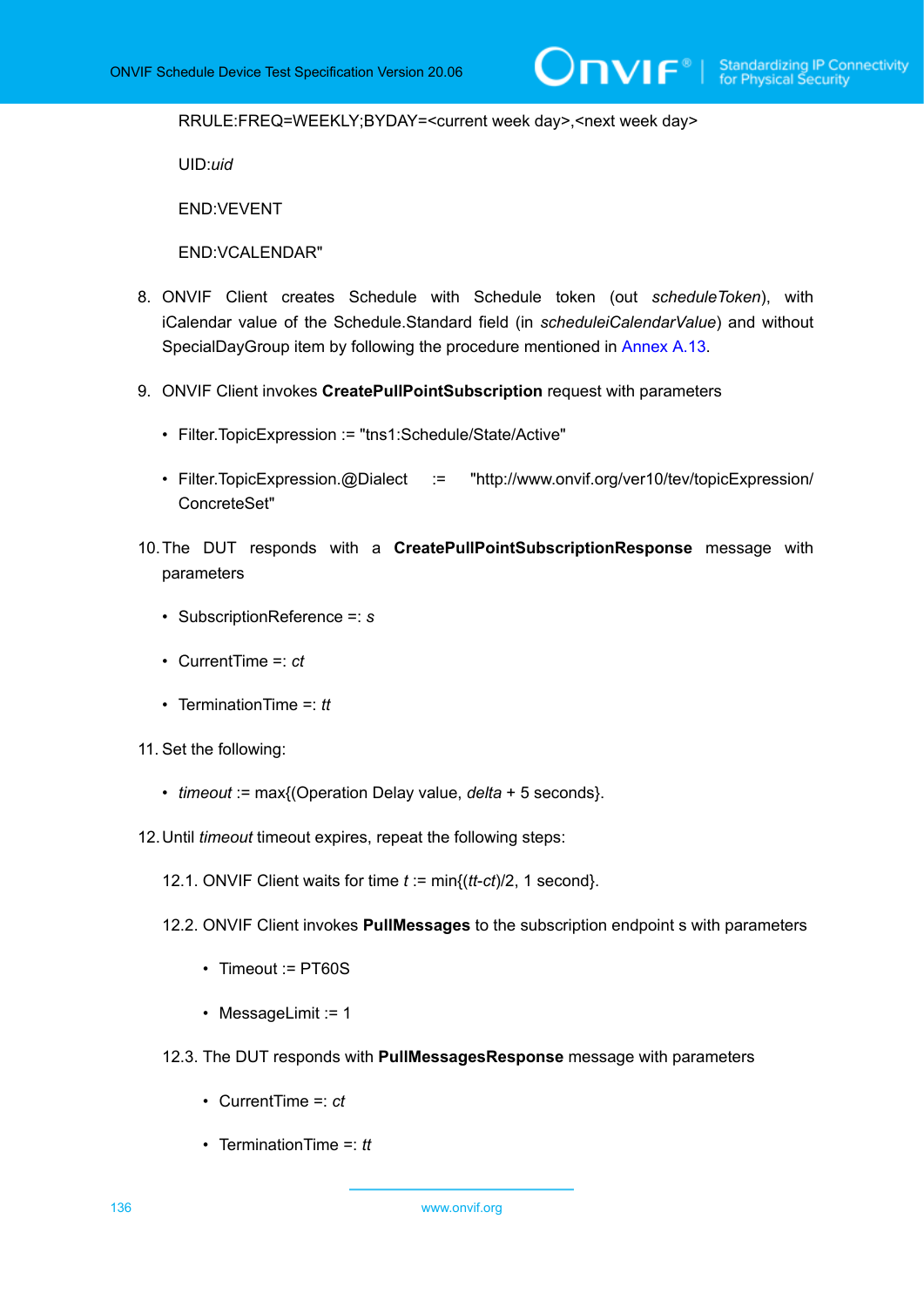- NotificationMessage =: *m*
- 12.4. If the TopicExpression item in *m* is not equal to "tns1:Schedule/State/Active", FAIL the test and go to the step 18.
- 12.5. If *m* is not null and PropertyOperation item in *m* is equal to "Changed" check the following:
	- 12.5.1. If *m* does not contain Source.SimpleItem item with Name = "ScheduleToken" and Value with type is equal to pt:ReferenceToken, FAIL the test and go to the step 18.
	- 12.5.2. If value of Source.SimpleItem.ScheduleToken item in *m* is equal to *scheduleToken*, check the following:
		- 12.5.2.1. If *m* does not contain Source.SimpleItem item with Name = "Name" and Value with type is equal to xs:string, FAIL the test and go to the step 18.
		- 12.5.2.2. If value of Source.SimpleItem.Name item in *m* is not equal to "Test Name", FAIL the test and go to the step 18.
		- 12.5.2.3. If *m* does not contain Data.SimpleItem item with Name = "Active" and Value with type is equal to xs:boolean, FAIL the test and go to the step 18.
		- 12.5.2.4. If value of Data.SimpleItem item with Name = "Active" is not equal to true, FAIL the test and go to the step 18.
		- 12.5.2.5. If *m* does not contain Data.SimpleItem item with Name = "SpecialDay" and Value with type is equal to xs:boolean, FAIL the test and go to the step 18.
		- 12.5.2.6. If value of Data.SimpleItem item with Name = "SpecialDay" is not equal to false, FAIL the test and go to the step 18.
		- 12.5.2.7. Go to step 14.
- 13.If *timeout* timeout expires for step 11 without Notification with TopicExpression = "tns1:Schedule/State/Active" and with *m* with Source.SimpleItem.ScheduleToken value is equal to *scheduleToken*, FAIL the test and go to the step 18.
- 14.ONVIF client invokes **GetScheduleState** request with parameters
	- Token := *scheduleToken*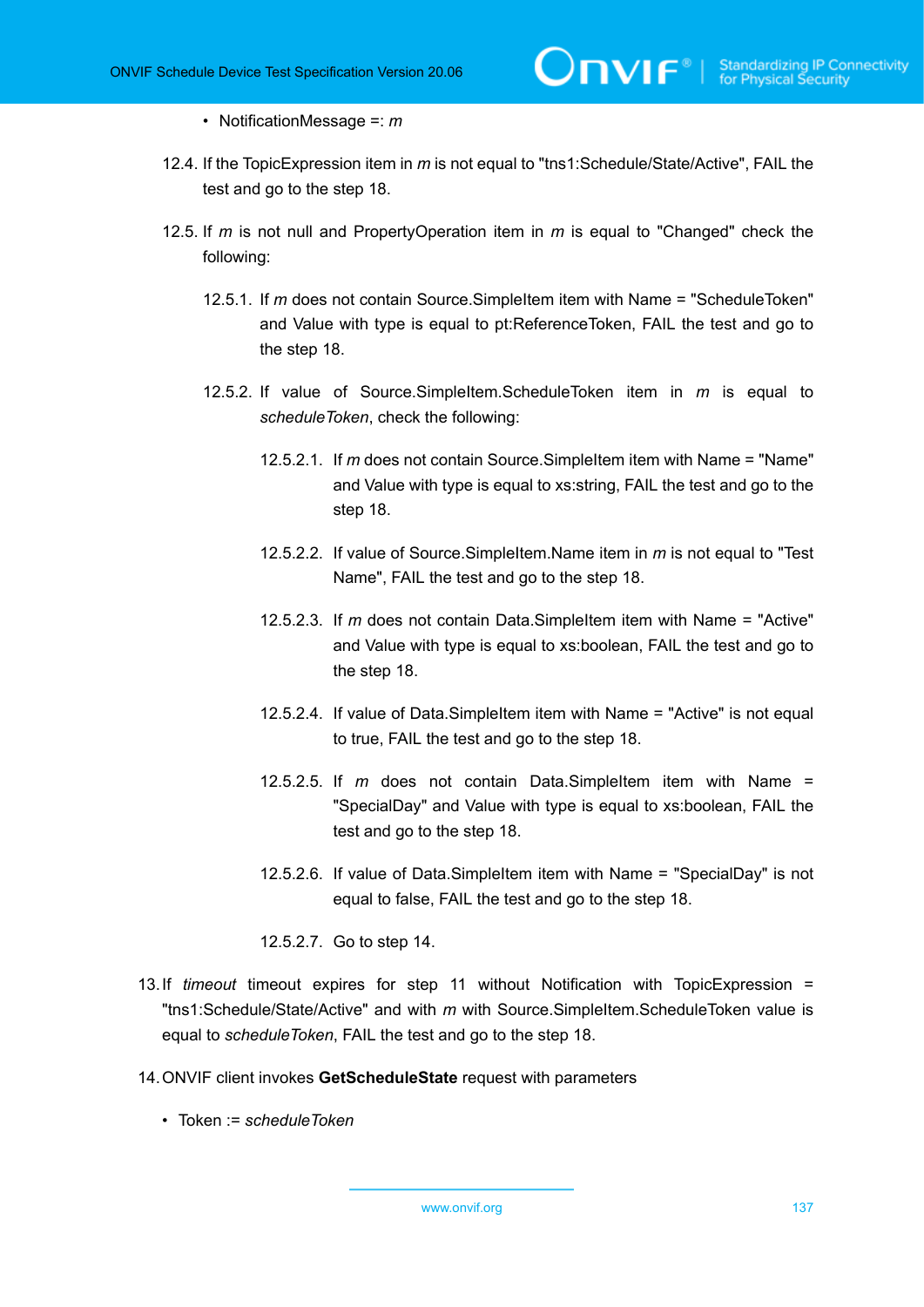$\mathsf{D}\mathbf{N}\mathsf{I}\mathsf{F}^\ast$ l

15.The DUT responds with **GetScheduleStateResponse** message with parameters

- ScheduleState =: *scheduleState*
- 16.If *scheduleState*.Active value is not equal to true, FAIL the test and go to the step 18.
- 17.If *scheduleState* contains SpecialDays item and *scheduleState*.SpecialDays value is not equal to false, FAIL the test and go to the step 18.
- 18.ONVIF Client deletes the Schedule (in *scheduleToken*) by following the procedure mentioned in [Annex](#page-163-0) A.11 to restore DUT configuration.
- 19.ONVIF Client sends an **Unsubscribe** to the subscription endpoint s.
- 20.The DUT responds with **UnsubscribeResponse** message.

# **Test Result:**

#### **PASS –**

• The DUT passed all assertions.

#### **FAIL –**

- The DUT did not send **CreatePullPointSubscriptionResponse** message.
- The DUT did not send **GetScheduleStateResponse** message.
- The DUT did not send **PullMessagesResponse** message.
- The DUT did not send **UnsubscribeResponse** message.

**Note:** If time to the end of the current day is less than *delta*, the test tool waits for the start of the next day before step 7.

**Note:** Message Timeout value for *delta* calculation will be taken from Message Timeout field of ONVIF Device Test Tool.

**Note:** Operation Delay value for *timeout* calculation will be taken from Operation Delay field of ONVIF Device Test Tool.

# 5.6.3 CHANGE SCHEDULE STATE - CHANGE SPECIAL DAYS

**Test Case ID:** SCHEDULE-6-1-3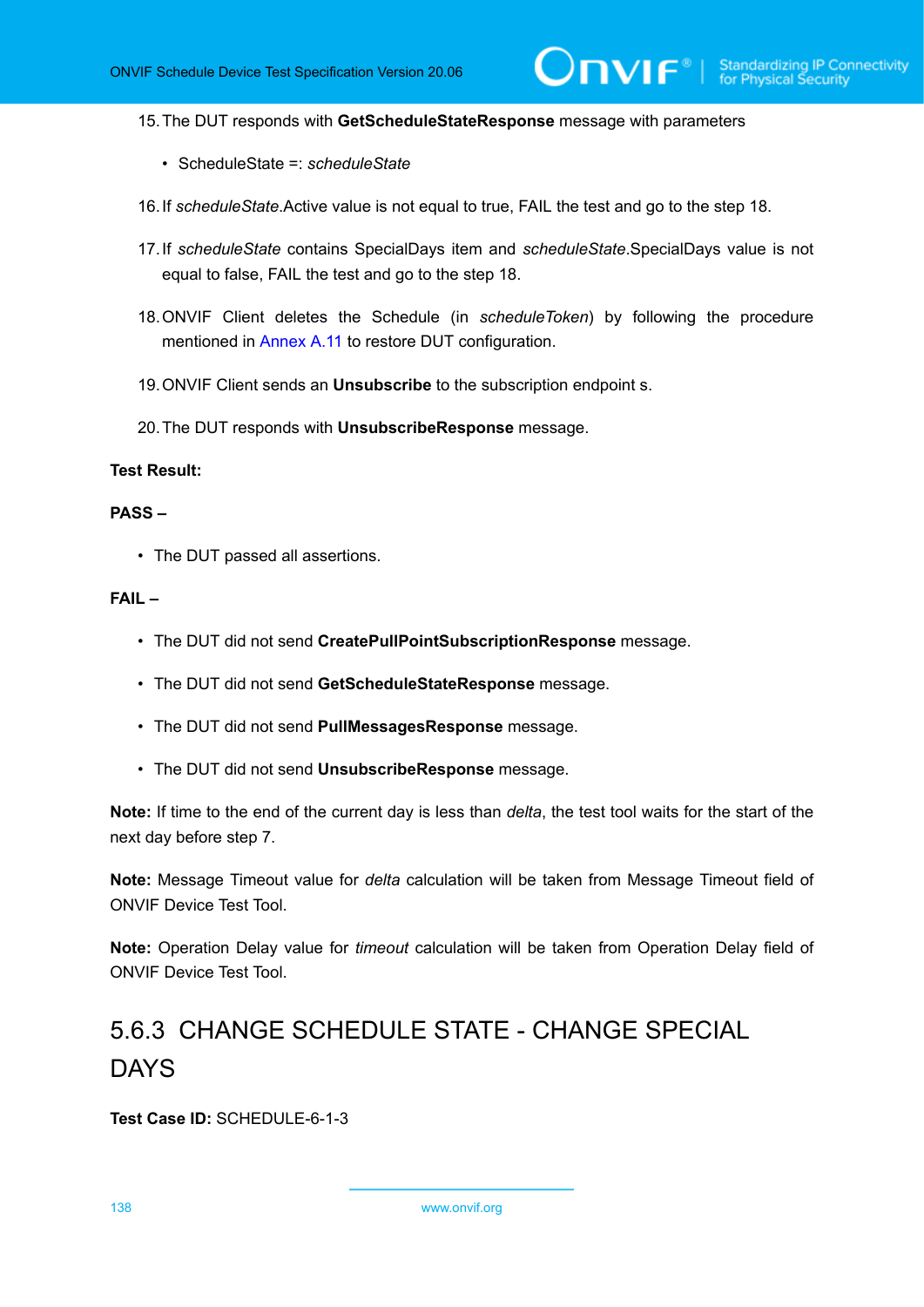**Specification Coverage:** ScheduleState (ONVIF Schedule Service Specification), Get ScheduleState command (ONVIF Schedule Service Specification)

**Feature Under Test:** GetScheduleState, tns1:Schedule/State/Active event

#### **WSDL Reference:** schedule.wsdl

**Test Purpose:** To verify Get Schedule State and tns1:Schedule/State/Active changed event generation when current time is within the boundaries of the special day time period.

**Pre-Requisite:** Schedule Service is received from the DUT. Event Service is received from the DUT. Device supports Pull-Point Notification feature. State Reporting is supported by the DUT as indicated by the Capabilities.StateReportingSupported. The DUT shall have enough free storage capacity for one additional Schedule. Special Days is supported by the DUT as indicated by the Capabilities.SpecialDaysSupported. The DUT shall have enough free storage capacity for one additional SpecialDayGroup.

**Test Configuration:** ONVIF Client and DUT

- 1. Start an ONVIF Client.
- 2. Start the DUT.
- 3. ONVIF Client gets the service capabilities (out *cap*) by following the procedure mentioned in [Annex A.2.](#page-155-0)
- 4. Set the following:
	- *specialDayState* := false
- 5. ONVIF Client generates appropriate iCalendar for Days field in special day group (out days1) with boundaries of special days time period in iCalendar are not contained current time (in *specialDayState*) by following the procedure mentioned in [Annex A.16](#page-167-0).
- 6. ONVIF Client creates SpecialDayGroup (out *specialDayGroupToken*) with required iCalendar value (in *days1*) by following the procedure mentioned in [Annex A.8](#page-160-0).
- 7. ONVIF Client generates appropriate iCalendar value for the Schedule.Standard field (in *cap*, out *scheduleiCalendarValue*) by following the procedure mentioned in [Annex A.7.](#page-159-1)
- 8. ONVIF client invokes **CreateSchedule** request with parameters
	- Schedule.token := ""
	- Schedule.Description := "Test Description"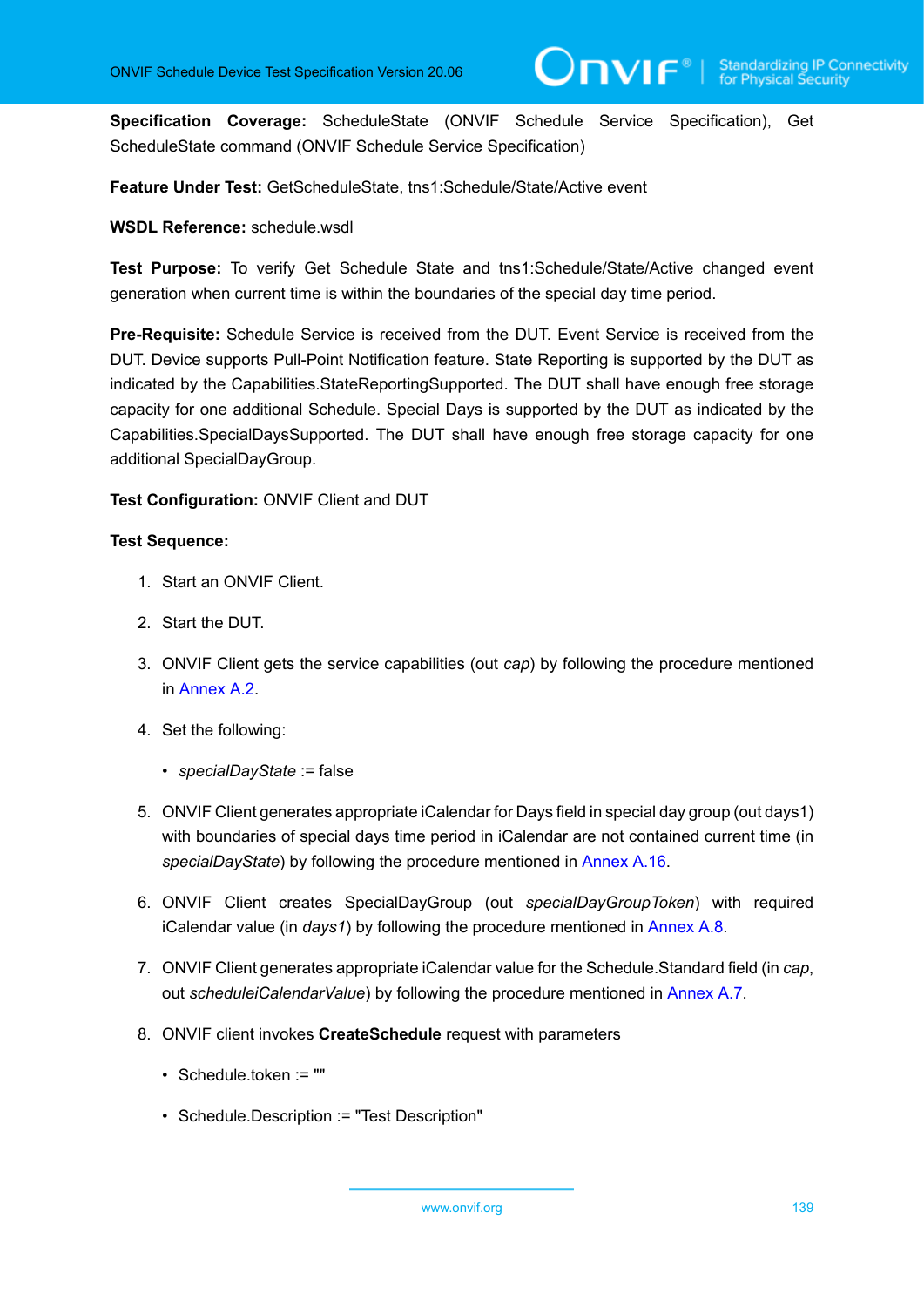- Schedule.Name := "Test Name"
- Schedule.Standard := scheduleiCalendarValue
- Schedule.SpecialDays: = specialDayGroupToken
- Schedule.SpecialDays.GroupToken := specialDayGroupToken
- Schedule.SpecialDays.TimeRange.From := current time 5 min
- Schedule.SpecialDays.TimeRange.Until := Schedule.SpecialDays.TimeRange.From + 1 hour
- 9. The DUT responds with **CreateScheduleResponse** message with parameters
	- Token =: *scheduleToken*
- 10.Set the following:
	- *specialDayState* := true
- 11. ONVIF Client generates appropriate iCalendar for Days field in special day group (out *days2*) with boundaries of special days time period in iCalendar are contained current time (in *specialDayState*) by following the procedure mentioned in [Annex A.16](#page-167-0).
- 12.ONVIF Client invokes **CreatePullPointSubscription** request with parameters
	- Filter.TopicExpression := "tns1:Schedule/State/Active"
	- Filter.TopicExpression.@Dialect := "http://www.onvif.org/ver10/tev/topicExpression/ ConcreteSet"
- 13.The DUT responds with a **CreatePullPointSubscriptionResponse** message with parameters
	- SubscriptionReference =: *s*
	- CurrentTime =: *ct*
	- TerminationTime =: *tt*
- 14.ONVIF client invokes **ModifySpecialDayGroup** request with parameters
	- SpecialDayGroup.token := "*specialDayGroupToken*"
	- SpecialDayGroup.Name := "Test SpecialDayGroup Name"
	- SpecialDayGroup.Description := "Test SpecialDayGroup Description"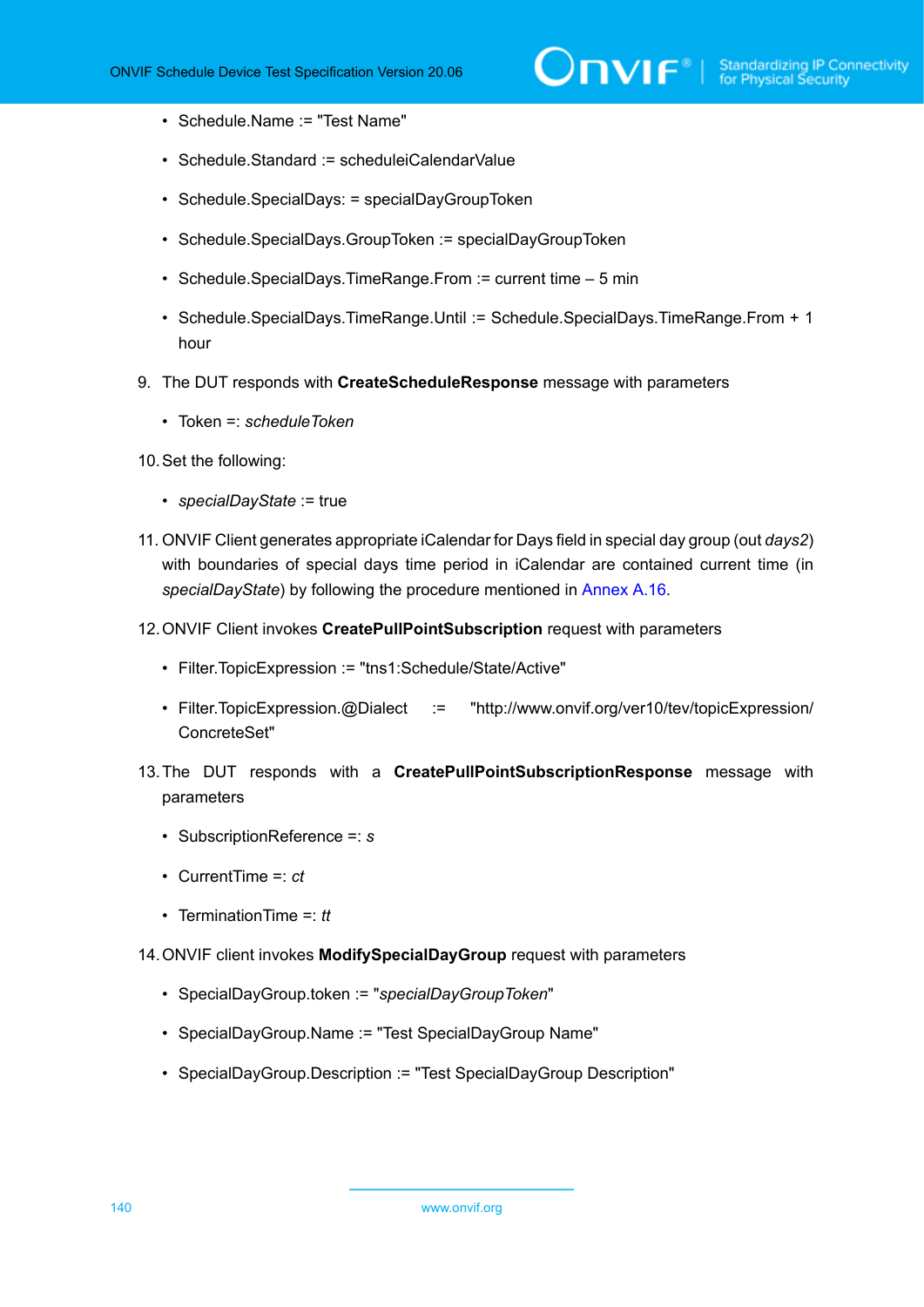- SpecialDayGroup.Days := *days2*
- 15.The DUT responds with empty **ModifySpecialDayGroupResponse** message.
- 16.Until *timeout* timeout expires, repeat the following steps:
	- 16.1. ONVIF Client waits for time *t* := min{(*tt*-*ct*)/2, 1 second}.
	- 16.2. ONVIF Client invokes **PullMessages** to the subscription endpoint s with parameters
		- Timeout := PT60S
		- MessageLimit := 1
	- 16.3. The DUT responds with **PullMessagesResponse** message with parameters
		- CurrentTime =: *ct*
		- TerminationTime =: *tt*
		- NotificationMessage =: *m*
	- 16.4. If the TopicExpression item in *m* is not equal to "tns1:Schedule/State/Active", FAIL the test and go to the step 23.
	- 16.5. If *m* is not null and PropertyOperation item in *m* is equal to "Changed" check the following:
		- 16.5.1. If *m* does not contain Source.SimpleItem item with Name = "ScheduleToken" and Value with type is equal to pt:ReferenceToken, FAIL the test and go to the step 23.
		- 16.5.2. If value of Source.SimpleItem.ScheduleToken item in *m* is equal to *scheduleToken*, check the following:
			- 16.5.2.1. If *m* does not contain Source.SimpleItem item with Name = "Name" and Value with type is equal to xs:string, FAIL the test and go to the step 23.
			- 16.5.2.2. If value of Source.SimpleItem.Name item in *m* is not equal to "Test Name", FAIL the test and go to the step 23.
			- 16.5.2.3. If *m* does not contain Data.SimpleItem item with Name = "Active" and Value with type is equal to xs:boolean, FAIL the test and go to the step 23.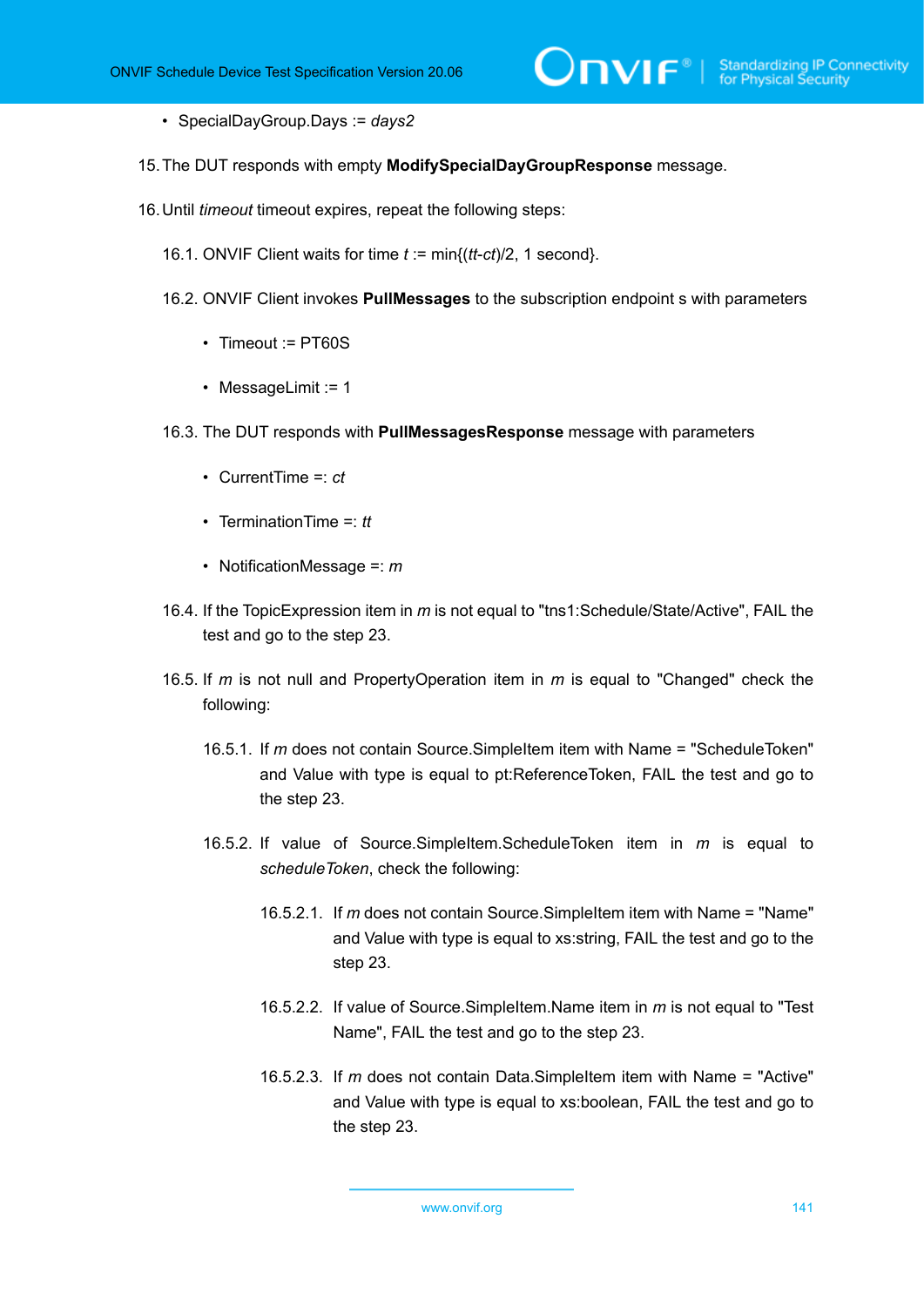- 16.5.2.4. If value of Data.SimpleItem item with Name = "Active" is not equal to true, FAIL the test and go to the step 23.
- 16.5.2.5. If *m* does not contain Data.SimpleItem item with Name = "SpecialDay" and Value with type is equal to xs:boolean, FAIL the test and go to the step 23.
- 16.5.2.6. If value of Data.SimpleItem item with Name = "SpecialDay" is not equal to false, FAIL the test and go to the step 23.
- 16.5.2.7. Go to step 18.
- 17.If *timeout* timeout expires for step 16 without Notification with TopicExpression = "tns1:Schedule/State/Active" and with *m* with Source.SimpleItem.ScheduleToken value is equal to *scheduleToken*, FAIL the test and go to the step 23.
- 18.ONVIF client invokes **GetScheduleState** request with parameters
	- Token := *scheduleToken*
- 19.The DUT responds with **GetScheduleStateResponse** message with parameters
	- ScheduleState =: *scheduleState*
- 20.If *scheduleState*.Active value is not equal to true, FAIL the test and go to the step 23.
- 21.If *scheduleState* does not contain SpecialDays item, FAIL the test and go to the step 23.
- 22.If *scheduleState*.SpecialDays value is not equal to true, FAIL the test and go to the step 23.
- 23.ONVIF Client deletes the Schedule (in *scheduleToken*) by following the procedure mentioned in [Annex](#page-163-0) A.11 to restore DUT configuration.
- 24.ONVIF Client sends an **Unsubscribe** to the subscription endpoint s.
- 25.The DUT responds with **UnsubscribeResponse** message.

# **Test Result:**

#### **PASS –**

• The DUT passed all assertions.

# **FAIL –**

- The DUT did not send **CreatePullPointSubscriptionResponse** message.
- The DUT did not send **GetScheduleStateResponse** message.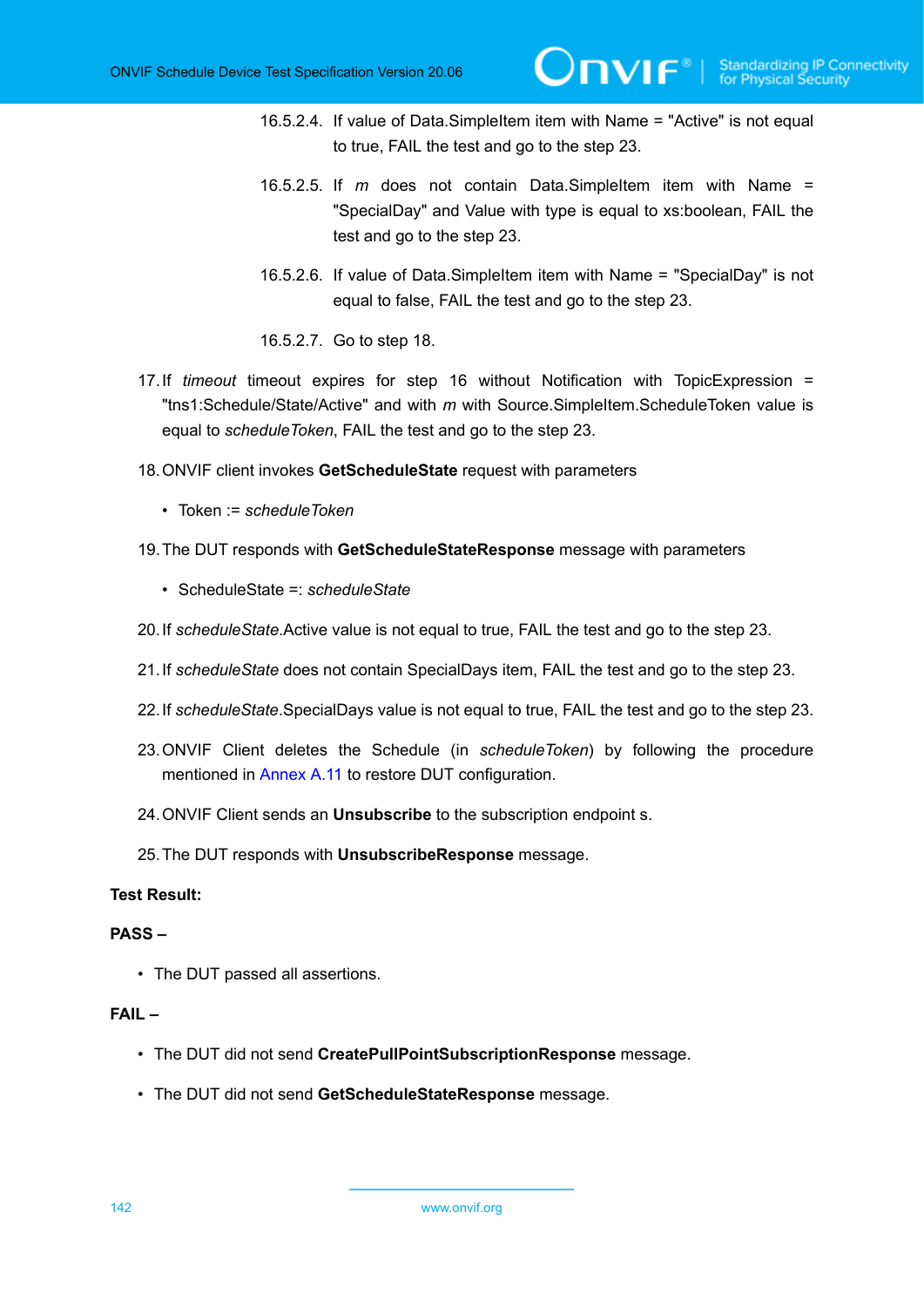- The DUT did not send **PullMessagesResponse** message.
- The DUT did not send **UnsubscribeResponse** message.

**Note:** Operation Delay value for *timeout* calculation will be taken from Operation Delay field of ONVIF Device Test Tool.

# 5.6.4 GET SCHEDULE STATE WITH INVALID TOKEN

## **Test Case ID:** SCHEDULE-6-1-4

**Specification Coverage:** ScheduleState (ONVIF Schedule Service Specification), Get ScheduleState command (ONVIF Schedule Service Specification)

**Feature Under Test:** GetScheduleState

**WSDL Reference:** schedule.wsdl

**Test Purpose:** To verify Get Schedule State with invalid token.

**Pre-Requisite:** Schedule Service is received from the DUT. State Reporting is supported by the DUT as indicated by the Capabilities.StateReportingSupported.

**Test Configuration:** ONVIF Client and DUT

#### **Test Sequence:**

- 1. Start an ONVIF Client.
- 2. Start the DUT.
- 3. ONVIF Client retrieves a complete list of schedule info (out *scheduleInfoCompleteList*) by following the procedure mentioned in [Annex A.1](#page-154-0).
- 4. Set the following:
	- *invalidToken* := value not equal to any *scheduleInfoCompleteList*.token
- 5. ONVIF Client invokes **GetScheduleState** request with parameters
	- Token := *invalidToken*
- 6. The DUT returns **env:Sender\ter:InvalidArgVal\ter:NotFound** SOAP 1.2 fault.

#### **Test Result:**

#### **PASS –**

• The DUT passed all assertions.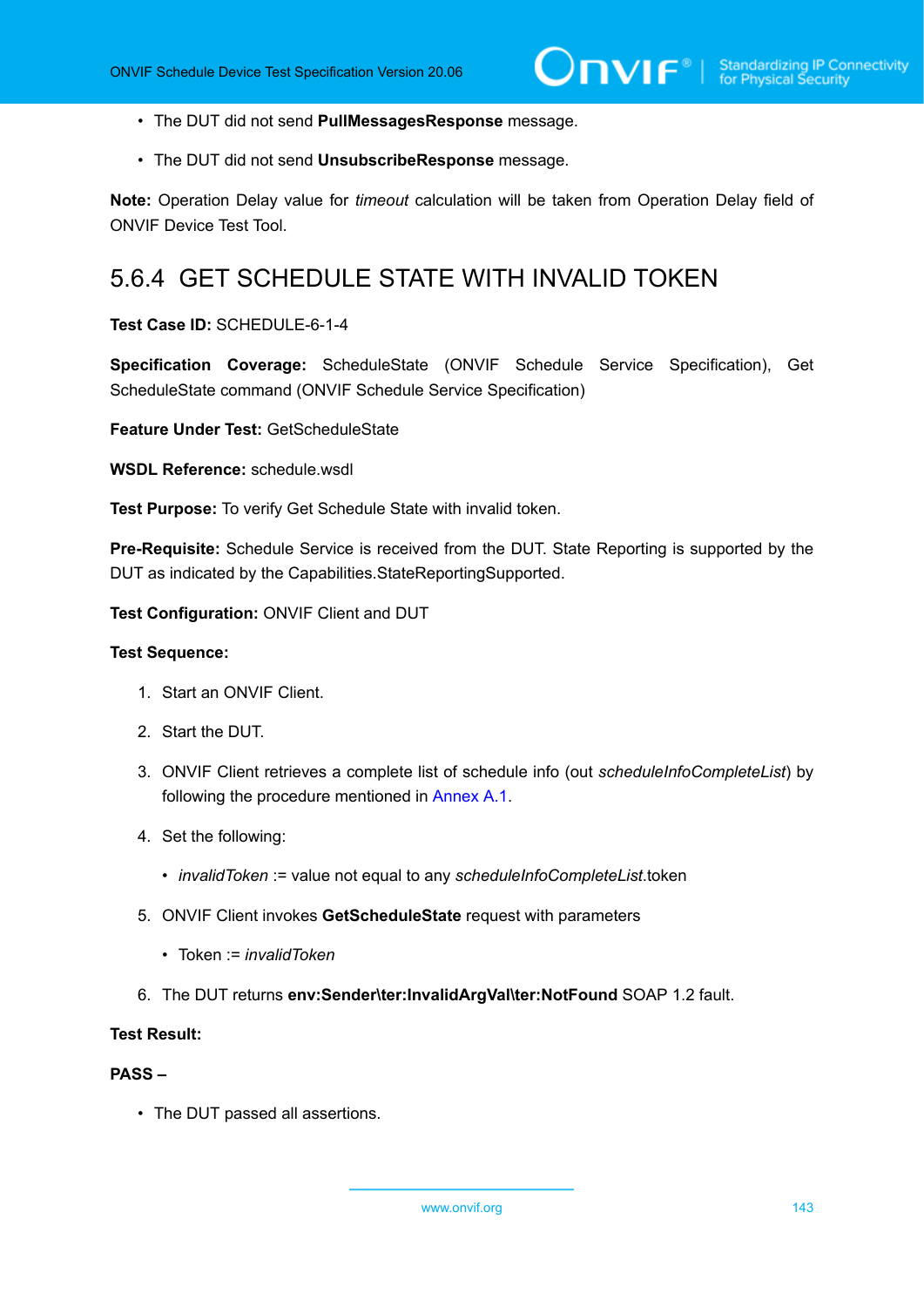**FAIL –**

• The DUT did not send **env:Sender\ter:InvalidArgVal\ter:NotFound** SOAP 1.2 fault

**Note:** If the DUT sends other SOAP 1.2 fault message than specified, log WARNING message, and PASS the test.

# 5.7 Schedule Events

# 5.7.1 SCHEDULE STATE ACTIVE EVENT (PROPERTY EVENT)

# **Test Case ID:** SCHEDULE-7-1-1

**Specification Coverage:** Schedule State (ONVIF Schedule Service Specification), Notification topics (ONVIF Schedule Service Specification), Get event properties (ONVIF Core specification).

**Feature Under Test:** GetEventProperties

**WSDL Reference:** schedule.wsdl and event.wsdl

**Test Purpose:** To verify tns1:Schedule/State/Active event format and and initialize event generation.

**Pre-Requisite:** Schedule Service is received from the DUT. Event Service is received from the DUT. Device supports Pull-Point Notification feature. State Reporting is supported by the DUT as indicated by the Capabilities.StateReportingSupported.

# **Test Configuration:** ONVIF Client and DUT

- 1. Start an ONVIF Client.
- 2. Start the DUT.
- 3. ONVIF Client invokes **GetEventProperties**.
- 4. The DUT responds with a **GetEventPropertiesResponse** message with parameters
	- TopicNamespaceLocation list
	- FixedTopicSet
	- TopicSet =: *topicSet*
	- TopicExpressionDialect list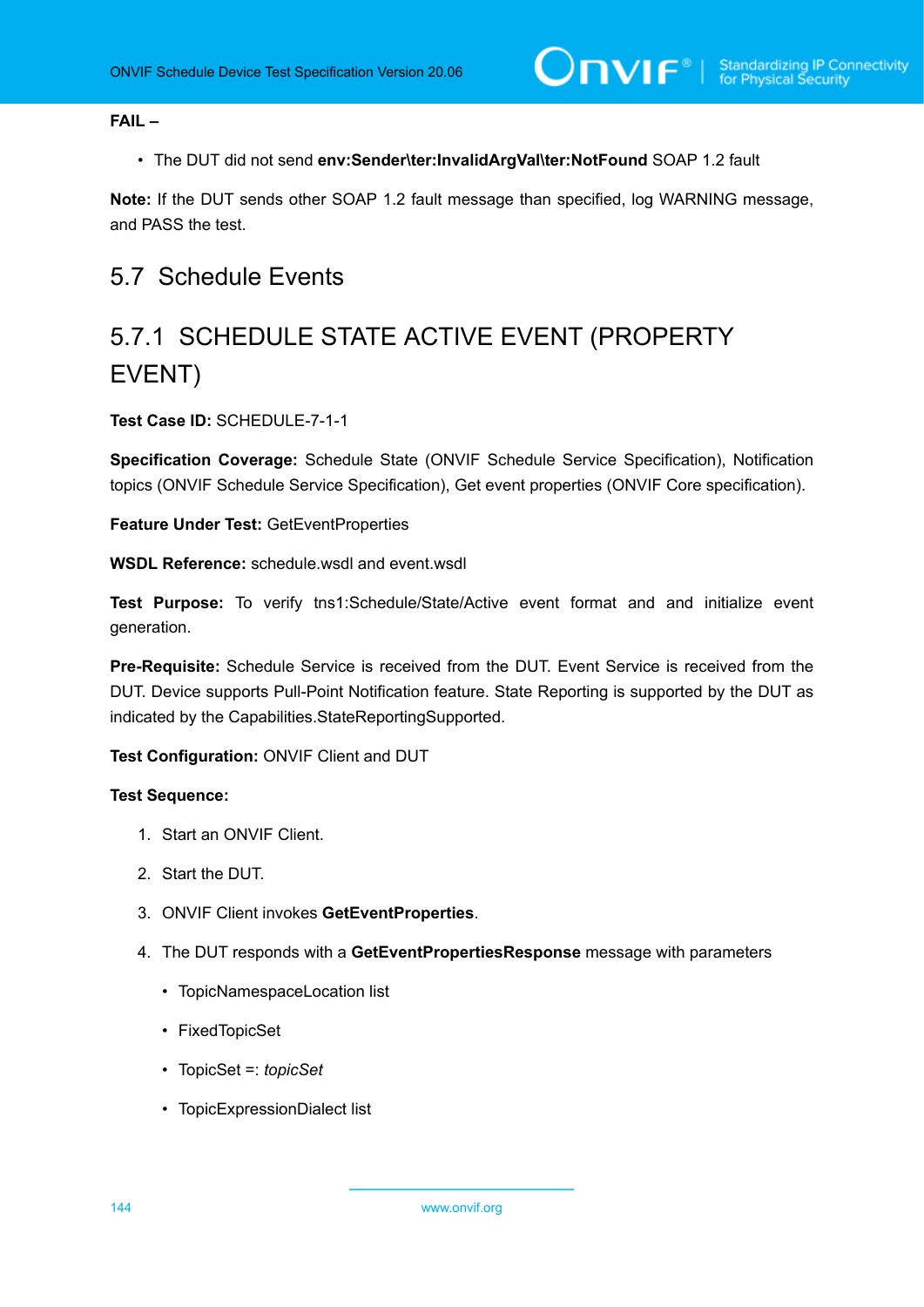- MessageContentFilterDialect list
- MessageContentSchemaLocation list
- 5. If *topicSet* does not contain tns1:Schedule/State/Active topic, FAIL the test and skip other steps.
- 6. ONVIF Client verifies tns1:Schedule/State/Active topic (*stateActiveTopic*) from *topicSet*:
	- 6.1. If *stateActiveTopic*.MessageDescription.IsProperty equals to false or skipped, FAIL the test and skip other steps.
	- 6.2. If *stateActiveTopic* does not contain MessageDescription.Source.SimpleItemDescription item with Name =: "ScheduleToken", FAIL the test and skip other steps.
	- 6.3. If *stateActiveTopic*.MessageDescription.Source.SimpleItemDescription with Name =: "ScheduleToken" does not have Type =: "pt:ReferenceToken", FAIL the test and skip other steps.
	- 6.4. If *stateActiveTopic* does not contain MessageDescription.Source.SimpleItemDescription item with Name =: "Name", FAIL the test and skip other steps.
	- 6.5. If *stateActiveTopic*.MessageDescription.Source.SimpleItemDescription with Name =: "Name" does not have Type =: "xs:string", FAIL the test and skip other steps.
	- 6.6. If *stateActiveTopic* does not contain MessageDescription.Data.SimpleItemDescription item with Name =: "Active", FAIL the test and skip other steps.
	- 6.7. If *stateActiveTopic*.MessageDescription.Data.SimpleItemDescription with Name =: "Active" does not have Type =: "xs:boolean", FAIL the test and skip other steps.
	- 6.8. If *stateActiveTopic* does not contain MessageDescription.Data.SimpleItemDescription item with Name =: "SpecialDay", FAIL the test and skip other steps.
	- 6.9. If *stateActiveTopic*.MessageDescription.Data.SimpleItemDescription with Name =: "SpecialDay" does not have Type =: "xs:boolean", FAIL the test and skip other steps.
- 7. ONVIF Client retrieves a complete list of Schedules (out *scheduleCompleteList*) by following the procedure mentioned in [Annex A.3.](#page-155-0)
- 8. If *scheduleCompleteList* is not empty, go to step 14.
- 9. ONVIF Client gets the service capabilities (out *cap*) by following the procedure mentioned in [Annex A.2.](#page-155-1)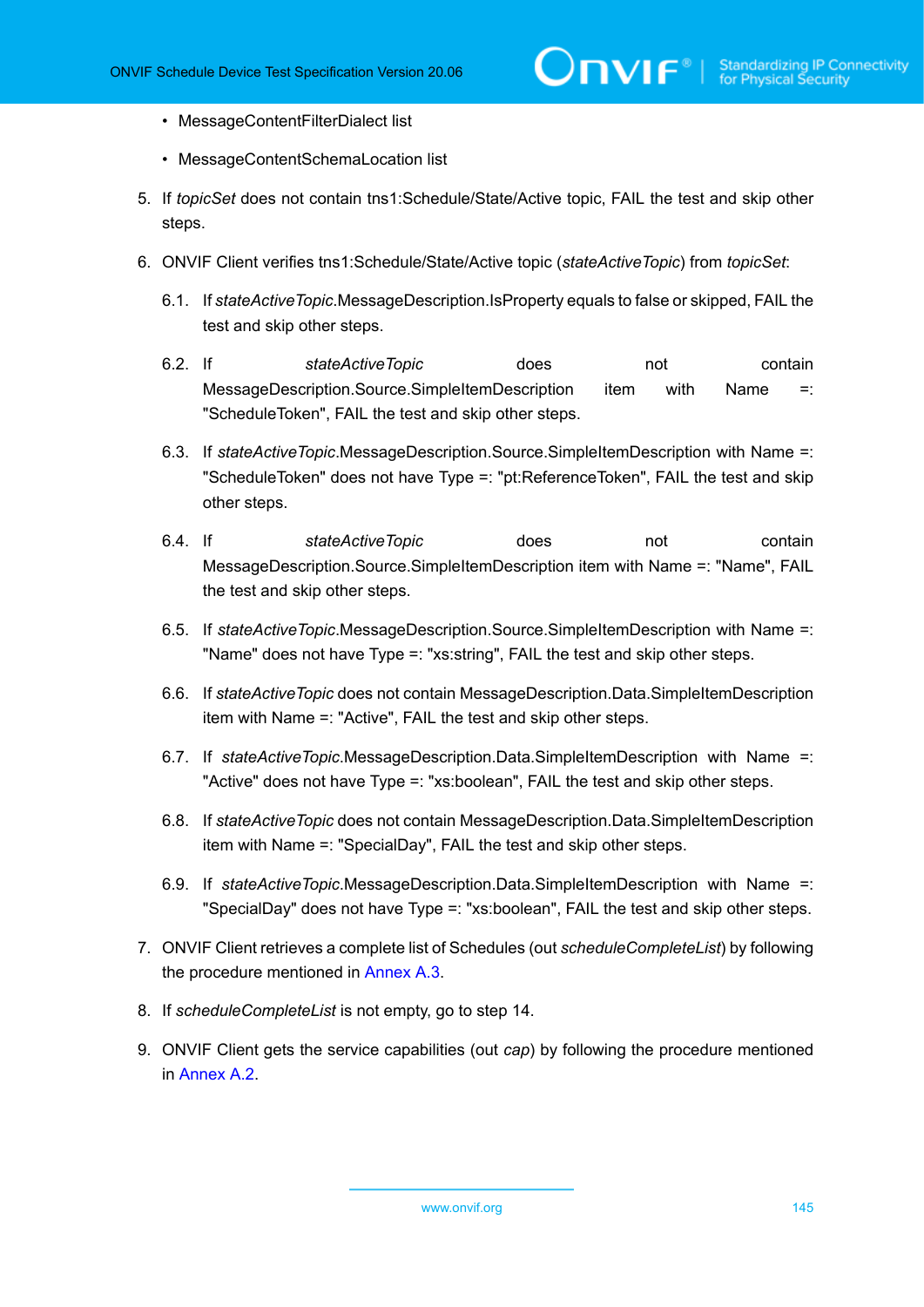- 10.If *cap*.SpecialDaysSupported is equal to true, ONVIF Client creates SpecialDayGroup (out *specialDayGroupToken*) by following the procedure mentioned in [Annex A.8](#page-160-0).
- 11. ONVIF Client generates appropriate iCalendar value for the Schedule.Standard field (in *cap*, out *scheduleiCalendarValue*) by following the procedure mentioned in [Annex A.7.](#page-159-0)
- 12.ONVIF Client creates Schedule with Schedule token (out *scheduleToken*), with iCalendar value of the Schedule.Standard field (in *scheduleiCalendarValue*) and with SpecialDayGroupToken (in specialDayGroupToken) if Special Days is supported by the DUT by following the procedure mentioned in [Annex A.13](#page-164-0).

13.Set:

- *scheduleCompleteList* := *scheduleToken*
- 14.ONVIF Client invokes **CreatePullPointSubscription** request with parameters
	- Filter.TopicExpression := "tns1:Schedule/State/Active"
	- Filter.TopicExpression.@Dialect := "http://www.onvif.org/ver10/tev/topicExpression/ ConcreteSet"
- 15.The DUT responds with a **CreatePullPointSubscriptionResponse** message with parameters
	- SubscriptionReference =: *s*
	- CurrentTime =: *ct*
	- TerminationTime =: *tt*
- 16.Until *operationDelay* timeout expires, repeat the following steps:
	- 16.1. ONVIF Client waits for time *t* := min{(*tt*-*ct*)/2, 1 second}.
	- 16.2. ONVIF Client invokes **PullMessages** to the subscription endpoint s with parameters
		- Timeout := PT60S
		- MessageLimit := 1
	- 16.3. The DUT responds with **PullMessagesResponse** message with parameters
		- CurrentTime =: *ct*
		- TerminationTime =: *tt*
		- NotificationMessage =: *m*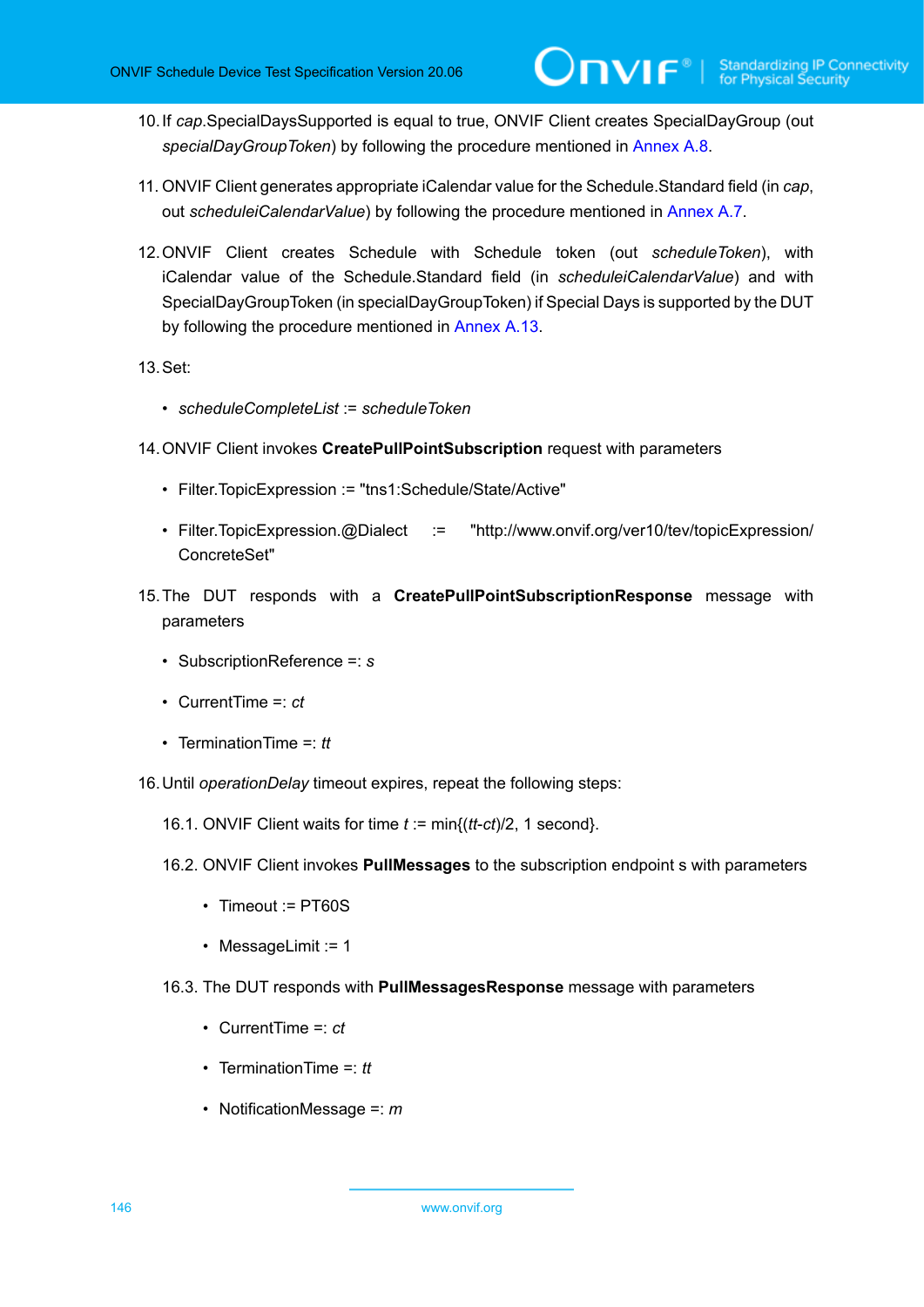- 16.4. If *m* is not null and the TopicExpression item in m is not equal to "tns1:Schedule/State/ Active", FAIL the test and go to the step 19.
- 16.5. If *m* is not null and PropertyOperation item in *m* is equal to "Initialized" check the following:
	- 16.5.1. If *m* does not contain Source.SimpleItem item with Name = "ScheduleToken" and Value with type is equal to pt:ReferenceToken, FAIL the test and go to the step 19.
	- 16.5.2. If value of ScheduleToken item (*scheduleToken*) in *m* is not equal to any Schedule token from *scheduleCompleteList*, FAIL the test and go to the step 19.
	- 16.5.3. If *m* does not contain Source.SimpleItem item with Name = "Name" and Value with type is equal to xs:string, FAIL the test and go to the step 19.
	- 16.5.4. If value of Name item in *m* is not equal to value of Name of Schedule[token = *scheduleToken*] from *scheduleCompleteList*, FAIL the test and go to the step 19.
	- 16.5.5. If *m* does not contain Data.SimpleItem item with Name = "Active" and Value with type is equal to xs:boolean, FAIL the test and go to the step 19.
	- 16.5.6. If *m* does not contain Data.SimpleItem item with Name = "SpecialDay" and Value with type is equal to xs:boolean, FAIL the test and go to the step 19.
	- 16.5.7. 16.5.7.If notifications for all schedule tokens from *scheduleCompleteList* are received, go to step 18.
- 17.If *operationDelay* timeout expires for step 16 without Notification with TopicExpression = "tns1:Schedule/State/Active", FAIL the test and go to step 19.
- 18.If the DUT sent Notifications not for all schedule tokens from *scheduleCompleteList*, FAIL the test and go to step 19.
- 19.If Schedule was created at step 12, ONVIF Client deletes the Schedule (in *scheduleToken*) by following the procedure mentioned in [Annex](#page-163-0) A.11 to restore DUT configuration.
- 20.If SpecialDayGroup was created at step 10, ONVIF Client deletes the SpecialDayGroup (in *specialDayGroupToken*) by following the procedure mentioned in [Annex A.12](#page-164-1) to restore DUT configuration.
- 21.ONVIF Client sends an **Unsubscribe** to the subscription endpoint *s*.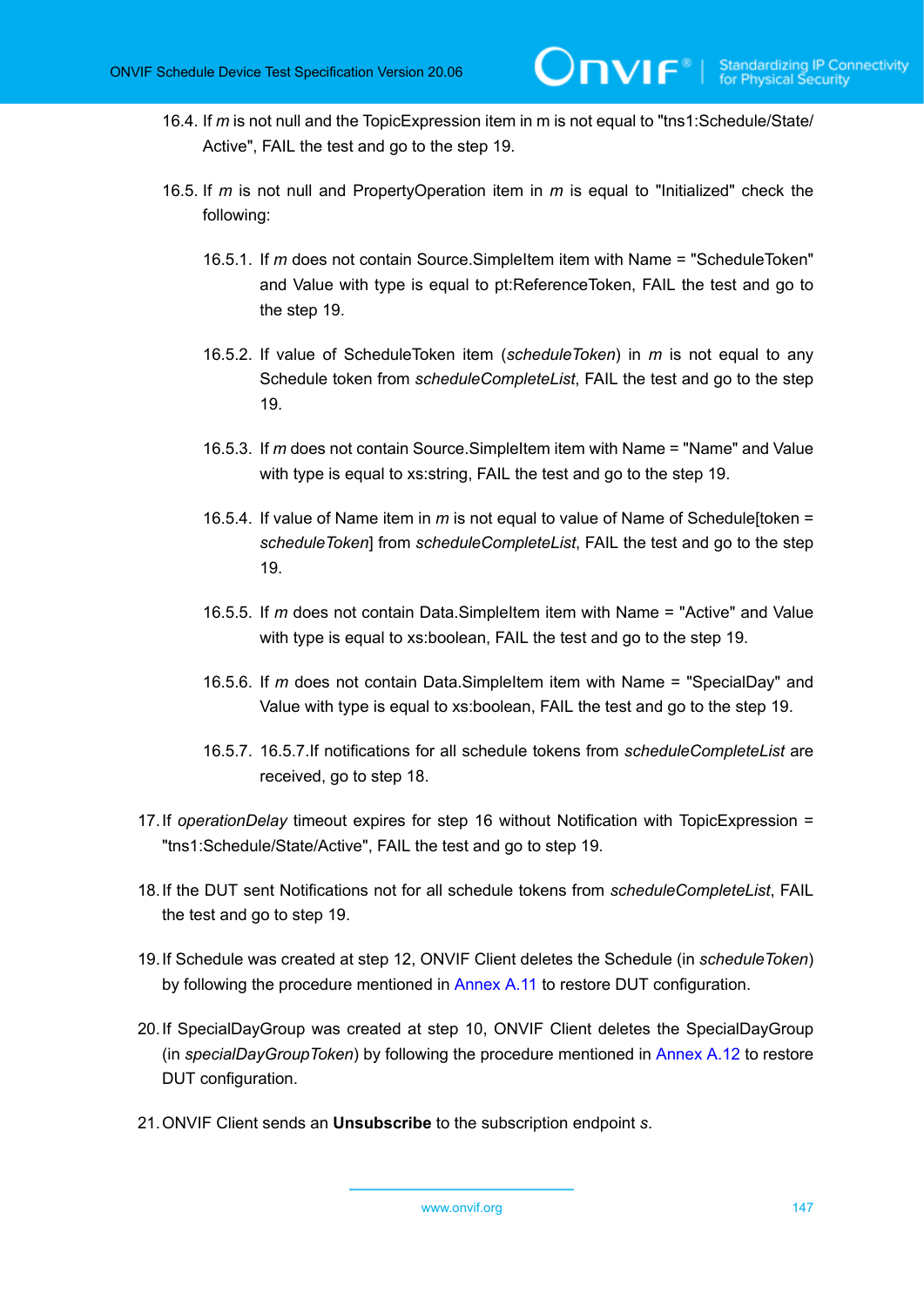### 22.The DUT responds with **UnsubscribeResponse** message.

## **Test Result:**

## **PASS –**

• The DUT passed all assertions.

### **FAIL –**

- The DUT did not send **GetEventPropertiesResponse** message.
- The DUT did not send **CreatePullPointSubscriptionResponse** message.
- The DUT did not send **PullMessagesResponse** message.
- The DUT did not send **UnsubscribeResponse** message.

**Note:** *operationDelay* will be taken from the Operation Delay field of ONVIF Device Test Tool.

## 5.7.2 SCHEDULE CHANGED EVENT

## **Test Case ID:** SCHEDULE-7-1-2

**Specification Coverage:** Schedule State (ONVIF Schedule Service Specification), Notification topics (ONVIF Schedule Service Specification), Get event properties (ONVIF Core specification).

**Feature Under Test:** GetEventProperties

**WSDL Reference:** event.wsdl

**Test Purpose:** To verify tns1:Configuration/Schedule/Changed event format.

**Pre-Requisite:** Schedule Service is supported by the DUT. Event Service is supported by the DUT.

**Test Configuration:** ONVIF Client and DUT

## **Test Sequence:**

- 1. Start an ONVIF Client.
- 2. Start the DUT.
- 3. ONVIF Client invokes **GetEventProperties**.
- 4. The DUT responds with a **GetEventPropertiesResponse** message with parameters
	- TopicNamespaceLocation list
	- FixedTopicSet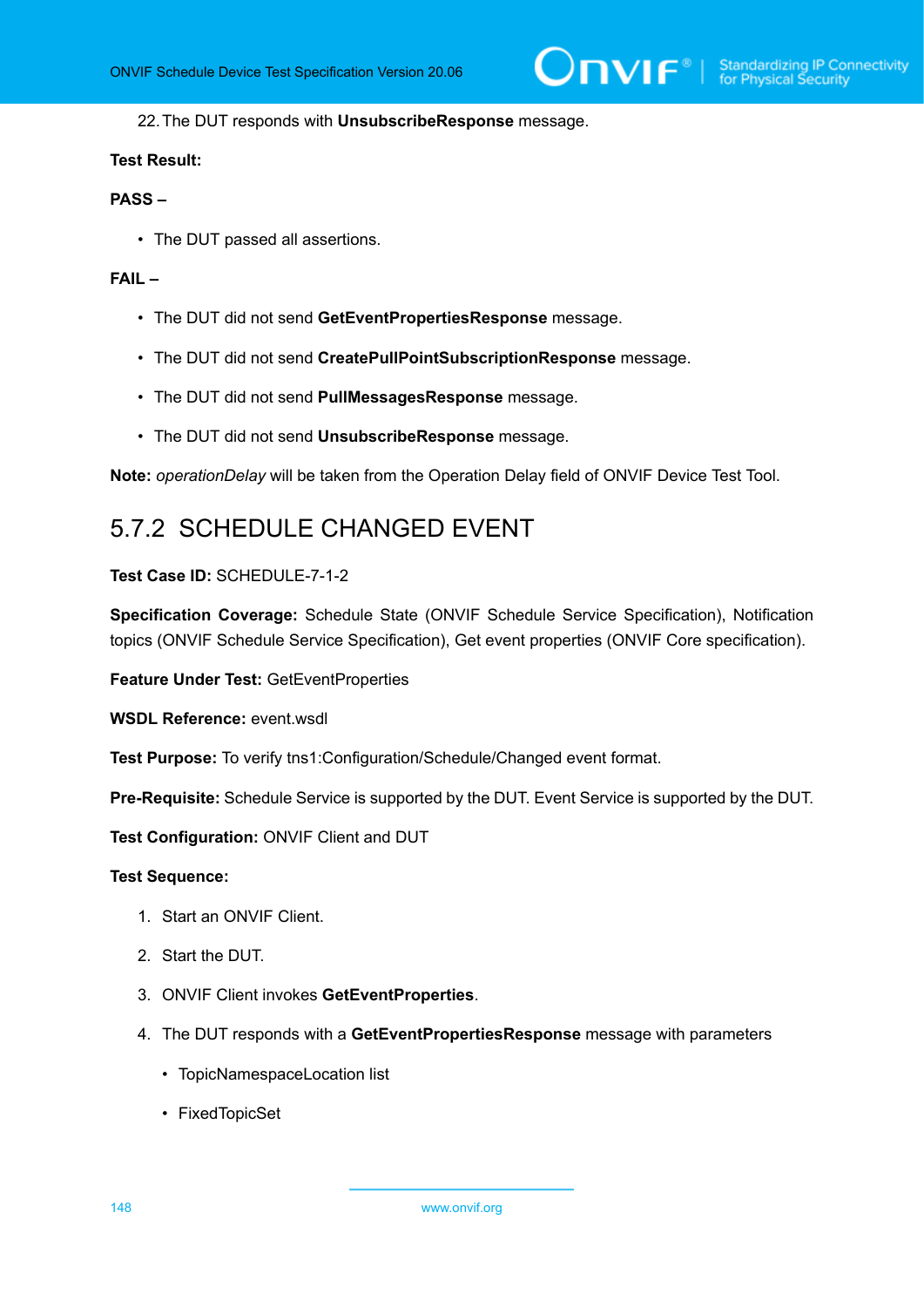# $\sum_{i} \prod_{j} \big\{ \big\}^{\mathbb{R}} \big| \sum_{i}^{\mathbb{S}}$  Standardizing IP Connectivity

- TopicSet =: *topicSet*
- TopicExpressionDialect list
- MessageContentFilterDialect list
- MessageContentSchemaLocation list
- 5. If *topicSet* does not contain tns1:Configuration/Schedule/Changed topic, FAIL the test and skip other steps.
- 6. ONVIF Client verifies tns1:Configuration/Schedule/Changed topic (*scheduleChangedTopic*) from topicSet:
	- 6.1. If *scheduleChangedTopic*.MessageDescription.IsProperty equals to true, FAIL the test and skip other steps.
	- 6.2. If *scheduleChangedTopic* does not contain MessageDescription.Source.SimpleItemDescription item with Name =: "ScheduleToken", FAIL the test and skip other steps.
	- 6.3. If *scheduleChangedTopic*.MessageDescription.Source.SimpleItemDescription with Name =: "ScheduleToken" does not have Type =: "pt:ReferenceToken", FAIL the test.

## **Test Result:**

## **PASS –**

• The DUT passed all assertions.

## **FAIL –**

• The DUT did not send **GetEventPropertiesResponse** message.

## 5.7.3 SCHEDULE REMOVED EVENT

**Test Case ID:** SCHEDULE-7-1-3

**Specification Coverage:** Notification topics (ONVIF Schedule Service Specification), Get event properties (ONVIF Core specification).

**Feature Under Test:** GetEventProperties

**WSDL Reference:** event.wsdl

**Test Purpose:** To verify tns1:Configuration/Schedule/Removed event format.

www.onvif.org 149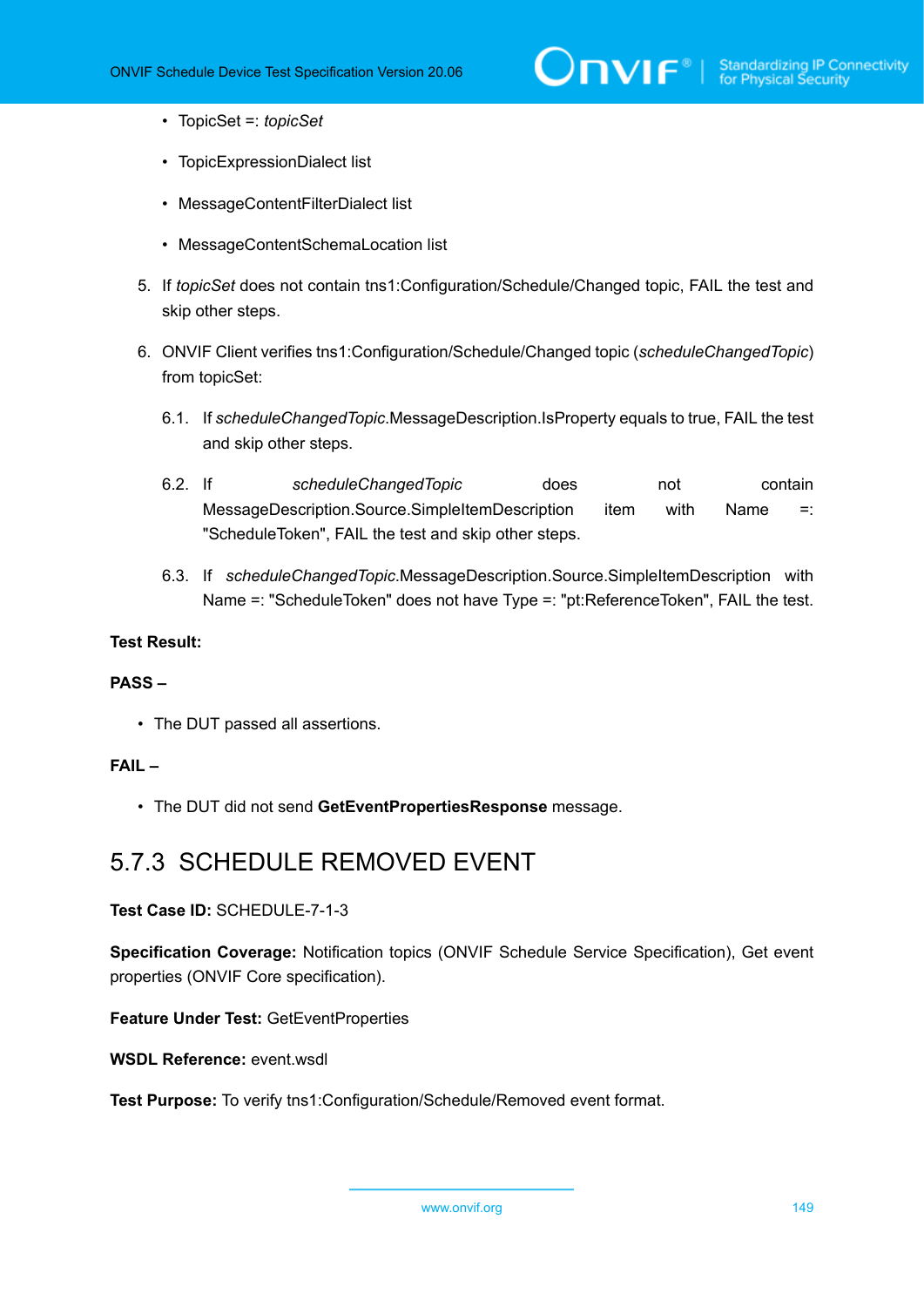**Pre-Requisite:** Schedule Service is supported by the DUT. Event Service is supported by the DUT.

 $\mathsf{D}\mathbf{N}\mathsf{I}\mathsf{F}^\ast$  :

### **Test Configuration:** ONVIF Client and DUT

#### **Test Sequence:**

- 1. Start an ONVIF Client.
- 2. Start the DUT.
- 3. ONVIF Client invokes **GetEventProperties**.
- 4. The DUT responds with a **GetEventPropertiesResponse** message with parameters
	- TopicNamespaceLocation list
	- FixedTopicSet
	- TopicSet =: *topicSet*
	- TopicExpressionDialect list
	- MessageContentFilterDialect list
	- MessageContentSchemaLocation list
- 5. If *topicSet* does not contain tns1:Configuration/Schedule/Removed topic, FAIL the test and skip other steps.
- 6. ONVIF Client verifies tns1:Configuration/Schedule/Removed topic (*scheduleRemovedTopic*) from topicSet:
	- 6.1. If *scheduleRemovedTopic*.MessageDescription.IsProperty equals to true, FAIL the test and skip other steps.
	- 6.2. If *scheduleRemovedTopic* does not contain MessageDescription.Source.SimpleItemDescription item with Name =: "ScheduleToken", FAIL the test and skip other steps.
	- 6.3. If *scheduleRemovedTopic*.MessageDescription.Source.SimpleItemDescription with Name =: "ScheduleToken" does not have Type =: "pt:ReferenceToken", FAIL the test.

#### **Test Result:**

## **PASS –**

• The DUT passed all assertions.

#### **FAIL –**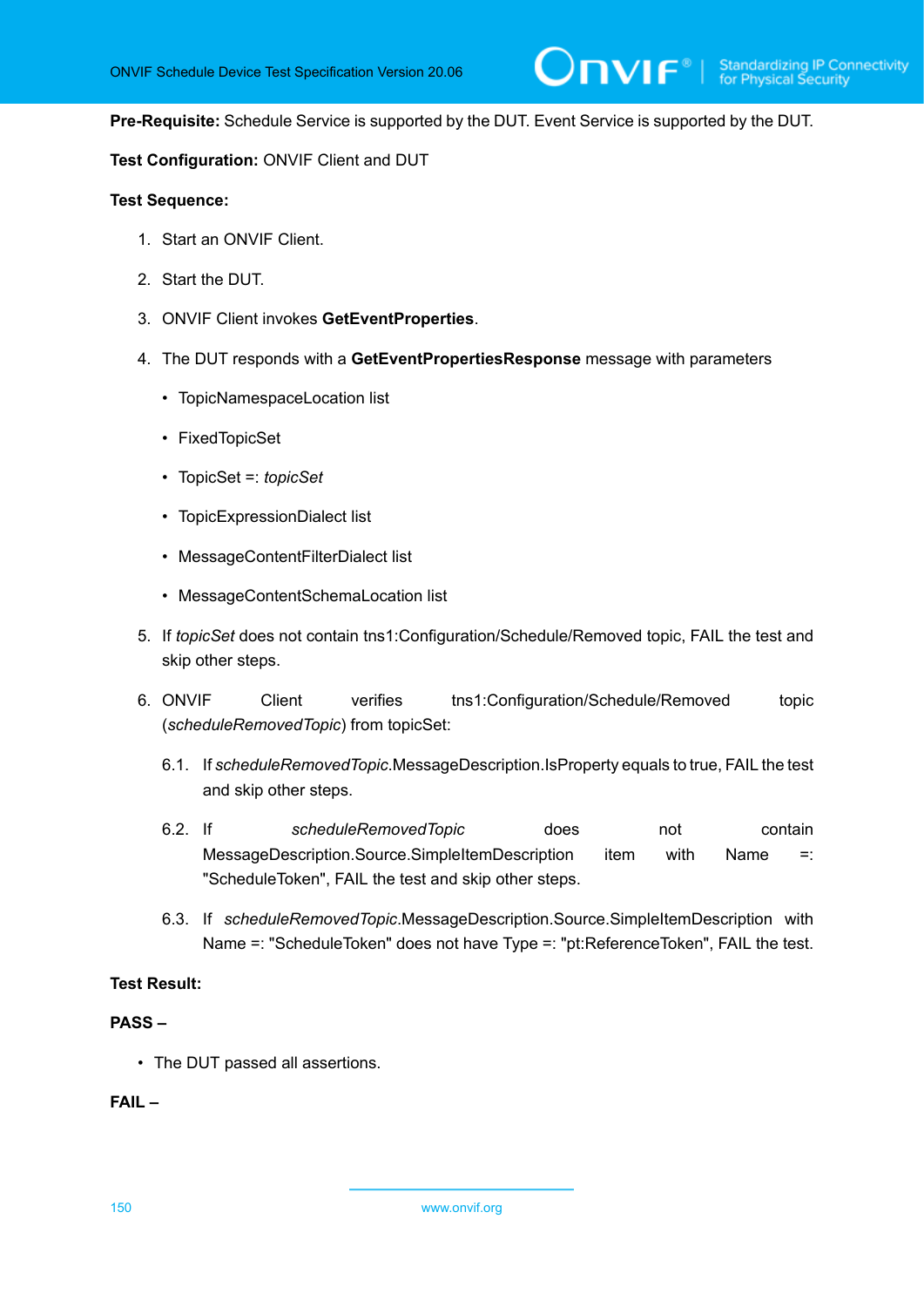• The DUT did not send **GetEventPropertiesResponse** message.

## 5.7.4 SPECIAL DAYS CHANGED EVENT

**Test Case ID:** SCHEDULE-7-1-4

**Specification Coverage:** Notification topics (ONVIF Schedule Service Specification), Get event properties (ONVIF Core specification).

**Feature Under Test:** GetEventProperties

**WSDL Reference:** event.wsdl

**Test Purpose:** To verify tns1:Configuration/SpecialDays/Changed event format.

**Pre-Requisite:** Schedule Service is supported by the DUT. Event Service is supported by the DUT. Special Days is supported by the DUT as indicated by the Capabilities.SpecialDaysSupported.

**Test Configuration:** ONVIF Client and DUT

## **Test Sequence:**

- 1. Start an ONVIF Client.
- 2. Start the DUT.
- 3. ONVIF Client invokes **GetEventProperties**.
- 4. The DUT responds with a **GetEventPropertiesResponse** message with parameters
	- TopicNamespaceLocation list
	- FixedTopicSet
	- TopicSet =: *topicSet*
	- TopicExpressionDialect list
	- MessageContentFilterDialect list
	- MessageContentSchemaLocation list
- 5. If *topicSet* does not contain tns1:Configuration/SpecialDays/Changed topic, FAIL the test and skip other steps.
- 6. ONVIF Client verifies tns1:Configuration/SpecialDays/Changed topic (*specialDaysChangedTopic*) from topicSet: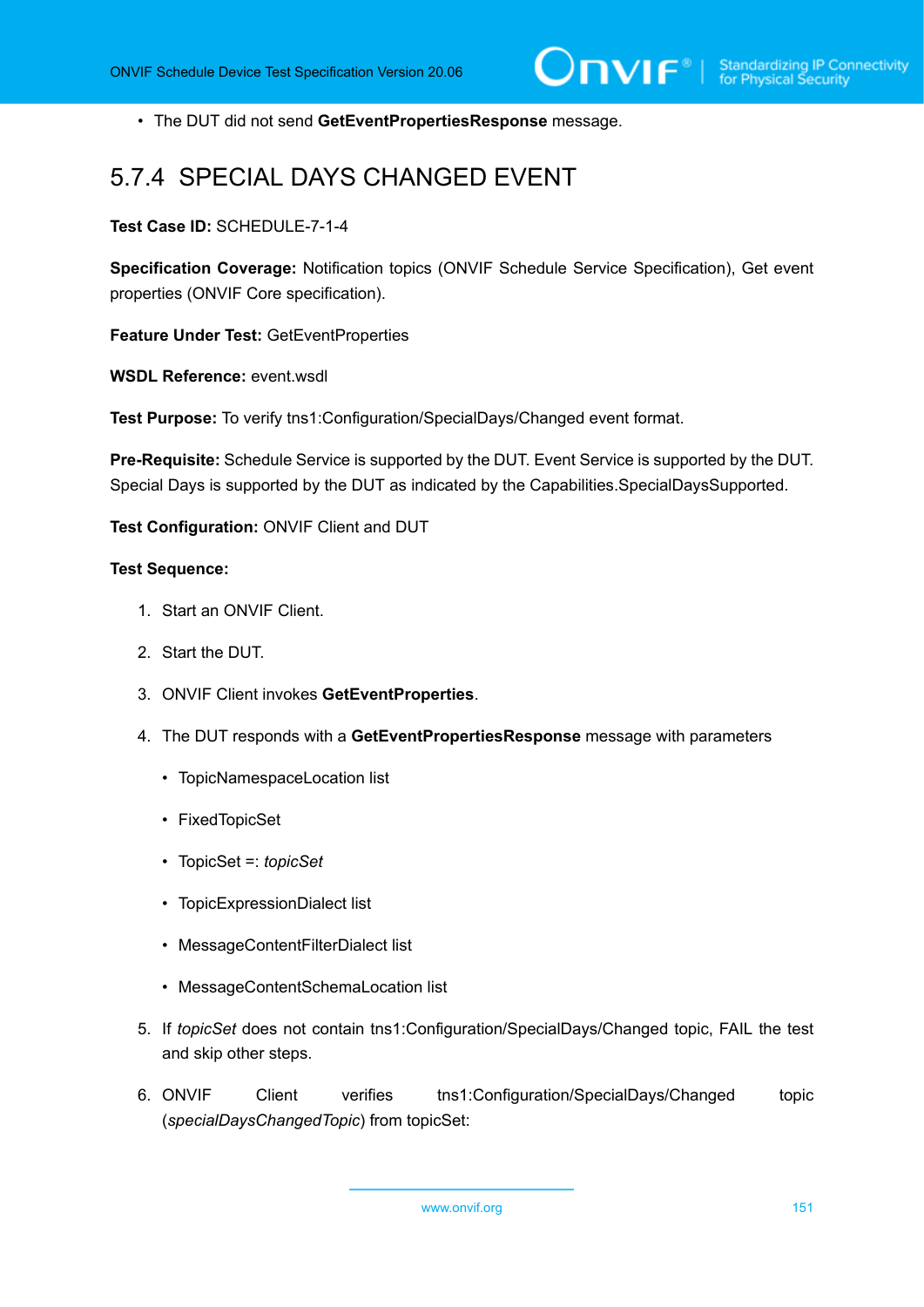6.1. If *specialDaysChangedTopic*.MessageDescription.IsProperty equals to true, FAIL the test and skip other steps.

 $\mathsf{D}\mathbf{N}\mathsf{I}\mathsf{F}^\ast$ l

- 6.2. If *specialDaysChangedTopic* does not contain MessageDescription.Source.SimpleItemDescription item with Name =: "SpecialDaysToken", FAIL the test and skip other steps.
- 6.3. If *specialDaysChangedTopic*.MessageDescription.Source.SimpleItemDescription with Name =: "SpecialDaysToken" does not have Type =: "pt:ReferenceToken", FAIL the test.

## **Test Result:**

## **PASS –**

• The DUT passed all assertions.

## **FAIL –**

• The DUT did not send **GetEventPropertiesResponse** message.

## 5.7.5 SPECIAL DAYS REMOVED EVENT

## **Test Case ID:** SCHEDULE-7-1-5

**Specification Coverage:** Notification topics (ONVIF Schedule Service Specification), Get event properties (ONVIF Core specification).

**Feature Under Test:** GetEventProperties

WSDL Reference: event wsdl

**Test Purpose:** To verify tns1:Configuration/SpecialDays/Removed event format.

**Pre-Requisite:** Schedule Service is supported by the DUT. Event Service is supported by the DUT. Special Days is supported by the DUT as indicated by the Capabilities.SpecialDaysSupported.

## **Test Configuration:** ONVIF Client and DUT

## **Test Sequence:**

- 1. Start an ONVIF Client.
- 2. Start the DUT.
- 3. ONVIF Client invokes **GetEventProperties**.
- 4. The DUT responds with a **GetEventPropertiesResponse** message with parameters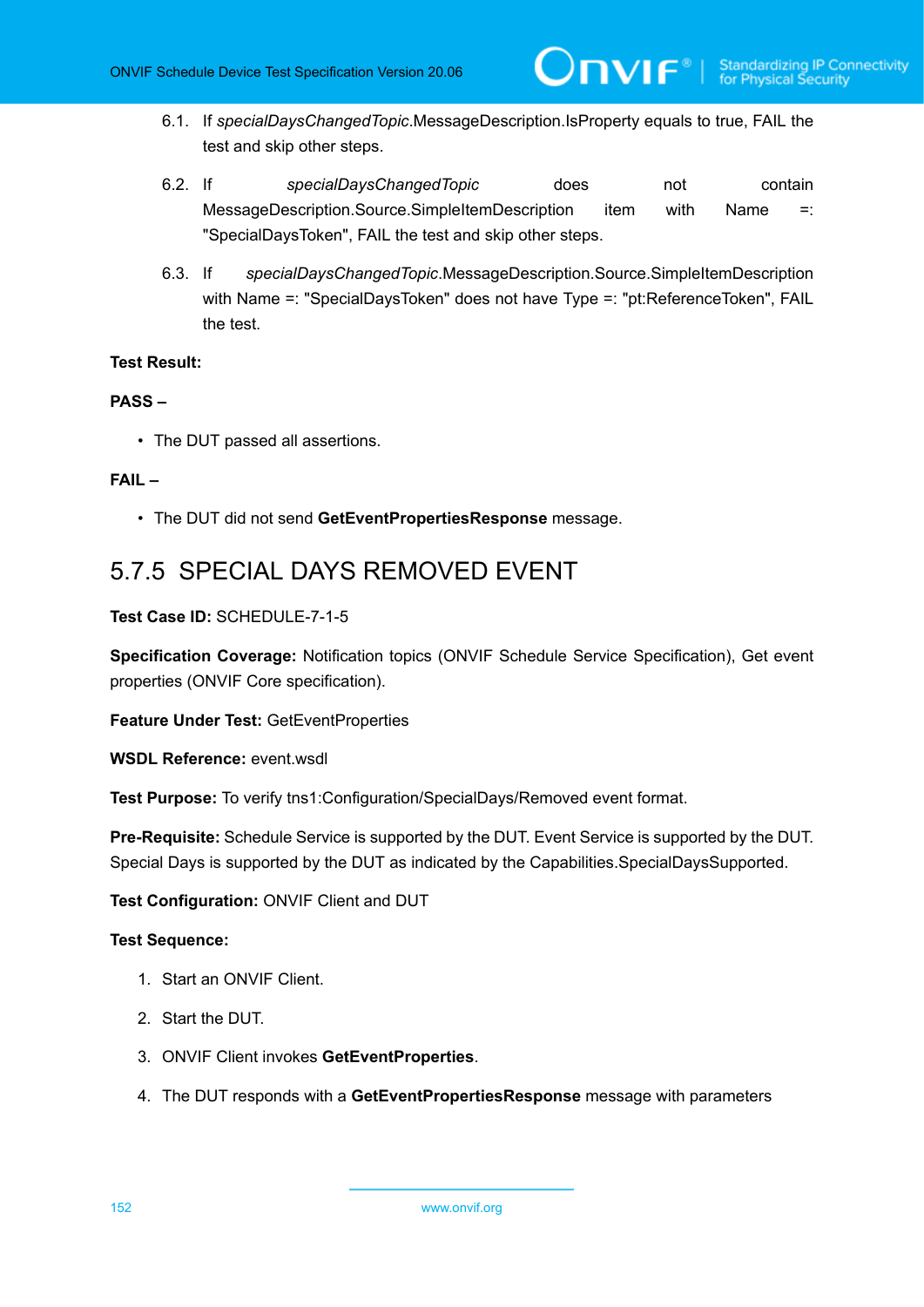

- TopicNamespaceLocation list
- FixedTopicSet
- TopicSet =: *topicSet*
- TopicExpressionDialect list
- MessageContentFilterDialect list
- MessageContentSchemaLocation list
- 5. If *topicSet* does not contain tns1:Configuration/SpecialDays/Removed topic, FAIL the test and skip other steps.
- 6. ONVIF Client verifies tns1:Configuration/SpecialDays/Removed topic (*specialDaysRemovedTopic*) from topicSet:
	- 6.1. If *specialDaysRemovedTopic*.MessageDescription.IsProperty equals to true, FAIL the test and skip other steps.
	- 6.2. If *specialDaysRemovedTopic* does not contain MessageDescription.Source.SimpleItemDescription item with Name =: "SpecialDaysToken", FAIL the test and skip other steps.
	- 6.3. If *specialDaysRemovedTopic*.MessageDescription.Source.SimpleItemDescription with Name =: "SpecialDaysToken" does not have Type =: "pt:ReferenceToken", FAIL the test.

## **Test Result:**

## **PASS –**

• The DUT passed all assertions.

## **FAIL –**

• The DUT did not send **GetEventPropertiesResponse** message.

## 5.8 Consistency

# 5.8.1 GET SCHEDULE AND GET SPECIAL DAY GROUP INFO LIST CONSISTENCY

**Test Case ID:** SCHEDULE-8-1-1

www.onvif.org 153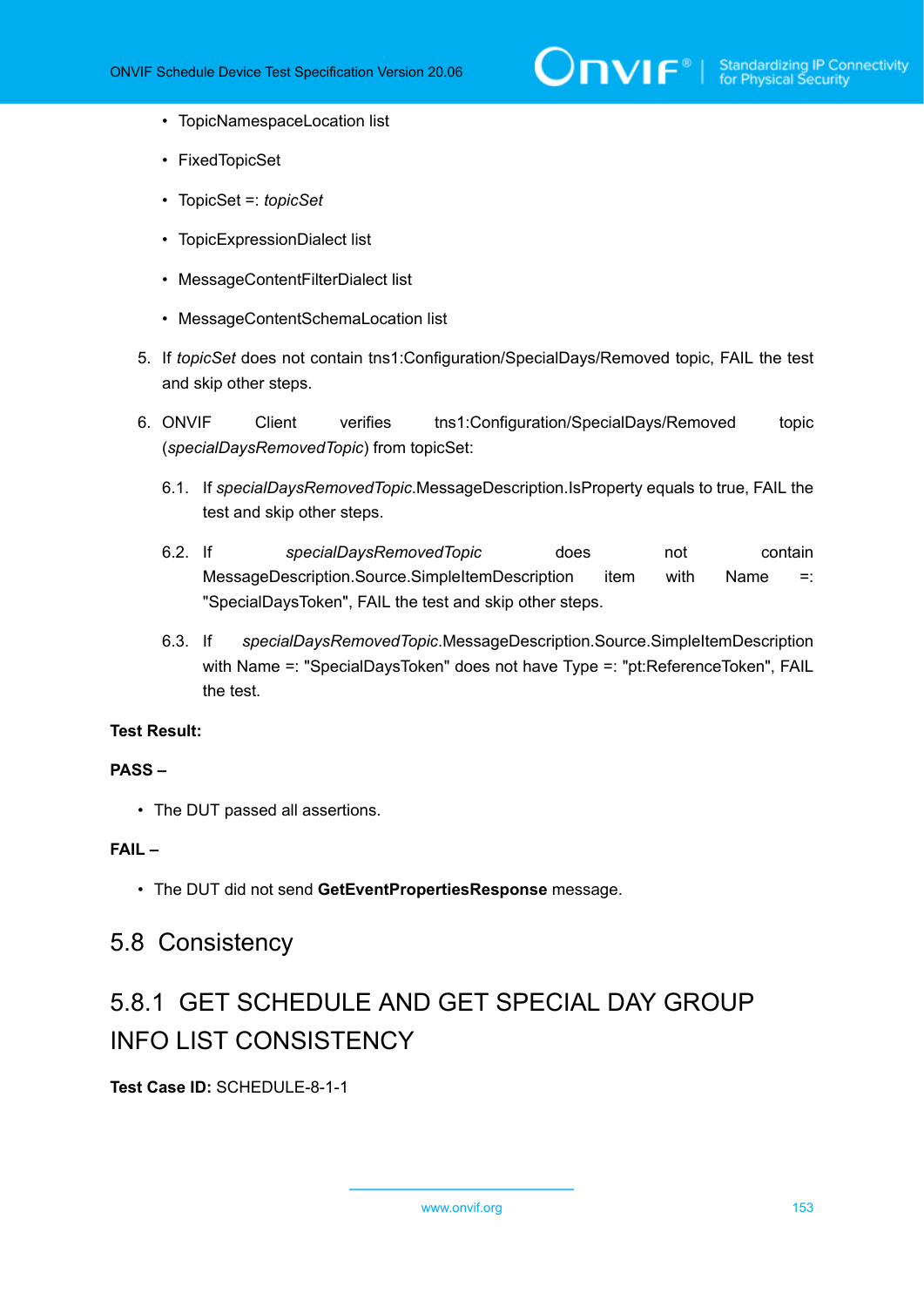**Specification Coverage:** Schedule (ONVIF Schedule Service Specification), Special day group (ONVIF Schedule Specification).

 $\mathsf{D}\mathbf{N}\mathsf{I}\mathsf{F}^\ast$ l

**Feature Under Test:** GetScheduleList, GetSpecialDayGroupInfoList

**WSDL Reference:** schedule.wsdl

**Test Purpose:** To verify that all Special Day Group Tokens from GetScheduleResponses could be listed through GetSpecialDayGroupInfoList command.

**Pre-Requisite:** Schedule Service is received from the DUT. Special Days is supported by the DUT as indicated by the Capabilities.SpecialDaysSupported.

**Test Configuration:** ONVIF Client and DUT

### **Test Sequence:**

- 1. Start an ONVIF Client.
- 2. Start the DUT.
- 3. ONVIF Client retrieves a complete list of schedules (out *scheduleCompleteList*) by following the procedure mentioned in [Annex A.3.](#page-155-0)
- 4. ONVIF Client retrieves a complete list of special day group information (out *specialDayGroupInfoCompleteList*) by following the procedure mentioned in [Annex A.4.](#page-156-0)
- 5. For each Schedule.SpecialDays.GroupToken (*specialDaysGroupToken*) from *scheduleCompleteList* repeat the following steps:
	- 5.1. If *specialDaysGroupToken* is not listed in *specialDayGroupInfoCompleteList*, FAIL the test and skip other steps.

## **Test Result:**

## **PASS –**

• The DUT passed all assertions.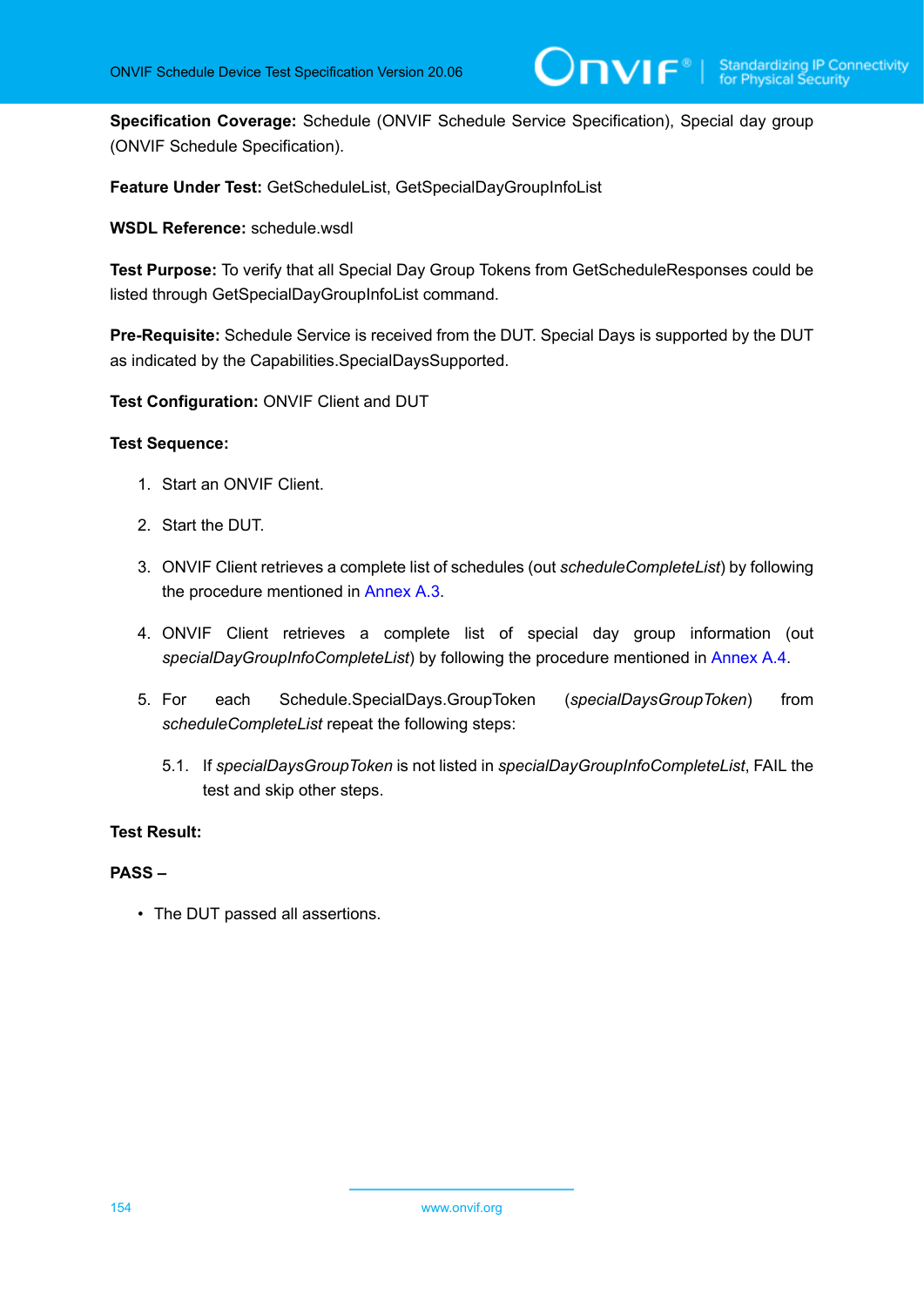## **Annex A Helper Procedures and Additional Notes**

This section describes the meaning of the following definitions. These definitions are used in the test case description.

## A.1 Get schedules information list

**Name:** HelperGetScheduleInfoList

**Procedure Purpose:** Helper procedure to get complete schedules information list.

**Pre-requisite:** Schedule Service is received from the DUT.

**Input:** None.

**Returns:** The complete list of schedules information (*scheduleInfoCompleteList*).

#### **Procedure:**

- 1. ONVIF client invokes **GetScheduleInfoList** request with parameters
	- Limit skipped
	- StartReference skipped
- 2. The DUT responds with **GetScheduleInfoListResponse** message with parameters
	- NextStartReference =: *nextStartReference*
	- ScheduleInfo list =: *scheduleInfoCompleteList*
- 3. Until *nextStartReference* is not null, repeat the following steps:
	- 3.1. ONVIF client invokes **GetScheduleInfoList** request with parameters
		- Limit skipped
		- StartReference := *nextStartReference*
	- 3.2. The DUT responds with **GetScheduleInfoListResponse** message with parameters
		- NextStartReference =: *nextStartReference*
		- ScheduleInfo list =: *scheduleInfoListPart*
	- 3.3. Set the following:
		- *scheduleInfoCompleteList* := *scheduleInfoCompleteList* + *scheduleInfoListPart*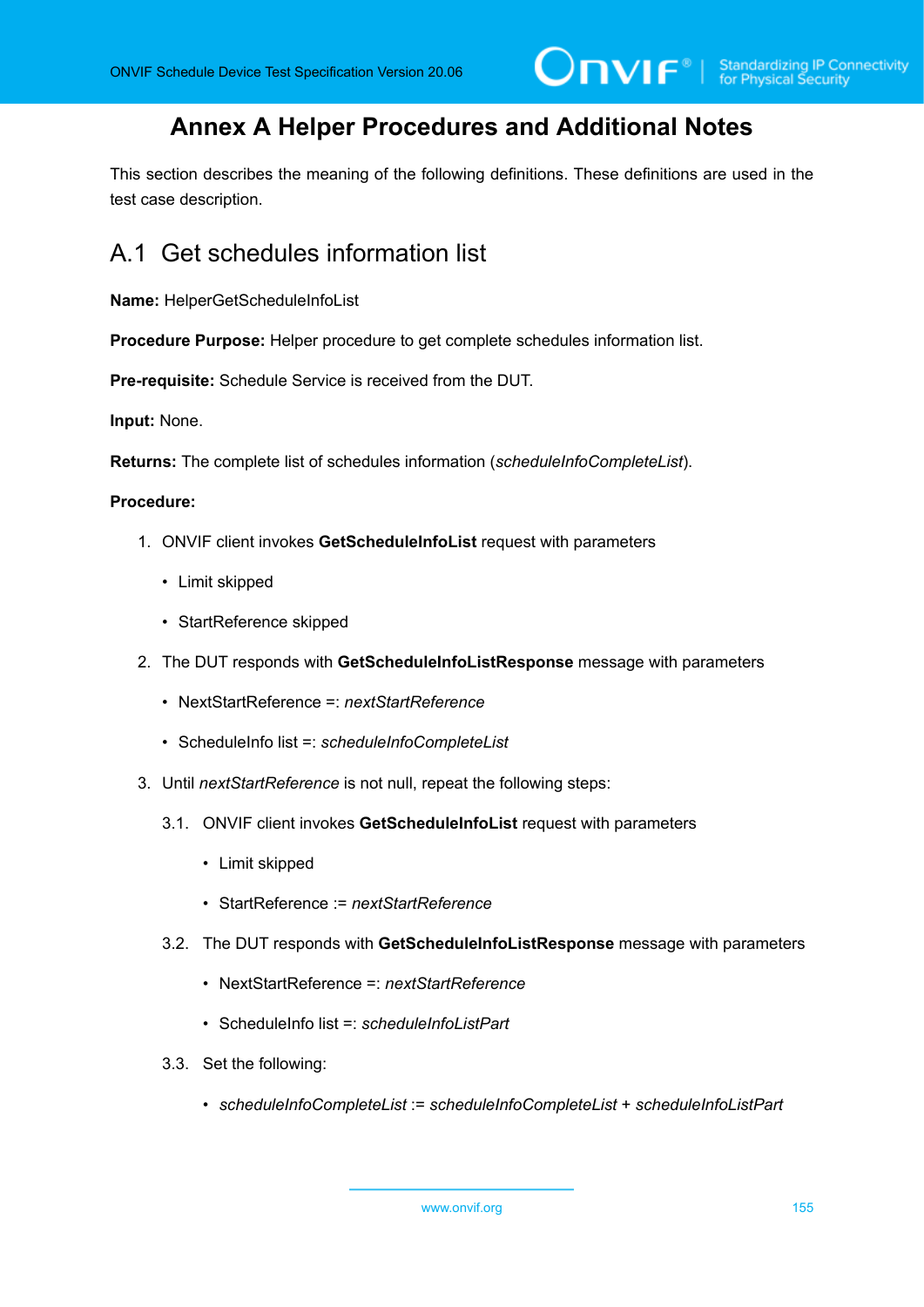

## **Procedure Result:**

### **PASS –**

• The DUT passed all assertions.

## **FAIL –**

• The DUT did not send **GetScheduleInfoListResponse** message.

## <span id="page-155-1"></span>A.2 Get service capabilities

**Name:**HelperGetServiceCapabilities

**Procedure Purpose:** Helper procedure to get service capabilities.

**Pre-requisite:** Schedule Service is received from the DUT.

## **Input:** None.

**Returns:** The service capabilities (*cap*).

## **Procedure:**

- 1. ONVIF client invokes **GetServiceCapabilities**.
- 2. The DUT responds with a **GetServiceCapabilitiesResponse** message with parameters
	- Capabilities =: *cap*

#### **Procedure Result:**

## **PASS –**

• The DUT passed all assertions.

## **FAIL –**

• The DUT did not send **GetServiceCapabilitiesResponse** message.

## <span id="page-155-0"></span>A.3 Get schedules list

**Name:**HelperGetScheduleList

**Procedure Purpose:** Helper procedure to get complete schedules list with.

**Pre-requisite:** Schedule Service is received from the DUT.

**Input:** None.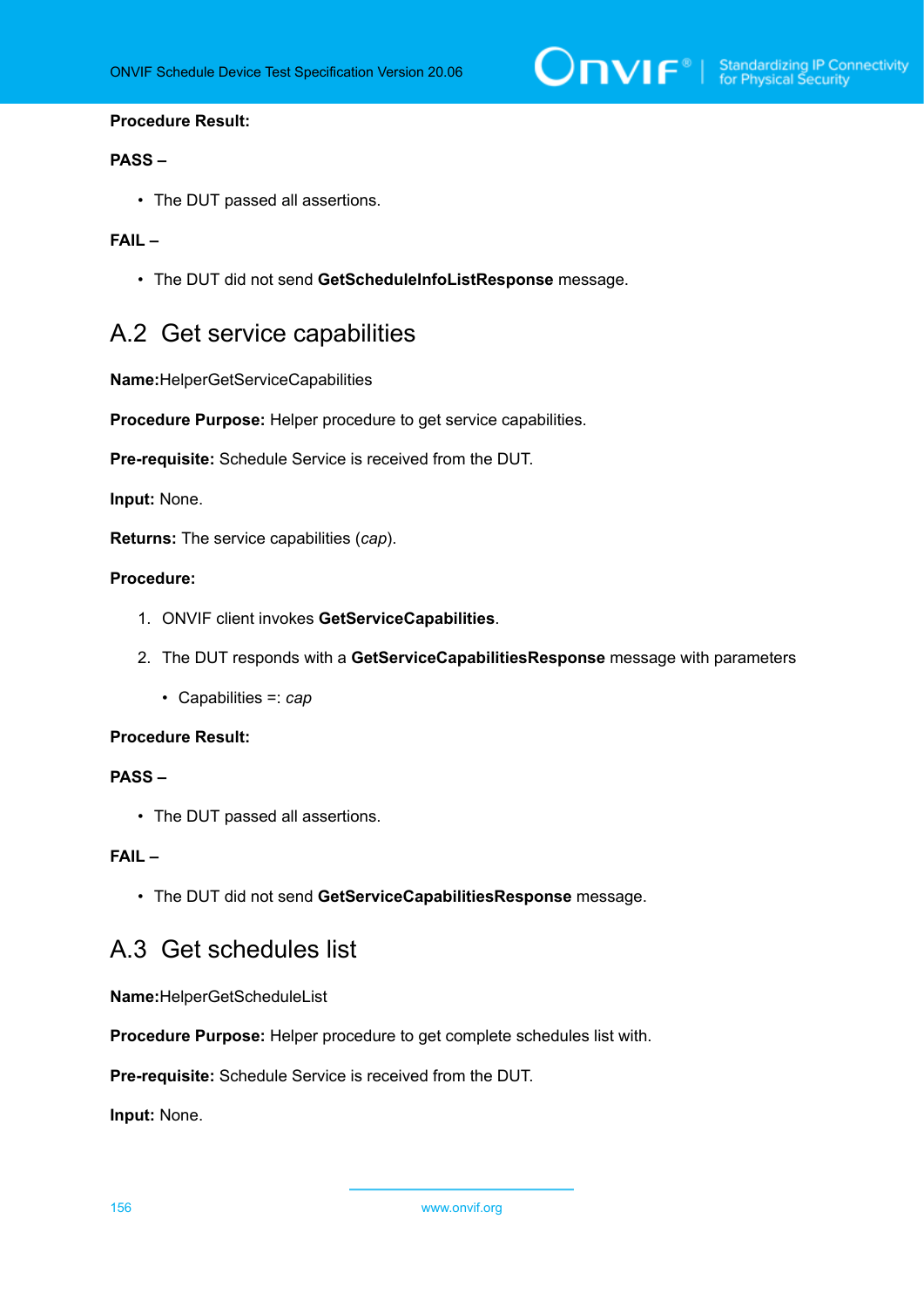**Returns:** The complete list of schedules (*scheduleCompleteList*).

## **Procedure:**

- 1. ONVIF client invokes **GetScheduleList** request with parameters
	- Limit skipped
	- StartReference skipped
- 2. The DUT responds with **GetScheduleListResponse** message with parameters
	- NextStartReference =: *nextStartReference*
	- Schedule list =: *scheduleCompleteList*
- 3. Until *nextStartReference* is not null, repeat the following steps:
	- 3.1. ONVIF client invokes **GetScheduleList** request with parameters
		- Limit skipped
		- StartReference := *nextStartReference*
	- 3.2. The DUT responds with **GetScheduleListResponse** message with parameters
		- NextStartReference =: *nextStartReference*
		- Schedule list =: *scheduleListPart*
	- 3.3. Set the following:
		- *scheduleCompleteList* := *scheduleCompleteList* + *scheduleListPart*

#### **Procedure Result:**

## **PASS –**

• The DUT passed all assertions.

## **FAIL –**

• The DUT did not send **GetScheduleListResponse** message.

## <span id="page-156-0"></span>A.4 Get special day group information list

**Name:**HelperGetSpecialDayGroupInfoList

**Procedure Purpose:** Helper procedure to get complete SpecialDayGroup information list.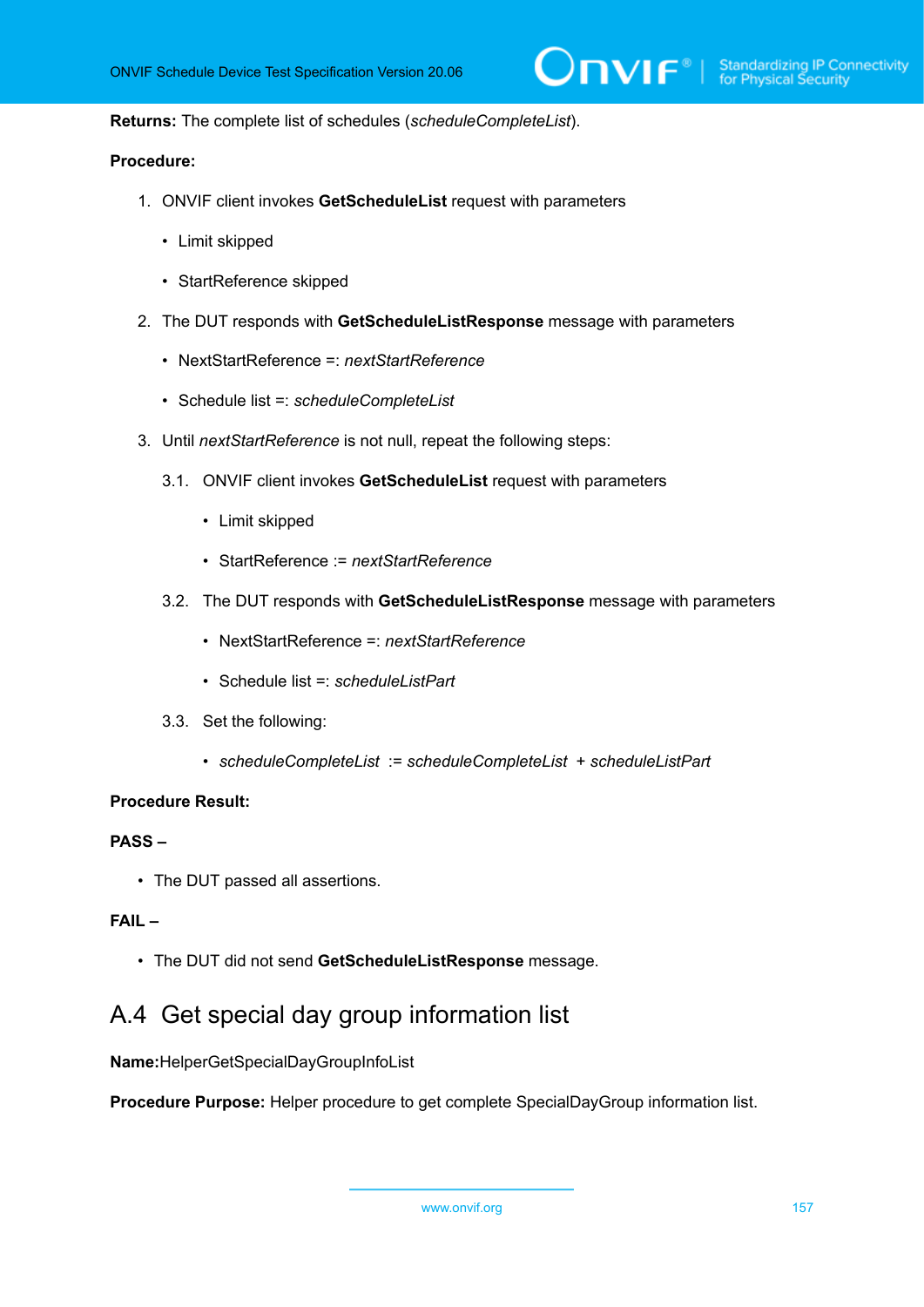**Pre-requisite:** Service is received from the DUT. Special Days is supported by the DUT as indicated by the Capabilities.SpecialDaysSupported.

## **Input:** None.

**Returns:** The complete list of special day group information (*specialDayGroupInfoCompleteList*).

## **Procedure:**

- 1. ONVIF client invokes **GetSpecialDayGroupInfoList** request with parameters
	- Limit skipped
	- StartReference skipped
- 2. The DUT responds with **GetSpecialDayGroupInfoListResponse** message with parameters
	- NextStartReference =: *nextStartReference*
	- SpecialDayGroupInfo list =: *specialDayGroupInfoCompleteList*
- 3. Until *nextStartReference* is not null, repeat the following steps:
	- 3.1. ONVIF client invokes **GetSpecialDayGroupInfoList** request with parameters
		- Limit skipped
		- StartReference := *nextStartReference*
	- 3.2. The DUT responds with **GetSpecialDayGroupInfoListResponse** message with parameters
		- NextStartReference =: *nextStartReference*
		- SpecialDayGroupInfo list =: *specialDayGroupInfoListPart*
	- 3.3. Set the following:
		- *specialDayGroupInfoCompleteList* := *specialDayGroupInfoCompleteList* + *specialDayGroupInfoListPart*

## **Procedure Result:**

## **PASS –**

• The DUT passed all assertions.

## **FAIL –**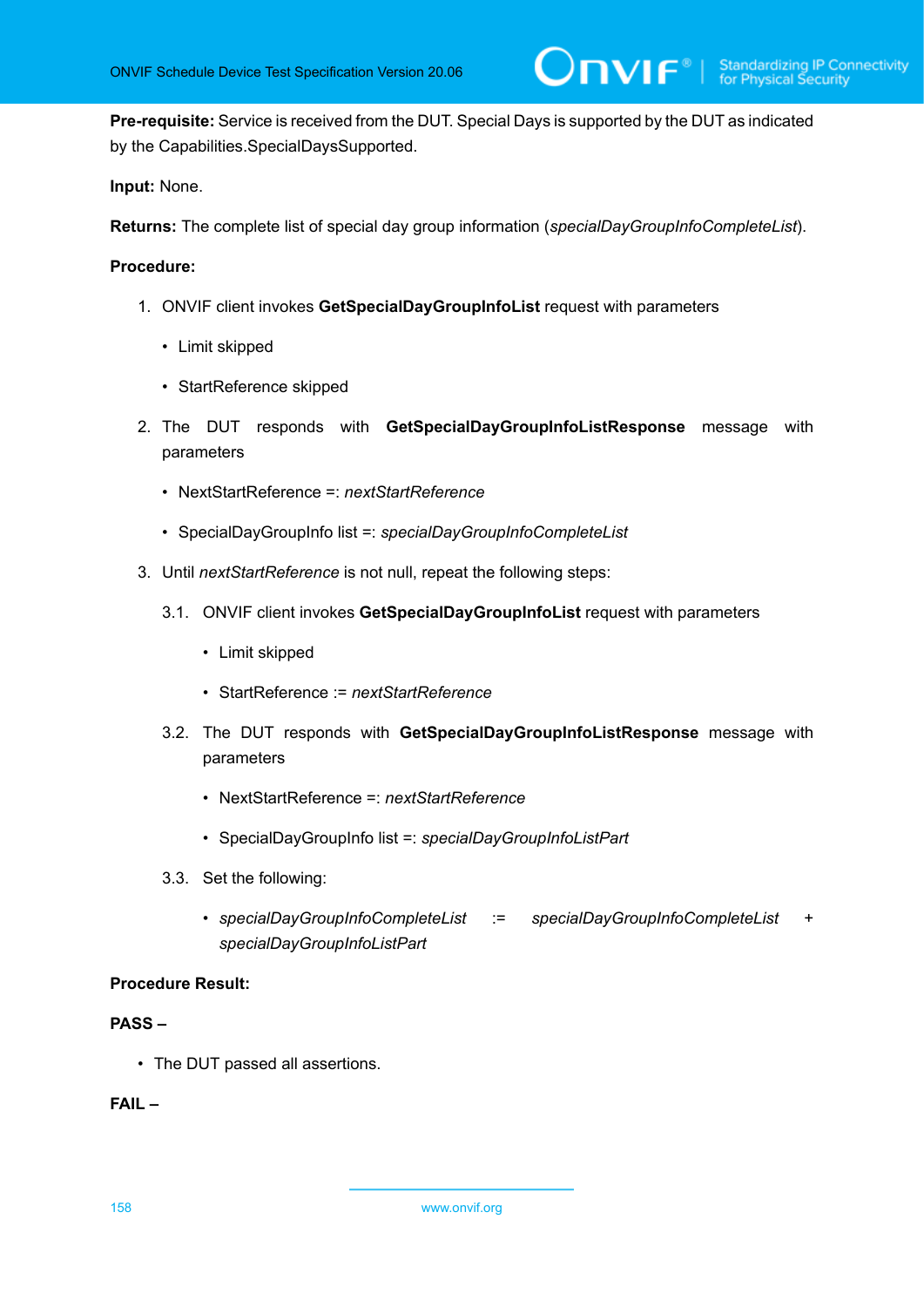• The DUT did not send **GetSpecialDayGroupInfoListResponse** message.

## A.5 Get special day group list

**Name:**HelperSpecialDayGroupList

**Procedure Purpose:** Helper procedure to get complete Special Day Group list.

**Pre-requisite:** Schedule Service is received from the DUT. Special Days is supported by the DUT as indicated by the Capabilities.SpecialDaysSupported.

**Input:** None.

**Returns:** The complete list of Special Day Group (*specialDayGroupCompleteList*).

#### **Procedure:**

- 1. ONVIF client invokes **GetSpecialDayGroupList** request with parameters
	- Limit skipped
	- StartReference skipped
- 2. The DUT responds with **GetSpecialDayGroupListResponse** message with parameters
	- NextStartReference =: *nextStartReference*
	- SpecialDayGroup list =: *specialDayGroupsCompleteList*
- 3. Until *nextStartReference* is not null, repeat the following steps:
	- 3.1. ONVIF client invokes **GetSpecialDayGroupList** request with parameters
		- Limit skipped
		- StartReference := *nextStartReference*
	- 3.2. The DUT responds with **GetSpecialDayGroupListResponse** message with parameters
		- NextStartReference =: *nextStartReference*
		- SpecialDayGroup list =: *specialDayGroupsListPart*
	- 3.3. Set the following:
		- *specialDayGroupsCompleteList* := *specialDayGroupsCompleteList* + *specialDayGroupsListPart*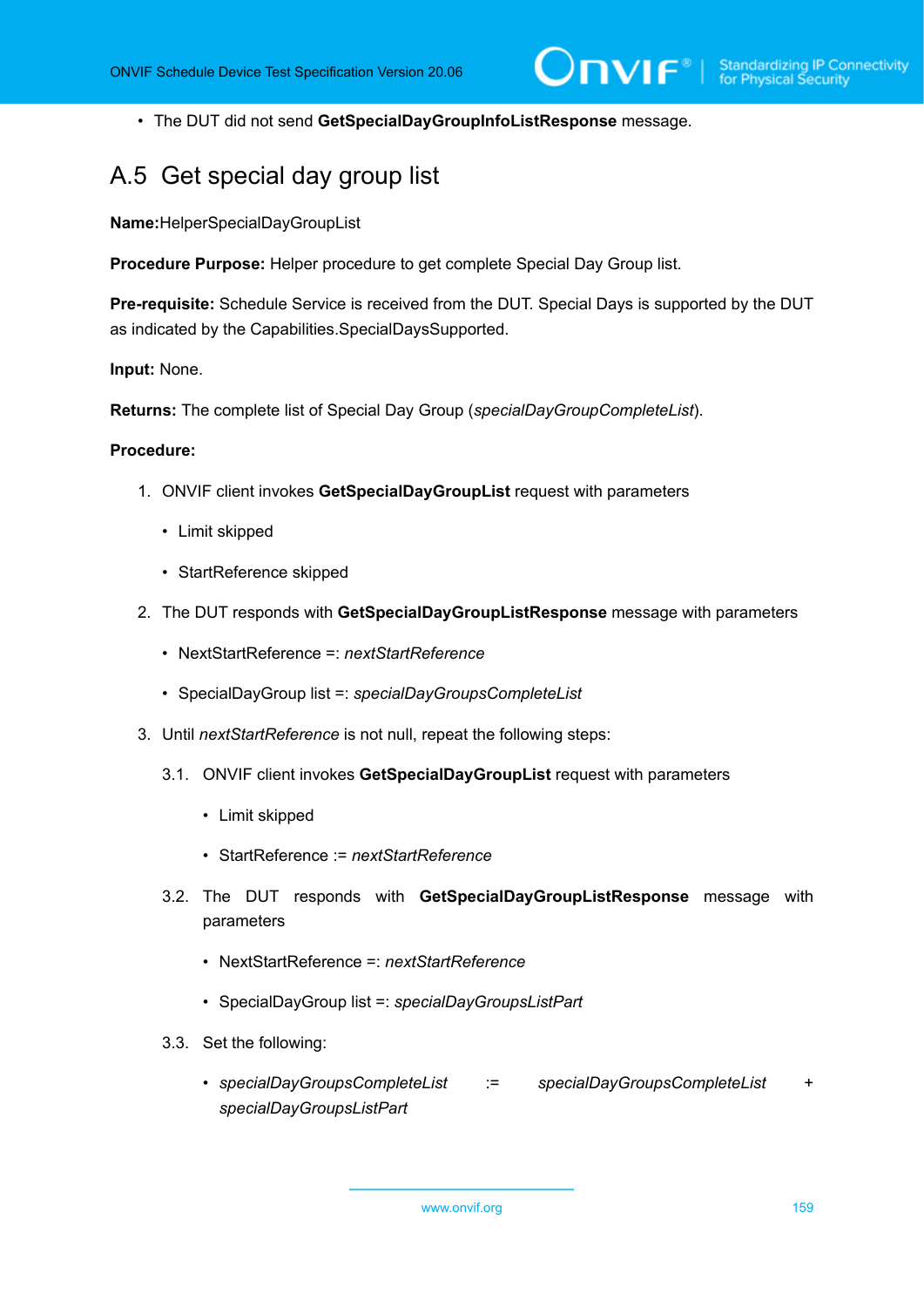## **Procedure Result:**

## **PASS –**

• The DUT passed all assertions.

## **FAIL –**

• The DUT did not send **GetSpecialDayGroupListResponse** message.

## <span id="page-159-1"></span>A.6 Generate UID value for iCalendar

**Name:** HelperUIDiCalendarGeneration

**Procedure Purpose:** Helper procedure to generate Unique Identifier value for UID field in iCalendar.

**Pre-requisite:** Schedule Service is received from the DUT.

**Input:** None.

**Returns:** Unique Identifier value for UID field in iCalendar (*uid*) that is compliant to [RFC 2445].

## **Procedure:**

1. ONVIF Client generates Globally Unique Identifier value.

## <span id="page-159-0"></span>A.7 Generate iCalendar value for Schedule

**Name:** HelperScheduleiCalendarGeneration

**Procedure Purpose:** Helper procedure to generate iCalendar value for Schedule.Standard field.

**Pre-requisite:** Schedule Service is received from the DUT.

**Input:** The Schedule service capabilities (*cap*).

**Returns:** iCalendar value for Standard field (*scheduleiCalendarValue*) that is compliant to [RFC 2445].

## **Procedure:**

- 1. ONVIF Client generates Unique Identifier value for UID field in iCalendar (out *uid*) by following the procedure mentioned in [Annex A.6](#page-159-1).
- 2. If *cap*.ExtendedRecurrenceSupported is equal to true, set the following:
	- *scheduleiCalendarValue* := "BEGIN:VCALENDAR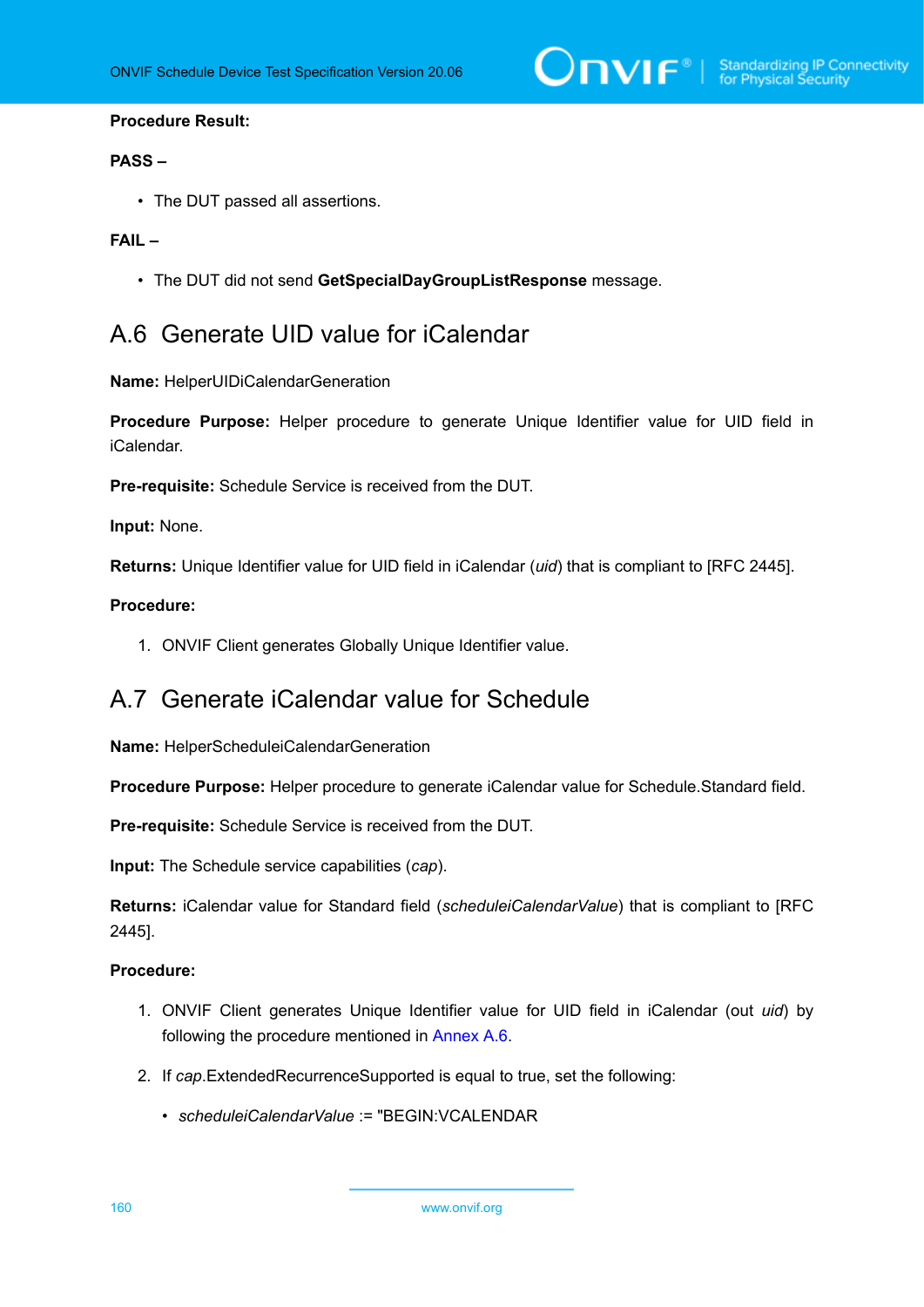## BEGIN:VEVENT

SUMMARY:Access from 9 AM to 6 PM

DTSTART:<current year>< current month>< current day>T090000

DTEND:<year of (current day + one week)><month of (current day + one week)><day of (current day + one week)>T180000

RRULE:FREQ=DAILY

UID:*uid*

END:VEVENT

END:VCALENDAR"

- 3. If *cap*.ExtendedRecurrenceSupported is equal to false, set the following:
	- *scheduleiCalendarValue* := "BEGIN:VCALENDAR

BEGIN:VEVENT

SUMMARY:Access on weekdays from 9 AM to 6 PM for employees

DTSTART:1970<current month><current day>T090000

DTEND:1970<current month><current day>T180000

RRULE:FREQ=WEEKLY;BYDAY=MO,TU,WE,TH,FR

UID:*uid*

END:VEVENT

END:VCALENDAR"

## <span id="page-160-0"></span>A.8 Create special day group

**Name:**HelperCreateSpecialDayGroup

**Procedure Purpose:** Helper procedure to create SpecialDayGroup with Days field value that is compliant to [RFC 2445].

**Pre-requisite:** Schedule Service is received from the DUT. Special Days is supported by the DUT as indicated by the Capabilities.SpecialDaysSupported. The DUT shall have enough free storage capacity for one additional SpecialDayGroup.

www.onvif.org 161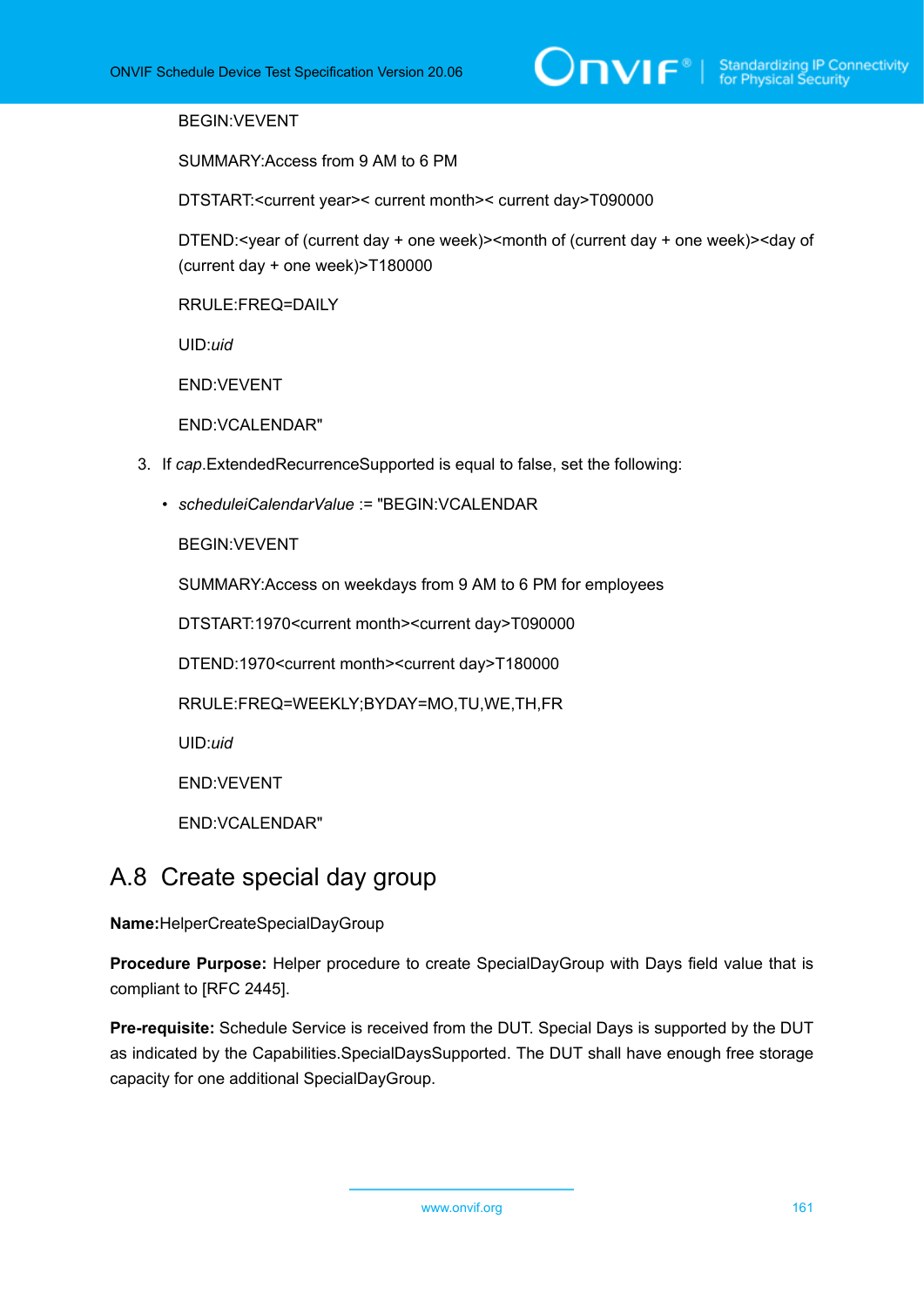**Input:** iCalendar value of the SpecialDayGroup.Days field (*days*) that is compliant to [RFC 2445].

**Returns:** Returns: Special day group token (*specialDayGroupToken*), iCalendar value of Days field (*days*) that is compliant to [RFC 2445].

### **Procedure:**

- 1. ONVIF Client generates Unique Identifier value for UID field in iCalendar (out *uid*) by following the procedure mentioned in [Annex A.6](#page-159-1).
- 2. If *days* is empty, set the following:
	- *days* := "BEGIN:VCALENDAR

BEGIN:VEVENT

SUMMARY:Test special days

DTSTART:<current year><current month><current day>T000000

DTEND:<year of the next day><month of the next day><day of the next day>T000000

UID:*uid*

END:VEVENT

END:VCALENDAR"

- 3. ONVIF client invokes **CreateSpecialDayGroup** request with parameters
	- SpecialDayGroup.token := ""
	- SpecialDayGroup.Name := "Test SpecialDayGroup Name"
	- SpecialDayGroup.Description := "Test SpecialDayGroup Description"
	- SpecialDayGroup.Days := *days*
- 4. The DUT responds with **CreateSpecialDayGroupResponse** message with parameters
	- Token =: *specialDayGroupToken*

## **Procedure Result:**

## **PASS –**

• The DUT passed all assertions.

## **FAIL –**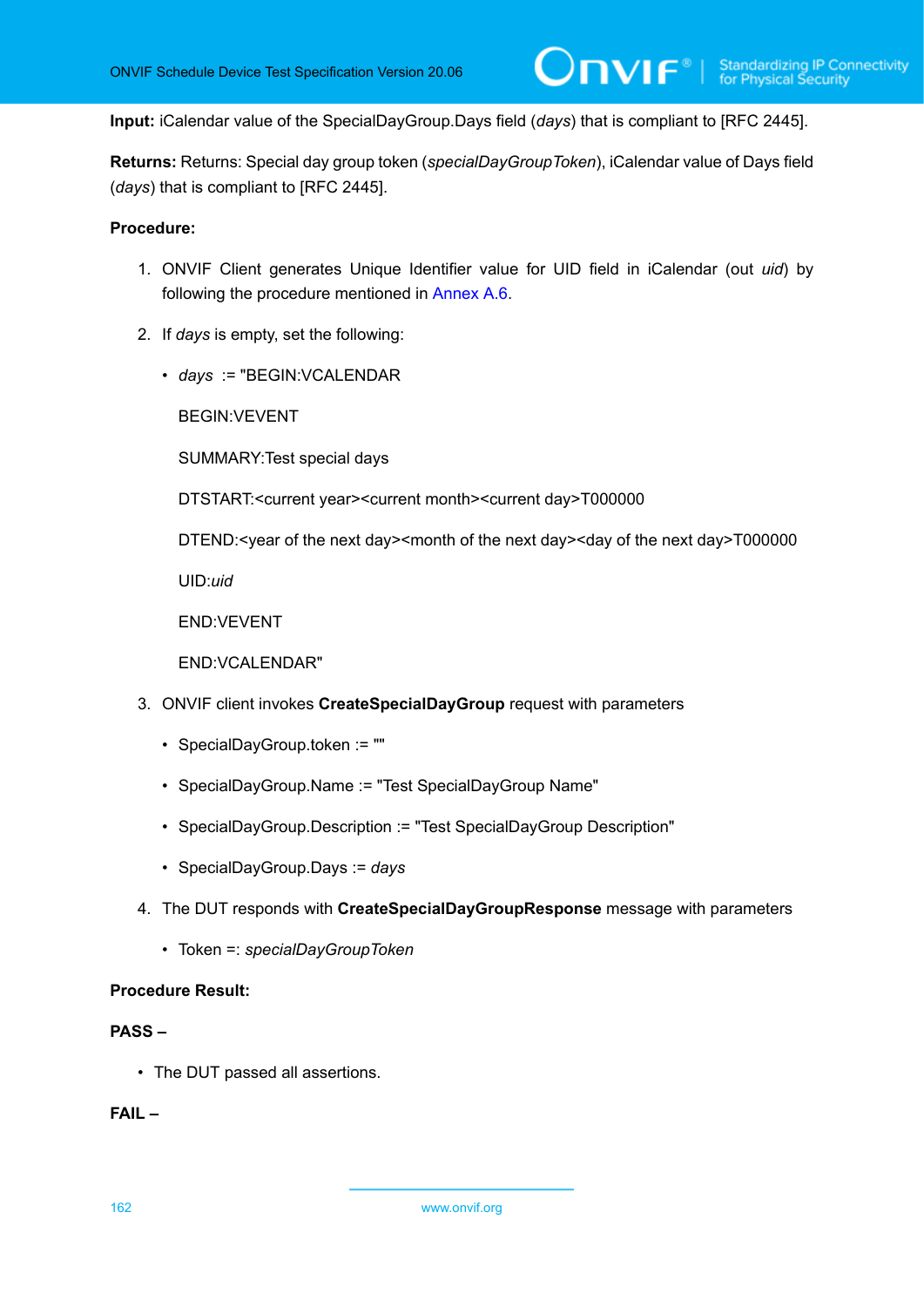• The DUT did not send **CreateSpecialDayGroupResponse** message.

## A.9 Get schedule

**Name:**HelperGetSchedule

**Procedure Purpose:** Helper procedure to get schedule.

**Pre-requisite:** Schedule Service is received from the DUT.

**Input:** Schedule Token (*scheduleToken*).

**Returns:** Schedule List (*scheduleList*).

#### **Procedure:**

- 1. ONVIF client invokes **GetSchedules** request with parameters
	- Token[0] := *scheduleToken*
- 2. The DUT responds with **GetSchedulesResponse** message with parameters
	- Schedule list =: *scheduleList*

## **Procedure Result:**

## **PASS –**

• The DUT passed all assertions.

## **FAIL –**

• The DUT did not send **GetSchedulesResponse** message.

## A.10 Get schedule info

**Name:**HelperGetScheduleInfo

**Procedure Purpose:** Helper procedure to get schedule info.

**Pre-requisite:** Schedule Service is received from the DUT.

**Input:** Schedule Token (*scheduleToken*).

**Returns:** Schedule Info List (*Info scheduleInfoList* ).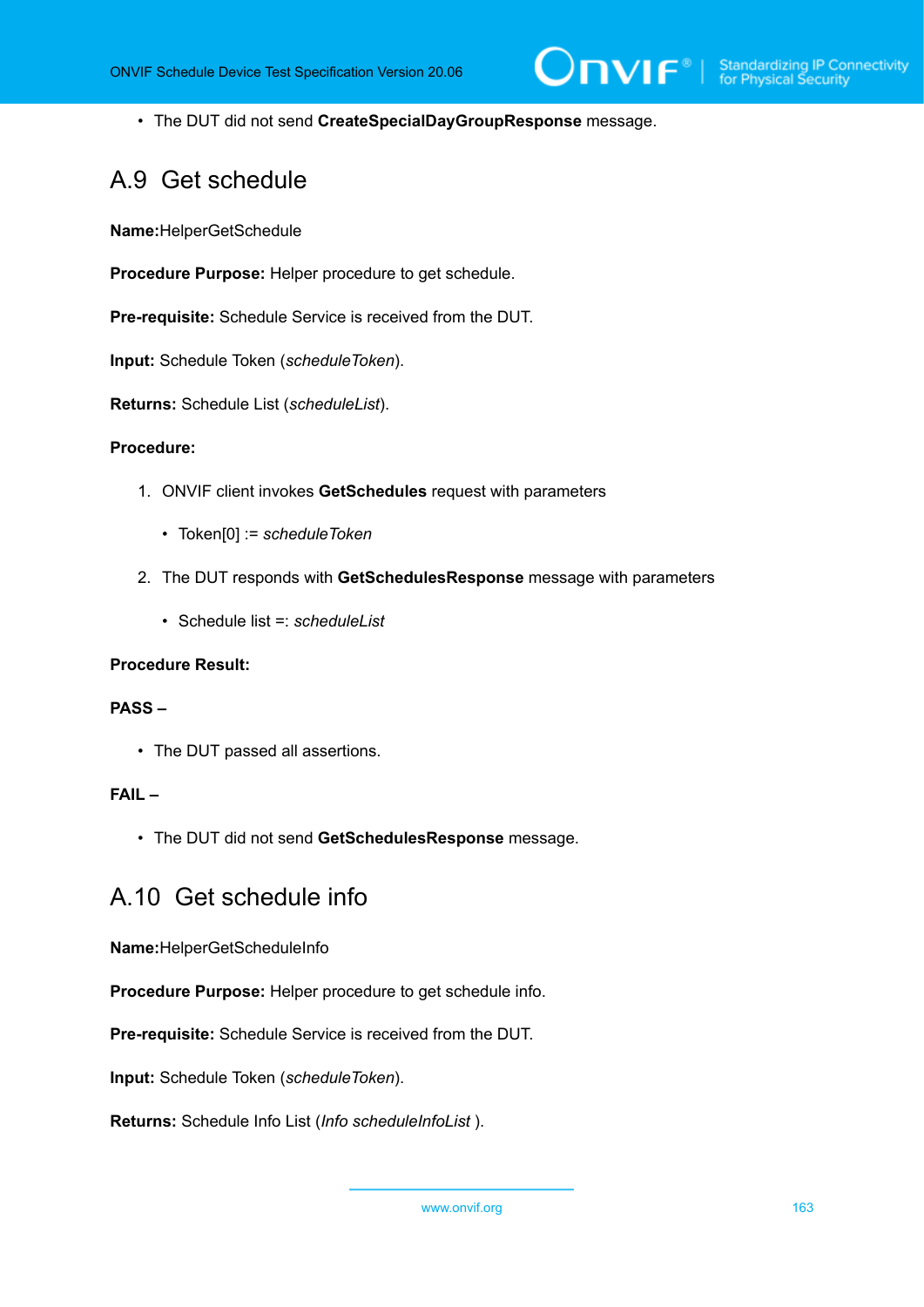## **Procedure:**

- 1. ONVIF client invokes **GetScheduleInfo** request with parameters
	- Token[0] := *scheduleToken*
- 2. The DUT responds with **GetScheduleInfoResponse** message with parameters
	- ScheduleInfo list =: *scheduleInfoList*

## **Procedure Result:**

### **PASS –**

• The DUT passed all assertions.

## **FAIL –**

• The DUT did not send **GetScheduleInfoResponse** message.

## <span id="page-163-0"></span>A.11 Delete schedule

**Name:**HelperDeleteSchedule

**Procedure Purpose:** Helper procedure to delete schedule.

**Pre-requisite:** Schedule Service is received from the DUT.

**Input:** Schedule Token (*scheduleToken*).

**Returns:** None.

## **Procedure:**

- 1. ONVIF client invokes **DeleteSchedule** request with parameters
	- Token =: *scheduleToken*
- 2. The DUT responds with empty **DeleteScheduleResponse** message

## **Procedure Result:**

## **PASS –**

• The DUT passed all assertions.

**FAIL –**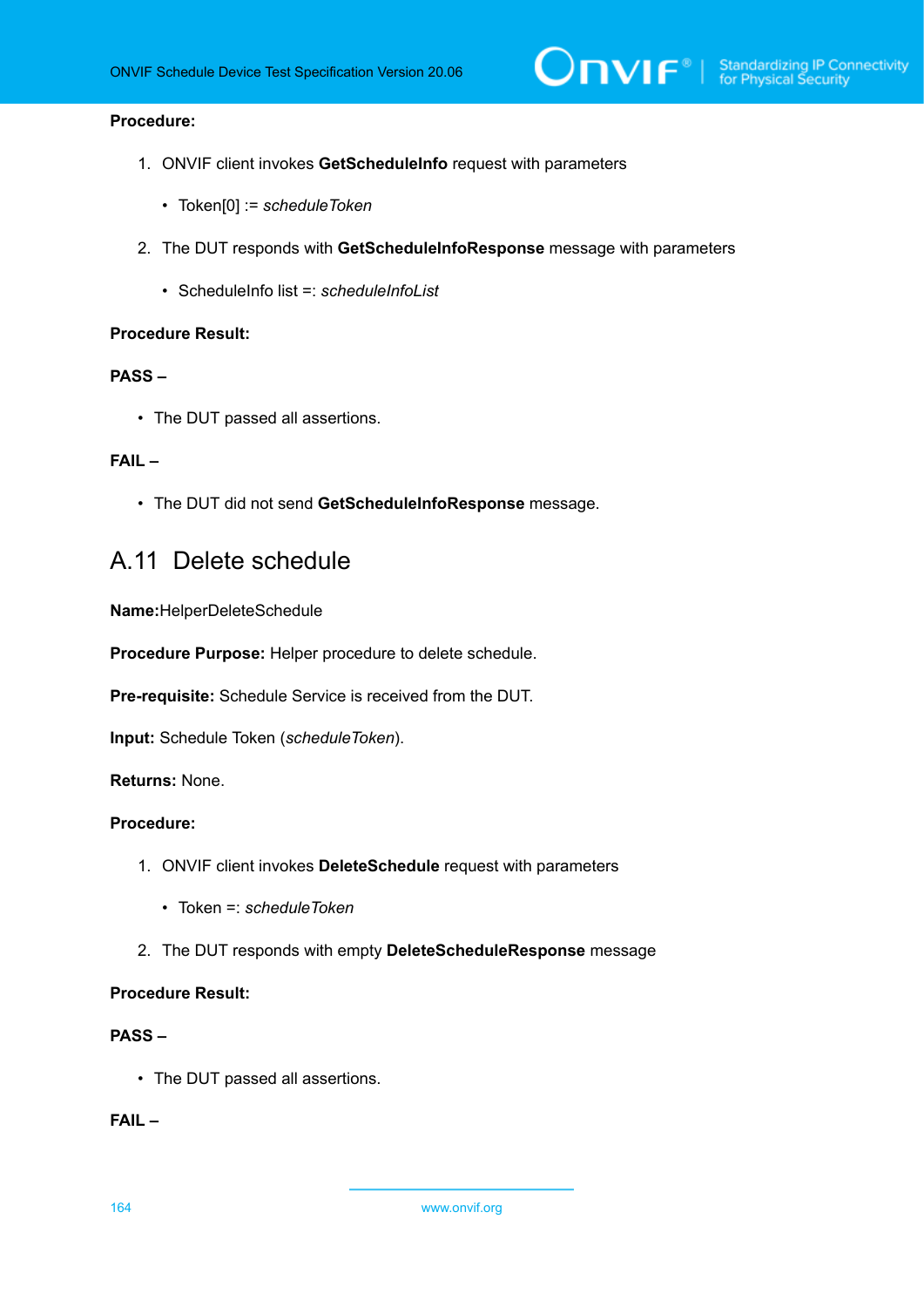• The DUT did not send **DeleteScheduleResponse** message.

## <span id="page-164-1"></span>A.12 Delete special day group

**Name:**HelperDeleteSpecialDayGroup

**Procedure Purpose:** Helper procedure to delete SpecialDayGroup.

**Pre-requisite:** Schedule Service is received from the DUT. Special Days is supported by the DUT as indicated by the Capabilities.SpecialDaysSupported.

**Input:** SpecialDayGroup Token (*specialDayGroupToken*).

**Returns:** None.

## **Procedure:**

- 1. ONVIF client invokes **DeleteSpecialDayGroup** request with parameters
	- Token =: *specialDayGroupToken*
- 2. The DUT responds with empty **DeleteSpecialDayGroupResponse** message

## **Procedure Result:**

## **PASS –**

• The DUT passed all assertions.

## **FAIL –**

• The DUT did not send **DeleteSpecialDayGroupResponse** message.

## <span id="page-164-0"></span>A.13 Create Schedule

**Name:**HelperCreateSchedule

**Procedure Purpose:** Helper procedure to create Schedule with Standard field value that is compliant to [RFC 2445].

**Pre-requisite:** Schedule Service is received from the DUT. The DUT shall have enough free storage capacity for one additional Schedule.

**Input:** iCalendar value of the Schedule.Standard field (*scheduleiCalendarValue*), SpecialDayGroupToken (*specialDayGroupToken*).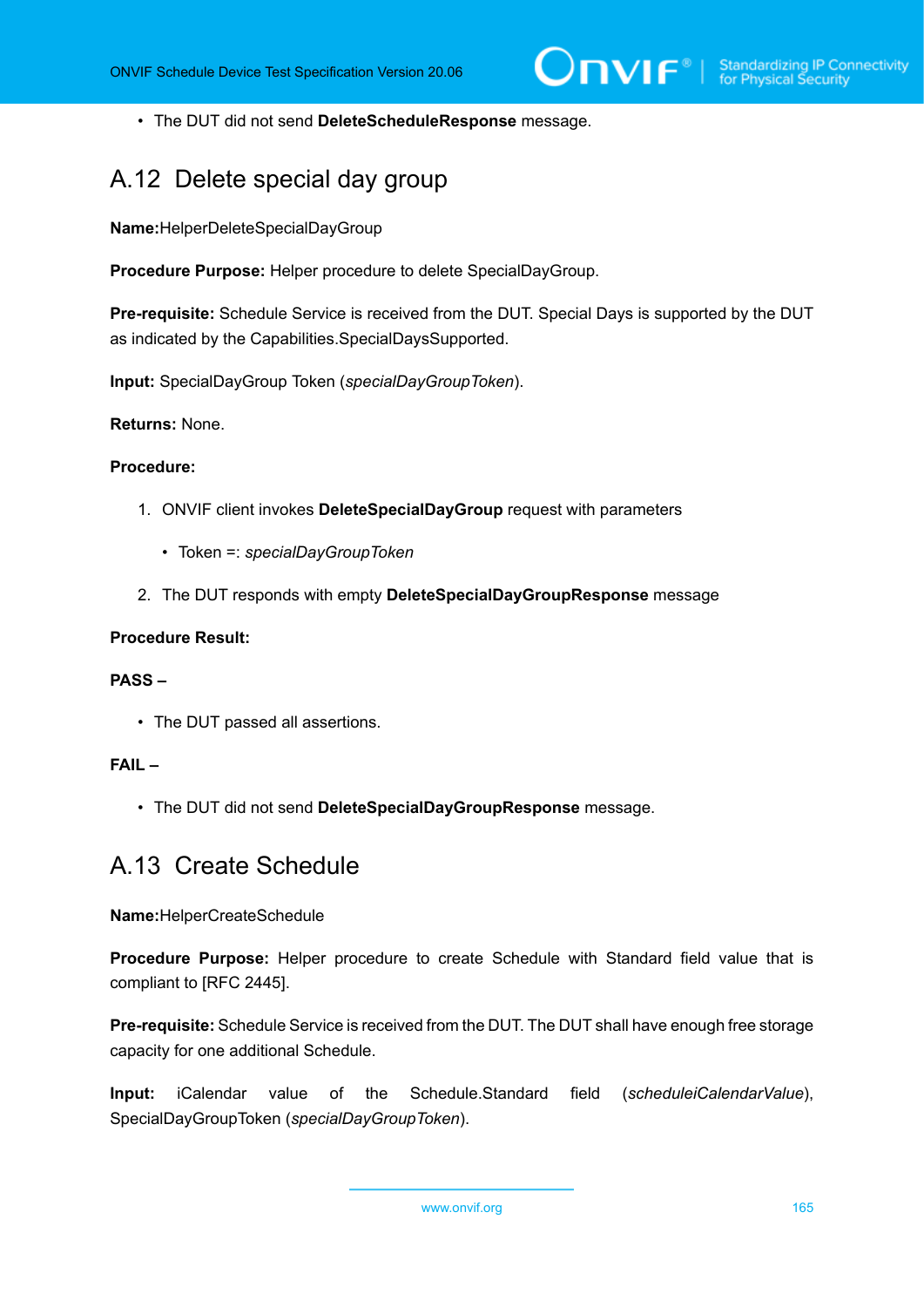**Returns:** Schedule token (*scheduleToken*).

## **Procedure:**

- 1. ONVIF client invokes **CreateSchedule** request with parameters
	- Schedule.token := ""
	- Schedule.Description := "Test Description"
	- Schedule.Name := "Test Name"
	- Schedule.Standard := *scheduleiCalendarValue*
	- Schedule.SpecialDays skipped if *specialDayGroupToken* is empty
	- Schedule.SpecialDays.GroupToken := *specialDayGroupToken*
	- Schedule.SpecialDays.TimeRange.From := "22:00:00"
	- Schedule.SpecialDays.TimeRange.Until := "23:00:00"
- 2. The DUT responds with **CreateScheduleResponse** message with parameters
	- Token =: *scheduleToken*

#### **Procedure Result:**

## **PASS –**

• The DUT passed all assertions.

## **FAIL –**

• The DUT did not send **CreateScheduleResponse** message.

## A.14 Get special day group

**Name:**HelperGetSpecialDayGroup

**Procedure Purpose:** Helper procedure to get SpecialDayGroup.

**Pre-requisite:** Schedule Service is received from the DUT. Special Days is supported by the DUT as indicated by the Capabilities.SpecialDaysSupported.

**Input:** SpecialDayGroup Token (*specialDayGroupToken*).

**Returns:** SpecialDayGroup List (*specialDayGroupList*).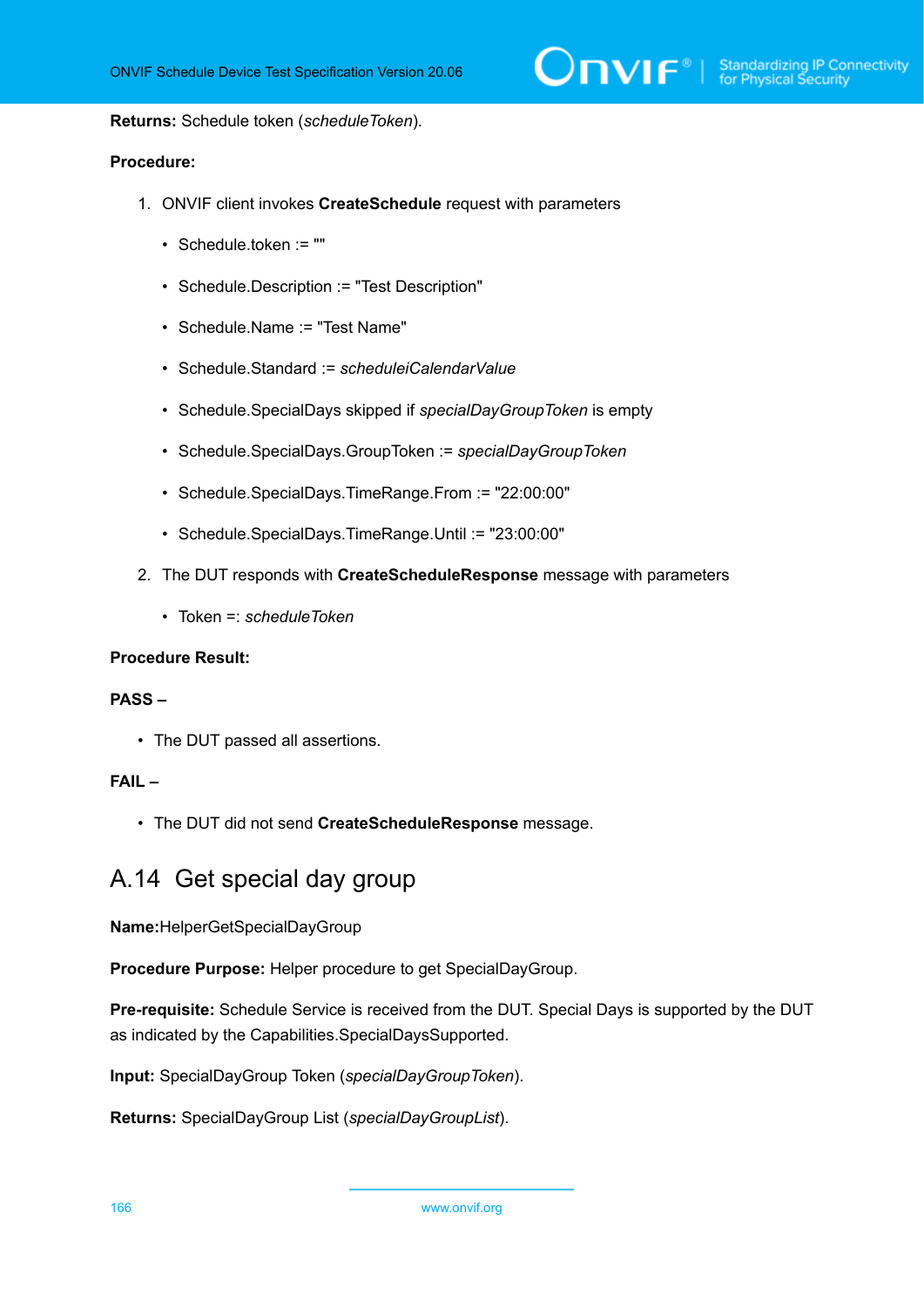## **Procedure:**

- 1. ONVIF client invokes **GetSpecialDayGroups** request with parameters
	- Token[0] := *specialDayGroupToken*
- 2. The DUT responds with **GetSpecialDayGroupsResponse** message with parameters
	- SpecialDayGroup list =: *specialDayGroupList*

### **Procedure Result:**

## **PASS –**

• The DUT passed all assertions.

## **FAIL –**

• The DUT did not send **GetSpecialDayGroupsResponse** message.

## A.15 Get special day group info

**Name:**HelperGetSpecialDayGroupInfo

**Procedure Purpose:** Helper procedure to get special day group info.

**Pre-requisite:** Schedule Service is received from the DUT. Special Days is supported by the DUT as indicated by the Capabilities.SpecialDaysSupported.

**Input:** SpecialDayGroup Token (*specialDayGroupToken*).

**Returns:** SpecialDayGroup Info List (*specialDayGroupInfoList*).

## **Procedure:**

- 1. ONVIF client invokes **GetSpecialDayGroupInfo** request with parameters
	- Token[0] := *specialDayGroupToken*
- 2. The DUT responds with **GetSpecialDayGroupInfoResponse** message with parameters
	- SpecialDayGroupInfo =: *specialDayGroupInfoList*

#### **Procedure Result:**

**PASS –**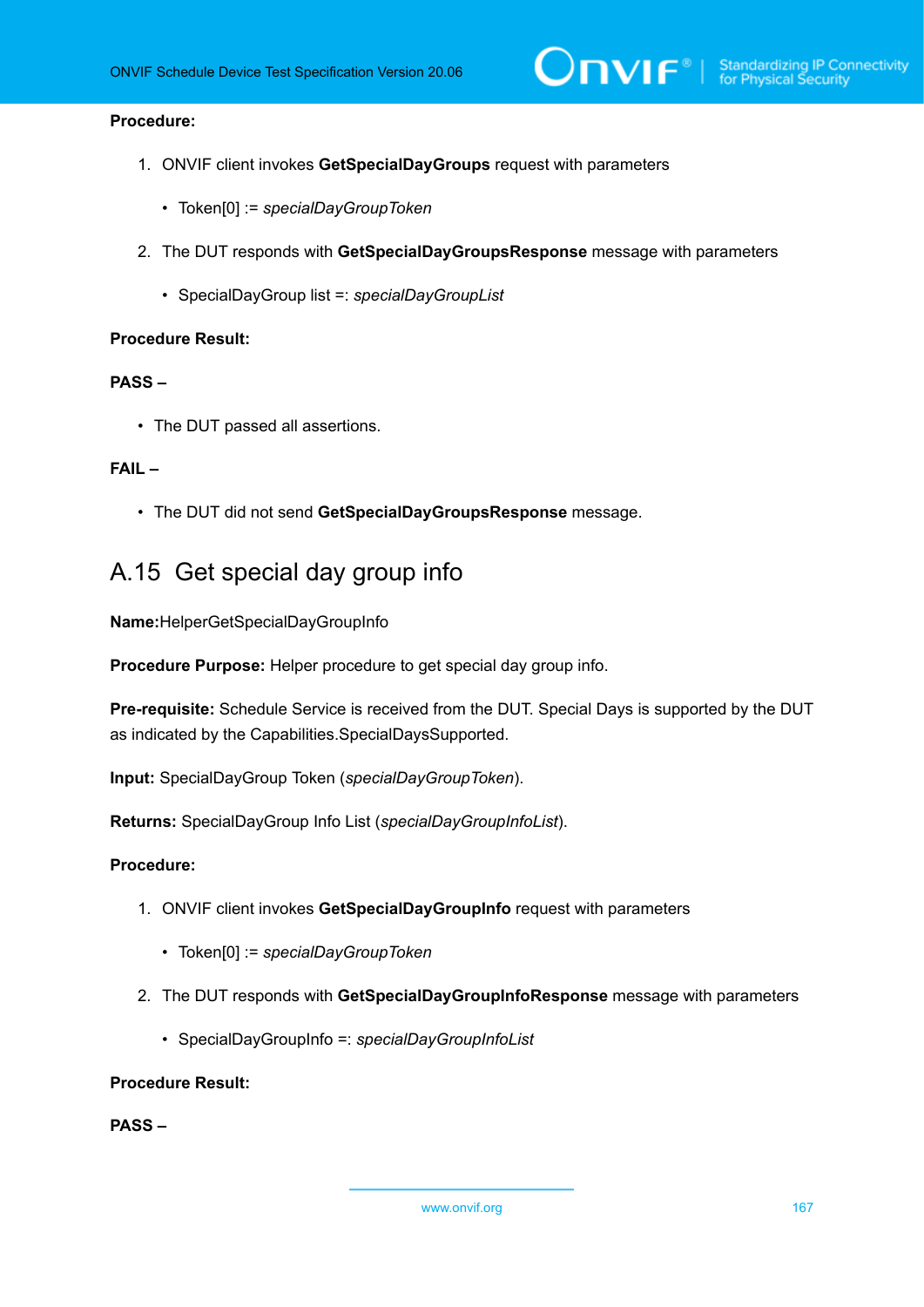• The DUT passed all assertions.

## **FAIL –**

• The DUT did not send **GetSpecialDayGroupInfoResponse** message.

# A.16 Generate iCalenrad value for Special Day Group with required Special Day state

**Name:**HelperSpecialDayGroupiCalendarGeneration

**Procedure Purpose:** Helper procedure to generate iCalendar value for Day field in special day group with required special day state.

**Pre-requisite:** Schedule Service is received from the DUT. Special Days is supported by the DUT as indicated by the Capabilities.SpecialDaysSupported.

**Input:** special day state (*specialDayState*).

**Returns:** iCalendar value of the SpecialDayGroup.Days field (*days*) that is compliant to [RFC 2445].

### **Procedure:**

- 1. ONVIF Client generates Unique Identifier value for UID field in iCalendar (out *uid*) by following the procedure mentioned in [Annex A.6](#page-159-1).
- 2. If specialDayState is equal to true, do the following steps:
	- 2.1. If time to the end of the current day is less than Operation delay time or equals to Operation delay time, the test tool waits for the start of the next day.
	- 2.2. Set the following:
		- *days* := "BEGIN:VCALENDAR

BEGIN:VEVENT

SUMMARY:Test special days

DTSTART:<current year><current month><current day>T000000

DTEND:<year of the next day><month of the next day><day of the next day>T000000

UID:*uid*

END:VEVENT

168 www.onvif.org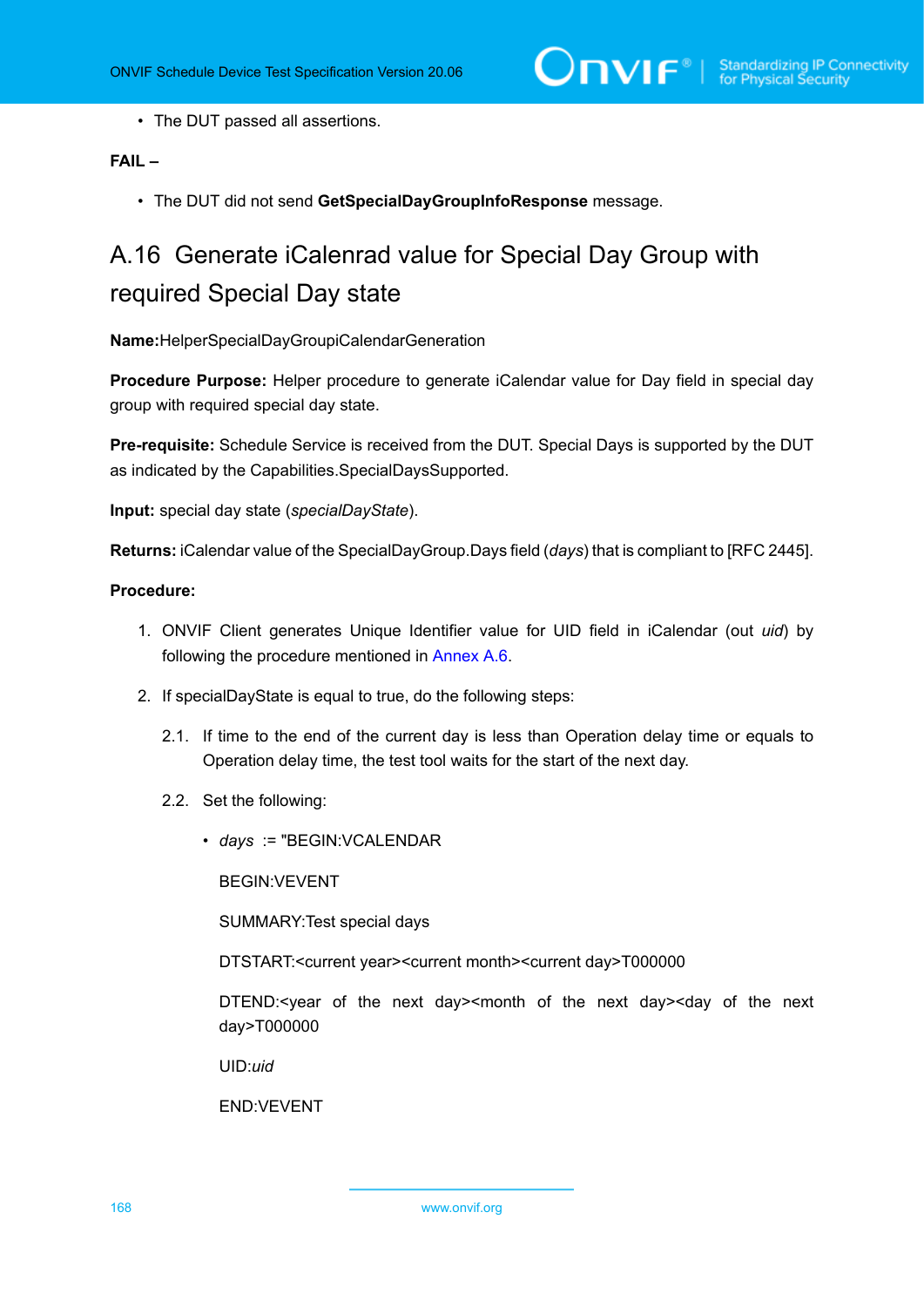## END:VCALENDAR"

- 3. If *specialDayState* is equal to *false*, do the following steps:
	- 3.1. *days* := "BEGIN:VCALENDAR

BEGIN:VEVENT

SUMMARY:Test special days

DTSTART:<year of the day that was two days before the current day><month of the day that was two days before the current day><day that was two days before the current day>T000000

DTEND:<year of the previous day><month of the previous day><day of the previous day>T000000

UID:*uid*

END:VEVENT

END:VCALENDAR"

# A.17 Generate iCalendar value for Schedule with required number of time periods per day

**Name:**HelperScheduleiCalTimePeriodsGeneration

**Procedure Purpose:** Helper procedure to generate iCalendar value for Schedule.Standard field with required number of time periods per day.

**Pre-requisite:** Schedule Service is received from the DUT.

**Input:** The Schedule service capabilities (*cap*), the number of time periods per day (*numberPeriodsPerDay*).

**Returns:** iCalendar value for Standard field (*scheduleiCalendarValue*) that is compliant to [RFC 2445].

## **Procedure:**

- 1. Set the following:
	- $k := 1$
- 2. For *k* = 1 to *numberPeriodsPerDay*: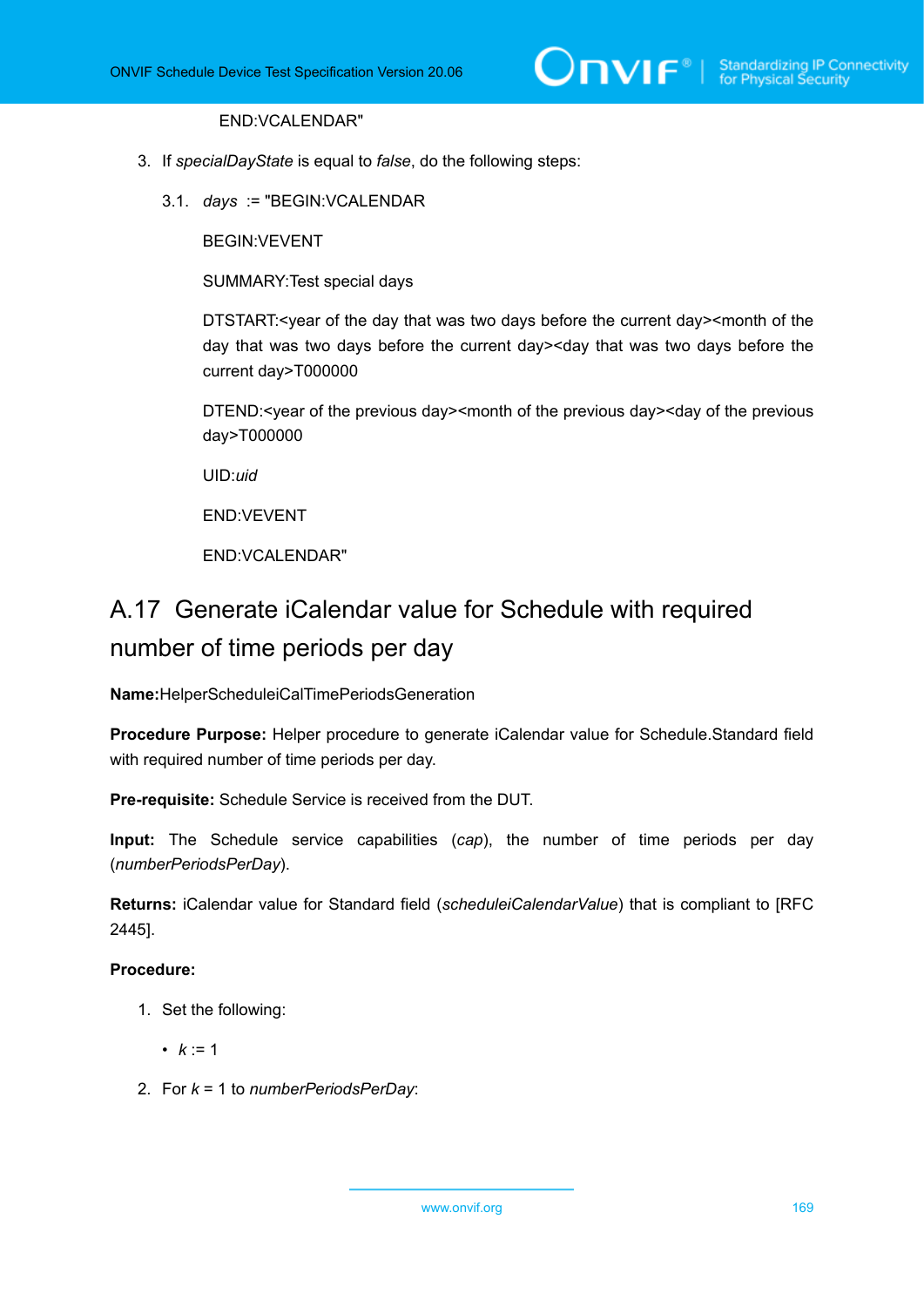

- 2.1. ONVIF Client generates Unique Identifier value for UID field in iCalendar (out *uidk*) by following the procedure mentioned in [Annex A.6.](#page-159-1)
- 2.2.  $k := k+1$
- 3. If *cap*.ExtendedRecurrenceSupported is equal to true, set the following:
	- *scheduleiCalendarValue* := "BEGIN:VCALENDAR

BEGIN:VEVENT

SUMMARY:required number of time periods per day

DTSTART:<current year><current month><current day>T000100

DTEND:<current year><current month><current day>T000200

RRULE:FREQ=DAILY

UID:*uid1*

END:VEVENT

BEGIN:VEVENT

SUMMARY:required number of time periods per day

DTSTART:<current year><current month><current day>T000300

DTEND:<current year><current month><current day>T000400

RRULE:FREQ=DAILY

UID:*uid2*

END:VEVENT

...

BEGIN:VEVENT

SUMMARY:required number of time periods per day

DTSTART:<current year><current month><current day>T<time of DTEND in the previous VEVENT + 1min>

DTEND:<current year><current month><current day>T<time of current DTSTART + 1min>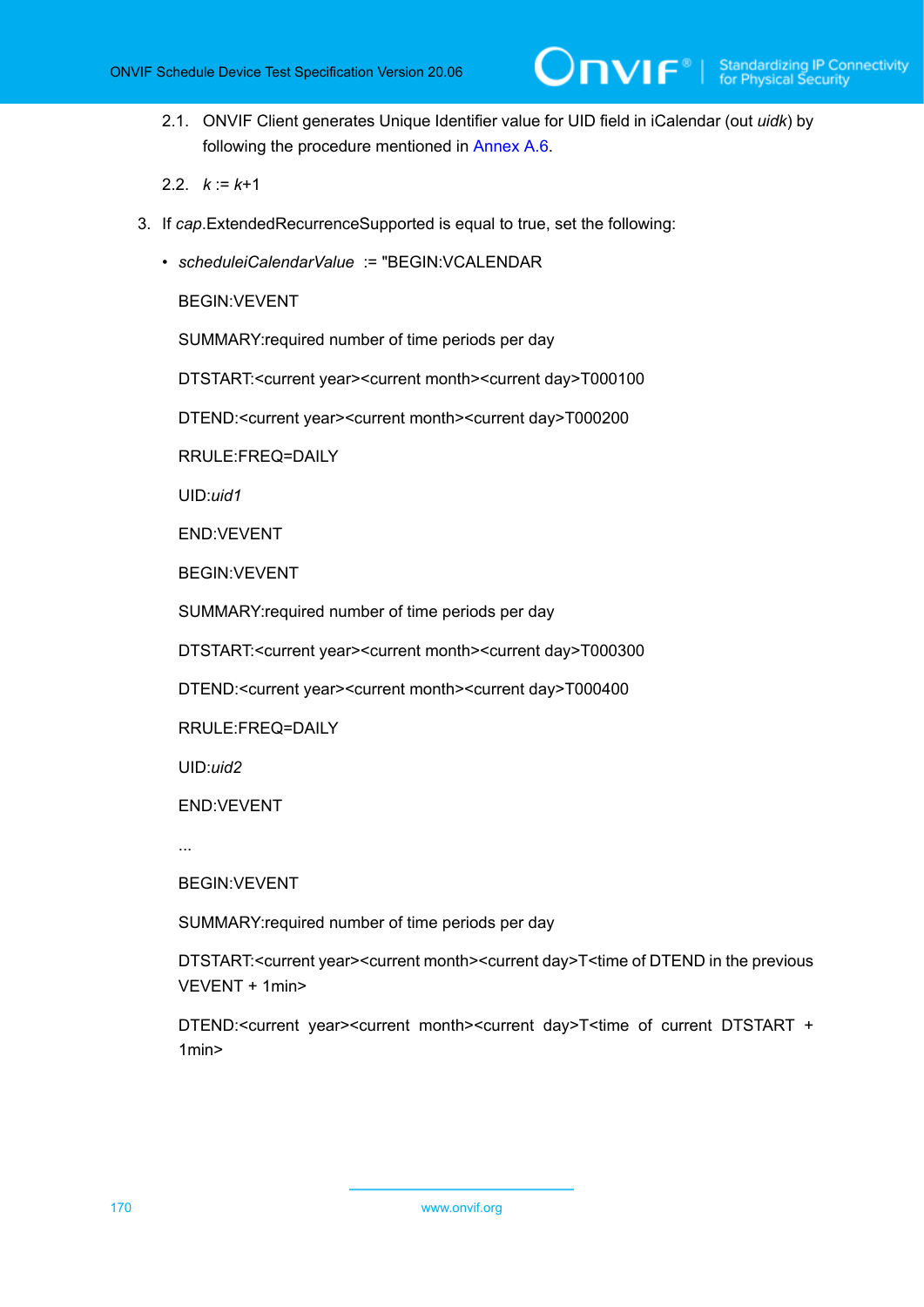

RRULE:FREQ=DAILY

UID:*uidk*

END:VEVENT

END:VCALENDAR"

- 4. If *cap*.ExtendedRecurrenceSupported is equal to false, set the following:
	- *scheduleiCalendarValue* := "BEGIN:VCALENDAR

BEGIN:VEVENT

SUMMARY:required number of time periods per day

DTSTART:1970<current month><current day>T000100

DTEND:1970<current month><current day>T000200

RRULE:FREQ=WEEKLY;BYDAY=MO,TU,WE,TH,FR

UID:*uid1*

END:VEVENT

BEGIN:VEVENT

SUMMARY: required number of time periods per day

DTSTART:1970<current month><current day>T000300

DTEND:1970<current month><current day>T000400

RRULE:FREQ=WEEKLY;BYDAY=MO,TU,WE,TH,FR

UID:*uid2*

END:VEVENT

...

BEGIN:VEVENT

SUMMARY:required number of time periods per day

DTSTART:1970<current month><current day>T<time of DTEND in the previous VEVENT + 1min>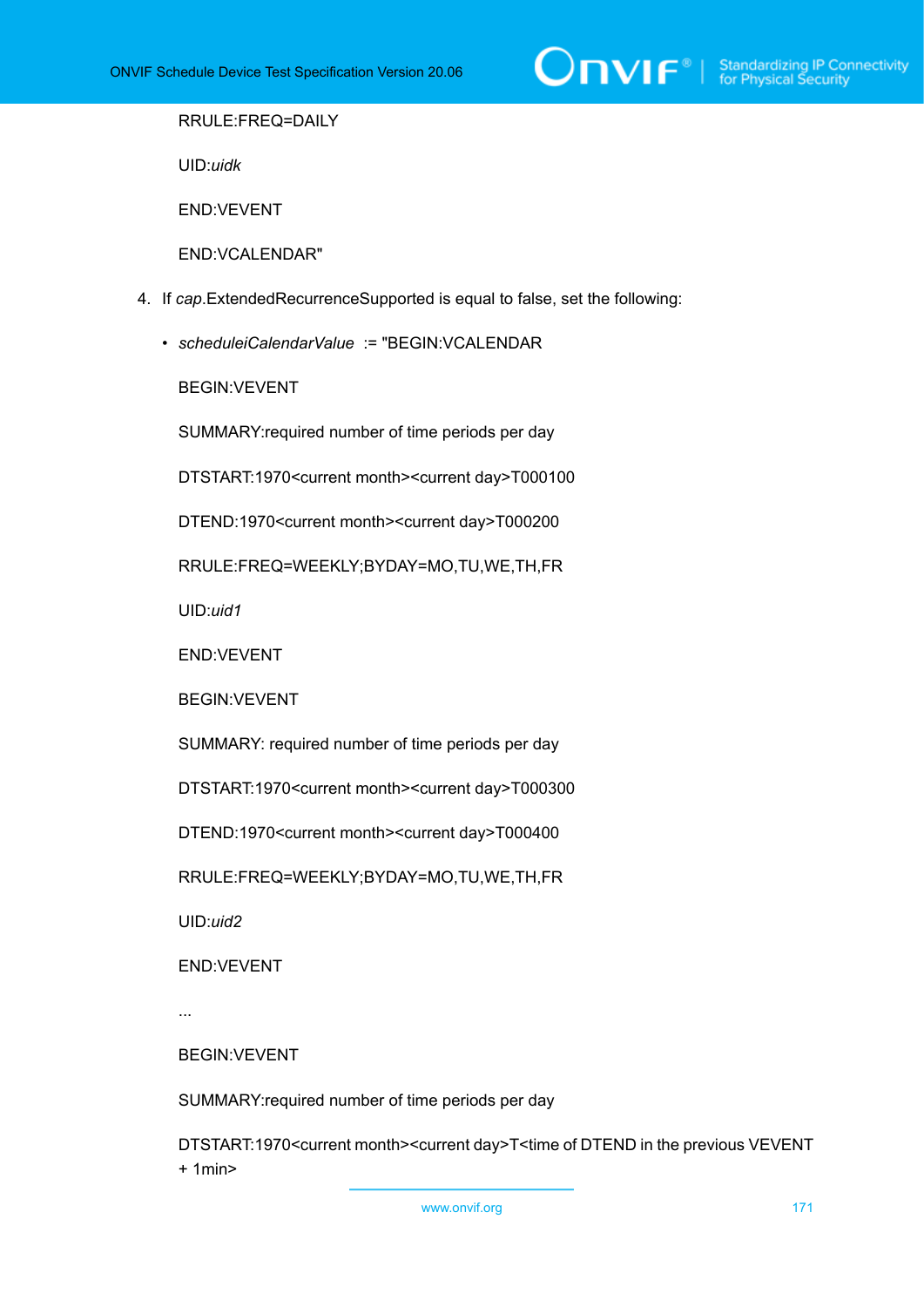DTEND:1970<current month><current day>T<time of current DTSTART + 1min>

RRULE:FREQ=WEEKLY;BYDAY=MO,TU,WE,TH,FR

UID:*uidk*

END:VEVENT

END:VCALENDAR"

**Note:** If *numberPeriodsPerDay* value does not allow creating of *numberPeriodsPerDay* VEVENT items with different periods (value is more than 720), then the number of time periods will be restricted.

## A.18 Create Pull Point Subscription

**Name:** HelperCreatePullPointSubscription

**Procedure Purpose:** Helper procedure to create PullPoint Subscription with specified Topic.

**Pre-requisite:** Event Service is received from the DUT.

**Input:** Notification Topic (*topic*).

**Returns:** Subscription reference (*s*), current time for the DUT (*ct*), subscription termination time (*tt*).

## **Procedure:**

- 1. ONVIF Client invokes **CreatePullPointSubscription** request with parameters
	- Filter.TopicExpression := *topic*
	- Filter.TopicExpression.@Dialect := "http://www.onvif.org/ver10/tev/topicExpression/ ConcreteSet"
- 2. The DUT responds with **CreatePullPointSubscriptionResponse** message with parameters
	- SubscriptionReference =: *s*
	- CurrentTime =: *ct*
	- TerminationTime =: *tt*

**Procedure Result:**

**PASS –**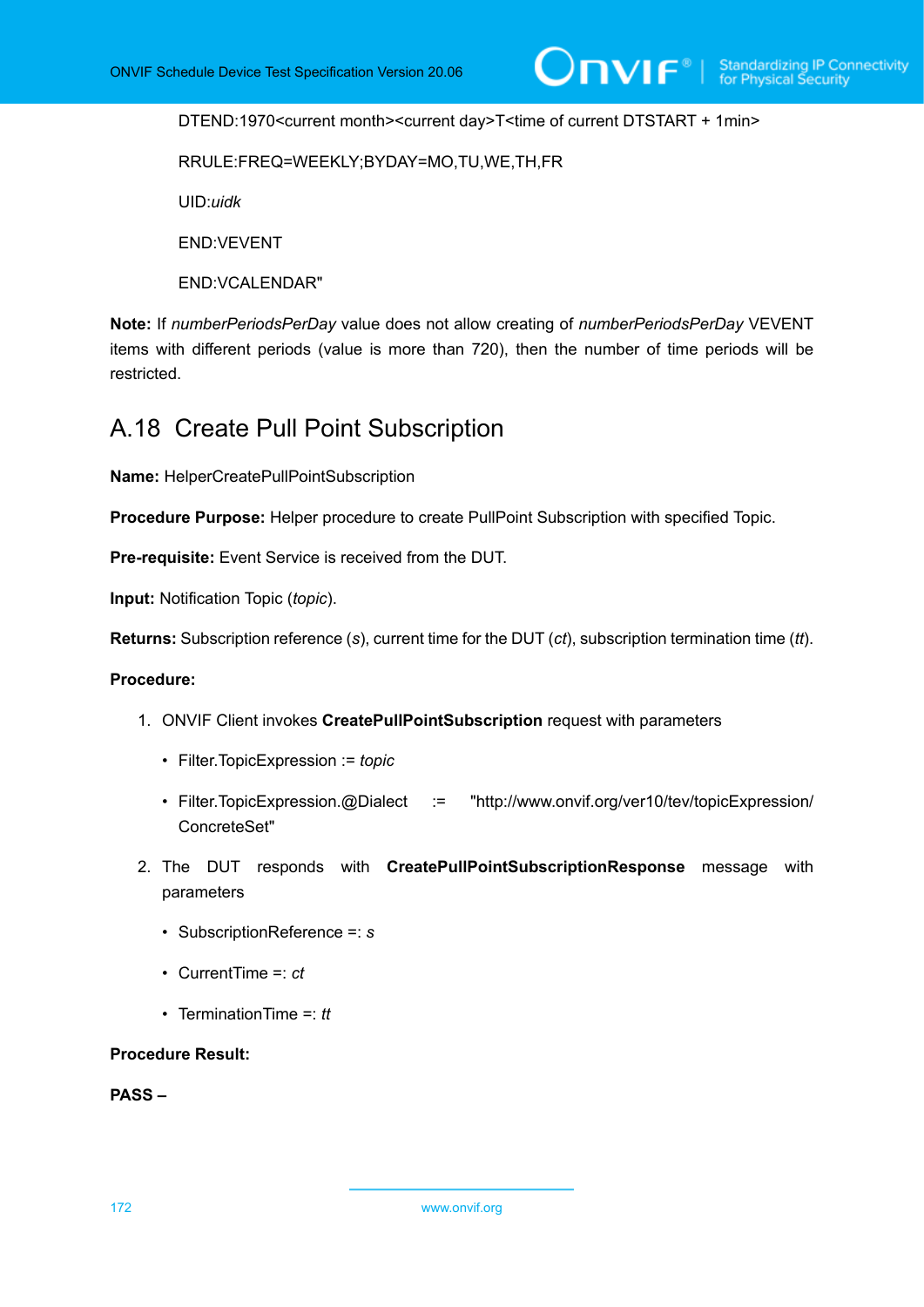

• DUT passes all assertions.

## **FAIL –**

• DUT did not send **CreatePullPointSubscriptionResponse** message.

## A.19 Delete Subscription

**Name:** HelperDeleteSubscription

**Procedure Purpose:** Helper procedure to delete supscribtion.

**Pre-requisite:** Event Service is received from the DUT.

**Input:** Subscription reference (*s*)

## **Returns:** None

## **Procedure:**

- 1. ONVIF Client sends an **Unsubscribe** to the subscription endpoint s.
- 2. The DUT responds with **UnsubscribeResponse** message.

## **Procedure Result:**

## **PASS –**

• DUT passes all assertions.

#### **FAIL –**

• DUT did not send **UnsubscribeResponse** message.

## A.20 Retrieve Schedule Changed Event by PullPoint

**Name:** HelperPullScheduleChanged

**Procedure Purpose:** Helper procedure to retrieve and check tns1:Configuration/Schedule/ Changed event with PullMessages.

**Pre-requisite:** Event Service is received from the DUT.

**Input:** Subscription reference (*s*), current time for the DUT (*ct*), Subscription termination time (*tt*) and Schedule token (*scheduleToken*).

**Returns:** None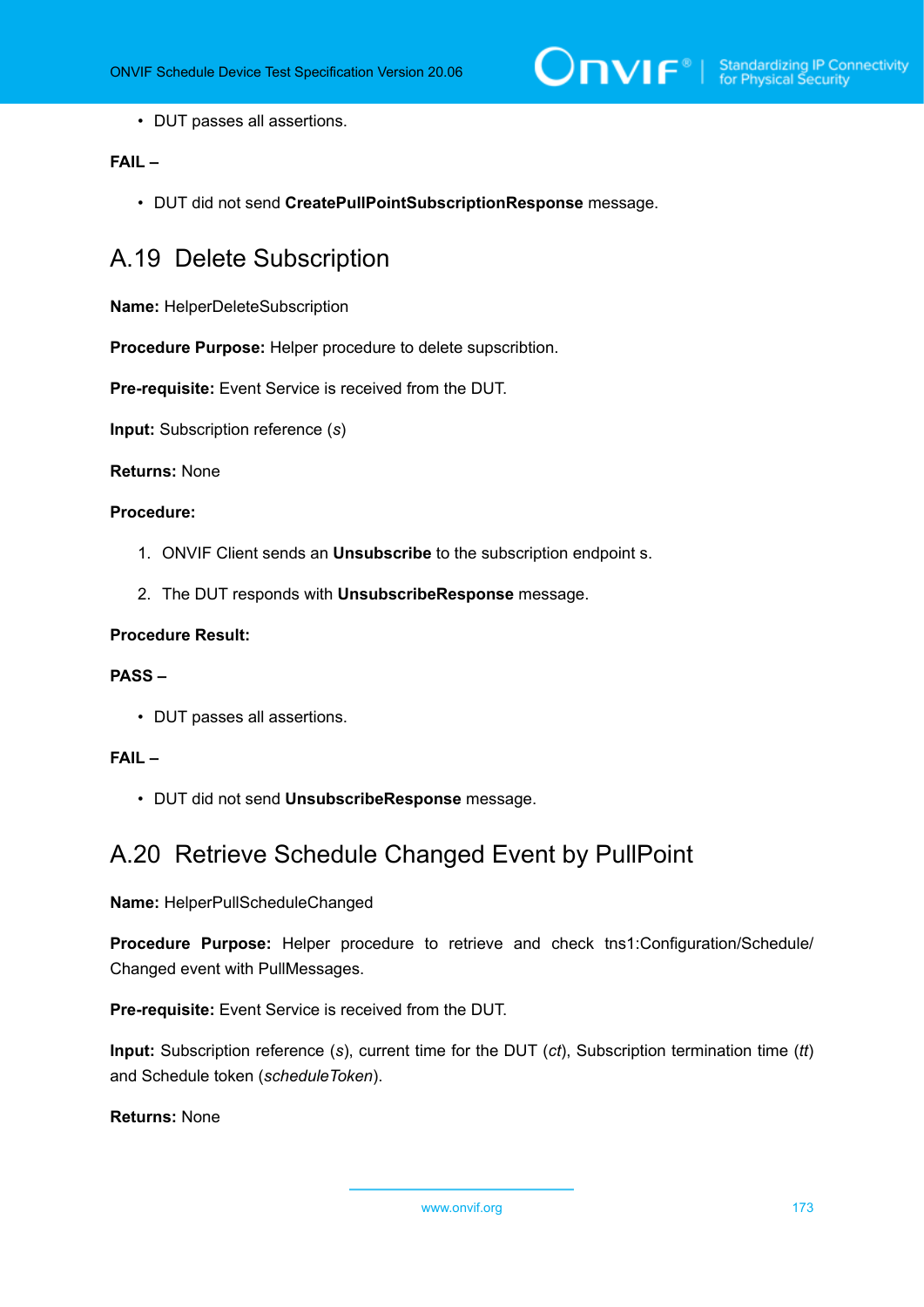## **Procedure:**

- <span id="page-173-0"></span>1. Until *operationDelay* timeout expires, repeat the following steps:
	- 1.1. ONVIF Client waits for time *t* := min{(*tt*-*ct*)/2, 1 second}.
	- 1.2. ONVIF Client invokes **PullMessages** to the subscription endpoint *s* request with parameters
		- Timeout := PT60S
		- MessageLimit := 1
	- 1.3. The DUT responds with **PullMessagesResponse** message with parameters
		- CurrentTime =: *ct*
		- TerminationTime =: *tt*
		- NotificationMessage list =: *notificationMessageList*
	- 1.4. If *notificationMessageList* is not empty and the ScheduleToken source simple item in *notificationMessageList* is equal to *scheduleToken*, skip other steps and finish the procedure.
	- 1.5. If *operationDelay* timeout expires for step [1](#page-173-0) without Notification with Token source simple item equal to *scheduleToken*, FAIL the test, restore the DUT state, and skip other steps.

#### **Procedure Result:**

## **PASS –**

• DUT passes all assertions.

## **FAIL –**

• DUT did not send **PullMessagesResponse** message.

**Note:** *operationDelay* will be taken from Operation Delay field of ONVIF Device Test Tool.

## A.21 Retrieve Special Days Changed Event by PullPoint

#### **Name:** HelperPullSpecialDaysChanged

**Procedure Purpose:** Helper procedure to retrieve and check tns1:Configuration/SpecialDays/ Changed event with PullMessages.